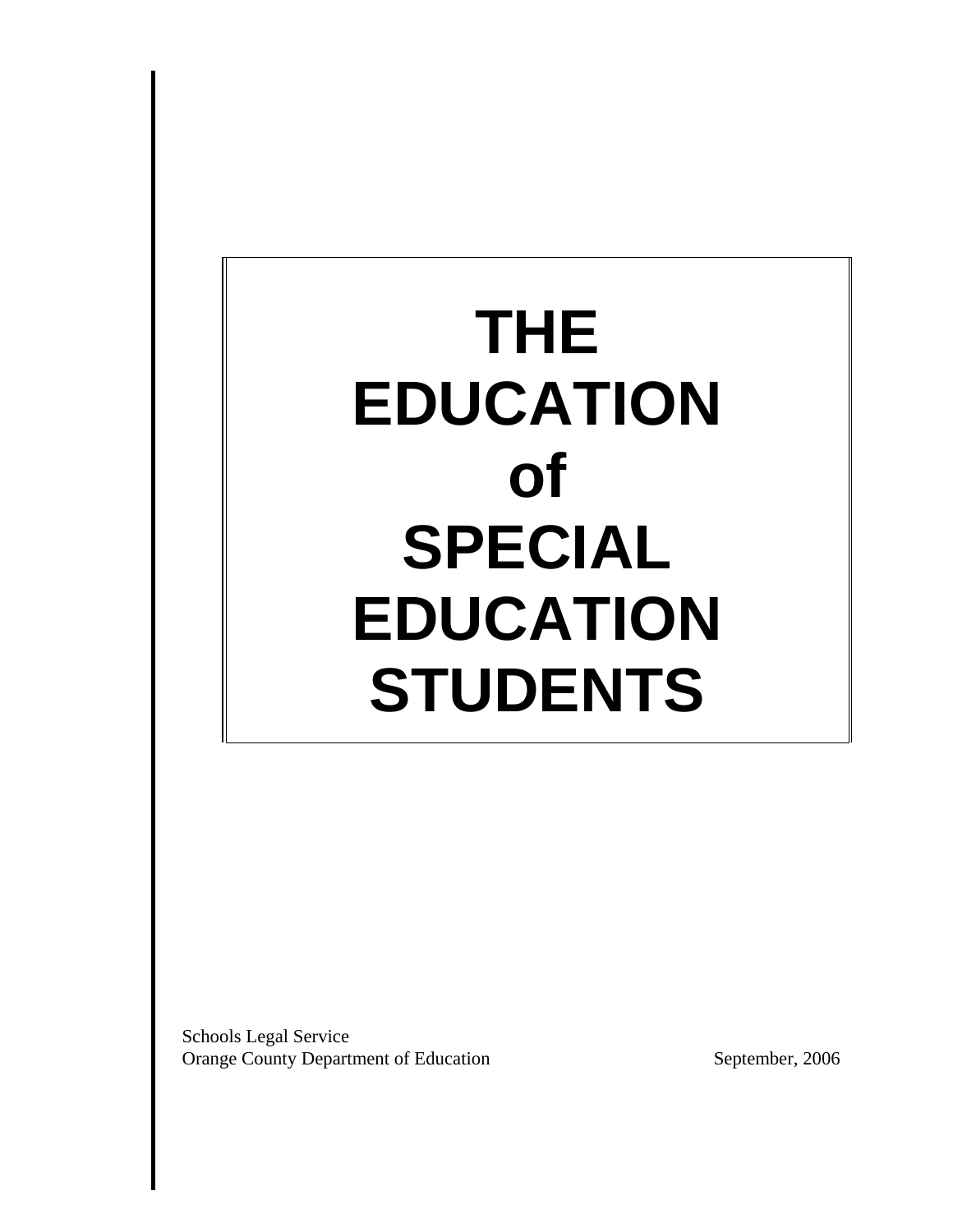# Copyright  $\circ$  2006 by ORANGE COUNTY DEPARTMENT OF EDUCATION

## ALL RIGHTS RESERVED

Printed in the United States of America

Inquiries regarding permission for use of material contained in this publication should be addressed to:

Ronald D. Wenkart Schools Legal Service Staff Orange County Dept. of Education Claire Y. Morey, Counsel 200 Kalmus Drive Lysa M. Salzman, Counsel Costa Mesa, California 92628 Mark R. Bresee, Counsel (714) 966-4220 Norma Garcia, Paralegal

General Counsel **Ronald D. Wenkart, General Counsel**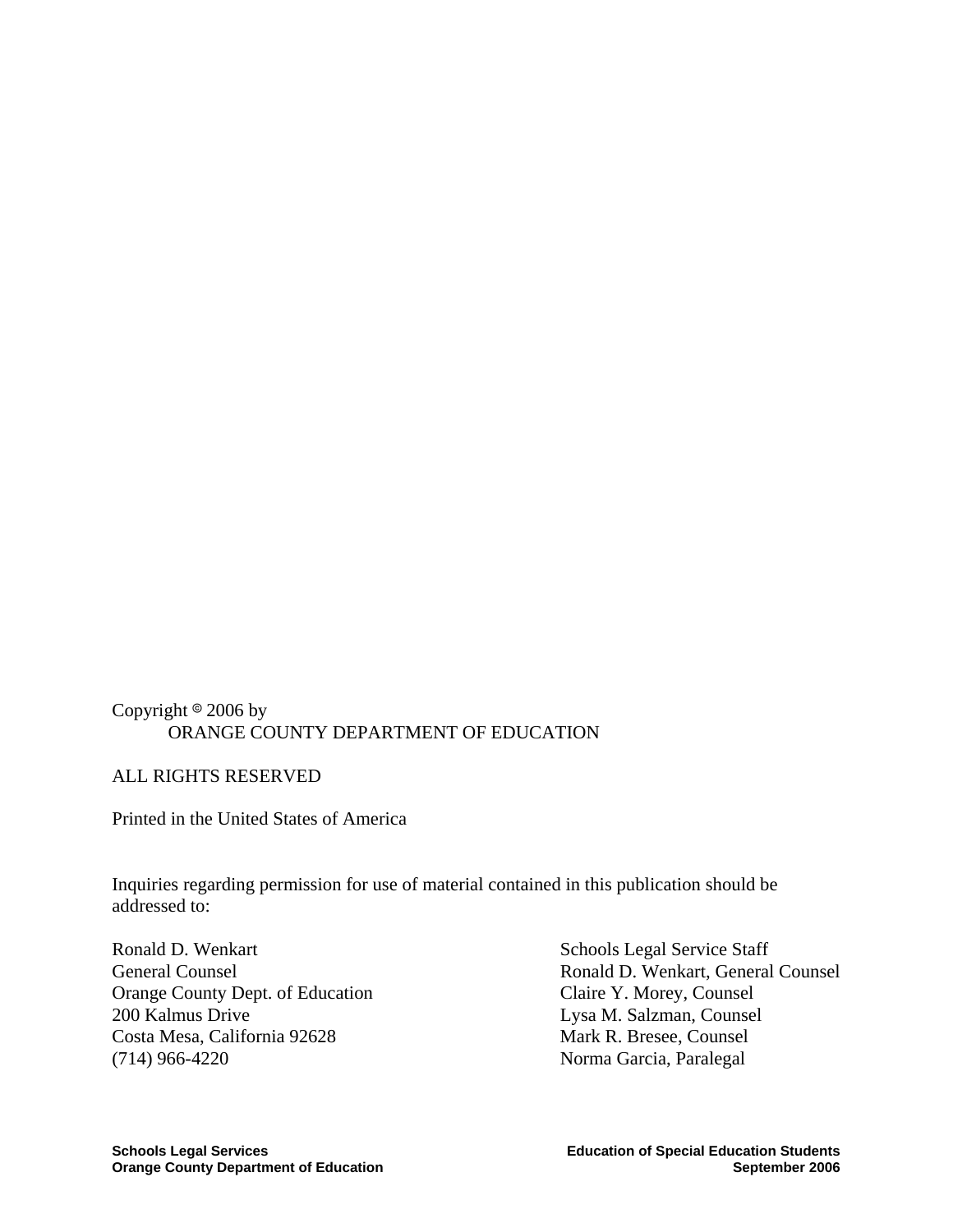# **Table of Contents**

| HISTORY OF THE INDIVIDUALS WITH DISABILITIES EDUCATION ACT  1                  |  |
|--------------------------------------------------------------------------------|--|
|                                                                                |  |
|                                                                                |  |
|                                                                                |  |
|                                                                                |  |
|                                                                                |  |
| DUTY TO SEARCH FOR AND IDENTIFY DISABLED STUDENTS 11                           |  |
|                                                                                |  |
|                                                                                |  |
|                                                                                |  |
|                                                                                |  |
| <b>ELIGIBILITY OF STUDENTS WITH SPECIFIC LEARNING DISABILITIES 17</b>          |  |
|                                                                                |  |
|                                                                                |  |
|                                                                                |  |
|                                                                                |  |
|                                                                                |  |
|                                                                                |  |
|                                                                                |  |
| STANDARDIZED TESTING AND ACCOMMODATION OF SPECIAL EDUCATION<br><b>STUDENTS</b> |  |
| PARTICIPATION OF SPECIAL EDUCATION STUDENTS IN STATEWIDE                       |  |
|                                                                                |  |
| <b>OVER-IDENTIFICATION OF MINORITY STUDENTS IN SPECIAL EDUCATION  36</b>       |  |
|                                                                                |  |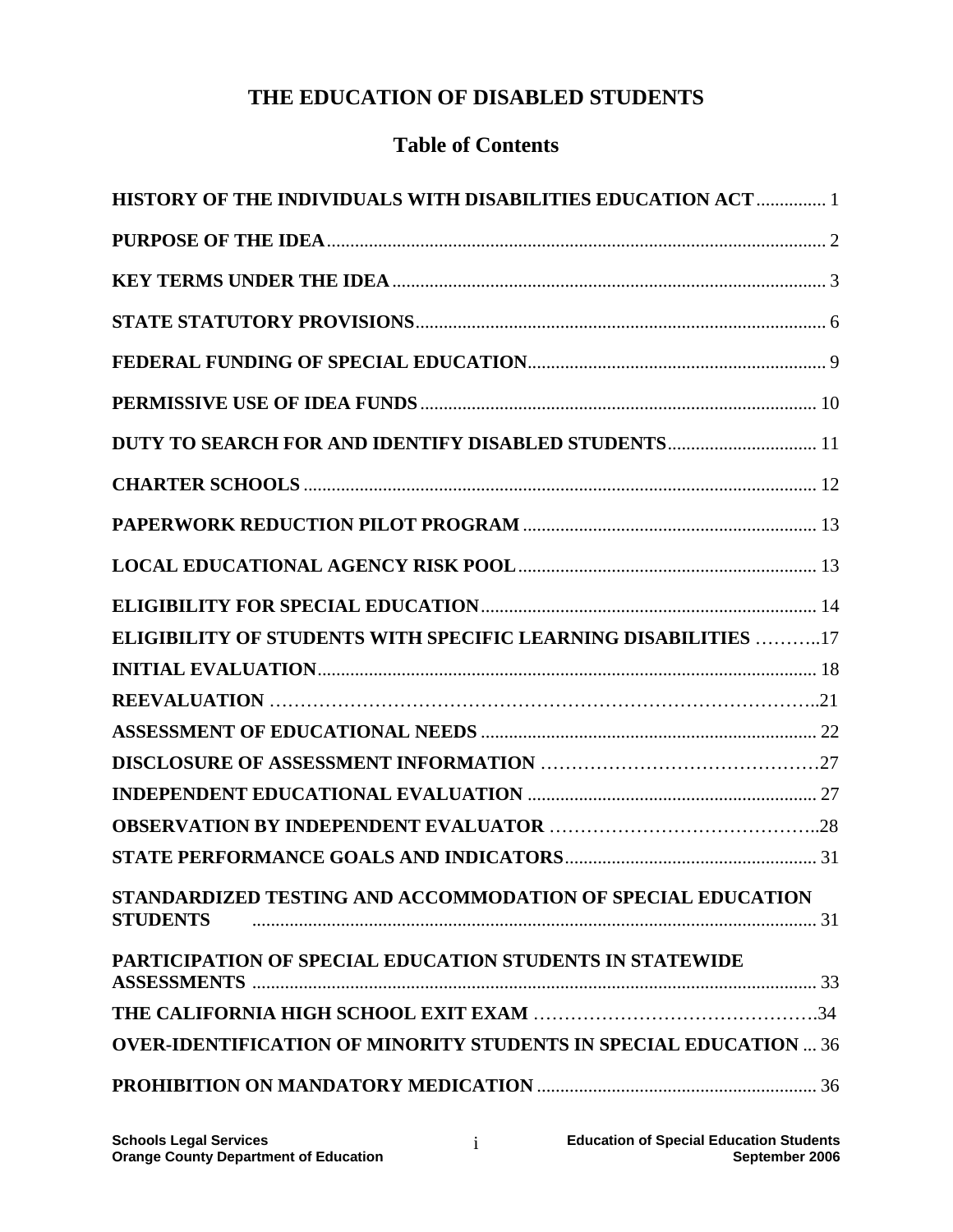# **Table of Contents**

| A.<br><b>B.</b> |                                                                   |  |
|-----------------|-------------------------------------------------------------------|--|
| $\mathbf{C}$ .  |                                                                   |  |
| D.<br>E.        |                                                                   |  |
| F.              |                                                                   |  |
| G.              |                                                                   |  |
| H.              |                                                                   |  |
| I.              |                                                                   |  |
| J.              |                                                                   |  |
|                 |                                                                   |  |
|                 | REPORT CARDS, GRADES AND TRANSCRIPTS OF DISABLED STUDENTS 44      |  |
|                 |                                                                   |  |
|                 | <b>CHILDREN WITH AUTISM - PROVIDING A FREE APPROPRIATE PUBLIC</b> |  |
|                 | <b>EDUCATION</b>                                                  |  |
|                 |                                                                   |  |
|                 |                                                                   |  |
|                 |                                                                   |  |
|                 |                                                                   |  |
|                 | LICENSED CHILDREN'S INSTITUTIONS AND NONPUBLIC SCHOOLS UNDER      |  |
|                 |                                                                   |  |
|                 |                                                                   |  |
|                 | <b>CHILDREN ENROLLED IN PRIVATE SCHOOLS BY THEIR PARENTS 76</b>   |  |
|                 |                                                                   |  |
| A.              |                                                                   |  |
| <b>B.</b>       |                                                                   |  |
| C.              |                                                                   |  |
| D.              |                                                                   |  |

 $ii$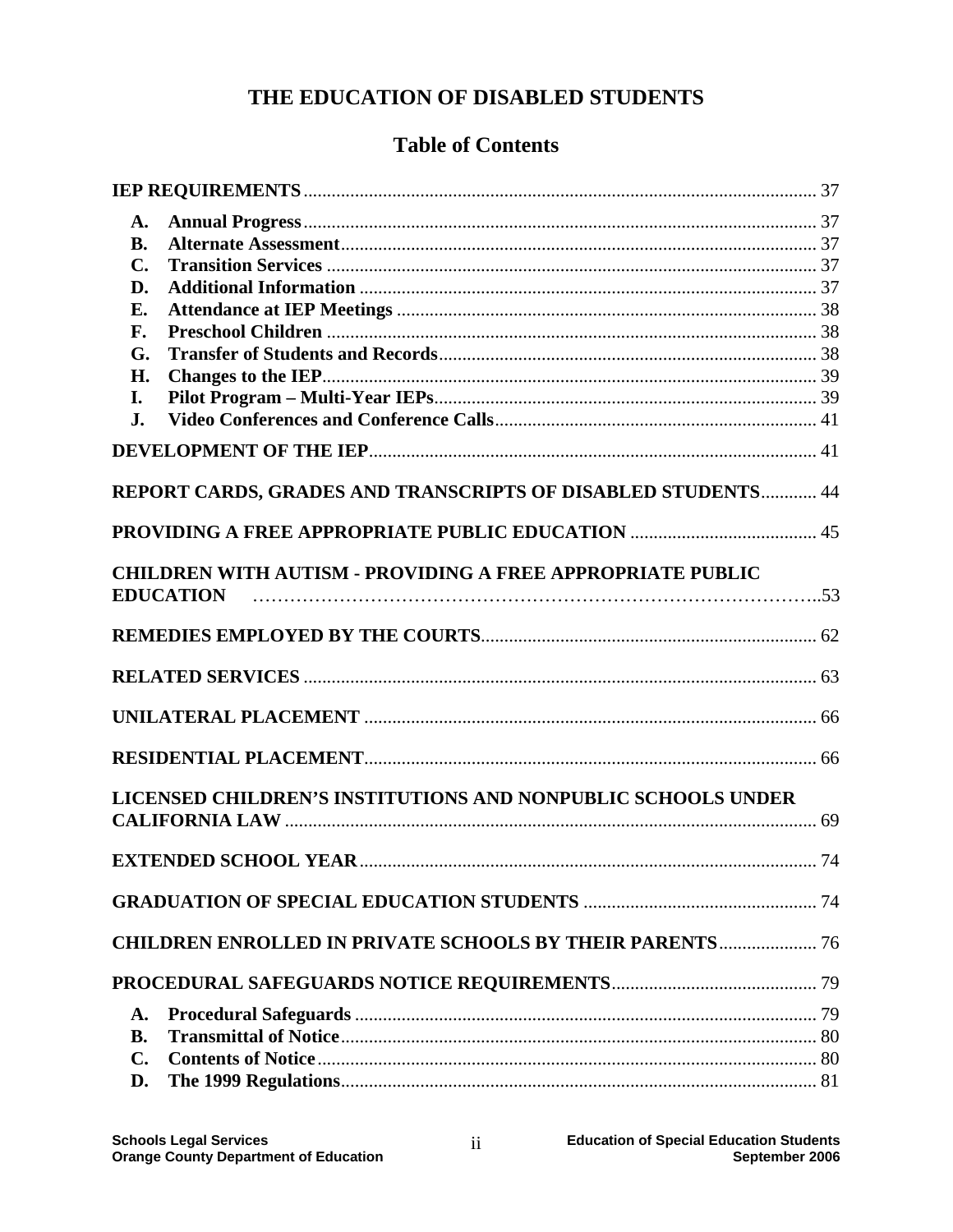# **Table of Contents**

| A.<br>В.<br>$\mathbf{C}$ .<br>D.<br>Е.<br>F.<br>G.<br>Н.<br>I.<br>J.<br>Κ. |                                                                 |  |
|----------------------------------------------------------------------------|-----------------------------------------------------------------|--|
|                                                                            |                                                                 |  |
| $\mathbf{A}$ .<br><b>B.</b>                                                |                                                                 |  |
|                                                                            |                                                                 |  |
|                                                                            | <b>CURRENT EDUCATIONAL PLACEMENT - "STAY-PUT" RULE  101</b>     |  |
| A.<br><b>B.</b><br>$\mathbf{C}$ .<br>D.                                    | The Current Educational Placement During the Appeal Process 105 |  |
| A.<br><b>B.</b><br>$\mathbf{C}$ .<br>D.<br>Е.<br>F.                        |                                                                 |  |
|                                                                            |                                                                 |  |
|                                                                            | <b>MEDIATION</b>                                                |  |
|                                                                            |                                                                 |  |
|                                                                            |                                                                 |  |
|                                                                            | SECTION 504 OF THE REHABILITATION ACT, THE AMERICANS WITH       |  |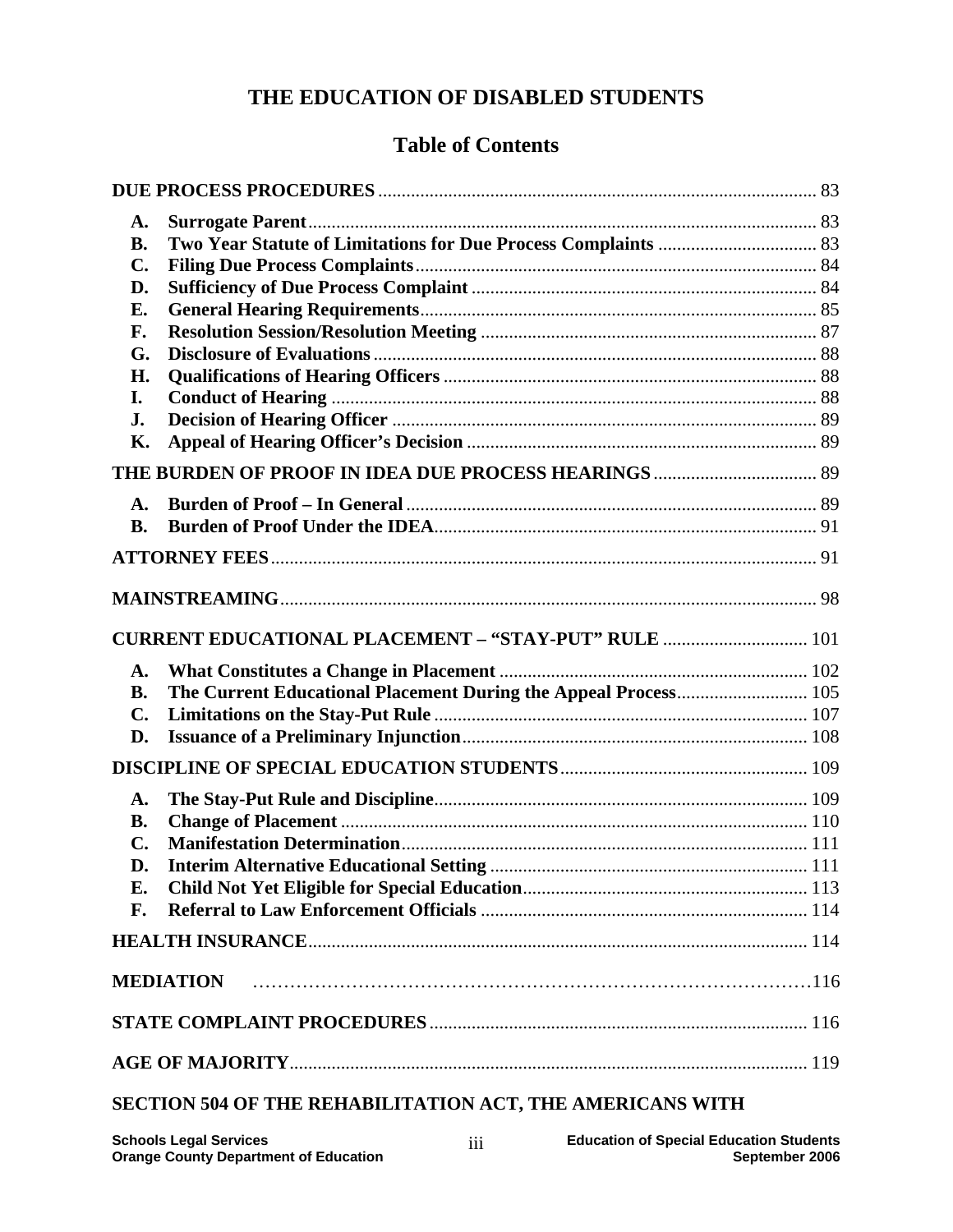# **Table of Contents**

| DISABILITIES ACT AND THE PROVISION OF A FREE APPROPRIATE PUBLIC          |  |
|--------------------------------------------------------------------------|--|
|                                                                          |  |
|                                                                          |  |
|                                                                          |  |
| LICENSING REQUIREMENTS FOR OTHER PROFESSIONALS  138                      |  |
| <b>APPENDIX I</b>                                                        |  |
| $\mathbf{I}$ .                                                           |  |
| $\Pi$ .                                                                  |  |
| III. SPECIAL EDUCATION TEACHERS TEACHING CORE ACADEMIC                   |  |
| SUBJECTS EXCLUSIVELY TO CHILDREN WHO ARE ASSESSED AGAINST                |  |
|                                                                          |  |
| IV. SPECIAL EDUCATION TEACHERS TEACHING TWO OR MORE CORE                 |  |
| <b>ACADEMIC SUBJECTS EXCLUSIVELY TO CHILDREN WITH DISABILITIES . 140</b> |  |
| V. CATEGORIES OF SPECIAL EDUCATION TEACHERS WHO MAY UTILIZE              |  |
|                                                                          |  |
|                                                                          |  |
|                                                                          |  |
|                                                                          |  |
|                                                                          |  |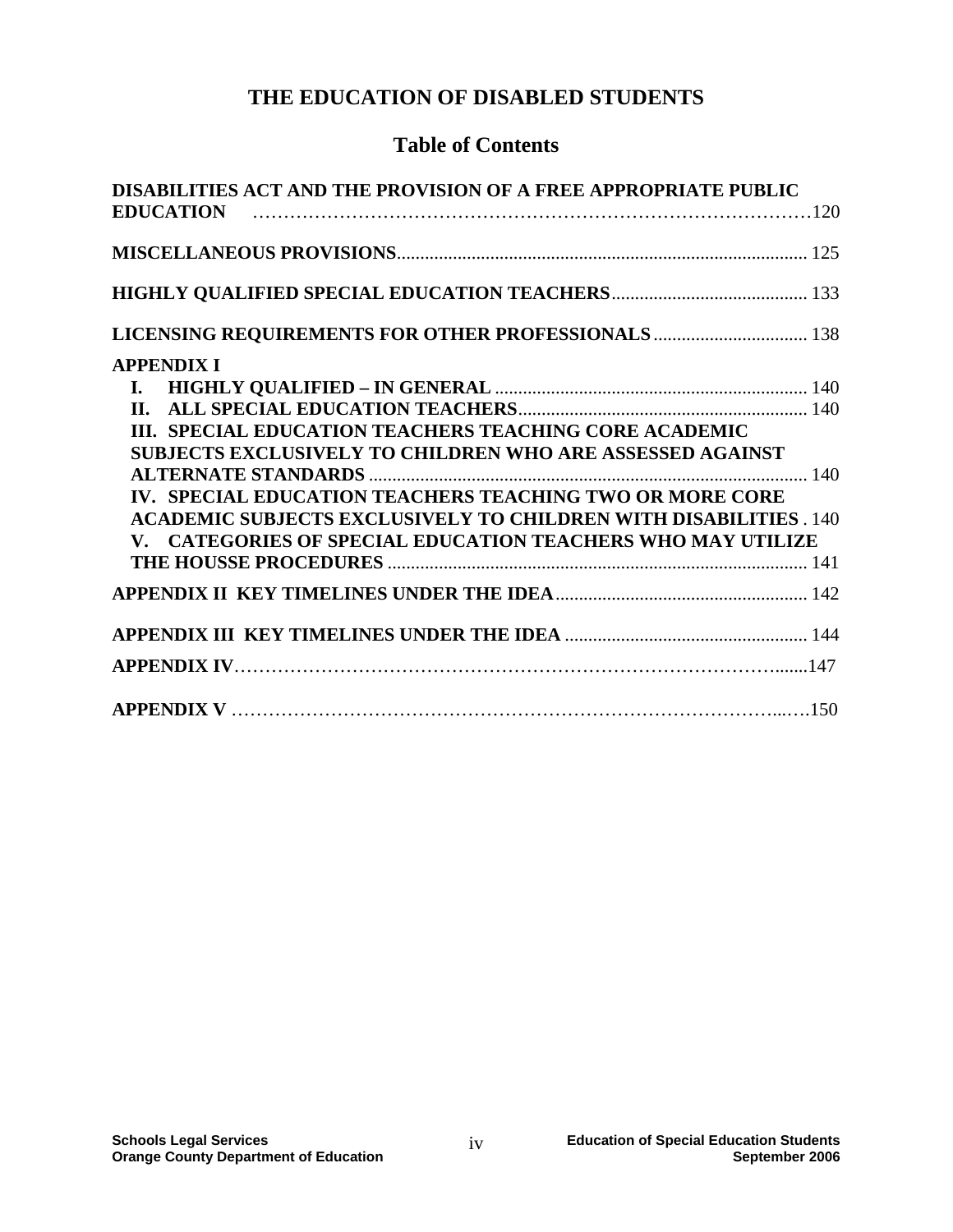## **HISTORY OF THE INDIVIDUALS WITH DISABILITIES EDUCATION ACT**

The Individuals with Disabilities Education Act (IDEA) traces its history to an amendment of the Elementary and Secondary Education Act of 1965, which dealt with the education of children with disabilities.<sup>1</sup> Congress gradually became more involved in the education of the disabled by making available more grants to the states for this purpose. Increased awareness of the educational needs of children with disabilities together with several landmark court decisions, led Congress to conclude that further legislation was needed.<sup>2</sup> Legal challenges by children with disabilities to the inequities in public education had their genesis in Brown v. Board of Education,<sup>3</sup> in which the United States Supreme Court discussed the importance of education by stating:

> "[Education] is a principal instrument in awakening the child to cultural values, in preparing him for later . . . training and in helping him to adjust normally to his environment. In these days, it is doubtful that any child may reasonably be expected to succeed in life if he is denied the opportunity of an education. . . . [w]here the state has undertaken to provide it, [education] is a right which must be made available to all on equal terms."4

Although Brown does not establish the right to an education per se, it does require each state to provide equal opportunity to publicly supported education to all persons who qualify under state law.<sup>5</sup> Based on this premise, two lower courts have held that under the equal protection clause of the Fourteenth Amendment and the due process clause of the Fifth Amendment, states cannot deny children with disabilities access to public education.<sup>6</sup>

The federal district court, in Mills v. Board of Education,<sup>7</sup> held that where a state has compulsory school attendance laws, a state may not exclude children with disabilities who come within the provisions of that law. The Mills court emphasized this point by quoting from Brown v. Board of Education: "Today, education is perhaps the most important function of state and local governments. Compulsory school attendance laws and the great expenditures for education both demonstrate our recognition of the importance of education to our democratic society. It is required in the performance of our most basic public responsibilities. . . ."8

In addition, the Mills court required as a matter of due process that children receive a hearing prior to their exclusion or placement in a special education program.<sup>9</sup> The court also held that no

 $\overline{a}$ <sup>1</sup> Public Law 91-230, April 13, 1970, 84 Stats. 121, which is popularly known as the Elementary and Secondary Education Amendments of 1970.

<sup>&</sup>lt;sup>2</sup> See, S.Rep., No. 168, 94<sup>th</sup> Congress, 1<sup>st</sup> Sess. 8 (1975), reprinted in 1975 <u>U.S. Code Congressional and Administrative News</u>, at 1432.

 $3$  347 U.S. 483 (1954).

<sup>4</sup> Id. at 483, 493.

 $<sup>5</sup>$  Id.</sup>

<sup>&</sup>lt;sup>6</sup> Mills v. Board of Education, 348 F.Supp. 866, 874 (D.D.C. 1972); <u>Pennsylvania Association for Retarded Children v. Pennsylvania</u>, 343 F.Supp. 279 (E.D. Pa. 1972).

<sup>7</sup> 348 F.Supp. 866, 874 (D.D.C. 1972).

 $\frac{8}{9}$  Brown v. Board of Education, 347 U.S. 483, 493 (1954).

<sup>&</sup>lt;sup>9</sup> Mills v. Board of Education, 348 F.Supp. 866 (D.D.C. 1972).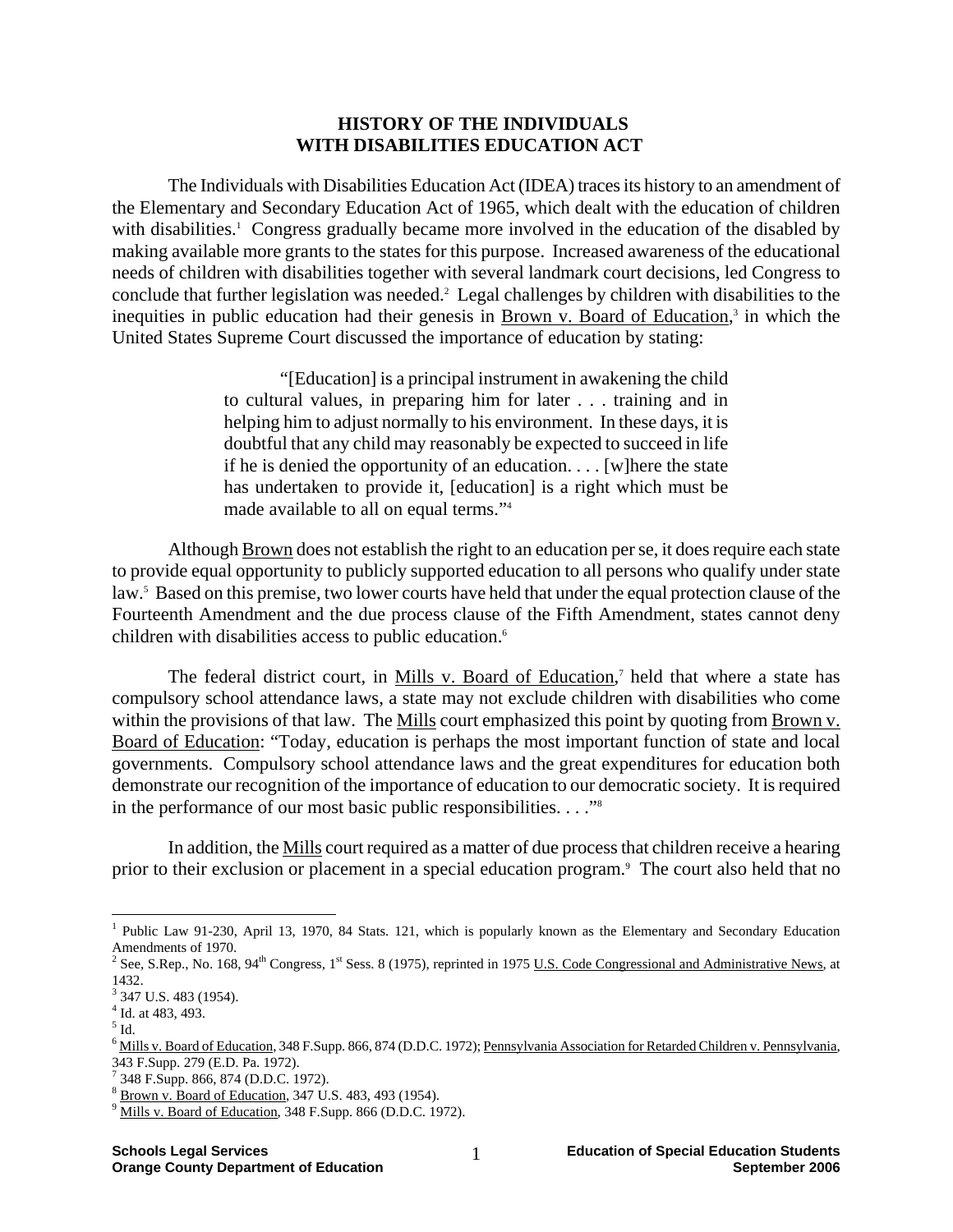child with a disability could be excluded on the basis of a school district's insufficient resources and that each child must be individually assessed and placed in a publicly supported program suited to the child's needs. The court further indicated that each child should be placed in the least restrictive environment in which he or she can function.10

In Pennsylvania Association for Retarded Children v. Pennsylvania,<sup>11</sup> the federal district court took judicial notice of findings that mentally retarded persons are capable of benefiting from appropriate education programs and that there was no rational basis for excluding them from the public education system. With these cases in mind, Congress passed the Education for All Handicapped Children Act of 1975, also known as the Education of the Handicapped Act. In 1990, Congress renamed the Act the Individuals with Disabilities Education Act and amended several significant provisions. The term "handicapped" was replaced throughout the IDEA with the term "disabled" and "handicapped children" are now referred to as "children with disabilities."

#### **PURPOSE OF THE IDEA**

Congress stated that the purpose of the IDEA is to assure that all children with disabilities have available to them a free and appropriate public education which emphasizes special education and related services designed to meet their unique needs.12 In addition, the IDEA is designed to assure that the rights of children with disabilities and their parents are protected, to assist states and local districts to provide for the education of all children with disabilities, and to assess and assure the effectiveness of efforts to educate children with disabilities.13

The IDEA's main provisions provide that in order to be eligible for federal funds, states must meet the following conditions:

- 1. The state must insure that all children with disabilities have the right to a free and appropriate public education including children who have been suspended or expelled;<sup>14</sup>
- 2. The state must formulate a plan designed to locate, identify, and evaluate all children with disabilities within the state:<sup>15</sup>
- 3. The state must develop and maintain records of an appropriate individualized educational program for each child with a disability and must establish or revise the individualized educational program in accordance with the requirements of the IDEA;<sup>16</sup>
- 4. The state must establish procedural safeguards which:

 $10$  Ibid.

<sup>11 343</sup> F.Supp. 279 (E.D. Pa. 1972).

 $12$  20 U.S.C. § 1400(c).

 $13$  20 U.S.C. § 1400(c).

 $14$  20 U.S.C. § 1412(1).

 $15$  20 U.S.C. § 1412(3).

 $16$  20 U.S.C. § 1412(4).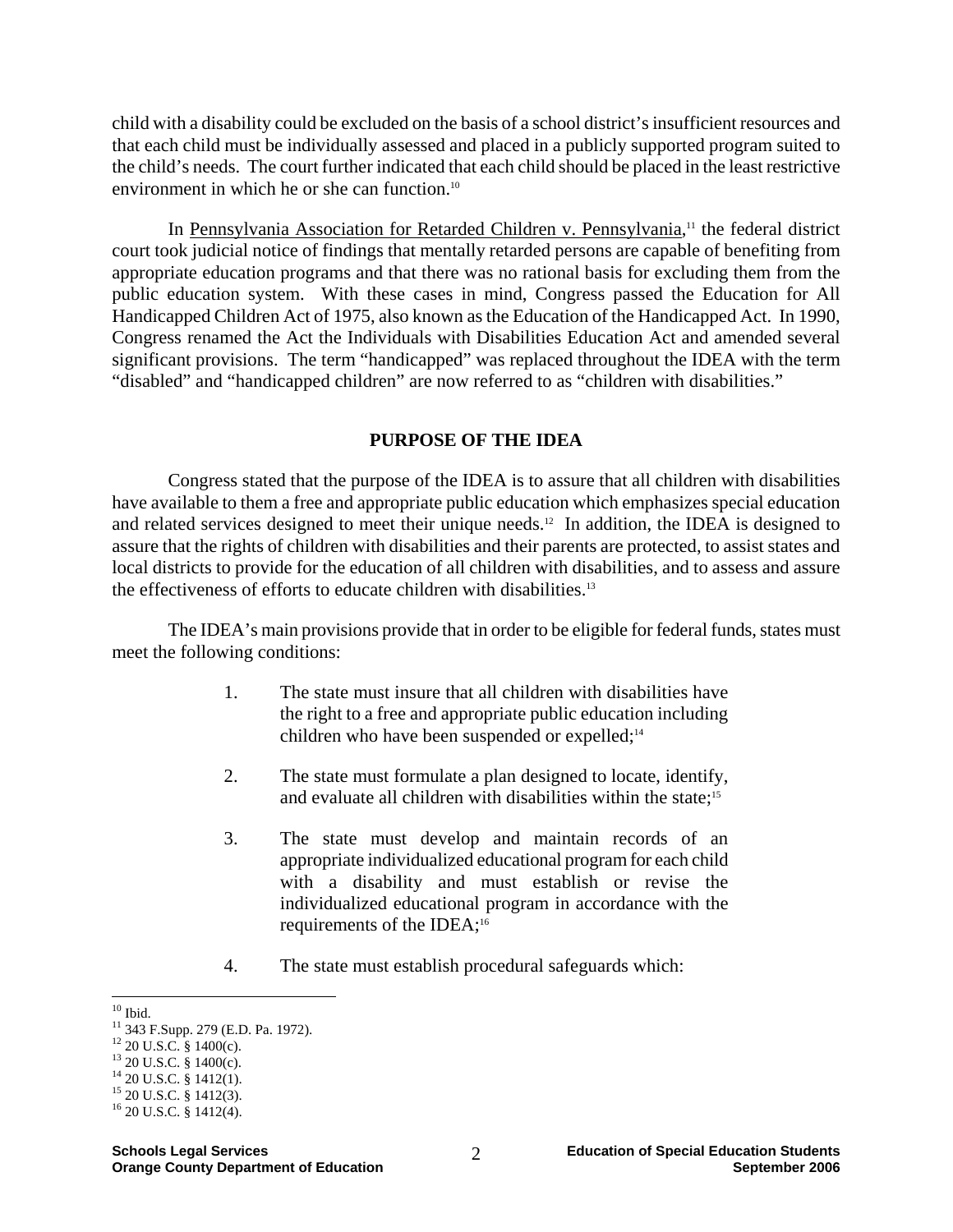- a. provide an opportunity to the parents or guardian of a child with a disability to examine all relevant records with respect to the identification, evaluation, and educational placement of the child;
- b. provide prior written notice to the parents or guardian of the child with a disability whenever a proposal to change the identification, evaluation or educational placement of the child is proposed or denied;
- c. fully inform the parents or guardian of all procedures and rights available to them; and
- d. provide an opportunity to present complaints with respect to any matter relating to the identification, evaluation, or educational placement of the child.<sup>17</sup>

The state must establish procedures to provide to the maximum extent appropriate that children with disabilities are educated with children without disabilities and that assessment and testing procedures are not discriminatory.18

## **KEY TERMS UNDER THE IDEA**

The IDEA set forth the following definitions of key terms used in the IDEA:

- 1. Special Education: Specially designed instruction, at no cost to parents or guardians, to meet the unique needs of a child with a disability, including instruction conducted in the classroom, in the home, in hospitals and institutions and in other settings and instruction in physical education.19
- 2. Child with a Disability: A child with mental retardation, hearing impairments (including deafness), speech or language impairments, visual impairments (including blindness), serious emotional disturbance (emotional disturbance) orthopedic impairments, autism, traumatic brain injury, other health impairments, or specific learning disabilities, and who, by reason of their disability, need special education and related services.20
- 3. Related Services: Transportation, and such developmental, corrective, and other supportive services as may be required

 $17$  20 U.S.C. § 1415(b)(1).

 $18$  20 U.S.C. § 1412(5).

 $19$  20 U.S.C. § 1401(25).

 $20$  20 U.S.C. § 1401(3)(A).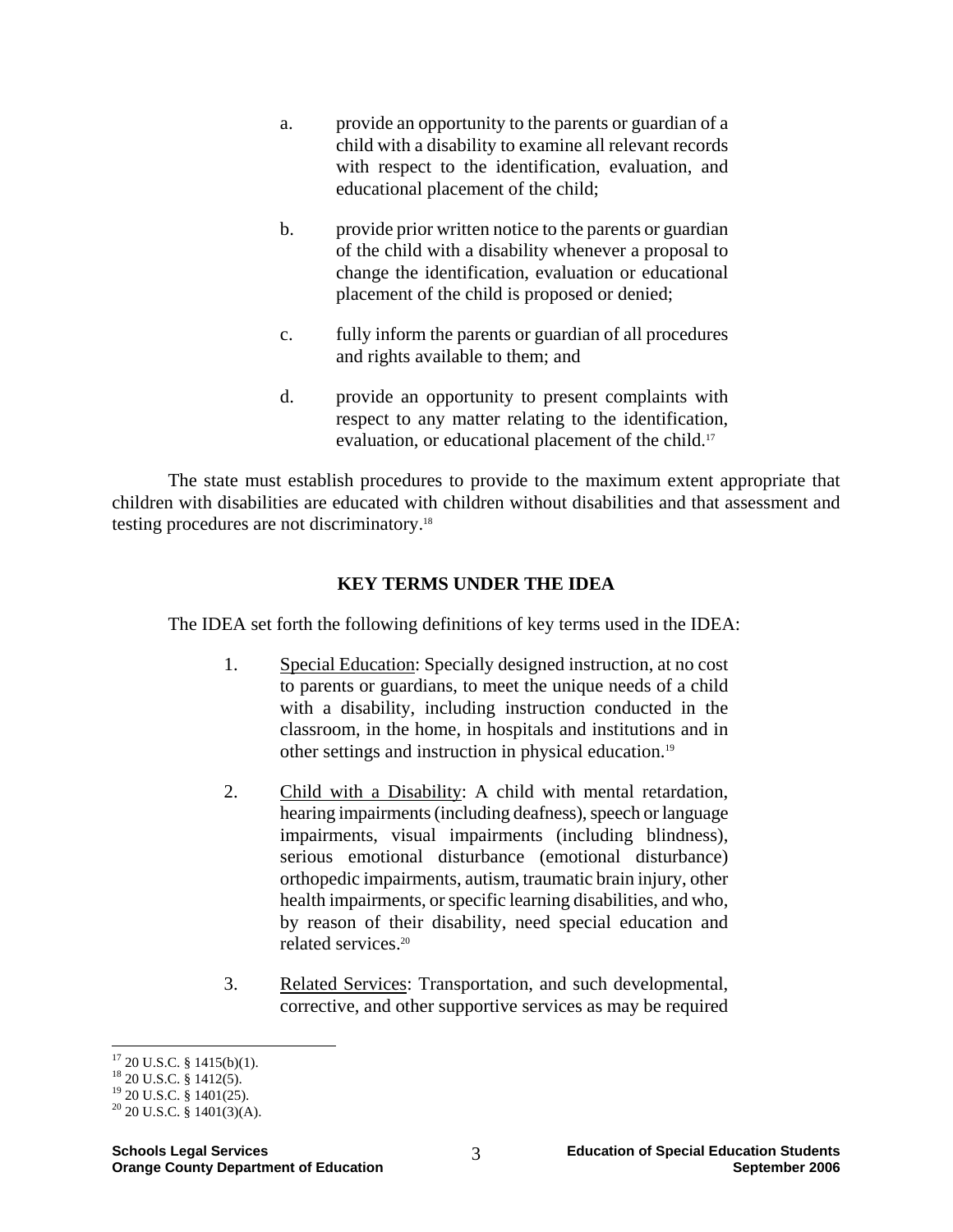to assist a child with a disability to benefit from special education, including the early identification and assessment of disabling conditions in children. Such services include speech-language pathology and audiology, psychological services, physical and occupational therapy, recreation, including therapeutic recreation, social work services, school nurse services, counseling services, including rehabilitation services, orientation and mobility services and medical services for diagnostic and evaluation purposes only.<sup>21</sup> Related services does not include a medical device that is surgically implanted or the replacement of such device (e.g., cochlear implant).

- 4. Transition Services: A coordinated set of activities designed within an outcome results oriented process to promote a student's movement from school to post-school activities, including post-secondary education, vocational training, integrated employment (including supported employment), continuing and adult education, adult services, independent living, or community participation. The coordinated set of activities shall be based upon the individual student's needs, taking into account the student's preferences and interests, and shall include instruction, community experiences, the development of employment and other post-school adult living objectives, and, when appropriate, acquisition of daily living skills and functional vocational evaluation.<sup>22</sup>
- 5. Free Appropriate Public Education: Special Education and related services which:
	- (a) Have been provided at public expense, under public supervision and direction and without charge;
	- (b) Meet the standards of the state education agency;
	- (c) Include an appropriate preschool, elementary, or secondary school education in the state involved; and
	- (d) Are provided in conformity with the individualized education program required under the IDEA.23
- 6. Individualized Education Program (IEP): A written statement for each child with a disability that is developed, reviewed and revised in accordance with Section  $1414(d)$ .<sup>24</sup>

 $\overline{a}$  $21$  20 U.S.C. § 1401(22).

 $22$  20 U.S.C. § 1401(30).

 $23$  20 U.S.C. § 1401(8).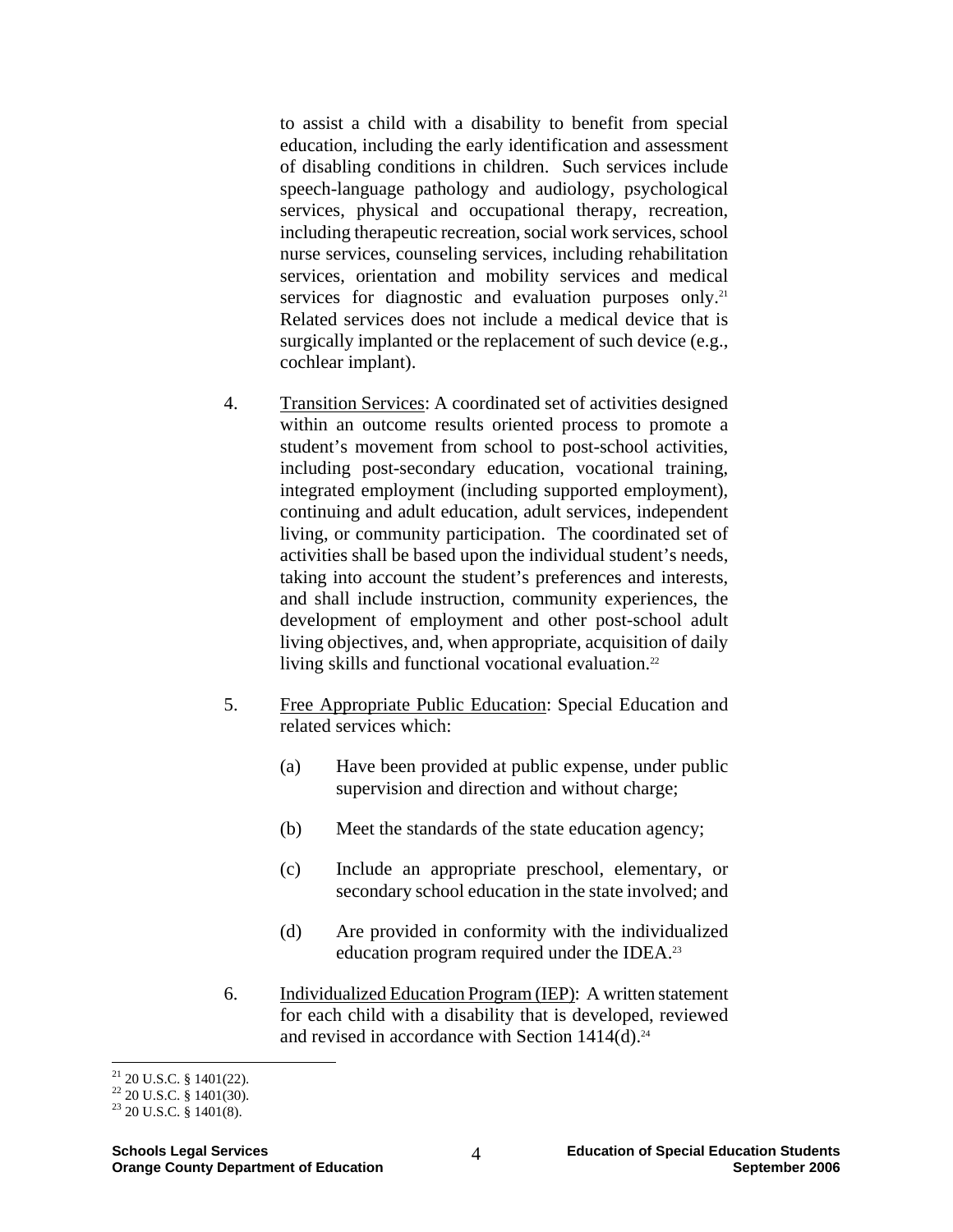- 7. Assistive Technology Device: Any item, piece of equipment, or product system, whether acquired commercially off the shelf, modified, or customized, that is used to increase, maintain, or improve functional capabilities of a child with a disability.25
- 8. Assistive Technology Service: The term "assistive technology service" means any service that directly assists a child with a disability in the selection, acquisition, or use of an assistive technology device.<sup>26</sup>

 The IDEA and the federal regulations define "emotional disturbance" as a condition exhibiting one or more of the following characteristics over a long period of time and to a marked degree that adversely affects a child's educational performance:

- 1. An inability to learn that cannot be explained by intellectual, sensory or health factors;
- 2. An inability to build or maintain satisfactory interpersonal relationships with peers and teachers;
- 3. Inappropriate types of behavior or feelings under normal circumstances;
- 4. A general pervasive mood of unhappiness or depression;
- 5. A tendency to develop physical symptoms or fears associated with personal or school problems.<sup>27</sup>

The federal regulations go on to note that the term "emotional disturbance" includes "schizophrenia," but does not apply to children who are socially maladjusted, unless it is determined that they also have an emotional disturbance.<sup>28</sup>

The 2006 regulations, Section 300.7, add to the definition of a child with a disability. Section 300.7(c)(9) states that other health impairment means having limited strength, vitality or alertness including a heightened alertness to environmental stimuli that results in limited alertness with respect to the educational environment. Section 300.8(c)(9) goes on to state that other health impairments may be due to chronic or acute health problems such as asthma, attention deficit disorder or attention deficit hyperactivity disorder, diabetes, epilepsy, a heart condition, hemophilia, lead poisoning, leukemia, nephritis, rheumatic fever, Tourette Syndrome, and sickle cell anemia.

 <sup>24 20</sup> U.S.C. § 1401(12).

 $25$  20 U.S.C. § 1401(1).

 $26$  20 U.S.C. § 1401(2).

<sup>&</sup>lt;sup>27</sup> See, 34 C.F.R. § 300.8(c)(4).

 $28$  Ibid.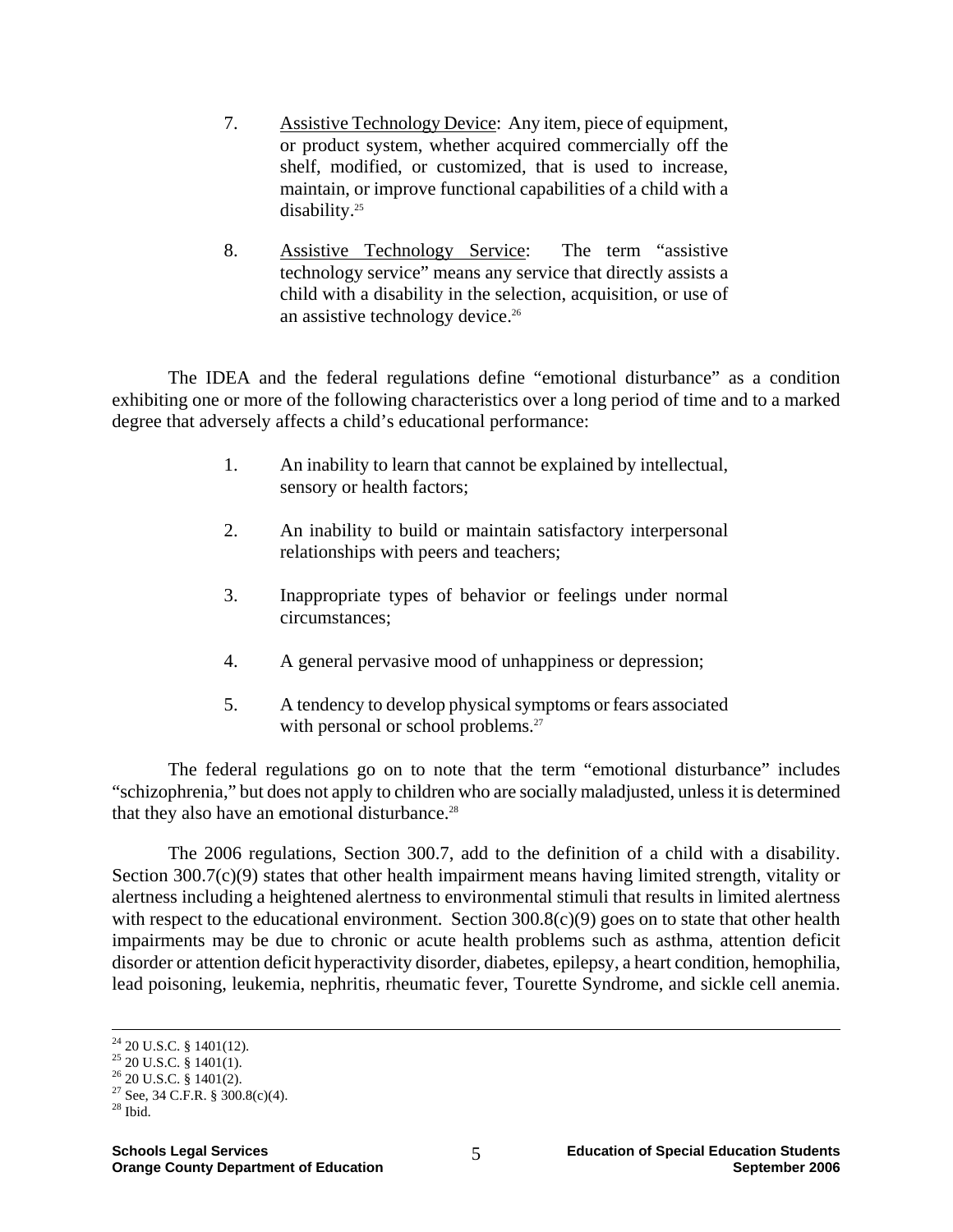These conditions must adversely affect a child's educational performance for the child to qualify for special education.

The definition of related services does not include a medical device that is surgically implanted, the optimization of that device's functioning (e.g. mapping), maintenance of that device or the replacement of that device.<sup>29</sup> The public agency is required to appropriately monitor and maintain medical devices that are needed to maintain the health and safety of the child, including breathing, nutrition, or operation of other bodily functions, while the child is transported to and from school or is at school and to routinely check the external component of the surgically implanted device to make sure it is functioning properly.30

The definition of interpreting services has been changed to clarify that the term includes transcription services, such as communication access, real time translation for children who are deaf or hard of hearing, and special interpreting services for children who are deaf-blind.<sup>31</sup> The definition of school nurse services has been expanded and renamed school health services and school nurse services. The expanded definition clarifies that school nurse services are provided by a qualified school nurse and school health services may be provided by a qualified school nurse or other qualified person.<sup>32</sup> The definition of supplementary aides and services has been modified to specify that aides, services, and other supports are also provided to enable children with disabilities to participate in extracurricular and nonacademic settings as well as regular education classes so that children with disabilities may be educated with nondisabled children to the maximum extent appropriate.<sup>33</sup>

The federal regulations require that physical education be made available to all children with disabilities receiving a free appropriate public education, unless the public agency enrolls children without disabilities and does not provide physical education to children without disabilities in the same grades.<sup>34</sup>

#### **STATE STATUTORY PROVISIONS**

In 2005, the California Legislature amended numerous provisions in the Education Code regulating special education. The purpose of the legislation was to conform state law to federal  $law<sup>35</sup>$ 

The effect of the legislation is that California law in most respects is identical to federal law. Under California law, the term "special education" is defined as special designed instruction at no cost to the parent, to meet the unique needs of individuals with exceptional needs, whose educational needs cannot be met with modification of the regular instructional program, and related services, at

 $32$  34 C.F.R. § 300.34(c)(13).

 $^{29}$  34 C.F.R. § 300.34(b).

<sup>30 34</sup> C.F.R. § 300.34(b)(2).

<sup>31 34</sup> C.F.R. § 300.34(c)(4).

<sup>33 34</sup> C.F.R. § 300.42.

<sup>34 34</sup> C.F.R. § 300.108.

<sup>35</sup> See, Stats.2005, c. 653 (A.B. 1662), effective October 7, 2005.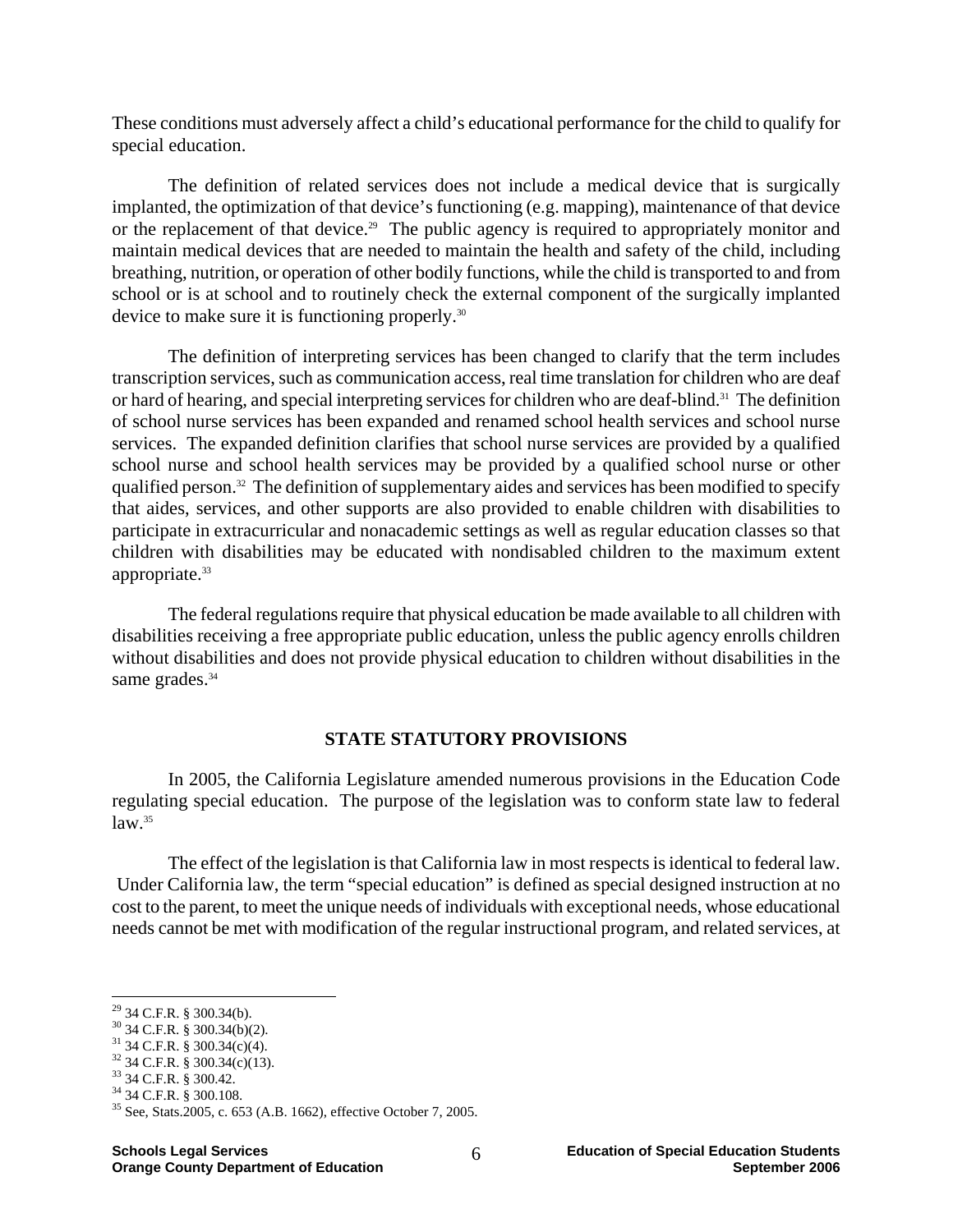no cost to the parent, that may be needed to assist these individuals to benefit from specially designed instruction.36

In state law, the term "individual with exceptional needs" is used rather than "children with disabilities," but the definition is virtually the same as federal law. The state statute defines "an individual with exceptional needs" as:

> "'Individuals with exceptional needs' means those persons who satisfy all of the following:

> "(a) Are identified by an individual education program team as children with disabilities as that phrase is defined in paragraph 4 of subsection (a) of 1401 of Title 20 of the United States Code;

> "(b) Their impairment, as described by subdivision (a), requires instruction, services, or both which cannot be provided with modification of the regular school program;

> > "(c) Come within one of the following age categories:

"(1) Younger than three years of age and identified by the district, the special education local plan area, or the county office as requiring intensive special education and services, as defined by the State Board of Education;

"(2) Between the ages of three to five years, and identified by the district, the special education local plan area, or the county office as requiring intensive special education and services as defined by the State Board of Education; or between the ages of three and five years, inclusive, and identified by the district, special education local plan area, or county office pursuant to Section 56441.11;

"(3) Between the ages of 5 years and 18 years, inclusive;

"(4) Between the ages of 19 and 21 years, inclusive; enrolled in or eligible for a program under this part or other special education program prior to his or her 19th birthday; and has not yet completed his or her prescribed course of study or who has not met proficiency standards or has not graduated from high school with a regular high school diploma . . ."37

The 2005 Legislation redefined "designated instruction and services" to be identical to the term "related services" as used in federal law.38

1

<sup>36</sup> Education Code section 56031.

<sup>&</sup>lt;sup>37</sup> Education Code section 56026.

<sup>38</sup> See, Education Code section 56363. See, also, 20 U.S.C. §1401(26), 34 C.F.R. § 300.24.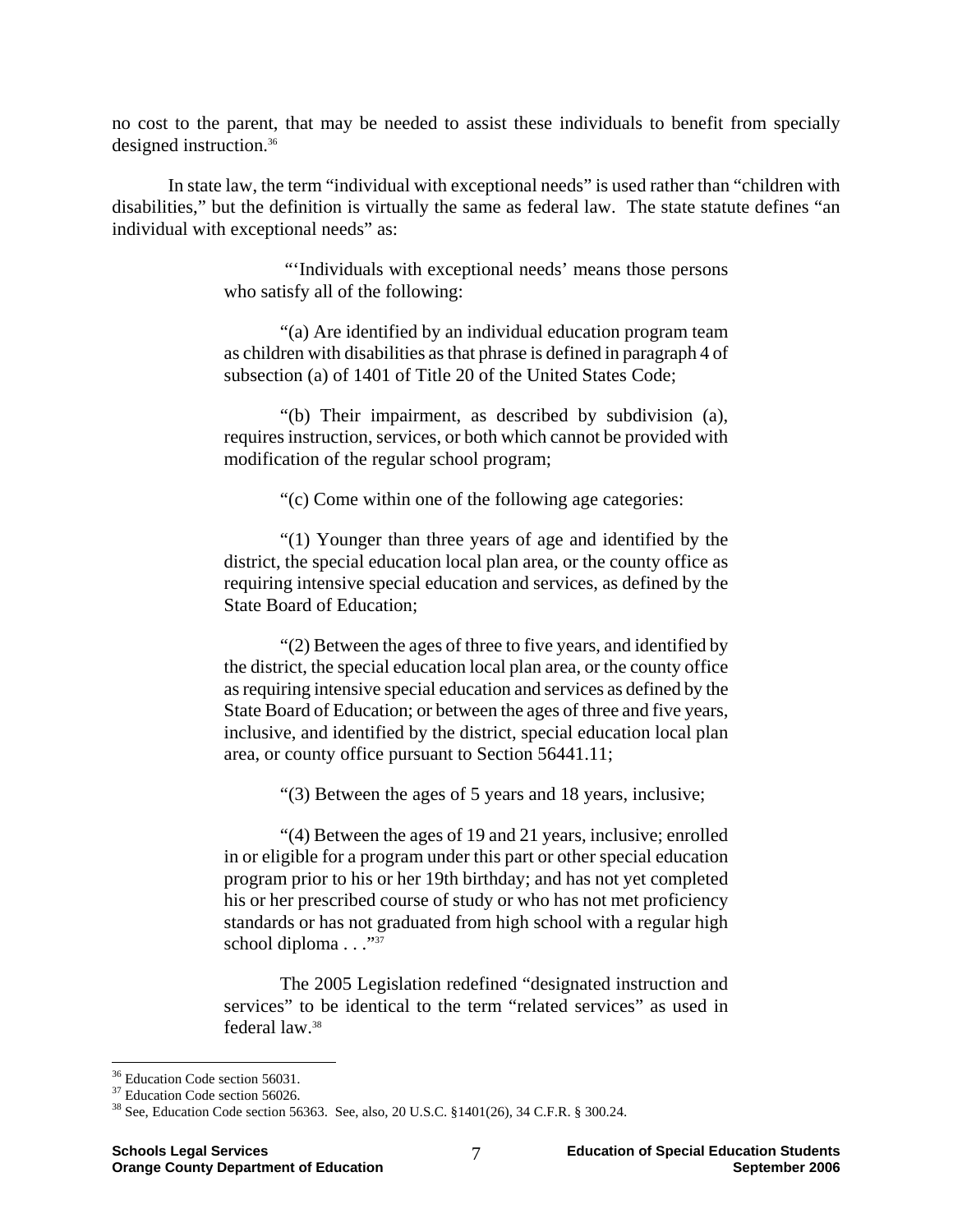State law includes a list of permissive services:

These services may include, but are not limited to, the following:

"(1) Language and speech development and remediation; . . .

"(2) Audiological services;

"(3) Orientation and mobility services;

"(4) Instruction in the home or hospital;

"(5) Adapted physical education;

"(6) Physical and occupational therapy;

"(7) Vision services;

"(8) Specialized driver training instruct-ion;

"(9) Counseling and guidance services; including rehabilitation counseling;

"(10) Psychological services other than assessment and development of the individualized education program;

"(11) Parent counseling and training;

" $(12)$  Health and nursing services ...;

"(13) Social worker services;

"(14) Specially designed vocational education and career development;

"(15) Recreation services;

(16) Specialized services for low incidence disabilities, such as readers, transcribers, and vision and hearing services; and

(17) Interpreting services."39

The term "designated instruction and services" and "related services" do not include a medical device that is surgically implanted, or the replacement of that device.<sup>40</sup>

<sup>&</sup>lt;sup>39</sup> Education Code section 56363.

<sup>40</sup> Education Code section 56363(c).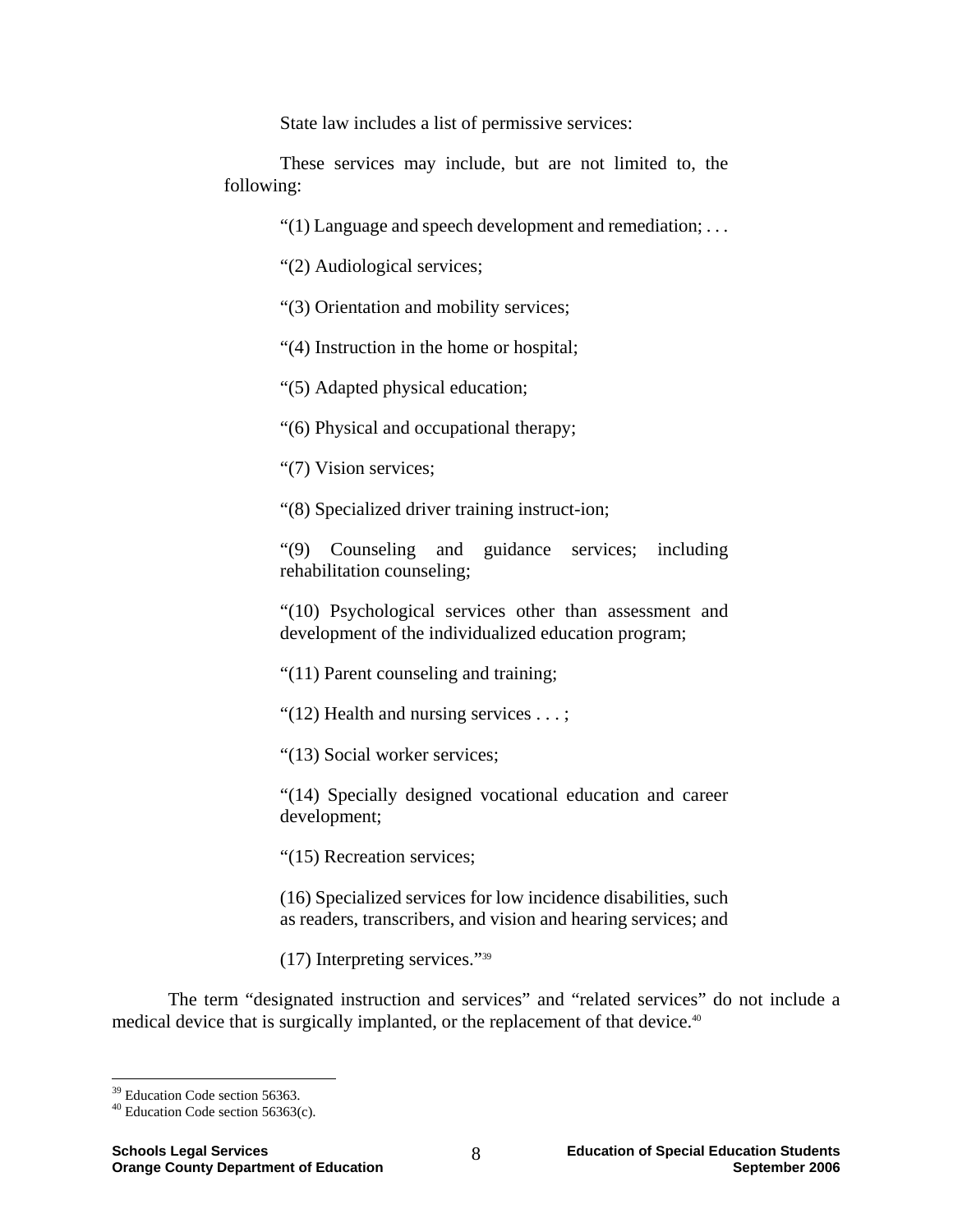#### **FEDERAL FUNDING OF SPECIAL EDUCATION**

In 1975, Congress passed the Education for All Handicapped Children Act, now known as the Individuals with Disabilities Education Act, or IDEA. The purpose of IDEA was to provide funding to educate the disabled, many of whom were receiving no education at all or who were being warehoused in inadequate programs.

The IDEA was envisioned as a federal-state partnership in which Congress would provide 40 percent of the cost and the states, 60 percent.<sup>41</sup> However, Congress has not funded IDEA at the promised 40 percent level. Congress even added additional requirements to IDEA in 1997, but did not boost federal funding to assist states in complying with the new mandates.42 Twice Congress has chastised itself for its failure, once in a 1994 law and once in a 1999 resolution, but it has never increased funding to the 40 percent level.<sup>43</sup>

During most of IDEA's 30 plus years, Congress has provided 8 percent of the cost of special education. In response to the protests of education organizations and groups representing the disabled, funding was boosted in the 2001 fiscal year federal budget to 12 percent. While that is a step in the right direction, much more needs to be done.

The average cost of educating a disabled student in the 1997-98 school year was twice that of educating a student who is not disabled, and the number of disabled students continues to increase, thanks to improvements in medical treatment, new technology for the disabled, and increased parental awareness of programs for the disabled.<sup>44</sup>

The bipartisan failure of Congress to fund special education adequately prompted the California Legislature to take action. On August 16, 1999, the Legislature passed a joint resolution demanding that Congress keep its promise and provide the full 40 percent of funding for special education. The Legislature directed the chief clerk of the Assembly to transmit copies of the resolution to President Bill Clinton, Secretary of Education Richard Riley, and key members of Congress.<sup>45</sup>

The purpose of the resolution was to bring to the attention of Congress its failure to fulfill its commitment to the disabled. The resolution points out that California and other states have been required, as a result of Congress' breach of its promise, to transfer funds from other vital state and local programs to special education. The Legislature estimated that California was transferring almost \$1 billion annually from regular education to special education.<sup>46</sup>

The resolution states that if Congress funded special education programs at the promised level, California would receive \$1.8 billion annually. The receipt of these funds would allow California to increase spending on special education by \$800 million and to use \$1 billion in state

 $41$  20 U.S.C. § 1411(a).

<sup>&</sup>lt;sup>42</sup> Public Law 105-17, 111 Stat. 37 effective June 4, 1997.<br><sup>43</sup> 20 U.S.C. § 6062; House Concurrent Resolution 84 (April 13, 1999).

<sup>&</sup>lt;sup>44</sup> National Center for Education Statistics (National School Boards Association Issue Brief, 1999).  $45$  Assem. Joint Res. No.12 (res. ch. 76) (1999).

 $^{46}$  Ibid.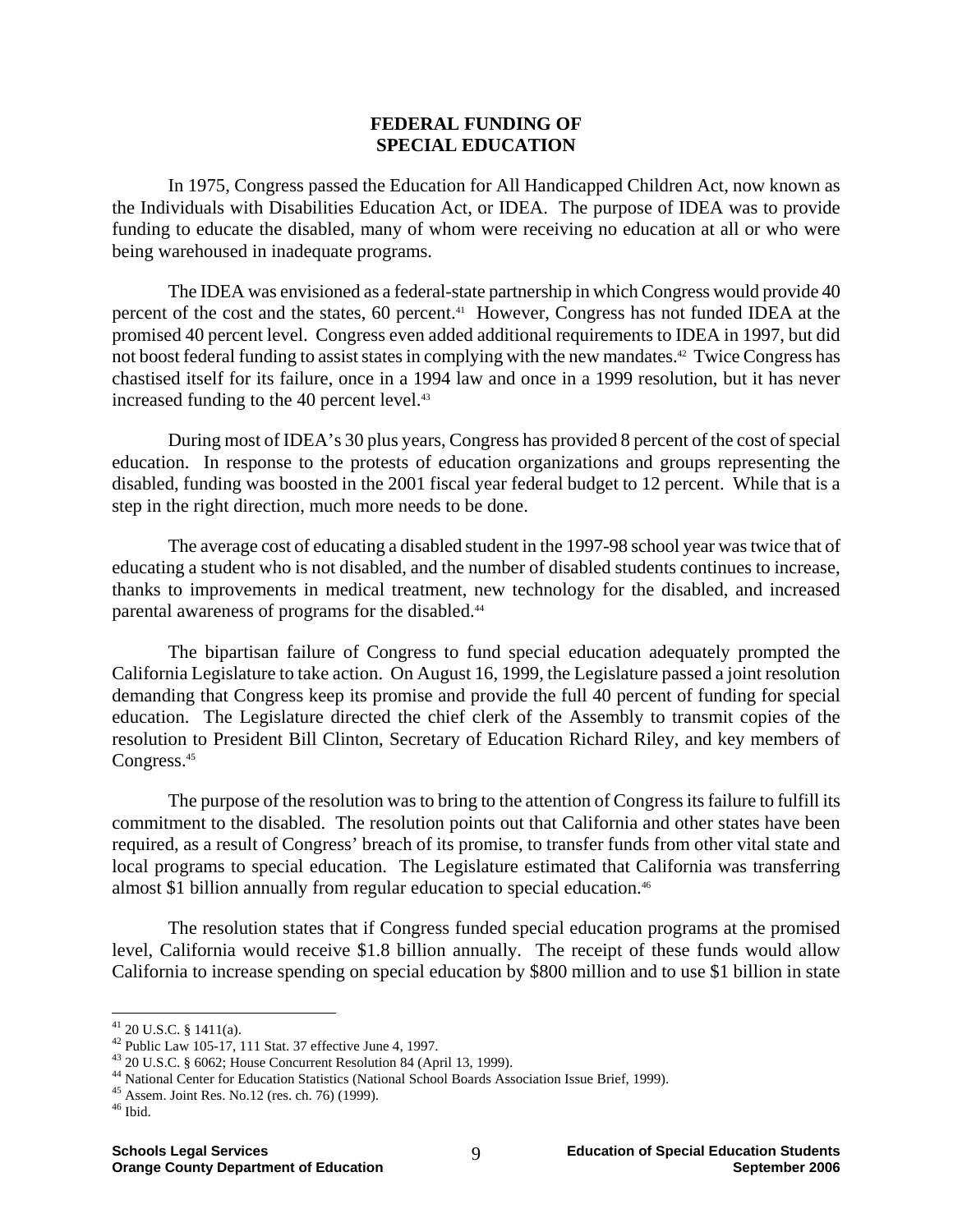funds for educational reforms. Free of federal restrictions, these state funds could be used for school construction, teacher training, recruitment of new teachers, and the purchase of more books and supplies as determined by local school districts.<sup>47</sup>

The impact would be dramatic, allowing states and local school districts to hire additional special education teachers and to purchase more equipment to improve the quality of special education programs. The federal money would free up state funds to pay for education reforms, school construction, and other local needs without an increase in state or local taxes.

As additional state funds became available for education, local school boards would set local priorities for improving the quality of education for all students. The greatest impact would be felt in the inner cities, which have suffered most from aging facilities and inadequate books and supplies.

What we do know is that the continuing failure of Congress to keep its commitment has resulted in cutbacks in other education programs, particularly education reforms, at a time when the public expects improvements in regular education. Local schools take the blame while Congress – the source of the under-funding and the reason education reform is not adequately funded – escapes public attention or scrutiny on the subject. The fact that the public does not know the real source of the education-funding problem makes it much more difficult to solve.

In 2004, Congress made an attempt to address the issue and other issues related to funding. Section  $611(i)^{48}$  increases the federal funds authorized for special education but does not actually appropriate funds and does not make appropriations mandatory. The intent of this section is to increase funding to the promised 40% level by Fiscal Year 2011, but Congress is not required to do so.

Section  $612(a)(20)^{49}$  added language that a state may not use IDEA funds to satisfy state law mandated funding obligations to local educational agencies, including funding based on student attendance or enrollment, or inflation. The exact meaning of this language is unclear, but it may mean that a state may not use federal funds to satisfy state law mandated funding obligations for growth in average daily attendance. If this language is interpreted in this manner, it may prohibit the State of California from using federal funds to fund growth in the number of special education students in California.

#### **PERMISSIVE USE OF IDEA FUNDS**

Sections  $613(a)(4)^{50}$  and  $613(f)^{51}$  permit a local educational agency to use IDEA funds for early intervening services up to 15% of the amount the agency receives to develop and implement coordinated early intervening services which may include interagency financing structures for students in kindergarten through grade 12 (with a particular emphasis on students in kindergarten through grade 3) who have not been identified as needing special education or related services but

<sup>&</sup>lt;u>.</u>  $47$  Ibid.

 $48$  20 U.S.C. § 1411(i).

<sup>49 20</sup> U.S.C. § 1412(d)(20).

 $50$  20 U.S.C. § 1413(a)(4).

<sup>51 20</sup> U.S.C. § 1413(f).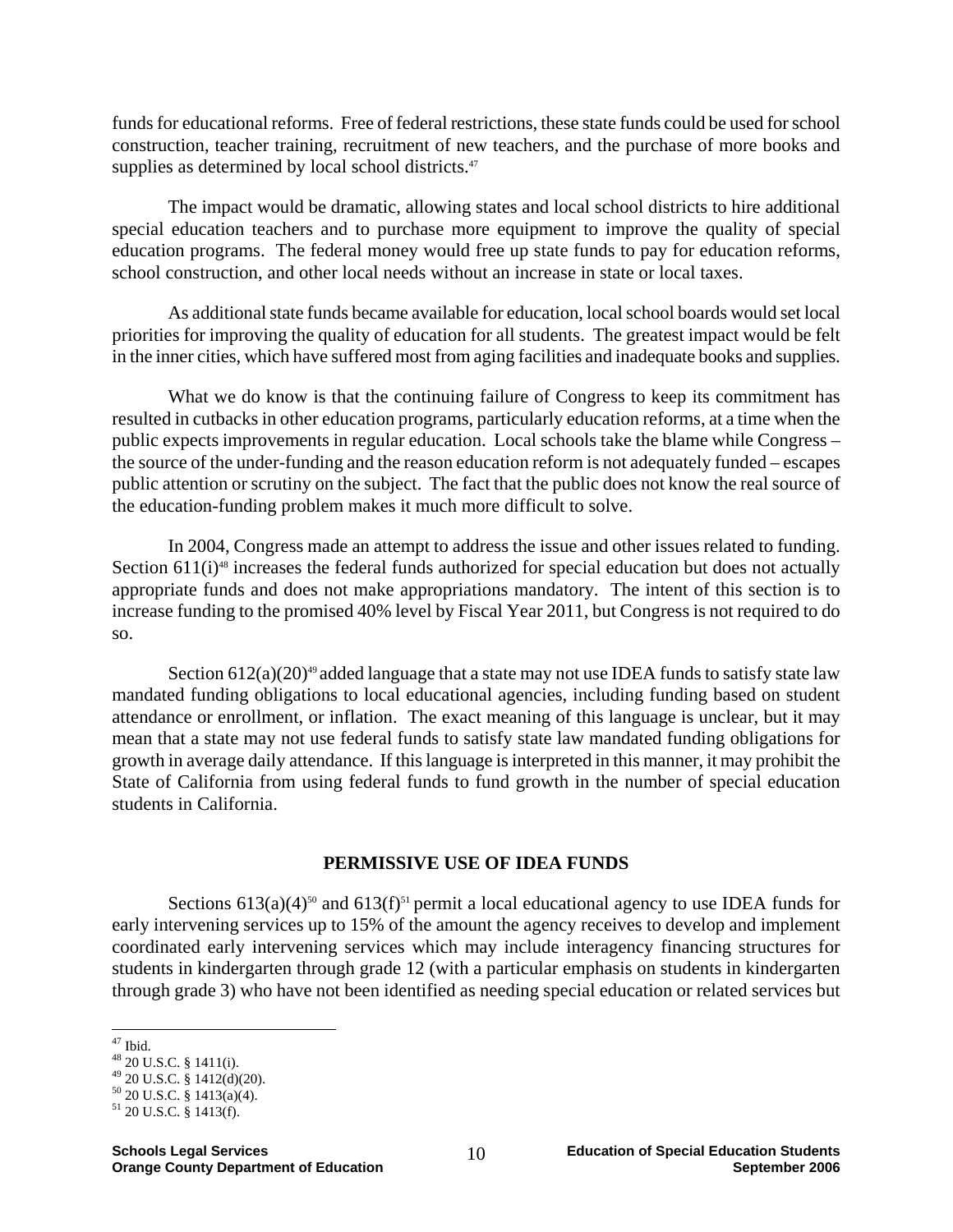who need additional academic and behavioral support to succeed in a general education environment.

 In implementing coordinated, early intervening services, a local educational agency may carry out activities that include:

- 1. Professional development for teachers and other school staff to enable such personnel to deliver scientifically based academic instruction and behavioral interventions, including scientifically based literacy instruction, and, where appropriate, instruction on the use of adaptive and instructional software; and
- 2. Educational and behavioral evaluations, services, and supports, including scientifically based literacy instruction.

 The legislation specifically states that nothing in the subsection relating to early intervening services shall be construed to limit or create a right to a free appropriate public education. Each local educational agency that develops and maintains coordinated early intervening services shall annually report to the state educational agency on the number of students served and the number of students served who subsequently receive special education and related services. The funds must be used to supplement, not supplant funds made available under the NCLB and may be used to carry out programs aligned with NCLB requirements and may be used to carry out programs aligned with NCLB requirements.

## **DUTY TO SEARCH FOR AND IDENTIFY DISABLED STUDENTS**

The IDEA requires states to have policies and procedures to assure that all children residing in the state who are disabled, regardless of the severity of their disability, and who are in need of special education and related services are identified, located, and evaluated.<sup>52</sup>

The federal regulations require states in their annual plan to include policies and procedures which will ensure that a practical method is developed and implemented to locate and identify children with disabilities who are not receiving special education and related services.53 The annual plan must designate the agency responsible for identifying and locating children with disabilities and the activities and resources to be utilized to implement the plan.54

This requirement, commonly referred to as the "child-find system," applies to individuals with exceptional needs ranging in age from 0 through 21 years.<sup>55</sup> Each school district, special education local plan area or county office is required to establish written policies and procedures for a continuous child-find system.<sup>56</sup> A systematic referral system is also required to be established.<sup>57</sup>

<u>.</u>

 $52$  20 U.S.C. § 1412(3).

<sup>53 34</sup> C.F.R. § 300.125.

<sup>54 34</sup> C.F.R. § 300.125.

<sup>55</sup> Education Code section 56300 et seq.

<sup>56</sup> Education Code section 56301.

<sup>57</sup> Education Code section 56302.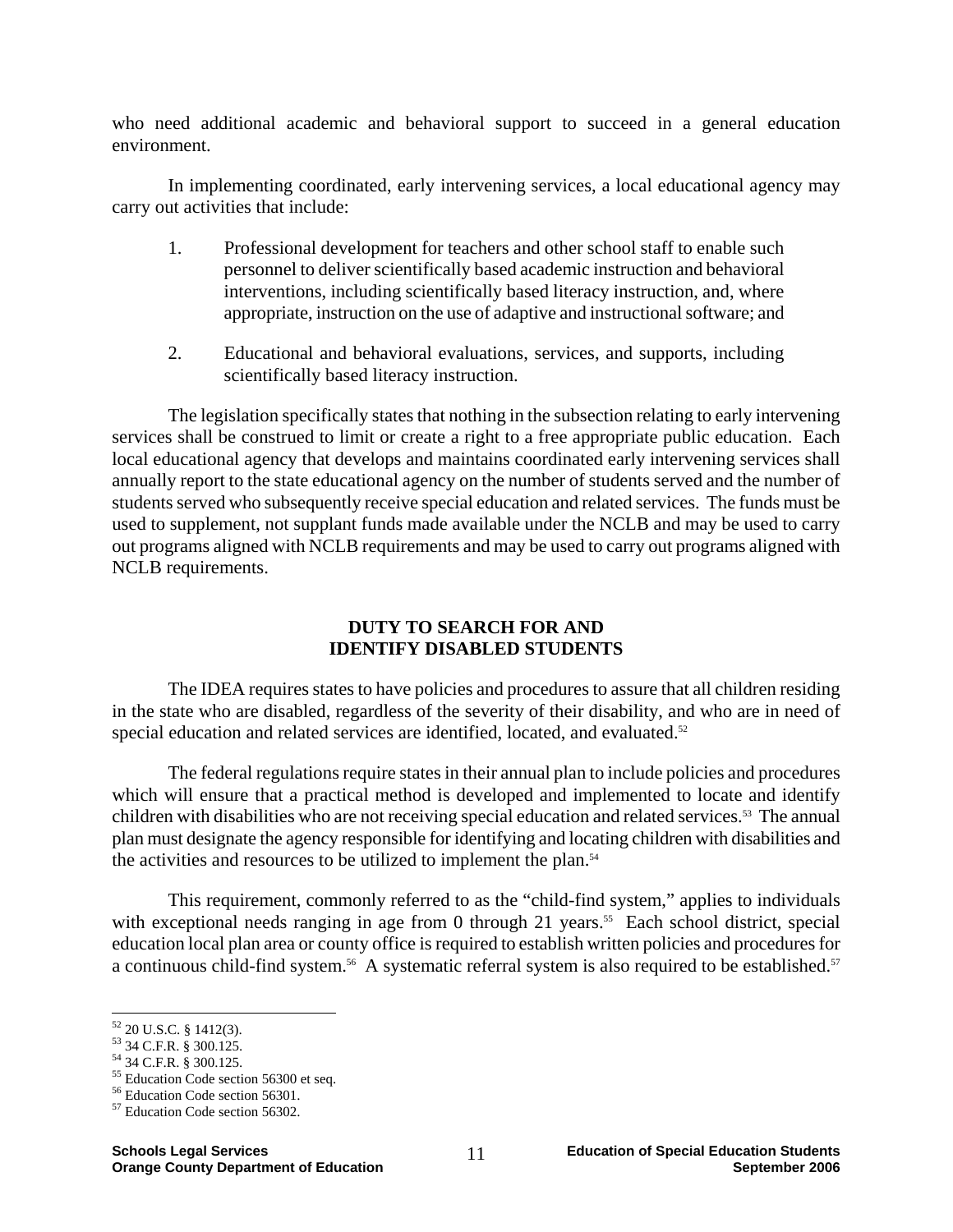#### **CHARTER SCHOOLS**

The duty to serve special education students also applies to charter schools. The IDEA states that charter schools that are public schools of the school district must serve children with disabilities attending charter schools in the same manner as it serves children with disabilities in its other schools. In addition, the school district must provide funds to charter schools in the same manner as it provides funds to its other schools.<sup>58</sup>

The statutory language does not require that the charter school maintain special education programs for all disabled children, including low incidence disabilities, but it would require the charter school to maintain special education programs that are typically located in each public school in the district (e.g., RSP programs). In charter petitions that have been submitted to school districts in the past few months, many of the charter petitions make the assumption that all special education children will be served outside of the charter school, including RSP children. Such an approach violates the IDEA.

The regulations contain a number of provisions that refer to charter schools. Section 300.18 includes a public charter school established by a local educational agency within the definition of local education agency. As a result, all regulations which set forth requirements for local education agencies apply to public charter schools as well. Section 300.22 includes public charter schools that are not otherwise included as local education agencies within the definition of public agency. Section 300.312 states that children with disabilities who attend public charter schools and their parents retain all rights under the IDEA. Section 300.312(b) states that if the public charter school is a local educational agency (i.e., school district) that receives federal funding, the charter school is responsible for ensuring that the requirements of the IDEA are met, unless state law assigns that responsibility to some other entity. Section 300.312(c) states that if a public charter school is a school of the local educational agency and receives federal funding, the local educational agency is responsible for ensuring that the requirements of the IDEA are met, unless state law assigns that responsibility to some other entity. The state law in California is silent on this issue. Therefore, the responsibility for charter school compliance with the IDEA remains with the school district that granted the charter.

Section 300.241 states that the school district must have on file with the state education agency, information to demonstrate that it is carrying out the provisions of the IDEA with respect to charter schools. The document on file with the SEA must state that the local educational agency will serve children with disabilities attending charter schools in the same manner as it serves children with disabilities in its other schools and provide federal funds under the IDEA to charter schools in the same manner as it provides federal funds to its other schools.

Therefore, it is a violation of federal law for charter schools to refuse to serve special education students. Charter schools should serve special education children in the same manner as other schools in the district. Special education programs which are typically located at each school should also be located at the charter school. Special education programs which, due to the low incidence of the disability, are provided at a limited number of schools in the district or are regionalized may continue to be located in this manner.

<sup>1</sup> 58 20 U.S.C. § 1413(a)(5).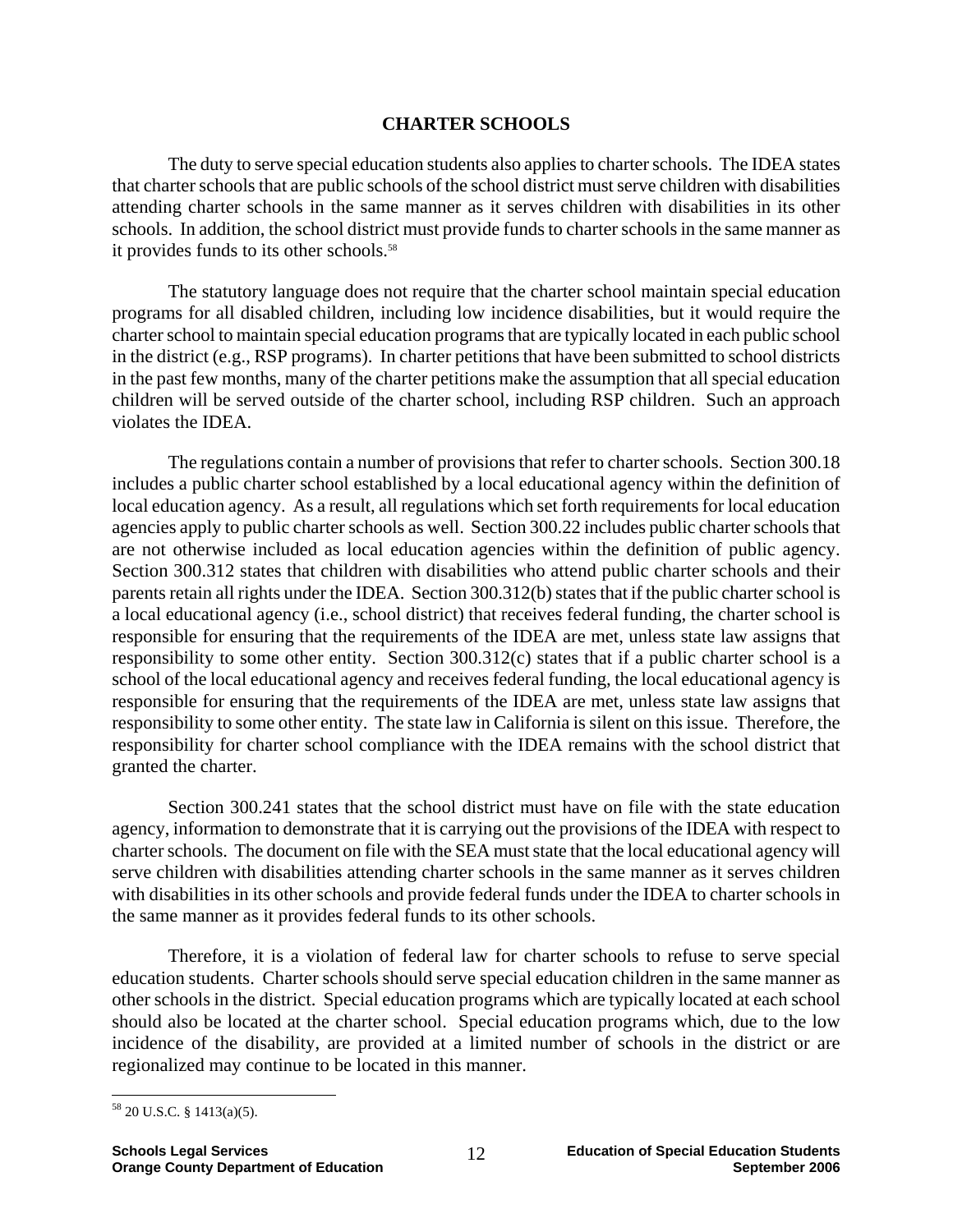#### **PAPERWORK REDUCTION PILOT PROGRAM**

Section 609<sup>59</sup> establishes a pilot program that will allow states to identify ways to reduce paperwork burdens and other administrative duties that are directly associated with the requirements of the IDEA in order to increase the time and resources available for instruction and other activities aimed at improving educational and functional results for children with disabilities. States will be given the opportunity to apply for a waiver to participate in the program. A maximum of 15 states may apply. It is unknown at this time whether the State of California intends to apply for the waiver.

## **LOCAL EDUCATIONAL AGENCY RISK POOL**

Section  $611(e)(3)^{60}$  establishes a local educational agency risk pool for the purpose of assisting local educational agencies in addressing the needs of high need children with disabilities. This section authorizes each state to reserve up to 10% of the state's allocation of federal funds to establish a high cost fund and make disbursements from the high cost fund to local educational agencies for high need children. The disbursements from the fund may not be used for legal fees, court costs, or other litigation costs. A high need child is to be defined by the State in consultation with local educational agencies and must, at a minimum be a child with a disability that costs three times the average per pupil expenditure in that State.<sup>61</sup>

The State plan for the high cost fund must include all of the following:

- 1. The financial impact of the high need child with a disability on the budget of the child's local educational agency.
- 2. Eligibility criteria for the participation of a local educational agency that, at a minimum, takes into account the number and percentage of high need children with disabilities served by a local educational agency.
- 3. A funding mechanism that provides distributions each fiscal year to local educational agencies that meet the criteria developed by the State.

<u>.</u>

<sup>59 20</sup> U.S.C. § 1409.

 $60$  20 U.S.C. § 1411(e)(3).

 $61$  The definition of "average per pupil expenditure" is set forth in the NCLB, 20 U.S.C. § 7801(2) which states: "The term "average per-pupil expenditure" means, in the case of a State or of the United States –

<sup>(</sup>A) without regard to the source of funds –

 <sup>(</sup>i) the aggregate current expenditures, during the third fiscal year preceding the fiscal year for which the determination is made (or, if satisfactory data for that year are not available, during the most recent preceding fiscal year for which satisfactory data are available) of all local educational agencies in the State or, in the case of the United States, for all States (which, for the purpose of this paragraph, means the 50 States and the District of Columbia); plus

 <sup>(</sup>ii) any direct current expenditures by the State for the operation of those agencies; divided by

<sup>(</sup>B) the aggregate number of children in average daily attendance to whom those agencies provided free public education during that preceding year."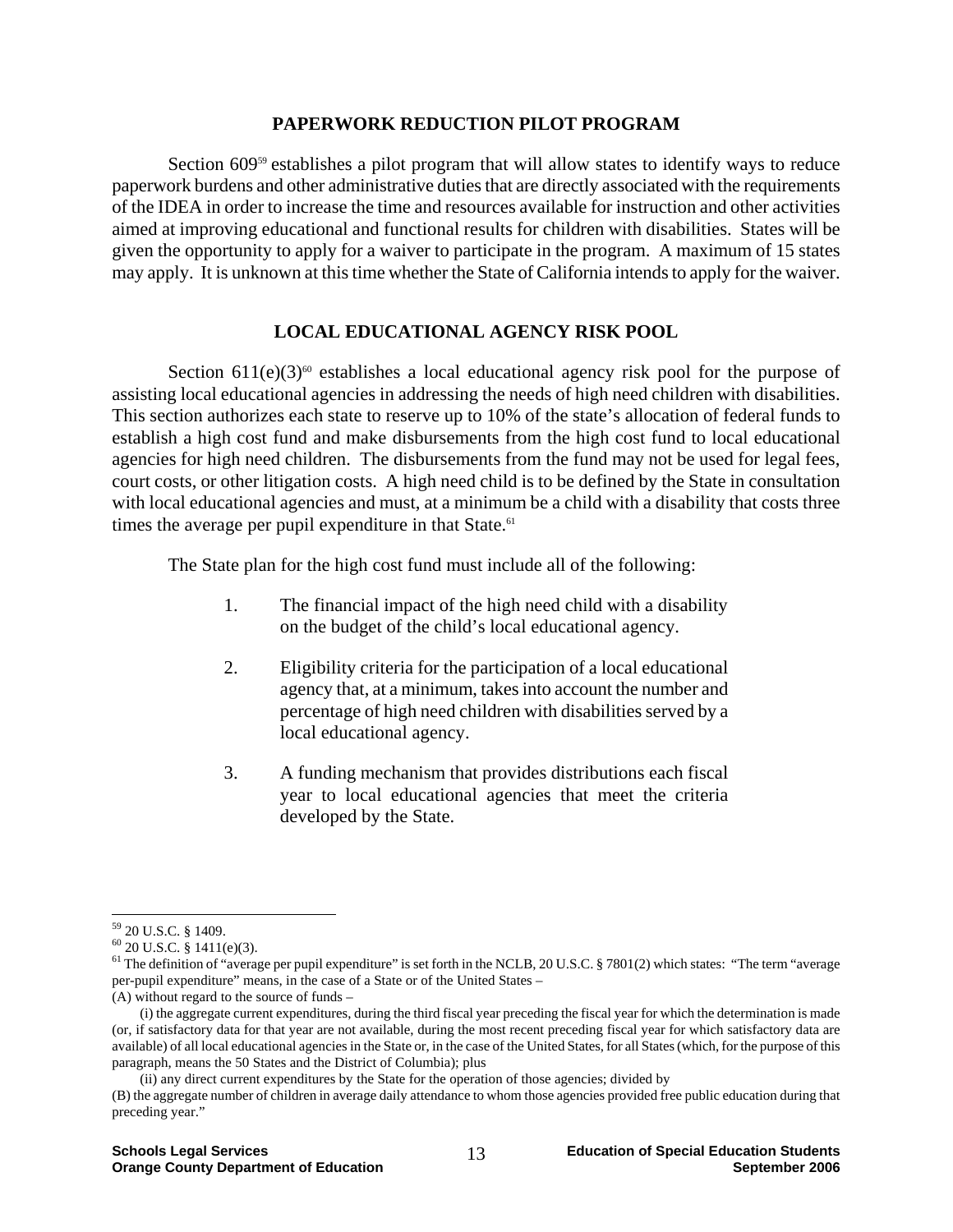4. An annual schedule by which the State educational agency will make its distributions from the high cost fund each fiscal year.

 The State is required to make its final State plan available to the public no less than 30 days before the beginning of the school year, including dissemination and posting on the State website. Funds in the pool that are not expended in a fiscal year must be allocated to local educational agencies for the succeeding fiscal year.

## **ELIGIBILITY FOR SPECIAL EDUCATION**

The IDEA requires participating states to provide a free and appropriate public education to all children with disabilities between the ages of 3 and  $21<sup>.62</sup>$  In California, students younger than 5 years are eligible for special education if they are in need of intensive special education and services, as defined in state regulations. Education Code Section 56441.11 states the eligibility criteria for students age 3 to 5:

". . . [I]f the child meets the following criteria:

"(1) Is identified as having one of the following disabling conditions, as defined in Section 300.7 of Title 34 of the Code of Federal Regulations, or an established medical disability as defined in subdivision (d):

"(a) Autism;

"(b) Deaf-blindness;

"(c) Deafness;

"(d) Hearing impairment;

"(e) Mental retardation;

"(f) Multiple disabilities;

"(g) Orthopedic impairment;

"(h) Other health impairment;

"(i) Serious emotional disturbance;

"(h) Specific learning disability;

"(k) Speech or language impairment in one or more: voice, fluency, language and articulation;

 $62$  20 U.S.C. § 1412(1)(B).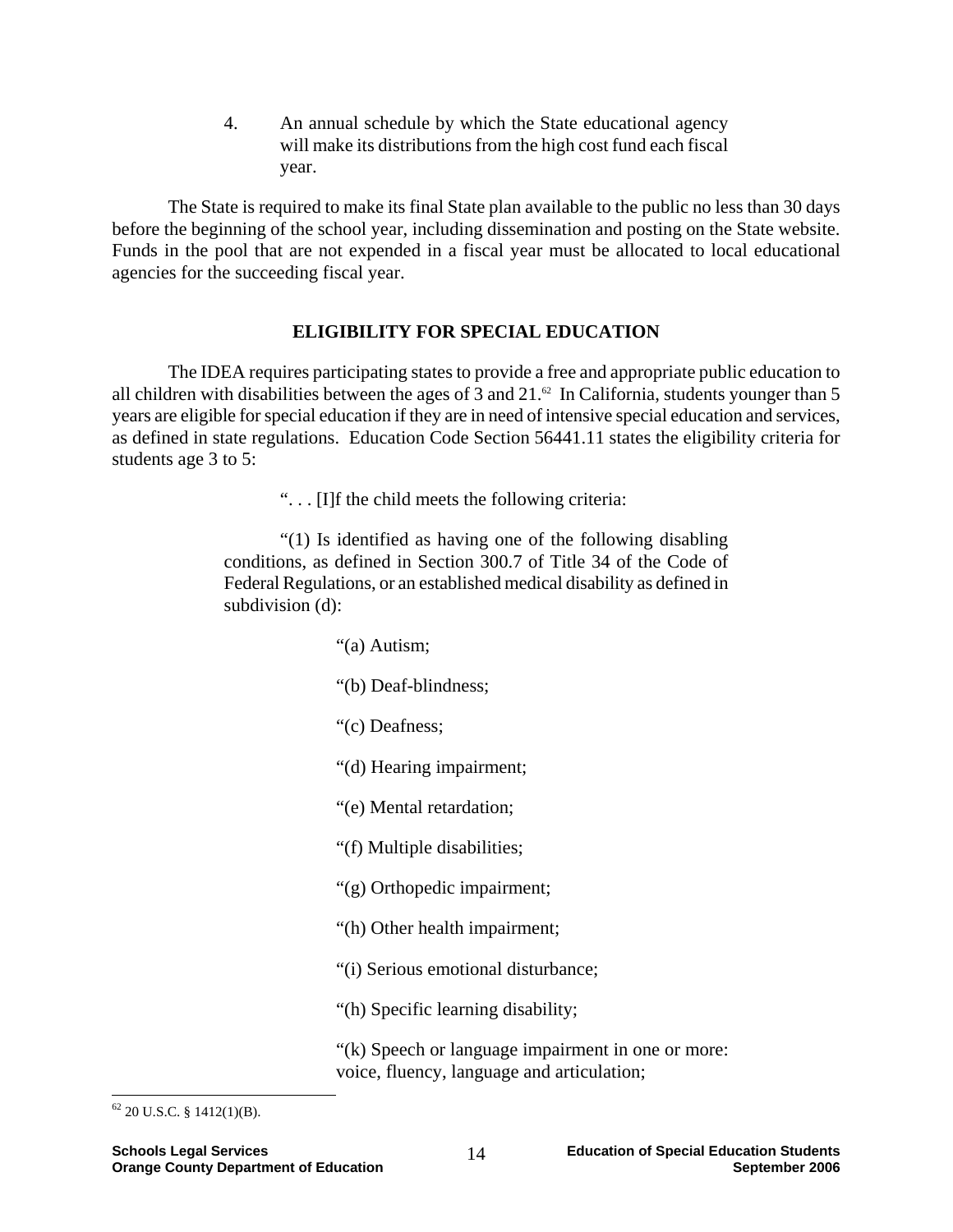"(l) Traumatic brain injury;

"(m) Visual impairment;

"(n) Established medical disability.

"(2) Needs specially designed instruction or services as defined in Sections 56441.2 and 56441.3;

"(3) Has needs that cannot be met with modification of a regular environment in home or school, or both, without monitoring or support as determined by an IEP program team member pursuant to Section 56431;

"(4) Meets eligibility criteria specified in Section 3030 of Title 5 of the California Code of Regulations;

"(5) A child is not eligible for special education and services if the child does not otherwise meet the eligibility criteria, and his or her educational needs are due primarily to:

"(a) Unfamiliarity with the English language;

"(b) Temporary physical disabilities;

"(c) Social maladjustment;

"(d) Environmental, cultural, or economic factors;

"(6) For purposes of this section, 'established medical disability' is defined as a disabling medical condition or congenital syndrome that the IEP team determines has a high predictability of requiring special education and services;

"(e) When standardized tests are considered invalid for children between the ages of 3 and 5 years, alternative means, for example, scales, instruments, observations, and interviews shall be sued as specified in the assessment plan."<sup>63</sup>

With respect to children aged birth to 4 years and 9 months, inclusive, the State Board of Education has established additional eligibility criteria:

"(1) The child must meet the standard eligibility criteria;

 $\overline{a}$ 63 Education Code section 56441.11.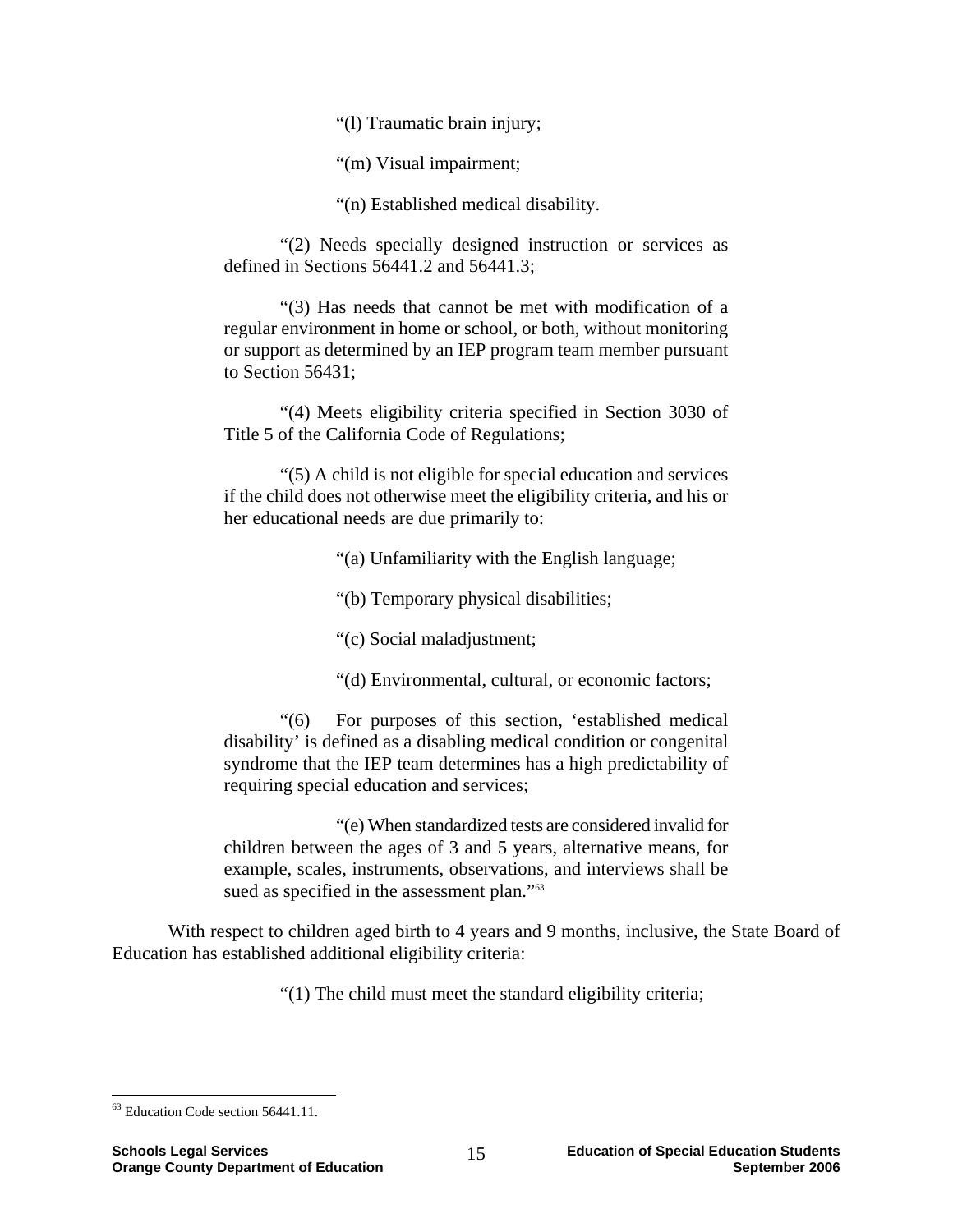"(2) The child must be in need of intensive special education and services. To be eligible for intensive special education and services, the child must meet one of the following criteria:

"(A) The child is functioning at or below 50 percent of his or her chronological age level in any one of the following skill areas:

"(1) Gross or fine motor development;

- "(2) Receptive or expressive language development;
- "(3) Social or emotional development;

"(4) Cognitive development;

"(5) Visual development.

"(B) The child is functioning between 51 percent and 75 percent of his or her chronological age level in any two of the skill areas identified in Section 3031(2)(A);

"(C) The child has a disabling medical condition or congenital syndrome which the Individualized Educational Program Team determines has a high predictability of requiring intensive special education and services."64

The California Early Intervention Services Act coordinates governmental agency programs to provide family centered early intervention services to children from birth to age two, who have or at risk of having disabilities.65 Under this Act, the Department of Education was given the responsibility of providing services to children who have visual, hearing and severe orthopedic impairments or any combination thereof. These children must meet the eligibility criteria in Education Code Section 56026 and 56026.5, but not be eligible for services under the Lanterman Developmental Disabilities Act.<sup>66</sup> These children each shall have an individualized family service plan which takes the place of the IEP used for older children.<sup>67</sup>

Under the 2004 amendment to the IDEA school districts may use an alternative process for determining whether a child has a specific learning disability.<sup>68</sup>

Section  $614(b)$ <sup>69</sup> states that in making a determination of eligibility for special education and related services, a child shall not be determined to be a child with a disability if the determinant factor for such a determination is a lack of appropriate instruction in reading, including in the

<sup>64 5</sup> C.C.R. § 3031.

<sup>&</sup>lt;sup>65</sup> Government Code sections 95001 and 95002; Individuals with Disabilities Education Act, Part H, 20 U.S.C. § 1471 et seq. <sup>66</sup> Government Code sections 95008 and 95014(b)(1).

<sup>67</sup> Government Code section 95020.

<sup>68 20</sup> U.S.C. § 1414(b).

<sup>69 20</sup> U.S.C. § 1414(b).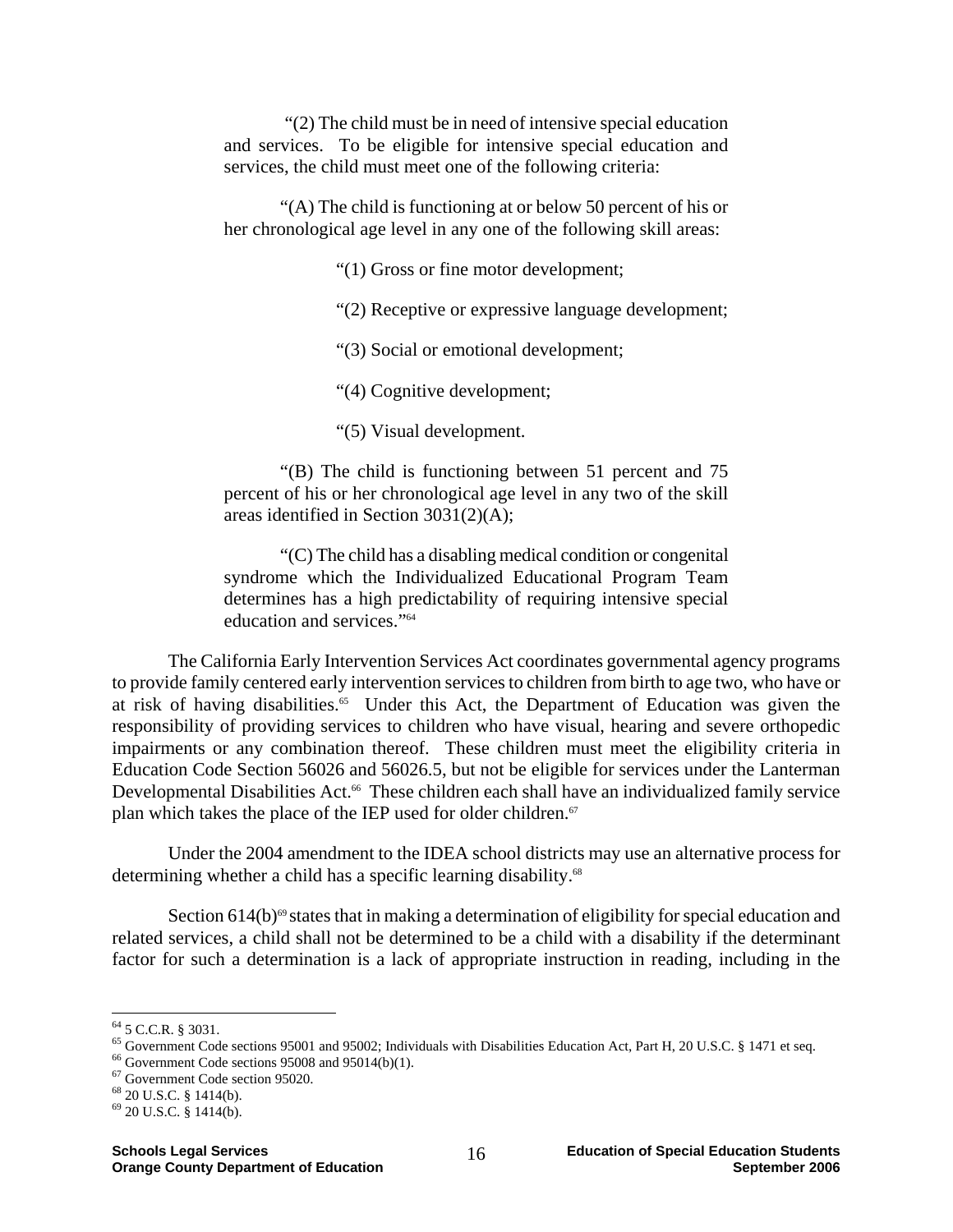essential components of reading instruction, as defined in Section  $1208(3)^{70}$  of the No Child Left Behind Act, lack of instruction in math, or limited English proficiency.

#### **ELIGIBILITY OF STUDENTS WITH SPECIFIC LEARNING DISABILITIES**

The IDEA states that when determining whether a child has a specific learning disability, a school district shall not be required to take into consideration whether a child has a severe discrepancy between achievement and intellectual ability in oral expression, listening comprehension, written expression, basic reading skill, reading comprehension, mathematical calculation, or mathematical reasoning. In determining whether a child has a specific learning disability, a school district may use a process that determines if the child responds to scientific, research-based intervention as a part of the evaluation procedures.<sup>71</sup>

 The federal regulations further clarify that a state may not require the use of severe discrepancy between intellectual ability and achievement for determining whether a child has a specific learning disability and must permit the use of process based on the child's response to scientific, research-based intervention and other alternative research-based procedures for determining whether a child has a specific learning disability.<sup>72</sup> The determination of whether a child suspected of having a specific learning disability is a child with a disability must be made by the child's parents and a team of qualified professionals which must include the child's regular teacher, or if the child does not have a regular teacher, a regular classroom teacher qualified to teach a child of that age, and at least one person qualified to conduct individual diagnostic examinations of children, such as a school psychologist, speech language pathologist, or remedial reading teacher.<sup>73</sup>

 The child's parents and a team of qualified professionals may determine that a child has a specific learning disability if the child does not achieve adequately for the child's age or meet state approved grade level standards in one of eight areas when provided with learning experiences and instruction appropriate for the child's age or state approved grade level standards. These eight areas are:

- 1. Oral expression;
- 2. Listening comprehension;
- 3. Written expression;
- 4. Basic reading skill;
- 5. Reading fluency skills;
- 6. Reading comprehension;
- 7. Mathematics calculation; and

<u>.</u>

 $70$  20 U.S.C. § 6368(3), which defines the "essential components of reading instruction" as explicit and systemic instruction in phonemic awareness, phonics, vocabulary development, reading fluency, including oral reading skills and reading comprehension strategies.

 $71$  20 U.S.C. § 1414(b)(6).

 $72$  34 C.F.R. § 300.307(a).

<sup>73 34</sup> C.F.R. § 300.308.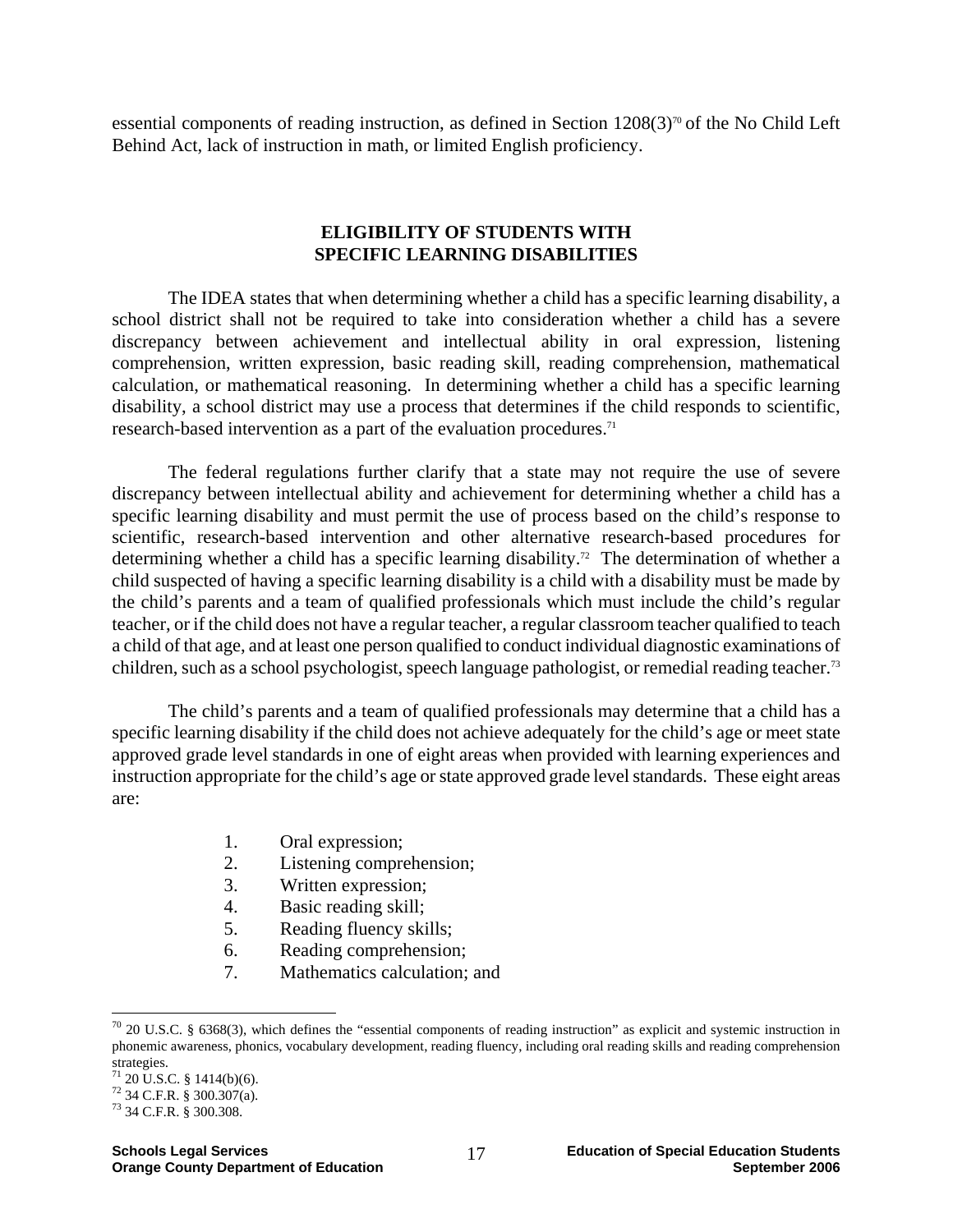#### 8. Mathematics problem solving.<sup>74</sup>

In order to ensure that the underachievement in a child suspected of having a specific learning disability is not due to lack of appropriate instruction in reading or math, the group must consider, as part of the evaluation, data that demonstrates that prior to, or as part of, the referral process, the child was provided appropriate instruction in regular education settings, delivered by qualified personnel.75 The district must ensure that the child is observed in the child's learning environment (including the regular classroom setting) to document the child's academic performance and behavior in the areas of difficulty. At least one member of the group of professionals must conduct an observation of the child's academic performance in a regular classroom after the child has been referred for an evaluation and parental consent is obtained.76

The group of professionals must provide specific documentation of the eligibility determination of a specific learning disability that shows that the child is not achieving adequately for the child's age or is not meeting state approved grade level standards and the child is not making sufficient progress to meet age or state approved grade level standards.<sup>77</sup> The group of professionals must prepare a statement concerning the effects of a visual, hearing, or motor disability, mental retardation, emotional disturbance, cultural factors, environmental or economic disadvantage, or limited English proficiency on the child's achievement level.<sup>78</sup>

If the child participated in a process that assessed the child's response to scientific, researchbased intervention, the documentation must include instructional strategies used, the student centered data collected and documentation that the child's parents were notified about the state's policies regarding the amount and nature of student performance data that will be collected, the general education services that will be provided, the strategies for increasing the child's rate of learning, and the parent's right to request an evaluation.<sup>79</sup>

#### **INITIAL EVALUATION**

Section  $614(a)(1)^{80}$  states that a parent of a child, a state educational agency, other state agency or local educational agency may initiate a request for an initial evaluation to determine if the child is a child with a disability. The initial evaluation to determine the educational needs of the child and whether the child is a child with a disability shall be completed within 60 days of receiving parental consent for the evaluation, or if the state establishes a time frame within which the evaluation must be conducted within the state's timeframe.<sup>81</sup>

1

 $74$  34 C.F.R. § 300.309(a).

<sup>75 34</sup> C.F.R. § 300.309(b).

<sup>76 34</sup> C.F.R. § 300.310.

<sup>77 34</sup> C.F.R. § 300.311(a).

 $^{78}$  34 C.F.R. § 300.311(a)(6).

 $^{79}$  34 C.F.R. § 300.311(a)(7).<br><sup>80</sup> 20 U.S.C. § 1414(a)(1);34 C.F.R. § 300.300.

 $81$  California Education Code section 56344 requires that the evaluation be completed within 60 days, not counting intersessions or school vacations in excess of five schooldays. Stats.2005, c. 653, AB 1662, effective October 7, 2005.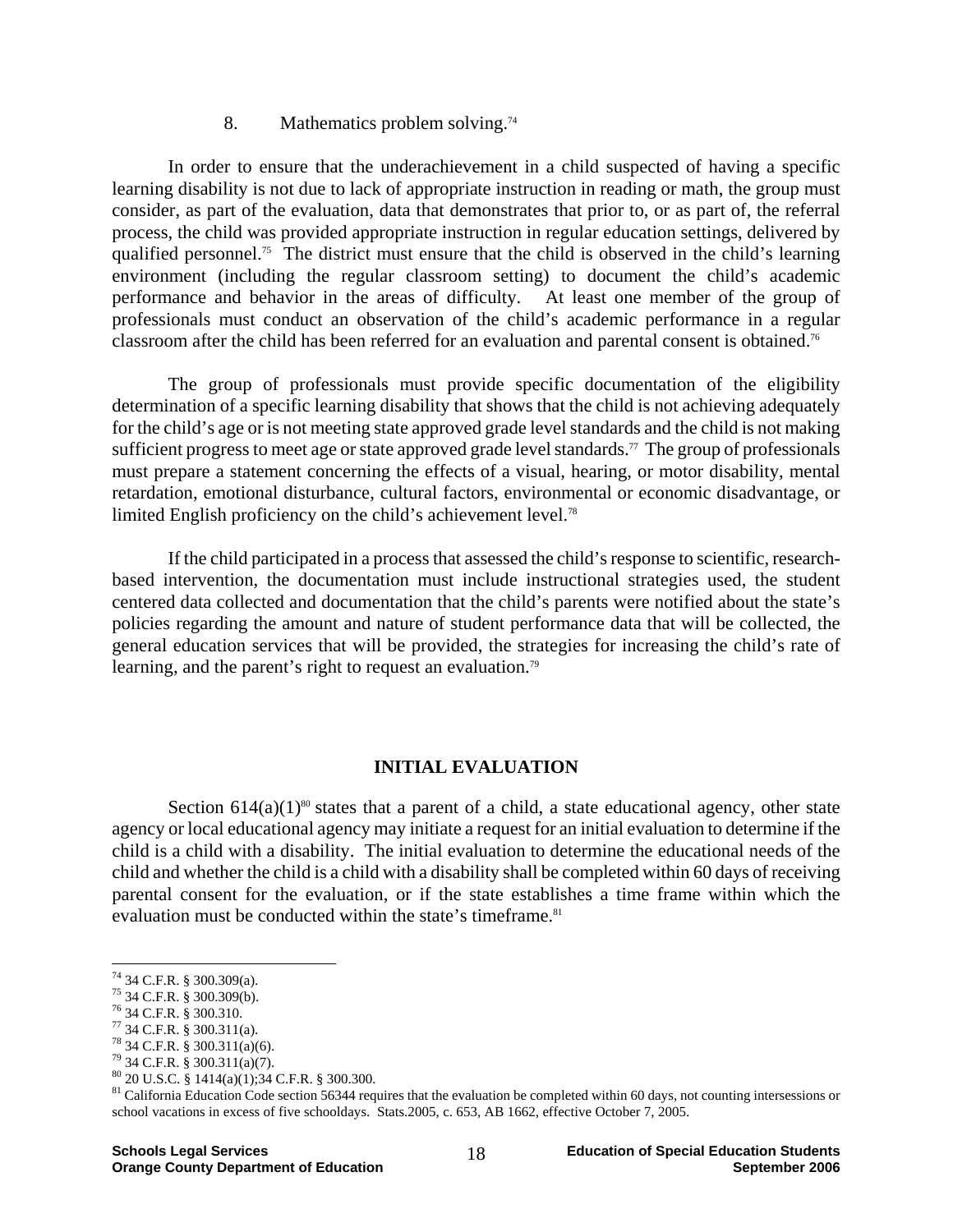The applicable timeframe does not apply to a local educational agency if a child enrolls in a school served by the local educational agency after the relevant timeframe has begun, and prior to a determination by the child's previous local educational agency as to whether the child is a child with a disability, but only if the subsequent local educational agency is making sufficient progress to ensure a prompt completion of the evaluation, and the parent and subsequent local educational agency agree to a specific time when the evaluation will be completed, or the parent of a child repeatedly fails or refuses to produce the child for the evaluation.

 The agency proposing to conduct an initial evaluation to determine if the child qualifies as a child with a disability shall obtain informed consent from the parent of such child before conducting the evaluation. Parental consent for evaluation shall not be construed as consent for placement for receipt of special education and related services. An agency that is responsible for making a free appropriate public education available to a child with a disability shall seek to obtain informed consent from the parent of such child before providing special education and related services to the child.

If the parents of a child refuse to consent to an initial evaluation, the local educational agency may continue to pursue an evaluation by utilizing the mediation and due process procedures under 20 U.S.C. section 1415, except to the extent inconsistent with state law relating to parental consent. If the parent of a child does not provide informed consent or fails to respond to a request to provide consent, the local educational agency shall not provide special education and related services by utilizing the due process hearing procedures and shall not be considered to be in violation of the requirement to make available a free appropriate public education to the child for the failure to provide the special education and related services for which the local educational agency requests such informed consent. In addition, the local educational agency is not required to convene an IEP meeting or develop an IEP under the IDEA for the child for the special education and related services for which the local educational agency requests such consent.

 If the child is a ward of the state and is not residing with the child's parent, the local educational agency shall make reasonable efforts to obtain informed consent from the parent of the child for an initial evaluation to determine whether the child is a child with a disability. The agency shall not be required to obtain informed consent from the parent of a child for an initial evaluation to determine whether the child is a child with a disability if:

- 1. Despite reasonable efforts to do so, the agency cannot discover the whereabouts of the parent of the child;
- 2. The rights of the parent of the child have been terminated in accordance with state law; or
- 3. The rights of the parent to make educational decisions have been subrogated by a judge in accordance with state law and consent for an initial evaluation has been given by an individual appointed by the judge to represent the child.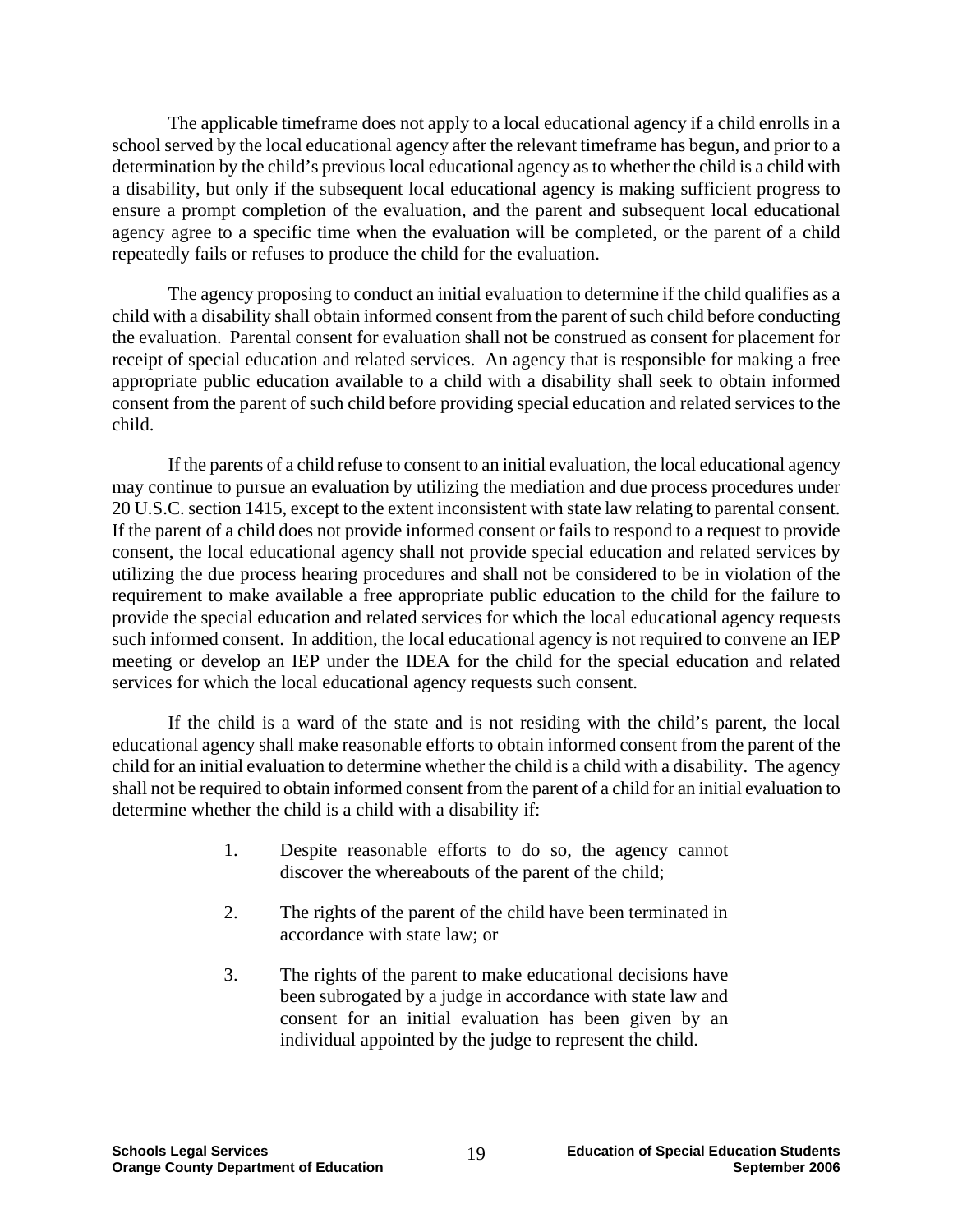The screening of a student by a teacher or specialist to determine appropriate instructional strategies for curriculum implementation shall not be considered to be an evaluation for eligibility for special education and related services.

 The federal regulations clarify a number of issues with respect to consent, initial evaluation, and reevaluation. The regulations require that a school district make reasonable efforts to obtain informed consent from the parent of the child before conducting an evaluation.<sup>82</sup> However, the district is not required to pursue an initial evaluation when the parent has failed to provide consent.<sup>83</sup> The school district is also required to make reasonable efforts to obtain informed consent from the parent for the initial provision of special education and related services.<sup>84</sup>

With respect to reevaluation, if a parent refuses to consent, the public agency may, but is not required to, pursue the reevaluations by the using the consent override procedures. However, if the district does not pursue the evaluation or reevaluation it does not violate its obligations under the IDEA.85 The school district must document its attempts to obtain parental consent.86 Examples of documentation include detailed records of phone calls made or attempted and the results of those calls, copies of correspondence sent to parents and responses received, and detailed records of home visits.<sup>87</sup>

In Fitzgerald v. Camdenton R-III School District,<sup>88</sup> the Eighth Circuit Court of Appeals held that a school district may not seek to compel parents to consent to an evaluation of their child for special education services when the parents have withdrawn their child from public school and enrolled the child in a private school.

 In Fitzgerald, the child was enrolled in public school for several years but did not receive special education services. The school district, based on observations of the child's behavior and academic performance, recommended an evaluation for special education. The parents refused to consent to an evaluation, withdrew the child from public school to educate him at home. The parents had the child evaluated privately and provided special education to the child through private sources. The parents expressly waived all benefits under the Individuals with Disabilities Education Act (IDEA).

 The Court of Appeals noted that under the IDEA, school districts are required to enact policies and procedures to identify all children with disabilities including children attending private schools who are in need of special education and related services.<sup>89</sup> The district relied on a provision of the IDEA that states that if the parent of a child does not provide consent for an initial evaluation the local education agency may pursue the initial evaluation of the child by utilizing the due process hearing procedures.<sup>90</sup> The Court of Appeals noted that the IDEA uses the word "may" and stated:

 $82$  34 C.F.R. § 300.300(a).

<sup>83 34</sup> C.F.R. § 300.300(a)(3).

<sup>84 34</sup> C.F.R. § 300.300(b).

<sup>85 34</sup> C.F.R. § 300.300(c)(1).

 $^{86}$  34 C.F.R. § 300.300(d)(5); 34 C.F.R. § 300.322(d).  $^{87}$  34 C.F.R. § 300.322.

 $88 \overline{439}$  F.3d 773(9<sup>th</sup> Cir. 2006).<br>  $89 \overline{20}$  U.S.C. § 1412(a)(3).

 $90$  20 U.S.C. § 1414(a)(1); 34 C.F.R. § 300.505(b). The court indicated that for purposes of their decision, home school and private school programs should be treated in a similar manner.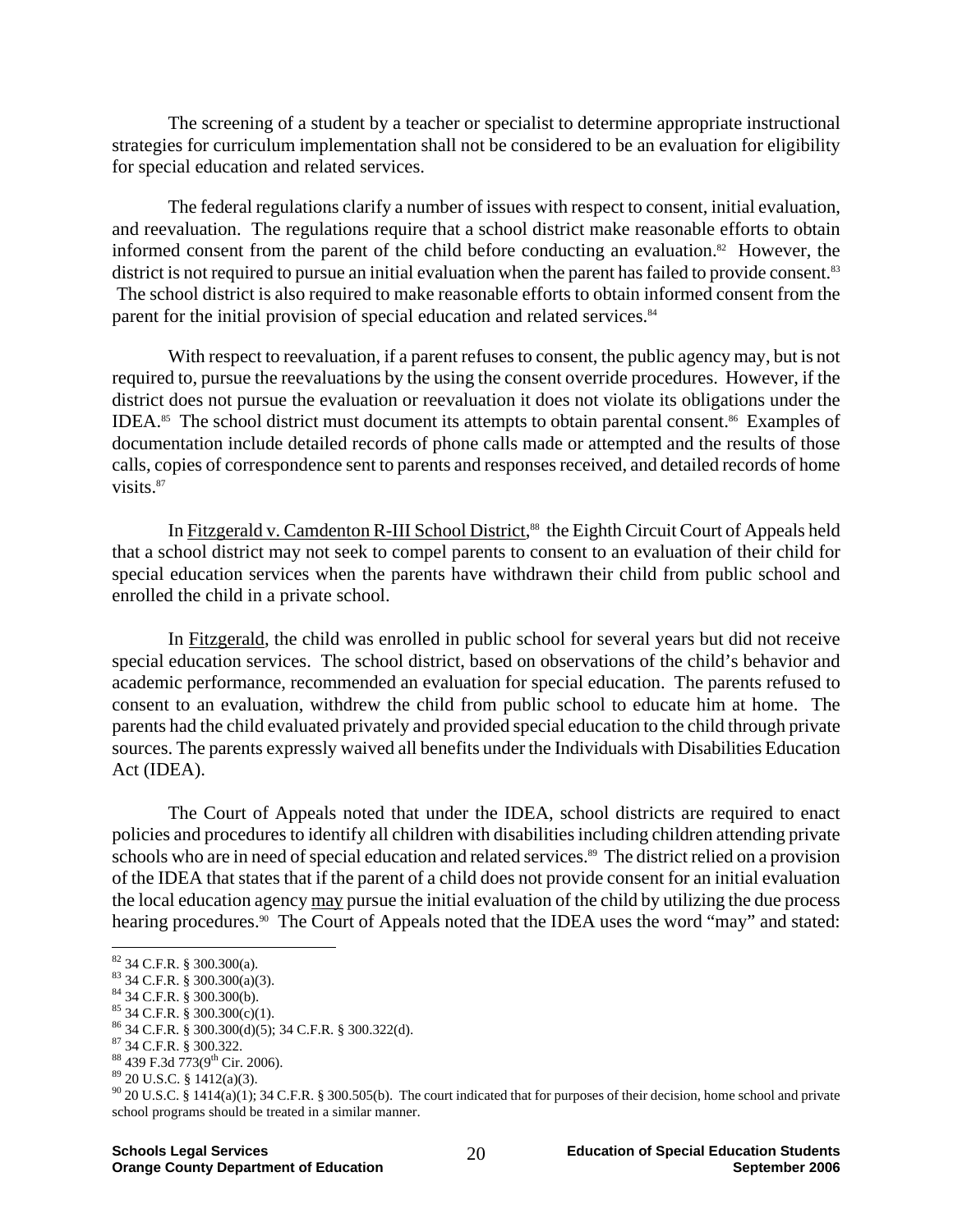"These requirements do not make sense for privately-educated children whose services have been waived."

 The Court of Appeals stated, "Where a home schooled child's parents refuse consent, privately educate the child, and expressly waive all benefits under the IDEA, an evaluation would have no purpose."<sup>91</sup> The decision of the Eighth Circuit Court of Appeals is limited to parents who refuse consent and enroll their children in private schools or a home school program. The decision did not rule on public school children whose parents refuse consent.

 The federal regulations take a similar position. The federal regulations prohibit a school district from using the consent override provisions when the parent of a home schooled child or a private school student refuses to consent to an initial evaluation or a reevaluation.<sup>92</sup>

## **REEVALUATION**

 A local educational agency is required to ensure that a reevaluation of each child with a disability is conducted in accordance with IDEA procedures if the local educational agency determines that the educational or related services needs, including improved academic achievement and functional performance, of the child warrant a reevaluation or if the child's parents or teacher request a reevaluation. A reevaluation shall occur not more frequently than once a year unless the parent and the local educational agency agree otherwise, and at least once every three years, unless the parent and local educational agency agree that a reevaluation is unnecessary.

With respect to reevaluation of a child with a disability, it is unclear what the effect of a parent's refusal to consent to a reevaluation would be. The statutory provision relating to reevaluations<sup>93</sup> states that a reevaluation of each child with a disability shall be conducted in accordance with the procedures for initial evaluation. The procedures for initial evaluation include the provisions that indicate that a parent's refusal to consent to services precludes a local educational agency from filing for a due process hearing to provide special education and related services. How this will affect children who are receiving services when the local educational agency seeks to reevaluate a child to determine if a modification in special education and related services is needed is unclear.

 The 2006 regulations have clarified the issue somewhat. The regulations indicate that each public agency must obtain informed consent prior to conducting any reevaluation of a child with a disability. If the parent refuses to consent to the reevaluation, the pubic agency may, but is not required to, pursue the reevaluation by using the consent override procedures. The public agency does not violate its obligations under the IDEA if it declines to pursue the evaluation or reevaluation.<sup>94</sup>

1

<sup>91</sup> Id. at 777.

<sup>92 34</sup> C.F.R. § 300.300(d)(4).

 $93$  20 U.S.C. § 1414(a)(2)(A).

<sup>94 34</sup> C.F.R. § 300.300(c)(1).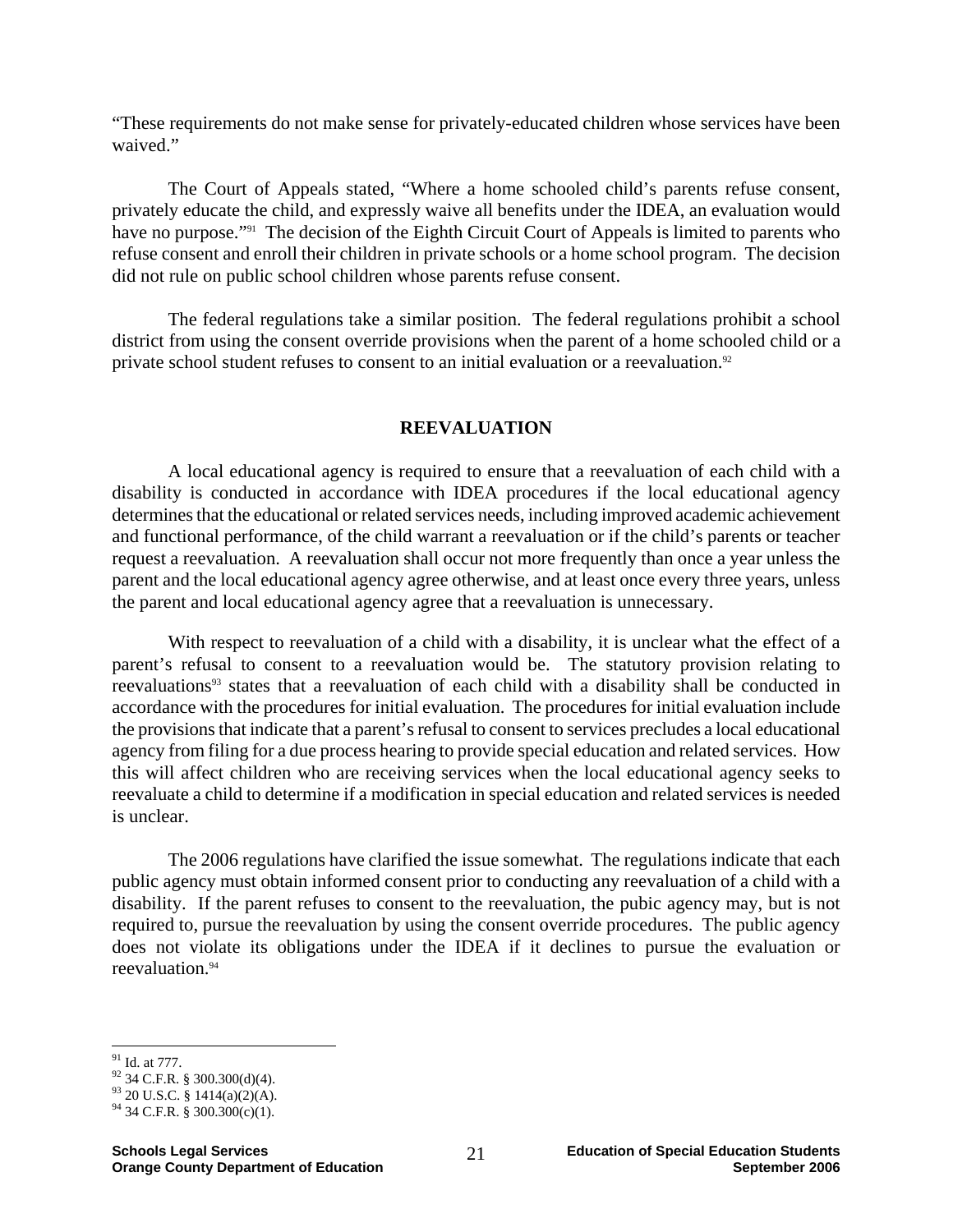In <u>M.T.V. v. Dekalb County School District</u>,<sup>95</sup> the Court of Appeals affirmed a hearing officer's order requiring parents to consent to a school district's request to reevaluate a special education student or else forfeit the student's services under the IDEA. The Court of Appeals cited an earlier case, Gregory K. v. Longview School District,<sup>96</sup> in which the Court of Appeals held that if parents want their child to receive special education services under the IDEA they must permit the school district to assess or evaluate the student.

As discussed above, in Fitzgerald v. Camdenton R-III School District,<sup>97</sup> the Eleventh Circuit Court of Appeals held that a school district may not seek to compel parents to consent to an evaluation of their child for special education services when the parents have withdrawn their child from public school and have enrolled their child in a private school. However, in M.T.V., the same Court of Appeals made it clear that if the child is enrolled in public school and the parents wish to continue receiving special education services under the IDEA, they must permit a school district to evaluate the child.

The Court of Appeals stated:

"We agree with these courts and hold the school district was entitled to reevaluate M.T.V. by an expert of its choice. M.T.V. was initially deemed eligible for OHI services in August 1999, making his triennial evaluation for continued OHI eligibility due in 2002. Conditions also warranted a reevaluation because M.T.V. had made significant progress on his OHI goals. Finally, the school district had a right to condition M.T.V.'s continued OHI services on a reevaluation by an expert of its choice because M.T.V.'s initial OHI eligibility was based primarily on evaluations provided by his parents. We agree 'the school district cannot be forced to rely solely on an independent evaluation conducted at the parent's behest.'"98

 The school district had convened an IEP team meeting to discuss the child's continued eligibility under the IDEA. The IEP team questioned the child's continued eligibility for services due to progress the child had made. The parents had refused to consent to the reevaluation.

## **ASSESSMENT OF EDUCATIONAL NEEDS**

Before any action is taken with respect to the initial placement of an individual with exceptional needs, an individual assessment of the pupil's educational needs must be conducted by qualified persons. The assessment must be conducted by persons competent to perform the assessment, as determined by the school district, county office, or special education services region.<sup>99</sup>

<u>.</u>

<sup>95 446</sup> F.3d 1153 (11<sup>th</sup> Cir. 2006).

<sup>96 811</sup> F.2d 1307, 1315 (9<sup>th</sup> Cir. 1987).

<sup>97 439</sup> F.3d 773 (11<sup>th</sup> Cir. 2006).<br>98 446 F.3d 1153, 1160 (11<sup>th</sup> Cir. 2006).

<sup>99 34</sup> C.F.R. §§ 300.520, 300.530; Education Code sections 56320, 56322.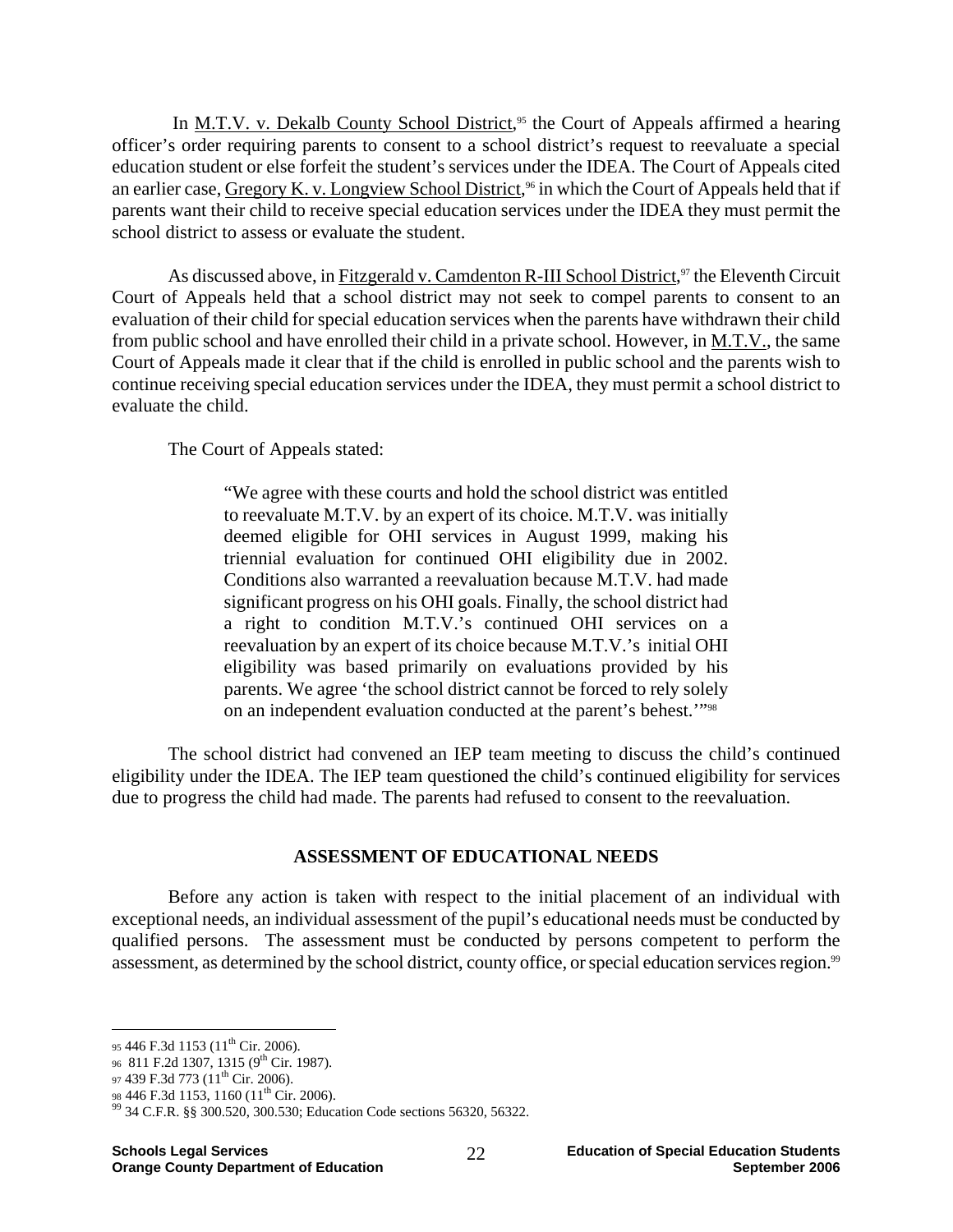Whenever an assessment for the development or revision of the IEP is to be conducted, the parent shall be given a written proposed assessment plan within 15 days of, the referral for assessment, not counting days between the pupils school sessions or vacation days in excess of five school days, unless the parent agrees in writing. In any event, the assessment plan shall be developed within ten days after the start of the next school year if a referral was made within ten days of the end of the regular school year. A copy of the notice of parents' rights and an explanation of the procedural safeguards must be attached to the assessment plan.<sup>100</sup> The proposed assessment plan must meet the following requirements:

- 1. Be in a language easily understood by the general public;
- 2. Be provided in the primary language of the parent or other mode of communication used by the parent unless to do so is clearly not feasible;
- 3. Explain the type of assessments to be conducted;
- 4. State that no IEP will result from the assessment without the consent of the parent.<sup>101</sup>

No assessment shall be conducted unless the final written consent of the parent is obtained prior to the assessment except where the public education agency has prevailed in a due process hearing relating such assessment. The parent shall have at least 15 days from the receipt of the proposed assessment plan to arrive at a decision.<sup>102</sup>

Assessments or evaluations must be conducted before the initial provision of special education and related services to a child with a disability.<sup>103</sup> The initial assessment or evaluation shall consist of procedures to determine whether a child is a child with a disability as defined by the IDEA and to determine the educational needs of the child.<sup>104</sup> The school district must obtain the informed consent of the parent of the child before the evaluation is conducted. Parental consent for assessment shall not be construed as consent for placement for receiving special education and related services. If the parents of a child with a disability refuse to consent to an assessment, the school district may continue to pursue an assessment by filing for a due process hearing.<sup>105</sup>

School districts must insure that a reevaluation of each child with a disability is conducted if conditions warrant a reevaluation or if the child's parents or teachers request an evaluation at least once every three years except with the consent of the parent.<sup>106</sup>

In conducting the assessment, the school district is required to use a variety of assessment tools and strategies to obtain relevant, functional and developmental information including information provided by the parent that may assist in determining whether the child is a child with a

 $100$  Education Code section 56321.

<sup>&</sup>lt;sup>101</sup> 34 C.F.R. § 300.532, Education Code section 56321.<br><sup>102</sup> Education Code section 56321.<br><sup>103</sup> 20 U.S.C. § 1414(a)(1).<br><sup>104</sup> 20 U.S.C. § 1414(a)(1)(B).<br><sup>105</sup> 20 U.S.C. § 1414(a)(C).<br><sup>106</sup> 20 U.S.C. § 1414(a)(C)(2).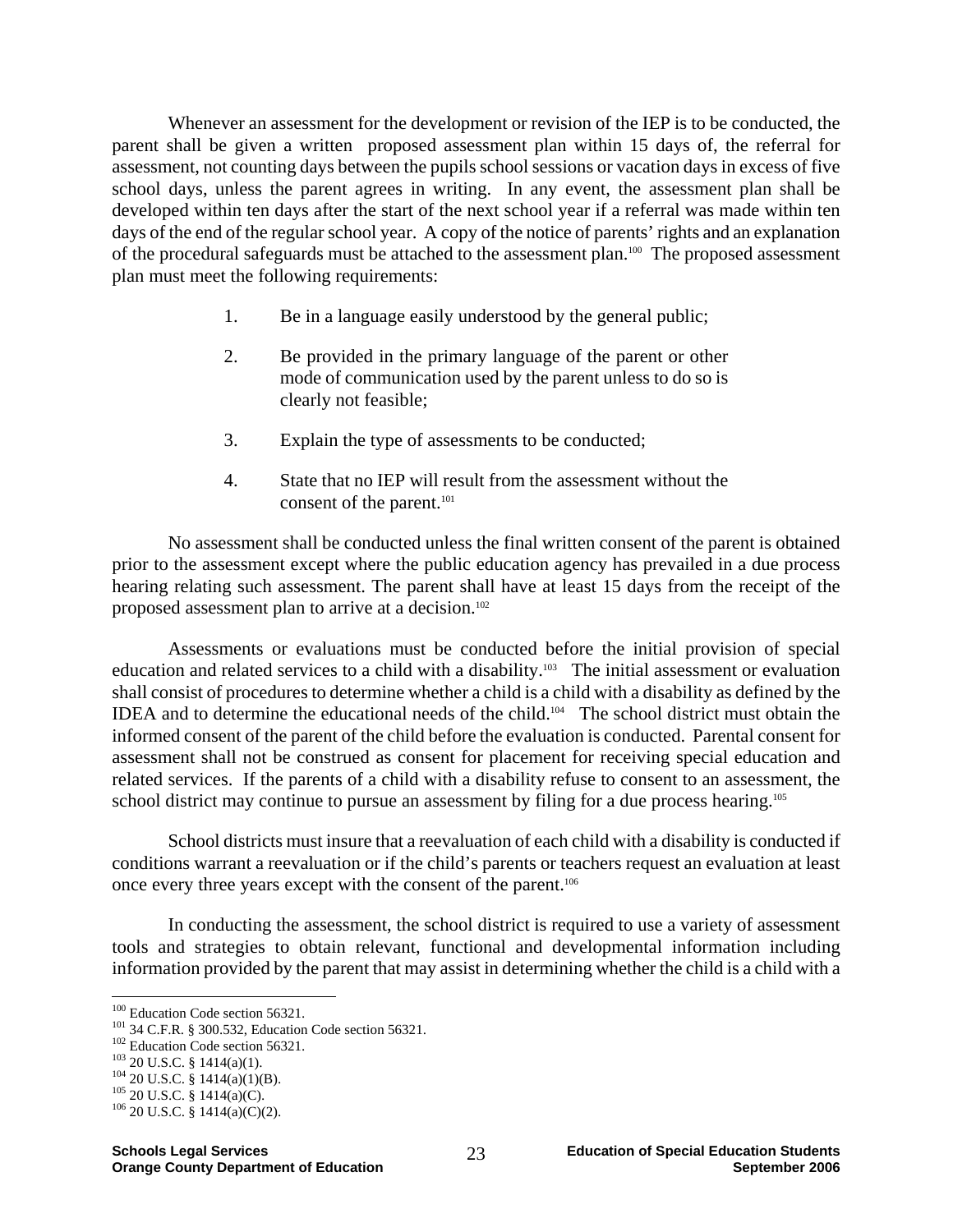disability and the content of the child's IEP including information relating to enabling the child to be involved in and progress in the general curriculum or to participate in appropriate activities. The school district is required not to use any single procedure as the sole criterion for determining whether a child is a child with a disability or determining an appropriate educational program for the child and to use technically sound instruments that may assess the relative contribution of cognitive and behavioral factors in addition to physical or developmental factors.<sup>107</sup>

Each school district is required to insure that tests and other evaluation materials used to assess a child are selected and administered so as to not be discriminatory on a racial or cultural basis and are provided and administered in the child's native language or other mode of communication unless it is clearly not feasible to do so. Any standardized tests that are given to the child must be validated for the specific purpose for which they are used, administered by trained and knowledgeable personnel and must be administered in accordance with any instructions provided by the producer of such test. The child must be assessed in all areas of suspected disability and assessment tools and strategies that provide relevant information that directly assists persons in determining the educational needs of the child must be provided.<sup>108</sup>

Upon completion of the assessment, a determination by a team of qualified professionals and the parent of the child should be made to determine whether the child is a child with a disability and a copy of the assessment report and the documentation of eligibility should be given to the parent.<sup>109</sup> In making a determination of eligibility, a child shall not be determined to be a child with a disability if the determining factor for such determination is a lack of instruction in reading or math or limited English proficiency.<sup>110</sup>

If the IEP team and other qualified professionals determine that no additional data is needed to determine whether the child continues to be a child with a disability, the school district shall notify the child's parents of that determination and the reasons for it and the right of such parents to request an assessment to determine whether the child continues to be a child with a disability. The school district should not be required to conduct such an assessment unless requested by the child's parents.111 However, a school district shall evaluate a child with a disability in accordance with the IDEA before determining that a child is no longer a child with a disability.112

The assessments are required to be conducted in accordance with requirements including, but not limited to, all of the following:

- 1. Materials and procedures are selected and administered so as not to be racially, culturally, or sexually discriminatory;
- 2. Tests and other assessment materials meet all of the following requirements;

 $107$  20 U.S.C. § 1414(b).

<sup>108 20</sup> U.S.C. § 1414(b)(3).<br>
109 20 U.S.C. § 1414(b)(4).<br>
110 20 U.S.C. § 1414(b)(5).<br>
111 20 U.S.C. § 1414(c)(4).<br>
112 20 U.S.C. § 1414(c)(5).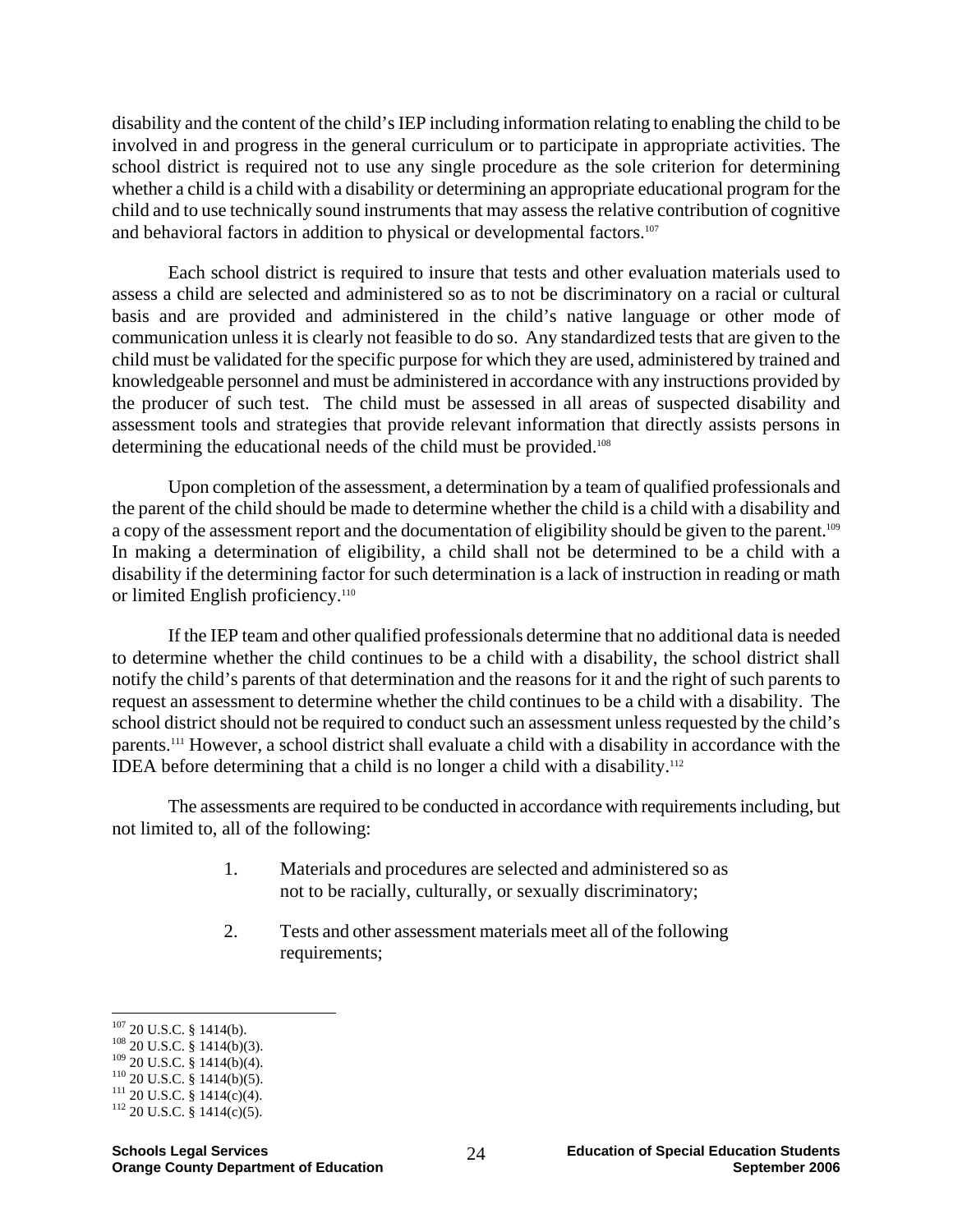- A. Be provided and administered in the pupil's primary language or other mode of communication, unless the assessment plan indicates reasons why such provisions and administration are not clearly feasible;
- B. Have been validated for the specific purpose for which they are used;
- C. Be administered by trained personnel in conformance with the instructions provided by the producer of such tests and other assessment materials, except that individually administered tests of intellectual or emotional functioning shall be administered by a psychometrist or credentialed school psychologist where available;
- 3. Materials include those tailored to assess specific areas of education need and not merely those which are designed to provide a single general intelligence quotient;
- 4. Tests are selected and administered to best ensure that when a test administered to a pupil with impaired sensory, manual or speaking skills produces test results that accurately reflect the pupil's aptitude, achievement level, or other factors the test purports to measure and not the pupil's impaired sensory, manual, or speaking skills unless those skills are the factors the test purports to measure;
- 5. No single procedure is used as a sole criterion for determining an appropriate educational program;
- 6. The pupil is assessed in all areas related to the suspected disability and a developmental history is obtained, when appropriate;
- 7. The assessment of a pupil, including the assessment of a pupil with a suspected low incidence disability, shall be conducted by persons knowledgeable of that disability. Special attention shall be given to the unique educational needs, including, but not limited to, skills and the need for specialized services, materials, and equipment.<sup>113</sup>

Assessments are required to be conducted as follows:

 $\overline{a}$ <sup>113</sup> Education Code section 56320.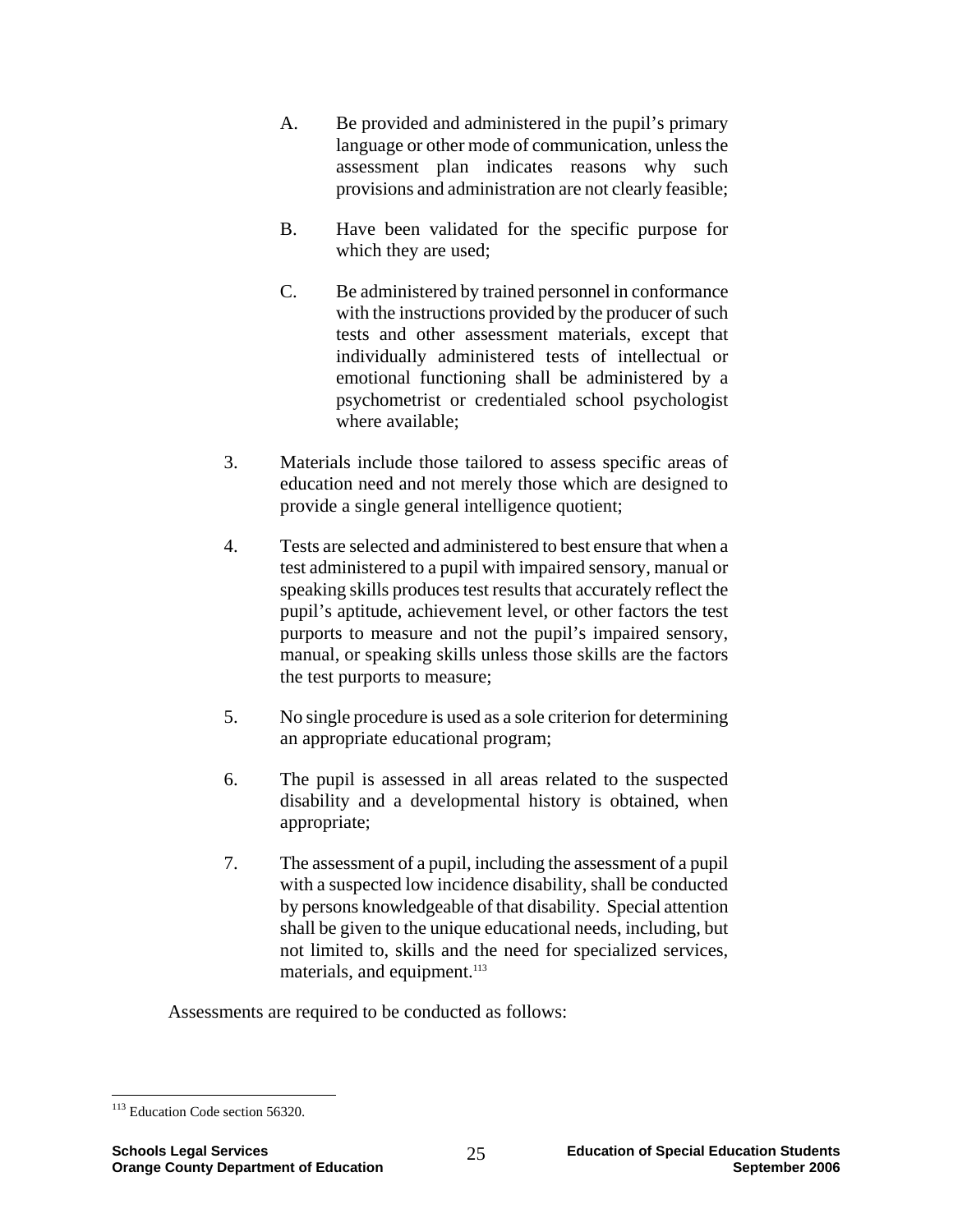- 1. Any psychological assessment of pupils shall be conducted by a credentialed school psychologist who is trained and prepared to assess cultural and ethnic factors appropriate to the pupil being assessed; $114$
- 2. Any health assessment of pupils shall be conducted by a credentialed school nurse or physician who is trained and prepared to assess cultural and ethnic factors appropriate to the pupil being assessed; $115$
- 3. Occupational therapy and physical therapy assessments shall be conducted by qualified medical personnel; $^{116}$
- 4. Psychotherapy and other mental health assessments shall be conducted by qualified mental health professionals.<sup>117</sup>

Unless the parent agrees in writing to an extension, an IEP required as a result of an assessment shall be developed within a total time not to exceed 60 days (not counting days between the pupil's regular school sessions or school vacation in excess of 5 days from the date of receipt of the parent's written consent for assessment unless the parent agrees in writing to an extension). When a referral for assessment has been made 20 days or less prior to the end of the regular school year, an IEP shall be developed within 30 days after the commencement of the subsequent regular school year. In the case of school vacations, the 60 day time shall be commenced on the date that the pupil's school reconvenes.<sup>118</sup> The personnel who assess the pupil are required to prepare a written report or reports, as appropriate, of the results of each assessment. The report must include all of the following:

- 1. Whether the pupil may need special education and related services;
- 2. The basis for making the determination;
- 3. The relevant behavior noted during the observation of the pupil in an appropriate setting;
- 4. The relationship of the behavior to the pupil's academic and social functioning;
- 5. The educationally relevant health and development, and medical findings, if any;

<u>.</u>

<sup>&</sup>lt;sup>114</sup> Education Code section 56324(a). <sup>115</sup> Education Code section 7572(b). <sup>116</sup> Government Code section 7572(c). <sup>118</sup> Education Code section 56344.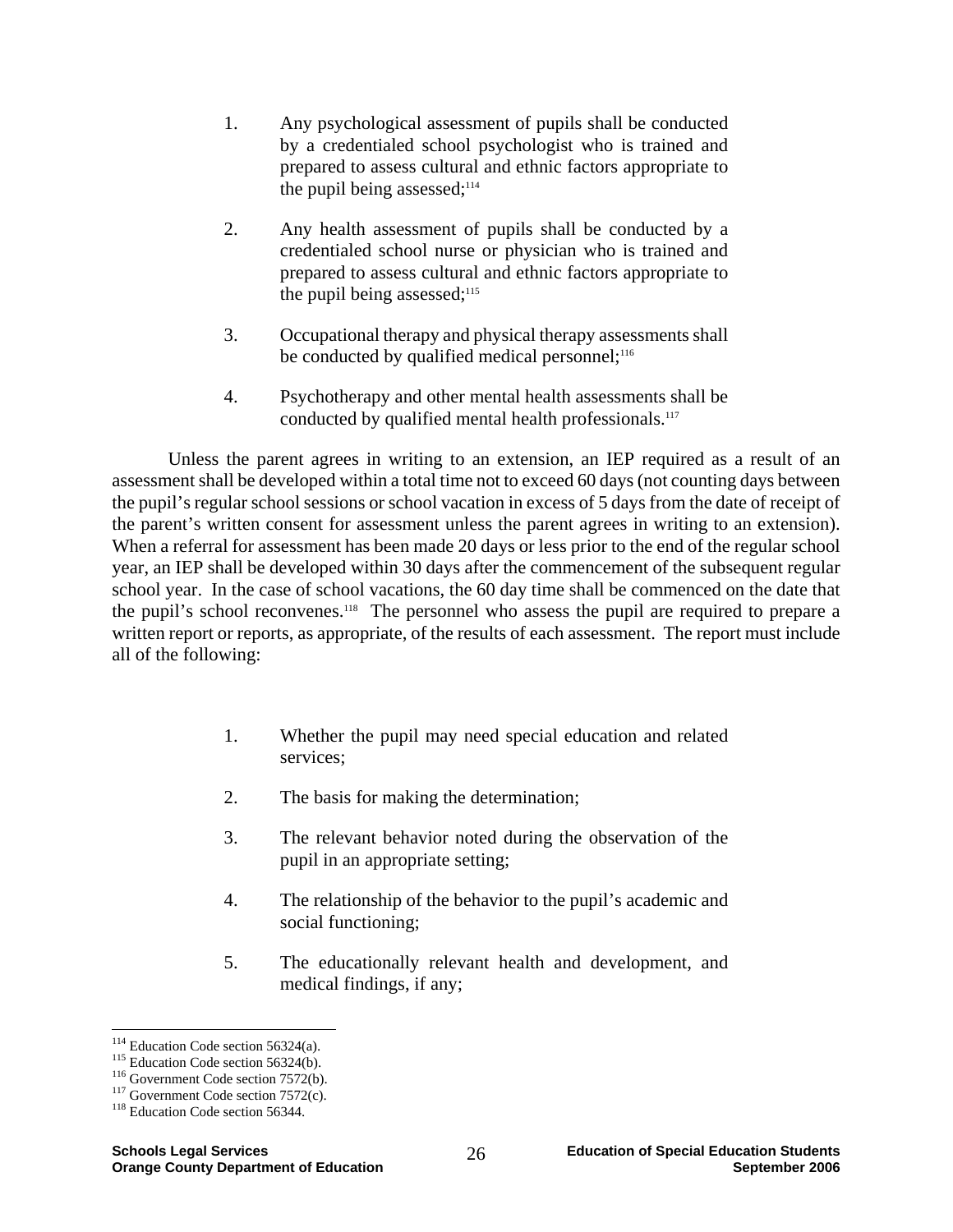- 6. For pupils with learning disabilities, whether there is such a discrepancy between achievement and ability that it cannot be corrected without special education and related services;
- 7. A determination concerning the effects of environmental, cultural, or economic disadvantage, when appropriate; and
- 8. The need for specialized services and equipment for pupils with low incidence disabilities.<sup>119</sup>

#### **DISCLOSURE OF ASSESSMENT INFORMATION**

Parental consent must be obtained before personally identifiable information is disclosed to parties other than officials of participating agencies, unless information is contained in educational records, and the disclosure is authorized without parental consent under FERPA regulations.120 Parental consent is not required before personally identifiable information is released to officials of participating agencies for purposes of meeting a requirement of the IDEA.<sup>121</sup> Parental consent must be obtained before personally identifiable information is released to officials of participating agencies that provide or pay for transition services.<sup>122</sup> Parental consent must be obtained before any personally identifiable information is released between officials in the local educational agency where the private school is located and the local educational agency of the parent's residence with respect to parentally placed private school children with disabilities.<sup>123</sup>

#### **INDEPENDENT EDUCATIONAL EVALUATION**

The IDEA states that the procedural safeguards required under the IDEA must include the right of a parent to obtain an independent educational evaluation of the child. The regulations clarify these rights.124

The 2006 regulations state that upon request for an independent educational evaluation, each public agency shall provide the parents information about where an independent educational evaluation may be obtained and the agency criteria applicable to independent educational evaluations. An independent educational evaluation is defined as an evaluation conducted by a qualified examiner who is not employed by the public agency responsible for the education of the child in question. Public expense is defined as meaning the public agency either pays for the full cost of the independent educational evaluation or ensures that the evaluation is otherwise provided at no cost to the parent.<sup>125</sup>

 $119$  Education Code section 56327.

<sup>120 34</sup> C.F.R. § 300.622(a).<br>
121 34 C.F.R. § 300.622(b)(1).<br>
122 34 C.F.R. § 300.622(b)(2).<br>
123 34 C.F.R. § 300.622(b)(3).<br>
124 20 U.S.C. § 1415(b)(1); 34 C.F.R. § 300.502.<br>
125 34 C.F.R. § 502.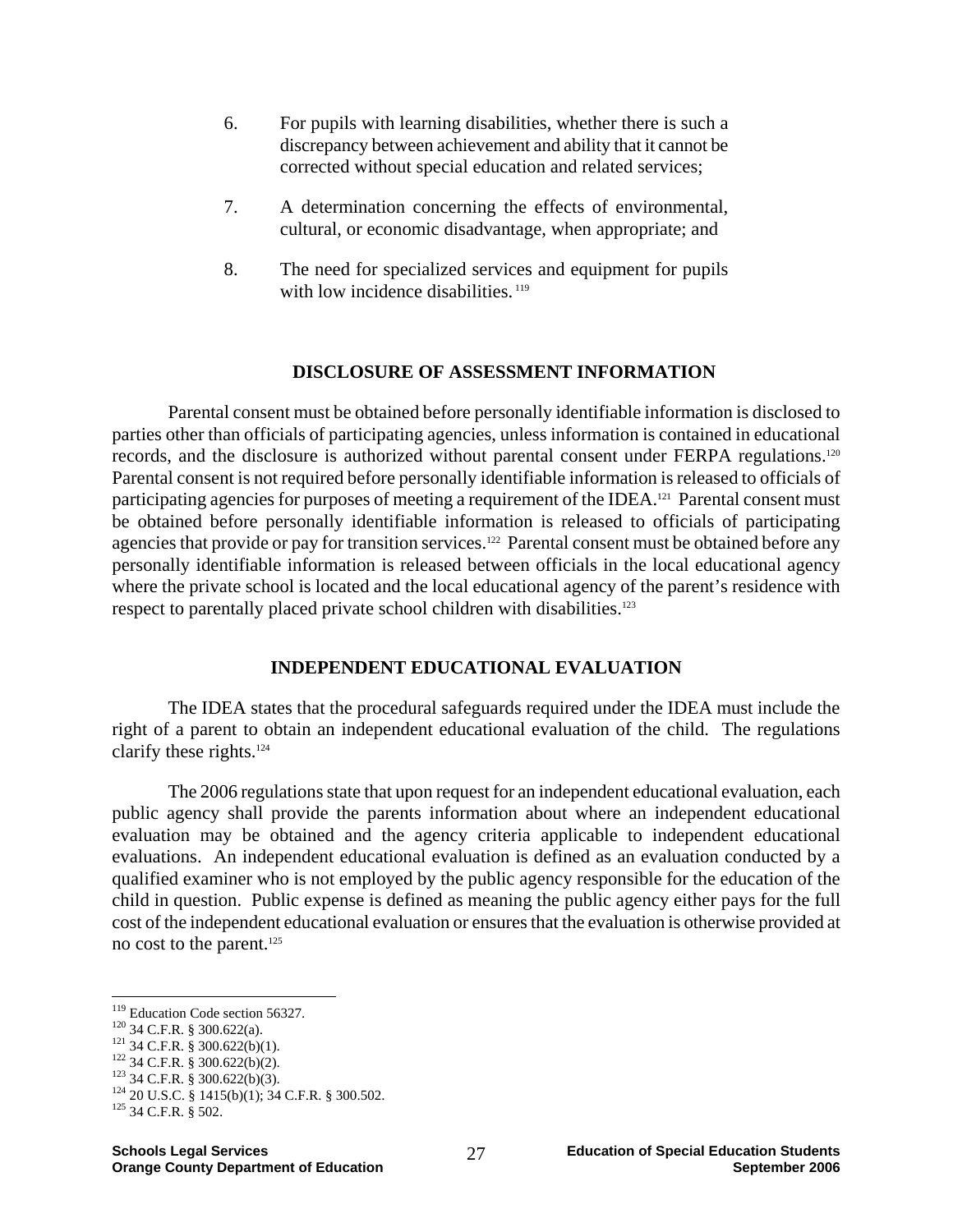Section 300.502(b) states that a parent has a right to an independent educational evaluation at public expense if the parent disagrees with an evaluation obtained by the public agency. If the parent requests an independent educational evaluation at public expense, the public agency must, without unnecessary delay, either initiate a hearing to show that its evaluation is appropriate or ensure that an independent educational evaluation is provided at public expense unless the agency demonstrates in a hearing that the evaluation obtained by the parent did not meet agency criteria. If the public agency initiates a hearing and the final decision is that the agency's evaluation is appropriate, the parent still has the right to an independent educational evaluation but not at public expense. If a parent requests an independent educational evaluation, the public agency may ask the parents why he or she objects to the public evaluation. However, the explanation by the parent may not be required and the public agency may not unreasonably delay either providing the independent educational evaluation at public expense or initiating a due process hearing to defend the school district evaluation.

Section 300.502(c) provides that if the parent obtains an independent educational evaluation at private expense, the results of the evaluation must be considered by the public agency (if it meets agency criteria) in any decision made with respect to the free appropriate public education provided to the child and may be presented as evidence at a hearing under the IDEA regarding that child.

Section 300.502(d) states that if a hearing officer requests an independent educational evaluation as part of the hearing, the costs of the evaluation must be at public expense. Section 300.502(e) states that if an independent educational evaluation is at public expense, the criteria under which the evaluation is obtained, including the location of the evaluation and the qualifications of the examiner, must be the same as the criteria that the public agency uses when it initiates an evaluation to the extent those criteria are consistent with the parent's right to an independent educational evaluation. A public agency may not impose conditions or time lines related to obtaining an independent educational evaluation at public expense other than the criteria the public agency uses when it initiates its own evaluation.

The federal regulations clarify that a parent is entitled to only one independent educational evaluation at public expense each time the public agency conducts an evaluation with which the parent disagrees.<sup>126</sup> The public agency must consider the evaluation obtained by the parent if it meets agency criteria in any decision made with respect to the provision of the free appropriate public education to the child.<sup>127</sup>

## **OBSERVATION BY INDEPENDENT EVALUATOR**

In Benjamin G. v. Special Education Hearing Office,<sup>128</sup> the Court of Appeal held that a school district must allow an expert witness retained by the parents the opportunity to observe the school district's proposed placement before a due process hearing. The Court of Appeal held that

 $126$  34 C.F.R. § 300.502(b)(5).

<sup>&</sup>lt;sup>127</sup> 34 C.F.R. § 300.502(c).  $128$  131 Cal. App.4<sup>th</sup> 815, 32 Cal.Rptr.3d 366, 200 Ed.LawRep. 277 (2005).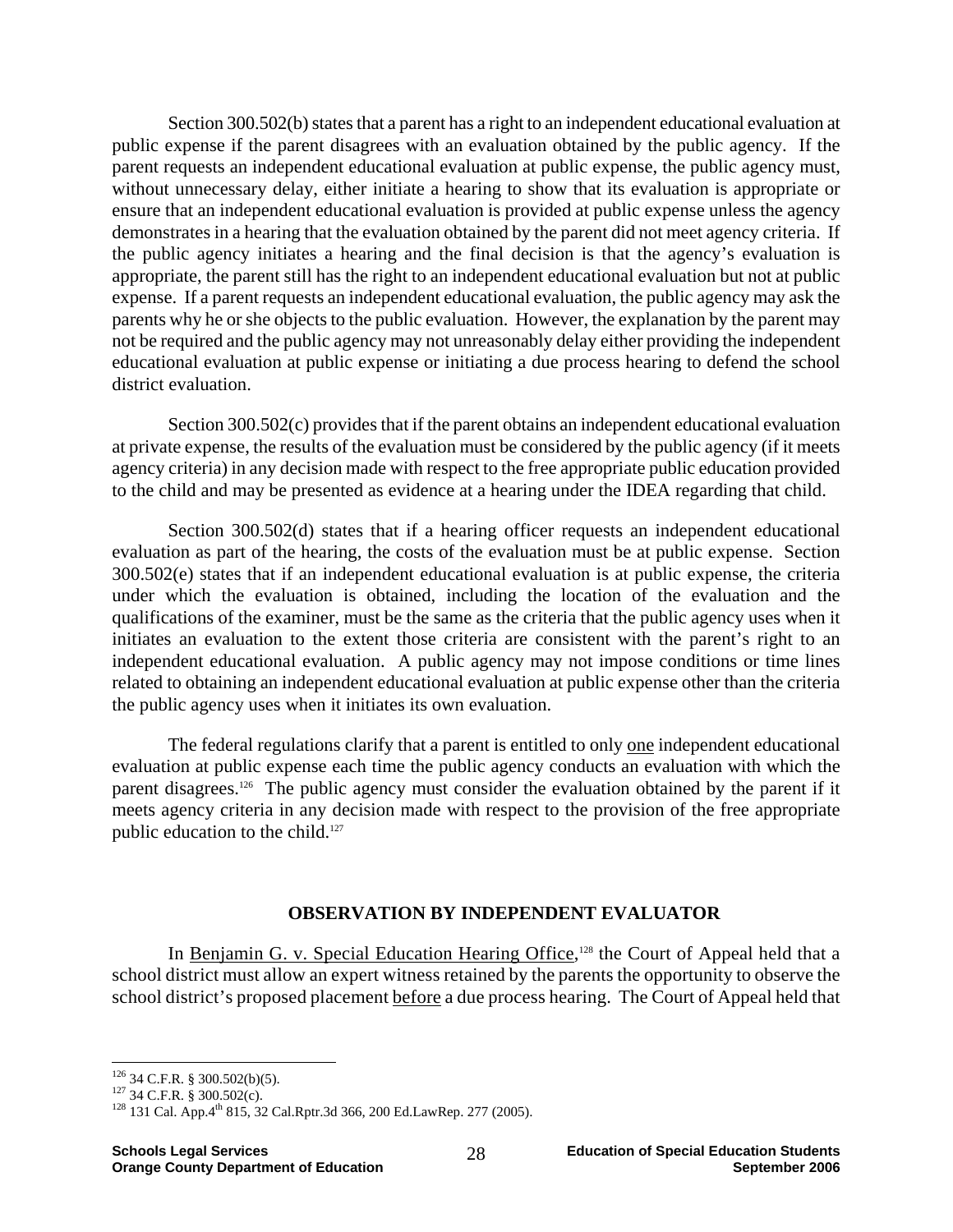both federal law and state law require a school district to provide an opportunity to the parents' expert to observe the proposed placement prior to the due process hearing.

 The student in Benjamin G. was a 10 year old autistic child in the Long Beach Unified School District. Benjamin G.'s parents asked the Long Beach Unified School District to refer the student for an assessment to determine his eligibility for IDEA services.

 While the assessment request was still pending, the student's parents enrolled the student in a private school. The district gave the parents a written assessment plan proposal in which the student was to be assessed by a school psychologist through classroom observation. The parents accepted the proposal and a district-employed school psychologist twice observed the student in the private school setting.

 Later that year, the district convened an IEP meeting and found the student eligible for IDEA services and offered the student a full-time placement in a special day class in one of the school district's schools. The parents accepted the eligibility finding but did not consent to the public school placement and requested a due process hearing before the California Special Education Hearing Office (SEHO).

 Prior to the hearing, the parents submitted a request to have their expert psychologist observe the proposed public school placement. The school district denied the request. The parents then alleged in the pending SEHO proceedings that the proposed public school placement was not appropriate for the student's needs and asked for an order compelling the district to pay for the student's private school placement. In preparation for the hearing, the parents then filed a formal motion in the pending SEHO proceedings asking for an order to compel the district to allow the parent's psychologist to observe the proposed public school placement. The district opposed the motion and the motion was denied by SEHO. SEHO ruled that Education Code section 56329 only provides a student's expert an opportunity for observation for a proposed special education placement if the observation is undertaken in conjunction with an independent educational assessment.

 The parents then filed a petition for a writ of mandate in Los Angeles County Superior Court asking for an order compelling SEHO and the school district to allow the parents' psychologist to observe the proposed public school placement. The trial court dismissed the parents' petition without leave to amend.

The parents appealed to the California Court of Appeal and the Court of Appeal reversed.

 The Court of Appeal noted that school districts are required to locate potentially eligible children, assess and evaluate them, determine which children are eligible for IDEA benefits, develop IEPs for eligible children, and propose school placements for them. Parents who suspect their children have a qualifying disability are entitled to refer their children for assessment to participate in meetings of any group that determines a child eligibility to refuse to consent to any assessment proposed for their child and to participate as members of the IEP team that determines their child's placement. If the parents disagree with the school district's assessment of their child, the parents have a right to an independent educational assessment at the district's expense (i.e., an evaluation by someone other than a district employee, but using the same criteria as the district's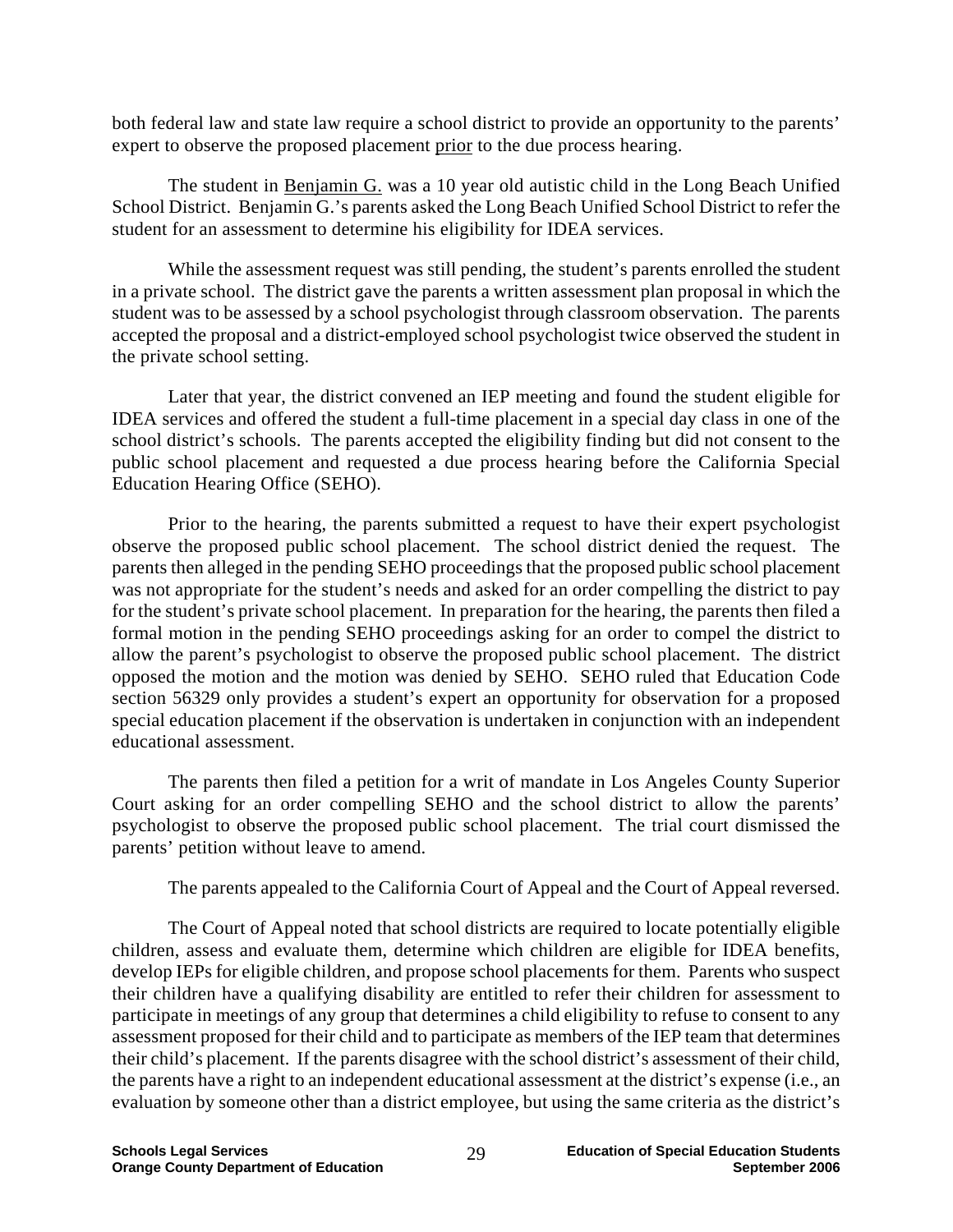evaluation). If the parents disagree with the school district's proposed placement, the parents may unilaterally enroll their child in a private school and seek reimbursement from the district upon a showing (at an administrative hearing) that both the proposed public placement violated the IDEA and that the private school placement was proper under the IDEA.

 The Court of Appeal noted that the IDEA acknowledges the fact that the school districts have better access to information and more educational expertise than parents and thus provides for a due process hearing that "levels the playing field" by permitting the parents to present all the evidence they can muster to challenge the district's decision. To that end, IDEA gives the child and their parents the right to be advised by experts, to have those experts testify at their due process hearing, and to have someone other than a district employee as a hearing officer.

The Court of Appeal noted that Education Codes section  $56329^{129}$  gives the parents the right to have their expert observe the proposed placement without regard to whether their child is present so that they need not remove the child from the present placement while they are in the midst of challenging the proposed placement.<sup>130</sup> Section 56329(b) states in part:

> "If a public agency observed the child in conducting its assessment or if its assessment procedures make it permissible to have in-class observation of a pupil, an equivalent opportunity shall apply to an independent educational assessment of the pupil in the pupil's current educational placement and setting, and observation of an educational placement and setting, if any, proposed by the public education agency, regardless of whether the independent educational assessment is initiated before or after the filing of a due process hearing proceeding."

 The Court of Appeal rejected the school district's contention that the student's right to have his expert observe the district's proposed placement is contingent upon the student's exercise of his right to conduct an independent educational assessment.

 The Court of Appeal went on to state that expert testimony is often critical in IDEA cases and that the IDEA procedural safeguards ensure that children and parents have the right to be accompanied and advised by counsel and by individuals with special knowledge or training with respect to children with disabilities. Therefore, the Court of Appeal ruled that the student and his parents had a statutory right to have their expert observe the district's proposed placement and that the district was obligated to allow the observation. The Court of Appeal noted that there was obvious harm to the student and their parents if they were forced to participate in a due process hearing with a partially prepared expert.

 As a result of this decision, districts should allow parents' experts to observe placements proposed by the school district. Districts may have district personnel accompany the parents' experts so as to minimize any disruption to the educational program. Districts may also set reasonable time limits on such observations.

 $\overline{a}$ 

<sup>&</sup>lt;sup>129</sup> Stats. 2003, ch. 368.<br><sup>130</sup> Education Code section 56329(b).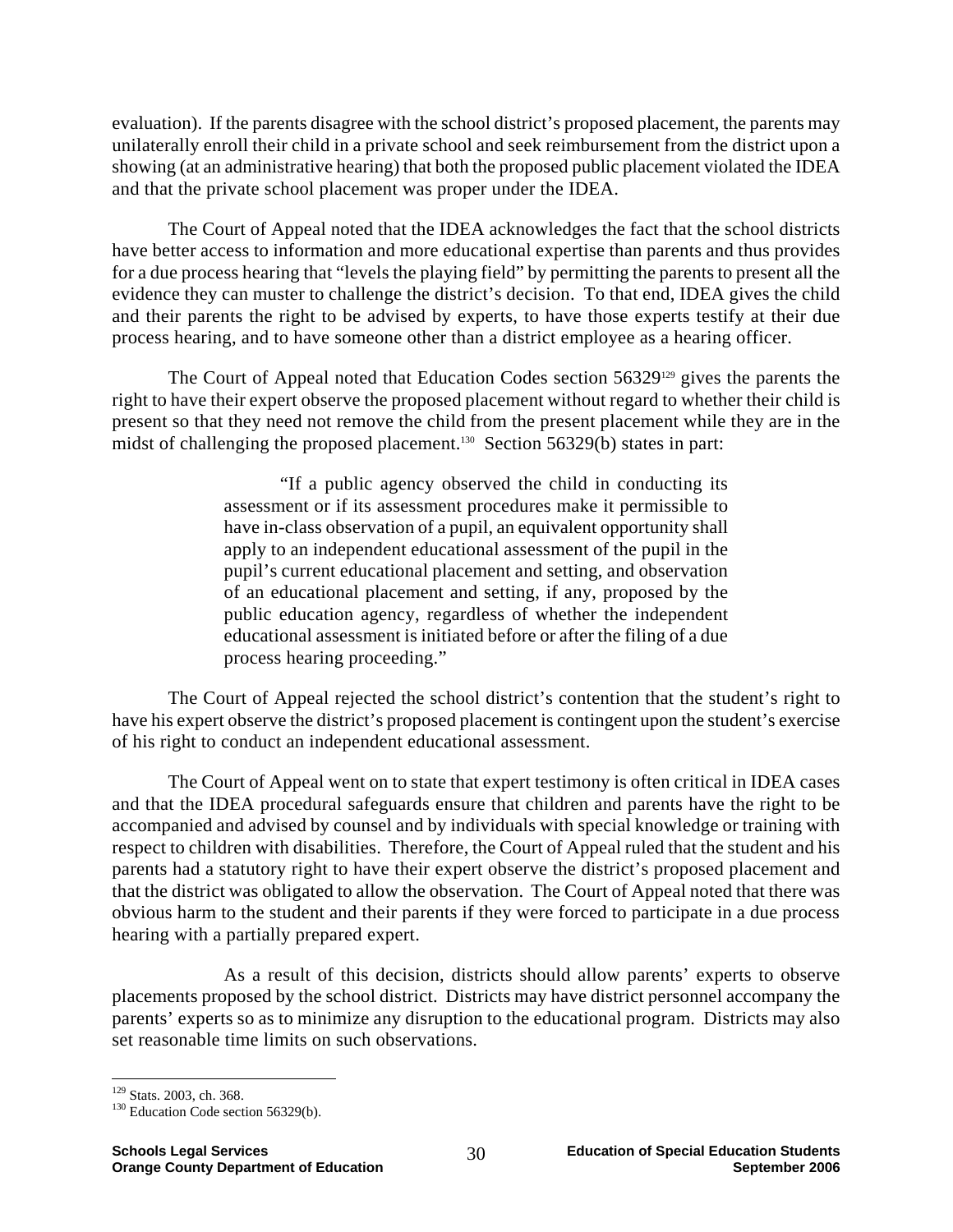#### **STATE PERFORMANCE GOALS AND INDICATORS**

Section  $612(a)(15)^{131}$  requires states to establish goals for the performance of children with disabilities that promote the purposes of the IDEA, are the same as the State's definition of adequately yearly progress, including the State's objectives for progress by children with disabilities under the NCLB,<sup>132</sup> address the graduation rates and dropout rates, as well as such other factors as the State may determine and are consistent, to the extent appropriate, with any other goals and standards for children established by the State. The State is also required to establish performance indicators that the State will use to assess progress toward achieving the goals set forth in the NCLB, including measurable annual objectives for progress by children with disabilities under the NCLB and will annually report to the United States Secretary of Education and the public on the progress of the State and of children with disabilities in the State, toward meeting the goals established under the IDEA and the NCLB.

### **STANDARDIZED TESTING AND ACCOMMODATION OF SPECIAL EDUCATION STUDENTS**

Special education students are entitled to reasonable accommodations in the administration of standardized tests, but the need for accommodations must be balanced against the necessity of test validity. What is a reasonable accommodation must be decided on an individualized basis by an IEP team taking into consideration the validity of the test. Therefore, school districts should consider including input from a school administrator familiar with the issues of test validity in preparation for IEP meetings in which test accommodations for a special education student will be discussed.133

The Individuals with Disabilities Education Act, as reauthorized in 1997, places additional emphasis on increased performance expectations by children with disabilities and access to the general curriculum. The IDEA also requires that students with disabilities be educated with their nondisabled peers and in general education classes to the maximum extent appropriate.134 Students with disabilities are to be placed in settings other than the regular classroom only when the nature or severity of the disability requires that the student cannot be educated successfully in the regular classroom with the use of supplementary aides and services.135 The IDEA emphasizes the importance of testing to determine whether the child is eligible for special education, to determine what accommodations are needed in the classroom or in testing, and what is the appropriate placement for the child. The IDEA requires that special education students be included in districtwide assessment programs.<sup>136</sup> The U.S. Department of Education has concluded that it would violate the IDEA to exclude students with disabilities from participation in high stakes testing programs.<sup>137</sup>

In Brookhart v. Illinois State Board of Education,<sup>138</sup> the Court of Appeals upheld the State of Illinois graduation requirement that all students pass a minimal competency test. The court held that

<sup>&</sup>lt;sup>131</sup> 20 U.S.C. § 1412(a)(15).<br><sup>132</sup> 20 U.S.C. § 6311(b)(2)(C).

<sup>&</sup>lt;sup>133</sup> See, <u>Letter to Chief State School Officers</u>, 34 IDELR 293 (2001).<br><sup>134</sup> 20 U.S.C. § 1412(a)(5)(A).<br><sup>135</sup> Ibid.<br><sup>136</sup> 20 U.S.C. § 1412(a)(17); 13 C.F.R. § 300.138.<br><sup>137</sup> See, <u>Joint Policy Memorandum on Assessments</u>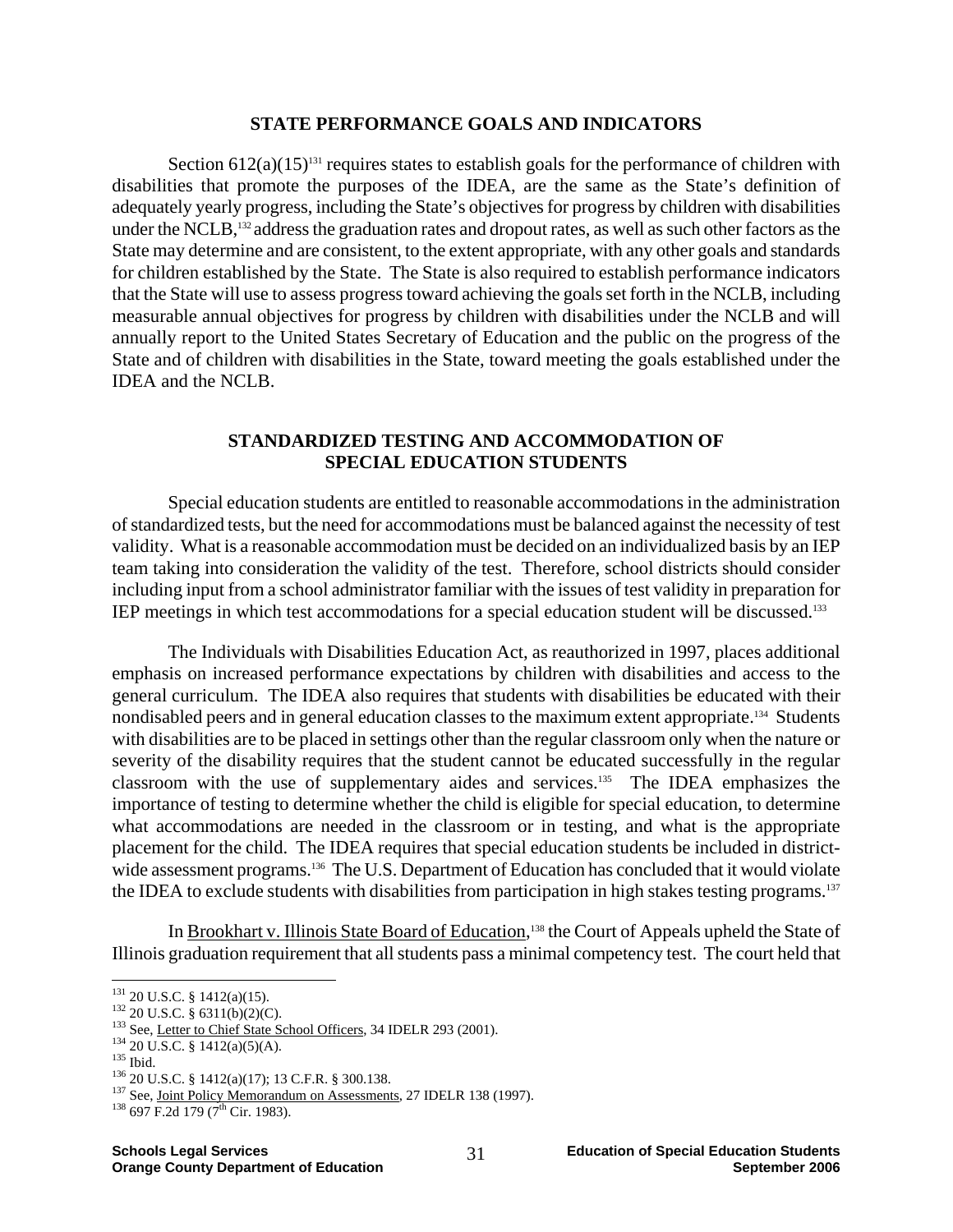the school district had the authority to establish minimum standards for the receipt of a diploma, and that such a requirement did not violate the IDEA.139 The Court of Appeals also found that the graduation test requirement did not violate Section 504 of the Rehabilitation Act. The court in Brookhart held that school districts were not required to alter the content of the graduation exam to accommodate an individual's inability to learn the tested material due to his disability. The court held that this would be a substantial modification of the testing requirement, and would not be required under Section 504. The court held that the denial of a diploma because of an inability to pass a graduation exam is not discrimination under Section 504.140

Modifications are usually defined as changes that lower or fundamentally or substantially alter the standards or requirements.<sup>141</sup> As the court noted in Brookhart, modifications would be a fundamental alteration of the program:

> "Altering the content of the test to accommodate an individual's inability to learn the tested material because of his handicap would be a 'substantial modification' as well as a 'perversion' of the diploma requirement. A student who is unable to learn be cause of his handicap is surely not an individual who is qualified in spite of his handicap."142

The ruling in Brookhart is consistent with federal regulations, $143$  which state:

 "Aides, benefits and services, to be equally effective, are not required to produce the identical result or level of achievement for handicapped persons and non-handicapped persons, but must afford handicapped persons equal opportunity to obtain the same result, to gain the same benefit, or to reach the same level of achievement, in the most integrated setting appropriate to the person's needs."

The purpose of accommodations is to provide access to tests, but not to guarantee passage of the test. Therefore, altering or modifying the content of the test (i.e., lowering the standards) is not required by the IDEA, Section 504 or the ADA.144

A number of accommodations have been held to be unreasonable by the Office for Civil Rights (OCR) of the U.S. Department of Education. For example, in Nevada State Department of Education,<sup>145</sup> OCR upheld the State of Nevada's determination that computational skills were an essential part of the State's educational program, and that to provide a calculator to a disabled student would be a significant alternation or modification of the testing program and would not be a

<sup>&</sup>lt;sup>139</sup> Id. at 183.

<sup>&</sup>lt;sup>140</sup> Id. at 184.<br><sup>141</sup> See, <u>Wynne v. Tufts University School of Medicine</u>, 932 F.2d. 19 (1<sup>st</sup> Cir., 1991), 976 F.2d 791, 77 Ed.Law Rep. 1136 (1<sup>st</sup> Cir. 1992); Guckenberg v. Boston University, 974 F.Supp. 106, 121 Ed.Law Rep. 541 (D.Mass. 1997); Zukle v. Regents of the University of California, 166 F.3d 1041, 132 Ed.Law Rep. 81 (9<sup>th</sup> Cir. 1999).<br><sup>142</sup> Id. at 184.<br><sup>143</sup> 34 C.F.R. § 104.4(2).<br><sup>144</sup> See, <u>Brookhart v. Illinois State Board of Education</u>, 697 F.2d 179 (7<sup>th</sup> Cir. 1983).<br><sup>145</sup> 25 IDELR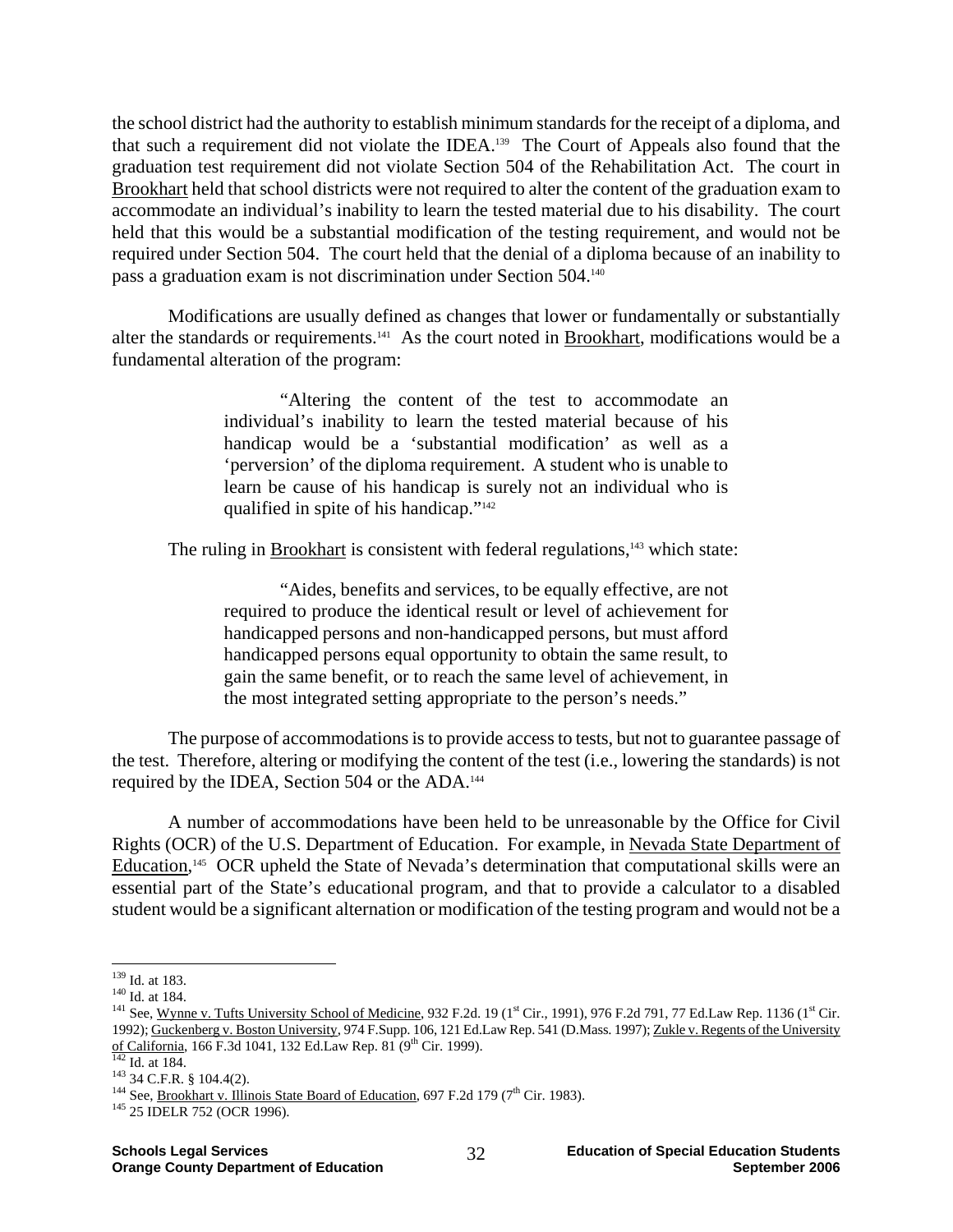reasonable accommodation. In Alabama Department of Education,<sup>146</sup> OCR upheld that the State of Alabama's policy of denying the use of reading devices for the Alabama High School exit exam because it would invalidate the test. OCR found that having another person read the test to the disabled student would not provide a valid assessment of the student's ability to read and would invalidate the test.

In many cases, test accommodations will mirror those used by the student in school. However, on high stakes tests or standardized tests, permissible accommodations may be more limited so as not to invalidate the test.<sup>147</sup> In Florida State Department of Education, OCR upheld the State of Florida's guidelines prohibiting reading or explaining the communications portion of the an exam to a student on the basis that it would invalidate the test. OCR found no violation of either Section 504 or the ADA, even though the student was allowed such accommodations in other test situations in school.

Generally, the use of Braille, additional time on the test, dividing the test into smaller sections administered over several days, and providing a quiet distraction-free environment are considered to be permissible, reasonable accommodations. Reasonable accommodations should be made on an individualized basis based on the individual student's needs. Blanket districtwide policies have been held to be violations of Section 504.148

In summary, accommodations on high stake or standardized tests should be provided on an individual basis as determined by the student's IEP or Section 504 plan. Accommodations regularly used in the classroom may be denied for use on a high stakes test or standardized test if the accommodation would invalidate the test. The IEP team should consult with a school administrator who is knowledgeable in the validity of standardized tests before agreeing to accommodations which might invalidate the results of the test.

## **PARTICIPATION OF SPECIAL EDUCATION STUDENTS IN STATEWIDE ASSESSMENTS**

Section  $612(a)(16)^{149}$  requires that all children with disabilities are included in all general state and districtwide assessment programs, including assessments described in the NCLB,<sup>150</sup> with appropriate accommodations and alternative assessments where necessary and as indicated in their respective individualized education programs (IEPs). The State (or, in the case of a districtwide assessment, the local educational agency) is required to develop guidelines for the provision of appropriate accommodations. The State (or, in the case of a districtwide assessment, the local educational agency) must develop and implement guidelines for the participation of children with disabilities in alternate assessments for those children who cannot participate in regular assessments with accommodations as indicated in their respective individualized education programs (IEPs).

<sup>&</sup>lt;sup>146</sup> 29 IDELR 249 (OCR 1998).

<sup>&</sup>lt;sup>147</sup> See, *Florida State Department of Education*, 28 IDELR 1002 (OCR 1998).<br><sup>148</sup> See, Hawaii State Department of Education, 17 EHLR 360 (OCR 1990); Letter to Chief State School Officers, 34 IDELR 293 (2001).

<sup>&</sup>lt;sup>149</sup> 20 U.S.C. § 1412(a)(16); See, also, Education Code section 56385. <sup>150</sup> 20 U.S.C. § 6311.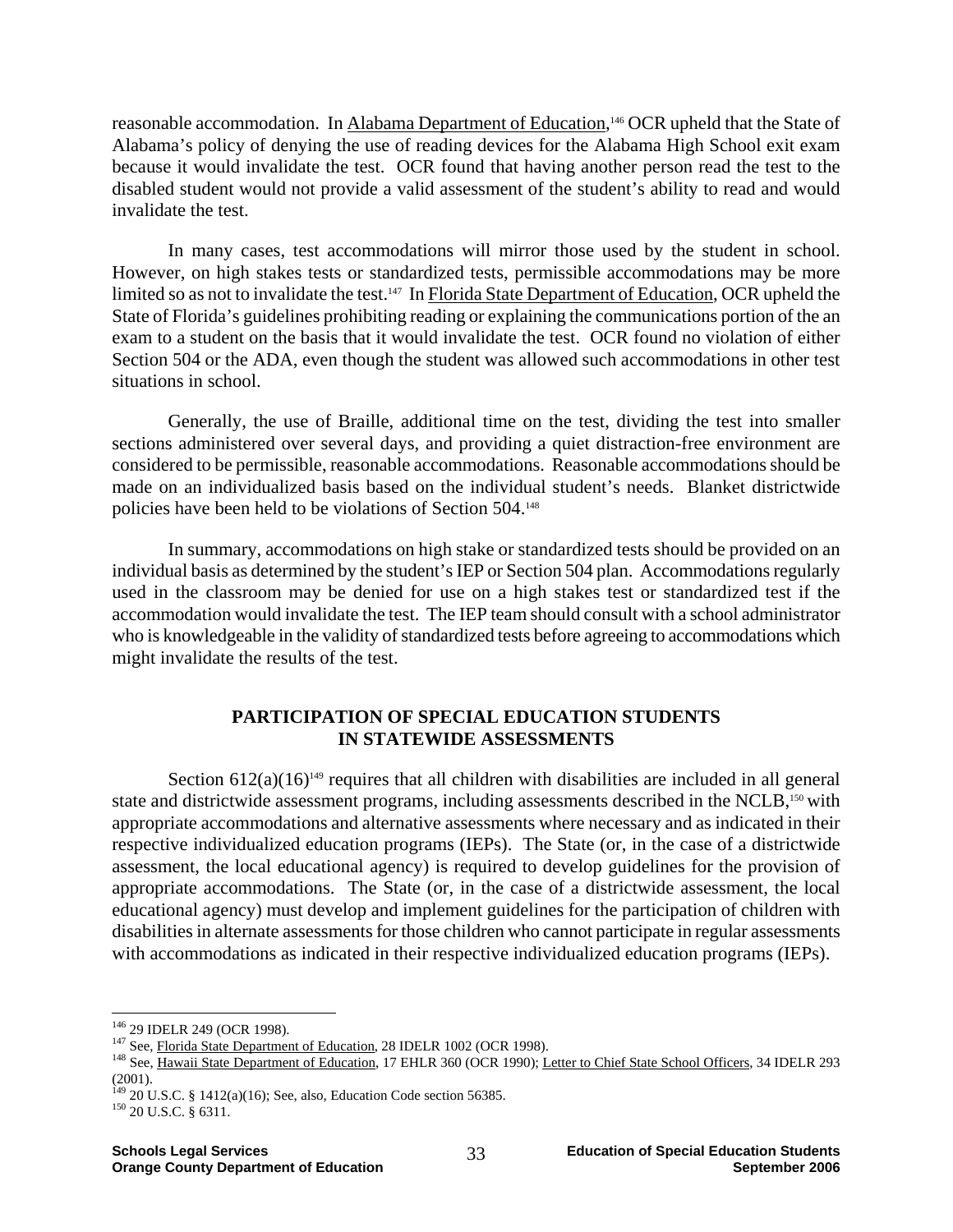The guidelines for alternate assessments must provide that:

- 1. The alternate assessment is aligned with the State's challenging academic content standards and challenging student academic achievement standards; and
- 2. If the State has adopted alternate academic achievement standards permitted under the NCLB regulations,<sup>151</sup> the alternate standards measure the achievement of children with disabilities against those standards.

 The State is required to conduct the alternate assessments and make available to the public, with the same frequency and in the same detail as it reports on the assessment of non-disabled children, the following:

- 1. The number of children with disabilities participating in regular assessments, and the number of those children who are provided accommodations in order to participate in those assessments.
- 2. The number of children with disabilities participating in alternate assessments that are aligned with the State's challenging academic content standards and challenging student academic achievement standards.
- 3. The number of children with disabilities participating in alternate assessments that include alternate academic achievement standards and measure disabled children against those standards.
- 4. The performance of children with disabilities on regular assessments and on alternate assessment (if the number of children with disabilities participating in those assessments is sufficient to yield statistically reliable information and reporting that information will not reveal personally identifiable information about an individual student), compared with the achievement of all children, including children with disabilities, on those assessments.

 The state educational agency (or, in the case of a districtwide assessment, the local educational agency) shall, to the extent feasible, use universal design principles in developing and administering any alternate assessment.

 $\overline{a}$  $151$  20 U.S.C. § 6311(b)(1).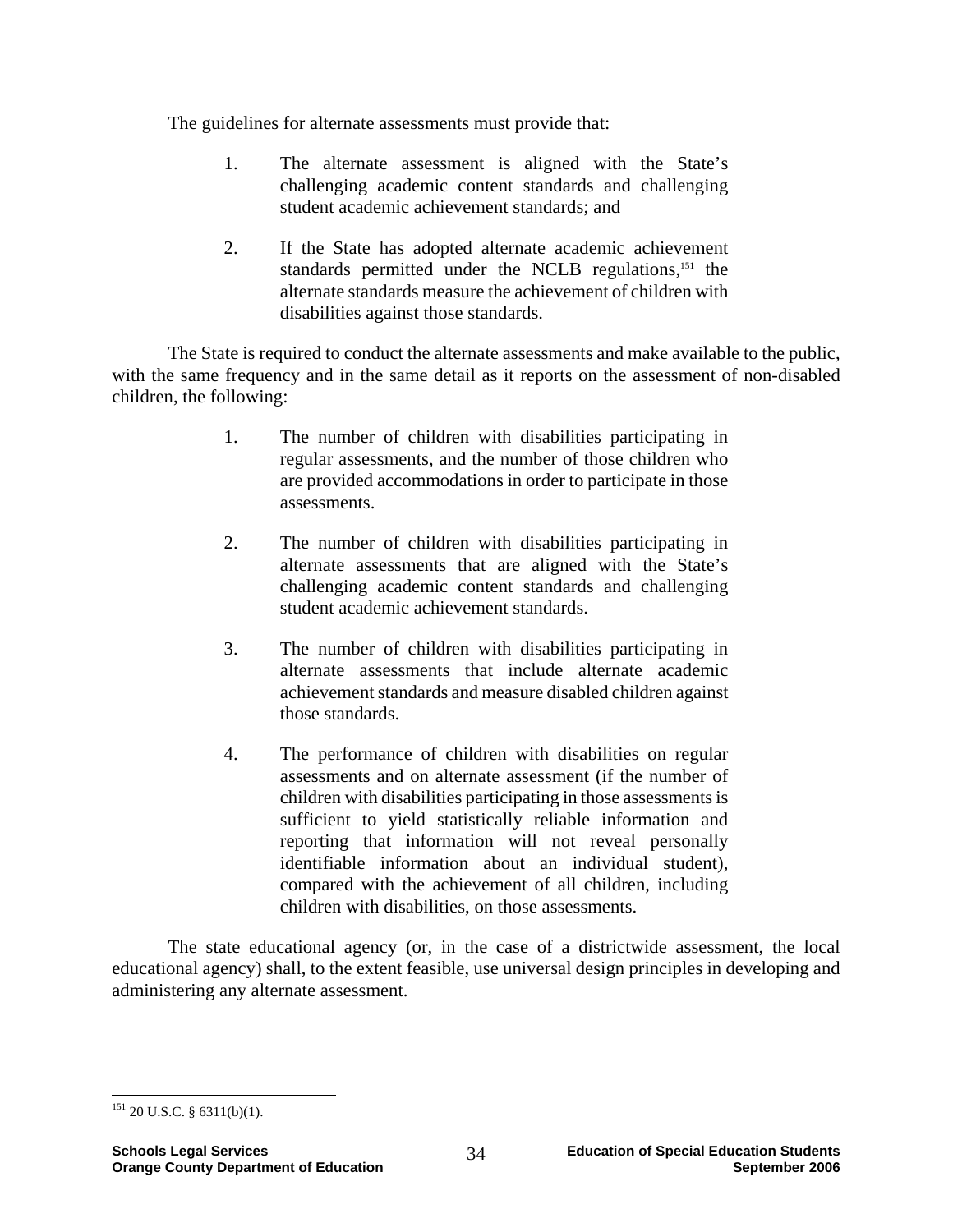## **THE CALIFORNIA HIGH SCHOOL EXIT EXAM AND SPECIAL EDUCATION STUDENTS**

On January 30, 2006, Governor Schwarzenegger signed Senate Bill 517<sup>152</sup> amending statutory provisions relating to the High School Exit Exam. The legislation was passed as an urgency measure and took effect immediately on January 30, 2006.

 The legislation added Education Code section 60852.3 which states that notwithstanding any other provision of law, a school district must grant a high school diploma to a pupil with a disability who is scheduled to graduate from high school in 2006, has not passed the High School Exit Exam, and has not received a waiver if all of the following criteria exists:

- 1. The pupil has an IEP adopted pursuant to the Individuals with Disabilities Education Act (IDEA) or a plan adopted pursuant to Section 504 of the Rehabilitation Act of 1973.
- 2. According to the IEP or Section 504 plan of the pupil, that is dated on or before July 1, 2005, the pupil is scheduled to receive a high school diploma with an anticipated graduation from high school in 2006.
- 3. The school district certifies that the pupil has satisfied, or will satisfy all other state and local requirements for the receipt of a high school diploma in 2006.
- 4. The pupil has attempted to pass the high school exit examination at least twice after grade 10, including at least once during grade 12, with the accommodations or modifications, if any, in the IEP or 504 plan.
- 5. The pupil has received either remedial or supplemental instruction focused on the high school exit exam either through the school of the pupil, private tutoring or other means or the school district failed to provide the pupil with the opportunity to receive that remedial or supplemental instruction.
- 6. If the pupil received remedial or supplemental instruction, the pupil has taken the high school exit exam at least once following the receipt of that remedial or supplemental instruction, except if following the receipt of that remedial or supplemental instruction, there is no further administration of the examination on or before December 31, 2006.
- 7. The pupil, or the parent or legal guardian of the pupil, if the pupil is a minor, has acknowledged in writing that the pupil is

 $\overline{a}$  $152$  Stats. 2006, c. 3.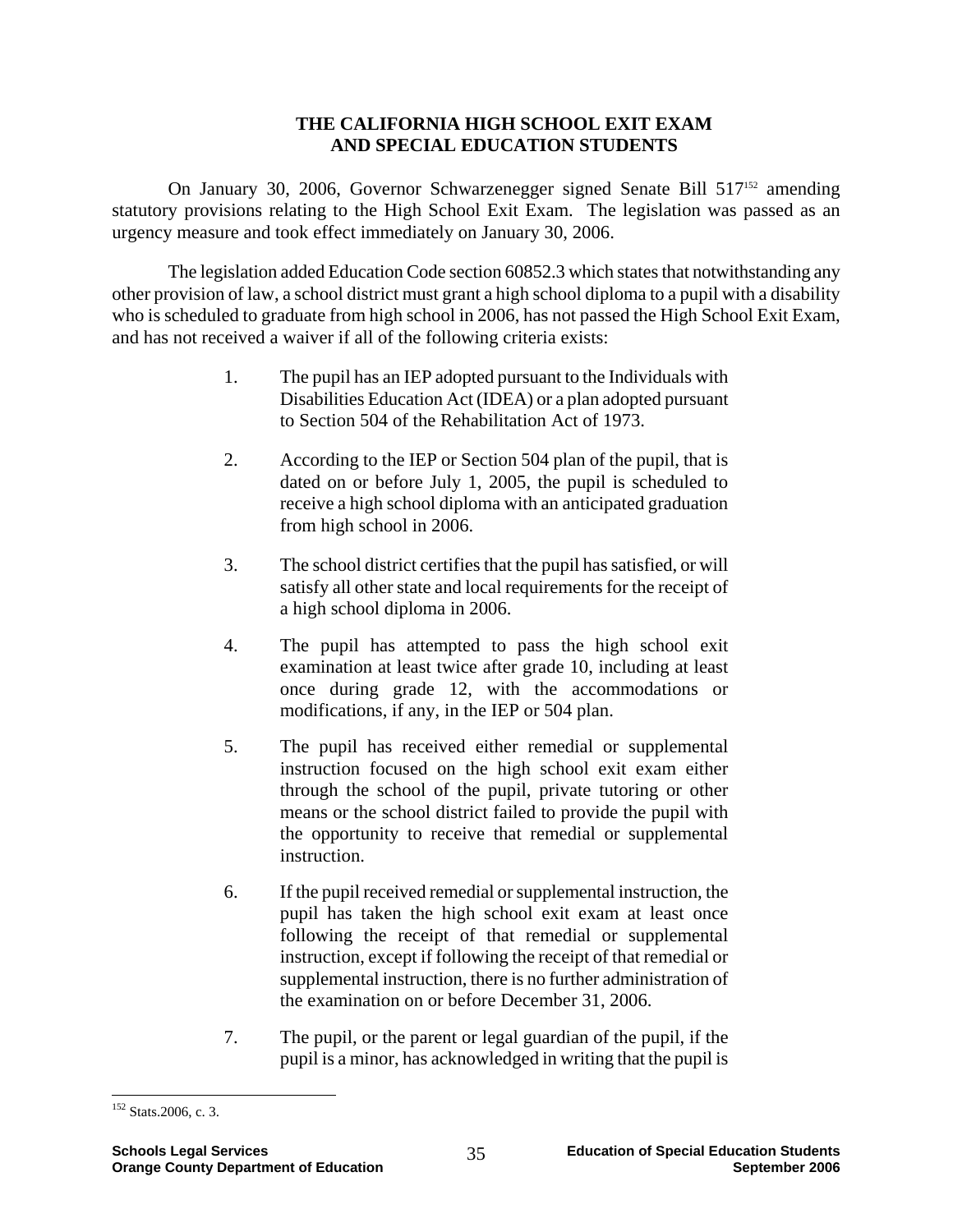entitled to receive free appropriate public education up to, and including, the academic year during which the pupil reaches 22 years of age, or until the pupil receives a high school diploma, whichever event occurs first.

 Section 60852.3(b) requires each school district to report to the State Superintendent of Public Instruction all of the following information:

- 1. Documentation of the procedure used to implement Section 60852.3.
- 2. The number of pupils granted diplomas pursuant to Section 60852.3.
- 3. Any additional information determined to be in furtherance of Section 60852.3.

 Section 60852.3 remains in effect only until December 31, 2006, and as of that date is repealed unless a later enacted statute, that is enacted before December 31, 2006, deletes or extends that date.

 A legal challenge to the CAHSEE has been filed on behalf of all students and is pending in the courts.

# **OVER-IDENTIFICATION OF MINORITY STUDENTS IN SPECIAL EDUCATION**

Section  $612(a)(24)^{153}$  requires states to adopt policies and procedures designed to prevent the inappropriate over-identification or disproportionate representation by race and ethnicity of children as children with disabilities, including children with disabilities with a particular impairment described in Section 602 (e.g., mental retardation, emotional disturbance).

# **PROHIBITION ON MANDATORY MEDICATION**

Section  $612(a)(25)^{154}$  requires the state educational agency to prohibit state and local educational agency personnel from requiring a child to obtain a prescription for a controlled substance<sup>155</sup> as a condition of attending school, receiving an evaluation or receiving services under the IDEA. However, nothing in this section shall be construed to create a federal prohibition against teachers or other school personnel consulting or sharing classroom based observations with parents regarding their student's academic and functional performance, or behavior in the classroom or school, or regarding the need for evaluation for special education or related services under the child find requirements of the IDEA.

 $153$  20 U.S.C. § 1412(a)(24).

<sup>&</sup>lt;sup>154</sup> 20 U.S.C. § 1412(a)(25). <sup>155</sup> See, the Controlled Substances Act, 21 U.S.C. § 801 et seq.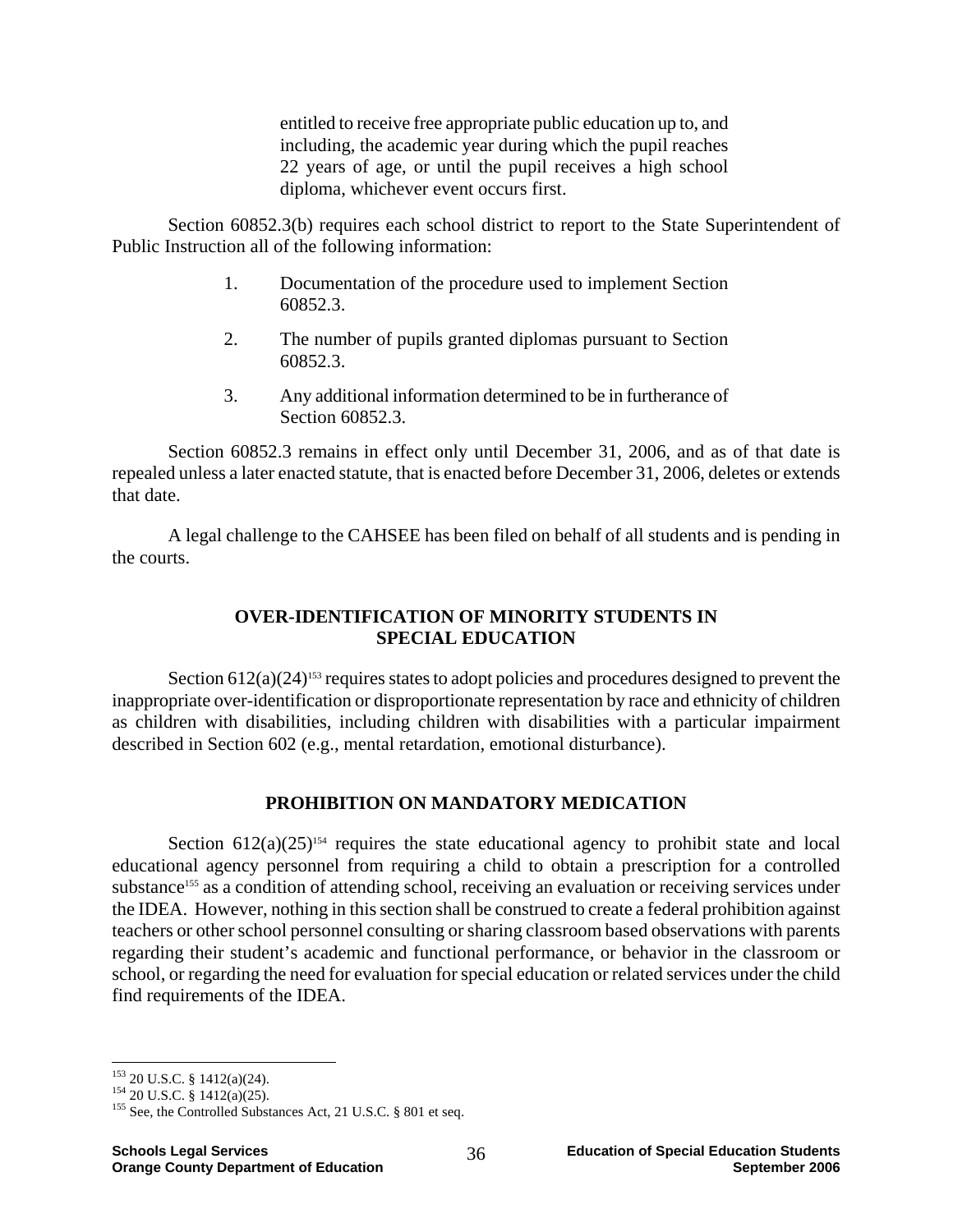### **IEP REQUIREMENTS**

#### **A. Annual Progress**

Section  $614(d)$ <sup>156</sup> adds a requirement that a description of how the child's progress toward meeting the annual goals will be measured and when periodic reports on the progress the child is making toward meeting the annual goals (such as through the use of quarterly or other periodic reports, concurrent with the issuance of report cards) will be provided.

 The requirement for benchmarks or short-term objectives is now limited to children with disabilities who take alternative assessments aligned to alternate achievement standards. Benchmarks or short-term objectives in addition to annual goals will not be required for all other children with disabilities.

#### **B. Alternate Assessment**

 If the IEP team determines that the child will take an alternate assessment on a particular state or districtwide assessment of student achievement, the IEP team must draft a statement of why the child cannot participate in the regular assessment and the particular alternate assessment selected is appropriate for the child must be included in the IEP.

#### **C. Transition Services**

 The legislation repealed the requirements that beginning at age fourteen, a statement of transition service needs of the child must be included in the IEP. The legislation now requires that beginning not later than the first IEP to be in effect when the child is sixteen, and updated annually thereafter, the IEP should include appropriate measurable post-secondary goals based upon age appropriate transition assessments related to training, education, employment, and where appropriate, independent living skills and the transition services (including courses of study), needed to assist the child in reaching those goals. Beginning not later than one year before the child reaches the age of majority under state law, a statement that the child has been informed of the child's rights under the IDEA, if any, that will transfer to the child on reaching the age of majority under state law should be included in the IEP.

 If a participating agency, other than the local educational agency, fails to provide the transition services described in the IEP, the local educational agency shall reconvene the IEP team to identify alternate strategies to meet the transition objectives for the child set out in the IEP.

#### **D. Additional Information**

The legislation adds a provision that states that nothing in Section 614<sup>157</sup> shall be construed to require that additional information be included in a child's IEP beyond what is explicitly required under Section 614 and nothing in Section 614 should be construed to require the IEP team to include information under one component of a child's IEP that is already contained under another component of the child's IEP.

 $\overline{a}$ <sup>156</sup> 20 U.S.C. § 1414(d).<br><sup>157</sup> 20 U.S.C. § 1414.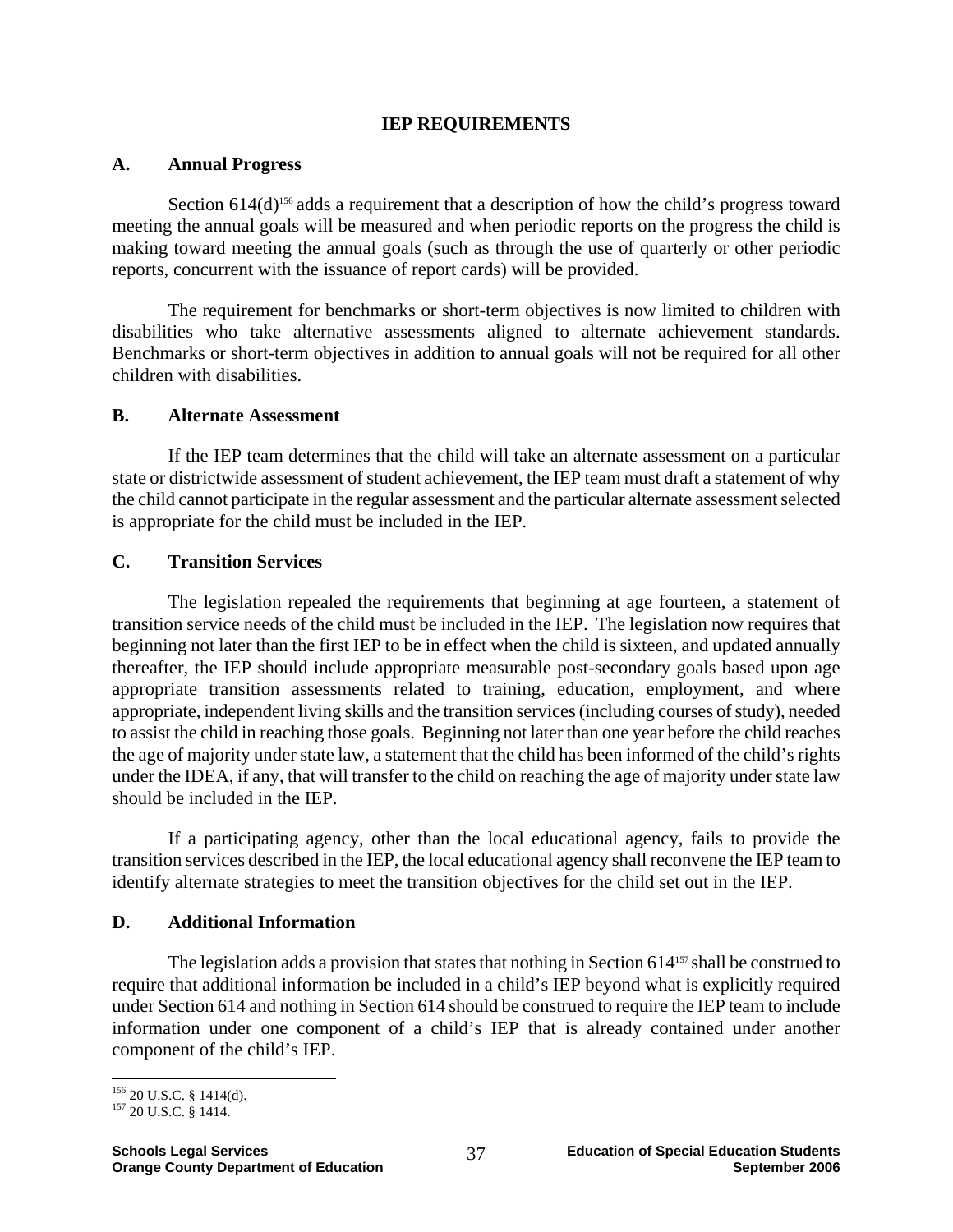### **E. Attendance at IEP Meetings**

 Section 614 also states that a member of the IEP team shall not be required to attend an IEP meeting, in whole or in part, if the parent of a child with a disability and the local educational agency agree that the attendance of that IEP team member is not necessary because the member's area of the curriculum or related services is not being modified or discussed in the meeting. A member of the IEP team may be excused from attending an IEP meeting, in whole or in part, when the meeting involves a modification to, or a discussion of the member's area of the curriculum or related services, if the parent and the local educational agency consent to the excusal and the member submits, in writing to the parent and the IEP team, input into the development of the IEP prior to the meeting. The parent's agreement to excuse a member of the IEP team must be in writing.

 In addition, public agencies must ensure that each regular teacher, special education teacher, related service provider, and any other service provider who is responsible for the implementation of the child's IEP, is informed of his or her specific responsibilities related to implementing the child's IEP and the specific accommodations, modifications and supports that must be provided for the child in accordance with the child's IEP.158 If changes are made to a child's IEP without an IEP meeting, the child's IEP team must be informed of the changes.<sup>159</sup>

 When conducting a review of the child's IEP, the child's IEP team must consider the same factors it considered when developing the child's IEP.160

### **F. Preschool Children**

 In the case of a child who has previously served under Part C of the IDEA (preschool programs), an invitation to the initial IEP meeting shall, at the request of the parent, be sent to the Part C service coordinator or other representatives of the Part C system, to assist with the smooth transition of services.

 At the beginning of each school year, each local educational agency, state educational agency, or other state agency, as the case may be, shall have in effect, for each child with a disability in the agency's jurisdiction, an individualized education program. In the case of a child with a disability age 3-5 (or, at the discretion of the state educational agency, a 2 year old child with a disability who will turn age 3 during the school year), the IEP team shall consider the individualized family service plan that contains the material that is developed in accordance with Section 636.<sup>161</sup> and the individualized service plan may serve as the IEP of the child if using that plan as the IEP is consistent with state policy and agreed to by the agency and the child's parents.

## **G. Transfer of Students and Records**

 In the case of a child with a disability who transfers school districts within the same academic year, who enrolls in a new school, and who had an IEP that was in effect in the same state,

<sup>&</sup>lt;sup>158</sup> 34 C.F.R. § 300.323(d).

<sup>&</sup>lt;sup>159</sup> 34 C.F.R. § 300.32(a)(4).<br><sup>160</sup> 34 C.F.R. § 300.324(b).<br><sup>161</sup> 20 U.S.C. § 1436.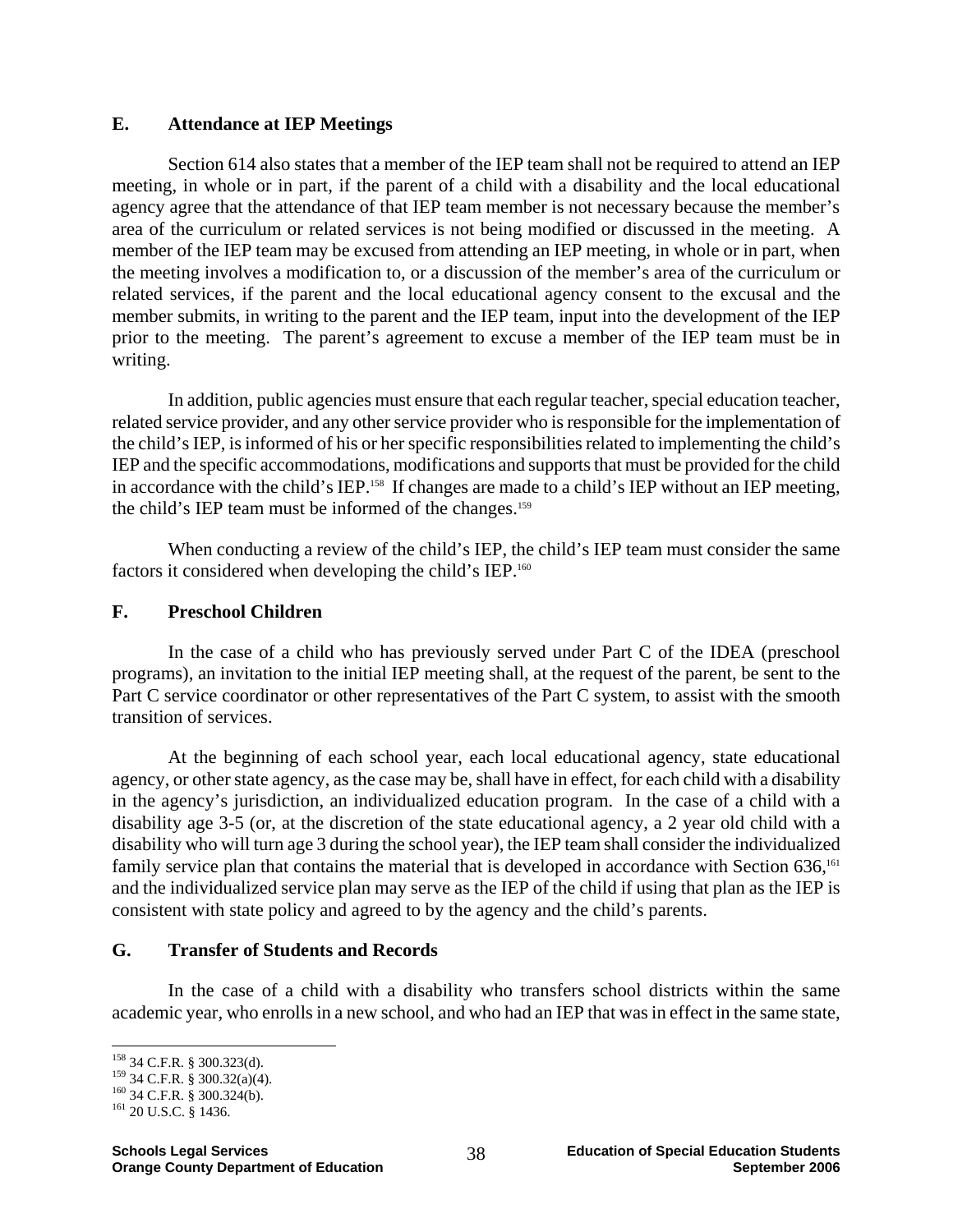the local educational agency shall provide such child with a free appropriate public education, including services comparable to those described in the previously held IEP, in consultation with the parents until such time as the local educational agency adopts the previously held IEP or develops, adopts, and implements a new IEP that is consistent with federal and state law.

 In the case of a child with a disability who transfers school districts within the same academic year, who enrolls in a new school, and who has an IEP that was in effect in another state, the local educational agency shall provide such child with a free appropriate public education, including services comparable to those described in the previously held IEP, in consultation with the parents until such time as the local educational agency conducts an evaluation, if determined to be necessary by such agency, and develops a new IEP, if appropriate, that is consistent with federal and state law.

 To facilitate the transition for a child who transfers from another school, the new school in which the child enrolls shall take reasonable steps to promptly obtain the child's records, including the IEP and supporting documents and any other records relating to the provision of special education or related services to the child, from the previous school in which the child was enrolled, and the previous school in which the child was enrolled shall take reasonable steps to promptly respond to such requests from the new school.

# **H. Changes to the IEP**

 In developing each child's IEP, the IEP team, in addition to considering the strengths of the child and the results of the initial evaluation or most recent evaluation of the child, the IEP team is required to also consider the concerns of the parents for enhancing the education of their child and the academic, developmental, and functional needs of the child.

 In making changes to a child's IEP after the annual IEP meeting for a school year, the parent of a child with a disability and the local educational agency may agree not to convene an IEP meeting for the purposes of making such changes, and instead may develop a written document to amend or modify the child's current IEP. To the extent possible, the local educational agency shall encourage the consolidation of reevaluation meetings for the child and other IEP team meetings for the child. Changes to the IEP may be made either by the entire IEP team or by amending the IEP rather than redrafting the entire IEP. Upon request, a parent shall be provided with a revised copy of the IEP with the amendments incorporated.

# **I. Pilot Program – Multi-Year IEPs**

 In those states that have applied for a waiver to participate in the pilot program authorizing multi-year IEPs, there are certain requirements. The purpose of the program is to provide an opportunity for states to allow parents and the local educational agencies the opportunity for longterm planning by offering the option of developing a comprehensive multi-year IEP, not to exceed three years, that is designed to coincide with the natural transition points for the child. In order to carry out the purpose of the pilot program, the United States Secretary of Education is authorized to approve not more than fifteen proposals from states to carry out the activity.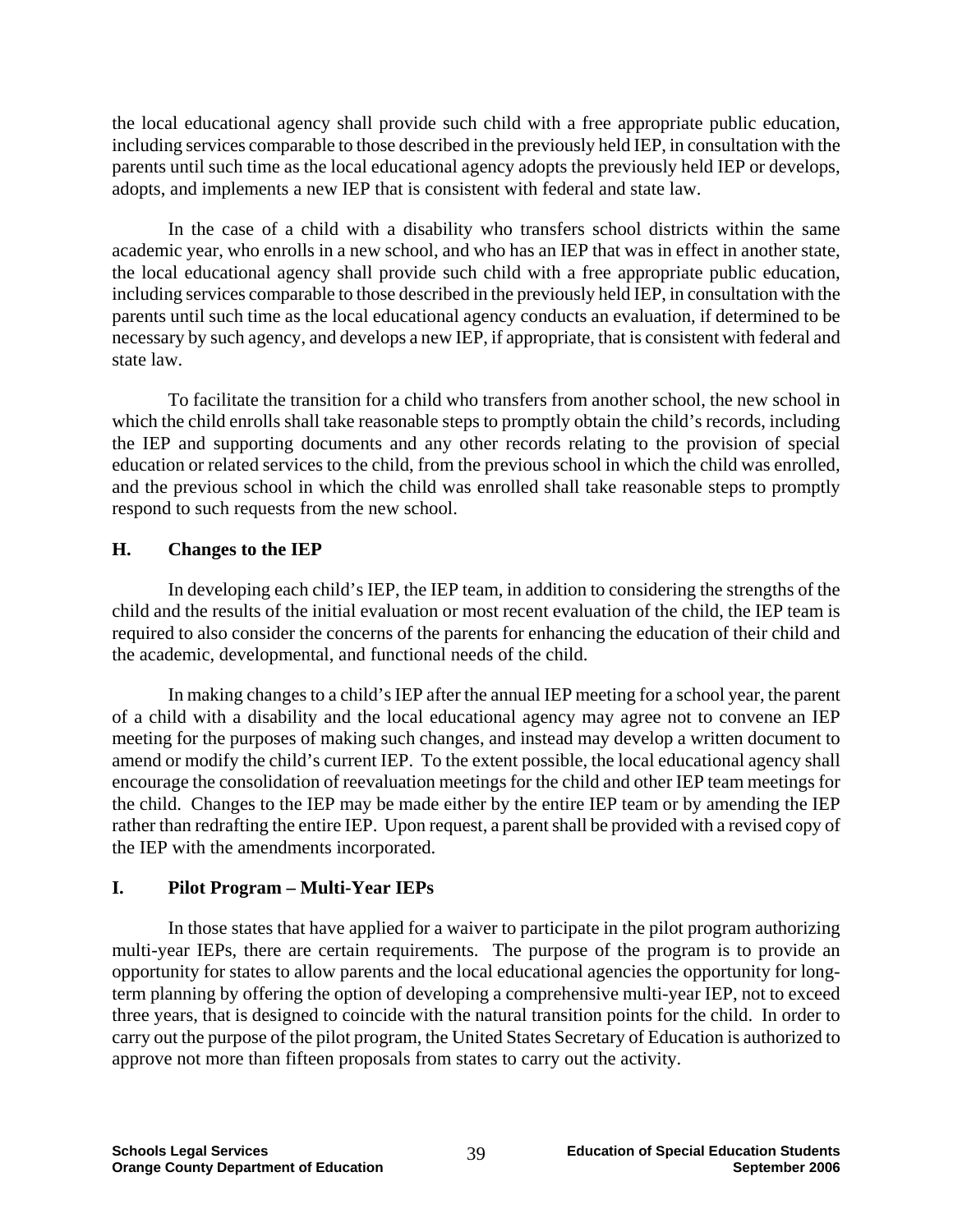A state desiring to participate in the program must submit a proposal to the Secretary of Education at such time and in such manner as the Secretary may reasonably require. The proposal must include the following:

- 1. Assurances that the development of a multi-year IEP is optional for parents.
- 2. Assurances that the parent is required to provide informed consent before a comprehensive multi-year IEP is developed.
- 3. A list of required elements for each multi-year IEP, including measurable goals, coinciding with natural transition points for the child, that will enable the child to be involved in and make progress in the general education curriculum and that will meet the child's other needs that result from the child's disability and measurable annual goals for determining progress toward meeting the goals coinciding with natural transition points for the child.
- 4. A description of the process for the review and revision of each multi-year IEP, including:
	- a. A review by the IEP team of the child's multi-year IEP at each of the child's natural transition points;
	- b. In years other than a child's natural transition points, an annual review of the child's IEP to determine the child's current levels of progress and whether the child's annual goals for the child are being achieved, and a requirement to amend the IEP, as appropriate, to enable the child to continue to meet the measurable goals set out in the IEP;
	- c. If the IEP team determines on the basis of a review that the child is not making sufficient progress toward the goals described in the multi-year IEP, a requirement that the local educational agency shall ensure that the IEP team carries out a more thorough review of the IEP within 30 calendar days; and
	- d. At the request of the parent, a requirement that the IEP team shall conduct a review of the child's multiyear IEP before rather than after or subsequent to an annual review.

 Beginning two years after the date of enactment of this legislation, the Secretary of Education is required to submit an annual report to the Committee on Education and the Workforce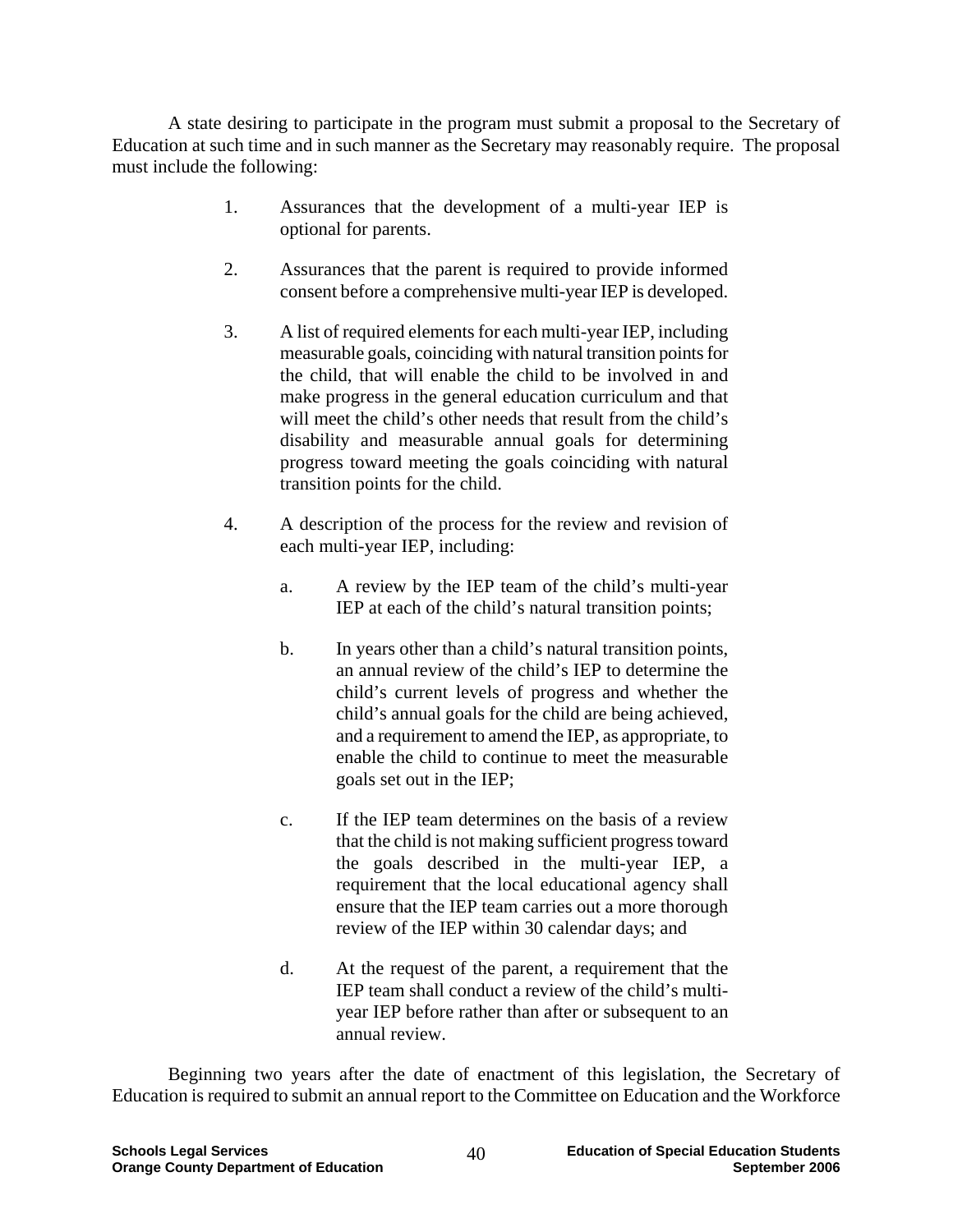of the House of Representatives and the Committee on Health, Education, Labor and Pensions of the Senate, regarding the effectiveness of the pilot program and any specific recommendations for broader implementation of the program, including:

- 1. Reducing the paperwork burden on teachers, principals, administrators and related service providers and noninstructional time spent by teachers in complying with the pilot program;
- 2. Enhancing longer term educational planning;
- 3. Improving positive outcomes for children with disabilities;
- 4. Promoting collaboration with the IEP team members; and
- 5. Ensuring satisfaction of family members.

 The term "natural transition points," is defined as those periods that are close in time to the transition of a child with a disability from preschool to elementary grades, from elementary grades to middle or junior high school grades, from middle or junior high school grades to secondary school grades, and from secondary school grades to post-secondary activities, but in no case a period longer than three years.

# **J. Video Conferences and Conference Calls**

 When conducting IEP team meetings and placement meetings and carrying out administrative matters (such as scheduling, exchange of witness lists, and status conferences), the parent of a child with a disability in a local educational agency may agree to use alternate means of meeting participation, such as video conferences and conference calls.

## **DEVELOPMENT OF THE IEP**

The 2004 amendments to the IDEA,<sup>162</sup> outline the new requirements with respect to the development of the IEP and the review and revision of the IEP. Section 1414(d)(3) states that in developing each child's IEP, the IEP team shall consider the strengths of the child and the concerns of the parents for enhancing the education of their child and the results of the initial evaluation or most recent evaluation of the child.

In addition, the IEP team must include positive behavioral intervention strategies and supports in the case of a child whose behavior impedes his or her learning or that of others and consider, when appropriate, strategies, including positive behavioral interventions, strategies and supports to address the child's behavior. In the case of a child with limited English proficiency, the IEP team must consider the language needs of the child as such needs relate to the child's IEP. In the case of a child who is blind or visually impaired, the IEP team must provide for instruction in Braille and the use of Braille unless the IEP team determines, after an evaluation of the child's

<sup>1</sup>  $162$  20 U.S.C. § 1414(d)(3) and (4).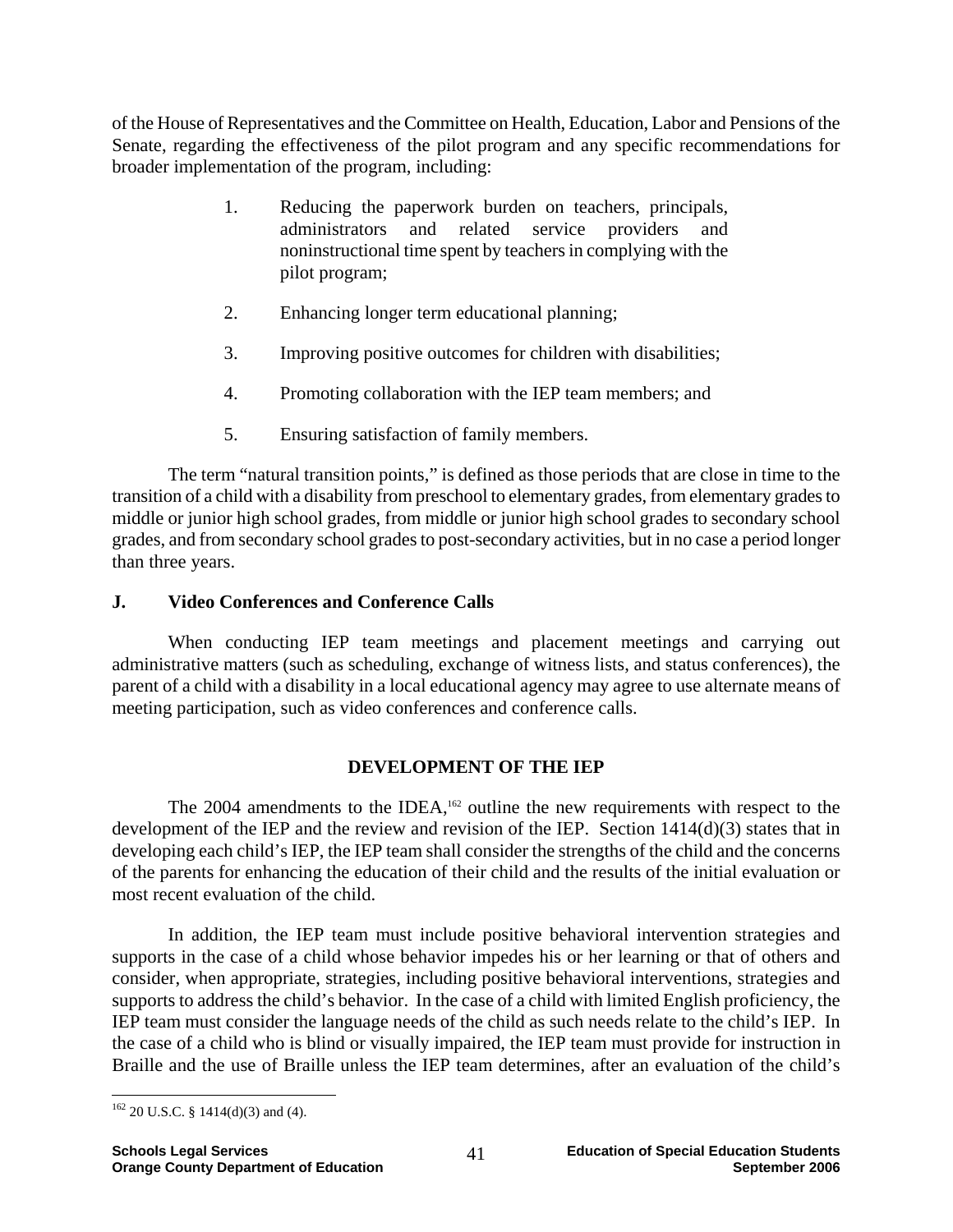reading and writing skills, needs and appropriate reading and writing media, that instruction in Braille or the use of Braille is not appropriate for the child. The IEP team must consider the communication needs of the child and in the case of a child who is deaf or hard of hearing, consider the language and communication needs, opportunities for direct communications with peers and professional personnel in the child's language and communication mode. The child's academic level and full range of needs, including opportunities for direct instruction in the child's language and communication mode must also be considered. The IEP team must also consider whether the child requires assistive technologies, devices and services.163

Section  $1414(d)(1)$  sets forth the requirements for the contents of the IEP. The IEP must include:

- 1. A statement of the child's present levels of educational performance, including how the child's disability affects the child's involvement and progress in the general curriculum. For preschool children, the IEP must include, if appropriate, how the disability affects a child's participation in appropriate activities.
- 2. A statement of measurable annual goals, including benchmarks or short term objectives, related to:
	- a. Meeting the child's needs that result from the child's disability to enable the child to be involved in and progress in the general curriculum; and
	- b. Meeting each of the child's other educational needs that result from the child's disability.
- 3. A statement of the special education and related services and supplementary aids and services to be provided to the child, or on behalf of the child, and a statement of the program modifications or supports for school personnel that will be provided for the child:
	- a. To advance appropriately toward obtaining the annual goals;
	- b. To be involved and progress in the general curriculum and to participate in extracurricular and other nonacademic activities; and
	- c. To be educated and participate with other children with disabilities and nondisabled children in

 $\overline{a}$ 163 20 U.S.C. § 1414(d).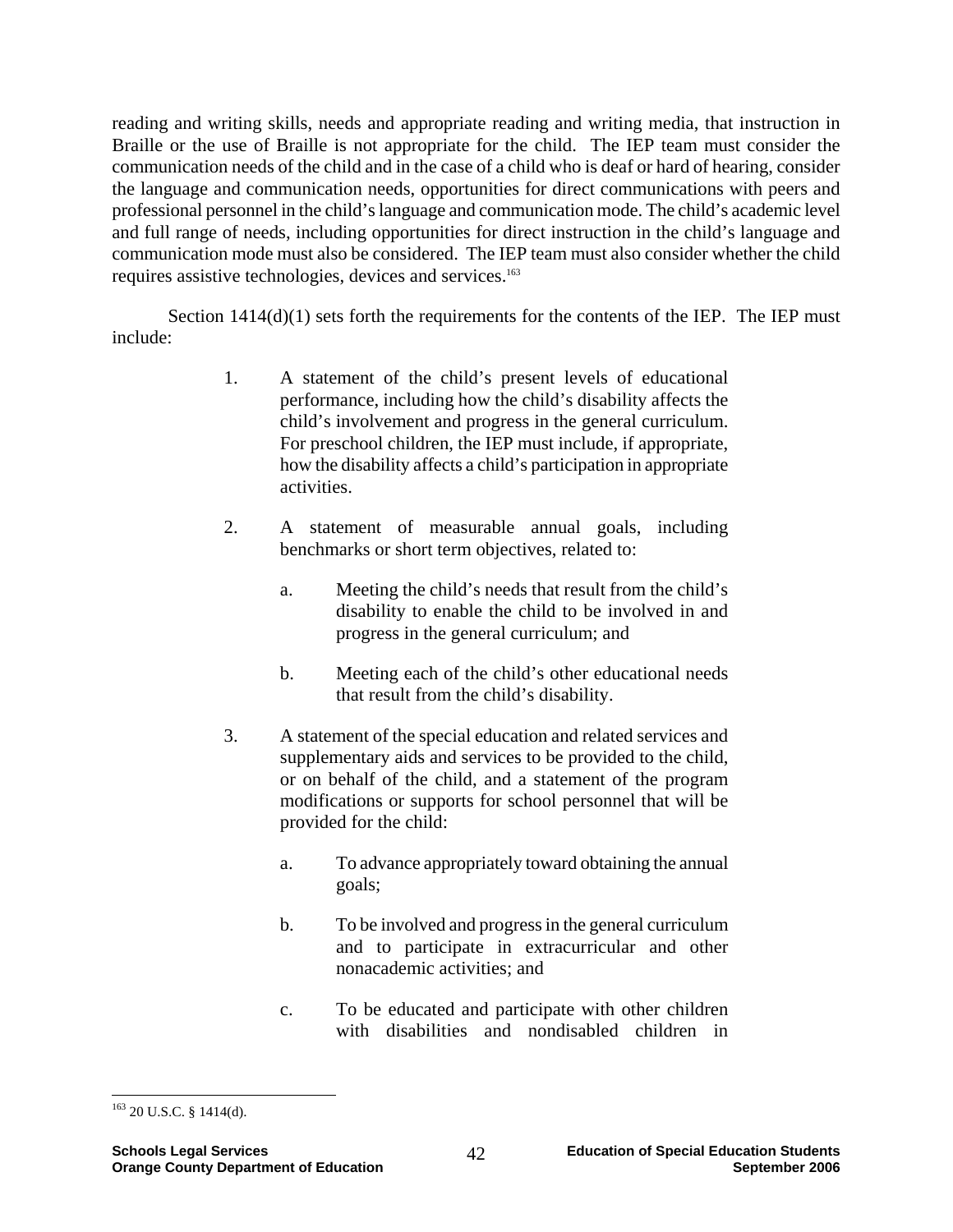extracurricular activities and other nonacademic activities.

- 4. An explanation of the extent, if any, to which the child will not participate with nondisabled children in the regular class and in extracurricular activities and other nonacademic activities.
- 5. A statement of any individual modifications in the administration of state or district-wide assessments of student achievement that are needed in order for the child to participate in such assessment, and if the IEP team determines that the child will not participate in a state or district-wide assessment of student achievement, a statement of why the assessment is not appropriate for the child and how the child will be assessed.
- 6. The projected date for the beginning of the services and modifications and the anticipated frequency, location and duration of those services and modifications.
- 7. Not later than the first IEP to be in effect when the child is sixteen, and updated annually thereafter, a statement of needed transition services for the child, including, when appropriate, a statement of the interagency responsibilities or any needed linkages. Beginning at least one year before the child reaches the age of majority under state law, a statement that the child has been informed of his or her rights that will transfer to the child on reaching the age of majority.
- 8. A statement of:
	- a. How the child's progress toward the annual goals will be measured; and
	- b. How the child's parents will be regularly informed of their child's progress toward the annual goals and the extent to which that progress is sufficient to enable the child to achieve the goals by the end of the year. The progress reports must be provided at least as often as reports are provided to parents of nondisabled children.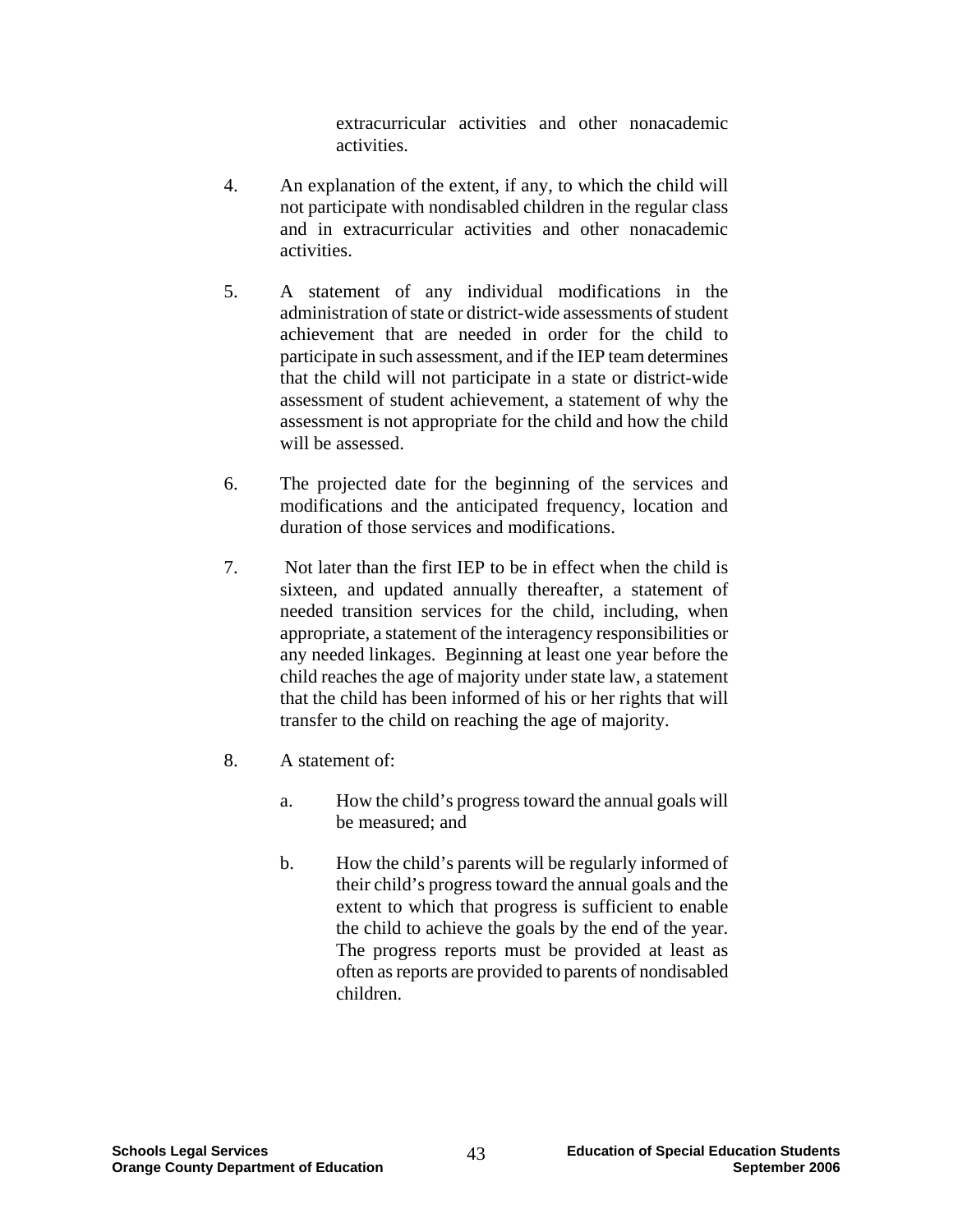### **REPORT CARDS, GRADES AND TRANSCRIPTS OF DISABLED STUDENTS**

It is permissible, under certain circumstances, for a school district to identify special education classes on a high school student's transcript, or to indicate on a student's report card that a student took a special education class.

These issues are governed by the Americans with Disabilities Act (ADA) and Section 504 of the Rehabilitation Act of 1973, 29 U.S.C. Section 794(a), which states in part:

> "No otherwise qualified individual with a disability . . . shall, solely be reason of his or her disability, be excluded from the participation in, be denied the benefits of, or be subjected to discrimination under any program or activity receiving Federal financial assistance . . ."

The federal regulations implementing Section 504 prohibit discrimination in any aid, benefit or service on the basis of handicap.<sup>164</sup> Section 104.4(b) prohibits the provision of different or separate aid, benefits or services to handicapped persons unless such action is necessary to provide qualified handicapped persons with aid, benefits or services that are as effective as those provided to others. In addition, school districts may not deny a qualified handicapped person the opportunity to participate in programs or activities that are not separate or different from those provided to nonhandicapped persons.

There is no case law interpreting Section 504 and the 504 regulations with respect to transcripts and report cards. The Office for Civil Rights (OCR) which administers Section 504 on behalf of the federal government, has issued a letter interpreting Section 504 with respect to report cards and transcripts. Letter to Runkel.<sup>165</sup> In the OCR letter, OCR stated that a school district may not identify special education classes on a student's transcript in order to indicate that the student has received modifications in the general classroom. However, course designations with more general connotations which do not give rise to a suggestion of special education programs are not violative of Section 504 and Title II of the Americans with Disabilities Act (ADA) (e.g., basic, independent study, modified curriculum, honors, independent learning center). OCR also stated that a school district can use asterisks or other symbols on a transcript to designate a modified curriculum in general education provided the grades and courses of all students are treated in a like manner, and a school district may disclose the fact that a student has taken special education courses to a postsecondary institution if the parent and the student have prior knowledge of what information is on the transcript and have given written consent.

In addition, OCR stated in Letter to Runkel that a student with a disability enrolled in a general education class for reasons other than mastery of the course content may be excluded from the class grading system and evaluated on the goals and objectives of the IEP. OCR indicated that the IEP team may determine that the student may take the class for no credit and may be evaluated based upon criteria outlined in the student's IEP. OCR also stated that a general education teacher

<sup>&</sup>lt;sup>164</sup> 34 C.F.R. § 104.4.<br><sup>165</sup> 25 IDELR 387 (1996).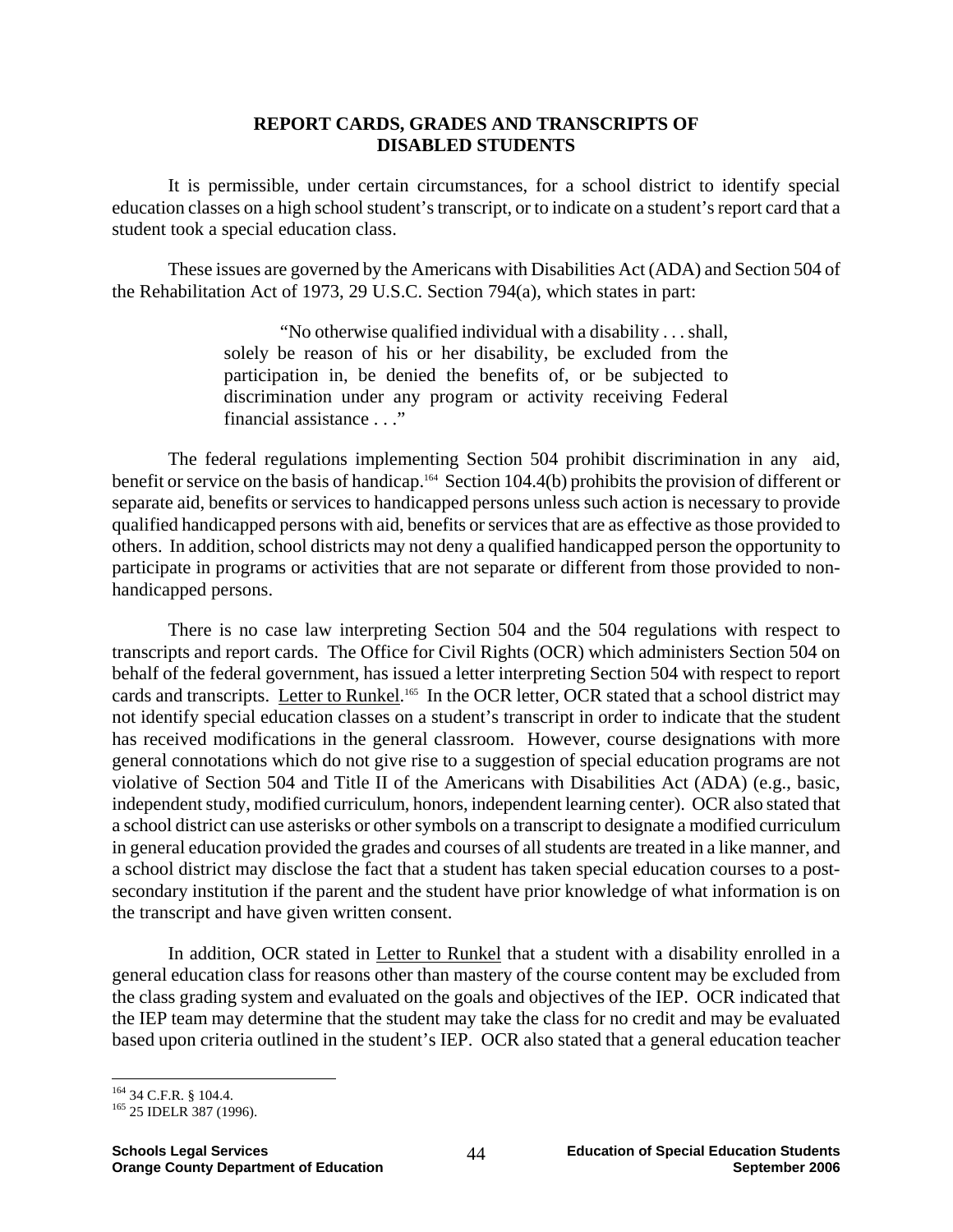and a special education teacher, in a collaborative grading effort, may assign the grade for a student with a disability in a general education classroom. OCR indicated that this issue should be addressed in the IEP.

OCR indicated in the Letter to Runkel that grades earned in special education classes or in general education classes with the support of special education services must be included in districtwide grade point average standings that lead to a ranking of students by grade point average for honor roll and college scholarship purposes but that the grades may be weighted based on objective rating criteria. OCR stated that special education students may not be summarily disregarded or excluded but school districts may implement a system of weighted grades. Districts may assign points to a letter grade based on the degree of difficulty of subject matter completed so long as the system is based on objective rating criteria. OCR indicated that advanced courses or honors courses may be worth more points than basic curriculum courses. The criteria should be based on the difficulty of the course content.

In Ann Arbor Public School District,<sup>166</sup> the Office for Civil Rights advised the school district that classes on a transcript which were designated as Independent Learning Center classes due to the difference in content between those classes and regular classes do not violate the ADA or Section 504. OCR found that the Independent Learning Center classes used similar materials but covered less information and focused on different concepts. OCR found that in the independent learning center Math course, for example, approximately 30 percent of the material contained in the textbook was covered. In addition, more simple math concepts were covered in the Independent Learning Center math course. In addition, the school district used the terms "AC" and "AP" for accelerated courses and advanced placement courses on its transcripts. OCR concluded, "In such limited circumstances where designation for a special education course is shown to be based on a difference in course content, rather than the manner in which the course is taught, such designations do not arise to the level of a violation of Section 504 and the ADA."

## **PROVIDING A FREE APPROPRIATE PUBLIC EDUCATION**

The IDEA defines "free appropriate public education" as special education and related services provided at public expense, under public supervision and direction, without charge, which meet the standards of the state education agency and include an appropriate preschool, elementary or secondary school education provided in conformity with the individualized education program (IEP).167 A free appropriate public education must be available to any child with a disability who needs special education and related services, even though the child has not failed or been retained in a course, and is advancing from grade to grade.<sup>168</sup>

In Board of Education v. Rowley,<sup>169</sup> the United States Supreme Court held that the Education of the Handicapped Act's requirement of a "free appropriate public education" is satisfied when the state provides personalized instruction with sufficient support services that permits the handicapped child to benefit educationally from that instruction. Such instruction and services must be provided

1

<sup>&</sup>lt;sup>166</sup> 30 IDELR 405 (1998).<br><sup>167</sup> 20 U.S.C. § 1401(18).<br><sup>168</sup> 34 C.F.R. § 300.101(c). <sup>169</sup> 102 S.Ct. 3034, 3049-51 (1982).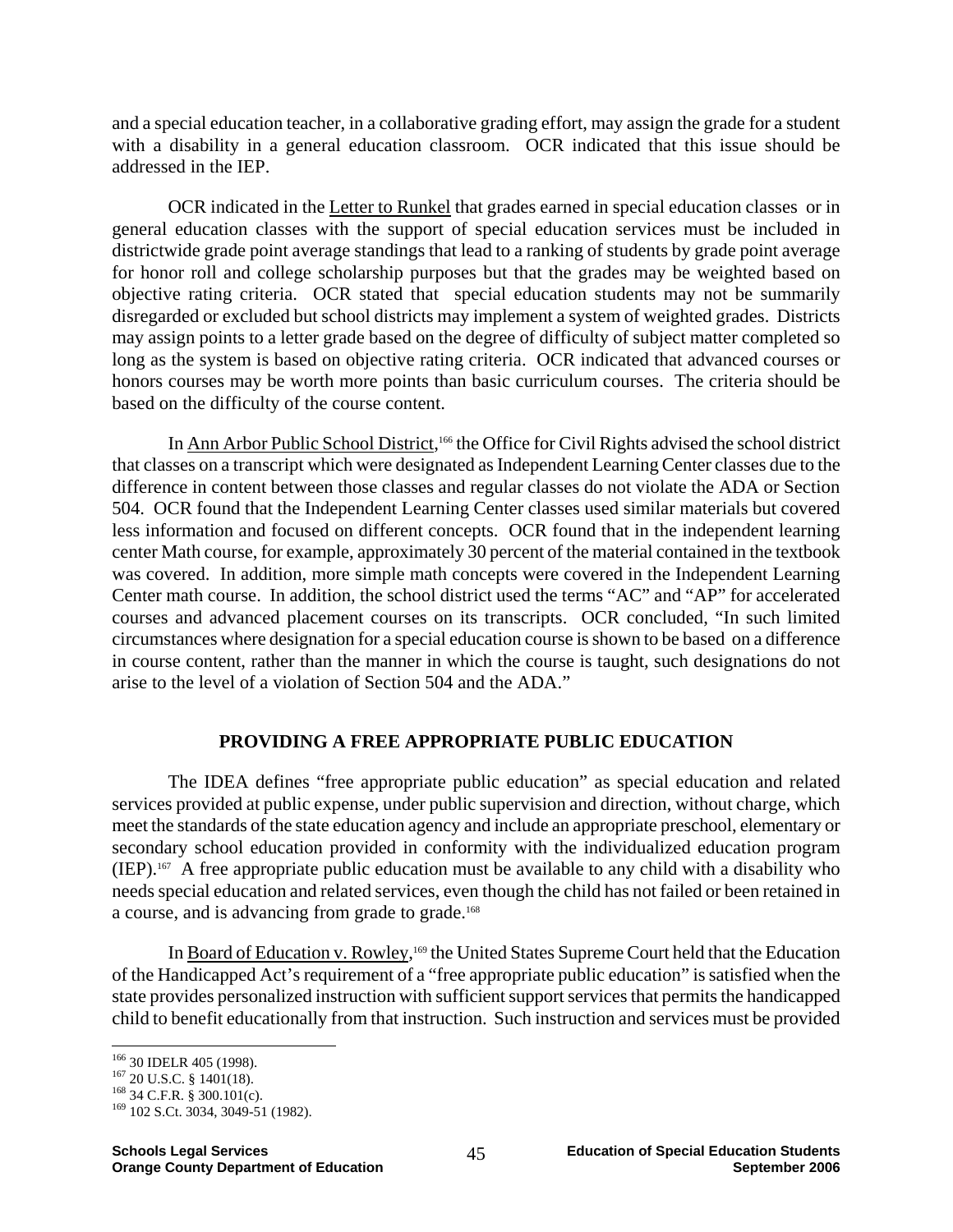at public expense, must meet the state's educational standards, must approximate grade levels used in the state's regular education program and must comport with the child's IEP as formulated in accordance with the Act's requirements. The United States Supreme Court summarized its view of the term "free appropriate education" by stating:

> "When the language of the Act and its legislative history are considered together, the requirements imposed by Congress become tolerably clear. Insofar as a state is required to provide a handicapped child with a 'free appropriate public education,' we hold that it satisfies this requirement by providing personalized instruction with sufficient support services to permit the child to benefit educationally from that instruction. Such instruction and services must be provided at public expense, must meet the state's educational standards, must approximate the grade levels used in the state's regular education, and must comport with the child's IEP. In addition, the IEP, and therefore the personalized instruction, should be formulated in accordance with the requirements of the Act and, if the child is being educated in the regular classrooms of the public education system, should be reasonably calculated to enable the child to achieve passing marks and advance from grade to grade."<sup>170</sup>

The United States Supreme Court thus rejected the argument that school districts were required to provide the best possible education to disabled children under the IDEA.

Under the federal regulations, each public agency is required to ensure that its disabled children have available to them a variety of education programs and services, including residential placement, if necessary.171 Each state must ensure that each public agency establishes and implements a goal of providing full educational opportunity to all disabled children including a range of program options similar to those available to non-disabled children, including art, music, industrial arts, consumer and homemaking education and vocational education.<sup>172</sup>

Each public agency is required to provide non-academic and extracurricular services and activities in a manner which will afford disabled children an equal opportunity for participation in those services and activities, including counseling services, athletics, transportation, health services, recreational activities, and school clubs.<sup>173</sup> Physical education must also be provided to each disabled child either in a regular physical education program or in a specially designed physical education program prescribed in the child's IEP.174

The IDEA law sets up procedural safeguards to ensure that disabled children receive a free appropriate public education.<sup>175</sup> These procedures include allowing the parents an opportunity to examine all relevant records, to obtain an independent educational evaluation of the child, prior

 $170$  Id. at 3049.

<sup>171 34</sup> C.F.R. § 300.302.<br><sup>172</sup> 34 C.F.R. §§ 300.304 and 300.305.<br><sup>173</sup> 34 C.F.R. § 300.306.<br><sup>174</sup> 34 C.F.R. § 300.307.<br><sup>175</sup> 20 U.S.C. § 1415.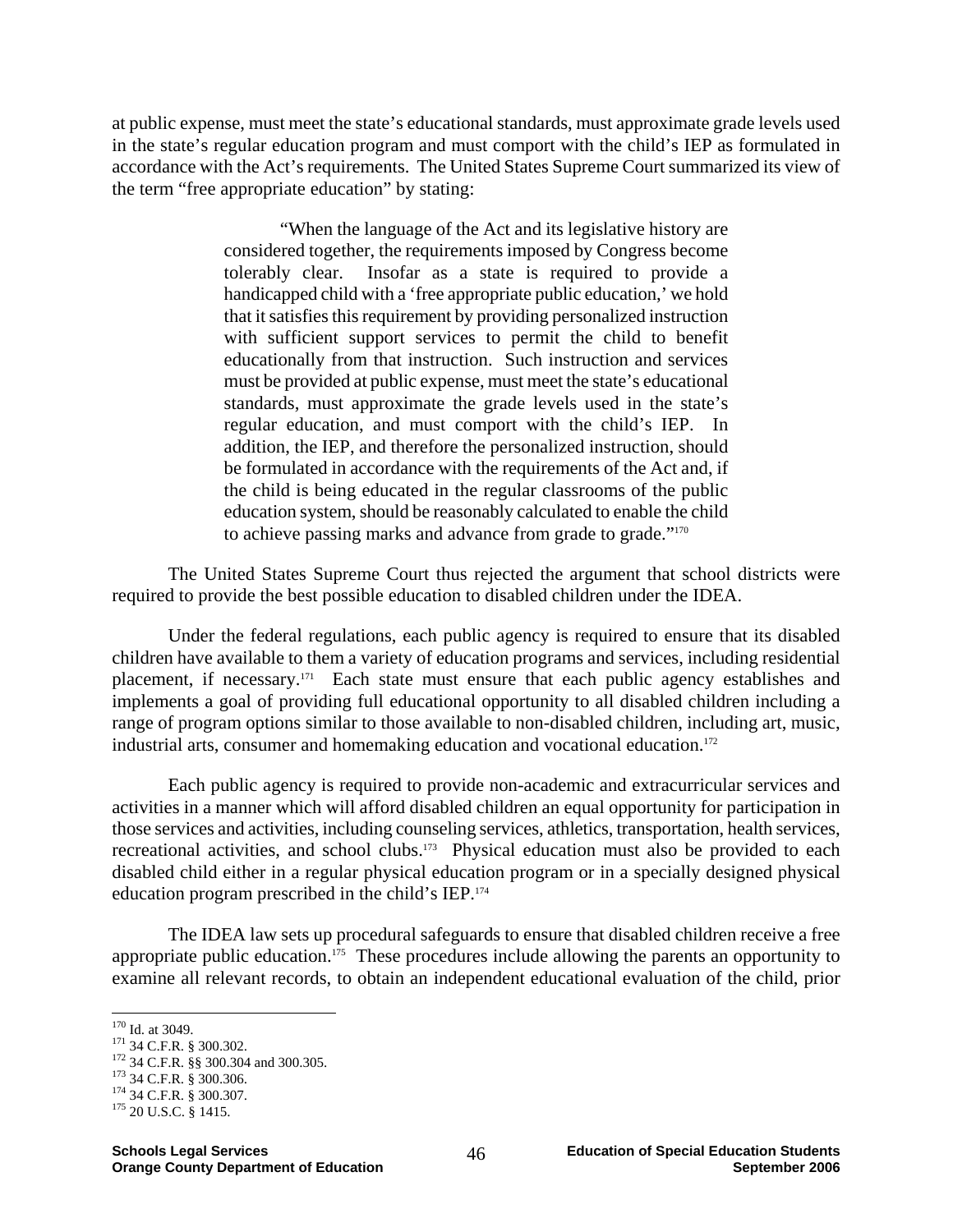written notice to the parents whenever the school district seeks to change or refuses to change the identification, evaluation or educational placement of the child, a procedure to fully inform the parents of their rights under the IDEA in their native language unless it is clearly not feasible to do so, and an opportunity to present complaints with respect to any matter relating to the identification, evaluation or educational placement of the child and an administrative hearing process.<sup>176</sup>

In determining what constitutes a free appropriate public education, the courts will look at the individual needs of the child and the recommendations of school officials. In Wilson v. Marana Unified School District,<sup>177</sup> the Court of Appeals upheld the school district's proposed transfer of a disabled student from her neighborhood school to a school thirty minutes from the child's home. The school district proposed that the child be placed in a classroom which employed a special education teacher who was certified in physical disabilities. The Court of Appeals found that the proposed placement urged by the school district was appropriate under the IDEA.

In Springdale School District v. Grace,<sup>178</sup> the Court of Appeals held that the school district complied with the IDEA when it provided a deaf child with a certified teacher of the deaf even though the child might learn more quickly at the School for the Deaf. The Court of Appeals cited Rowley and held that the school district was not required to provide the best possible education to the child. In placing the child in her home school, the school district was acting in conformance with the Act's "mainstreaming" provisions which state as a goal that disabled children should be educated with non-disabled children to the maximum extent that is appropriate.

With respect to extracurricular activities, in Retting v. Kent City School District,<sup>179</sup> the Court of Appeals held that a school district was not obligated to provide extracurricular activities to a disabled student where the student, because of lack of interest, would receive no significant educational benefit from extracurricular activities. The Court of Appeals held that the IDEA did not absolutely require that a disabled child be provided with each and every special service available to non-disabled children. Rather, the Court of Appeals held that the applicable test under Rowley is whether the disabled child's IEP, when taken in its entirety, is reasonably calculated to enable the child to receive educational benefits.

In Cain v. Yukon Public Schools,<sup>180</sup> the Court of Appeals held that the school district had offered the child an appropriate placement. The Court of Appeals held that in determining whether the school district had offered a free appropriate public education under the Education of the Handicapped Act (now the IDEA), the court must consider whether the state complied with the procedures set forth in the Act and whether the IEP developed through these procedures was reasonably calculated to enable the child to receive educational benefits. The Court of Appeals held that the school district's offer to establish a special multi-handicapped program for the child at the school met the requirements of the Act. The Court of Appeals ruled that the proposed program should have been tried even though the prior program operated by the school district had not resulted in educational benefits for the student. The Court of Appeals ruled that even though a private residential school undoubtedly offered the disabled student a superior educational program which

 $176$  20 U.S.C. § 1415.

<sup>177 735</sup> F.2d 1178 (9<sup>th</sup> Cir. 1984).<br><sup>178</sup> 693 F.2d 41 (8<sup>th</sup> Cir. 1982).<br><sup>179</sup> 788 F.2d 328 (6<sup>th</sup> Cir. 1986).<br><sup>180</sup> 775 F.2d 15 (10<sup>th</sup> Cir. 1985).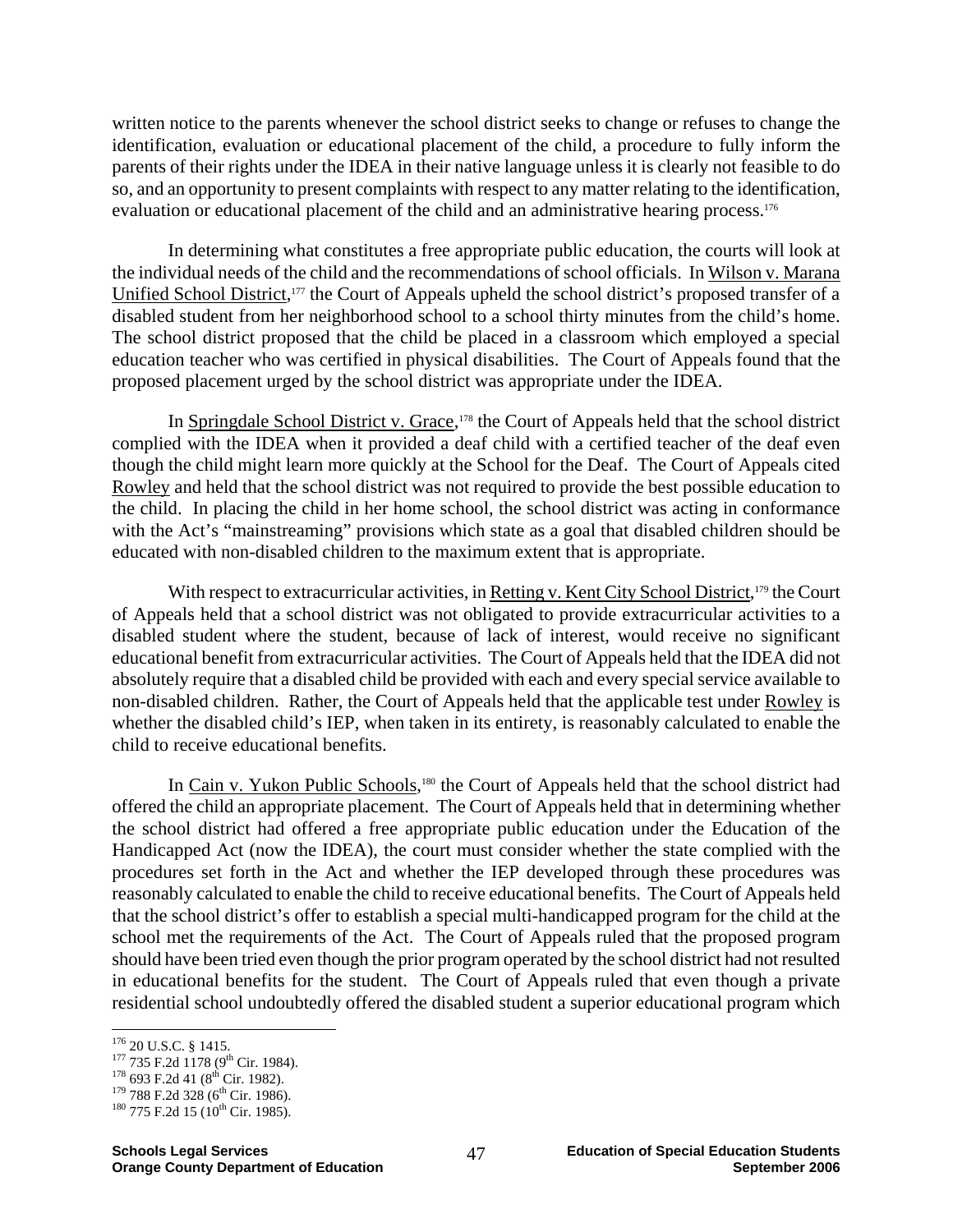would maximize the child's potential, such an educational program was not required under the Act. $181$ 

In Mark A. v. Grant Wood Area Education Agency,<sup>182</sup> the Court of Appeals held that a school district was not required to place a disabled child in a private program serving both disabled and non-disabled children even though the private program may have offered the best educational opportunity for the child. The Court of Appeals held that the public educational program serving only disabled children could be an appropriate placement so long as it met the requirements of the Education of the Handicapped Act (now IDEA) and provided educational benefits to the child. The Court of Appeals held that the Act does not compel states to establish an entire new level of public education services to satisfy the Act's mainstreaming requirements.<sup>183</sup>

In Gregory K. v. Longview School District,<sup>184</sup> the Court of Appeals held that if the school district's program reflects the child's needs, provides some benefit and comports with the IEP, the district has offered a free appropriate public education, even if the parents prefer another program and even if the parent's preferred program would result in greater educational benefit. In Gregory K., the court stated:

> "Even if the tutoring were better for Gregory than the district's proposed placement, that would not necessarily mean that the placement was inappropriate. We must uphold the appropriateness of the district's placement if it was reasonably calculated to provide Gregory with educational benefits."185

In Cypress-Fairbanks Independent School District v. Michael F.,<sup>186</sup> the Fifth Circuit held that the IDEA reference to educational benefit means the benefit must be likely to produce progress, not regression or trivial (or *de minimis)* educational advancement.

In that residential placement dispute, the hearing officer held that the school district had not proposed an appropriate IEP and ruled in favor of the parents. The District Court reversed, holding for the school district based on a four-part test proposed by a special education expert:

- 1. Whether the program is individualized on the basis of the student's assessment and performance?
- 2. Was the program administered in the least restrictive environment?
- 3. Were the services provided in a coordinated and collaborative manner by "key stakeholders"?
- 4. Were positive academic and non-academic benefits demonstrated?

 $181$  Ibid.

<sup>&</sup>lt;sup>182</sup> 795 F.2d 52 (8<sup>th</sup> Cir. 1986).<br>
<sup>183</sup> Ibid.<br>
<sup>184</sup> 811 F.2d 1307, 1314 (9<sup>th</sup> Cir. 1987).<br>
<sup>185</sup> Id. at 1314.<br>
<sup>186</sup> 118 F.3d 245 (5<sup>th</sup> Cir. 1997).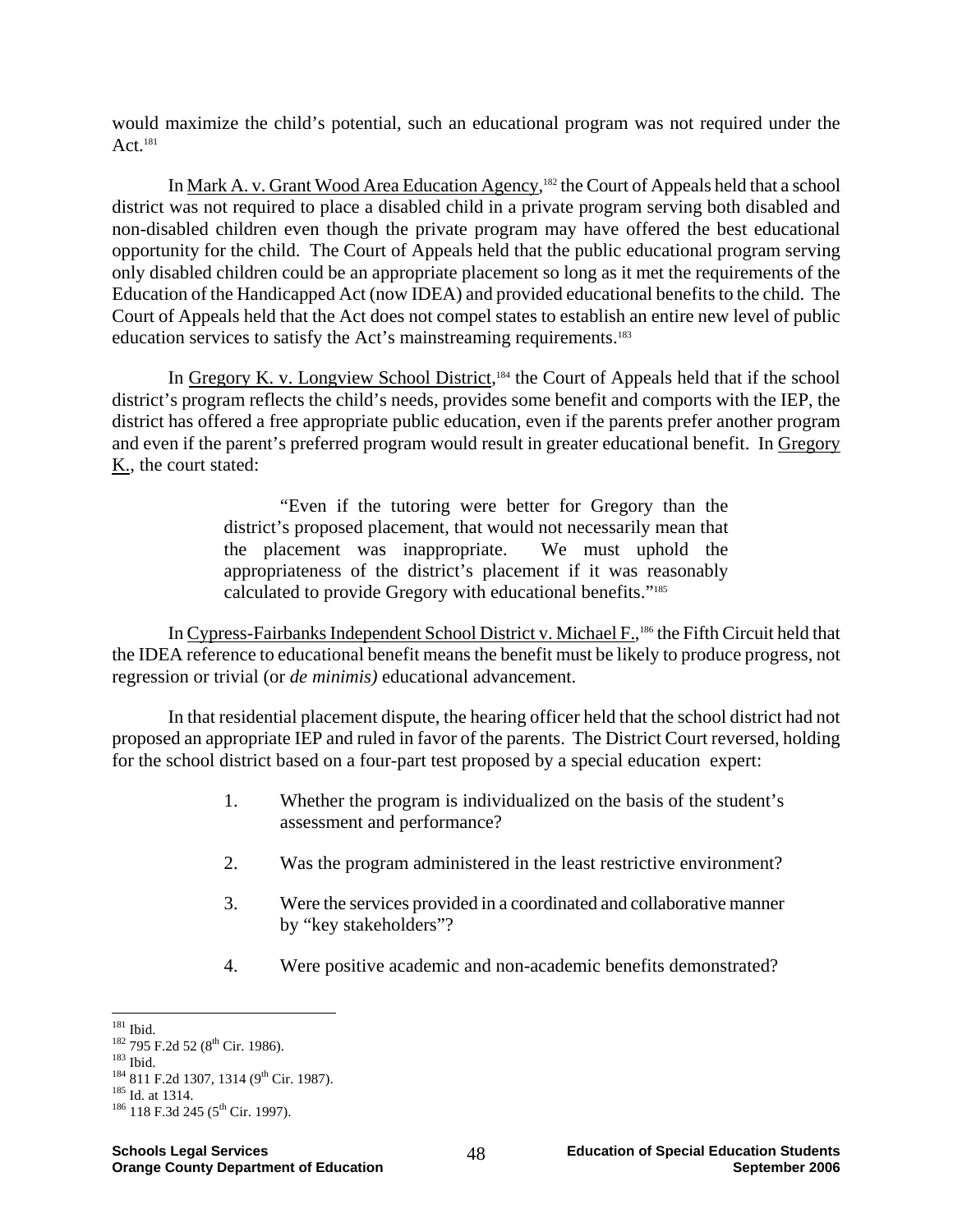On appeal, the Fifth Circuit affirmed, implicitly adopting and weighing the four factors in determining whether the child's IEP was appropriate. The court noted that at the time the parents unilaterally placed the student in a residential placement the student was receiving passing grades, and was able to attend lunch and pass through the halls between class unaccompanied by school staff. The court emphasized that those "objective" examples of educational benefit were, in its view, "significant" and "produced more than a modicum of educational benefit."

Additionally, the student's October 1993 IEP was reasonably calculated to provide appropriate educational benefit for the student, based on the opinion of those individuals who had the most immediate knowledge of his performance during his enrollment at the school. Those persons included the teachers who worked with him on a daily basis, the assistant principal who was primarily responsible for administering the student's discipline plan and the school psychologist who counseled the student during this period of time. The court also found testimony of the student's attending psychiatrist persuasive on the issue.

The teacher testified that the student was receiving passing grades in three of his five classes. The assistant principal testified that the student's behavior management plan was working and that the student's disruptive behavior was decreasing. Finally, the district psychologist opined that the student's behavior problems were lessening, the student was more cooperative in counseling sessions and the student had appeared to develop a rapport with his teachers, assistant principal and the staff.

Since the Court of Appeals found that the IEPs developed for the student's seventh-grade year were specifically tailored to his individual needs and placed him in the least restrictive educational environment consistent with those needs, it ruled that the District Court committed no reversible error in determining that both his IEPs and his placement within the public school district were appropriate under the IDEA.

Also concluding that an appropriate education was being delivered to a student with learning disability, the Fifth Circuit found in Houston Independent School District v. Bobby R.,<sup>187</sup> that there were demonstrable academic and nonacademic benefits from the IEP.

Importantly, the court also reiterated that the Cypress-Fairbanks four-part test for meaningful education benefit is the standard in the Fifth Circuit. The court further instructed that the child's development should be measured not in relation to the rest of the regular education class, but rather with respect to the individual student. It rejected the argument that declining percentile scores on standardized tests represented a lack of educational benefit, stating that declining percentile scores only show that the child's disability prevented him from maintaining the same level of academic progress achieved by his nondisabled peers. The panel noted that it could be unrealistic to expect that a child with a disability would not experience declining percentile scores, and that such a goal was "not mandated by the IDEA."

The Court of Appeals held that the District Court correctly focused on the fact that the students' test scores and grade-levels in math, written language, comprehension, calculation, applied problems, dictation, writing, word identification, broad reading, basic reading, and proofing

<sup>1</sup>  $187$  200 F.3d 341 (5<sup>th</sup> Cir. 2000).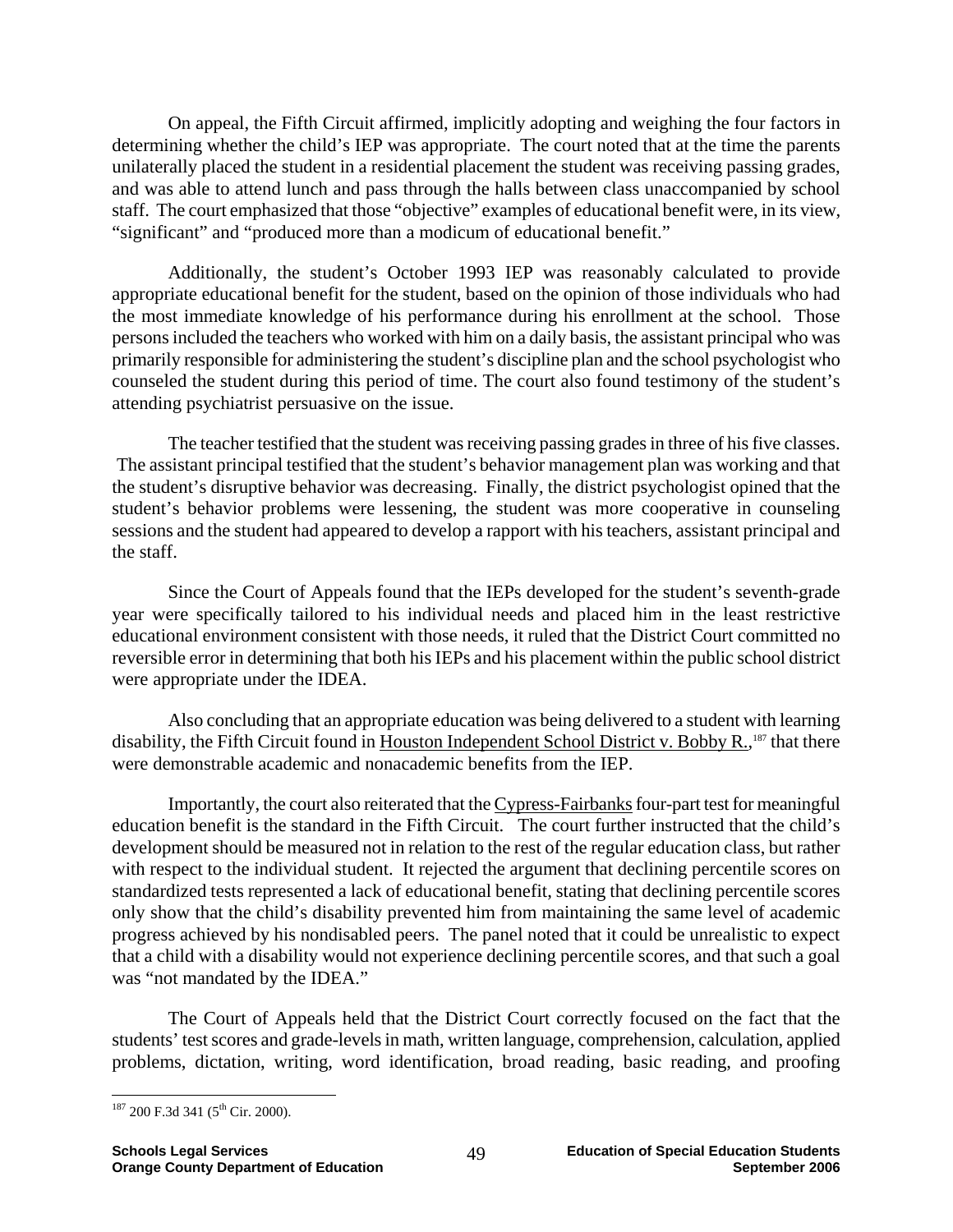improved over a period of time. The child's test scores showed that while he was in the sixth grade his test scores ranged from the second- to fourth grade level, and that the child also had made progress over the previous three year period. The court further noted that it is not necessary for the child to improve in every area to obtain an educational benefit from his IEP.

In sum, the Fifth Circuit found that the student's IEP, based on documented improvement in his test scores, was reasonably calculated to provide him with a meaningful educational benefit, in accordance with the IDEA.

Education benefit also can be shown by comparing the progress of children with similar disabilities. In Tucker v. Calloway County Board of Education,<sup>188</sup> the Sixth Circuit held that since an appropriate public education indisputably does not mean the absolutely best or potential maximizing education for the individual child, the court's review must necessarily focus on the district's proposed placement, not on the alternative that the family preferred. The court stated that the school district's proposed placement must be upheld if it was found to be reasonably calculated to provide the child with educational benefits.

The school district proposed a placement consisting of a self-contained unit with 10 other students, all between the ages of 5 and 8. Those 10 students had a range of disabilities. The classroom had a certified special education teacher with 14 years of teaching experience along with three full-time aides. The classroom had three computers and a full-time speech and language therapist.

The student's 1994-95 IEP agreed to by all the parties, provided for daily one-on-one speech and language therapy and for occupational and physical therapy two times each week. The parents had unilaterally placed the student at the Learning and Cognitive Development Center (LCDC) in Boston and sought reimbursement. However, LCDC could not and did not provide speech and language therapy and occupational and physical therapy and had no computers. The teachers at LCDC had not been certified for special education and the children in the classroom were several years younger than the child whose development was at issue.

The district presented expert testimony that most children with pervasive development disorder (PDD) were educated in a public school setting and that the classroom proposed by the school district was typical of the classroom setting in which PDD students had been successfully educated.

The Sixth Circuit observed that the case law was clear the parents were "not entitled to dictate educational methodology or to compel a school district to supply a specific program" for their child with a disability. It ruled that the District Court properly concluded that the school district's proposed placement in its special education elementary school classroom was an appropriate placement within the meaning of the IDEA's free appropriate public education requirement.

<sup>1</sup>  $188$  136 F.3d 495 (6<sup>th</sup> Cir. 1998).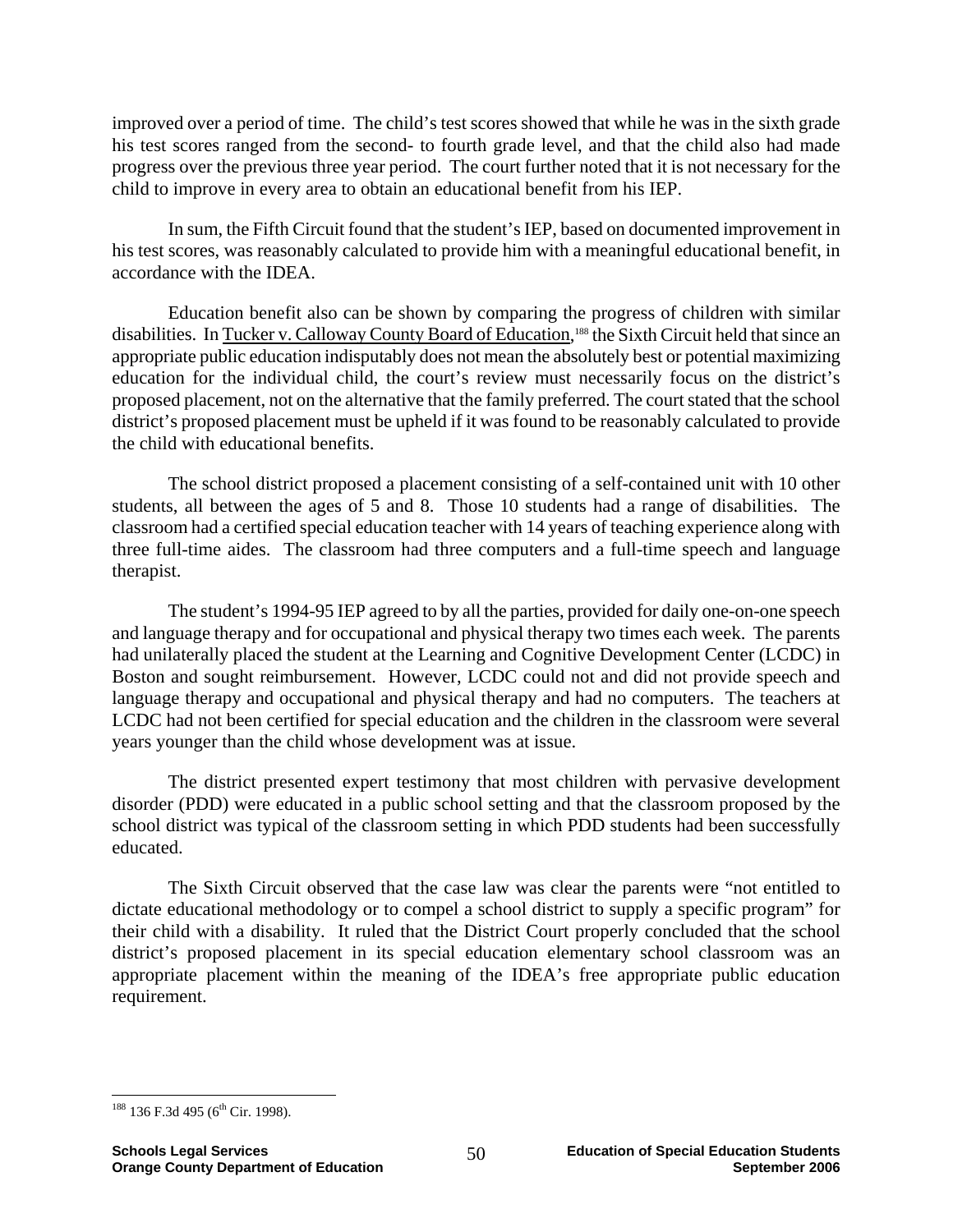In Walczak v. Florida Union Free School District,<sup>189</sup> the Second Circuit emphasized that although the IDEA does not itself articulate any specific level of educational benefits that must be provided through an IEP, the Supreme Court in Rowley rejected the contention that appropriate education required states to maximize the potential of children with disabilities.

The Second Circuit noted that in Lunceford v. District of Columbia Board of Education,<sup>190</sup> Justice Ruth Bader Ginsburg stated that because public resources are not infinite, federal law does not secure the best education money can buy, but calls upon government more modestly to provide an appropriate education for each disabled child. The Court held that the door of public education must be opened for a child with a disability in a meaningful way and that this is could not be accomplished if an IEP afforded the opportunity for only trivial advancement. The Court held that an appropriate public education under the IDEA is one that is likely to produce meaningful progress, not regression. The Walczak court held that the judiciary should conduct an independent review of a challenged IEP without impermissibly meddling in the state educational methodology. In doing so, it must examine the record for any objective evidence indicating whether the child was likely to make progress or regress under the proposed plan. If the child was placed in a mainstream class, the court should look to see if the child has attained passing grades and regular advancement from grade to grade. When the child was educated in a self-contained special education class, the court could look to test scores and similar objective criteria. In such circumstances, the court underscored that the record must be viewed in light of the limitations imposed by the child's disability.

The evidence in the record in Walczak demonstrated that the student had progressed from the first grade level in reading and mathematics to a second- to third- grade level in a structured selfcontained classroom at the school district. The court held that these objective academic achievements were not trivial. Instead, the achievements were impressive considered in light of the significant social problems that impeded the student's academic progress when she first entered the program.

The court took note of the fact that when the child entered the program, her social behavior was bizarre and almost psychotic. She was unable to follow simple directions or focus on an assigned task. She could not express herself intelligibly. After two years of concentrating on these social problems, the teacher testified that the child was less disruptive, that she was more focused, and that she was even able to work independently. The child could now speak more clearly and she was beginning to make academic progress.

The court held that the IDEA favors the least restrictive environment which would be a day program, rather than a residential program, noting that while the teacher's testimony acknowledged the difficulties encountered in teaching the student, the overall picture was plainly one of improvement, not regression. The court ruled that the parents could not establish the inadequacy of the IEP by simply arguing that the child would make greater progress in a residential placement.

The IDEA, the court stated, required states to provide a child with a disability with meaningful access to an education but it cannot guarantee totally successful results. The court went on to state that a child with a severe disability did not need to be placed in a classroom with children

<sup>1</sup> 

<sup>&</sup>lt;sup>189</sup> 142 F.3d 119 (2<sup>nd</sup> Cir. 1998).<br><sup>190</sup> 745 F.2d 1577, 1583 (D.C. Cir. 1984).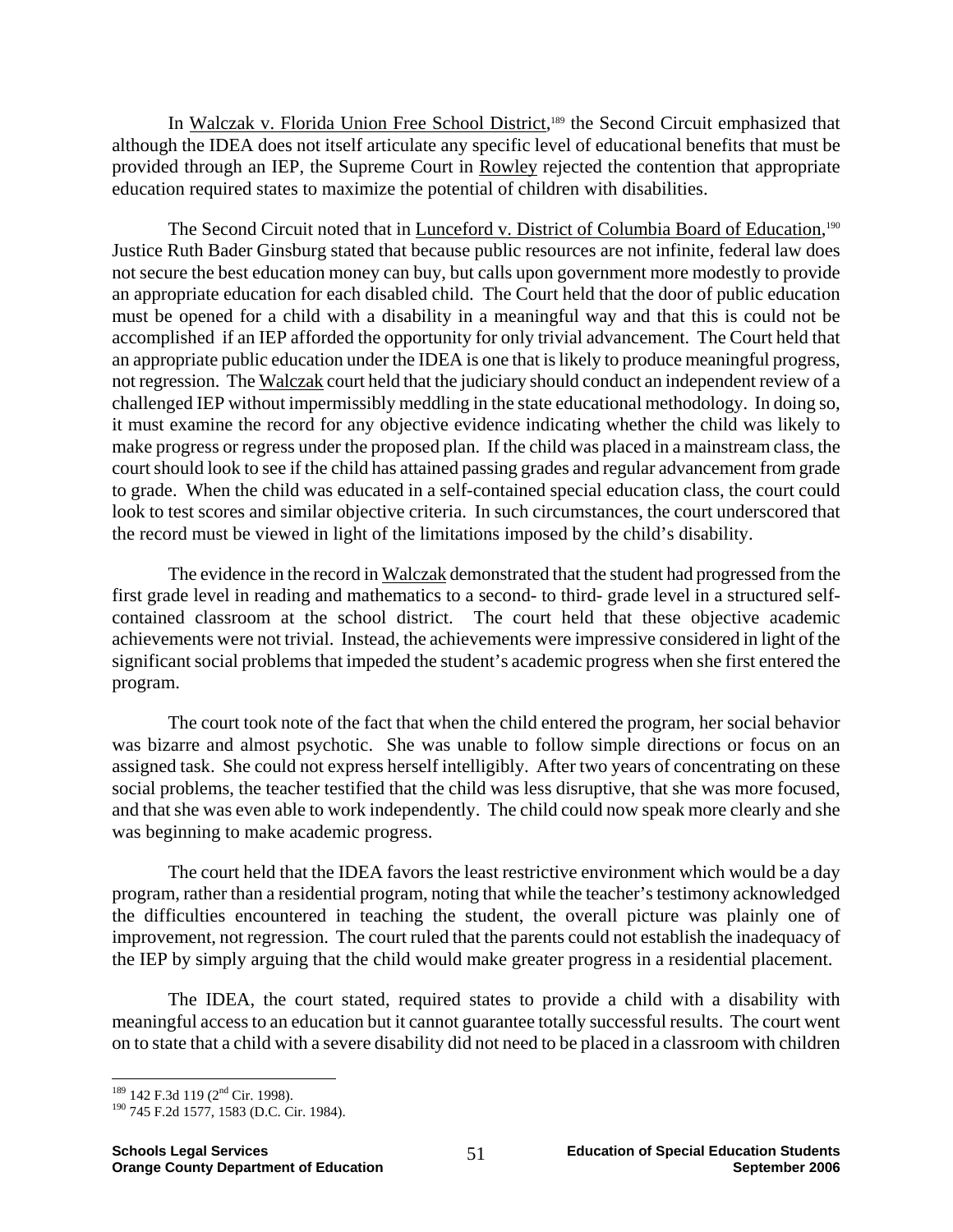who have the same disorder. Such a child could be placed with children with a wide variety of problems, but who had characteristics in common, such as slow learning. Each of the children in that case needed a highly structured, multi-sensory program with constant reinforcement in order to grasp the material presented that was precisely the approach in the school district's program.

Case law, the Walczak court concluded, was unequivocal that the parents were not entitled to dictate educational methodology or to compel a school district to supply a specific program for child with a disability. The Court of Appeals affirmed the District Court's decision that the school district's proposed placement of the student in the special education classroom at one of its elementary schools was an appropriate placement under the IDEA.

Test scores also played a key role in O'Toole v. Olathe District Schools Unified School District No. 233.<sup>191</sup> There, the Tenth Circuit held that the school district had offered the student a free appropriate public education, finding it important that both the hearing officer and the reviewing officer concluded that the student made various degrees of progress during the disputed school year.

While the student's progress was not steady in all areas and the parents testified as to the student's general difficulties, emotional and otherwise, that she had with school and schoolwork, the court found that the record fully supported the hearing officer's conclusions that progress was being made by a preponderance of the evidence. The court noted that while the improvement may not have been as great as the parents wished or expected, the test scores did not show regression or failure to progress.

The Tenth Circuit concluded that the fact that the student made more progress in the unilateral residential placement did not mean that the placement was appropriate placement for the child under the IDEA. Further, a child was not entitled to placement in a residential school merely because the residential school would enable him to reach his full potential. The court labored to make clear that an IEP was not inadequate simply because the parents could show that a child was able to make more progress in a different program.

In the wake of Rowley, the four-part test promulgated in Cypress-Fairbanks provides further helpful guidance for attorneys and others in determining whether a child with a disability has received an "appropriate education" under the IDEA. In Bobby R., the Fifth Circuit again made it clear that sufficient progress or educational benefit must be viewed in terms of the individual student and the nature of the disability, and not in comparison to regular education students. In addition, there is agreement that progress does not have to be achieved in all areas for a student to receive a meaningful educational benefit under the IDEA.

 $\overline{a}$  $191$  144 F.3d 692 ( $10^{th}$  Cir. 1998).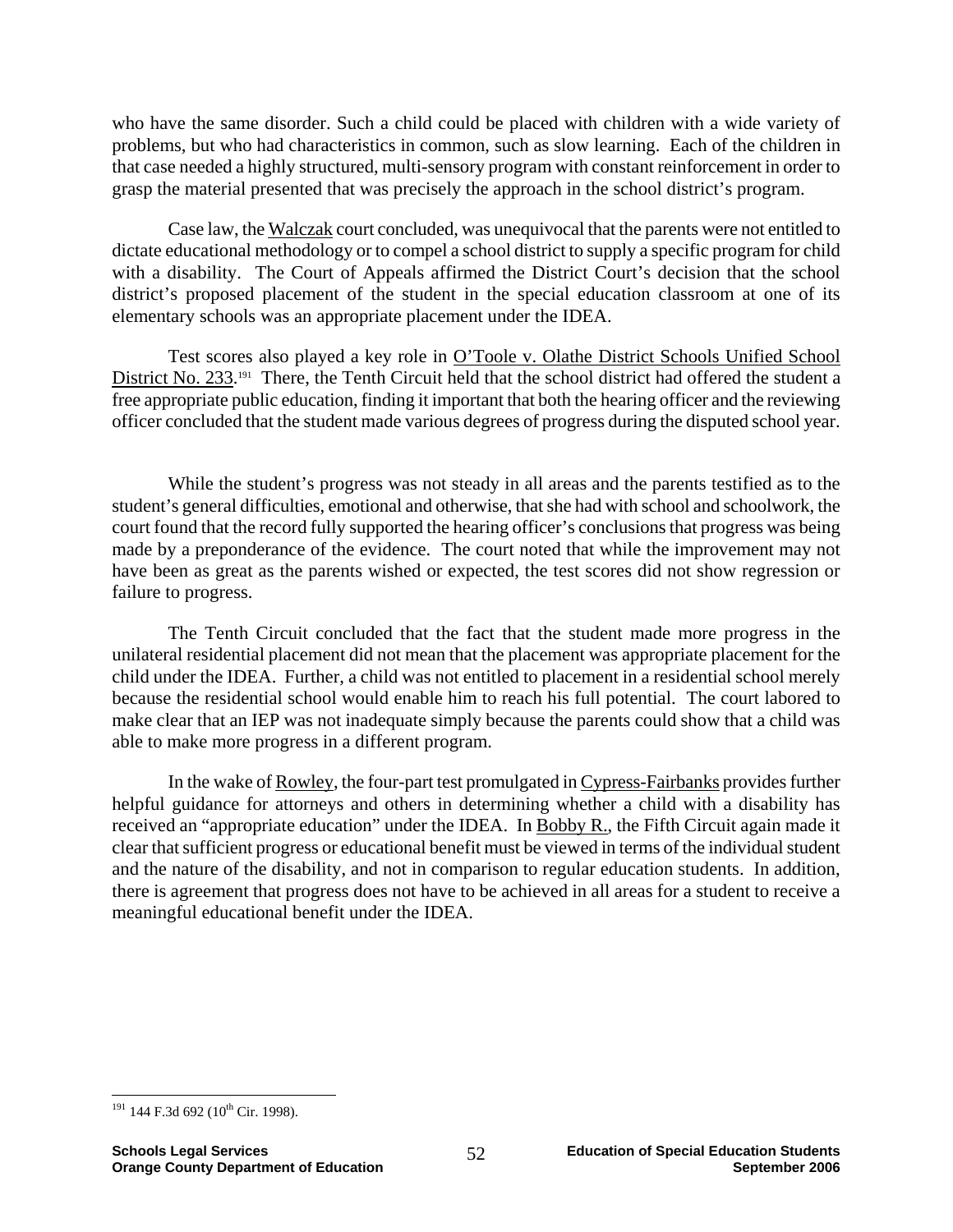### **CHILDREN WITH AUTISM - PROVIDING A FREE APPROPRIATE PUBLIC EDUCATION**

The case law defining free appropriate public education is of particular importance in the area of educating autistic children. In Gregory K. v. Longview School District,<sup>192</sup> the Court of Appeals held that the courts must review the school district's proposed program to determine if it meets the child's needs, provides some benefit and complies with the child's IEP. In Gregory K., the Court of Appeals held that even if the parents prefer another program and the parents' preferred program would result in greater educational benefit, the IDEA does not require school districts to implement the program. In many cases involving autistic children, the parents have preferred an inhome program developed by Dr. Ivar Lovaas.

Dr. Lovaas' Discreet Trial Training (DTT) is a form of behavior modification based upon a correlation of very intensive, repetitive requests or stimuli, followed rapidly and consistently with reinforcement with desirable consequences, or with negative consequences for improper responses, or with loud redirection if the child's attention wanders or resorts to self-stimulatory behavior. It emphasizes early intervention, heavy parental involvement, and treatment in the home or elsewhere in the community, rather than in the school or clinical setting. Each trial consists of giving the child a discreet instruction (e.g., "stand up," "look at me") and waiting for a response and then providing an appropriate consequence.<sup>193</sup> Discreet Trial Training is considered one approach to educating children with autism.194

As noted by the Court of Appeals in Amanda J. v. Clark County School District,<sup>195</sup> autism is a developmental disorder of neurobiological origin that generally has life long effects on how children learn to be social beings, to take care of themselves, and to participate in the community. The disorder is present from birth or very early in development. It affects the child's ability to communicate ideas and feelings, to use their imagination, and to establish relationships with others. No single behavior is characteristic of autism, and no single known cause is responsible for its onset. In addition, there is no known cure for autism.

The main characteristics that differentiate autism from other developmental disorders include behavioral deficits in eye contact, orienting to one's name, joint attention behaviors, pretend play, imitation, nonverbal communication and language development. With adequate time and training, the diagnosis of autism can be made reliably in two year olds by professionals experienced in the diagnostic assessment of young children with autistic disorders. Early diagnosis is crucial because education is the primary form of treatment, and the earlier it starts, the better. Education covers a wide range of skills or knowledge including not only academic learning, but also socialization, adaptive skills, language and communication, and reduction of behavior problems to assist the child to develop independence and personal responsibility.196

Without early identification and diagnosis, children suffering from autism will not be equipped with the skills necessary to benefit from educational services. A report by the National

<sup>&</sup>lt;sup>192</sup> 811 F.2d 1307, 1314 (9<sup>th</sup> Cir. 1987).

<sup>&</sup>lt;sup>193</sup> Renner v. Board of Education, 185 F.3d 635, 639 (6<sup>th</sup> Cir. 1999).<br>
<sup>194</sup> Amanda J. v. Clark County School District, 267 F.3d 877, 159 Ed.Law Rep. 562 (9<sup>th</sup> Cir. 2001).<br>
<sup>195</sup> Ibid.<br>
<sup>196</sup> Ibid.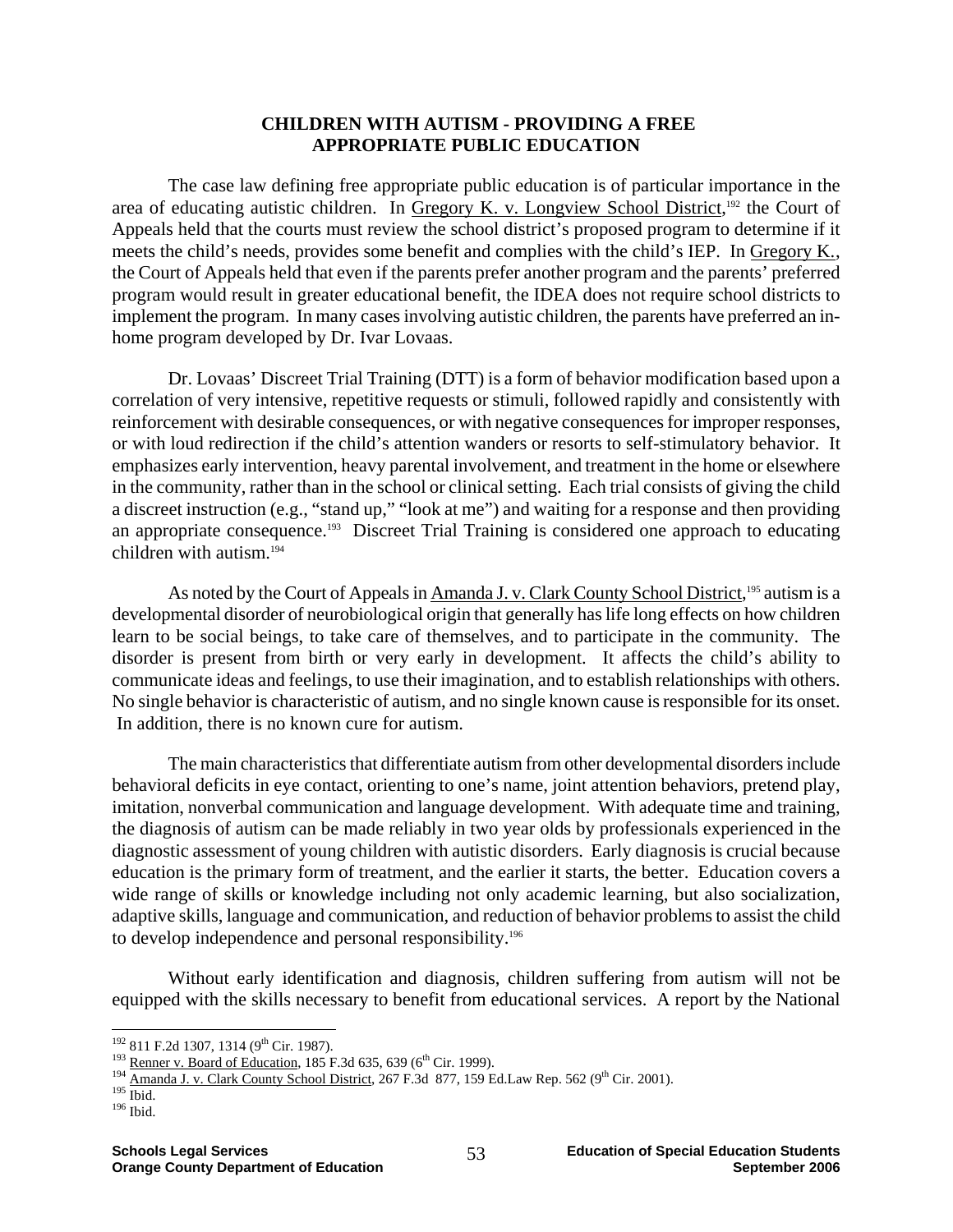Research Council analyzed ten educational intervention models for children with autistic disorders. All ten programs emphasized the importance of starting intervention at an early age. These studies show that intensive early intervention can make a significant difference for many children. All of the models presented positive and remarkably similar findings, which included better than expected gains in IQ scores, language, autistic symptoms, future school placements, and several measures of social behavior. At least two retrospective studies have found less restrictive placement outcomes for children who began intervention at an early age. Thus, the available research strongly suggests that intensive early intervention can make a critical difference to children with autistic disorders.<sup>197</sup>

Awareness of autism is a relatively recent phenomenon and, therefore, there are few federal appellate cases. The earliest appellate case, Drew P. v. Clarke County School District,<sup>198</sup> found that the school district did not have an appropriate placement for an autistic child, and ordered residential placement. At that time, the school district did not have trained personnel or appropriate programs in place that would meet an autistic child's needs. Later cases show that school districts began developing programs in their schools to meet the unique needs of autistic children, and as a result, residential placement of autistic children was no longer necessary. However, as shown by the decision in Union School District v. Smith,<sup>199</sup> procedural errors, such as failing to communicate a formal written placement offer to the parents, can result in an order requiring the school district to pay for the residential placement of an autistic child. Also, failure to provide the parents with the district's assessment of the child identifying the child as autistic, and recommending an independent assessment can also result in an order requiring the district to reimburse parents for expenses and provide compensatory education for failure to provide a free appropriate public education to the child.200

Beginning in 1997 the appellate courts began ruling in favor of school districts and the placements proposed by school districts as appropriate for autistic children. In Hartmann v. Loudoun County Board of Education,<sup>201</sup> the Court of Appeals held that the school district had developed an appropriate program for an autistic child. In Hartmann, the hearing officer upheld the school district's proposal to transfer the autistic student from the regular classroom to a specially structured classroom for autistic children at a nearby elementary school, which would allow for interaction between autistic children and nondisabled students. The proposed class would have included five autistic students working with a special education teacher and at least one full-time aide. Under the proposed IEP, the student would have received academic instruction and speech in the self-contained classroom, and would be mainstreamed for art, music, physical education, library, and recess.

The parents refused to approve the IEP, claiming that it failed to comply with the mainstreaming requirements of the IDEA. The school district initiated a due process hearing, and the hearing officer upheld the school district's proposed transfer. The hearing officer found that the student's behavior was disruptive in the regular classroom, and that, despite enthusiastic efforts of school district employees, the student obtained no academic benefit from the regular education classroom. The state review officer affirmed the decision. The district court reversed the hearing

 $197$  Ibid.

<sup>&</sup>lt;sup>198</sup> 872 F.2d 927 (11<sup>th</sup> Cir. 1989).<br><sup>199</sup> 15 F.3d 1519 (9<sup>th</sup> Cir. 1994).<br><sup>200</sup> Amanda J. v. Clark County School District, 267 F.3d 877, 157 (9<sup>th</sup> Cir. 2001).<br><sup>201</sup> 118 F.3d 996 (4<sup>th</sup> Cir. 1997).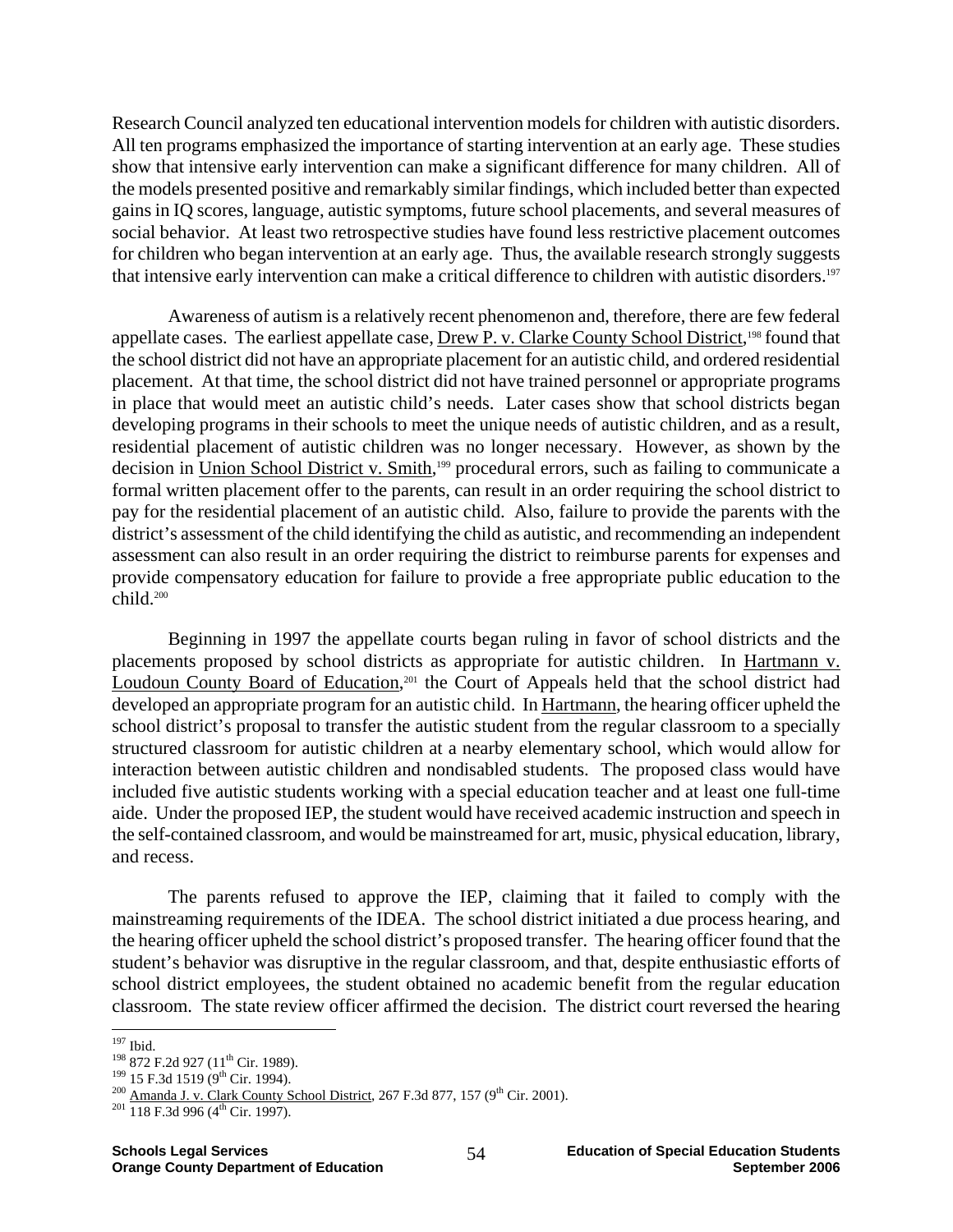officer's decision and rejected the administrative findings and concluded that the student could receive significant educational benefits in a regular classroom.

The Court of Appeals reversed the district court, holding that the district court did not give sufficient deference to the findings of the hearing officer and state review officer. The Court of Appeals further found that mainstreaming is not required where the disabled child would not receive an educational benefit from the regular class, and any marginal benefit from mainstreaming would be significantly outweighed by benefits which could be obtained in a separate educational setting. The Court of Appeals also held that where a disabled child is a disruptive force in a regular classroom setting, the regular classroom setting may not be appropriate. The Court of Appeals held that the school district's proposed placement was carefully tailored to ensure that the autistic student was mainstreamed to the maximum extent appropriate and was designed to meet the student's needs.202

In Renner v. Board of Education,<sup>203</sup> the Court of Appeals upheld the school district's proposed placement for an autistic child. The school district identified the child as eligible for preschool services at an early age, and at approximately age two, the child was evaluated as autistic. The parents retained the services of Dr. Patricia Meinhold, a behavior psychologist and Assistant Professor at Western Michigan University, who the court described as a dedicated follower of the Lovaas methodology.<sup>204</sup> Dr. Meinhold recommended extensive home treatment with parental involvement. The parents, on their own, instituted a Lovaas-type discreet trial program in their home in March, 1995. By the end of the school year, the parents had increased the hours of the DTT program in their home from 10 hours to about 25 hours per week. During the spring of 1995, the parents met with Dr. Meinhold and felt that the child was making progress in the DTT program.

In September, 1995, the school district placed the child in a four hours a day, five day a week school program, which included some DTT instruction. The parents approved the IEP authorizing the program. Soon after, the parents objected to the school program and claimed that the student's behavior was deteriorating. An IEP meeting was held in September, 1995, to address the parents' concerns and a new class was proposed, which provided for increased classroom construction, a ratio of seven students to one teacher, and four aides. In addition, a speech and language teacher was provided two days a week and a speech therapist once a week. Discreet Trial Training was incorporated into part of each day, and the student's teacher visited the student's home to meet with the home tutors. Another IEP meeting was held in December, 1995, but no agreement was reached. The parents then requested a due process hearing, and withdrew the student from the school program. The parents then proceeded to increase their home-based Discreet Trial Training program. At the time of the due process hearing, the student received at least 35 hours a week of home Discreet Trial Training.<sup>205</sup>

In the due process hearing, the parents requested that the school district pay for Dr. Meinhold's independent evaluation, which was completed in March, 1996, after several

<sup>&</sup>lt;sup>202</sup> Ibid. See, also, <u>Metropolitan Board of Public Education v. Guest</u>, 193 F.3d 457, 463 ( $6<sup>th</sup> Cir.1999$ ) (district court exceeded its authority by admitting additional evidence of later IEPs and educational placement proposals without requiring parties to seek a due process review hearing).

<sup>&</sup>lt;sup>203</sup> 185 F.3d 635 (6<sup>th</sup> Cir. 1999).<br><sup>204</sup> Id. at 637.<br><sup>205</sup> Id. at 638-639.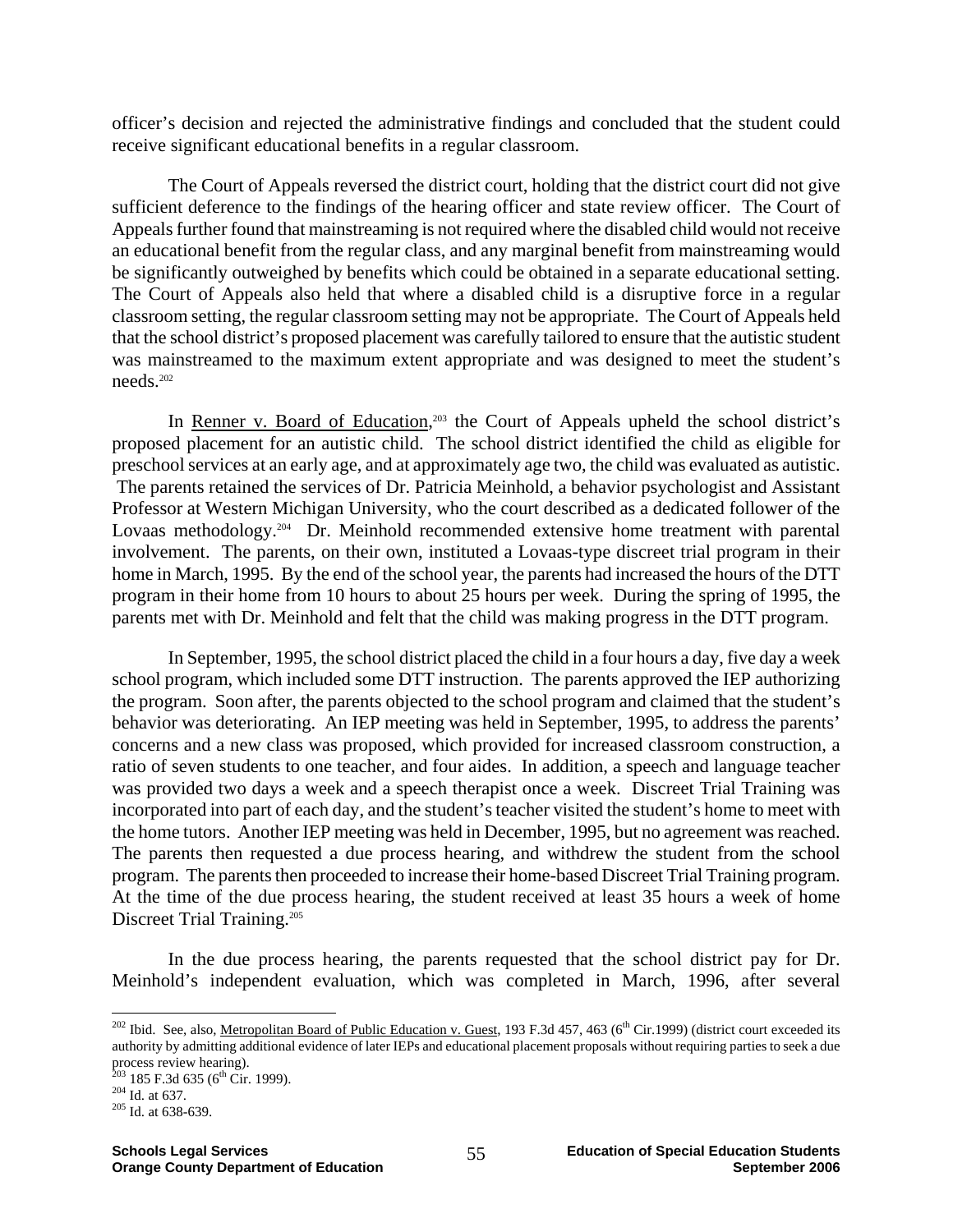observations. Dr. Meinhold stated in her evaluation that the school district's IEP was inadequate and inappropriate and she recommended the following:

- 1. Forty hours of Discreet Trial Training a week, divided between the home and school environments.
- 2. An extended school year.
- 3. Weekly team meetings between the school, the parents and the tutors.
- 4. Staff training and supervision by a consultant with experience in implementing Discreet Trial Training with young autistic children.
- 5. Recorded trial by trial data on the student's responses to Discreet Trial Training.
- 6. Appropriate opportunities for interaction with nondisabled peers.206

Dr. Meinhold, in her evaluation, stated the Lovaas style package of Discreet Trial Training programs is the only available intervention for young children with autism and related disorders, which has been subjected to an empirical outcome study with strong positive findings. The local hearing officer ruled in the parents' favor and ordered one-on-one Discreet Trial Training sessions over an extended school year, and reimbursement to the parents for their costs of home program and independent evaluations. The state review officer reversed the local hearing officer and concluded that the school district's IEP was adequate and valid. The state review officer found that the burden of proof belonged to the parents to show that the school district's IEP was inadequate.207

The local hearing officer's findings, which were reviewed by the Court of Appeals, acknowledged that there was an academic debate among experts on autism as to the best method for working with autistic children. The Court of Appeals found that the local hearing officer relied heavily upon Dr. Meinhold's opinions, and upon the opinions of the parents, and was selective in his references to the testimony of the school district's expert, Dr. Mesibov, referring to Dr. Mesibov's testimony generally when perceived to be in agreement with Dr. Meinhold. The local hearing officer found that the school district's IEP team did not have the background experience and training to assess the autistic child's needs properly because they, individually and collectively, lacked experience in autism and Discreet Trial Training. The Court of Appeals noted:

> "The LHO gave very strong emphasis to one particular approach, which he conceded was academically and professionally challenged as to its efficacy, and concentrated on this approach and its intensive application to the virtual exclusion of other approaches

 $\overline{a}$ <sup>206</sup> Id. at 639.<br><sup>207</sup> Ibid.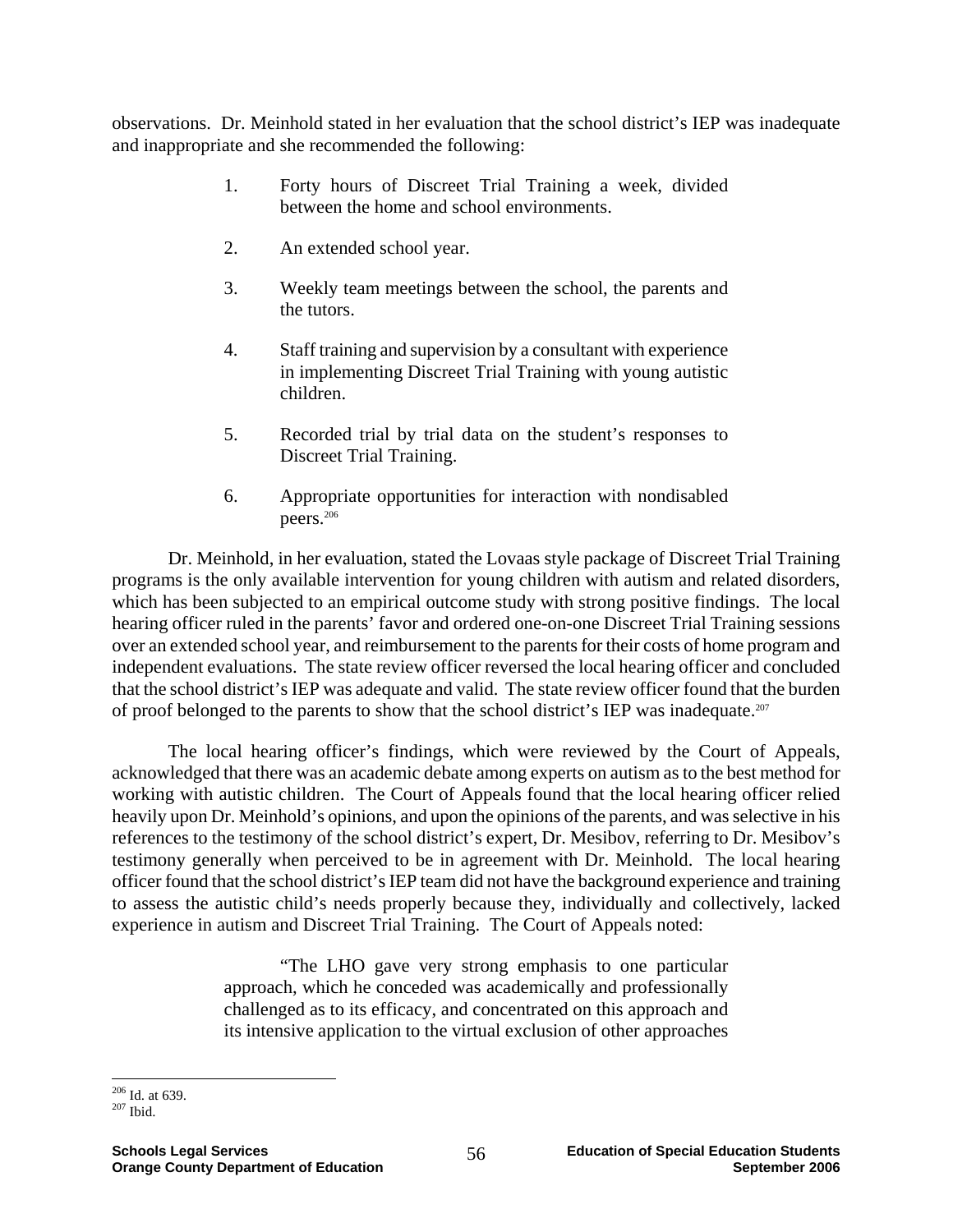and opinions in his analysis and what he deemed as his 'conclusions of law.'"208

The Court of Appeals noted that the state hearing review officer found neither procedural nor substantive violations of the IDEA, and in reversing the local hearing officer, found that the school district had an adequate and lawful plan. The state hearing review officer found that the local hearing officer did not give sufficient weight to the views of the school district's expert, Dr. Mesibov and to the testimony of the student's teacher. The state hearing review officer also found that the school district's IEP team had sufficient knowledge and expertise in the area of autism, and did not need to have any additional experts with respect to autism or Discreet Trial Training. The Court of Appeals also noted that Dr. Meinhold's recommendation of forty hours of one-on-one Discreet Trial Training per week was her usual and customary program for all young autistic children with general needs, and was not geared individually to the student. The Court of Appeals found that the school district properly relied on the opinions of Dr. Mesibov and that Dr. Mesibov and the school district had "legitimate concerns about the effectiveness of the Lovaas methods."209

The Court of Appeals upheld the decision of the state hearing review officer and the district court and found that the district's proposal was designed to meet the individual needs of the child and provide the child with educational benefit and thus, provide the child with a free appropriate public education under the IDEA.<sup>210</sup>

In Adams v. State of Oregon,<sup>211</sup> the Court of Appeals upheld the school district's proposed program for an autistic child. The school district was providing early intervention services to the autistic preschool student, 12.5 hours per week of home services by a behavioral consultant or associate, and speech therapy. After consenting to the 12.5 hour per week plan, the parents requested that the services be extended to 40 hours per week, and exclusively employ Discreet Trial Training methods developed by Dr. Lovaas. The school district refused and the parents requested a due process hearing.

The Court of Appeals noted that the school district employed an early intervention case manager and an autism consultant to develop the child's program. The school district's consultant relied on research which examined eight examples of model early intervention programs for children with autism, including Discreet Trial Training and developmentally sequenced services and individualized behavior programs. The parents continued to seek 40 hours per week of Discreet Trial Training, based on the research of Dr. Lovaas.<sup>212</sup>

Members of the IEP team felt that the 40 hours per week prescribed by Lovaas would be too punitive and intense for a young child, and that the Lovaas method did not take into account functional ways to analyze behavior. The autism consultant recommended to the school district that they reduce the intensity of the Discreet Trial Training for the child, who was 2.5 years old at the time. The child was considered to be a fairly typical two year old in that he was not happy to see his tutors when they arrived, he would shut the door when he saw them, and he wanted to stay with his

 $208$  Id. at 641.

<sup>&</sup>lt;sup>209</sup> Id. at 642.<br><sup>210</sup> Id. at 642-645.<br><sup>211</sup> 195 F.3d 1141 (9<sup>th</sup> Cir. 1999).<br><sup>212</sup> Id. at 1144.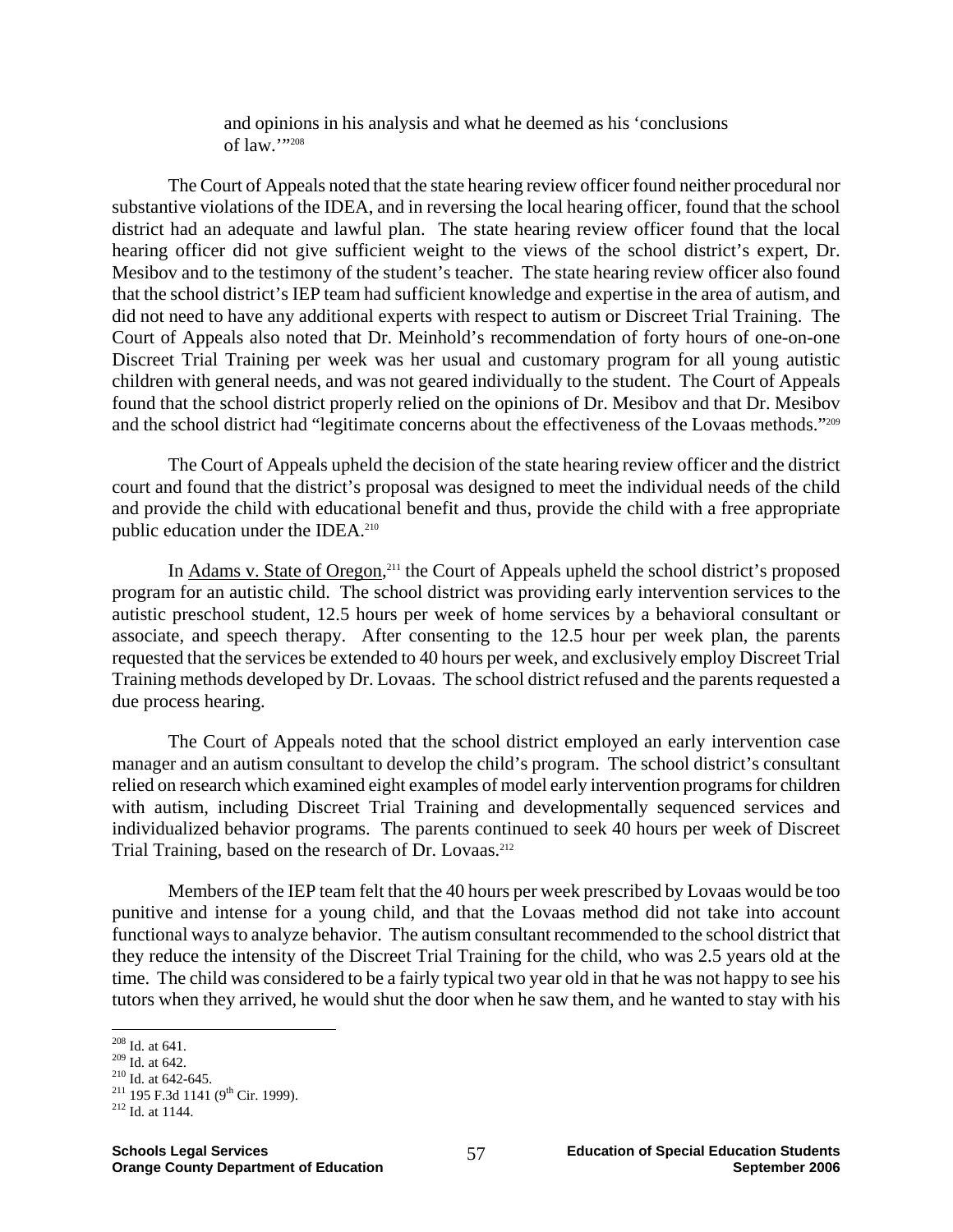mother. He was often tired and uncooperative, as any two year old would be. Additionally, he often had tantrums when staff worked with him. The school district's autism consultant believed that if the child received more intense services, he might experience more severe behavior problems.<sup>213</sup>

As a result, the autism consultant recommended 12.5 hours per week of home services by a behavioral associate or consultant, and the continuation of speech therapy, play group, tutors, home services, behavior consultation, occupational therapy evaluation, working group meetings with the autism consultant, family consultation, and transportation. At the six month review in May, 1996, it was noted that the child was doing satisfactorily.<sup>214</sup>

The hearing officer, following the due process hearing, concluded that the child's IEP was sufficient to confer a meaningful benefit on the child, as required by the IDEA. The hearing officer applied the standard in Gregory K. v. Longview School District,<sup>215</sup> and held that the school district does not have to provide the best possible services for the child, or a program preferred by the parents, and noted that there are many available programs which effectively assist autistic children.<sup>216</sup>

The Court of Appeals also found that the school district's unilateral reduction of the program from 12.5 to 7.5 hours per week, between July 26 and September 16, 1996, due to staff vacations, rather than the needs of the child, violated the IDEA.<sup>217</sup>

In Dong v. Board of Education,<sup>218</sup> the Court of Appeals held that the IEP offered to an autistic child provided the child with a free appropriate public education in the least restrictive environment. The child was evaluated at age three by the school district and enrolled in a special education early intervention program. In May, 1995, the school district assessed the child as autistic. In October, 1995, the IEP team changed the child's eligibility to autistic, and the child was enrolled in a public school program for autistic impaired children and began attending 13 hours per week.<sup>219</sup>

At the same time, the child's parents began a home program. The parents consulted Patricia Meinhold, a psychologist with experience in the Lovaas methodology, and Rebecca Lepak, a speech therapist. In November, 1995, the child was receiving 10 hours of one-on-one home training in the Discreet Trial Training format. It was gradually increased to 20 hours per week by May, 1996. At the same time, the child was attending school 13 hours per week. $220$ 

On May 15, 1996, an IEP meeting was held and the parents requested more one-on-one instruction. The IEP team adjourned and reconvened on June 21, 1996, and the IEP team noted that the child had made substantial improvements in virtually every skill area from November, 1995 to June 1996. The parents requested more one-on-one time, but did not specifically request the Discreet Trial program, or the Lovaas method, or 40 hours per week of Discreet Trial Training. The school district's autistic program supervisor did not read the memo as a request for 40 hours of Discreet Trial Training, and the IEP team recommended 27.5 hours per week in the school program,

<sup>&</sup>lt;sup>213</sup> Id. at 1145.<br><sup>214</sup> Id. at 1145.<br><sup>215</sup> 811 F.2d 1307, 1314 (9<sup>th</sup> Cir. 1987).<br><sup>216</sup> Id. at 1147.<br><sup>217</sup> Id. at 1148.<br><sup>218</sup> 197 F.3d 793 (6<sup>th</sup> Cir. 1999).<br><sup>219</sup> Id. at 795.<br><sup>220</sup> Ibid.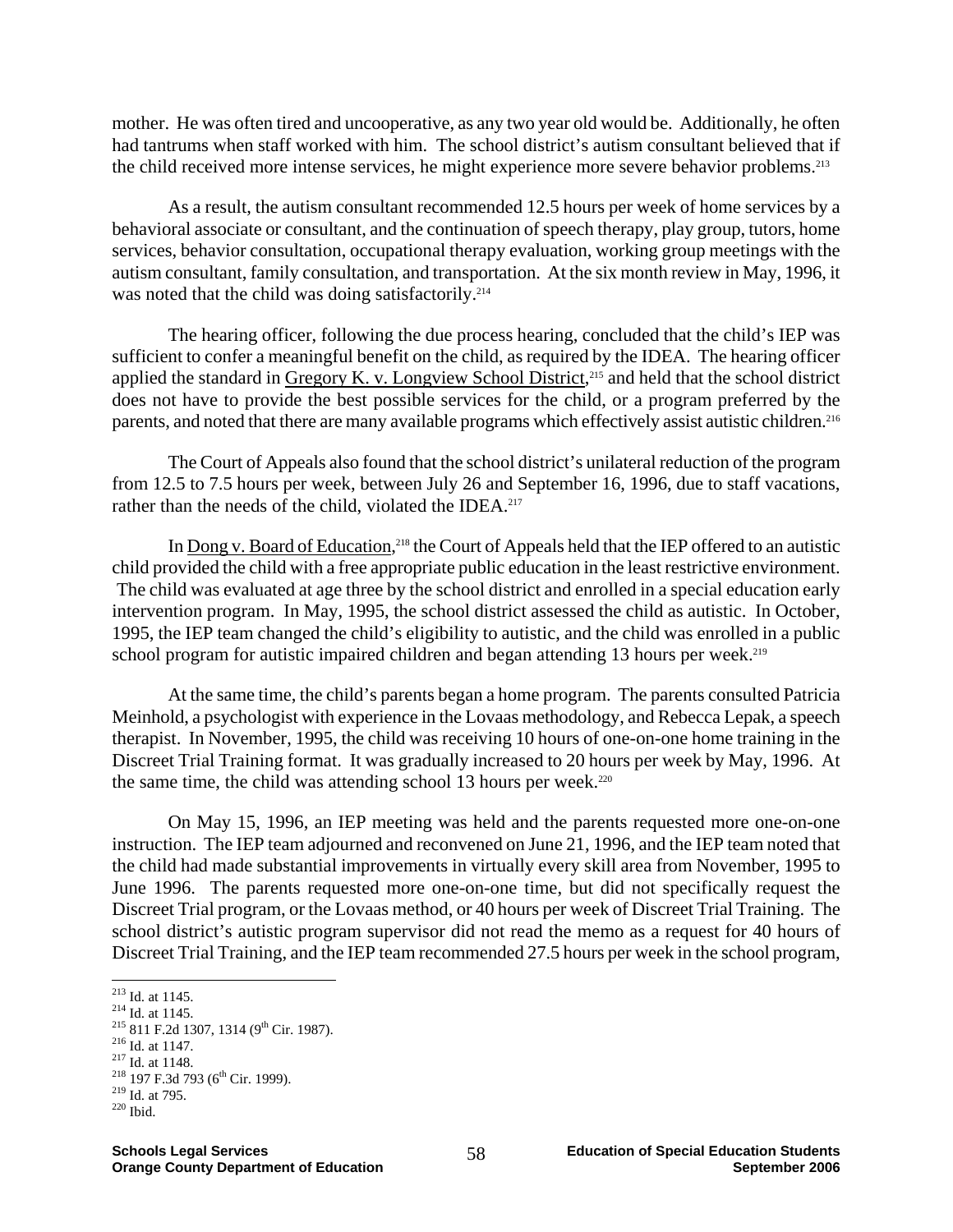beginning August, 1996. The school program would also include 9.5-10 hours of individualized instruction.<sup>221</sup>

After the June 21, 1996 IEP meeting, the parents sent the school district's autistic program supervisor a letter clarifying that they were requesting a 40 hour per week Discreet Trial Training program. The school district rejected the proposal and reaffirmed its support for the IEP, which was signed on June 21, 1996. The parents signed the IEP in disagreement and continued to unsuccessfully advocate for the 40 hour per week Discreet Trial Training program. The parents then chose to remove the student from the school and the student began a 30-40 hour home based Discreet Trial Training program during the 1996-97 school year.<sup>222</sup>

The Court of Appeals noted that the school district's program, known as TEACCH, is a classroom based method that stresses a cognitive approach as opposed to behavioral. The hearing officer, following six days of hearing, concluded that the school district's proposed IEP offered the student a free appropriate public education, and that the school district had complied with the procedural requirements of the IDEA. The parents appealed to the state hearing review officer, who affirmed the decision of the local hearing officer. The parents appealed to the federal district court and then the United States Court of Appeals.<sup>223</sup>

The Court of Appeals held that the school district did not fail to have persons knowledgeable about the child and the meaning of the evaluation data and placement options. The parents had alleged that the failure to invite Dr. Meinhold or Ms. Lepik to participate in the IEP meeting violated the IDEA. The Court of Appeals stated: "We reject the contention that the district must include an expert in the particular teaching method preferred by the parents in order to satisfy the requirement that the IEPC include persons knowledgeable about 'placement options."<sup>224</sup>

The Court of Appeals noted that the school psychologist, speech pathologist, and teacher were extremely well qualified in the area of autism treatments, and they were fully qualified to determine if a group or one-on-one setting would be best. The Court also noted that the supervisor of the autistic program was familiar with the Discreet Trial Training method and the Lovaas program.225

The Court of Appeals held that the decision not to provide more intense one-on-one behavioral therapy that the parents requested was not a failure to address the child's unique needs. The Court of Appeals found that the school district's recommended program was a 27.5 hour per week program with a staff to student ratio of one to two, and a mix of one-on-one and small group instruction, mainstreaming and reverse mainstreaming in a functional language based program. The staff working with the child would include paraprofessionals, a teacher, a speech pathologist, and an occupational therapist. The Court of Appeals noted that the school staff saw the TEACCH program as an opportunity for the student to learn generalization of language and spontaneous communication, independence, and social interaction, none of which would be stressed in a Discreet

 $221$  Ibid.

<sup>&</sup>lt;sup>222</sup> Id. at 799-800.<br><sup>223</sup> Id. at 800.<br><sup>224</sup> Id. at 802.<br><sup>225</sup> Id. at 802-803.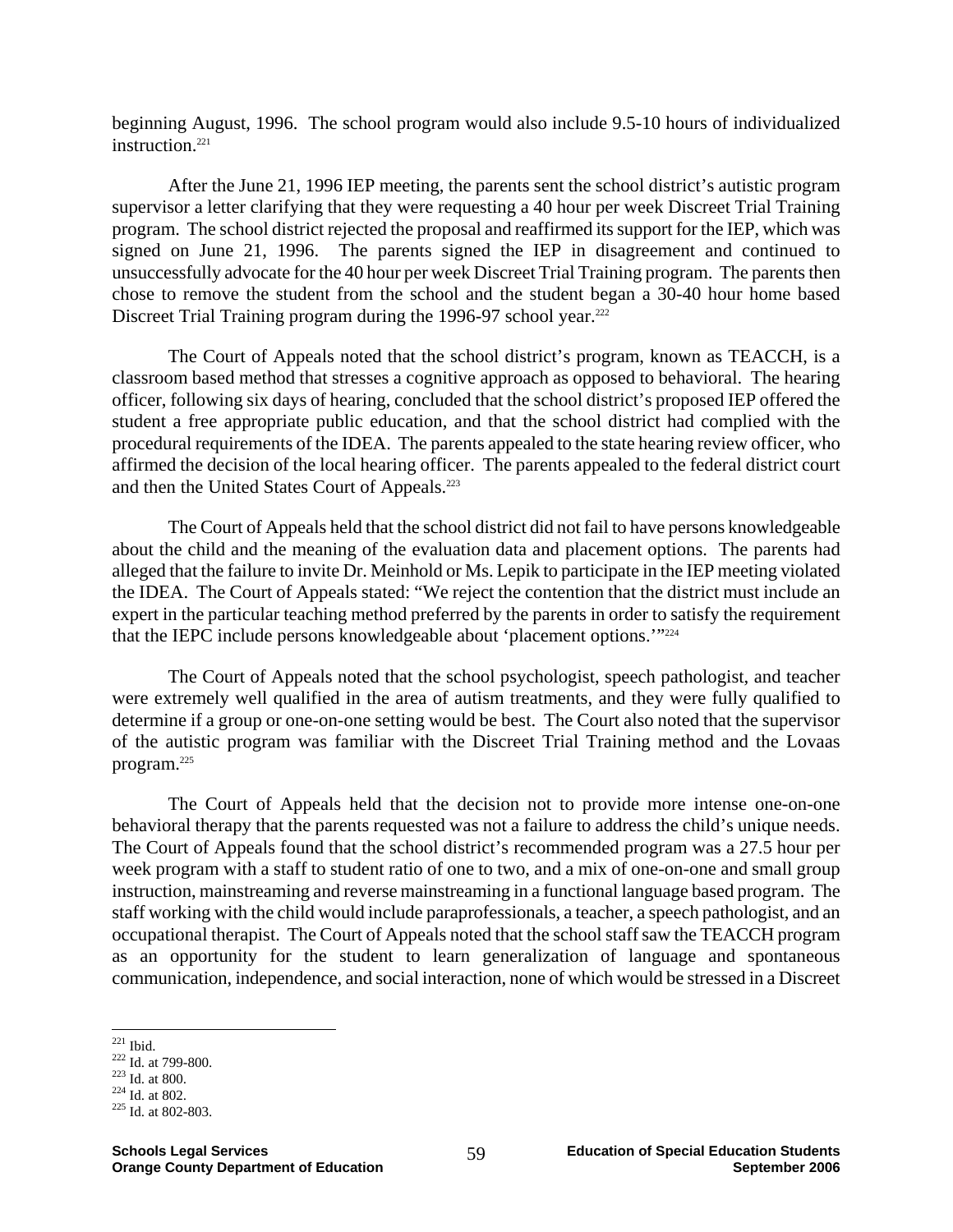Trial Training program. Therefore, the Court of Appeals concluded that the school district's program addressed the child's individual needs.226

In Burilovich v. Board of Education,<sup>227</sup> the Court of Appeals held that the primary responsibility for formulating the educational program for disabled children, including autistic children, was left to state and local agencies. The Court of Appeals held that administrative findings in an IDEA case were only to be set aside if the administrative decision was not based on the agency's presumed educational expertise or testimony. Reviewing the testimony, the Court of Appeal concluded that the school district's proposal was designed to allow the child to receive educational benefit.

 The school district provided a preschool program for the child. The parents consulted Patricia Meinhold, a psychology professor at Western Michigan University, who concluded that the student was an appropriate candidate for Discreet Trial Training developed by Dr. Lovaas and suggested that the parents request these services from the school district. In September, 1994, an IEP meeting was held and the child was placed in the school district's pre-primary impaired program 2.5 hours a day, 4 days a week, with 40-80 minutes per week of speech and language therapy. The parents requested that part of the child's school day be used for Discreet Trial Training, but the school district did not include Discreet Trial Training in the IEP. The child's teacher did provide Discreet Trial Training therapy for half hour before the school day began.

 The parents began providing a home program for the child of at least 20 hours per week of Discreet Trial Training. The parents reduced the child's school participation to two days a week, following Christmas vacation, and increased his Discreet Trial Training to 20-25 hours per week. By the last half of 1995, the student was averaging 25-30 hours of home-based Discreet Trial Training.

On May 17, 1996, an IEP meeting was held and the school district proposed placing the student in a mainstream kindergarten program without Discreet Trial Training. The parents requested a due process hearing. The local hearing officer decided in favor of the parents. However, the state hearing review officer reversed the local hearing officer and found that the May, 1996 IEP was valid. The state hearing officer held that the May, 1996 IEP was developed without procedural or substantive violations and provided a free appropriate public education to the student.

The parents filed an appeal in the district court, which granted the school district's motion for summary judgment. The court determined that the parents had the burden of proof and held that the student's recertification as autistic was acceptable, that the school district had conducted a proper evaluation of the student, and the professionals involved were qualified. The court found that the student's parents were sufficiently included in the IEP process and that the school district had a right to conduct staff meetings without the parents to discuss the child's placement and recommendations to be made at an IEP meeting with the parents. The court also found that the district's proposal was designed to meet the student's unique needs. The Court of Appeals also found that the school district staff was not required to be thoroughly familiar with Discreet Trial Training simply because

 $^\mathrm{226}$  Id. at 804.

 $227$  208 F.3d 560 (6<sup>th</sup> Cir. 2000).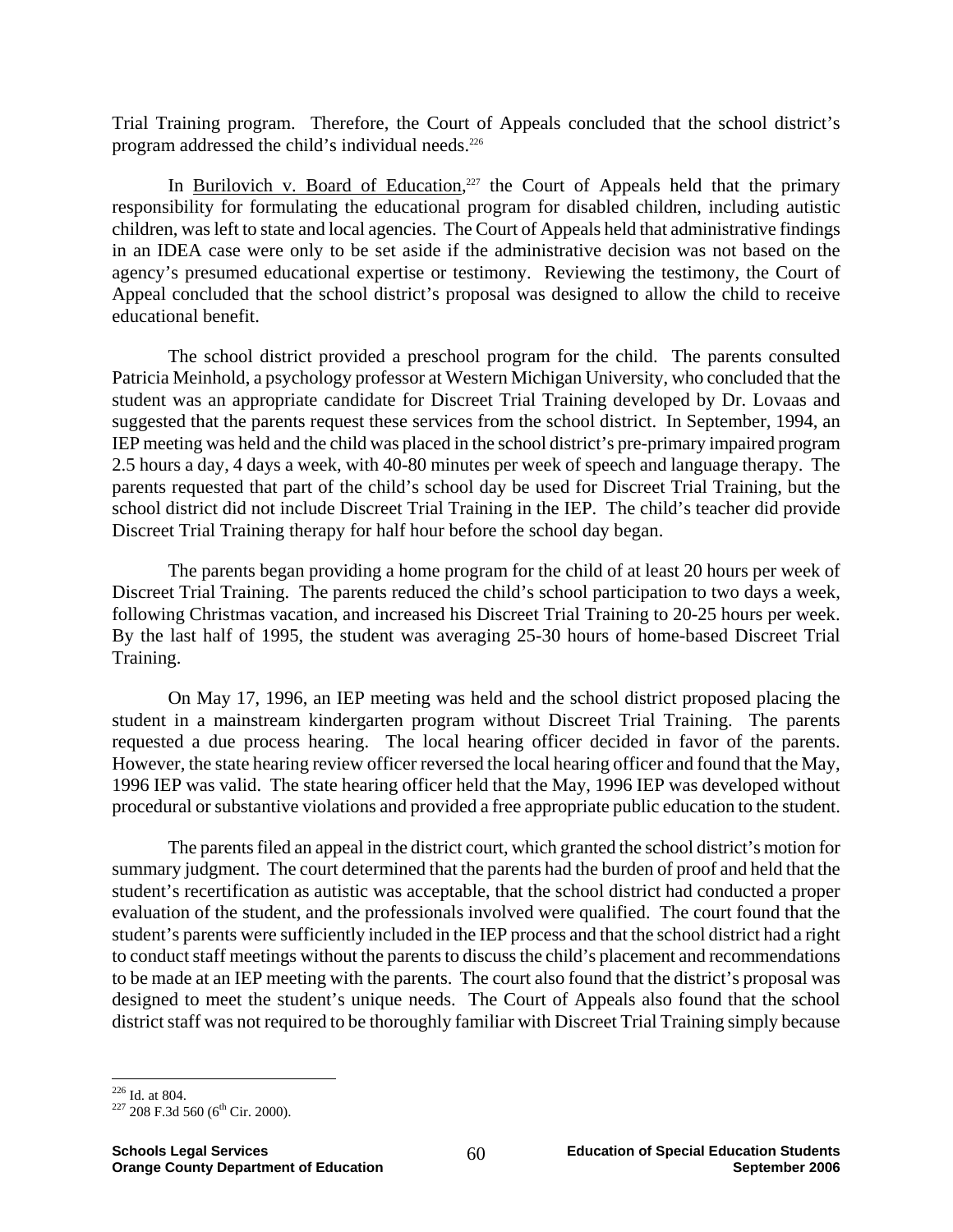the parents preferred that educational method. The court found that overall the school district staff had experience with autism and educating autistic students.<sup>228</sup>

The Court of Appeals found that the school district's program took into consideration the student's unique needs by setting goals for the student and creating a detailed daily schedule to address each of the goals. In contrast, the court noted that the parents' proposed program of 40 hours of Discreet Trial Training appeared to be a standard program and not tailored to the student's needs. The court also found that the state review officer gave proper weight to Dr. Meinhold's views and the district's expert Dr. Mesibov. Dr. Mesibov testified that there were problems with Discreet Trial Training because it emphasized the student's deficits and not his strengths, and isolated the student. The Director of Special Education testified that the staff opposed Discreet Trial Training because they thought it would not be good for the student, because it was not in a natural environment, there was no peer reinforcement, and because it did not appear to be individualized to meet the student's needs.<sup>229</sup>

The Court of Appeals concluded that the state review officer's decision deserved due weight and concluded that the IEP was designed to allow the student to receive educational benefit, and that the parents had failed to show that the IEP was inappropriate.

In Gill v. Columbia 93 School District,<sup>230</sup> the Court of Appeals upheld the school district's proposed program for an autistic child. The parents requested 40 hours of Lovaas Discreet Trial Training. The school district met with the student's teachers and therapists, and consulted with an expert on autism and offered to make substantial modifications to the child's IEP. The school district proposed increasing the student's time in the self-contained classroom to 12 hours each week, and adding 17 hours in a reverse mainstream classroom, in which nondisabled students were mixed in with disabled students. The school district also offered more one-on-one training in school and proposed hiring an additional aide for the classroom. These proposals were summarized in an IEP dated March 21, 1997. The parents agreed to implement the proposed services.<sup>231</sup>

The parents continued to request 40 hours of Lovaas Discreet Trial Training, but the school district believed that the home-based program was not appropriate for the student. In December, 1997, the parents requested a due process hearing. A three member hearing panel ruled in favor of the school district and held that the IEP offered by the school district was appropriate. The district court made extensive findings based on the evidence presented to the state hearing panel. The court acknowledged that the competing methods of instruction might impart different skills, but declined to decide which of these skills should be emphasized, deferring to the expertise of the administrative panel. The Court of Appeals affirmed the district court decision and stated:

> "Children with autism have difficulty in developing cognitive, linguistic, and social skills. Although early diagnosis and therapy improve the outlook for such children, autism experts have a variety of opinions about which type of program is best. Federal courts must defer to the judgment of education experts who craft and review a

 $228$  Id. at 567.

<sup>&</sup>lt;sup>229</sup> Id. at 569.<br><sup>230</sup> 217 F.3d 1027 (8<sup>th</sup> Cir. 2000).<br><sup>231</sup> Id. at 1030.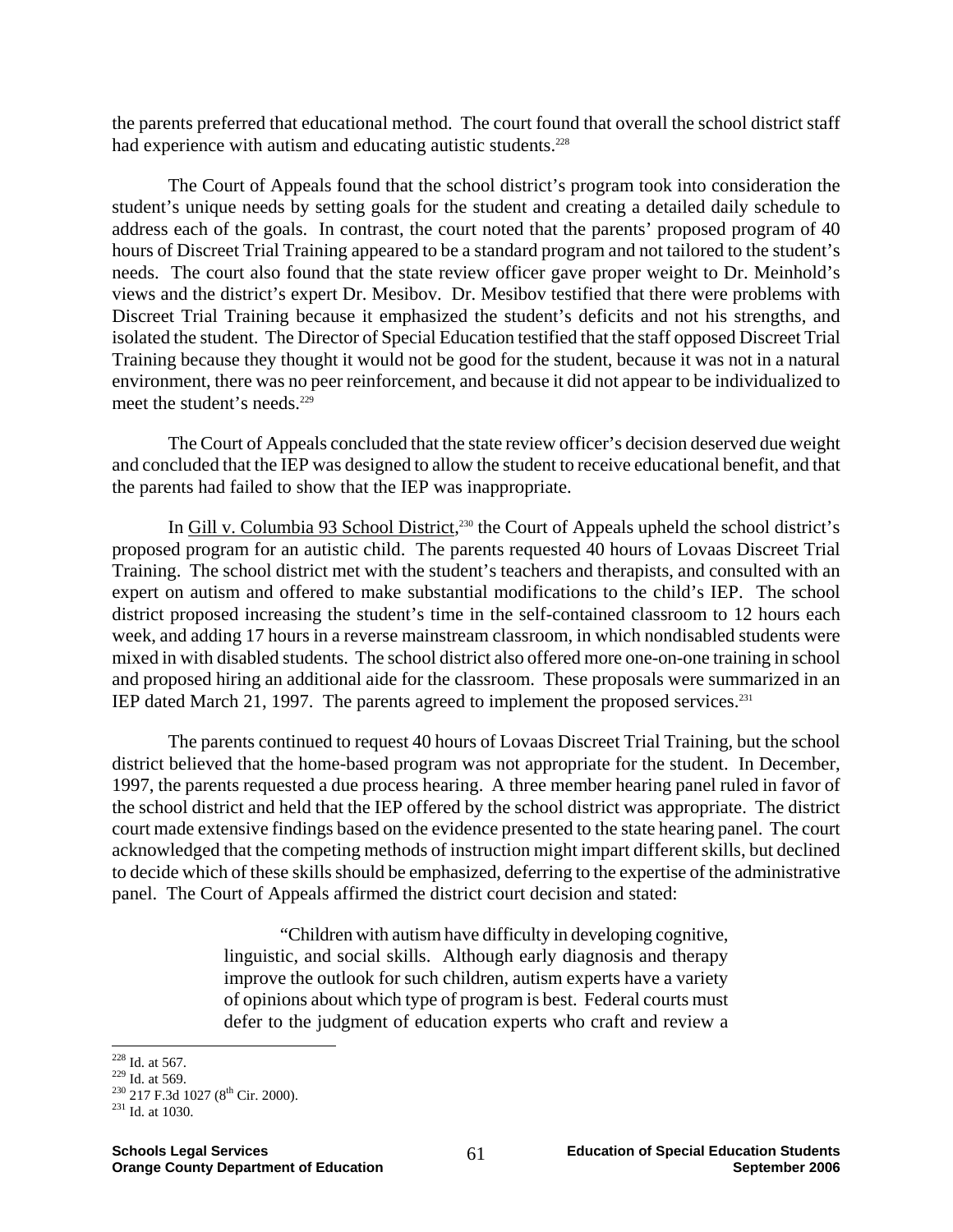child's IEP, so long as the child receives some educational benefit, and is educated alongside his nondisabled classmates to the maximum extent possible."<sup>232</sup>

#### **REMEDIES EMPLOYED BY THE COURTS**

The courts will employ a number of different remedies to compensate parents and children with disabilities where a violation of the IDEA occurs. In Burlington School Committee v. Department of Education,<sup>233</sup> the United States Supreme Court held that parents may be reimbursed for the expenses incurred in unilaterally placing their child in a private school, if the court ultimately determines that the private placement was proper. The United States Supreme Court held that the courts have the equitable power under the IDEA to fashion an appropriate remedy.<sup>234</sup> Another remedy is compensatory educational services. In Miener v. State of Missouri,<sup>235</sup> the Court of Appeals held that a disabled child has a right to compensatory educational services if the child prevails on the child's claim under the Education of the Handicapped Act (now IDEA).

Another appropriate remedy is injunction. In <u>Doe v. Brookline School Committee</u>,<sup>236</sup> the Court of Appeals held that the courts retain equitable injunctive powers to fashion an appropriate remedy such as ordering the interim placement of a student. In Honig v. Doe,<sup>237</sup> the United States Supreme Court held that a school district could not suspend a disabled student for more than ten days without utilizing the IEP process for change of placement under the Act. The Supreme Court noted that the remedy of injunctive relief was still available to school districts:

> "In short, then, we believe that school officials are entitled to seek injunctive relief under Section 1415(e)(2) in appropriate cases. In any such action, Section  $1415(e)(3)$  effectively creates a presumption in favor of the child's current educational placement which school officials can overcome only by showing that maintaining the child in his or her current placement is substantially likely to result in injury either to himself or herself, or to others."238

 The federal appellate courts are split on whether parents of special education students and special education students may recover monetary damages under Section 1983 for statutory violations of the IDEA. In addition, at least one California court has ruled that a plaintiff may not recover monetary damages for a violation of the IDEA under Section 1983.239

<sup>&</sup>lt;sup>232</sup> Id. at 1034, see, also, <u>Blackmon v. Springfield R-XII School District</u>, 198 F.3d 648, 655 (8<sup>th</sup> Cir. 1999) (IDEA does not require a school district to provide a child with the specific educational program the parents prefer).<br>
233 105 S.Ct. 1996 (1985).<br>
<sup>234</sup> Ibid. See, also, <u>Florence County School District v. Carter</u>, 114 S.Ct. 361, 86 Ed.Law Rep. 4

Supreme Court held that the court may order reimbursement for parents who unilaterally place their child in a private school even if the private school is not approved by the State.

<sup>&</sup>lt;sup>235</sup> 800 F.2d 749 (8th Cir. 1986); see, also, <u>Burr v. Ambach</u>, 863 F.2d 1071 (2d Cir. 1988).<br><sup>236</sup> 722 F.2d 910 (1st Cir. 1983).<br><sup>237</sup> 108 S.Ct. 592 (1988).<br><sup>238</sup> Id. at (1988).<br><sup>238</sup> White v. State of California, 195 Ca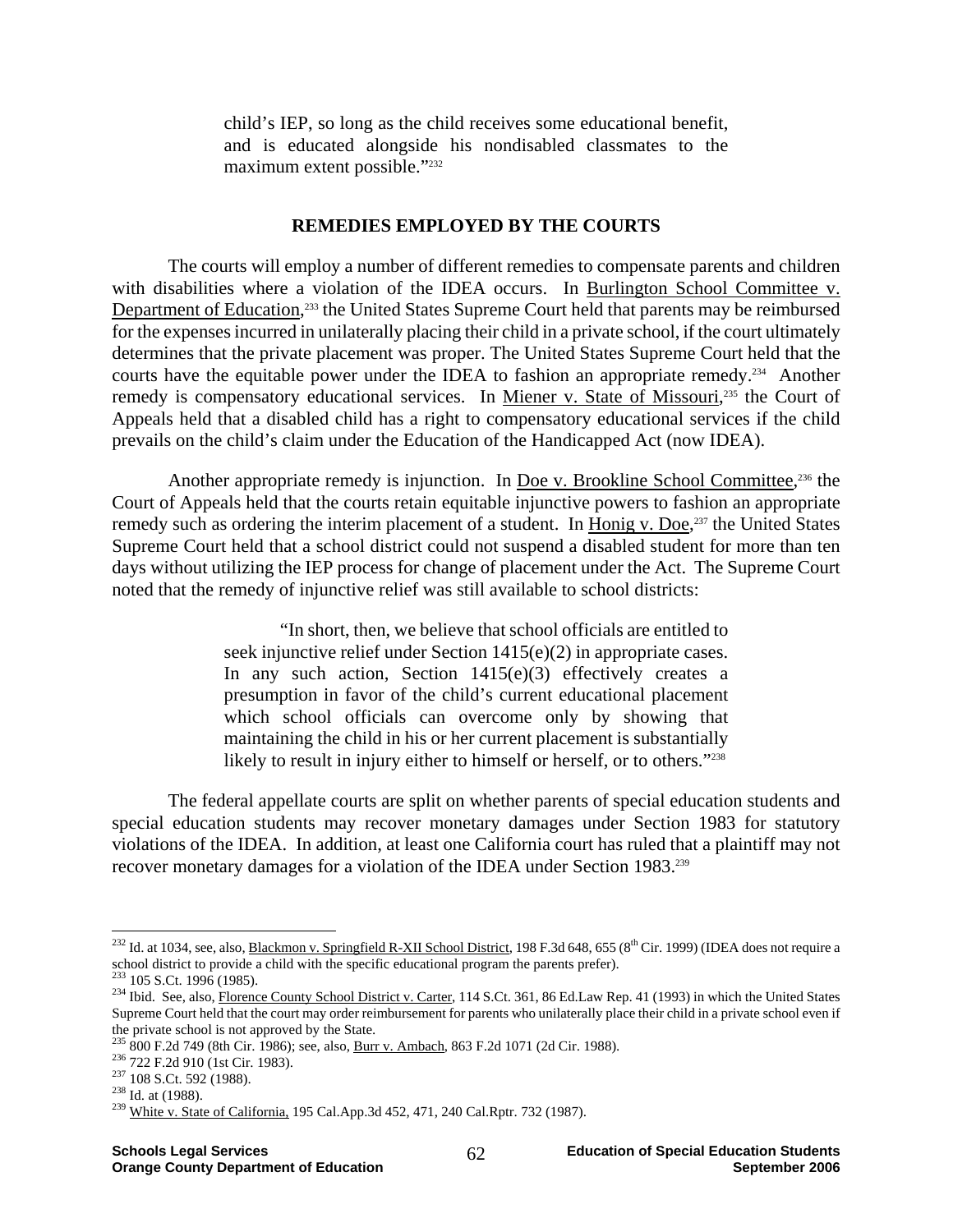The Second and Third Circuits have held that when Congress amended the IDEA, Congress intended to allow the parents of special education students to bring lawsuits under Section 1983. However, the Fourth, Sixth, Seventh, Eighth, Ninth and Tenth Circuits have held that the parents of special education children may not bring suit under Section 1983 for alleged violations of the IDEA.<sup>240</sup> Despite the rulings of the Ninth Circuit,<sup>241</sup> in a recent district court case in California, a federal district judge ruled that the parent of a special education student may recover damages against a director of student services under Section 1983.<sup>242</sup>

 The California Government Code provides that in civil actions, public agencies, including school districts, are required to provide a legal defense for public employees when the action is brought against them in their official or individual capacity on account of an act of omission in the scope of their employment for the school district. This duty would include the defense of Section 1983 lawsuits. $243$ 

 Whether or not damages are available for a violation of the IDEA, it should be noted that under California law, a public agency has a legal duty to defend and indemnify a public employee sued under Section 1983 in their individual or personal capacity. This means that except under extraordinary circumstances (e.g., a malicious or intentional act), any award of damages will be paid by the public agency, not the officer or employee.

#### **RELATED SERVICES**

In Irving Independent School District v. Tatro,<sup>244</sup> the United States Supreme Court addressed the meaning of related services under the IDEA. The United States Supreme Court held that clean intermittent catherization was a related service because it could be provided by a lay person and did not require the services of a physician. The Court noted that Congress did not intend to require school districts to provide medical services that might be unduly expensive or beyond their range of competence. However, children with serious medical needs are still entitled to an education and school districts are required to provide instruction in hospitals and at home. The Court stated:

> "By limiting the 'medical services' exclusion to the services of a physician or hospital, both far more expensive, the secretary has given a permissible construction to the provision."245

The Court went on to state:

 $^{240}$  Sellers v. School Board, 141 F.3d 524, 529, 125 Ed.Law Rep. 1078 (4<sup>th</sup> Cir. 1998); <u>Padilla v. School District No. 1,</u> 233 F.3d 1268, 113 Ed.Law Rep. 559 ( $10^{th}$  Cir. 2000); Charlie F. v. Board of Education, 98 F.3d 989 ( $7^{th}$  Cir. 1996); Heidemann v. Rother, 84 F.3d 1021 (8<sup>th</sup> Cir. 1996); Crocker v. Tennessee School Athletic Association, 980 F.2d 382, 79 Ed.Law Rep. 389 (6<sup>th</sup> Cir. 1992); Witte v. Clark County School District, 197 F.3d 1271 (9<sup>th</sup> Cir. 1999); Robb v. Bethel School District, 308 F.3d 1047 (9<sup>th</sup> Cir. 2002).<br><sup>241</sup> Witte v. Clark County School District, 197 F.3d 1271 (9<sup>th</sup> Cir. 1999); Robb v. Bethel

<sup>2002).</sup> 

<sup>&</sup>lt;sup>242</sup> Goleta Union Elementary School District v. Ordway, 166 F.Supp.2d 1287, 158 Ed.Law Rep. 254 (2001); see, also, <u>Goleta Union</u> Elementary School District v. Ordway, 248 F.Supp.2d 936 (C.D.Cal. 2002).<br><sup>243</sup> Williams v. Horvath, 16 Cal.3d 834, 129 Cal.Rptr. 453 (1976).<br><sup>245</sup> Id. at 3378 (1984).<br><sup>245</sup> Id. at 3378 (1984).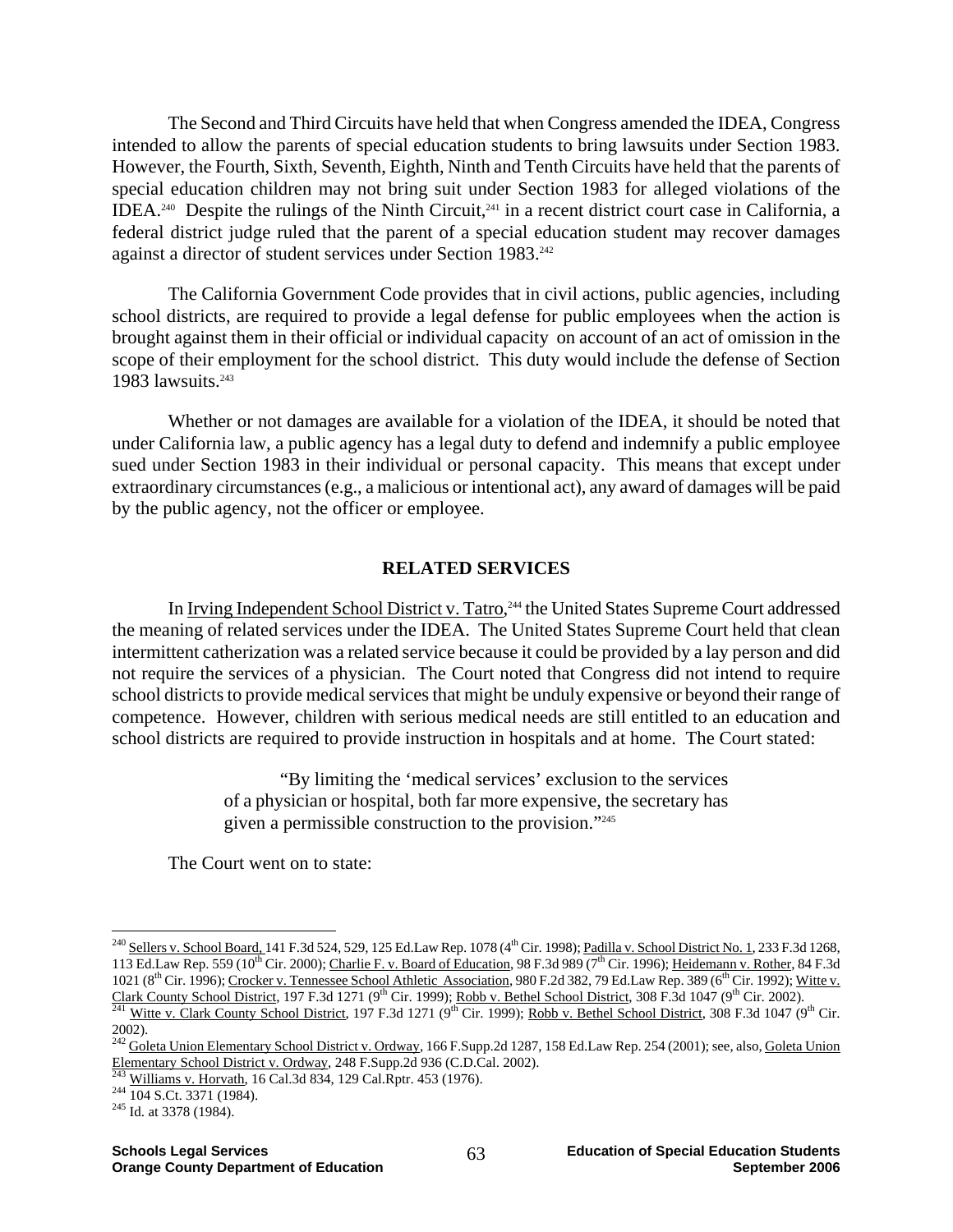"To keep in perspective the obligation to provide services that relate to both the health and educational needs of handicapped students, we note several limitations that should minimize the burden petitioner fears. First, to be entitled to related services, a child must be handicapped so as to require special education. See 20 U.S.C. Section 1401(1); 34 C.F.R. Section 300.5 (1983). In the absence of a handicap that requires special education, the need for what otherwise might qualify as a related service does not create an obligation under the Act. See 34 C.F.R. Section 300.14, Comment (1) (1983).

"Second, only those services necessary to aid a handicapped child to benefit from special education must be provided, regardless of how easily a school nurse or layperson could furnish them. For example, if a particular medication or treatment may appropriately be administered to a handicapped child other than during the school day, a school is not required to provide nursing services to administer it.

"Third, the regulations state that school nursing services must be provided only if they can be performed by a nurse or other qualified person, not if they must be performed by a physician. See 34 C.F.R. Sections 300.13(a), (b)(10) . . .

"Finally, we note that respondents are not asking petitioner to provide equipment that Amber needs for CIC (citation omitted). They seek only the services of a qualified person at the school."<sup>246</sup>

In Cedar Rapids Community School District v. Garret F.,<sup>247</sup> the United States Supreme Court ruled that school districts are required to provide continuous nursing care to special education students while they are in school. The court held that continuous nursing services came within the definition of "related services" as defined in 20 U.S.C. section 1401(a)(17).

In Clovis Unified School District v. Office of Administrative Hearings,<sup>248</sup> the Court of Appeals held that school districts are not required to pay for hospitalization of special education students in private psychiatric hospitals. The court held that such services are excluded "medical services." The court stated:

> "We agree with the Detsel court, that under the analysis in Tatro, the Shorey's argument for limiting medically excluded services to those requiring a physician's intervention must fail. The Court in Tatro did not hold that all health services are to be provided by other than a licensed physician. (citations omitted) Rather, the Court held only that services which *must* be provided by a licensed physician, other than those which are diagnostic or evaluative, *are*

<sup>&</sup>lt;sup>246</sup> Tatro, 104 S.Ct. at 3378-3379 (1984).<br><sup>247</sup> 526 U.S. 66 (119 S.Ct. 992) (1999).<br><sup>248</sup> 903 F.2d 635 (9<sup>th</sup> Cir. 1990).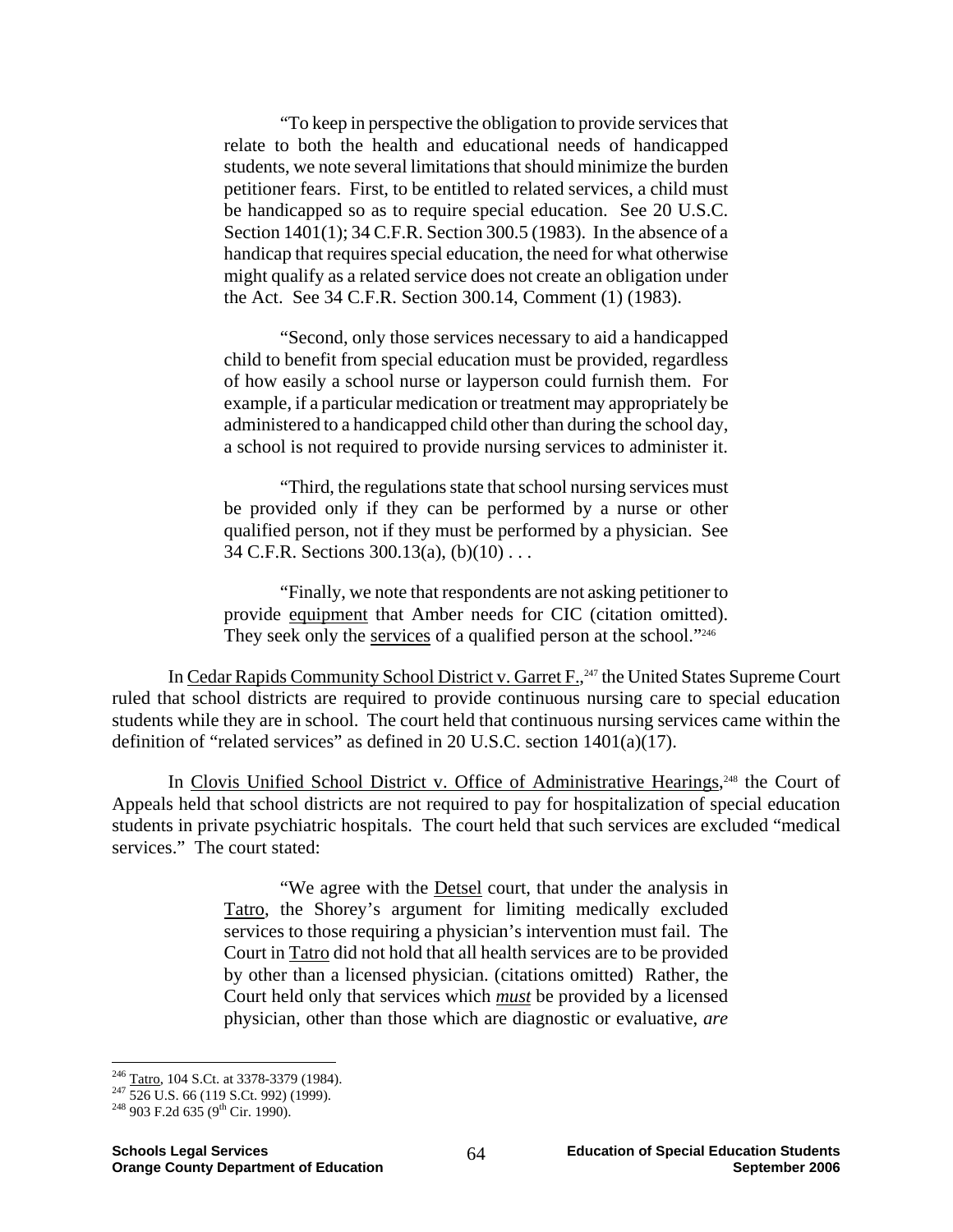excluded and that school nursing services of a simple nature are not excluded. In reaching this decision the Court considered the extent and nature of the services performed, not solely the status of the person performing the services. We must do the same.

"Despite the Shoreys' arguments, we see no reason why the 'licensed physician' distinction should take on special significance in cases, such as this, which involve intensive psychological rather than physiological disability. A child hospitalized for ear surgery or kidney dialysis who, the Shoreys concede, is not entitled to subsidy of the costs of hospitalization, frequently must receive care by other than licensed physicians. The services of hospital nurses, dieticians, physical therapists, orderlies and other aids constitute integrated medical services in the treatment of a physical illness requiring the 'medical' intervention of licensed professionals. Clearly all such services, including the strictly medical or surgical services themselves, 'support' a child's education. But it would do havoc to the structure of the Act to exclude only the services of licensed physicians in such circumstances, and to require the school district to pay for all other services. At oral argument, the Shoreys conceded that the services of the aforementioned hospital personnel are excluded as medical, not because they are provided by doctors (because they are not), but rather because their institutional efforts are involved in the curing of a physical illness.

"However, the Shoreys assert that when a child is psychologically or psychiatrically handicapped, as distinguished from a child who suffers a physical handicap, there is no single point at which the needs of the child become medical. They argue that a continuum of educational needs dictates that school districts must pay for the psychiatric hospitalization of such children under the Act's mandate to provide related services to all children 'regardless of the severity of their handicap.' According to the Shoreys, this continuum of needs exists, and a child's educational needs remain unsegregable from her needs for treatment (and thus by hypothesis 'related') unless or until those needs must be addressed by licensed physicians.

"We cannot accept as reasonable a definition of 'medical' which ultimately turns on the distinction between physiological illness and mental illness. Such a definition would mandate huge expenditures by local school boards aimed at 'curing' psychiatric illness but not require similar expenditures for treating children with physical problems who require the more traditional 'medical' services. The clear intention of the Act is to provide access to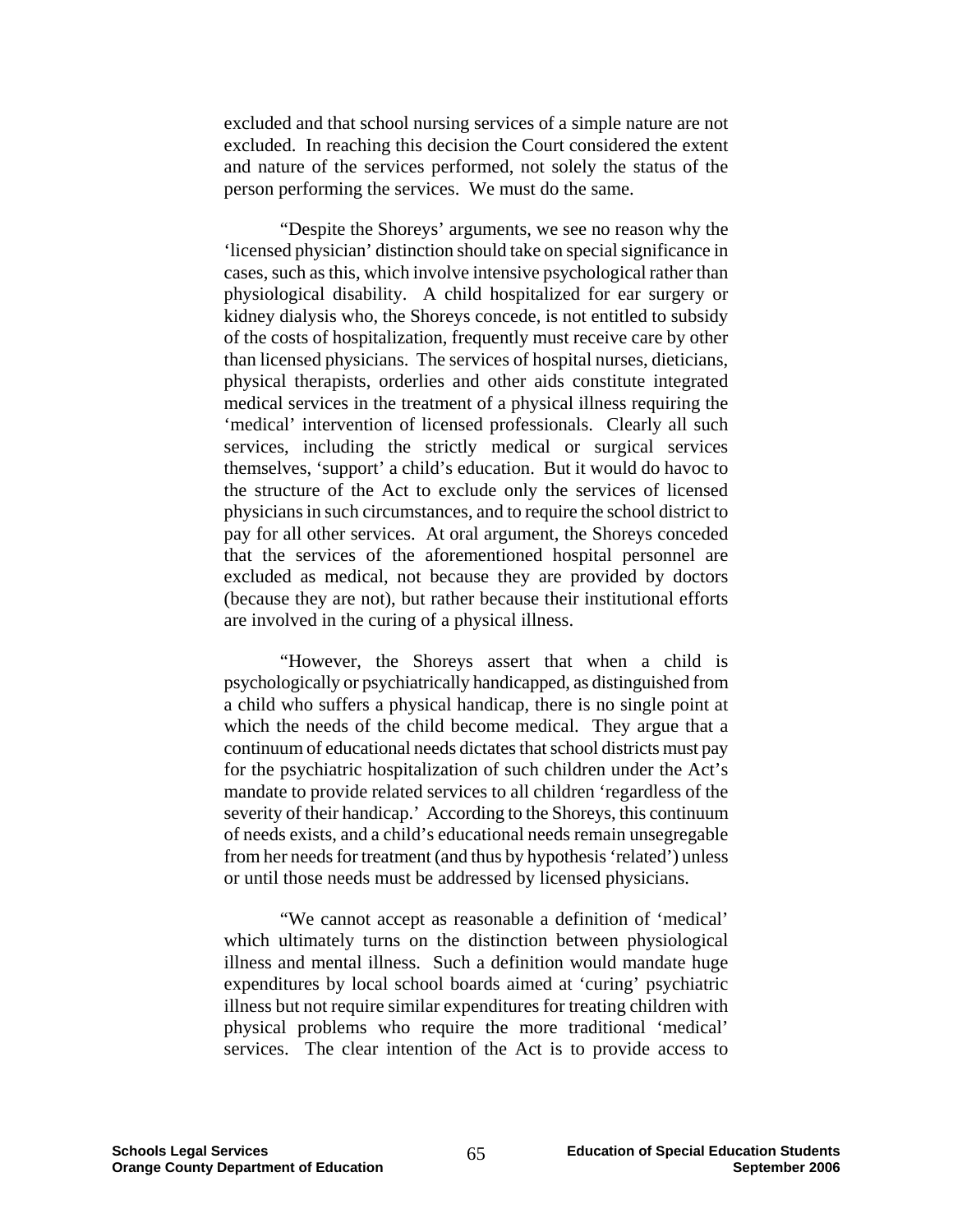education for *all* handicapped students on an equal basis. Section  $1412(2)(B)$  precludes such an unfair result."<sup>249</sup>

However, in Taylor v. Honig,<sup>250</sup> the Ninth Circuit Court of Appeals found that the Garden Grove Unified School District had to pay the entire cost of hospitalization for a seriously emotionally disturbed student at the San Marcos Treatment Center in San Marcos, Texas. The distinguishing factor was that in Taylor, the child was placed for educational, rather than medical, reasons. The court ruled that the San Marcos Treatment Center was a school rather than a hospital because it operated a full-time school on the premises.

### **UNILATERAL PLACEMENT**

The IDEA place limits on retroactive reimbursement for unilateral placements by parents. This provision allows courts to reduce or deny retroactive reimbursement if the parents did not inform the IEP team that they were rejecting the school district's proposed placement and did not inform the IEP team of their intent to enroll the child in a private school at public expense.<sup>251</sup> The courts may also limit or deny reimbursement if, ten business days prior to the removal of the child from the public school, the parents did not give written notice to the school district. The court may also reduce or deny retroactive reimbursement if, prior to the parents' removal of the child from the public school, the public agency informed the parents of the school district's intent to evaluate the child and the parents did not make the child available for assessment or if the court makes a judicial finding that the parents acted unreasonably when they unilaterally placed the child. The court may not reduce or deny reimbursement to parents if:

- 1. The parent is illiterate and cannot write in English;
- 2. Compliance with the provision requiring notice be given to the school district would likely result in physical or serious emotional harm to the child;
- 3. The school district prevented the parent from providing such notice; or
- 4. The parents had not received notice, pursuant to Section 1415, of the notice requirements in this provision.

The final regulations contain identical language.<sup> $252$ </sup>

## **RESIDENTIAL PLACEMENT**

The IDEA and federal regulations require school districts to pay for residential placements, if such placements are necessary for the children with disabilities to benefit from special education.<sup>253</sup>

1

<sup>&</sup>lt;sup>249</sup> Clovis Unified School District, 903 F.2d at 644.<br><sup>250</sup> 910 F.2d 627 (9<sup>th</sup> Cir. 1990).<br><sup>251</sup> 20 U.S.C. § 1412(a)(10)(C).<br><sup>252</sup> 34 C.F.R. § 300.403.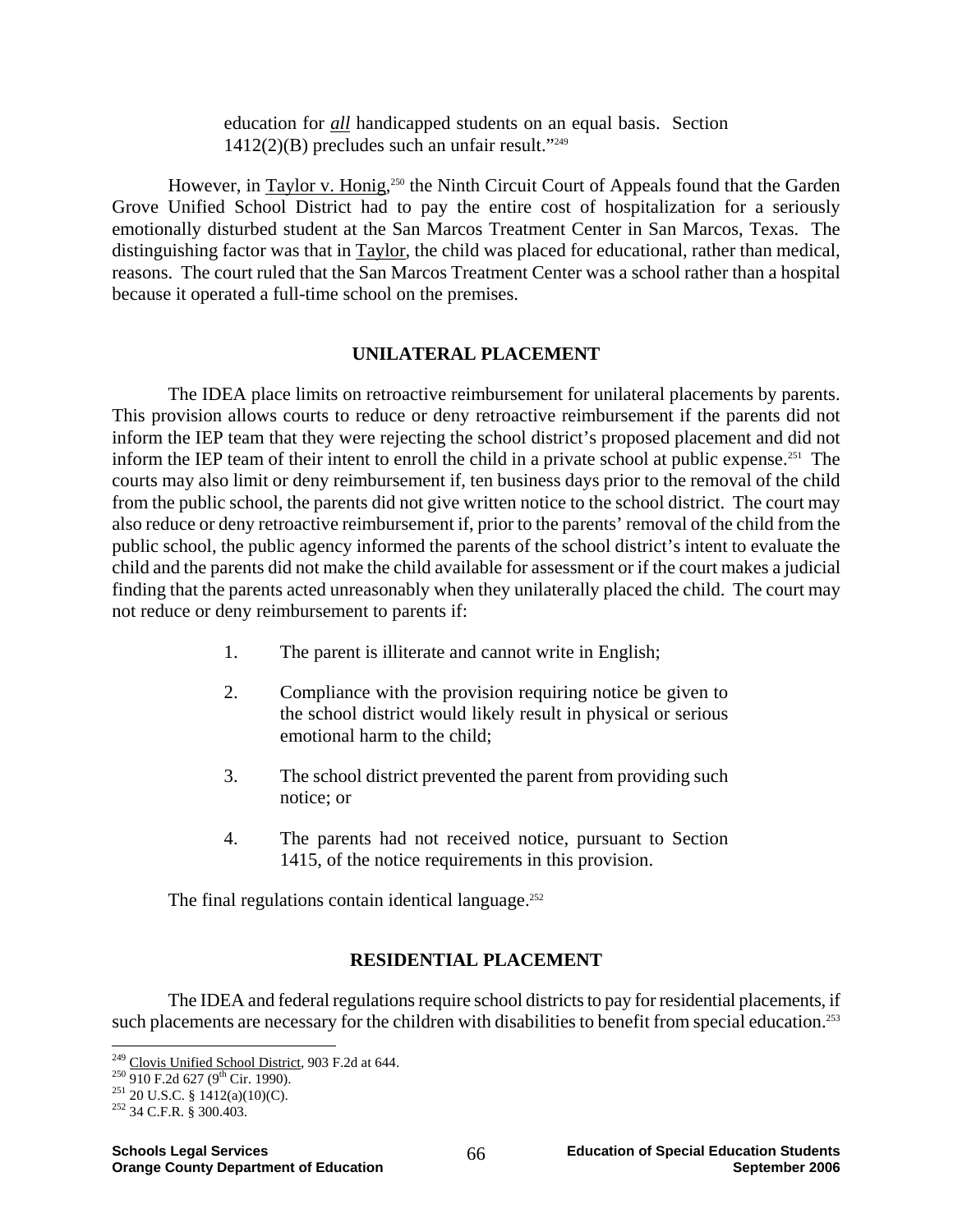The school district is liable for the cost of the program ". . . including non-medical care and room and board."254

The courts have held that where the social, emotional, and educational needs are intertwined and cannot easily be separated, the school must pay the entire cost of the residential placement.<sup>255</sup>

However, where the primary reason for the child's placement is medical, not educational, the school districts are not liable.<sup>256</sup>

In Clovis Unified School District, the court stated:

"Michelle was hospitalized primarily for medical, i.e. psychiatric, reasons, and therefore the District Court erred when it determined hospitalization to be a 'related service' for which Clovis was responsible under the Act.

"The psychotherapeutic services Michelle received at King's View may be qualitatively similar to those she would receive at a residential placement, and it is clear that some psychological services are explicitly included within the definition of related services under the Act when pupils need such services to benefit from their special instruction. However, the intensity of Michelle's program indicates that the services she received were focused upon treating an underlying medical crisis. Where, as here, a child requires six hours per day of intensive psychotherapy, such services would appear 'medical' in that they address a medical crisis.

"Further, although Michelle could be helped by treatment by psychologists rather than psychiatrists, it stands to reason that the high cost of her placement is due to the status of King's View as a medical facility, requiring a staff of licensed physicians, a high staff to patient ratio, and other services which would not be available or required at a placement in an educational institution. . . .

"Furthermore, King's View hardly provided Michelle with any educational services. Rather, the local school district sent both regular and special education teachers to King's View to meet the educational needs of Michelle and other children who were patients there. Because King's View does not provide its patients with educational services, it differs substantially from facilities found by other circuits to be residential placements within the ambit of 34

<sup>&</sup>lt;sup>253</sup> 20 U.S.C. §§ 1412(2)(B); 1413(a)(4)(B); 34 C.F.R. § 300.302.<br><sup>254</sup> 34 C.F.R. § 300.302.<br><sup>255</sup> Kruelle v. New Castle County School District, 642 F.2d 687 (3<sup>rd</sup> Cir. 1981); <u>San Francisco Unified School District v. S</u> California, 131 Cal.App.3d 54 (1982).<br><sup>256</sup> Clovis Unified School District v. California Office of Administrative Hearings, 903 F.2d 635 (9<sup>th</sup> Cir., 1990). See, also, Taylor v.

Honig, 910 F.2d 627 (9<sup>th</sup> Cir. 1990), in which the Court of Appeals held that the placement was for educational rather than medical reasons.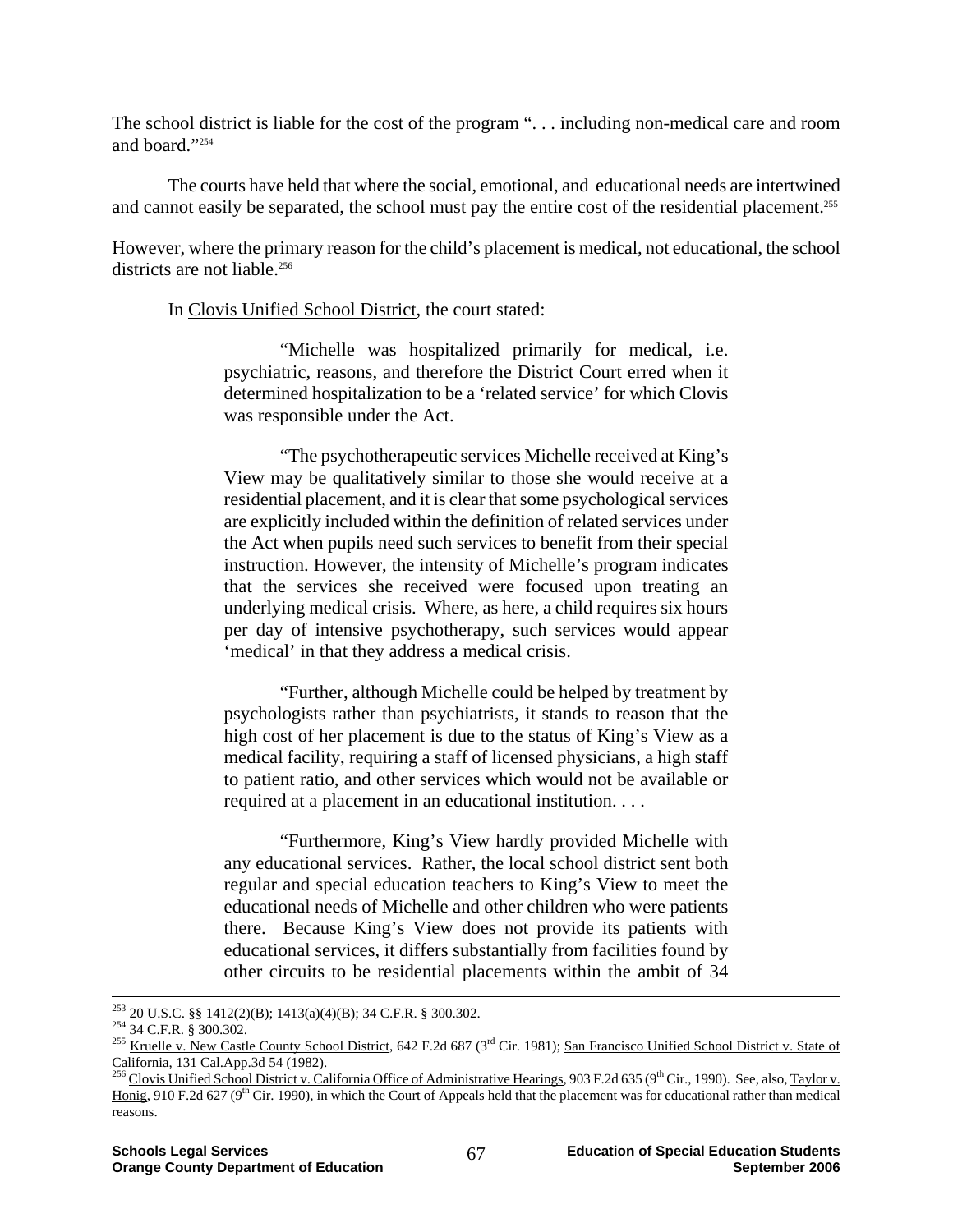C.F.R. section 300.302 for which school districts are financially responsible. . . ."257

In Capistrano Unified School District v. Wartenberg,<sup>258</sup> the Court of Appeals held that a student who suffered from a learning disability, attention deficit disorder, was entitled to be placed in a private school even if there was no finding that the learning disability or attention deficit disorder caused the behavior which necessitated the need for a private school. The school district contended that the need for a private school was a result of the student's oppositional defiant or antisocial behavior, not his disabilities, and the IEP the school district developed could meet the student's needs if the student chose to cooperate. The court rejected the school district's position and held that the IDEA's requirement to provide a free appropriate public education means that once the student is found eligible under the IDEA, all of the child's intertwined needs, whether they are disabilities under the IDEA or not, must be addressed in the student's IEP.

Another perplexing legal issue is raised when residential placement in psychiatric hospitals is sought, particularly where these facilities contain locked units. When a court orders placement in the locked unit of a psychiatric hospital, has the court, in effect, civilly committed the disabled student?

In O'Connor v. Donaldson,<sup>259</sup> the United States Supreme Court held that a state under the United States Constitution cannot confine an individual who is not dangerous and who can live safely in society alone or with the help of family members or friends. In Addington v. Texas,<sup>260</sup> the Court held that to meet the due process requirements of the Fourteenth Amendment, the standard for use in civil commitment hearings must be greater than the preponderance of evidence standard applicable to cases under the IDEA. Thus, when a hearing officer or court orders a school district to pay for the hospitalization of a disabled student in a psychiatric hospital, basing the judgment on a preponderance of evidence standard, the hearing officer may be in violation of the court's holding in Addington v. Texas.<sup>261</sup> The court in Addington stated:

> "This court repeatedly has recognized that civil commitment for any purpose constitutes a significant deprivation of liberty that requires due process protection . . . Moreover, it is indisputable that involuntary commitment to a mental hospital after a finding of probable dangerousness to self or others can engender adverse social consequences to the individual. Whether we label this phenomena 'stigma' or choose to call it something else is less important than that we recognize that it can occur and that it can have a very significant impact on the individual.

> "The state has a legitimate interest . . . in providing care to its citizens who are unable because of emotional disorders to care for

<sup>&</sup>lt;sup>257</sup> Clovis Unified School District, 903 F.2d at 645-46.

<sup>&</sup>lt;sup>258</sup> 59 F.3d 884 (9<sup>th</sup> Cir. 1995). In a strongly worded dissent, Judge Fergusen wrote that there should be a causal link between the child's qualified disability and the need for the service.<br><sup>259</sup> 422 U.S. 563 (95 S.Ct. 2486) (1975).

<sup>&</sup>lt;sup>260</sup> 441 U.S. 418 (99 S.Ct. 1804) (1979).<br><sup>261</sup> Ibid.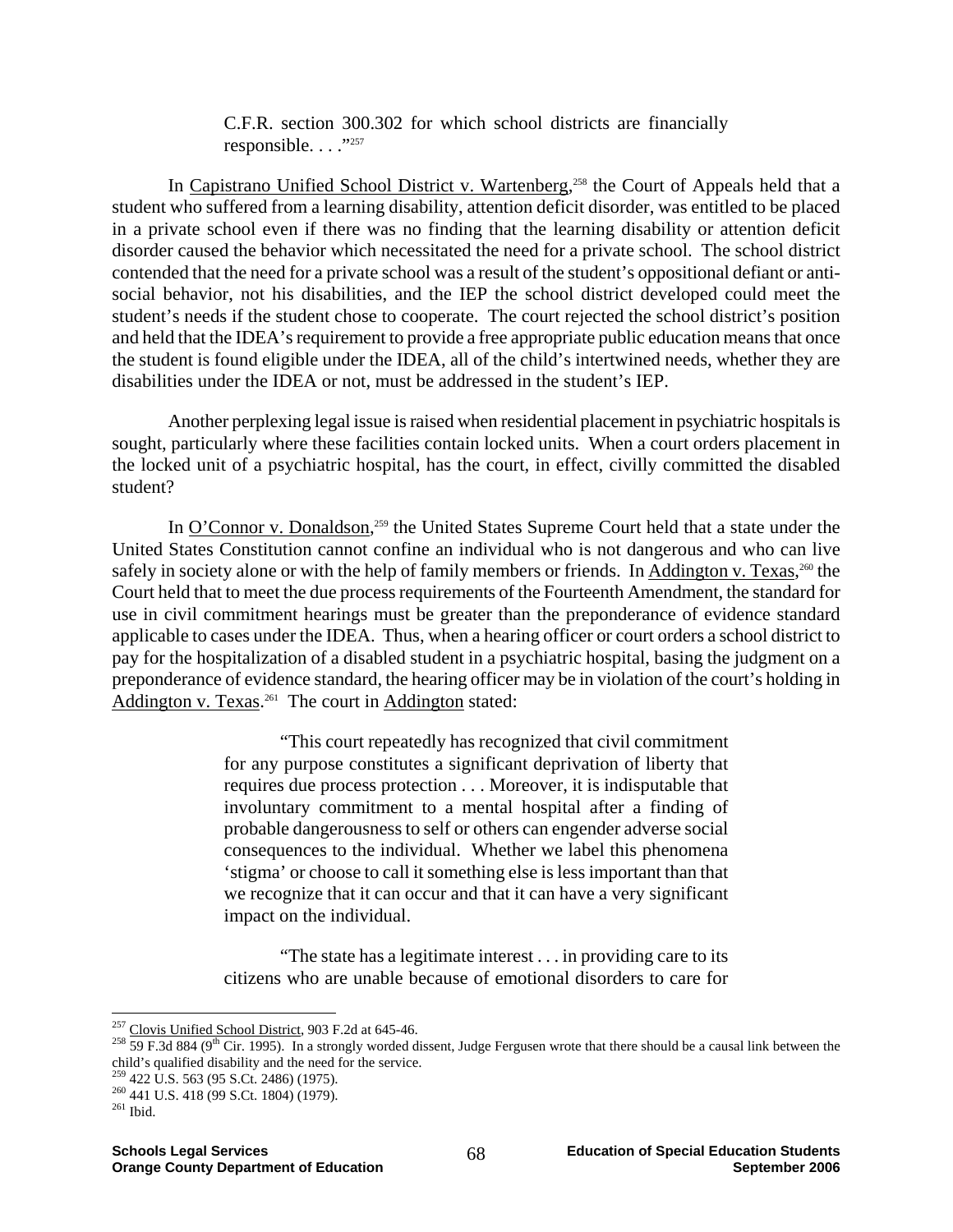themselves . . . Since the preponderance standard creates the risk of increasing the number of individuals erroneously committed, it is at least unclear as to what extent, if any, the state's interests are furthered by using a preponderance standard in such commitment proceedings."262

The Court in Addington went on to state that the standards for civil commitment may vary from state to state and held that the procedures must be allowed to vary, as long as they meet the constitutional minimum. In California, the standard of proof in a civil commitment hearing is beyond a reasonable doubt, the standard used in criminal proceedings.<sup>263</sup>

### **LICENSED CHILDREN'S INSTITUTIONS AND NONPUBLIC SCHOOLS UNDER CALIFORNIA LAW**

 California law contains many additional requirements for licensed children's institutions and nonpublic schools. Assembly Bill 1858<sup>264</sup> amends and adds numerous provisions to the Education Code relating to licensed children's institutions for foster children and nonpublic schools for special education students effective January 1, 2005.

 Section 56155.7 states that a licensed children's institution may not require that a child be identified as an individual with exceptional needs as a condition of admission or residency.

 Section 56157(a), states that in providing appropriate programs for special education students residing in licensed children's institutions or foster family homes, the local educational agency shall first consider services and programs operated by public education agencies for special education students. If these programs are not appropriate, special education and related services shall be provided by contract with a nonpublic, nonsectarian school.

 Sections 56157(c) and (d) state that if a special education student residing in a licensed children's institution or foster family home is placed in a nonpublic, nonsectarian school, the local educational agency that made the placement shall conduct an annual evaluation, in accordance with federal law as part of the annual individualized education program process, of whether the placement is the least restrictive environment that is appropriate to meet the pupil's needs. If the special education student residing in a licensed children's institution or foster family home is placed in a nonpublic school, the nonpublic school shall report to the local educational agency that made the placement, on a quarterly or trimester basis, as appropriate, the educational progress demonstrated by the student towards the attainment of the goals and objectives specified in the student's IEP. Pursuant to federal law, no local educational agency shall refer a pupil to a nonpublic school unless the services required by the IEP can be assured.

 Section 56341.5 states that as part of the participation of a special education student in the IEP process, the student shall be allowed to provide confidential input to any representative of his or her IEP team.

 $262$  Id. at 1809.

<sup>&</sup>lt;sup>263</sup> Waltz v. Zumwalt, 176 Cal.App.3d 835 (1985); <u>Doe v. Gallinot</u>, 657 F.2d 1017 (9<sup>th</sup> Cir. 1981). <sup>264</sup> Stats. 2004, ch. 914.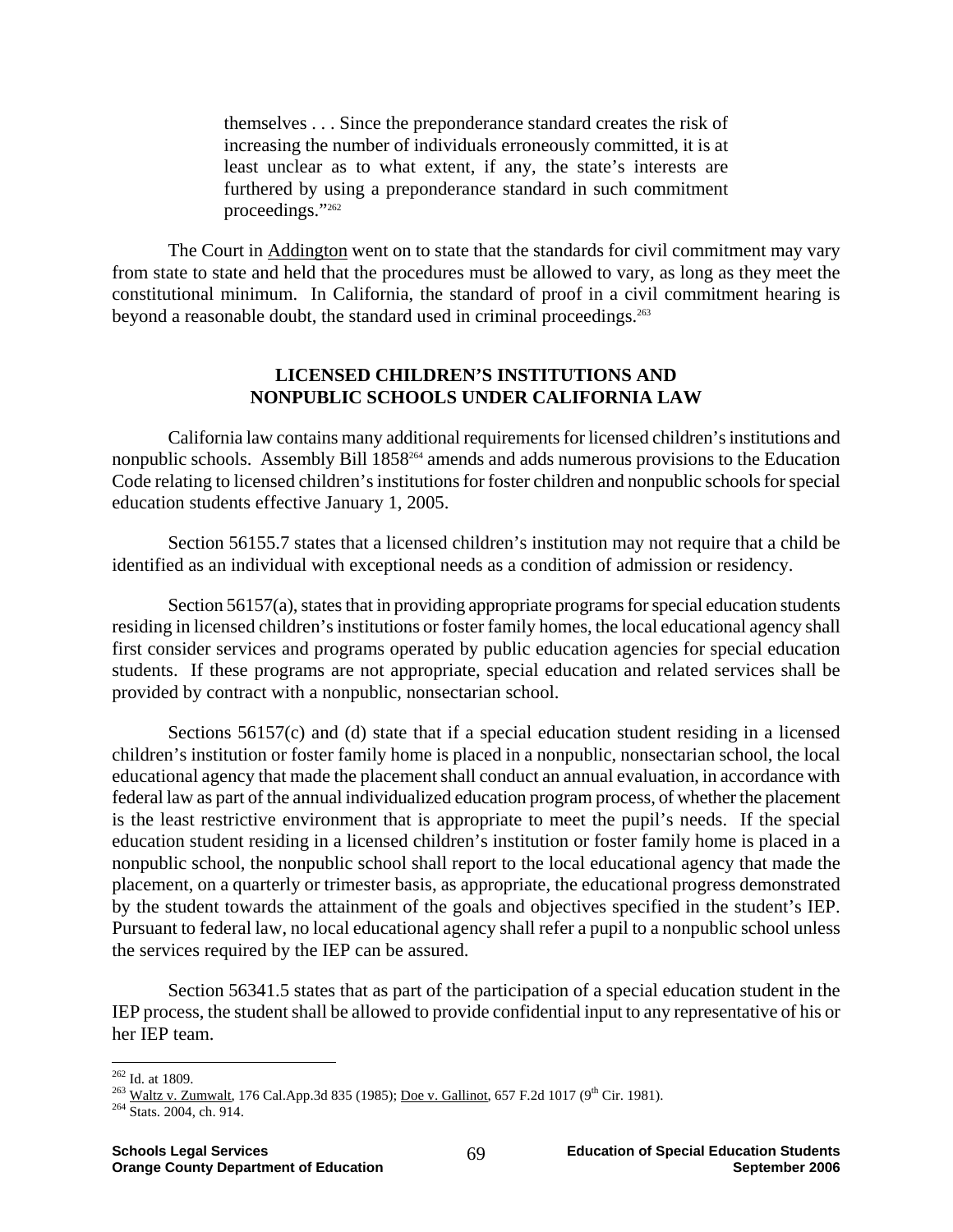Education Code section 56366(a) states that the master contract with a nonpublic school shall include teacher-to-pupil ratios and an individual services agreement for each student placed by a local educational agency that will be negotiated for the length of time the nonpublic school or nonpublic agency services specified in the child's IEP. The master contract shall include a description of the process being utilized by the local educational agency to oversee and evaluate placements in nonpublic schools. The description shall include a method for evaluating whether the pupil is making appropriate educational progress. At least once every year, the local educational agency shall:

- 1. Evaluate the educational progress of each student placed in a nonpublic school, including all state assessment results.
- 2. Consider whether or not the needs of the student continue to be best met at the nonpublic school and whether changes to the IEP of the student are necessary, including whether the student may be transitioned to a public school setting.

 In the case of a nonpublic school that is owned, operated by or associated with a licensed children's institution, the master contract shall include a method for evaluating whether the nonpublic school is in compliance with the requirement that the licensed children's institution shall not require the student to be enrolled in the nonpublic school as a condition for residing at the licensed children's institution.

Section 56366(a)(8) states that a nonpublic school is subject to the alternative accountability system developed by the Superintendent of Public Instruction in the same manner as public schools and each student placed in a nonpublic school by the local educational agency shall be tested by qualified staff of the nonpublic school in accordance with the accountability program. The test results shall be reported by the nonpublic school to the California Department of Education.

 Beginning in the 2006-2007 school year testing cycle, each nonpublic school shall determine its STAR testing period. The nonpublic school shall determine this period based on the completion of 85 percent of the instructional year at the nonpublic school. Each nonpublic school shall notify the district of residence of a pupil enrolled in the school of its testing period. Staff at the nonpublic school who shall administer the assessments shall attend the regular testing training sessions provided by the district of residence. If staff from a nonpublic school have received training from one local educational agency, that training will be sufficient for all local educational agencies that send pupils to the nonpublic school. The district of residence shall order testing materials for its pupils that have been placed in the nonpublic school. The State Board of Education shall adopt regulations to facilitate the distribution of and the collecting of testing materials.

Section 56366(a)(9) states that with respect to a nonpublic school, the school shall prepare a school accountability report card in the same manner as public schools.

Section  $56366.1(b)(1)$  states that a nonpublic school applying for state certification shall provide the SELPA where the applicant is located with written notification of its intent to seek state certification or renewal of its certification. The applicant shall submit, on a form developed by the California Department of Education, a signed verification by the local educational agency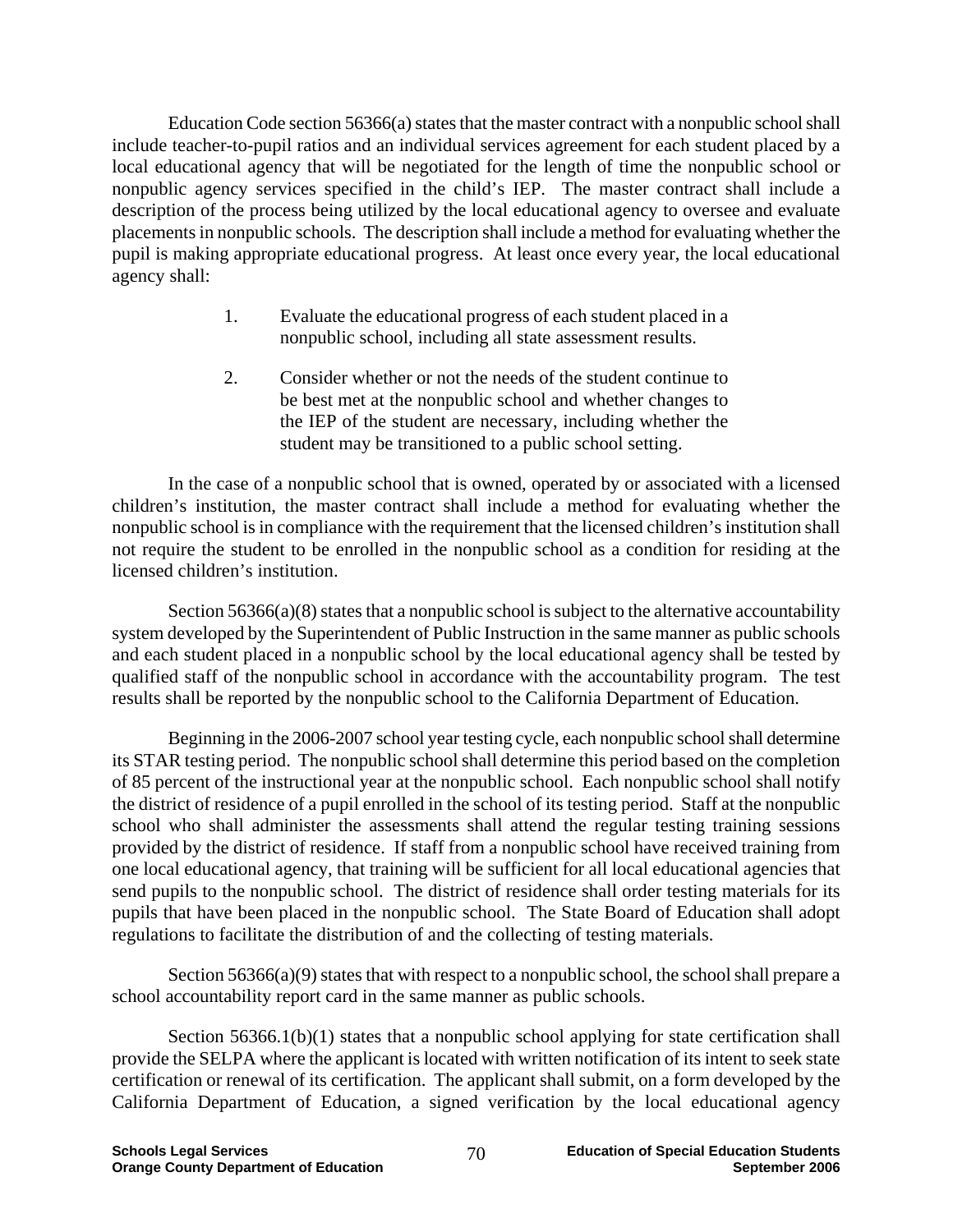representatives that they have been notified of the intent to certify or renew certification. The signed verification shall provide assurances that the local educational agency representatives have had the opportunity to provide input on all required components of the application and that the LEA had at least 60 calendar days prior to submission of an initial application or at least 30 calendar days prior to submission of a renewal application to provide input.

 Section 56366.1(i)(2) states that the Superintendent of Public Instruction shall conduct an investigation, which may include an unannounced on-site visit of the nonpublic school, if the Superintendent receives evidence of a significant deficiency in the quality of the educational services provided or noncompliance with state law. The Superintendent of Public Instruction shall document the complaint and the results of the investigation and shall provide copies of the documentation to the complainant, the nonpublic school, and the contracting local educational agency.

 Section 56366.1(i)(3) states that violations or noncompliance that are documented by the Superintendent of Public Instruction shall be reflected in the status of the certification of the school, at the discretion of the Superintendent of Public Instruction, pending an approved plan of correction by the nonpublic school. The California Department of Education shall retain for a period of 10 years, all violations pertaining to certification of a nonpublic school or agency. The Superintendent of Public Instruction is required to monitor the facilities, the educational environment and the quality of the educational program, including the teaching staff, the credentials authorizing service, the standards-based core curriculum being employed, and the standard focused instructional materials used of an existing certified nonpublic school or agency on a three year cycle as follows:

- 1. The nonpublic school shall complete a self review in year one.
- 2. The Superintendent shall conduct an on-site review of the nonpublic school or agency in year two;
- 3. The Superintendent shall conduct a follow-up visit to the nonpublic school or agency in year three.

 Section 56366.1(l) states that commencing July 1, 2006, notwithstanding any other provision of law, the Superintendent of Public Instruction may not certify or renew the certification of a nonpublic school or agency unless all of the following conditions are met:

- 1. The entity operating the nonpublic school or agency maintains separate financial records for each entity that it operates, with each nonpublic school or agency identified separately from any licensed children's institution that it operates.
- 2. The entity submits an annual budget that identifies the projected costs and revenues for each entity and demonstrates that the rates to be charged are reasonable to support the operation of the entity.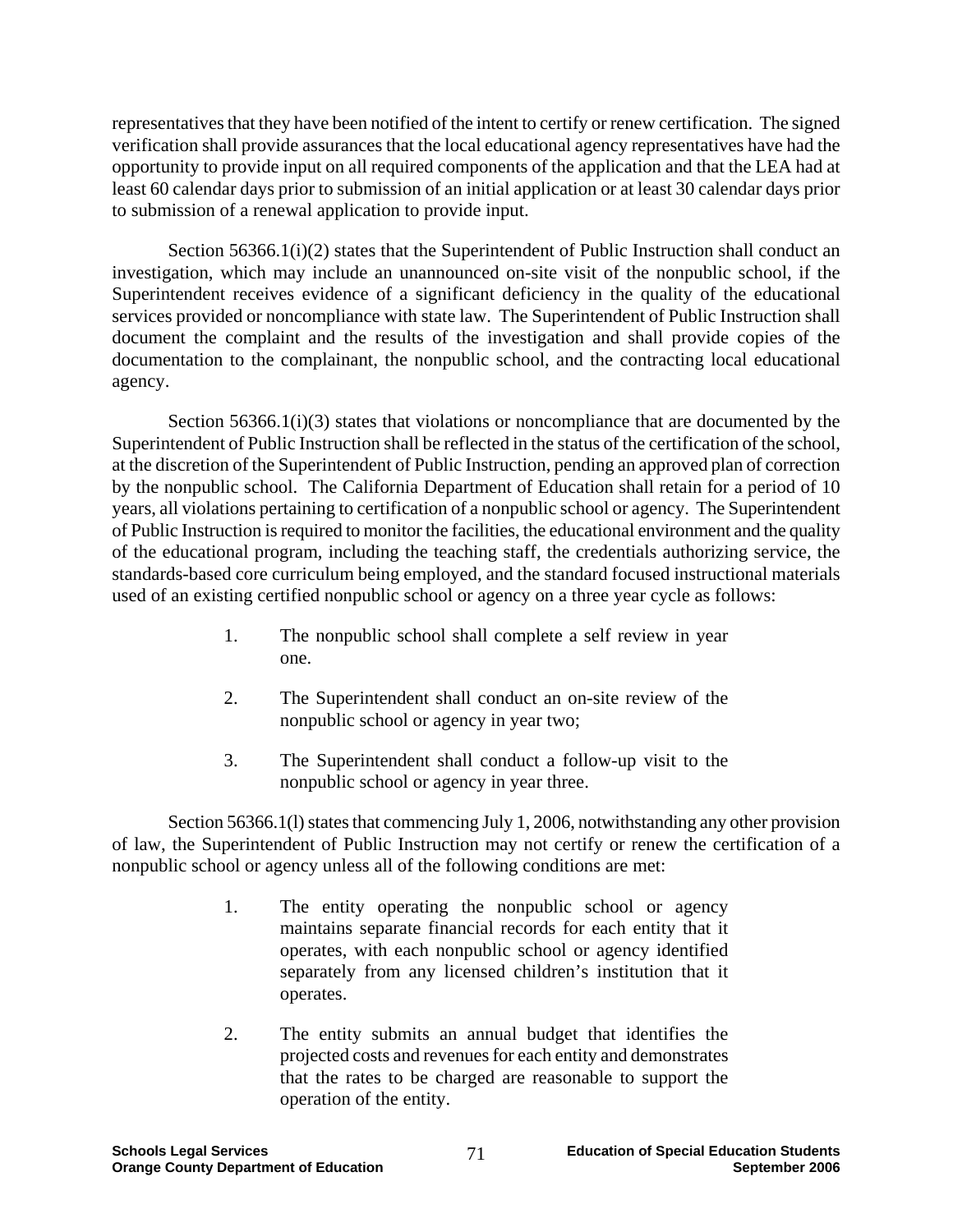- 3. The entity submits an entity-wide annual audit that identifies its costs and revenues, by entity, in accordance with generally accepted accounting and auditing principles. The audit must clearly document the amount of moneys received and expended on the educational program provided by the nonpublic school.
- 4. The relationship between various entities operated by the same entity are documented, defining the responsibilities of the entities. The documentation shall clearly identify the services to be provided as part of each program, for example, the residential or medical program, the mental health program, or the education program. The entity shall not seek funding from a public agency for a service, either separately or as a part of a package of services, if the service is funded by another public agency, either separately or as part of a package of services.

 Section 56366.1(n) states that notwithstanding any other provision of law, only nonpublic schools and agencies that provide special education and designated instruction and services utilizing staff who hold a certificate, permit, or other document equivalent to that which staff in a public school are required to hold in the service rendered are eligible to receive certification.

Section 56366.5(c) states that any educational funds received from a local educational agency for the educational costs of special education students that the local educational agency placed in a nonpublic school shall be used solely for those purposes and not for the costs of a residential program.

 Section 56366.10 states that in addition to the certification requirements, a nonpublic school that provides special education and related services to special education students shall certify in writing to the Superintendent of Public Instruction that it meets all of the following requirements:

- 1. It will not accept a special education student if it cannot provide or ensure the provision of services outlined in the student's IEP.
- 2. Students have access to the following educational materials, services and programs to the extent available at the local educational agency in which the nonpublic school is located, including standards-based, core curriculum and the same instructional materials used by the local educational agency in which the nonpublic school is located, college preparation courses, extracurricular activities (such as art, sports, music and academic clubs), career preparation and vocational training (consistent with transition plans), supplemental assistance (including individual academic tutoring, psychological counseling, career and college counseling).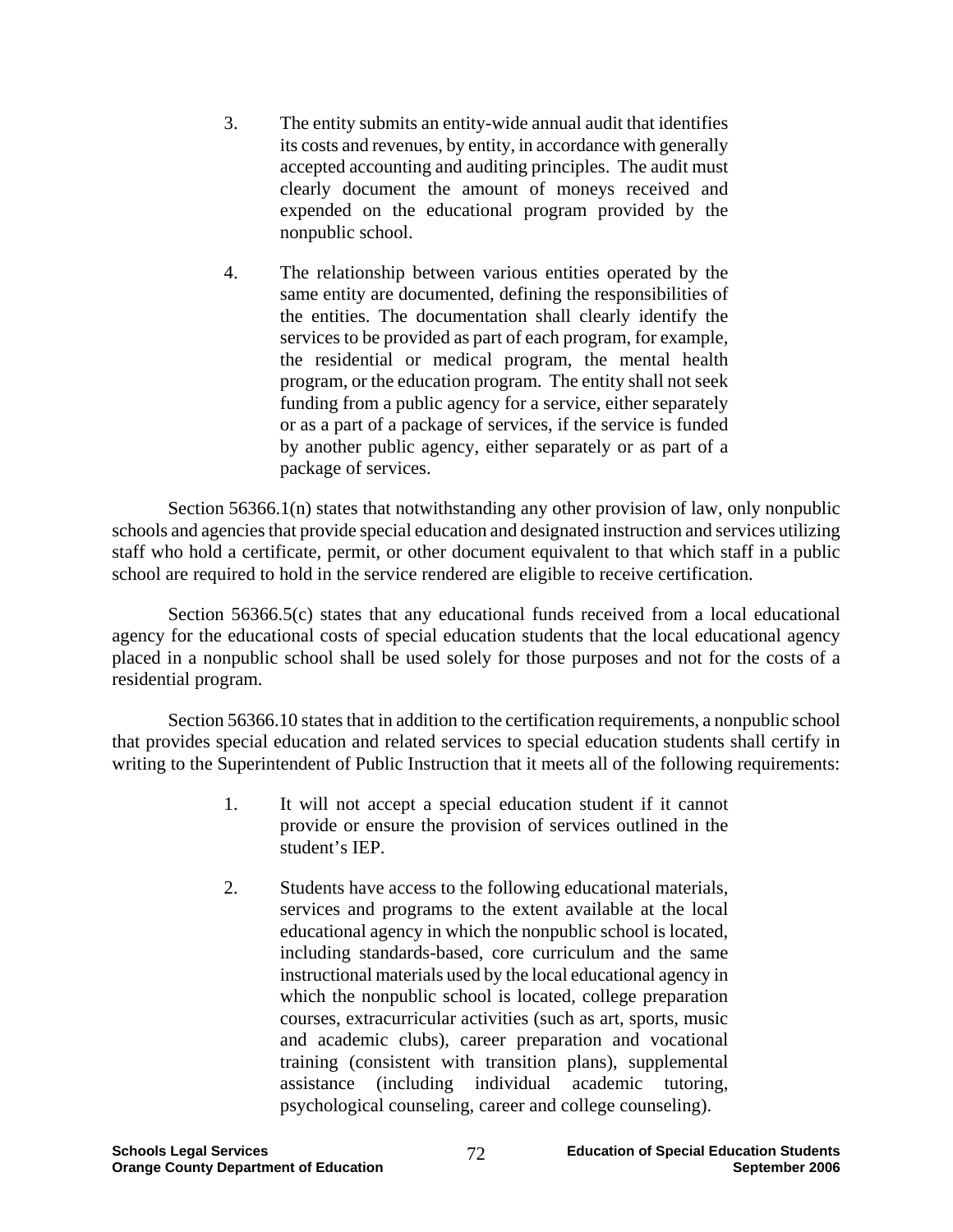- 3. The teachers and staff provide academic instruction and support services to students with the goal of integrating students into the least restrictive environment.
- 4. The school has and abides by a written policy for student discipline which is consistent with state and federal law and regulations.

 Section 56366.11 states that the California Department of Education shall implement a program to integrate special education students in nonpublic schools into public schools, as appropriate. Under the program, a student placed in a nonpublic school and each individual who has a right to make educational decision for the student shall be informed of all their rights relating to the educational placement of the student. Existing dispute resolution procedures involving public school enrollment or attendance shall be explained to a student placed in nonpublic school in an age and developmentally-appropriate manner. The Foster Child Ombudsman shall disseminate the information on educational rights to every foster child residing in a licensed children's institution or foster family home.

 Following the development of the next statewide assessment contract, the California Department of Education shall submit to the Legislature a report on the academic progress of students attending nonpublic schools serving special education students. Using the results of the two most recent years of the STAR program and the California Alternative Performance Assessment, the report shall summarize by district the achievement of all students attending a nonpublic school. The Department shall ensure that the report does not violate the confidentiality of individual pupil scores. In addition, the report shall include an Academic Performance Index score for all students attending nonpublic school for each district.

 Section 56366.12 states that a nonpublic school shall ensure private and confidential communication between a student of the nonpublic school and members of the student's IEP team, at the student's discretion.

 Health and Safety Code section 1501.1 states that a licensed children's institution may not require, as a condition of placement, that a child be identified as a special education student.

 Welfare and Institutions Code section 16014 states that it is the intent of the Legislature to maximize federal funding for foster youth services provided by local educational agencies. The State Department of Education and the State Department of Social Services are required to collaborate with the County Welfare Directors Association, representatives from local educational agencies, and representatives of private, nonprofit foster care providers to establish roles and responsibilities, claiming requirements, and sharing of eligibility information eligible for funding under various federal programs. The state agency shall also assist counties and local educational agencies in drafting memorandums of understanding between agencies to access funding for case management activities associated with providing foster youth services for eligible children. The federal funding shall be an augmentation to the current program and shall not supplant existing state general funds allocated to the program. School districts shall be responsible for 100 percent of the nonfederal share of payments received under the Social Security Act.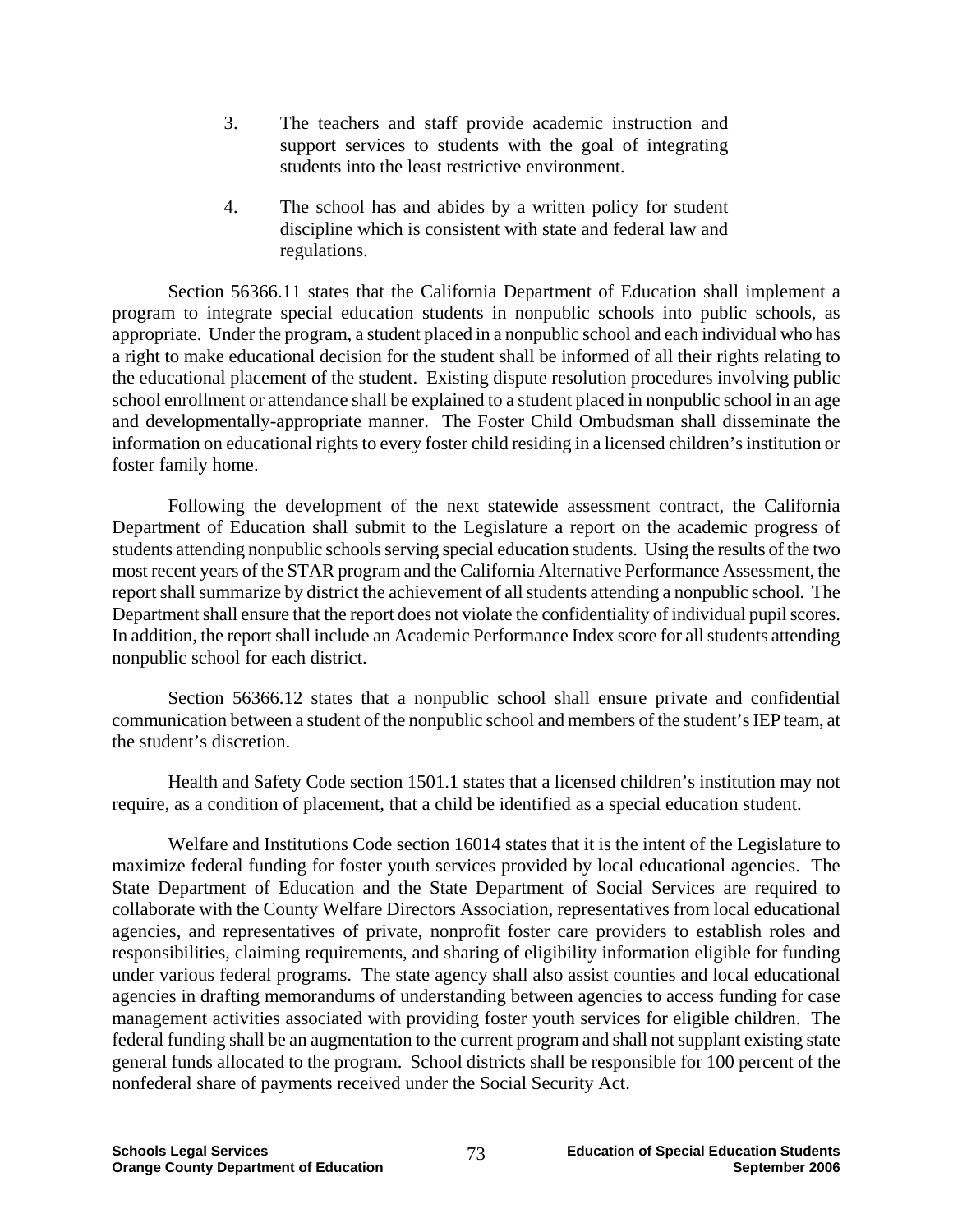Section 17 of the Legislation states that public schools are encouraged to apply for all available, federal, state, and local supplemental sources of funding to accomplish the goals set forth in Assembly Bill 1858, including funding available for neglected or delinquent students who are at risk of dropping out of school, homeless students, Social Security and IDEA funding.

### **EXTENDED SCHOOL YEAR**

Generally, the courts have held that special education and related services shall be provided on an extended year basis for each student with a disability who has unique needs and requires special education and related services in excess of the academic year.

In Crawford v. Pittman,<sup>265</sup> the Court of Appeals held that a state policy which barred consideration of extending educational programs beyond 180 days per year for disabled children violated the IDEA. The court declared the State of Mississippi's policy to be invalid and directed the district court to enter an order requiring each child's IEP to be individually designed pursuant to the requirements of the IDEA. In Georgia Association of Retarded Children v. McDaniel,<sup>266</sup> the Court of Appeals affirmed the decision of the district court ordering the State of Georgia to reverse its policy of refusing to consider the needs of mentally retarded children for education in excess of the traditional 180 day school year. The Court of Appeals affirmed the granting of the injunction against the challenged policy.

In California, regulations state that individuals who have disabilities which are likely to continue indefinitely or for a prolonged period or where interruption of the pupil's educational programming may cause regression and, coupled with limited recoupment capacity, render it impossible or unlikely that the pupil will attain the level of self sufficiency and independence that would otherwise be expected in view of his or her disabling condition, are eligible for extended school year. The IEP team is empowered to determine the need for an extended year program.<sup>267</sup> An extended year program is provided for a minimum of 20 instructional days including holidays up to a maximum of 55 instructional days for the severely disabled and 30 instructional days for other eligible pupils.268

#### **GRADUATION OF SPECIAL EDUCATION STUDENTS**

The courts generally have upheld state laws requiring disabled students to pass a minimal competency test in order to receive a high school diploma if sufficient notice was given to the students in advance. In Board of Education v. Ambach,<sup>269</sup> a New York court held that the state law requiring disabled students to fulfill graduation requirements including the passage of basic competency examinations in order to receive a high school diploma did not violate the Rehabilitation Act of 1973 or the IDEA, where the students were given three years notice of the

 $^{265}$  708 F.2d 1028 (5<sup>th</sup> Cir. 1983).

<sup>&</sup>lt;sup>266</sup> 716 F.2d 1565 (11<sup>th</sup> Cir. 1983); see, also, <u>Yaris v. Special School District</u>, 728 F.2d 1055 (8<sup>th</sup> Cir. 1984).<br><sup>267</sup> 5 C.C.R. § 3043.<br><sup>268</sup> Ibid. <sup>268</sup> 458 N.Y.S.2d 680 (Sup. 1982).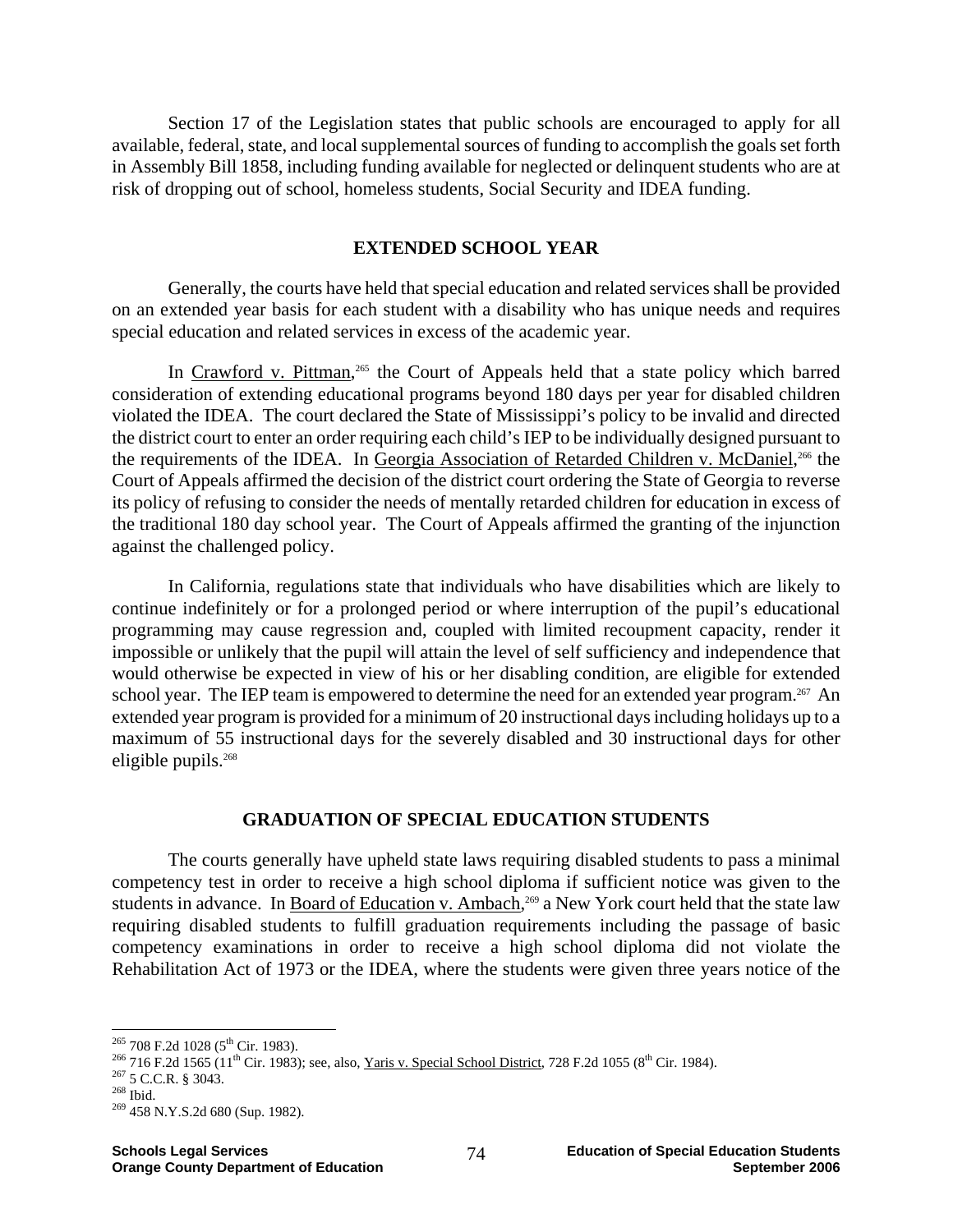requirement. However, in **Brookhart v. Illinois State Board of Education**,<sup>270</sup> the Court of Appeals held that one and a half years' notice of the test requirement was not sufficient.

The 2006 IDEA regulations state that a student's right to a free, appropriate public education is terminated upon graduation with a regular high school diploma but does not include an alternative degree that is not fully aligned with the state's academic standards.<sup>271</sup> The 2004 amendments to the IDEA require that a school district provide a student with a summary of the child's academic achievement and functional performance and recommendations on assisting the child to meet their postsecondary goals.272

In California, Education Code section 56390 states that a school district may award an individual with exceptional needs a certificate or document of educational achievement or completion if:

- 1. The individual has satisfactorily completed a prescribed alternative course of study approved by the governing board of the school district and identified in his or her IEP;
- 2. The individual has satisfactorily met his or her IEP goals and objectives during high school as determined by the IEP team; and
- 3. The individual has satisfactorily attended high school, participated in the instruction as prescribed in his or her IEP and has met the objectives of the statement of transition services.

Education Code section 56391 states that an individual with exceptional needs who meets the criteria for a certificate or document of educational achievement or completion shall be eligible to participate in any graduation ceremony and any school activity related to graduation in which a student of similar age, without disabilities, would be eligible to participate. The right to participate in graduation ceremonies does not equate to a certificate or document of educational achievement or completion with a regular high school diploma.

Education Code section 56392 states that it is not the intent of the Legislature to eliminate the opportunity for an individual with exceptional needs to earn a standard diploma issued by the school district when the pupil has completed the prescribed course of study and has passed the proficiency requirements with or without differential standards.

<sup>&</sup>lt;sup>270</sup> 697 F.2d 179 (7<sup>th</sup> Cir. 1983).

<sup>&</sup>lt;sup>271</sup> 34 C.F.R. § 300.101(a)(3). <sup>272</sup> 20 U.S.C. § 1414(c)(5)(B).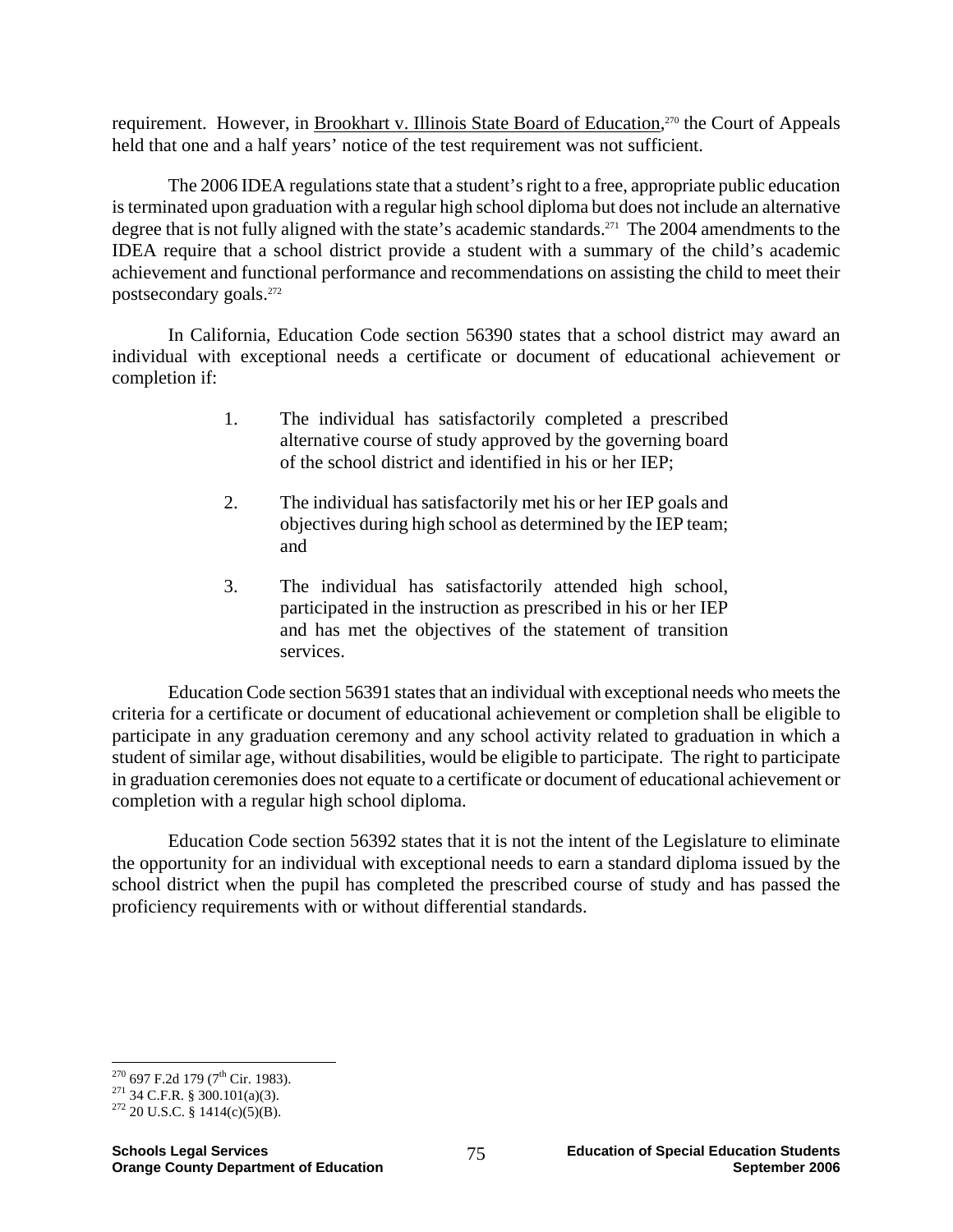# **CHILDREN ENROLLED IN PRIVATE SCHOOLS BY THEIR PARENTS**

Section  $612(a)(10)^{273}$  amends the requirements for providing services to children enrolled in private schools by their parents. This section, as amended, authorizes the use of federal funds for direct services to parentally placed private school children by the local educational agency. The amount expended for providing these services is required to be equal to a proportion of the amount of federal funds made available by the federal government.

 In calculating the proportionate amount of federal funds, the local educational agency, after timely and meaningful consultation with representatives of private schools, shall conduct a thorough and complete child find process to determine the number of parentally placed children with disabilities attending private schools located in the local educational agency.<sup>274</sup> The child find process is required to ensure the equitable participation of parentally placed private school children with disabilities and an accurate account of such children.

 The consultation with private school representatives during the design and development of special education and related services for private school children must include the following:

- 1. The child find process and how parentally placed private school children suspected of having a disability can participate equitably, including how parents, teachers, and private school officials will be informed of the process;
- 2. The determination of the proportionate amount of federal funds available to serve parentally placed private school children with disabilities, including the determination of how the amount was calculated;
- 3. The consultation process among the local educational agency, private school officials, and representatives of parents of parentally placed private school children with disabilities, including how the process will operate throughout the school year to ensure that parentally placed private school children with disabilities identified through the child find process can meaningfully participate in special education and related services;
- 4. How, where, and by whom special education and related services will be provided for parentally placed private school children with disabilities, including a discussion of the types of services, including direct services and alternate service delivery mechanisms, how such services will be apportioned

<sup>&</sup>lt;sup>273</sup> 20 U.S.C. § 1412(a)(10). See, also, 34 C.F.R. § 300.130 et seq.

 $274$  As discussed below, state law conflicts with this provision by requiring the local educational agency where the private school student resides to be responsible. See, Education Code section 56171.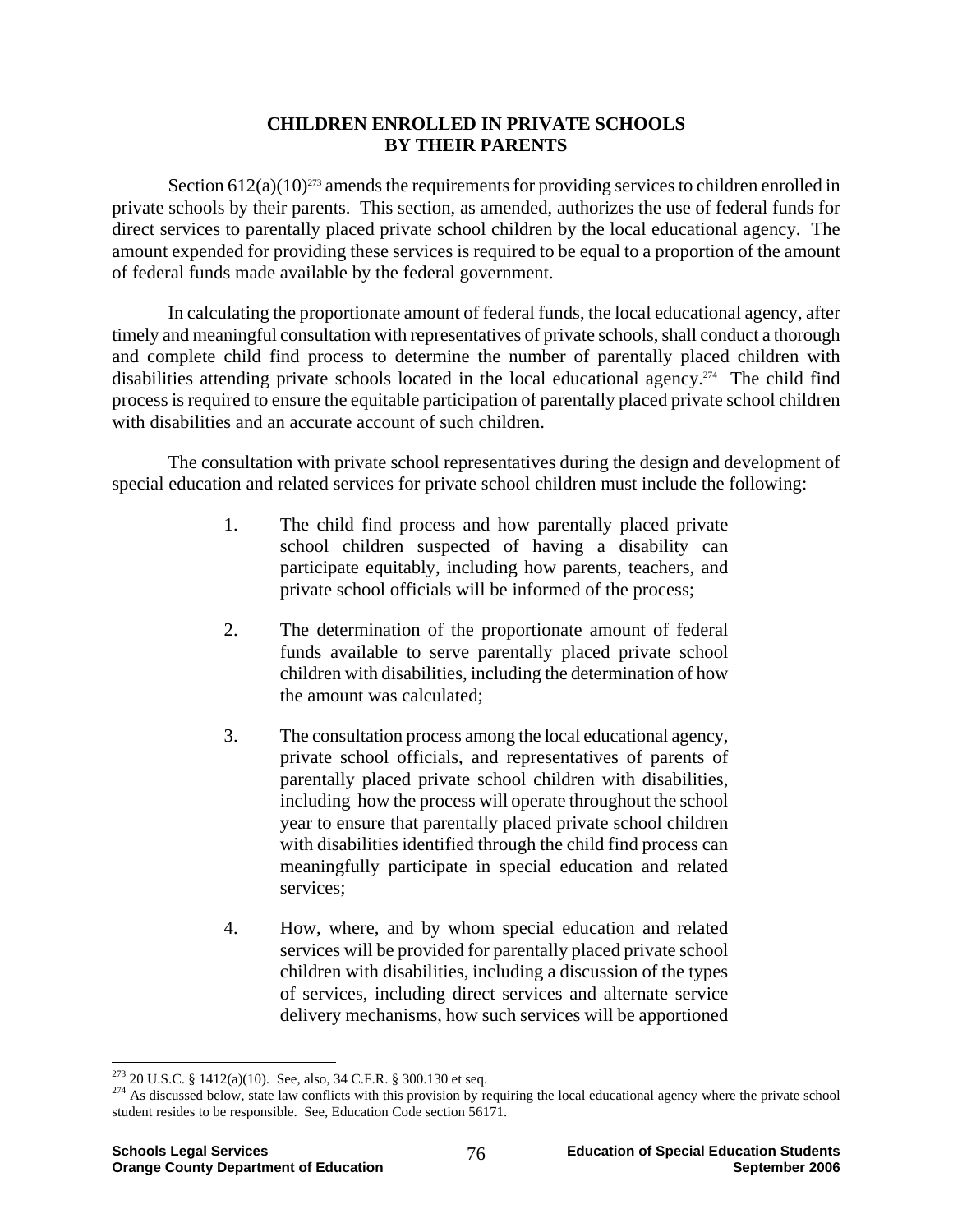if funds are insufficient to serve all children, and how and when these decisions will be made; and

5. How, if the local educational agency disagrees with the views of the private school officials on the provision of services or the types of services, whether provided directly or through a contract, the local educational agency shall provide to the private school officials a written explanation of the reasons why the local educational agency choose not to provide services directly or through a contract.<sup>275</sup>

When timely and meaningful consultation has occurred, the local educational agency shall obtain a written affirmation signed by the representatives of participating private schools, and if such representatives do not provide such affirmation within a reasonable period of time, the local educational agency shall forward the documentation of the consultation process to the state educational agency. A private school official shall have the right to submit a complaint to the state educational agency if the local educational agency did not engage in consultation that was meaningful and timely, or did not give due consideration to the views of the private school official. If the private school official wishes to submit a complaint, the private school official shall provide the basis of the noncompliance by the local educational agency to the state educational agency, and the local educational agency shall forward the appropriate documentation to the state educational agency. If the private school official is dissatisfied with the decision of the state educational agency, such official may submit a complaint to the United States Secretary of Education by providing the basis of the noncompliance by the local educational agency to the Secretary of Education, and the state educational agency shall forward the appropriate documentation to the Secretary of Education.<sup>276</sup>

 The provision of equitable services to parentally placed private school children shall be provided by employees of the public agency or through contract by the public agency with an individual, association, agency, organization or other entity. Special education and related services provided to parentally placed private school children with disabilities, including materials and equipment, must be secular, neutral and nonideological.

The changes to this section will require more extensive consultations with private schools.

The regulations state that no private school child with a disability has an individual right to receive some or all of the special education and related services that the child would receive if enrolled in a public school.<sup>277</sup>

The regulations state that services provided to private school children with disabilities may be provided on site at a child's private school, including a religious school to the extent consistent with law.<sup>278</sup> The trend in the courts is to allow services to be provided at the religious school site.<sup>279</sup>

 $275$  20 U.S.C. § 1412(a)(10).

<sup>&</sup>lt;sup>276</sup> 20 U.S.C. § 1412(a)(10); 34 C.F.R. § 300.134.<br><sup>277</sup> 34 C.F.R. § 300.137.<br><sup>278</sup> 34 C.F.R. § 300.139.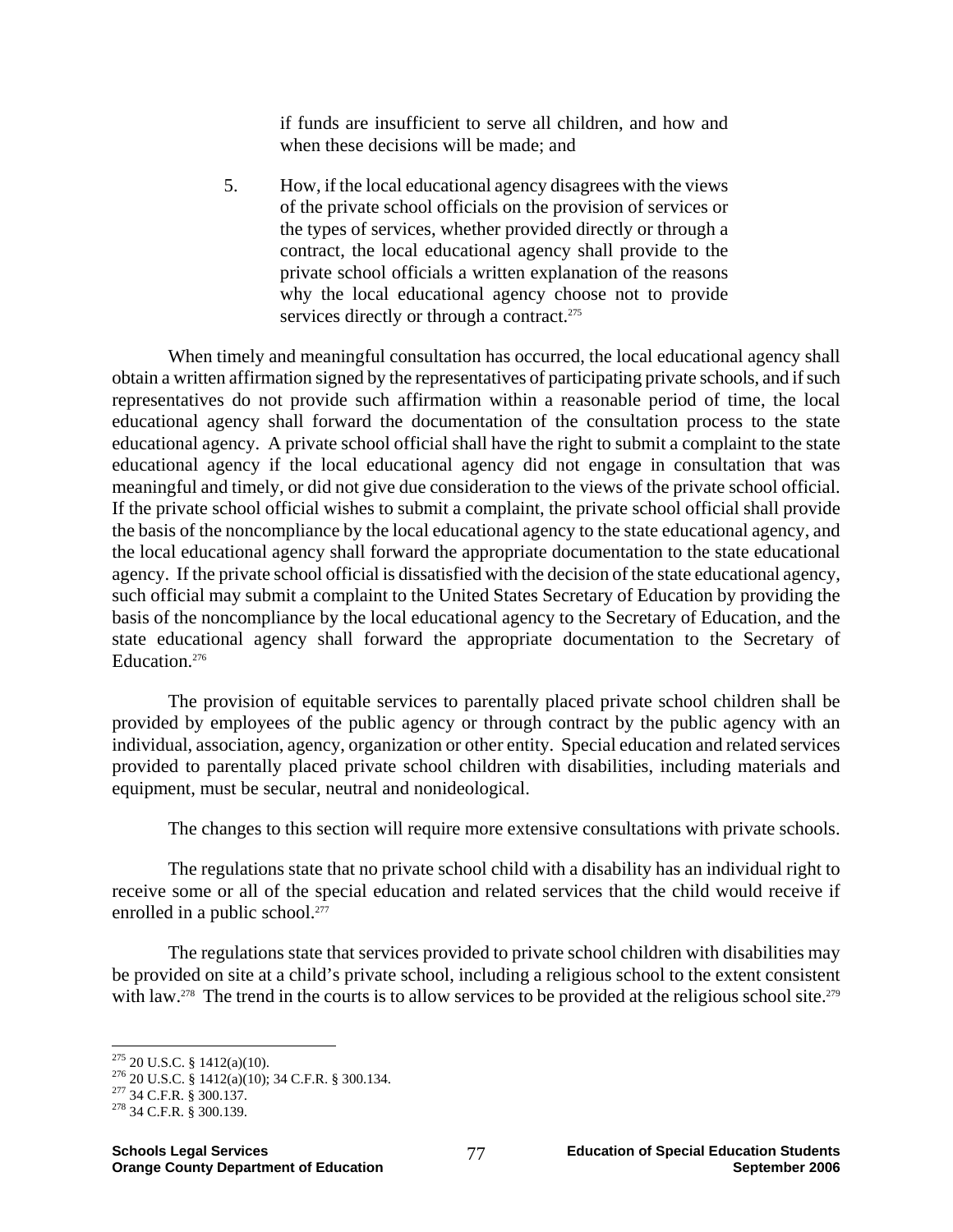A private school child with a disability must be provided transportation from the child's school or the child's home to a site other than the private school and from the service site to the private school or to the child's home depending upon the timing of the services. However, school districts are not required to provide transportation from the child's home to the private school. The cost of the transportation may be included in the proportionate amount of federal funds spent on private school students.

The regulations state that the due process hearing requirements do not apply to complaints that a school district has failed to meet the requirements of these regulations relating to the education of private school students, including the provision of services indicated on the child's services plan. The due process procedures do apply with respect to evaluating and determining special education eligibility for private school students.<sup>280</sup>

The regulations state that federal IDEA funds may not be used for classes that are organized separately on the basis of school enrollment or religion if the classes are at the same site and the classes include students enrolled in public schools and students enrolled in private schools. The regulations further state that federal funds may not be used to finance the existing level of instruction in a private school or to otherwise benefit the private school. The regulations also state that a school district may use federal funds to make public school personnel available for private school children with disabilities if those services are not normally provided by the private school.<sup>281</sup>

The regulations state that a school district may use funds available to pay for the services of an employee of a private school to provide services to children with disabilities if the employee performs the services outside of his or her regular hours of duty and the employee performs the services under public supervision and control. The regulations require a school district to keep title to and exercise continuing administrative control of all property, equipment and supplies acquired with federal funds for the benefit of private school children with disabilities. The school district may place equipment and supplies in a private school for a temporary period of time. The school district must ensure that the equipment and supplies placed in a private school are only used for IDEA purposes and can be removed from the private school without remodeling the private school facility. The school district shall remove equipment and supplies from a private school if the equipment or supplies are no longer needed for IDEA purposes or removal is necessary to avoid unauthorized use of the equipment and supplies for other than IDEA purposes. No funds under the IDEA may be used for repairs, minor remodeling or construction of private school facilities.<sup>282</sup>

In Zobrest v. Catalina Foothill School District,<sup>283</sup> the United States Supreme Court held that a school district may provide an interpreter to a student attending a private Catholic high school without violating the Establishment Clause of the First Amendment. The Court held that giving aid to a broad class of persons is permissible under the Establishment Clause even where the parochial school may be indirectly benefited.

<sup>&</sup>lt;sup>279</sup> See, Zobrest v. Catalina School District, 113 S.Ct. 2462, 83 Ed.Law Rep. 930, (1993), (Establishment Clause of the First Amendment does not prohibit school district from providing a sign language interpreter at parochial school).<br><sup>280</sup> 34 C.F.R. § 300.140.<br><sup>281</sup> 34 C.F.R. §§ 300.141, 300.142, 300.143.<br><sup>282</sup> 34 C.F.R. § 300.144.<br><sup>282</sup> 34 C.F.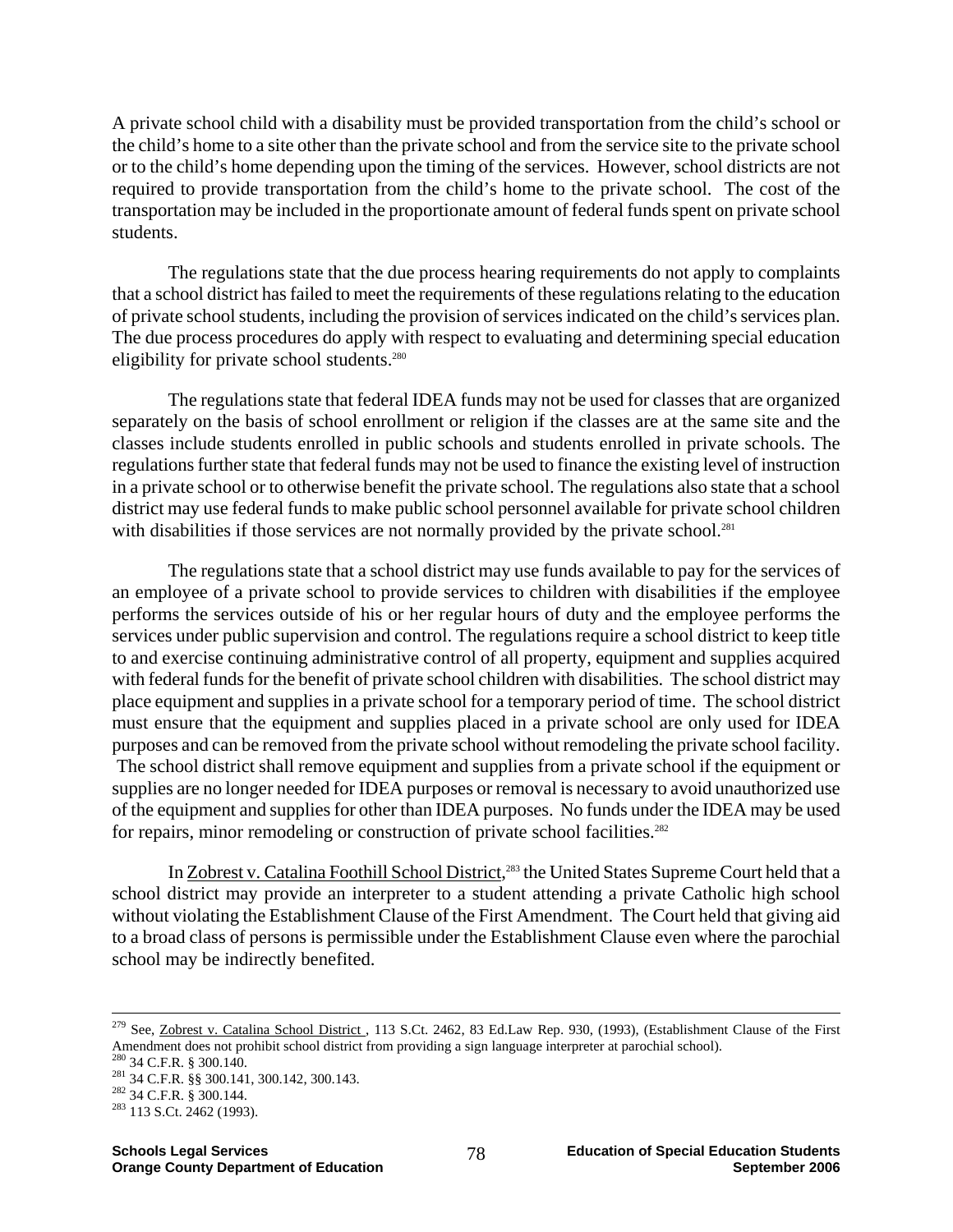In California, the Attorney General stated that in its opinion,<sup>284</sup> state law does not impose any further requirements upon school districts in California. The Attorney General stated:

> "We conclude that a school district is directed to provide special education programs to such children only to the extent the programs may be purchased with the proportionate share of funds made available to the district under federal law."285

The Attorney General noted that Education Code section 56171 requires districts to locate, identify and assess all private school children with disabilities, including religiously affiliated school-age children who have disabilities and are in need of special education and related services. Section 56173 states that each district shall spend on providing special education and related services to private school children with disabilities enrolled by a parent in a private elementary and secondary school an amount of federal state grant funds allocated to the state under the IDEA that is equal to a proportionate amount of federal funds made available under the Part B grant for local assistance. In addition, Education Code section 56000 states that it is the intent of the Legislature that nothing in state law shall be construed to set a higher standard of educating individuals with exceptional needs than that established by Congress in the IDEA.

The Attorney General concluded that state law was consistent with federal law in 2000 and did not impose any additional requirements beyond what was required by federal law.<sup>286</sup> In essence, school districts are required to utilize a proportionate share of federal funds to provide services to children with disabilities who have been enrolled by a parent in a private school.

## **PROCEDURAL SAFEGUARDS NOTICE REQUIREMENTS**

## **A. Procedural Safeguards**

The IDEA requires states to adopt certain procedural safeguards to assure that parents receive a free appropriate public education for their disabled children.<sup>287</sup> These safeguards include:

- 1. An opportunity for the parents or guardian of a disabled child to examine all relevant records;
- 2. Appointment of a surrogate for the parents or guardian where appropriate;
- 3. Prior written notice to the parents or guardian of the child whenever the school district proposes to initiate or change or refuses to initiate or change the identification, evaluation or

 $^{284}$ 83 Ops.Cal.Atty.Gen. 132 (2000).

<sup>285</sup> Id. at 132.<br><sup>285</sup> Id. at 132. Congress amended 20 U.S.C. §1412(a)(10) to require the local educational agency where the private school is located to be responsible for providing services to students enrolled in the private school. Education Code section 56170 has not been amended to conform to this change in federal law and state law still places the responsibility for providing services to children enrolled in private schools on the local educational agency of residence.

 $287$  20 U.S.C. § 1415.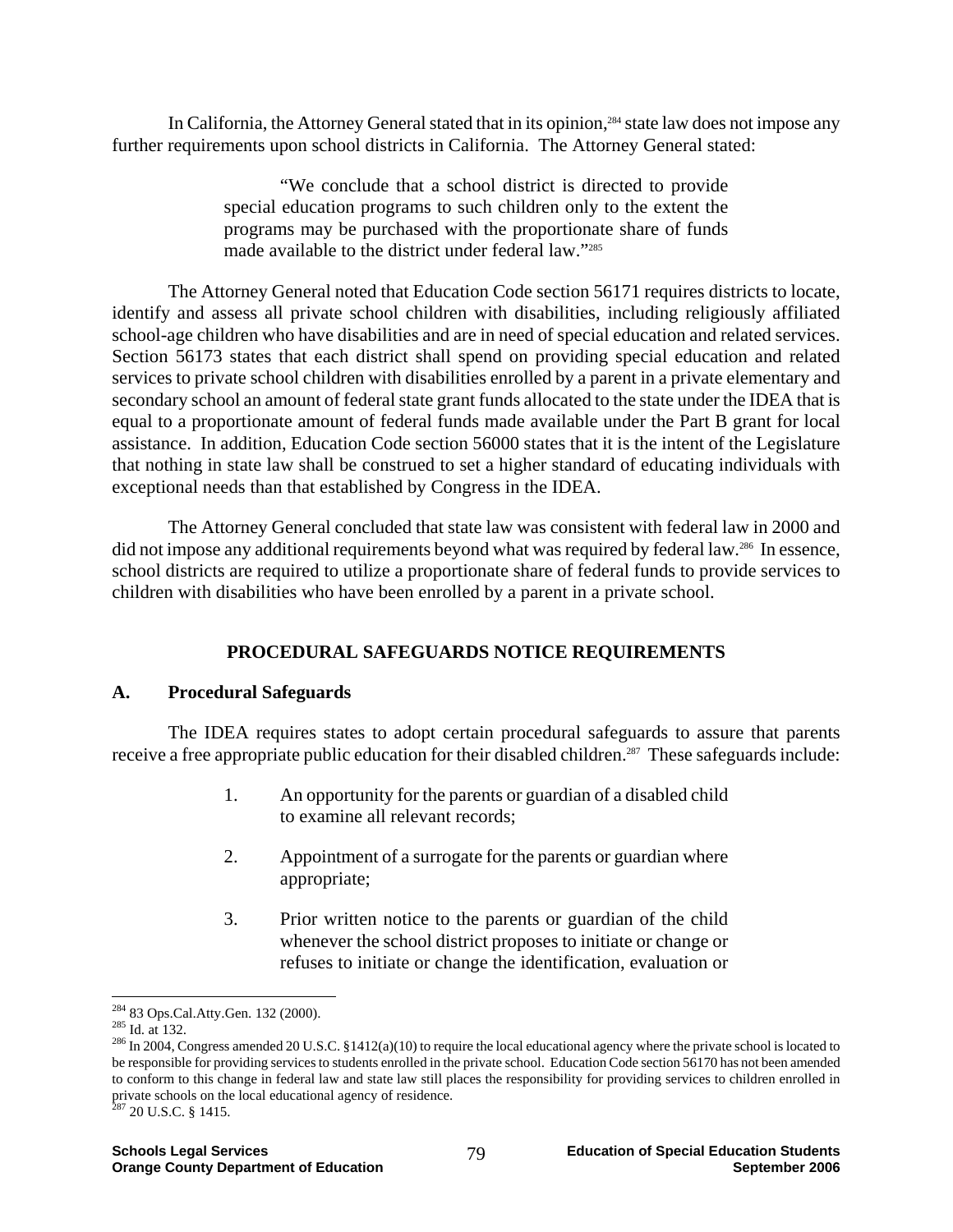educational placement of the child or the provision of a free appropriate public education to the child;

- 4. Procedures designed to assure that all prior written notice of procedural safeguards given to the parents or guardian of a disabled child is in their native language unless it is clearly not feasible to do so;
- 5. An opportunity for mediation of any disputes;
- 6. An opportunity to present complaints with respect to any matter relating to identification, evaluation or educational placement of the child or the provision of a free appropriate public education to the child.
- 7. A requirement that the parent or attorney representing the parent provide the state education agency and the school district the name, address and school of the child, a description of the problem and a proposed solution.
- 8. A state complaint form to assist parents in filing a complaint.288

# **B. Transmittal of Notice**

Section 615(d) modifies the procedural safeguards notice requirements to state that it shall be given to parents only one time a year, except that a copy also shall be given to the parents upon initial referral, parent request for evaluation, upon the first occurrence of the filing of a complaint, or upon the request of a parent. A local educational agency may place a current copy of the Procedural Safeguards Notice on its Internet website if such website exists.

 The federal regulations require the procedural safeguards notice to be given to the parent upon the receipt of the first due process complaint or compliance complaint or if discipline procedures are implemented.289

## **C. Contents of Notice**

 The contents of the Procedural Safeguards Notice requirements has been modified slightly to require that they include the opportunity to present and resolve complaints including the time period in which to make a complaint, the opportunity for the agency to resolve the complaint, and the availability of mediation.

 With respect to mediation, the legislation clarifies that the written agreement resolving the complaint through the mediation process must be legally binding and state that all discussions that occurred during the mediation process shall be confidential and may not be used as evidence in any

<sup>1</sup> <sup>288</sup> 20 U.S.C. § 1415(b).<br><sup>289</sup> 34 C.F.R. § 300.504.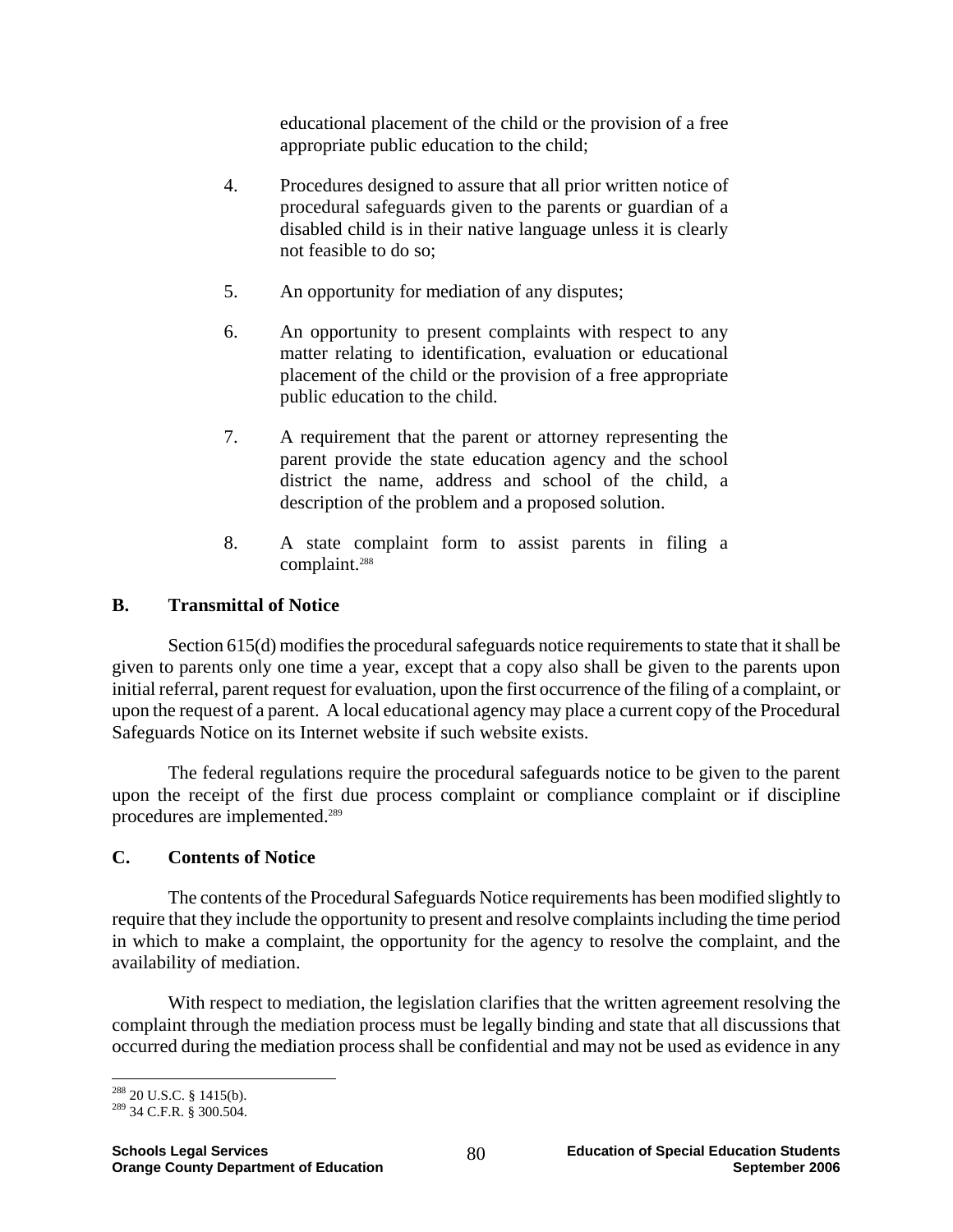subsequent due process hearing or civil proceeding. The written agreement must also be signed by both the parent and the representative of the agency who has the authority to bind such agency and must be enforceable in any federal or state court.

Section  $615(c)^{290}$  states that the contents of the written prior notice to the parents which is required whenever a local educational agency proposed to initiate or change or refuses to initiate or change the identification, evaluation, or educational placement of a special education child, or the provision of a free appropriate public education to the child has been modified to include the following:

- 1. A description of the action proposed or refused by the agency;
- 2. An explanation of why the agency proposes or refuses to take the action and a description of each evaluation procedure, assessment, record, or report the agency used as a basis for the proposed or refused action;
- 3. A statement that the parents of a child with a disability have protection under the procedural safeguards of the IDEA, and if this notice is not an initial referral for evaluation, the means by which a copy of a description of the procedural safeguards can be obtained;
- 4. Sources for parents to contact to obtain assistance in understanding the provisions of the IDEA;
- 5. A description of other options considered by the IEP team and the reasons why those options were rejected;
- 6. A description of the factors that are relevant to the agency's proposal or refusal.

# **D. The 2006 Regulations**

The federal regulations<sup>291</sup> require that written notice must be given to the parents of a special education child a reasonable time before the public agency proposes to do any of the following:

- 1. Initiate or change the identification, evaluation or educational placement of the child for the provision of a free appropriate public education to the child.
- 2. Refuse to initiate or change the identification, evaluation or educational placement of the child for the provision of a free appropriate public education to the child.292

 $\overline{a}$  $^{290}$  20 U.S.C. § 1415(c).<br> $^{291}$  34 C.F.R. § 300.503.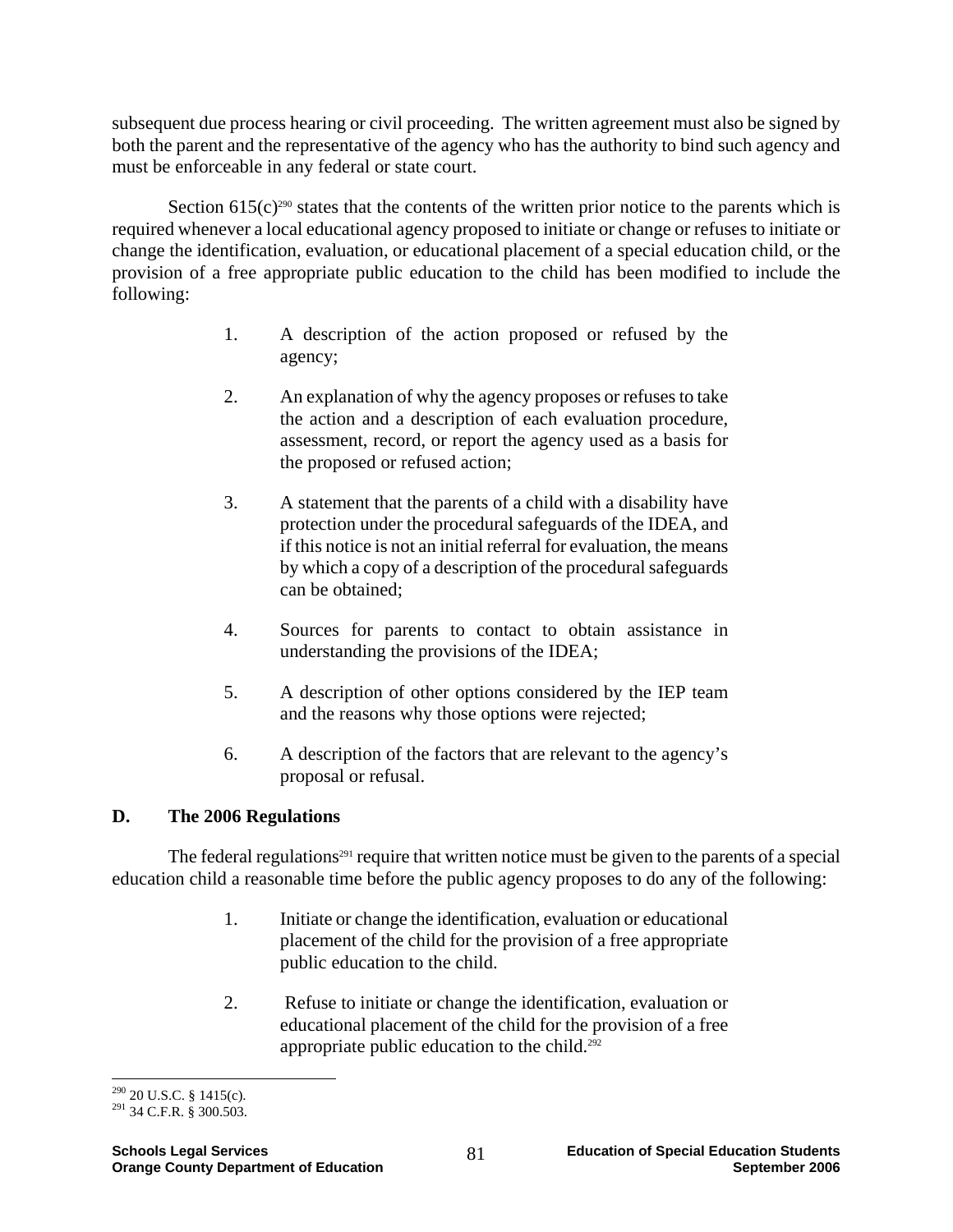If the action proposed by the school district also requires parental consent, the school district must give notice at the same time it requests parental consent. The notice is required to include the following:

- 1. A description of the action proposed or refused by the agency;
- 2. An explanation of why the agency proposes or refuses to take the action;
- 3. A description of any other options that the agency considered and the reasons why those options were rejected;
- 4. A description of each evaluation procedure, test, record, or report the agency used as a basis for the proposed or refused action;
- 5. A description of any other factors that is relevant to the agency's proposal or refusal;
- 6. A statement that the parents of a child with a disability have protection under the procedural safeguards of the IDEA and the means by which a copy of the description of the procedural safeguards can be obtained, and;
- 7. Sources for parents to contact to obtain assistance in understanding the provisions of the IDEA.<sup>293</sup>

The notice must be written in language that is understandable to the general public and provided in the native language of the parent or other mode of communication used by the parent, unless it is clearly not feasible to do so. If the native language or other mode of communication of the parent is not a written language, the public agency must take steps to ensure that the notice is translated orally or by other means to the parent in his or her native language or other mode of communication, that the parent understands the content of the notice and that there is written evidence that the requirements have been met.

<sup>&</sup>lt;sup>292</sup> See, also, 20 U.S.C. § 1415(b)(1)(c); *Union School District v. Smith*, 15 F.3d 1519 (9<sup>th</sup> Cir. 1994) (school district required to make formal written offer of appropriate educational placement even when parents have expressed an unwillingness to accept the placement).

 $293$  34 C.F.R. § 300.503.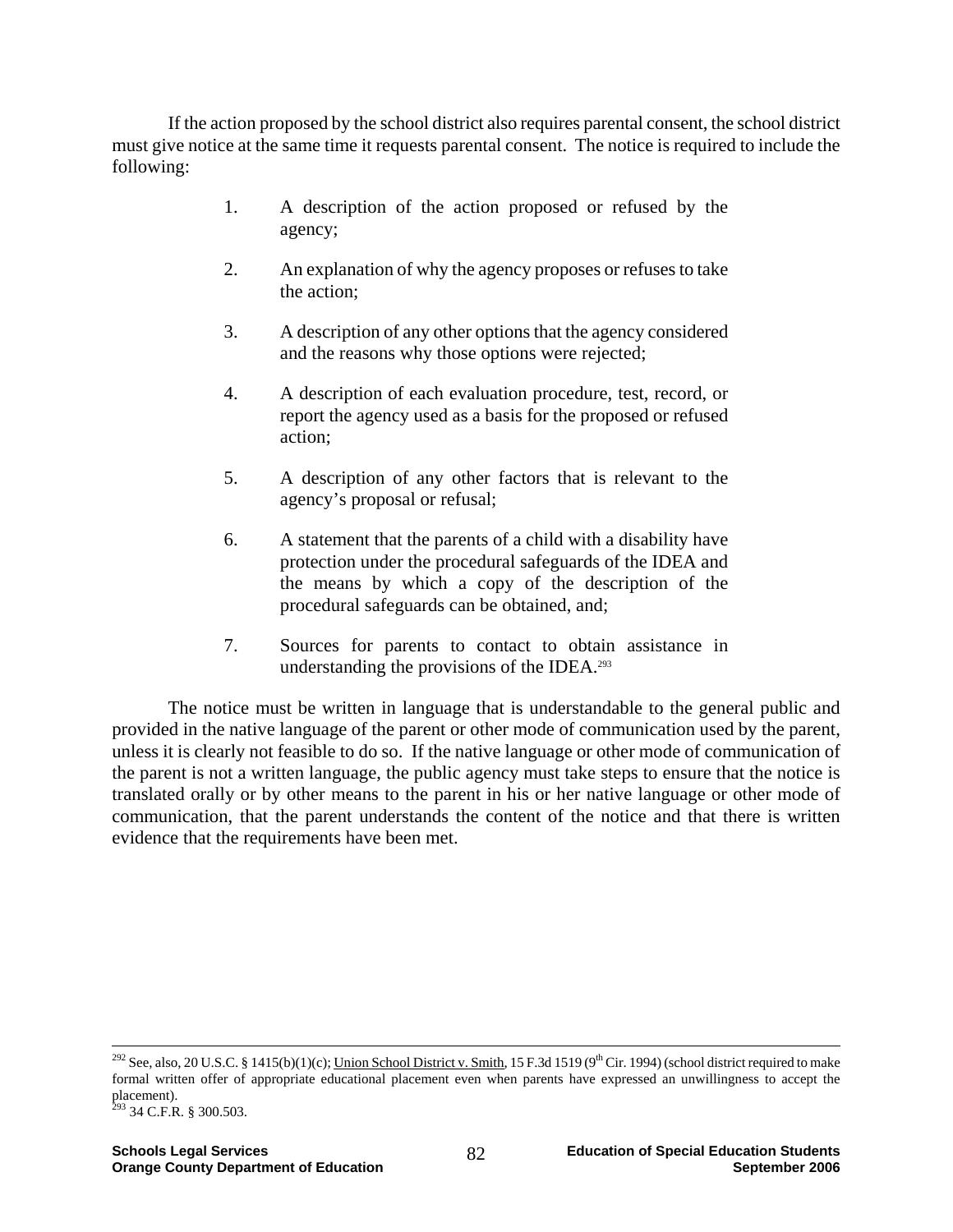#### **DUE PROCESS PROCEDURES**

#### **A. Grounds for Filing Due Process Complaint**

A parent or a public agency may file a due process complaint on any matters relating to the identification, evaluation, or educational placement of a child with a disability or the provision of a free appropriate public education to the child. A parent or public agency may file a due process complaint when a public agency proposes to initiate or change the identification evaluation or educational placement of the child or the provision of a free appropriate public education to the child or refuses to initiate or change the identification evaluation or educational placement of a child or the provision of a free appropriate education to the child.<sup>294</sup>

The federal regulations state that disagreements between a parent and a public agency regarding the availability of a program appropriate for a child with a disability, and the question of financial reimbursement, are subject to the due process procedures.<sup>295</sup> The due process procedures and compliance complaint procedures apply to child find requirements as well.<sup>296</sup>

#### **B. Surrogate Parent**

Section  $615(b)^{297}$  states that when the parents of the child are not known, the agency cannot, after reasonable efforts, locate the parents, or the child is a ward of the state, including the assignment of an individual to act as a surrogate for the parents, the local educational agency, or any other agency that is involved in the education or care of the child. In the case of a child who is a ward of the state, such surrogate may alternatively be appointed by the judge overseeing the child's care, provided that the surrogate meets the requirements of Section 615(b)(2)<sup>298</sup> and in the case of an unaccompanied homeless youth, as defined in Section 725(6) of the McKinney-Vento Homeless Assistance Act,<sup>299</sup> the local agency shall appoint a surrogate in accordance with Section 615(b)(2).<sup>300</sup> The state shall make reasonable efforts to ensure the assignment of a surrogate not more than thirty days after there is a determination by the agency that the child needs a surrogate.

#### **C. Two Year Statute of Limitations for Due Process Complaints**

Section 615(b)(6)<sup>301</sup> states that parents shall have an opportunity to present a complaint (e.g., a due process complaint) to the state educational agency with respect to any matter relating to the identification, evaluation, or educational placement of the child, or the provision of a free appropriate public education to such child, which sets forth an allegation that occurred not more than two years before the date the parent or public agency knew or should have known about the alleged

 $\overline{a}$ 

- 
- 
- 

<sup>&</sup>lt;sup>294</sup> 20 U.S.C. § 1415(b)(6); 34 C.F.R. § 300.507(a)(1).<br><sup>295</sup> 34 C.F.R. § 300.148(b).<br><sup>296</sup> 34 C.F.R. § 300.140.<br><sup>297</sup> 20 U.S.C. § 1415(b).<br><sup>298</sup> 20 U.S.C. § 1415(b)(2).<br><sup>299</sup> 42 U.S.C. § 11434(a)(6).<br><sup>300</sup> 20 U.S.C. § 1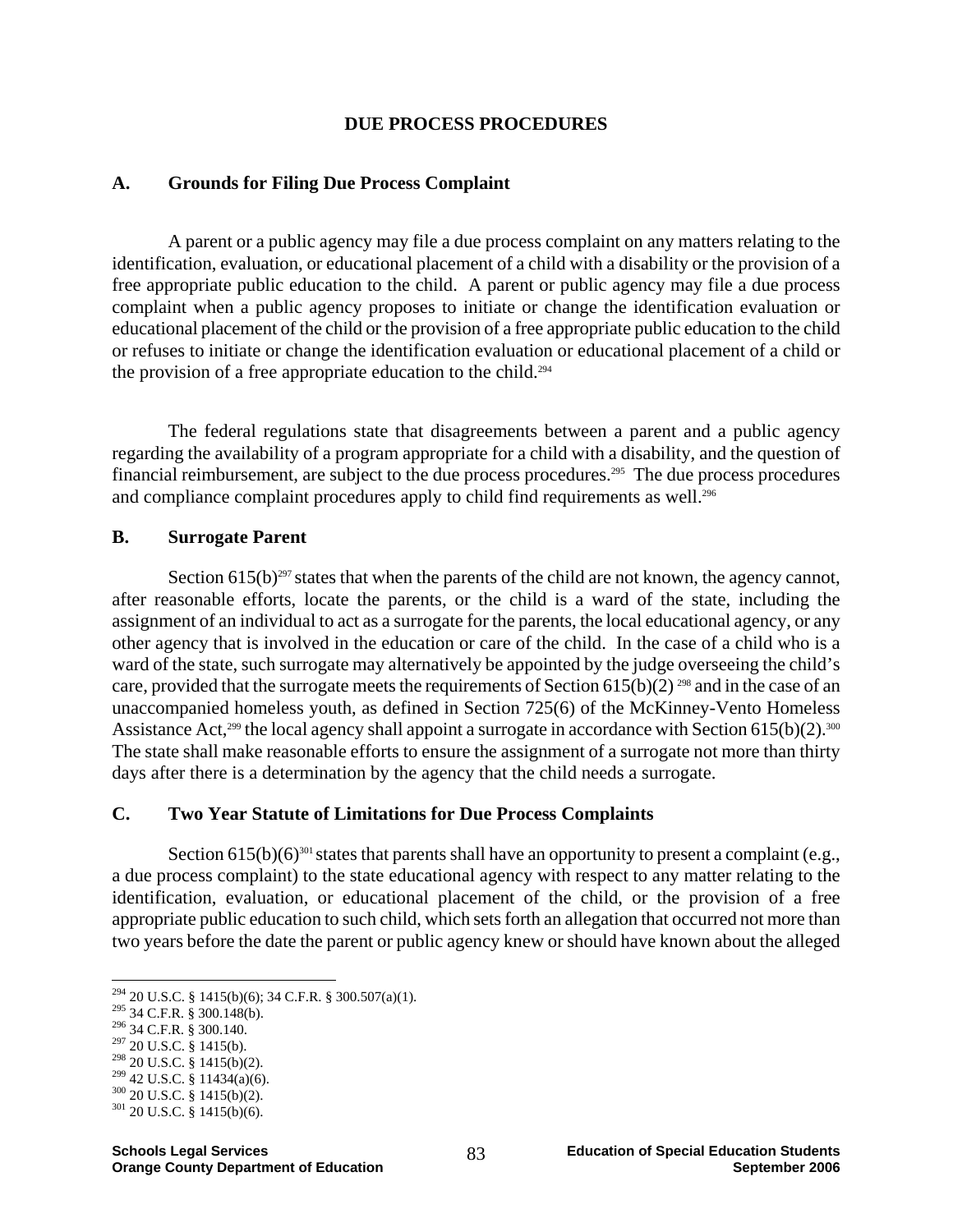action that forms the basis of the complaint, or, if the state has an explicit time limitation for presenting such a complaint under this part, in such time as the state law allows, except that the exceptions to the timeline described in Section 615(f)(3)(D) shall apply to the timeline described in Section  $615(b)(6)$ .<sup>302</sup> Education Code section 56505 provides for a two year statute of limitations for due process complaints.<sup>303</sup>

### **D. Filing Due Process Complaints**

The legislation amends Section  $615(b)(7)^{304}$  with respect to the filing of a due process complaint and, in addition to requiring a description of the nature of the problem, including facts relating to such problem, and any proposed resolution to the problem, the due process complaint notice must now also include a requirement that a party may not have a due process hearing until the party, or the attorney representing the party, files a notice that meets the requirements of Section  $615(b)(7)(A).$ <sup>305</sup>

 Each state education agency is required to develop model forms for filing a due process complaint but may not require the use of the forms.<sup>306</sup>

## **E. Sufficiency of Due Process Complaint**

 The due process complaint notice filed by either party shall be deemed to be sufficient unless the party receiving the notice notifies the hearing officer and the other party in writing that the receiving party believes the notice has not met the requirements of Section  $615(b)(7)(A)$ .<sup>307</sup>

 If the local educational agency has not sent a prior written notice to the parent regarding the subject matter contained in the parent's due process complaint notice, the local educational agency shall, within ten days of receiving the complaint, send to the parent a response that shall include:

- 1. An explanation of why the agency proposed or refused to take the action raised in the complaint.
- 2. A description of other options that the IEP team considered and the reasons why those options were rejected.
- 3. A description of each evaluation procedure, assessment, record, or report the agency used as the basis for the proposed or refused action.

<sup>&</sup>lt;u>.</u> <sup>302</sup> Education Code section 56500.2 establishes a one year statute of limitation for compliance complaints in conformity with 34 C.F.R. §300.662(c).

<sup>&</sup>lt;sup>303</sup> Education Code section 56505 provides for a two year statute of limitations effective October 9, 2006. If a parent participates in mediation between October 9, 2005, and October 9, 2006, a three year statute of limitations will apply, otherwise, the statute of limitations is two years.

 $304$  20 U.S.C. § 1415(b)(7).<br> $305$  20 U.S.C. § 1415(b)(7)(A). These requirements require the party to include the name of the child, the address of the residence of the child (or available contact information in the case of a homeless child), and the name of the school the child is attending, and in the case of a homeless child or youth, available contact information for the child and the name of the school the child is attending. See, also, Education Code section 56502.<br><sup>306</sup> 34 C.F.R. § 300.509.

 $307$  20 U.S.C. § 1415(b)(7)(A), see, also, Education Code section 56502.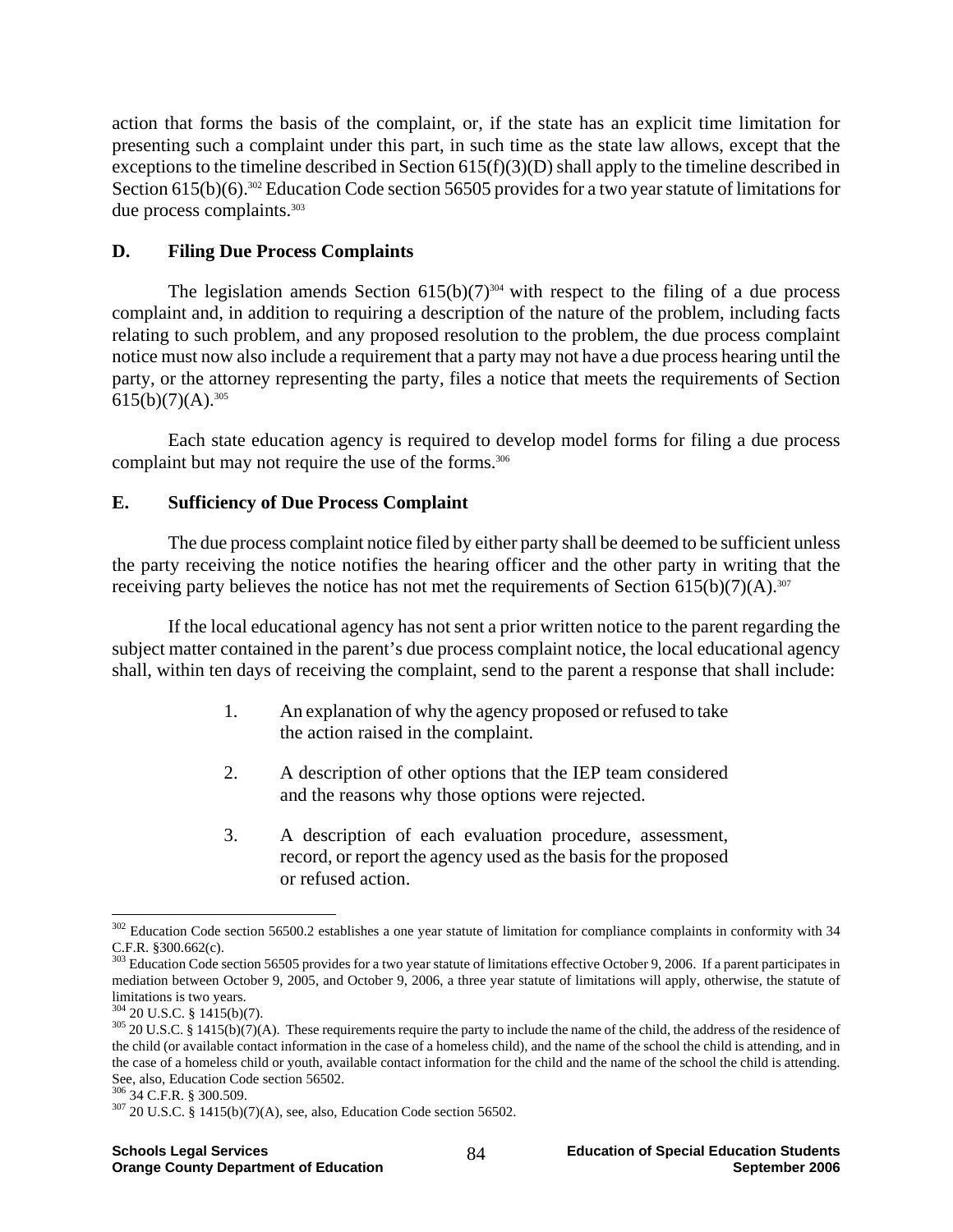4. A description of the factors that are relevant to the agency's proposal or refusal.

 A response filed by a local educational agency shall not be construed to preclude such local educational agency from asserting that the parents' due process complaint notice was insufficient where appropriate. The non-complaining party shall, within ten days of receiving the complaint, send to the complainant a response that specifically addresses the issues raised in the complaint. The party providing a hearing officer notification (i.e., that the due process complaint was not sufficient) shall provide the notification within fifteen days of receiving the complaint. Within five days of receipt of the notification alleging insufficiency, the hearing officer shall make a determination on the face of the notice of whether the notification meets the sufficiency requirements of Subsection (b)(7)(A) (i.e., a sufficient description of the nature of the problem and the underlying facts), and shall immediately notify the parents in writing of such determination.

 A party may amend its due process complaint notice only if the other party consents in writing to such amendment and is given the opportunity to resolve the complaint through a meeting held pursuant to subsection  $(f)(1)(B)$  or the hearing officer grants permission, except that the hearing officer may only grant such permission at any time not later than five days before a due process hearing occurs.

 The applicable timeline for a due process hearing shall recommence at the time the party files an amended notice, including the timeline under subsection  $(f)(1)(B)$ .<sup>308</sup>

# **F. General Hearing Requirements**

The right to an administrative hearing includes the right to a mediation conference, the right to examine pupil records, the right to a fair and impartial administrative hearing at the state level before a person knowledgeable in the laws governing special education and administrative hearings under contract with the State Department of Education, the right to have the pupil present at the hearing and the right to a hearing open to the public.<sup>309</sup> Under California law, the request for a hearing must be filed with the State Superintendent of Public Instruction.<sup>310</sup>

The administrative hearing is conducted in accordance with the rules and regulations adopted by the board at a time and place reasonably convenient to the parent and the pupil.311 During the pendency of the hearing proceedings the pupil shall remain in his or her present placement unless the public agency and the parent agree otherwise.<sup>312</sup> At the hearing, the parties have the following rights:

- 1. The right to be advised by counsel;
- 2. The right to present evidence, written arguments and oral arguments;

 $^{308}$  20 U.S.C. § 1415(f)(1)(B); see, also, Education Code section 56502.

<sup>&</sup>lt;sup>310</sup> Ibid.<br><sup>310</sup> Education Code section 56502.<br><sup>311</sup> Education Code section 56505.<br><sup>312</sup> 20 U.S.C. § 1415(e)(3); 34 C.F.R. § 300.513(a); Education Code section 56505(d).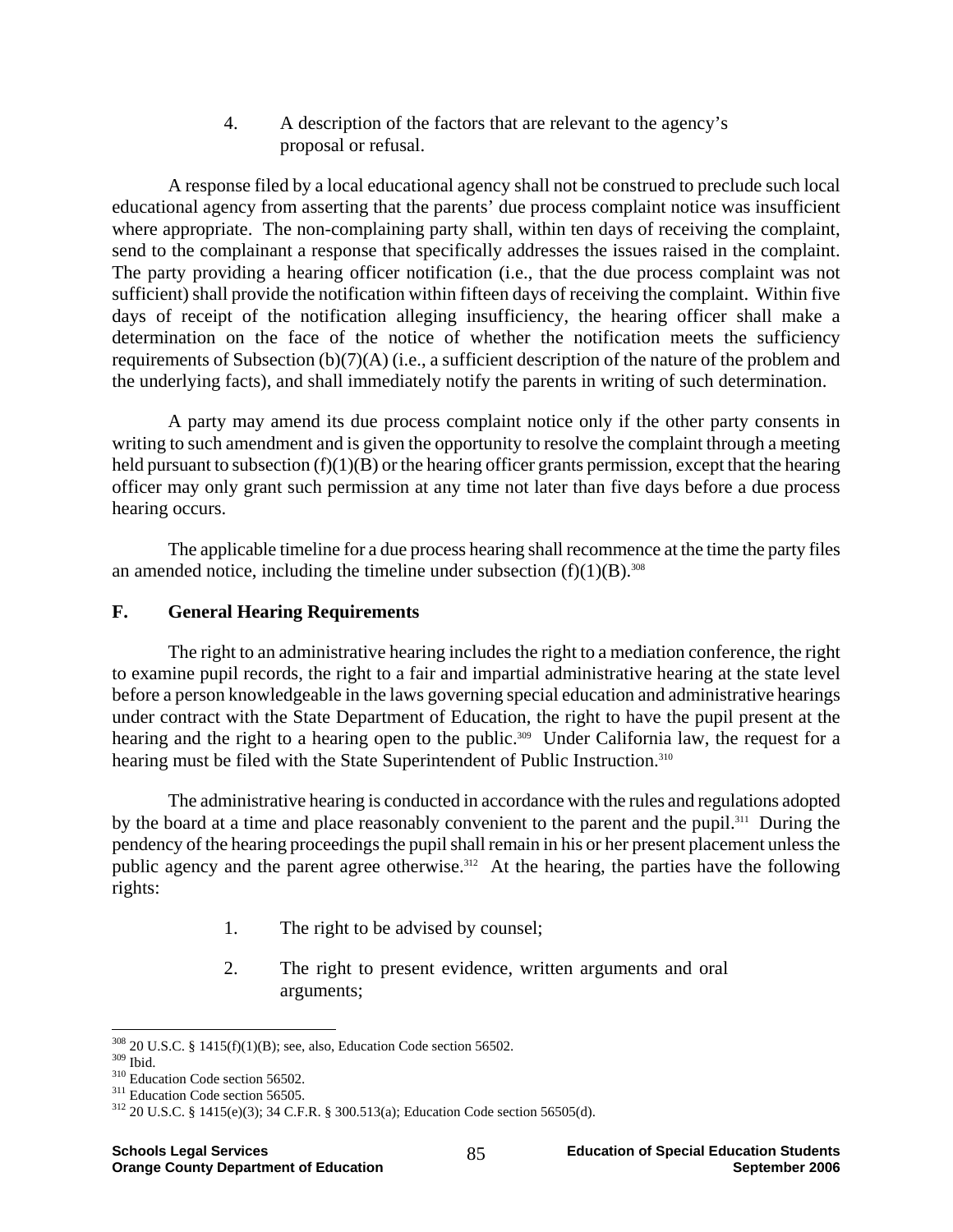- 3. The right to confront, cross-examine and compel the attendance of witnesses;
- 4. The right to a written or electronic verbatim record of the hearing;
- 5. The right to written findings of fact and the decision;
- 6. The right to prohibit the introduction of evidence at the hearing that has not been disclosed to a party at least five days before the hearing.<sup>313</sup>

Under California law, the hearing must be completed and a written decision mailed to the parties within 45 days from the receipt of the superintendent of the request for a hearing. Either party to the hearing may request that the hearing officer grant an extension. The extension shall be granted upon a showing of good cause. Any extension shall extend the time for rendering the final administrative decision for a period only equal to the length of the extension.314

The administrative proceeding is the final administrative determination and binding on all parties.315 Under California law, in decisions relating to placement, the person conducting the state hearing shall consider costs in addition to other factors that are considered.<sup>316</sup>

Any party may appeal the findings and decision of the administrative hearing to a federal district court without regard to the amount in controversy or to a state court.<sup>317</sup> The court shall receive the records of the administrative proceedings, shall hear additional evidence at the request of a party and base its decision on the preponderance of the evidence.<sup>318</sup>

During the pendency of any proceedings, unless the state or local education agency otherwise agree, the child remains in the current educational placement. However, the parent or guardian may be entitled to retroactive reimbursement for unilateral placement of the child in another program if the parent or guardian ultimately prevails.<sup>319</sup> A court may change the current education placement of the child during the pendency of the proceedings by issuance of a preliminary injunction.<sup>320</sup>

On appeal, the courts must consider the findings of the administrative hearing and after such consideration, the courts are free to accept or reject the findings in whole or in part.<sup>321</sup>

<sup>313 34</sup> C.F.R. § 300.508; Education Code section 56505(e).

<sup>&</sup>lt;sup>314</sup> Education Code section 56505(f)(3).<br><sup>315</sup> Education Code section 56505(h); 20 U.S.C. § 1415(e)(1).<br><sup>316</sup> Education Code section 56505(i).<br><sup>317</sup> 20 U.S.C. § 1415(i)(2).<br><sup>318</sup> 20 U.S.C. § 1415(i)(2).<br><sup>319</sup> <u>School Com</u> Longview School District,  $811$  F.2d 1307 (9<sup>th</sup> Cir. 1987).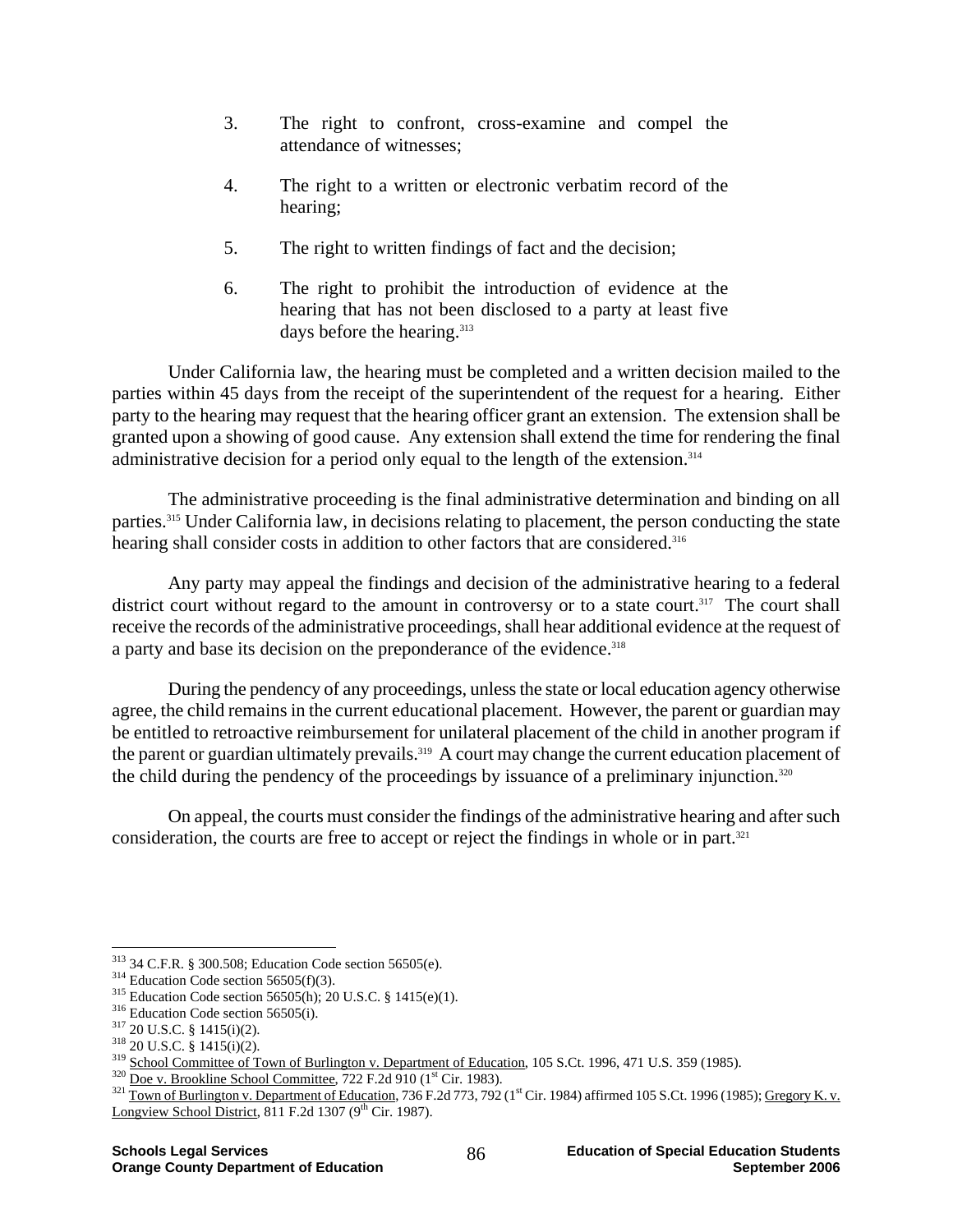### **G. Resolution Session/Resolution Meeting**

Prior to the opportunity for an impartial due process hearing, the local educational agency shall convene a meeting with the parents and the relevant members of the IEP team within fifteen days of receiving notice of the parents' complaint, that includes a representative of the public agency who has decisionmaking authority on behalf of such agency (without an attorney for the local educational agency, unless the parent is accompanied by an attorney), where the parents of the child may discuss their complaint, the specific issues that form the basis of their complaint and the local educational agency is provided the opportunity to resolve the complaint, unless the parents and the local educational agency agree in writing to waive such meeting or agree to use the mediation process. If the local educational agency has not resolved the complaint to the satisfaction of the parents within thirty days of the receipt of the complaint, the due process hearing may occur, and all of the applicable timelines for a due process hearing shall commence. If an agreement is reached to resolve the complaint at the meeting, the parties shall execute a legally binding agreement that is signed by both the parent and a representative of the local educational agency who has the authority to bind such agency and is enforceable in state or federal court.<sup>322</sup>

Either party may void the legally binding agreement that has been executed within three business days of the agreement's execution.

The failure of a parent in filing a due process complaint to participate in the resolution meeting will delay the timelines for the resolution process and the due process hearing until the meeting is held unless the parties have jointly agreed to waive the resolution process or to use mediation.323 If the local educational agency is unable to obtain the participation of the parent in the resolution meeting after reasonable efforts have been made and documented, the local educational agency may, at the conclusion of the thirty (30) day resolution period, request that a hearing officer dismiss the parent's due process complaint.<sup>324</sup> If the local educational agency fails to hold the resolution meeting within fifteen (15) days of receiving notice of the parent's due process complaint or fails to participate in the resolution meeting, the parent may seek the intervention of a hearing office to begin the due process hearing timelines.<sup>325</sup> The federal regulations set forth three exceptions to the thirty (30) day resolution period:

- 1. Where both parties agree in writing to waive the resolution meeting;
- 2. If either the mediation or resolution meeting starts, but before the end of the thirty day period, the parties agree in writing that no agreement is possible; or
- 3. If both parties agree in writing to continue the mediation at the end of the thirty day resolution period, but later, the

 $\overline{a}$ 

<sup>&</sup>lt;sup>322</sup> 20 U.S.C. § 1415(f); see, also, Education Code section 56501.5.<br><sup>323</sup> 34 C.F.R. § 300.510(b)(3).<br><sup>324</sup> 34 C.F.R. § 300.510(b)(4). <sup>325</sup> 34 C.F.R. § 300.510(b)(5).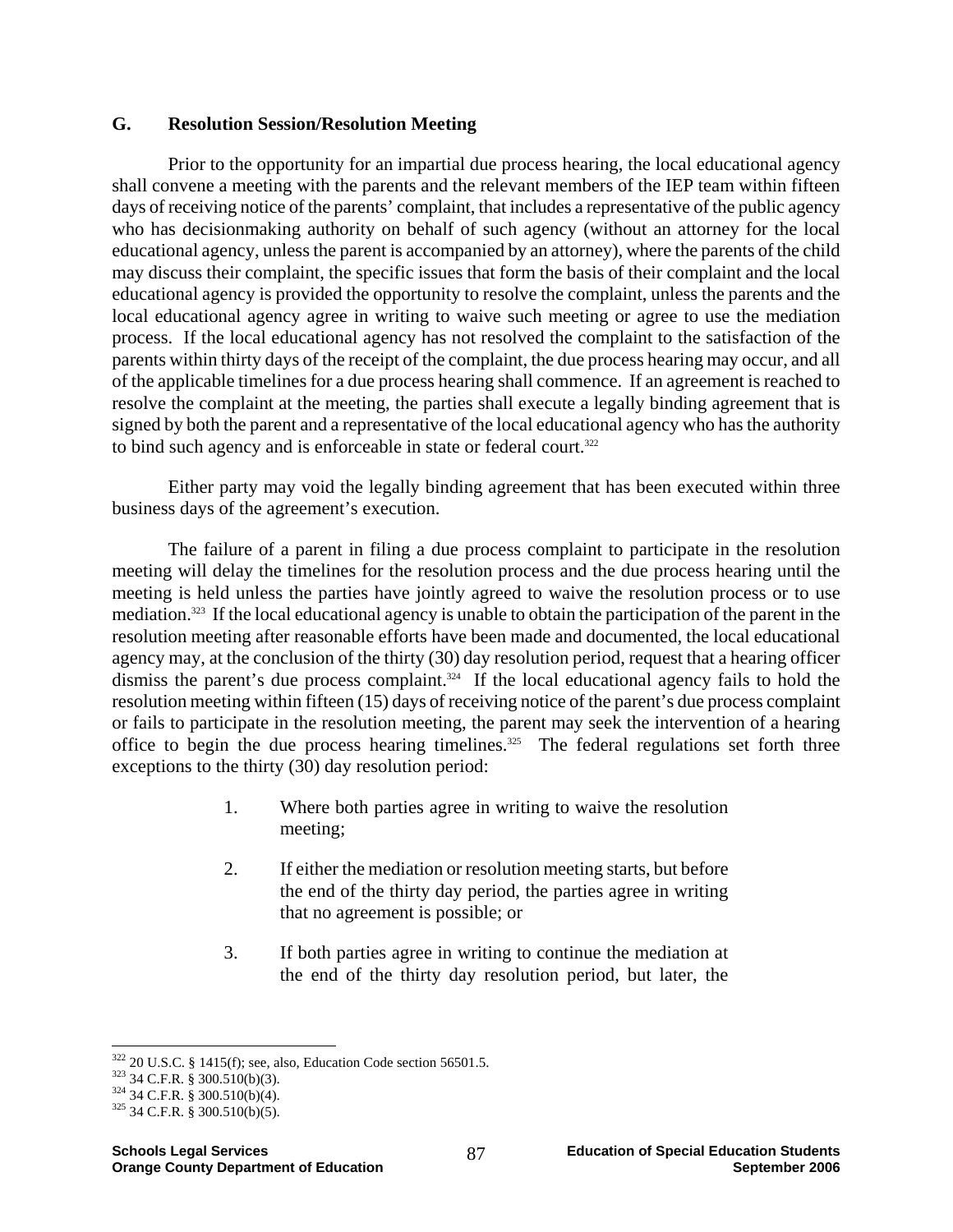parents or public agency withdraws from the mediation process.326

A written settlement agreement may be enforced at any state court of competent jurisdiction or through any other state mechanism that permits the party to seek enforcement of resolution agreements.<sup>327</sup>

# **H. Disclosure of Evaluations**

 Not less than five business days prior to a hearing, each party shall disclose to all other parties all evaluations completed by that date, and recommendations based on the offering party's evaluations, that the party intends to use at the hearing. A hearing officer may bar any party that fails to comply with this requirement from introducing the relevant evaluation or recommendation at the hearing without the consent of the other party. $328$ 

# **I. Qualifications of Hearing Officers**

 A hearing officer conducting a hearing shall, at a minimum, not be an employee of the state educational agency or the local educational agency involved in the education or care of the child or a person having a personal or professional interest that conflicts with the person's objectivity in the hearing. The hearing officer shall possess knowledge of, and the ability to understand, the provisions of the IDEA, federal and state regulations pertaining to the IDEA, and legal interpretations of the IDEA by federal and state courts. The hearing officer shall possess the knowledge and ability to conduct hearings in accordance with appropriate, standard legal practice and possess the knowledge and ability to render and write decisions in accordance with appropriate standard legal practice.<sup>329</sup>

# **J. Conduct of Hearing**

 The party requesting the due process hearing shall not be allowed to raise issues at the due process hearing that were not raised in the due process notice unless the other party agrees otherwise. A party or agency shall request an impartial due process hearing within two years of the date the party or agency knew or should have known about the alleged action that forms the basis of the complaint, or, if the state has an explicit time limitation for requesting such a hearing under the IDEA, in such time as the state law allows.330 The two year timeline shall not apply to a parent if the parent was prevented from requesting the hearing due to specific representations by the local educational agency that it had resolved the problem forming the basis of the complaint, or the local educational agency's withholding of information from the parent that was required under the IDEA to be provided to the parent.<sup>331</sup>

 $326$  34 C.F.R. § 300.510(c).

<sup>327 34</sup> C.F.R. § 300.510(d)(2).<br>
328 20 U.S.C. § 1415(f).<br>
329 20 U.S.C. § 1415(f).<br>
329 20 U.S.C. § 1415(f).<br>
330 Under California law, Education Code section 56505(j) authorizes a three year timeline for requesting a hea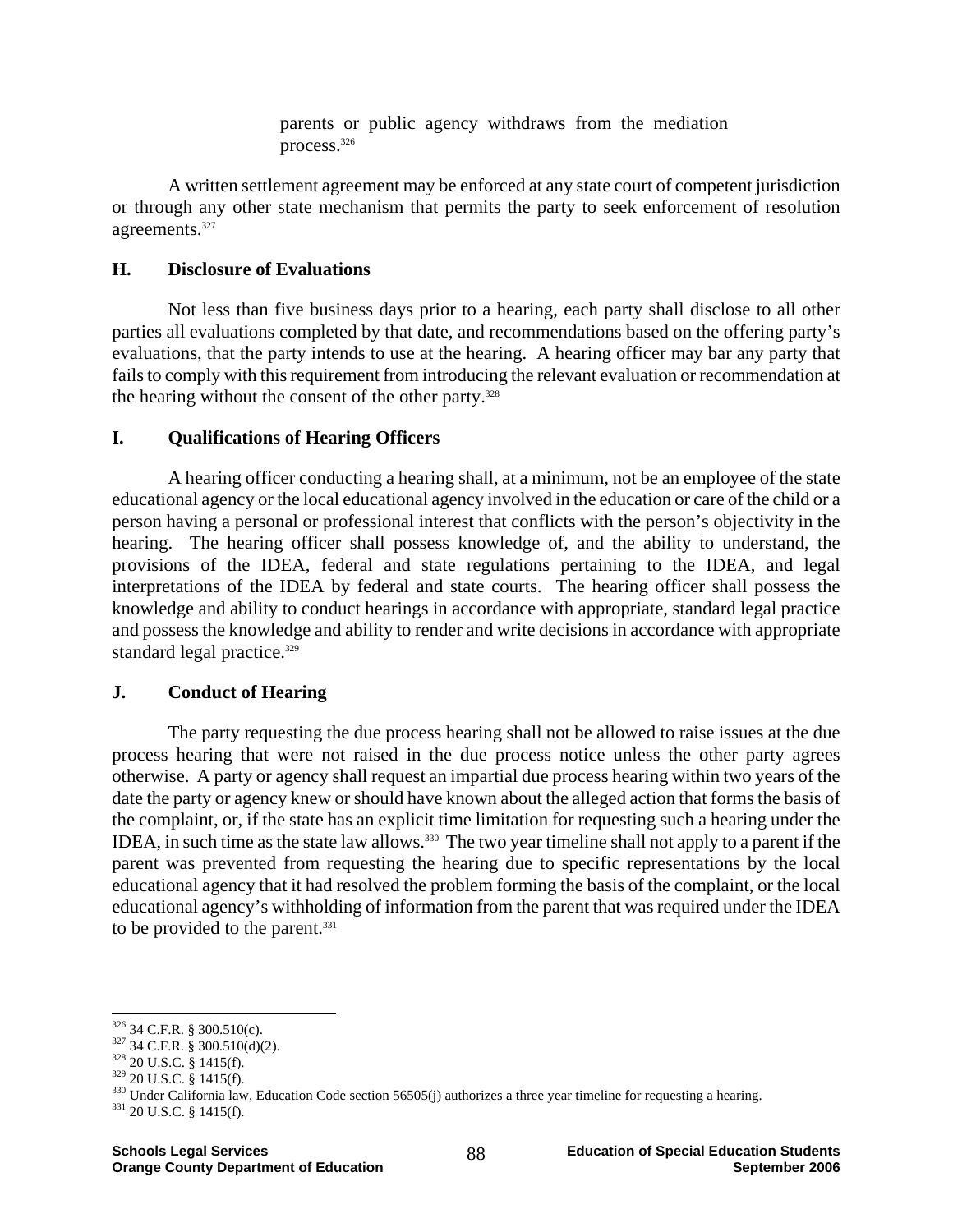### **K. Decision of Hearing Officer**

 The decision of the hearing officer shall be made on substantive grounds based on a determination of whether the child received a free appropriate public education. In matters alleging a procedural violation, a hearing officer may find that a child did not receive a free appropriate public education only if the procedural inadequacies impeded the child's right to a free appropriate public education, significantly impeded the parent's opportunity to participate in the decisionmaking process regarding the provision of a free appropriate public education to the parent's child or caused a deprivation of educational benefits. A hearing officer, however, is not precluded from ordering a local educational agency to comply with procedural requirements under the IDEA, nor is a parent prohibited from filing a compliance complaint with the state educational agency, alleging procedural violations.<sup>332</sup>

## **L. Appeal of Hearing Officer's Decision**

 Any party bringing a civil action in court must file the action within ninety days from the date of the decision of the hearing officer, or if the state has an explicit time limitation for bringing such action under the IDEA, in such time as the state law allows.<sup>333</sup>

### **THE BURDEN OF PROOF IN IDEA DUE PROCESS HEARINGS**

 Prior to 2005, the courts were split as to the appropriate burden of proof in due process hearings under the Individuals with Disabilities Education Act (IDEA).

 The First, Fourth, Fifth, Sixth and Tenth Circuits held that the burden of proof should be bourn by the party seeking a change in the status quo.<sup>334</sup> The Second, Third, Eight and Ninth Circuits held that the burden of proof is always on the school district.<sup>335</sup> In 2005, the U.S. Supreme Court ruled that the burden of proof should be bourn by the party seeking relief.<sup>336</sup>

#### **A. Burden of Proof – In General**

 Burden of proof (sometimes referred to as the burden of persuasion) is generally defined as the obligation of a party to establish by evidence a requisite degree of belief concerning a fact in the mind of the hearing officer or court. In a civil case, the party with the burden of proof must convince the trier of fact (e.g., jury, judge, or hearing officer) that its version of a fact is more likely than not the true version. If this requisite degree of proof is not achieved, the court or hearing

 $332$  20 U.S.C. § 1415(f), see, also, Education Code section 56505(f).

 $333$  Cal. Education Code section 56505(k) states that civil actions must be filed within 90 days from the date of the decision of the hearing officer. See, also, 34 C.F.R. §300.516(b).

<sup>334</sup> Doe v. Brookline School Committee, 722 F.2d 910 (1<sup>st</sup> Cir. 1983); Alamo Heights Independent School District v. State Board of Education, 790 F.2d 1153, 1158 (5<sup>th</sup> Cir. 1986); Doe v. Board of Education, 9 F.3d 455 (6<sup>th</sup> Cir. 1993); Johnson v. Independent School District No.4, 921 F.2d 1022 (10<sup>th</sup> Cir. 1990); Schaffer v. Weast, 377 F.3d 449, (4<sup>th</sup> Cir. 2004); cert. granted 2005 U.S. LEXIS 1454 (February 22, 2005).

<sup>335</sup> Walczak v. Florida Union Free School District, 142 F.3d 119 (2<sup>nd</sup> Cir. 1998); Carlisle Area School District v. Scott P., 62 F.3d 520  $(3^{rd}$  Cir. 1995); <u>E. S. v. Independent School District No. 196</u>, 135 F.3d 566  $(8^{th}$  Cir. 1994); Clyde K v. Puyallup School District No. 3, 35 F.3d 1396  $(9^{th}$  Cir. 1994).

<sup>336</sup> Schaffer v. Weast, 126 S.Ct. 528 (2005).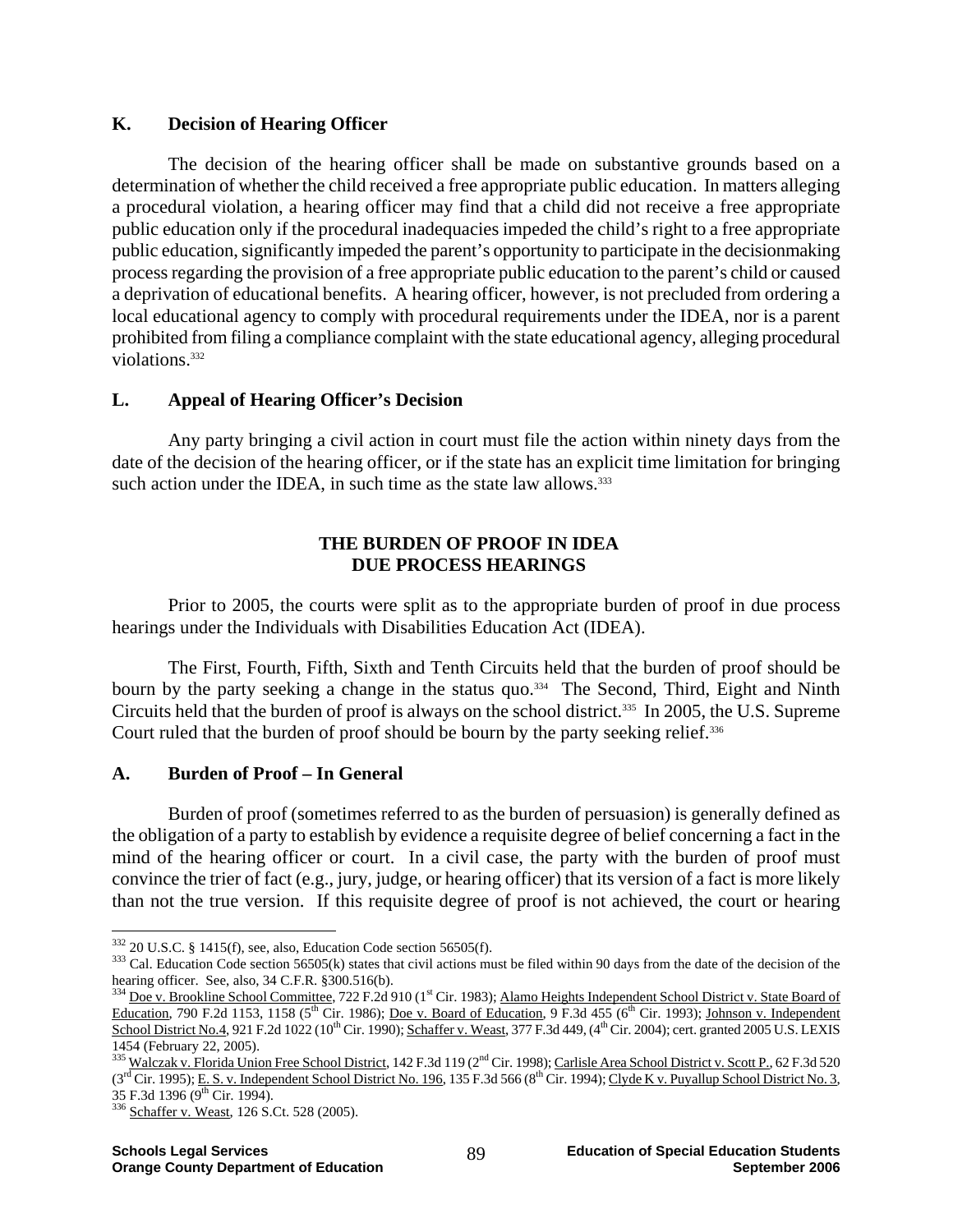officer must assume the fact is not true. Burden of proof is different from burden of producing evidence which is defined as the obligation of a party to go forward with the evidence or introduce evidence sufficient to avoid a ruling against them on an issue.<sup>337</sup>

 The general rule in civil proceedings is that the proponent of a rule or order or the person making a claim has the burden of proof.338 Unless there is a specific statute or provision of law, the general rule in most administrative proceedings is that the moving party has the burden of proof.

 In Director, Office of Workers' Compensation Programs, Department of Labor v. Greenwich Collieries,<sup>339</sup> the Unites States Supreme Court interpreted the provisions of the Administrative Procedures Act and held that the portion of the statute that states, ". . . except as otherwise provided by statute, the proponent of a rule or order has the burden of proof . . ." refers to the burden of persuasion.340

 The Supreme Court rejected the Department of Labor's argument that the phrase "burden of proof" in the statute meant the burden of production or the burden of going forward with the evidence. The court traced the history of the phrase "burden of proof" and noted that while the phrase "burden of proof" was ambiguous in the nineteenth century and the early twentieth century, that by 1946, when the Administrative Procedures Act was enacted by Congress, the concept of burden of proof was well settled as the burden of persuasion. In Hill v. Smith,<sup>341</sup> the United States Supreme Court resolved the ambiguity. The United States Supreme Court held that burden of proof was, "... now very generally accepted, although often blurred by careless speech."<sup>342</sup> The court in Greenwich Collieries noted:

> "In the two decades after Hill, our opinions consistently distinguished between burden of proof, which we defined as burden of persuasion, and an alternative concept, which we increasingly referred to as the burden of production or the burden of going forward with the evidence."343

 The court cited several treatises which defined the burden of proof prior to 1946 as the duty of the person alleging the case to prove it.344 The court held that the Department of Labor's application of a rule called the "true doubt" rule, which has shifted the burden of persuasion to the party opposing a benefits claim under the Black Lung Benefits Act, violated Section 7(c) of the Administrative Procedures Act, which stated that except as otherwise provided by statute, the proponent of a rule or order has the burden of proof.<sup>345</sup> The court concluded that in administrative hearings under the Administrative Procedures Act, the burden of proof (i.e., the burden of persuasion) rests with the petitioner or party making the claim.

 $\overline{a}$ <sup>337</sup> McCormick on Evidence, Vol. 2, section 336, p. 409 (1999); 29 Am Jur 2d <u>Evidence</u> section 155, p. 181 (1994).<br><sup>338</sup> See, 5 U.S.C. § 556.<br><sup>339</sup> 512 U.S. 267 (114 S.Ct. 2251) (1994).<br><sup>340</sup> Id. at 276.<br><sup>341</sup> 260 U.S. 5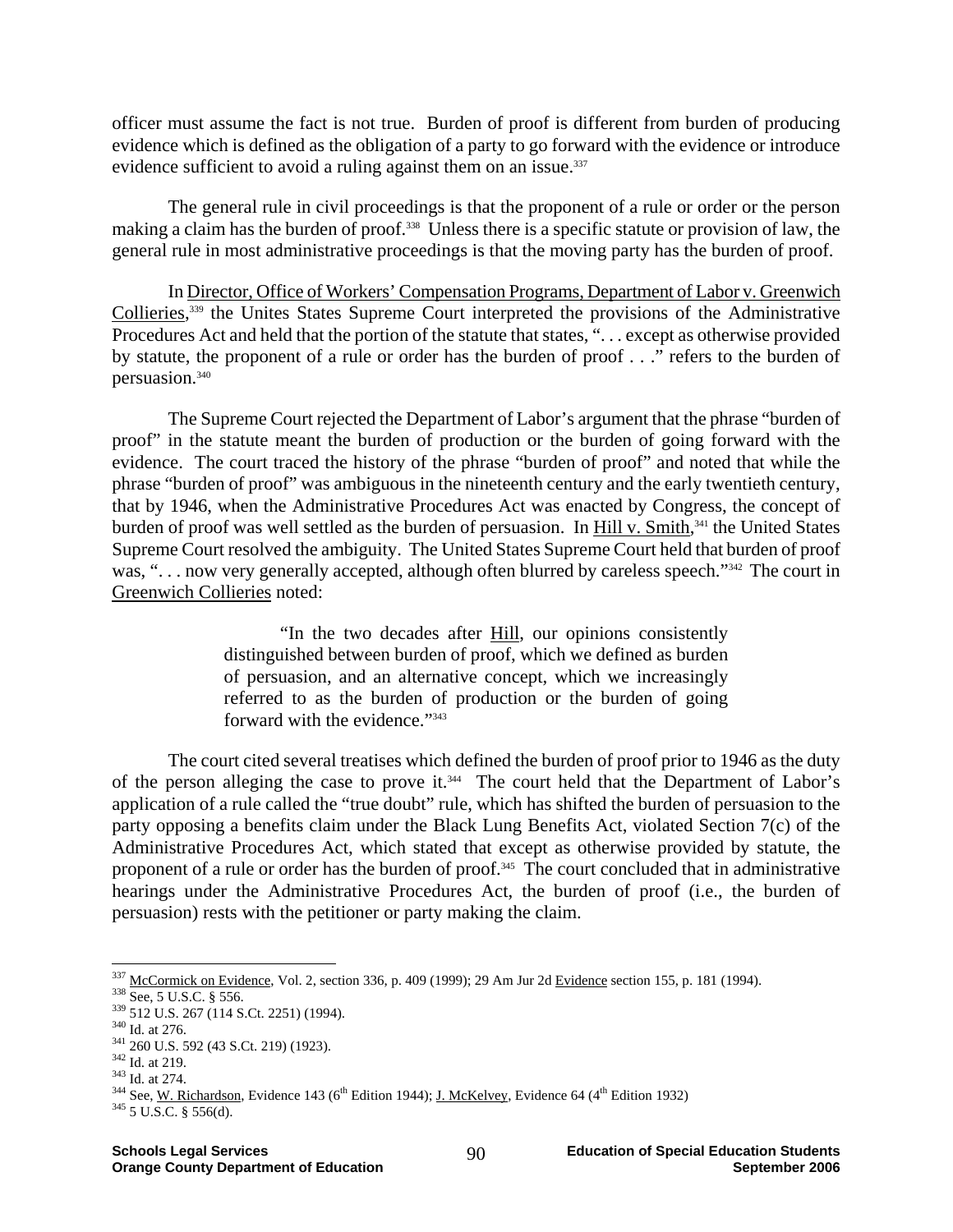Many state courts have adopted the same rule in connection with state administrative proceedings.346

### **B. Burden of Proof Under the IDEA**

In Schaffer v. Weast,<sup>347</sup> the United States Supreme Court held that the burden of proof or the burden of persuasion in an administrative hearing challenging an IEP should be placed upon the party seeking relief, whether it is the disabled child or the school district.

 The Court held that because the IDEA is silent on the allocation on the burden of persuasion, the Court applied the general rule that the party filing the claim bears the burden regarding the essential aspects of their claims. Absent some reason to believe that Congress intended to modify the general rule and place the burden of persuasion elsewhere, the Court held that it must conclude that the general rule applies and the burden of persuasion is on the party seeking relief.

 The Court noted that in numerous other areas of the law, the Court has held that the burden of persuasion or the burden of proof rests with the party seeking relief. The Court noted that shifting the burden of proof in all cases to school districts would increase litigation and administrative expenditures. The Court noted that litigating a due process complaint costs school districts approximately \$8,000 to \$12,000 per hearing.<sup>348</sup> The Court noted that in 2004 Congress added a mandatory "resolution session" prior to any due process hearing as a means of reducing litigation costs.

 The Court did not address whether states, by state law, could base the burden of proof on school districts in all cases. The Court held that since the parties did not raise the issue and the State of Maryland (the state in which the case arose) did not have such a law that the Court should not address the issue.

In closely contested administrative hearings, the allocation of the burden of proof can determine which party prevails.

## **ATTORNEY FEES**

In Smith v. Robinson,<sup>349</sup> the United States Supreme Court held that the parents of a disabled child were not entitled to an award of attorney fees under the Education of the Handicapped Act (now the IDEA). Effective August 5, 1986 (and retroactive to July 3, 1984), Congress amended the Act, to allow courts to award attorneys' fees to the parents of disabled children.<sup>350</sup>

 $\overline{a}$ 

<sup>&</sup>lt;sup>346</sup> National Retail Transportation, Inc v. Pennsylvania Public Utility Commission, 530a.2d 987 (PA. Commw. 1987); Crossroads Recreation, Inc. v. Broz, 149 N.E. 2d 65 (NY 1958); Pennsylvania Labor Relations Board v. Sansome House Enterprises, Inc., 106a.2d 404 (PA 1954); State Utilities Commission v. Carolina Power and Light Company, 109 S.E. 2d 253 (N.C. 1959); McCoy v.<br>Board of Retirement, 183 Cal.App. 3d 1044, 228 Cal.Rptr. 567 (1986).

 $\frac{347}{347}$  126 S.Ct. 528 (2005). <br><sup>348</sup> The Court cited the U.S. Department of Education, J. Chambers, J. Harr, and A. Dhanani, "What Are We Spending on Procedural Safeguards in Special Education," 1999-2000, p. 8 (May 2003) (Prepared under contract by American Institute for Research, Special Education Expenditure Project).<br><sup>349</sup> 104 S.Ct. 3457 (1984).

 $350$  20 U.S.C. § 1415(e)(4).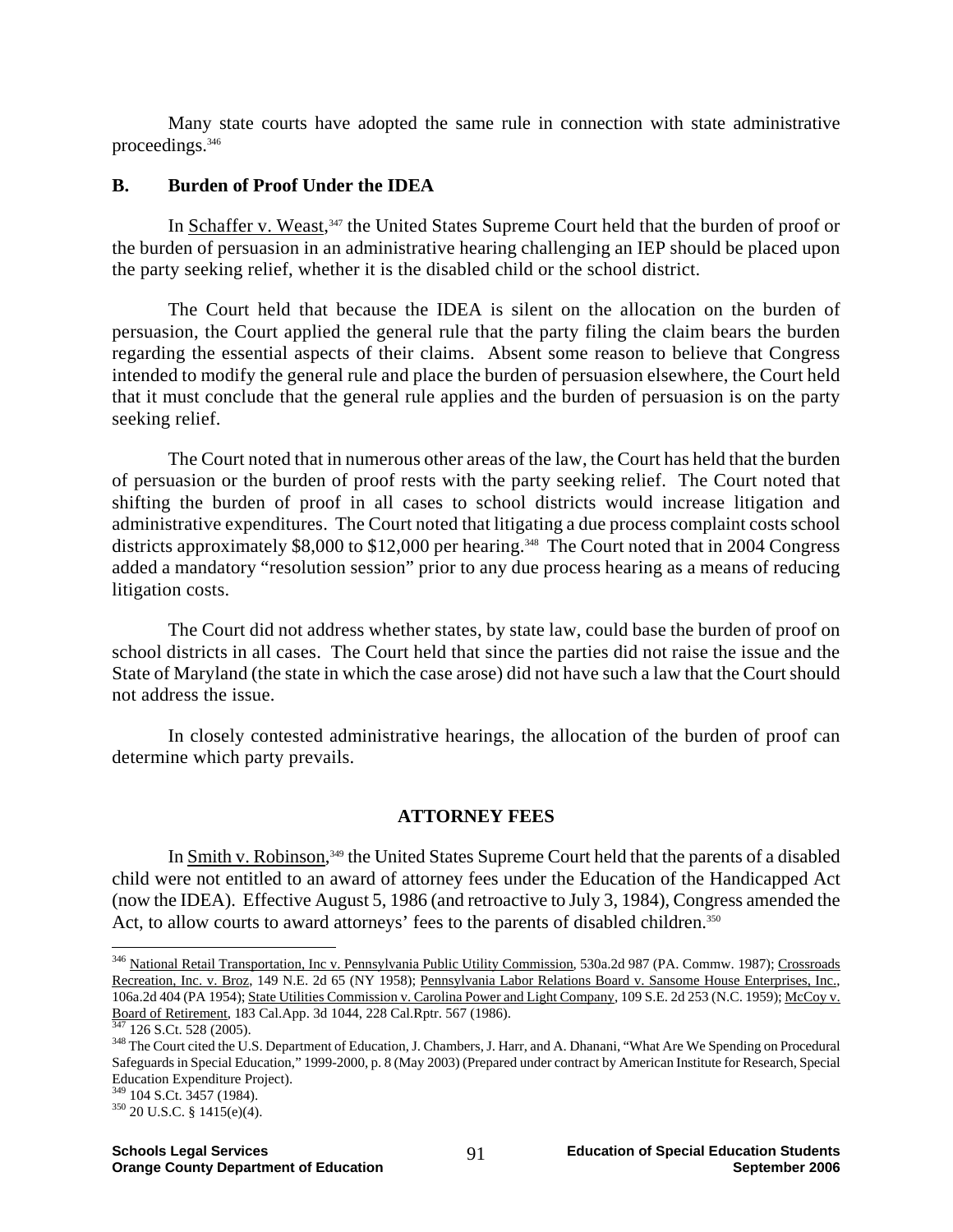The amendments authorize an award of attorney fees and related costs to a parent or guardian who is the prevailing party and who was substantially justified in rejecting an offer of settlement proposed by the school district. Attorney fees may not be awarded when the court finds that the parent or guardian during the course of the action or proceeding unreasonably protracted the final resolution of the controversy or the amount of the attorney fees otherwise authorized to be awarded unreasonably exceeds the hourly rate prevailing in the community or the time spent and legal services extended were excessive considering the nature of the action or proceeding. No bonus or multiplier may be used in calculating the fees awarded.<sup>351</sup>

The courts have held that parents who prevail at an administrative hearing are entitled to an award of attorney fees.<sup>352</sup>

The United States Supreme Court in Buckhannon Board and Care Home, Inc. v. West Virginia Department of Health and Human Resources,<sup>353</sup> held that in order for a plaintiff to receive an award of attorneys fees under federal statutes which authorize the award of attorneys fees to the "prevailing party," the plaintiff must have obtained a judgment on the merits or a court ordered consent decree. The Court's decision in Buckhannon overturns lower court decisions around the country (including decisions in the Ninth Circuit which includes California) that had authorized awards of attorneys fees under federal statutes under the so-called "catalyst theory" where there had been a settlement and the defendant had made some changes in its policies or practices.

In Shapiro v. Paradise Valley Unified School District 354, the United States Ninth Circuit Court of Appeals held that the United States Supreme Court's holding in Buckhannon Board & Care Home, Inc. v. West Virginia Department of Health and Human Resources,<sup>355</sup> applies to special education cases brought under the Individuals with Disabilities Education Act (IDEA).

 In Buckhannon, the United States Supreme Court held that in order for a plaintiff to receive an award of attorneys' fees under federal statutes which authorize the award of attorneys' fees to the "prevailing party," the plaintiff must have obtained a judgment on the merits or a court ordered consent decree. The decision in Buckhannon overturned lower court decisions around the country that had authorized awards of attorneys' fees under federal statutes under the so-called "catalyst theory" where there had been a settlement and the defendant had made some changes in its policies or practices.<sup>356</sup>

 There had been some question as to whether the U.S. Ninth Circuit Court of Appeals would apply the Buckhannon decision to special education cases due to the fact that in Barrios v. California Interscholastic Federation,<sup>357</sup> the Court of Appeals held that a plaintiff is a "prevailing party" under

 $351$  Ibid.

<sup>&</sup>lt;sup>352</sup> See, <u>Duane M. v. Orleans Parish School Board</u>, 861 F.2d 115 (5<sup>th</sup> Cir. 1988); <u>McSomebodies (No. 1)</u> v. Burlingame Elementary School District, 897 F.2d 974 (9<sup>th</sup> Cir. 1989); Moore v. District of Columbia, 907 F.2d 165 (D.C. Cir. 1990); Mitten v. Muscogee <u>County School District</u>, 877 F.2d 932 (11<sup>th</sup> Cir. 1989); <u>Eggers v. Bullitt County School District</u>, 854 F.2d 892 (6<sup>th</sup> Cir. 1988).<br>
<sup>353</sup> 121 S.Ct. 1835 (2001).<br>
<sup>354</sup> 374 F.3d 857, 189 West's Ed.Law Rep. 524 (2004).<br>

River School, 255 F.3d 1023 (9<sup>th</sup> Cir. 2000); Barlow-Gresham Union High School District No. 2 v. Mitchell, 940 F.2d 1280 (9<sup>th</sup> Cir. 1991).

<sup>357 277</sup> F.3d 1128, 161 Ed.Law Rep. 47 (9<sup>th</sup> Cir. 2002).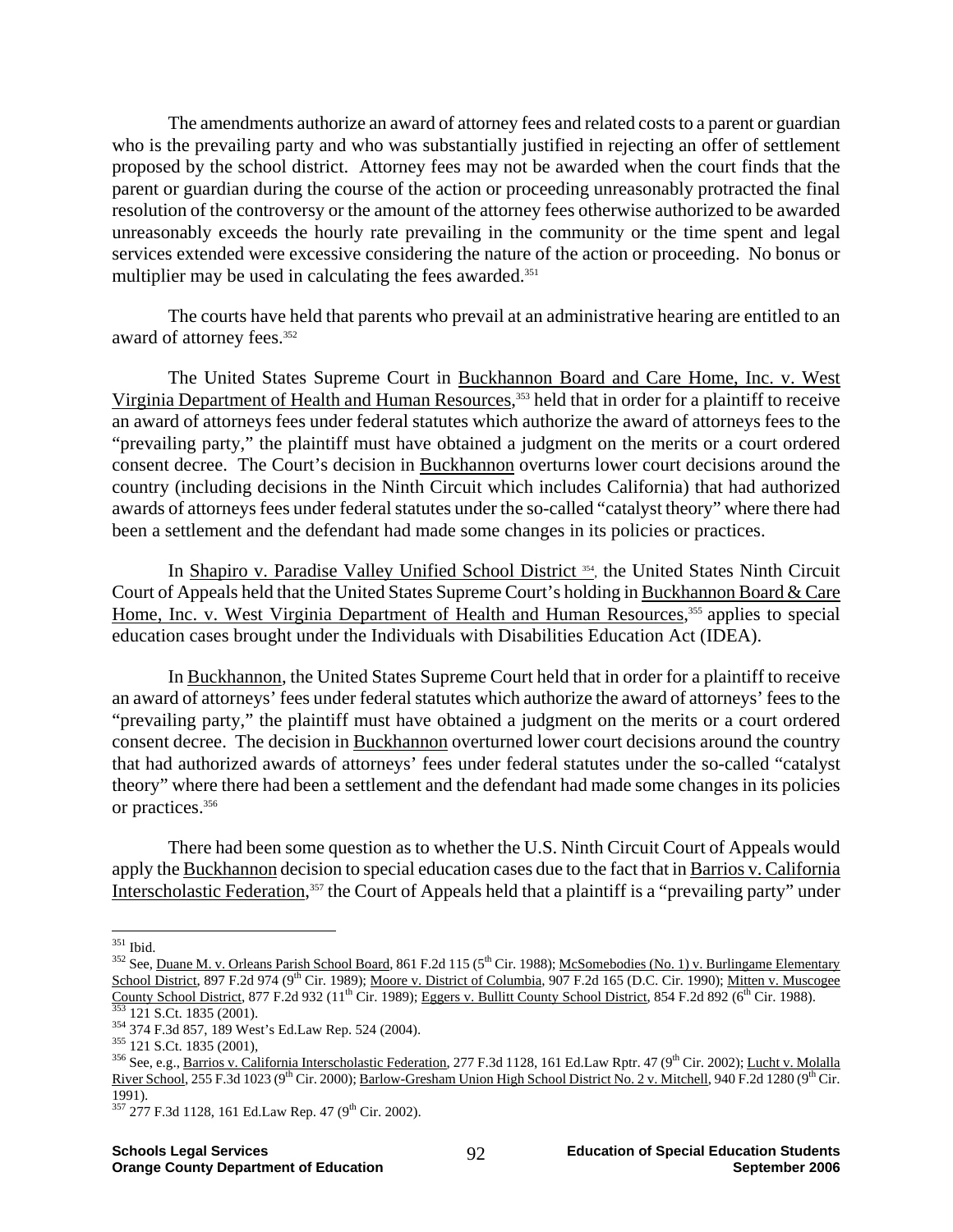the Americans with Disabilities Act where the plaintiff entered into a legally enforceable settlement agreement with defendant and thus the plaintiff may recover attorneys' fees.

 In Shapiro, the Court of Appeals noted that other circuits had applied Buckhannon to special education cases and held that in order to be considered a "prevailing party" after Buckhannon, a parent must not only achieve some material alteration of the legal relationship of the parties, but that change must also be judicially sanctioned. In Shapiro, the court found that the parents were the prevailing party and awarded attorneys' fees.

In Park v. Anaheim Union High School District,<sup>358</sup> the Court of Appeals held that where the parents of a special education student prevailed only on minor issues, the parents could not be considered the prevailing party and were not entitled to an award of attorneys' fees. The Court of Appeals affirmed the decision of the District Court that the District prevailed on all significant issues and, therefore, the parents were not entitled to attorneys' fees.

 A hearing officer of the California Special Education Hearing Office conducted a full hearing, both sides presenting witnesses and evidence. The hearing officer found:

- 1. The District conducted appropriate assessments and tested the student in all areas of suspected disability;
- 2. The student was denied a free appropriate public education for the 2001-2002 extended school year because the District failed to establish that it made a clear written offer of placement at the Hope School for that period;
- 3. The student was denied a free appropriate public education from the first week of September through November 6, 2002 because the individualized education plan had not been implemented;
- 4. The proposed individualized education plan, in place as of November 6, 2002, was appropriate but the District needed to add self help goals for buttoning, zipping and toilet training;
- 5. The District must provide compensatory education services to the student's teachers for the student's benefit; and
- 6. The District prevailed on every issue but provision of a free appropriate public education for Extended School Year 2001-2002 and September through November 2002 and compensatory services.

<sup>1</sup>  $358444$  F.3<sup>rd</sup> 1149, 208 Ed.LawRep. 121 (9<sup>th</sup> Cir. 2006).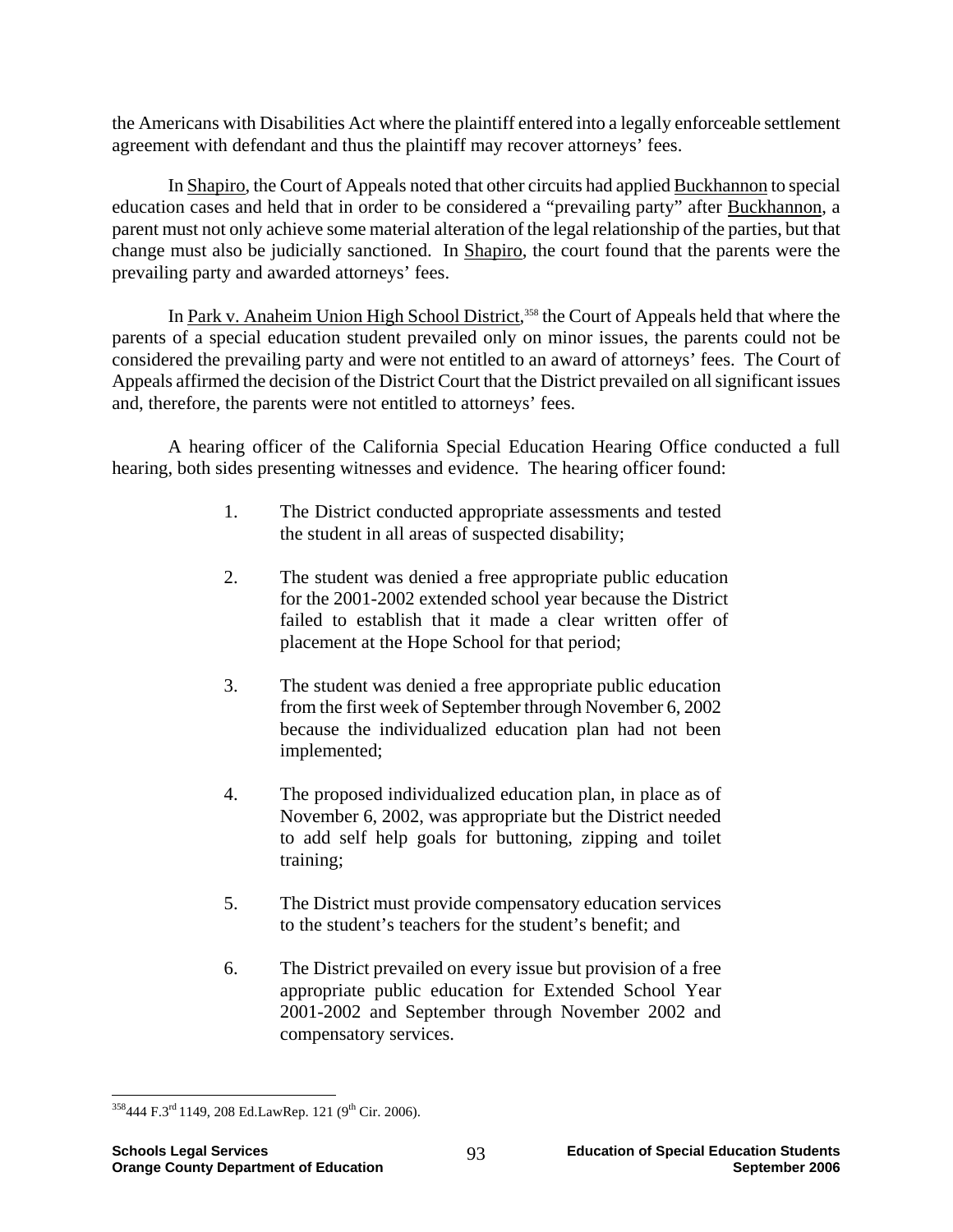The parents appealed to the United States District Court and the U.S. District Court made the following findings:

- 1. The student was not prejudiced by any of the alleged violations of the IDEA procedural safeguards;
- 2. The Individualized Education Plan implemented in November 2002 did not deny the student of free appropriate public education;
- 3. Compensatory education services were properly awarded directly to the school teachers; and
- 4. The District is not required to pay attorneys' fees to the parents for the cost of the due process hearing.

 The Court of Appeals held that the District had assessed the student in all areas of suspected disability, that the District properly assessed the student's vision and found that his vision was not hindering the student's education, and that an IEP had been developed for him as a result of his records, observations and assessments by qualified individuals and participation by his parents. The Court of Appeals also found that the District did not violate the IDEA when it conducted a suitable functional behavioral assessment and subsequently proposed a behavior intervention plan. The Court also found that the assessment was properly conducted in English and there was no procedural violation of the IDEA. The Court also found the award of compensatory education to the teachers of the student for further training in specific areas was appropriate to the needs of the child and was designed to compensate the student for the District's violation by better training the student's teachers to meet the student's particular needs.

 The Court of Appeals concluded that the District Court did not abuse its discretion by finding that the District prevailed on all significant issues, and that the relief the parents obtained was minimal. The Court of Appeals also upheld the District Court's refusal to award attorneys' fees to the parents.

In P.N. v. Seattle School District, No. 1,<sup>359</sup> the Court of Appeals held that a parent who resolved her differences with the school district and entered into a settlement agreement which did not receive any judicial approval, was not a prevailing party entitled to recover attorney's fees under the Individuals with Disabilities Education Act (IDEA).

 In P.N., the conflict between the parents and the school district was resolved by a settlement agreement signed only by the parties. Prior to signing the agreement, the parent, through legal counsel, had requested a due process hearing under the IDEA. In the settlement agreement the school district agreed to reimburse the parent for the costs of the child's independent psychological evaluation and attendance at a private school. The settlement agreement expressly reserved any issue of attorney's fees and costs to a later time and subsequently the administrative law judge, at the

 $\overline{a}$  $^{359}$  F.3d  $(9^{th}$  Cir. 2006).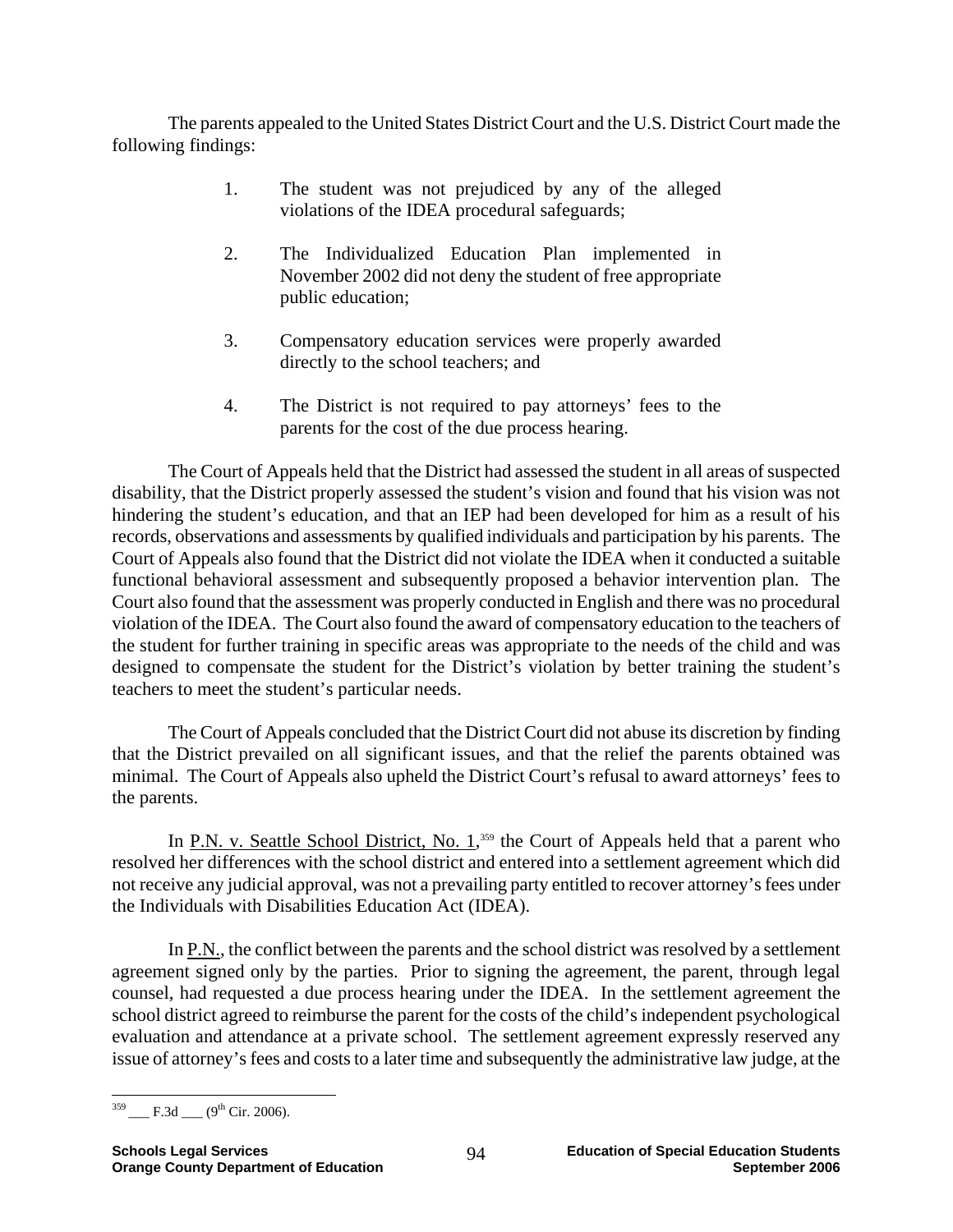parent's request, dismissed the due process proceeding.

The parent then filed an action in United States District Court to recover attorney's fees and costs. The parent sought \$13,653.00 for attorney's fees incurred in the due process proceedings and in the federal action to recover fees. The district court denied the parent's request for fees and the Court of Appeals affirmed on appeal. The Court of Appeals held that the United States Supreme Court's decision in Buckhannon Board and Care Home, Inc. v. West Virginia Department of Health and Human Resources<sup>360</sup> applied to actions brought under the IDEA.<sup>361</sup> The Ninth Circuit's decision in P.N. is consistent with decisions of the other Circuits.<sup>362</sup>

In Ford v. Long Beach Unified School District<sup>363</sup> the Court of Appeals held that a parent/attorney performing legal services for their own child is not entitled to attorney's fees under the IDEA. In Ford, the mother of the child represented her child in a due process proceeding. The matter was settled and the attorney/parent filed an action in federal court to recover attorney's fees. The Ninth Circuit cited decisions of other Circuits which also concluded that an attorney/parent is not entitled to attorney's fees and denied relief to the attorney/parent.364

In Aguirre v. Los Angeles Unified School District,<sup>365</sup> the Court of Appeals held that the trial courts must consider the "degree of success" of the parents' attorney when awarding attorneys fees under the Individuals with Disabilities Education Act (IDEA). The Court of Appeal remanded the matter back to the district court to award fees based on that standard.

 In Aguirre, the parents' attorneys raised 27 issues in their due process hearing complaint. The 27 issues included failure to provide the child with a free appropriate public education because the district failed to prepare daily reports on the student's work and behavior, failure to provide the student with a one-on-one aide and failure to provide occupational therapy. The parents sought to recover tuition and other expenses incurred when the parents took the student out of public school and enrolled the student in a private school.

 The parents ultimately prevailed on 4 of the 27 issues. The Special Education Hearing Office (SEHO) ruled that the Los Angeles Unified School District failed to provide the student with a free appropriate public education insofar as it failed to conduct a timely assessment for assistive technology and failed to provide the technology. SEHO denied Aguirre's request for tuition and

<u>.</u>

<sup>360532</sup> U.S. 598, 600; 121 S.Ct. 1835 (2001).

<sup>361</sup> See, also, Shapiro v. Paradise Valley Unified School District, 374 F.3d 857, 865 (9<sup>th</sup> Cir. 2004); Carbonell v. INS, 429 F.3d 894, 899 (9<sup>th</sup> Cir. 2005).

<sup>362</sup> See, <u>Doe v. Boston Pub. Sch.</u>, 358 F.3d 20, 30 (1<sup>st</sup> Cir. 2004) (holding that Buckhannon applies to the IDEA and that IDEA plaintiffs who achieve their desired result via private settlement may not, in the absence of a judicial *imprimatur*, be considered "prevailing parties"); J.C. v. Reg'l Sch. Dist. 10, 278 F.3d 119, 125 (2d Cir. 2002) (holding that Buckhannon governs plaintiff's claims pursuant to the IDEA); John T. v. Del. County Intermediate Unit, 318 F.3d 545, 555 (3d Cir. 2003) (holding that Buckhannon applies to the IDEA's fee-shifting provision); T.D. v. LaGrange Sch. Dist. No. 102, 349 F.3d 469, 478 (7<sup>th</sup> Cir. 2003) (holding that Buckhannon is applicable to the IDEA); and Alegria v. Dist. Of Columbia, 391 F.3d 262, 263 (D.C.Cir. 2004) (holding Buckhannon applies to the IDEA's fee-shifting provisions).

 $\frac{1}{\sqrt{3}}$  F.3d  $\frac{1}{\sqrt{3}}$  (9<sup>th</sup> Cir. 2006).

<sup>364</sup> See, S.N. v. Pittsford Central School District, 448 F.3d 601 (2<sup>nd</sup> Cir. 2006); Woodside v. School District of Philadelphia Board of Education, 248 F.3d 129 (3<sup>rd</sup> Cir. 2001); <u>Dell v.</u> Board of Education of Baltimore County, 165 F.3d 260 (4<sup>th</sup> Cir. 1998).<br><sup>365</sup> \_\_\_ F.3d \_\_\_ (9<sup>th</sup> Cir. 2006).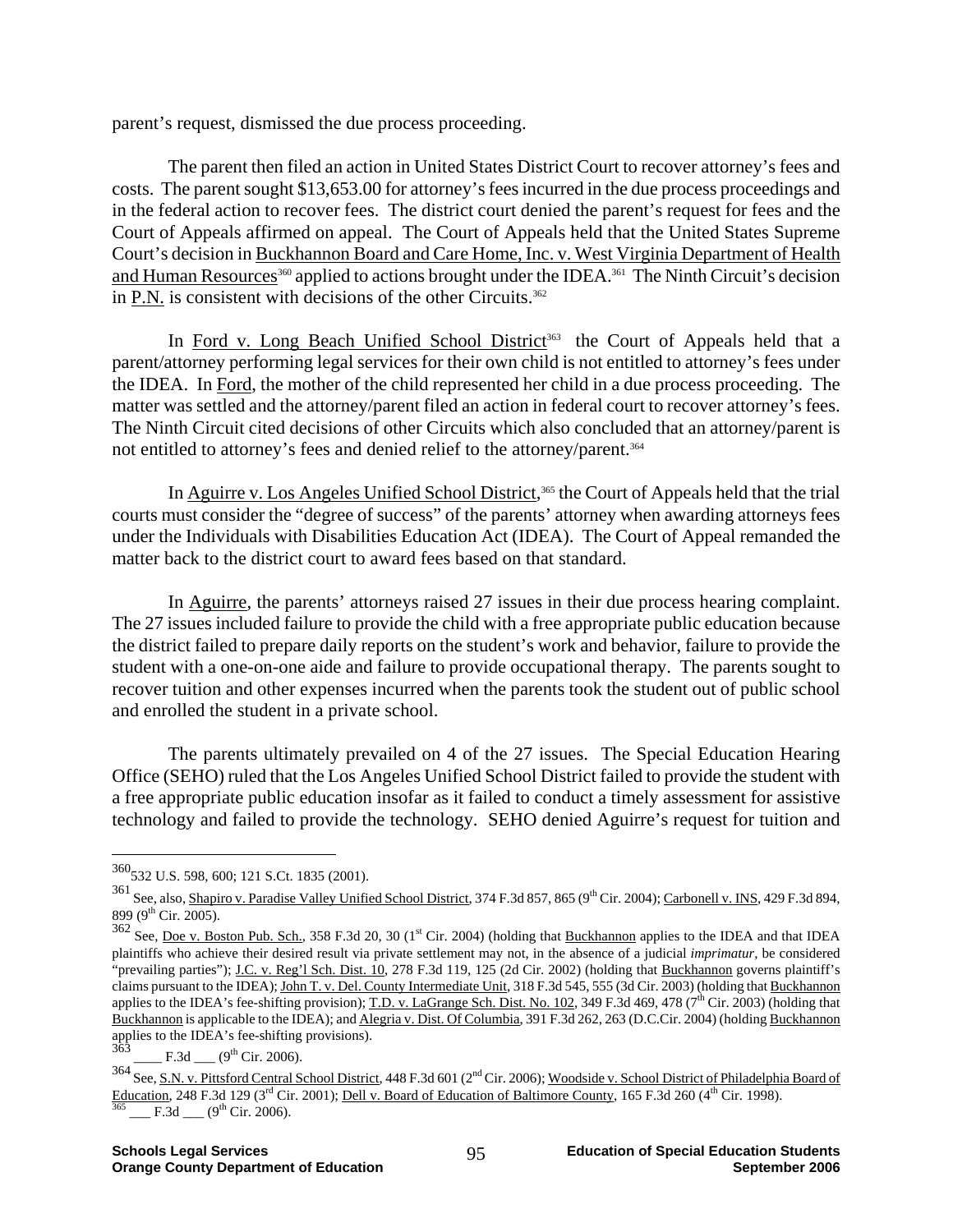other expenses and awarded the student the use of assistive technology for a period not to exceed eight months. The student was not awarded compensatory counseling as it was found that the student was making excellent progress. The hearing officer concluded that the District prevailed on all the issues except to the extent that it failed to provide an assistive technology assessment and provide technology devices (e.g. computer) in a timely manner. Neither the District nor the parents appealed the underlying SEHO decision.

 After the hearing, the parents sent the District a bill for attorneys' fees and costs totaling \$42,104.92. The school district requested a detailed billing statement and the attorneys failed to provide the statement. The parents then filed an action in the United States District Court seeking attorneys' fees. The district court granted the parents \$21,104.24. The sum awarded was calculated based on fees and costs incurred on and after the issue of assistive technology was raised but it did not appear that the district court considered the degree of success obtained by the parents. The parents appealed seeking to recover all of their attorneys' fees.

 On appeal, the Court of Appeals held that in order for a district court to award attorneys fees, the parents must be a "prevailing party" and be seeking reasonable attorneys' fees. The Court of Appeals held that the District Court properly found that the parents were a prevailing party under the IDEA but disagreed with the district court on the standard to be used to determine a reasonable fee. The parents claimed that they were entitled to recover all of their fees because they prevailed on a significant issue.

 The Court of Appeals held that the standard established by the United States Supreme Court in Hensley v. Eckerhart<sup>366</sup> applies to attorneys' fees awards under the IDEA. The Court of Appeals noted that under Hensley, a prevailing party may not recover fees for unsuccessful claims and that the prevailing party's success is relevant to the amount of fees to be awarded.

The Court of Appeals noted that the attorneys' fees language in the IDEA<sup>367</sup> is almost identical to the general attorney fee-shifting statute<sup>368</sup> and that Congress is presumed to be aware of administrative and judicial interpretations of a statute when it enacts a similar statute. In addition, the Court of Appeals noted that the legislative history of the IDEA attorneys' fees provision indicates that it was the intent of Congress that the IDEA's attorneys' fees provisions should be interpreted in a manner consistent with Hensley.<sup>369</sup> Seven other circuit courts have also held that Hensley's "degree of success" standard applies in IDEA cases.<sup>370</sup>

 The Court of Appeals also indicated that there are several policy reasons for applying Hensley in IDEA cases. The Court noted that Hensley represents an established standard and will guide the courts in establishing a consistent process for awarding reasonable attorneys fees. The

<sup>366 461</sup> U.S. 424 (1983).

<sup>&</sup>lt;sup>367</sup> 20 U.S.C. § 1415(i)(3)(B).<br><sup>368</sup> 42 U.S.C. § 1988.<br><sup>369</sup> H.R. Rep. No. 105-95, at 105-106 (1997); H.R. Rep. No. 99-687 at 5-6 (1986).<br><sup>370</sup> See, <u>Linda T. v. Rice Lake Area School District</u>, 417 F.3d 704, 708 (7<sup>th</sup> Education, 360 F.3d 604, 612 (6<sup>th</sup> Cir. 2004); Neosho R-V School District v. Clark; 315 F.3d 1022, 1030-31 (8<sup>th</sup> Cir. 2003); Holmes v. Mill Creek Township School District, 205 F.3d 583, 595-96 (3<sup>rd</sup> Cir. 2000); Jason D.W. v. Houston Independent School District, 158 F.3d 205, 208-09 (5<sup>th</sup> Cir. 1998); Urban v. Jefferson County School District R-1, 89 F.3d 720-729 (10<sup>th</sup> Cir. 1996); In re Conklin, 946 F.2d 306-316 (4<sup>th</sup> Cir. 1991).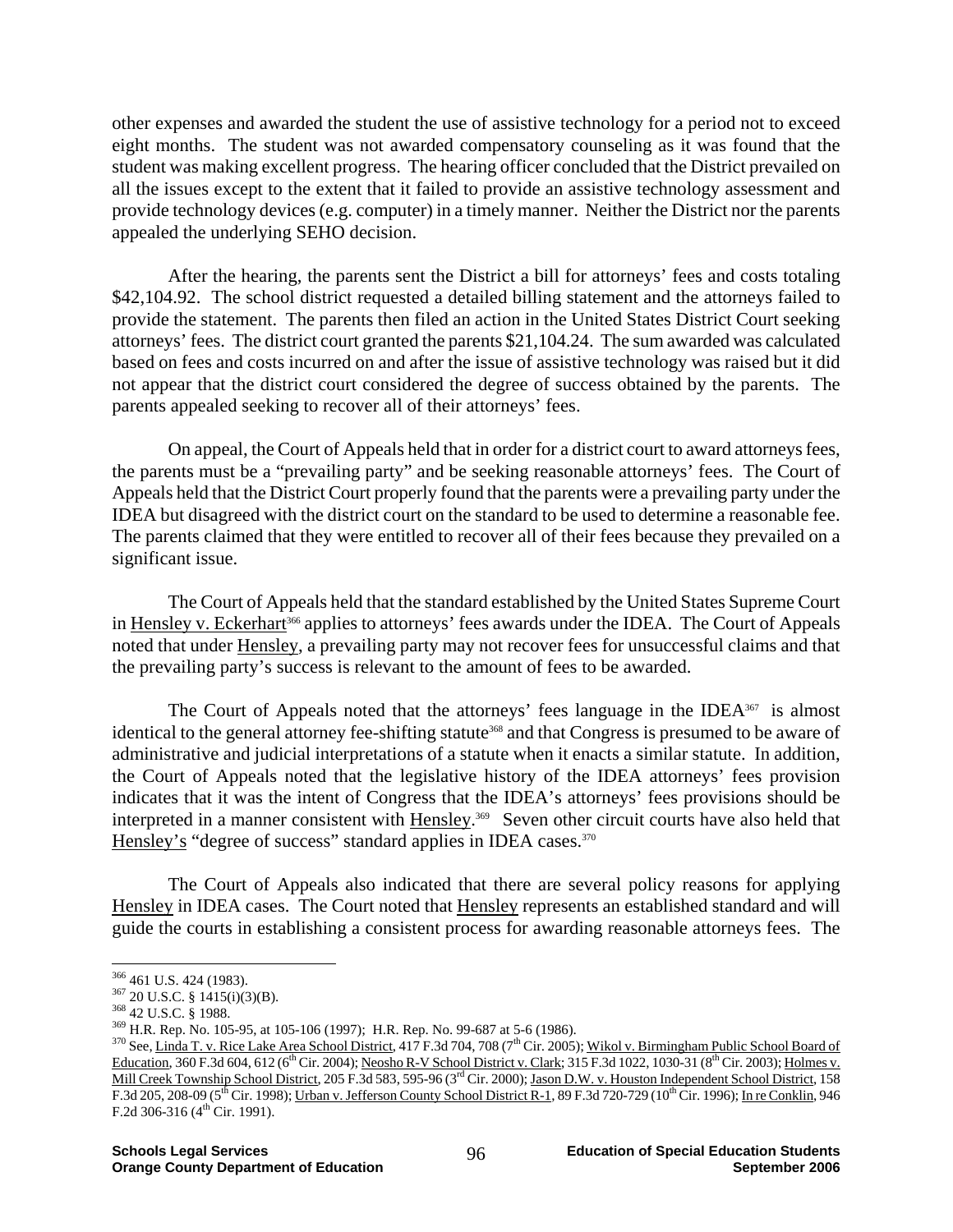### Court stated:

 "The Hensley standard will help deter submission of multiple, nonmeritorious claims. It is understandable that without cost considerations, parents facing litigation would bring as many claims as possible, hoping to secure a larger share of the district's resourceswhether in the form of reimbursements, additional staff time, or educational technology –than would be otherwise allotted to their children. Lawyers may also have incentive to bring baseless claims in order to increase billable hours devoted to a case. Acquiring a client with one strong claim should not give special education attorneys the green light to bill time on every conceivable issue. All children suffer when the schools' coffers are diminished on account of expensive, needless litigation. In order to balance the needs of IDEA claimants and school districts, Hensley offers parents and their lawyers an incentive to avoid making frivolous claims while preserving their ability to raise meritorious claims."

 The Court of Appeals went on to state that there is no precise rule or formula for determining the amount of hours but suggested that the district court attempt to identify specific hours that should be eliminated or simply reduced the award to account for the limited success of the parents. The court then remanded the matter back to the district court to make an award of attorneys fees based on the Hensley standard.

 This case should help reduce the amount of frivolous claims filed by attorneys against school districts and reduce the amount of attorneys' fees awards in future cases.

The practical implications of the these decisions is unclear as to whether it will make it more difficult or less difficult to settle special education cases. Attorneys representing parents and students may still insist on attorneys' fees or refuse to settle. It may also encourage parent attorneys to realistically assess the merits of their case before filing and may encourage early settlements.

The 2004 amendments to the IDEA<sup>371</sup> state that an award of reasonable attorneys fees may be made to a prevailing party that is a state educational agency or local educational agency against the attorney of a parent who files a complaint or subsequent cause of action that is frivolous, unreasonable, or without foundation or against the attorney of a parent who continued to litigate after the litigation clearly became frivolous, unreasonable, or without foundation, or to a state or local educational agency against the attorney of a parent or against the parent, if the parents' complaint or subsequent cause of action was presented for any improper purpose, such as to harass, to cause unnecessary delay, or to needlessly increase the cost of litigation.

 The 2004 amendments also expanded the limitation on the award of attorneys fees for mediation at the discretion of the state. Previously, Section 1415(i)(3)(D)(ii) stated that a court could not award attorneys fees for a mediation that was conducted prior to the filing of a due process complaint. Section 1415(i)(3)(D)(ii), as amended, now states that attorneys fees may not be awarded

 $\overline{a}$  $371$  20 U.S.C. § 1415(i).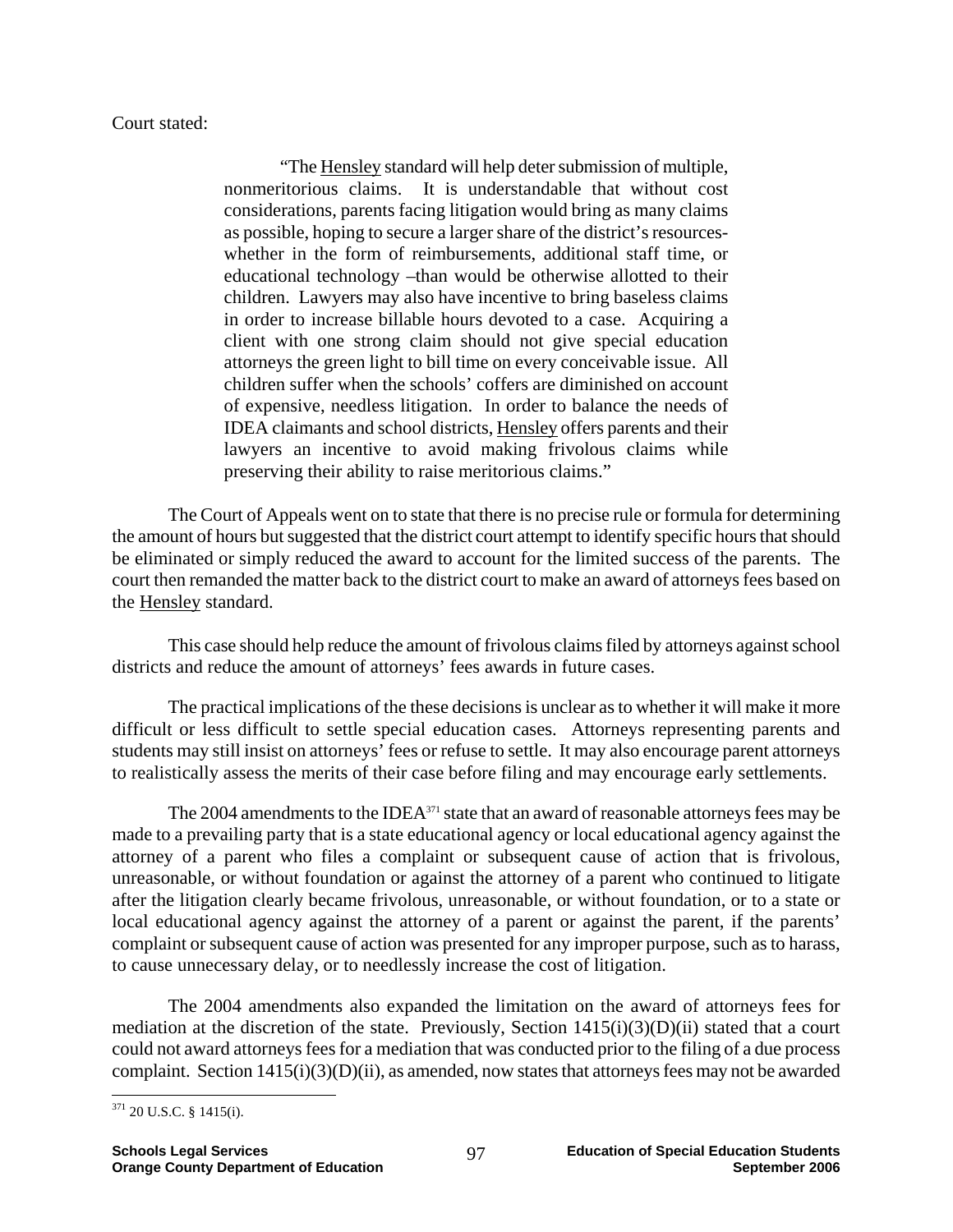relating to any meeting of the IEP team unless such meeting is convened as the result of an administrative proceeding or judicial action, or, at the discretion of the state, for all mediations. Therefore, it will be necessary to obtain state legislation to prohibit a court from awarding attorneys fees for mediations.

 In addition, a meeting conducted prior to the filing of a due process complaint shall not be considered as a meeting convened as a result of an administrative hearing or judicial action or an administrative hearing or judicial action for the purposes of awarding attorneys fees. Therefore, attorneys fees cannot be awarded for attending these meetings.

Federal funds cannot be used to pay either party's attorney's fees. Under California law, the hearing decision must state the extent to which each party prevailed on each issue that was heard and decided.372

#### **EXPERT WITNESS FEES**

In Arlington Central School District Board of Education v. Murphy,<sup>373</sup> the United States Supreme Court held that the Individuals with Disabilities Education Act (IDEA) does not authorize parents to recover expert fees. The court held that the provisions in the IDEA that provide that a court may award reasonable attorneys' fees as part of the cost to parents who prevail in a lawsuit brought under the IDEA does not authorize prevailing parents to recover fees for services rendered by experts in IDEA proceedings.<sup>374</sup>

 The parents filed an action under the IDEA against the school district to pay for their son's private school tuition. The parents prevailed in the United States District Court and the U.S. Court of Appeals for the Second Circuit affirmed. The District Court held that the educational consultant, Marilyn Arons, a non-lawyer, could be compensated only for time spent on expert consulting services, not for time spent on legal representation. The Court of Appeals affirmed, even though other circuits had taken the opposite view. The United States Supreme Court reversed and held that the parents were not entitled to any fees for the cost of the educational consultant.

 The United States Supreme Court based its decision on the statutory language of the IDEA itself. The court noted that the IDEA was passed pursuant to the Spending Clause of the United States Constitution<sup>375</sup> and that when Congress attached its conditions to a state's acceptance of federal funds, the conditions must be set out unambiguously.<sup>376</sup> The court noted that legislation enacted pursuant to the spending power is in the nature of the contract, and therefore to be bound by federally imposed conditions, recipients of federal funds must accept the conditions voluntarily and knowingly. States cannot knowingly accept conditions of which they are unaware or which they are unable to ascertain. Therefore, the court stated:

"Thus, in the present case, we must view the IDEA from the

<sup>&</sup>lt;sup>372</sup> Education Code section 56507.

<sup>&</sup>lt;sup>373</sup> 126 S.Ct. 2455 (2006).<br><sup>374</sup> 20 U.S.C. Section 1415(i)(3)(B).<br><sup>375</sup> U.S. Const., art. I, section 8, clause 1.<br><sup>376</sup> Penhurst State School and Hospital v. Halderman, 451 U.S. 1, 17 (1981).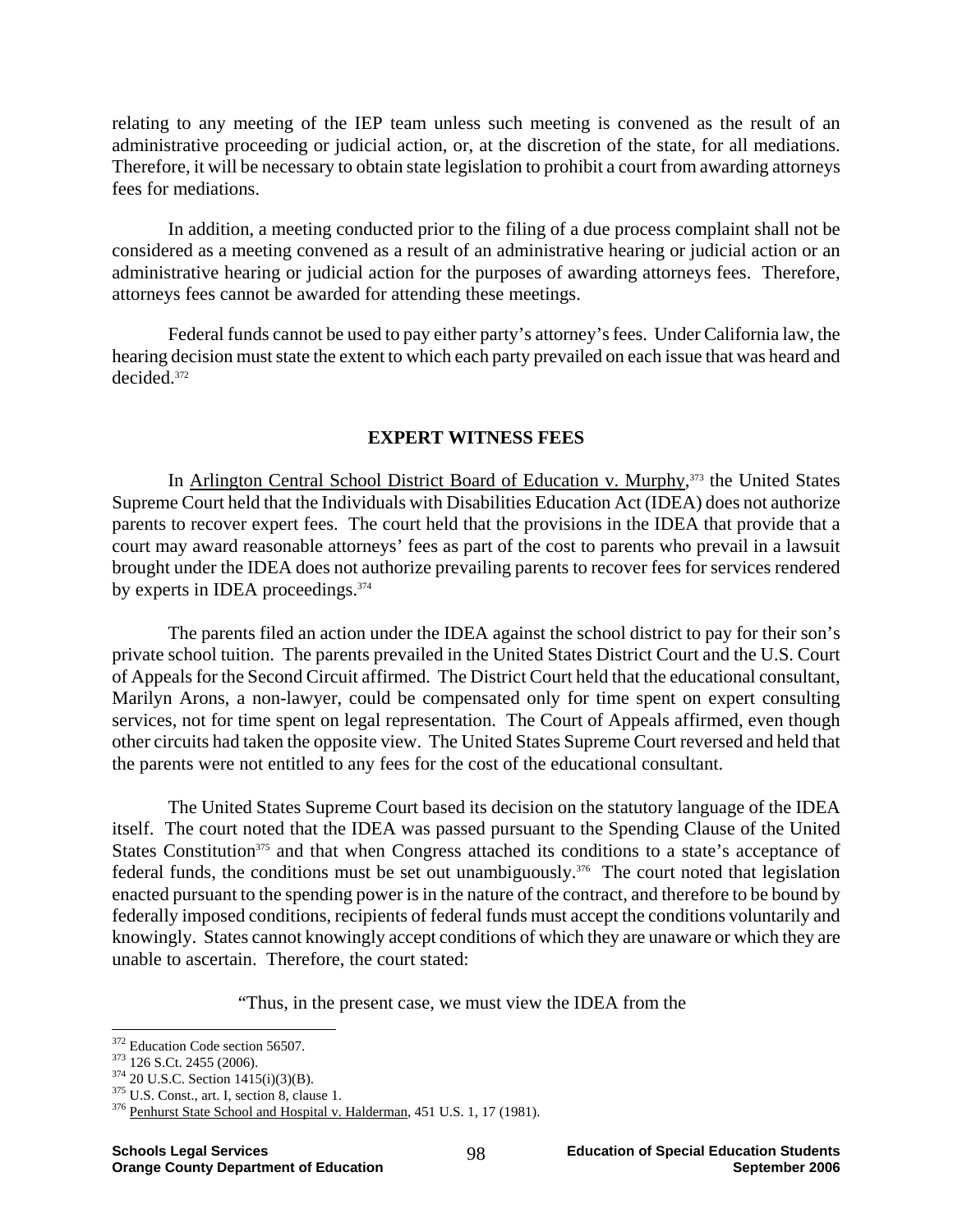perspective of a state official who is engaged in the process of deciding whether the State should accept IDEA funds and the obligations that go with those funds. We must ask whether such a state official would clearly understand that one of the obligations of the Act is the obligation to compensate prevailing parents for expert fees. In other words, we must ask whether the IDEA furnishes clear notice regarding the liability at issue in this case."

 The court held that the language of the IDEA did not give notice to state officials, that expert fees would be considered part of "costs" and that generally the term "costs" in its ordinary usage, does not include expert fees. The court noted that in prior cases it had interpreted the term "costs" as not including expert witness fees and limiting the discretion of the courts to award cost.<sup>377</sup>

#### **MAINSTREAMING**

Under the IDEA, states must place children with disabilities with other children who are not disabled, to the maximum extent appropriate.<sup>378</sup> However, the Court of Appeals recognized in Greer v. Rome City School District,<sup>379</sup> that the statutory preference for mainstreaming or placement in regular classrooms may not provide an education which meets the unique needs of the child, which is the other main goal of the IDEA. The court used a two-part test for determining compliance with the mainstreaming requirement: (1) whether education in the regular classroom, with the use of supplemental aids and services, can be achieved satisfactorily; and (2) if education in the regular classroom cannot be achieved satisfactorily with the use of supplemental aids and services, it must be determined whether the school district has mainstreamed the child to the maximum extent appropriate.<sup>380</sup>

The Ninth Circuit in Sacramento City Unified School District v. Rachel H.,<sup>381</sup> enunciated four factors to determine what placement was appropriate for a child with a disability. These factors are:

- 1. The educational benefit to the child from a regular classroom placement with appropriate aides and services as compared to a special education classroom;
- 2. The non-academic benefits of interaction with non-disabled children;
- 3. The effect of the disabled child's presence on the teacher and other children in the classroom; and

1

<sup>&</sup>lt;sup>377</sup> Crawford Fitting Company v. J.T. Gibbons Inc., 482 U.S. 437 (1987); West Virginia University Hospitals, Inc. v. Casey, 499 U.S. 83 (1991).<br><sup>378</sup> 20 U.S.C. § 1412(5)(b).

<sup>&</sup>lt;sup>379</sup> 950 F.2d 688 (11<sup>th</sup> Cir. 1991).<br><sup>380</sup> Greer v. Rome City School District, 950 F.2d 688 (11<sup>th</sup> Cir. 1991); <u>Daniel R.R. v. State Board of Education</u>, 874 F.2d 1036, 1045<br>(5<sup>th</sup> Cir. 1989).

 $381$  14 F.3d 1398 (9<sup>th</sup> Cir. 1994).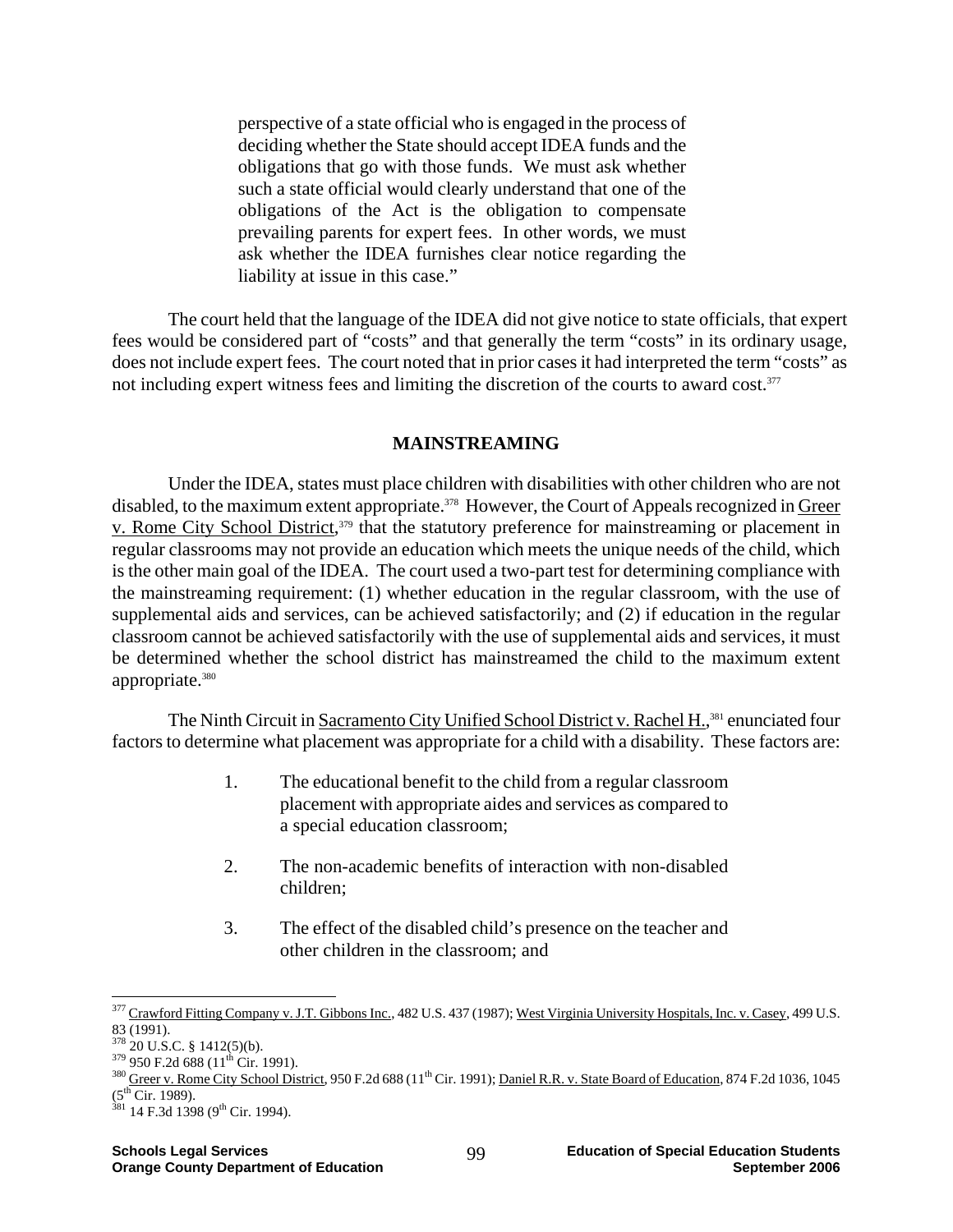### 4. The cost of mainstreaming.

The Rachel H. case involved a child who was eleven years old and moderately mentally retarded. For four years, she attended a variety of special education programs in the school district. In the Fall of 1989, her parents sought to increase the time Rachel spent in a regular classroom and requested that she be placed full time in a regular classroom. The district rejected the parents' request and proposed a placement that would have divided Rachel's time between a special education class for academic subjects and a regular class for non-academic activities such as art, music, lunch and recess. This plan would have required moving Rachel at least six times each day between the two classrooms. Instead her parents enrolled Rachel in a regular kindergarten class at the Shalom School, a private school. She had been there three years by the time the court rendered its opinion.<sup>382</sup>

In determining an appropriate placement for Rachel, the district court applied the four-part test. With respect to the first factor, the district court found that the educational benefits to Rachel weighed in favor of placing her in a regular classroom. The district court found that the testimony of the parents' experts was more credible because they had background in evaluating children with disabilities placed in regular classrooms and they had a greater opportunity to observe Rachel over an extended period of time. Rachel's private school teacher also testified that Rachel was a full member of the class, was making progress on her IEP goals and that her communication abilities and sentence lengths were also improving.<sup>383</sup>

With respect to the second factor (non-academic benefits), the district court found that Rachel had developed her social and communication skills, as well as her self-confidence from placement in a regular class.

The district court then addressed the third factor-the issue of whether Rachel had a detrimental effect on others in a regular classroom. The court looked at two aspects of this issue, whether there was a detriment because the child was disruptive, distracting or unruly and whether the child would take up so much of the teacher's time that the other students would suffer from lack of attention. Both parties agreed that Rachel followed directions, was well behaved and not a distraction in class. The private school teacher testified that Rachel did not interfere with her ability to teach the other children and therefore, the district court found in favor of the parents on this issue.384

With respect to the fourth factor (cost), the district court found that the district had not offered any persuasive or credible evidence in support of its claim that educating Rachel in a regular classroom with appropriate services would be significantly more expensive than educating her in the district's proposed setting. The district court found that the school district had failed to seek a waiver from the California Department of Education with respect to funding and had inflated the cost estimates.385

<sup>&</sup>lt;sup>382</sup> Id. at 1400.

<sup>&</sup>lt;sup>383</sup> Id. at 1401.<br><sup>384</sup> Id. at 1401.<br><sup>385</sup> Id. at 1401-02.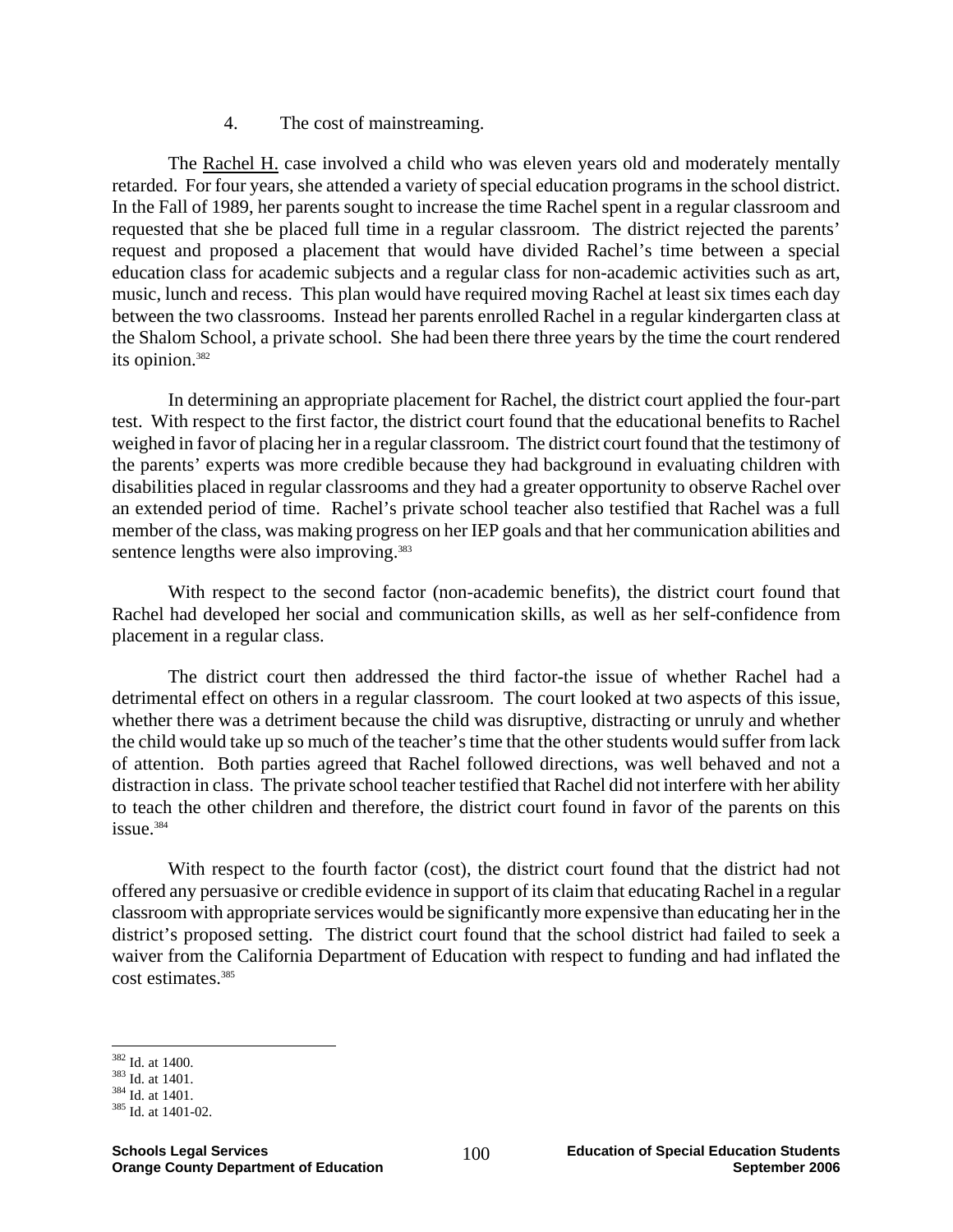The school district appealed to the Ninth Circuit Court of Appeals. The Court of Appeals adopted the four-part balancing test. It rejected the school district's contention that Rachel must be taught by a special education teacher as counter to the Congressional preference that children with disabilities be educated in regular classes with children who are not disabled.

Based on this case, it appears, that in the future, disabled children who are mainstreamed into regular classrooms can be taught by regular education teachers who do not possess special education credentials.

#### **CURRENT EDUCATIONAL PLACEMENT – "STAY-PUT" RULE**

The stay-put provision of the IDEA is one of the most unique and controversial provisions of the IDEA. The stay-put provision limits the ability of school administrators to unilaterally transfer or change the placement of special education students.

School administrators view the stay-put rule as a hindrance or impediment to maintaining order and a safe environment in public schools. School administrators view the stay-put rule as a blunt federal intrusion into their traditional authority to unilaterally make decisions at the local level. Parents and advocates for the disabled see the stay-put rule as a check on the unfettered power of school administrators to transfer special programs without parental input and without consideration of the child's disability and special needs. Parents and advocates for the disabled cite past examples of abuses at the local level as justifying federal intervention.

The stay-put provision states:

"Except as provided in subsection  $(k)(7)$ , during the pendency of any proceedings conducted pursuant to this section, unless the State or local educational agency and the parents or guardians otherwise agree, the child shall remain in the then-current educational placement of such child, or, if applying for initial admission to a public school, shall, with the consent of the parents or guardian, be placed in the public school program until all such proceedings have been completed."386

The federal regulations<sup>387</sup> contain similar language.

In Honig v. Doe,<sup>388</sup> the United States Supreme Court stated there were no legislative exceptions to the stay-put rule and held that a special education student could not be suspended from school more than ten days without parental permission or a court order. As a result of this decision, districts have had to seek court orders when students bring guns or knives to school or engage in violent behavior.

 $\overline{a}$ 

<sup>386 20</sup> U.S.C. § 1415(j).<br><sup>387</sup> 34 C.F.R. § 300.513.<br><sup>388</sup> 108 S.Ct. 592 (1988).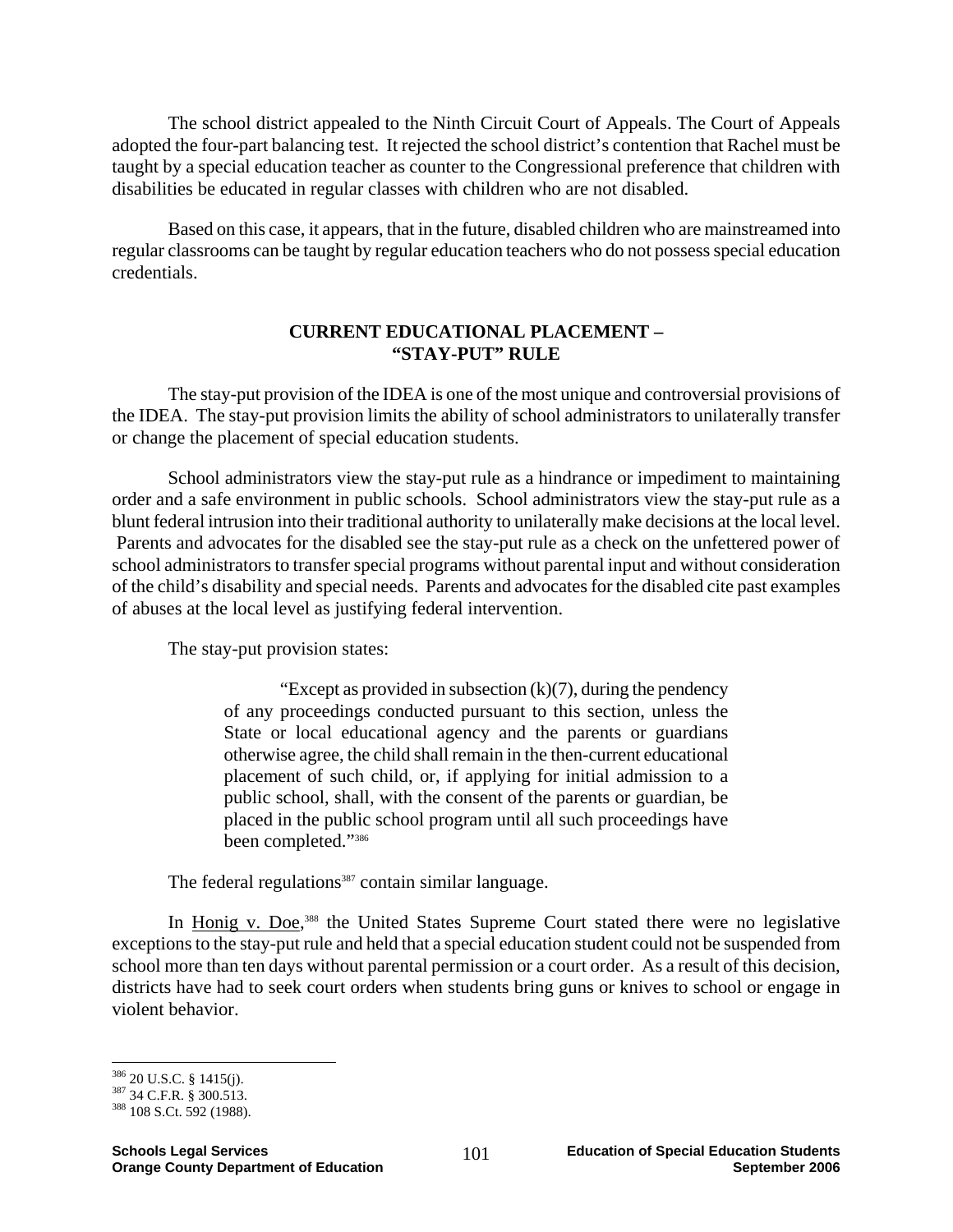The Court in Honig stated:

"The language of Section 1415(e)(3) is unequivocal. It states plainly that during the pendency of any proceedings initiated under the Act, unless the state or local educational agency and the parents or guardians of a disabled child otherwise agree, the child shall remain in the then current educational placement."389

Since the Honig decision, Congress has legislatively enacted exceptions to the stay-put rule. These changes set forth in 20 U.S.C. Section 1415(k) authorize school administrators to order a change in placement to an appropriate interim alternative educational setting under certain conditions. The unilateral authority granted to school administrators is severely limited and can only be exercised after a number of procedural hurdles have been overcome.

## **A. What Constitutes a Change in Placement**

While the stay-put provision of the IDEA may limit the ability of administrators to unilaterally change a special education student's educational placement, it does not prevent all transfers of students.<sup>390</sup> The court in **Sherri A.D.**, held that the purpose of the stay-put rule was to prevent the alteration of the child's educational placement during the pendency of a dispute under the IDEA, not alteration of the child's residence or the location of their educational program.391 The court held that an educational placement for the purposes of the IDEA has not changed unless a fundamental change in or elimination of a basic element of the educational program has occurred.<sup>392</sup> In Lunceford, the Court of Appeals held that the transfer of a severely disabled special education student from one residential placement to another was not a change in educational placement even where the new placement could not provide the same high level of service with respect to the child's feeding program.

In Lunceford v. District of Columbia Board of Education, the Court of Appeals held that the transfer of a student from a private hospital to a government run institution which had the same day time education did not constitute a change in educational placement. The court held that there must be, at a minimum, a fundamental change in or elimination of a basic element of the education program in order for the change to qualify as a change in educational placement.<sup>393</sup>

In Weil v. Board of Elementary and Secondary Education,<sup>394</sup> the Court of Appeals held that the stay-put provision of the IDEA applies only to changes in "educational placement" not physical location. The Court of Appeals stated:

> "We are not persuaded that the cited notice provisions were mandated in the instance of Kimberly's transfer from Cooley to Kiroli because that transfer did not constitute a change in

 $^\mathrm{389}$  Id. at 604.

<sup>391</sup> Id. at 206.<br>
391 Id. at 206.<br>
391 Id. at 206.<br>
392 Id. at 206. See, also, <u>Lunceford v. District of Columbia Board of Education</u>, 745 F.2d 1577 (D.C. Cir. 1984).<br>
393 Id. at 1582.<br>
394 931 F.2d 1069, (5<sup>th</sup> Cir. 1991).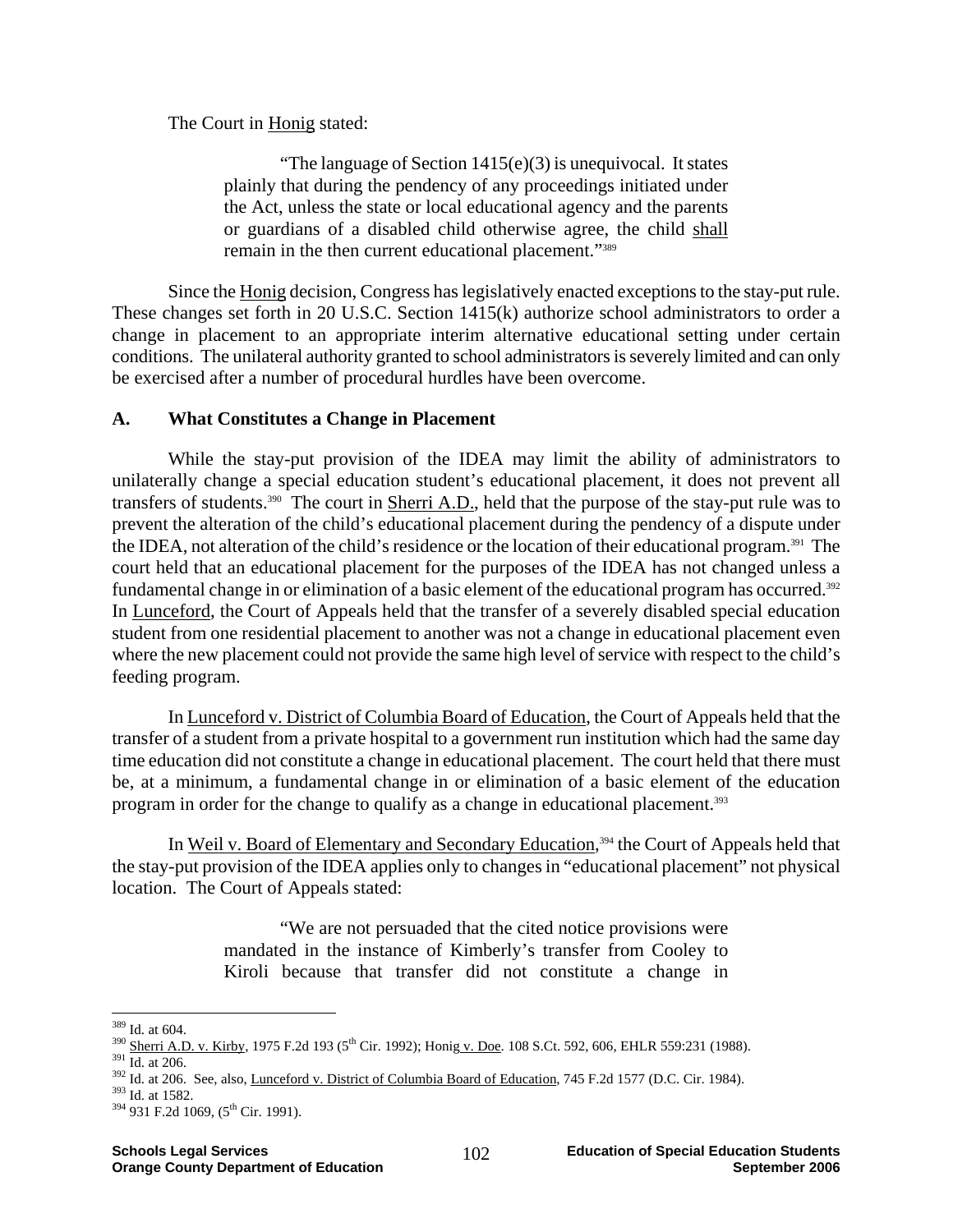'educational placement' within the meaning of 20 U.S.C. section  $1415(b)(1)(C)$ . The programs at both schools were under OPSB supervision, both provided substantially similar classes, and both implemented the same IEP for Kimberly. We conclude that the change of schools under the circumstances presented in this case was not a change in 'educational placement' under section 1415."395

In Concerned Parents and Citizens v. New York City Board of Education,<sup>396</sup> the Court of Appeals reversed a lower court decision barring the transfer of special education students to a number of other schools in the district. The district court found that the schools to which the students were transferred did not, in all respects, duplicate the "extremely innovative educational program" formerly provided to the handicapped children at P.S. 79. However, the Court of Appeals held that the reference to "educational placement" in Section 1415 refers to the general educational program in which a child is enrolled, rather than variations in the program itself. The Court of Appeals held that there are strong policy considerations for narrowly interpreting the meaning of educational placement in Section 1415. The Court of Appeals criticized the district court for considering the removal of any of the above programs at the school as constituting a change in educational placement requiring prior notice and a hearing under Section 1415. The Court of Appeals stated:

> "Such an interpretation of the Act would virtually cripple the board's ability to implement even minor discretionary changes within the educational programs provided for its students; that interpretation would also tend to discourage the board from introducing new activities or programs or from accepting privately sponsored programs . . .

> "Thus, we conclude that the term 'educational placement' refers only to the general education program in which the handicapped child is placed and not to all various adjustments of the program that the educational agency, in the traditional exercise of its discretion, may determine to be necessary.

> "Given this interpretation, we do not believe on the record before us that the transfer of students from P.S. 79 constituted a change in placement sufficient to trigger the prior notice and hearing requirements of Section 1415(b) . . .

> "Accordingly, we conclude that the board was not required under the Act to give parents of handicapped children at P.S. 79 prior notice and a full due process hearing before the transfer of such students to other regular schools within the district."<sup>397</sup>

<sup>&</sup>lt;sup>395</sup> Id. at 1072.

<sup>&</sup>lt;sup>396</sup> 629 F.2d 751 (2<sup>nd</sup> Cir. 1980).<br><sup>397</sup> Id. at 755-756; see, also, <u>A.W. v. Fairfax County School Board</u>, 373 F.3d 674 (4<sup>th</sup> Cir. 2004), in which the Court of Appeals held that transfer of a gifted student from one school to another did not violate the "stay put" provisions of the IDEA where the student's special education program remained the same.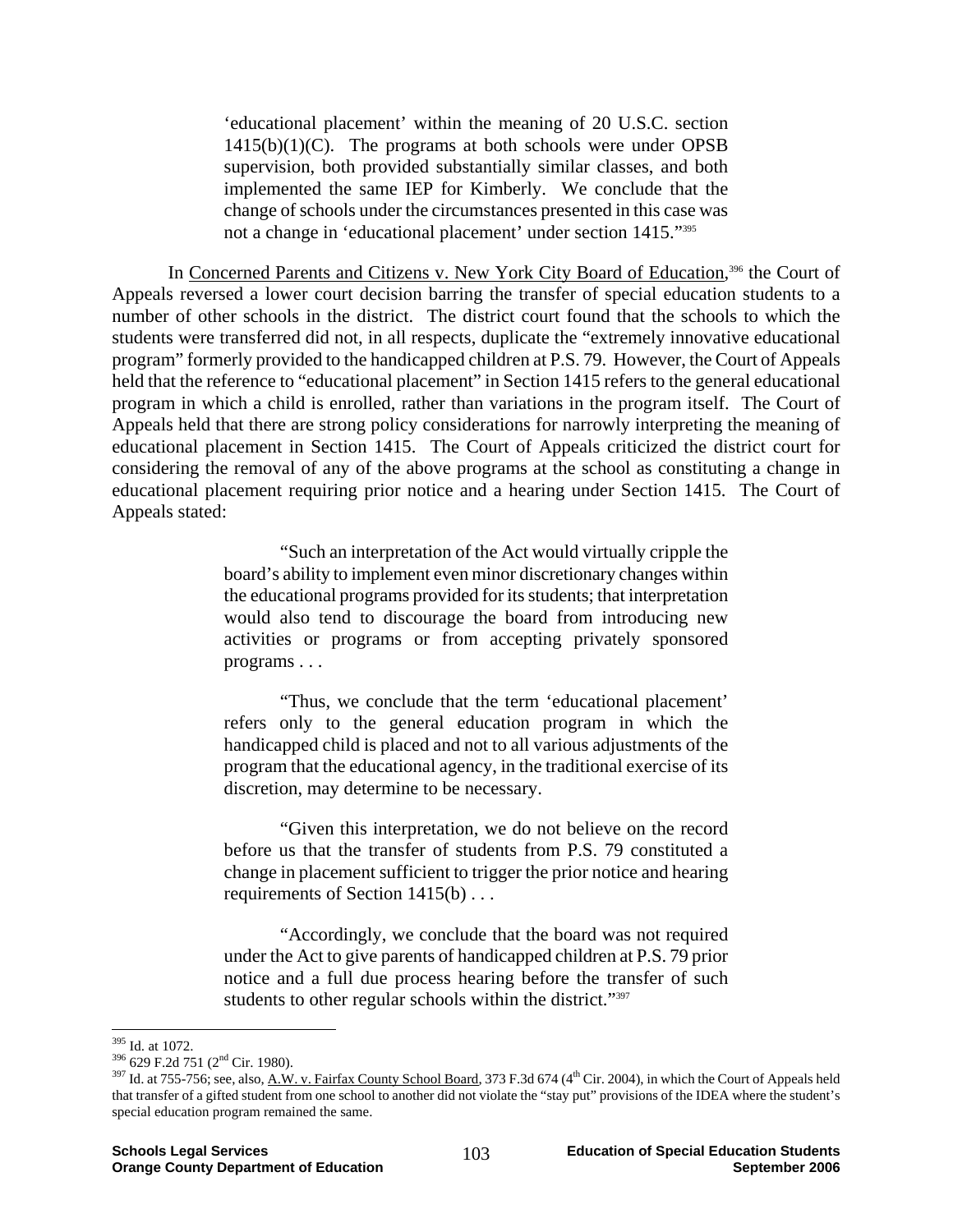#### In DeLeon v. Susquehanna Community School District,<sup>398</sup> the Court of Appeals held:

"The touchstone in interpreting Section 1415 has to be whether the decision is likely to affect in some significant way the child's learning experience."399

In Thomas v. Cincinnati Board of Education,<sup>400</sup> the Court of Appeals held that the term "current educational placement" refers to the last implemented placement of the child. An IEP that was developed or revised but had not been implemented would not constitute the current educational placement of the child.<sup>401</sup> The Court of Appeals stated:

> "Because the term connotes preservation of the status quo, it refers to the operative placement actually functioning at the time the dispute first arises. If an IEP has been implemented, then the program's placement will be the one subject to the stay-put provision. And where, as here, the dispute arises before any IEP has been implemented, the current educational placement will be the operative placement under which the child is actually receiving instruction at the time the dispute arises.  $\ldots$ ."  $402$

In Drinker, the Court of Appeals adopted the test in Thomas and held that where a dispute arises before the proposed IEP has been implemented, the current educational placement is the placement which is actually functioning when the "stay-put" order is sought. The Drinker court held that while the "stay-put" order is in effect and until a final order is entered by the district court, the school district must pay for the child's placement.<sup>403</sup>

However, where the parents have not appealed or disputed the school district's proposed change in placement, the parents may not invoke the "stay-put" rule.404 The court held that the parent must initiate a due process hearing alleging that the current educational placement is the appropriate placement and should not be changed as the school district has proposed. The court stated, "To appeal a decision, which one otherwise has not disputed, in order to keep a child in a residential psychiatric program and avoid family conflict undermines the purposes of the 'stay-put' provision of the Act."405

The courts have not applied the stay-put rule to enjoin the closing of a school or to require the provision of transportation. In Tilton v. Jefferson County Board of Education,<sup>406</sup> the Court of Appeals held that where a state or local agency must discontinue a program or close a facility for purely budgetary reasons, the stay-put rule of the IDEA does not apply. The court held that even

<sup>398 747</sup> F.2d 149 (3<sup>rd</sup> Cir. 1984).

<sup>&</sup>lt;sup>399</sup> Id. at 153.<br><sup>400</sup> 918 F.2d 618 (6<sup>th</sup> Cir. 1990).<br><sup>401</sup> Id. at 625.<br><sup>402</sup> Id. at 625-626. See, also, <u>Drinker v. Colonial School District</u>, 78 F.3d 859, 867 (3<sup>rd</sup> Cir. 1996).<br><sup>403</sup> Id. at 867.<br><sup>403</sup> Id. at 867.

<sup>1996).&</sup>lt;br> $405$  Id. at 1474.

 $406$  705 F.2d 800, 10 Ed.Law Rptr. 976 (6<sup>th</sup> Cir. 1983).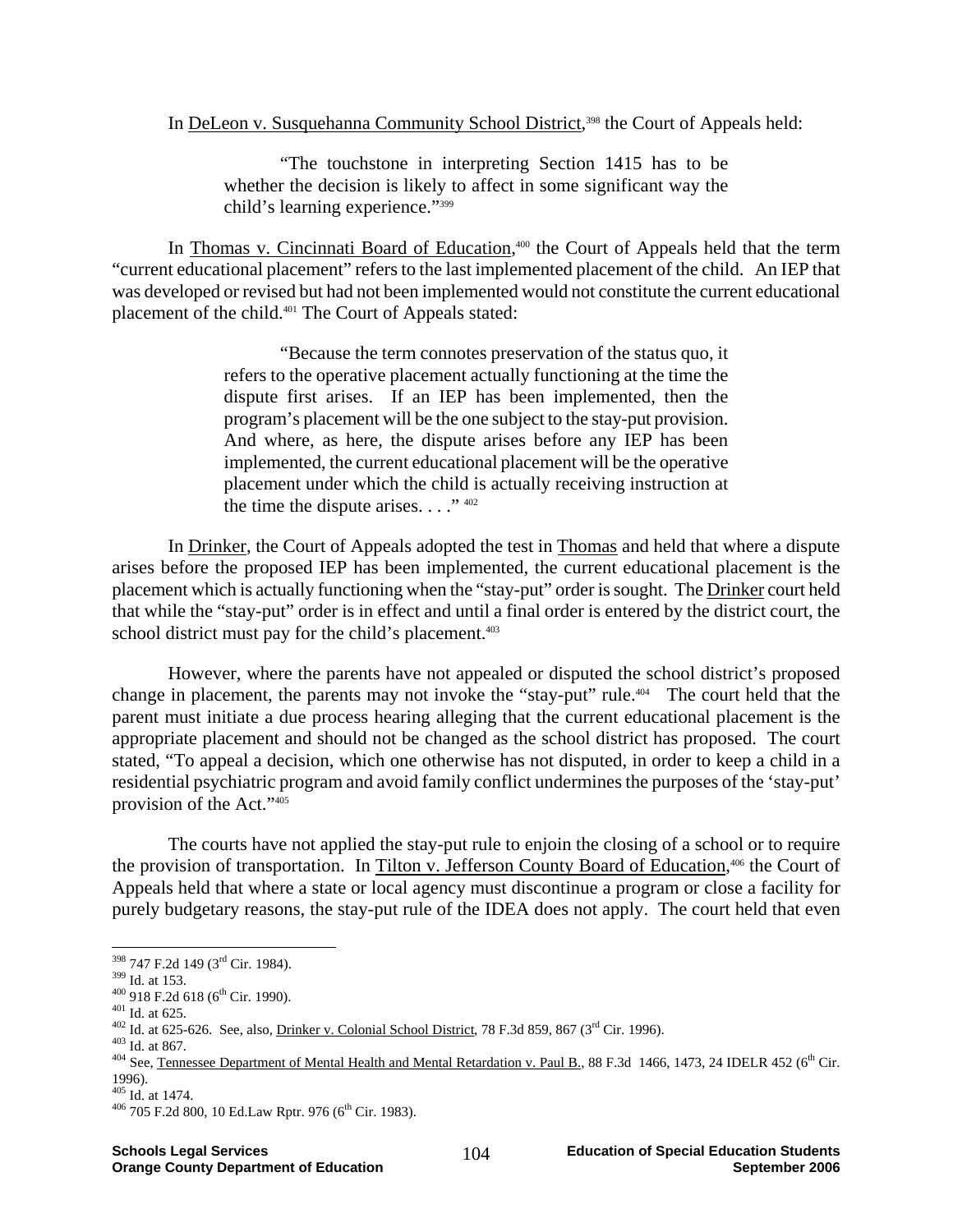though the parents had shown that the programs at alternative schools were not comparable to the original program since they did not provide year round instruction, the district court was not required to enjoin the closing of the original placement facility. Rather, the court held that the school district was required to provide the child with a free appropriate public education at another facility.

The federal district court in Brookline School Committee v. Golden,<sup>407</sup> held that modification of an after school program did not constitute a change in educational placement because it did not significantly affect the child's learning experience.

In DeLeon v. Susquehanna Community School District,<sup>408</sup> the Court of Appeals held that a change in the method of transportation of a severely disabled child to and from school did not constitute a change in educational placement under the IDEA and could be instituted without affording parents a prior due process hearing.

## **B. The Current Educational Placement During the Appeal Process**

As discussed above, the stay-put rule states that the disabled child shall remain in the current educational placement "during the pendency of any proceeding conducted pursuant to this section. . . ." Section 1415 refers to three types of proceedings-state administrative reviews, due process administrative hearings and civil actions seeking review of the administrative decisions in federal or state court.<sup>409</sup> In Andersen, the Court of Appeals held that although an appeal is part of a civil action, the statutory language suggests that Congress intended the stay-put provisions to apply only to civil actions in the trial court.<sup>410</sup> The court in Andersen reasoned that the stay-put rule was intended to protect children from unilateral displacement by school authorities and was not intended to limit judicial power to fashion a remedy.<sup>411</sup>

The court in Andersen stated:

"Once a district court has rendered its decision approving a change in placement, that change is no longer the consequence of a unilateral decision by school authorities; the issuance of an automatic injunction perpetuating the prior placement would not serve the section's purpose. Once a district court has resolved the issue of appropriate placement, the child is entitled to an injunction only outside the stay-put provision, i.e., by establishing the usual grounds for such relief."412

In cases where the parents are not seeking to block a unilateral change in placement by the school district but are seeking a change in placement over the school district's objections, the portion of the stay-put rule that states, ". . . unless the State or local education agency and the parent otherwise agree . . ." comes into play. The courts have interpreted this phrase to mean that when a

<sup>407 628</sup> F.Supp. 113 (D.Mass. 1986).

<sup>408 747</sup> F.2d 149 (3<sup>rd</sup> Cir. 1984).<br>
<sup>409</sup> See, <u>Andersen v. District of Columbia</u>, 877 F.2d 1018 (D.C. Cir. 1989).<br>
<sup>410</sup> Id. at 1023.<br>
<sup>411</sup> Id. at 1024.<br>
<sup>412</sup> Id. at 1024.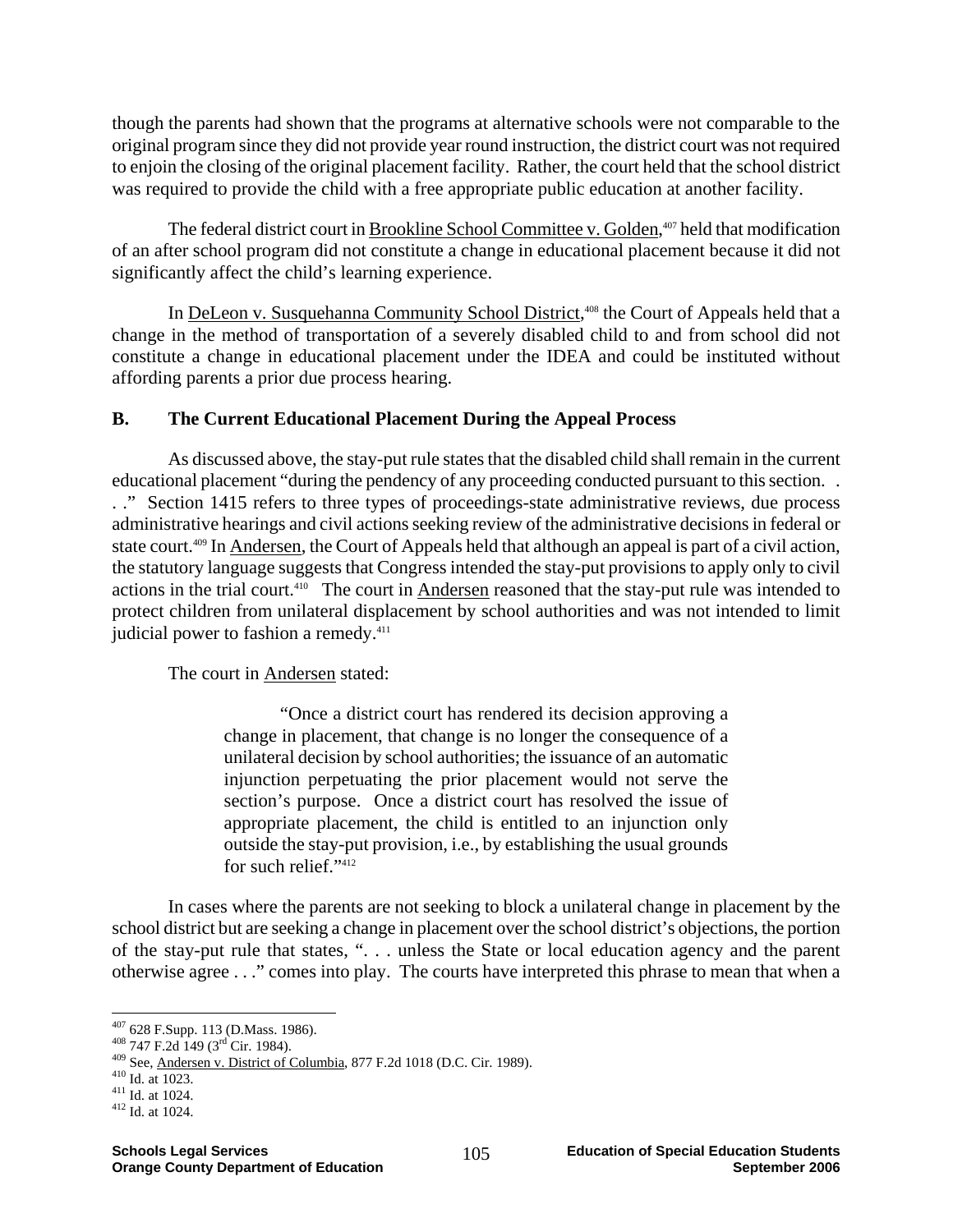state hearing officer issues a decision changing a child's placement, it constitutes agreement between the state education agency and the parent. In School Committee of the Town of Burlington v. Department of Education,<sup>413</sup> the United States Supreme Court stated:

> "The [administrative panel] decision in favor of the [parents] and the [private school] placements would seem to constitute agreement by the State to the change of placement."414

In Susquenita School District v. Raelee S.,<sup>415</sup> the Court of Appeals cited Burlington and held that following an administrative decision in favor of the parents seeking a change in placement, the school district must pay for the ordered placement prior to the conclusion of the litigation. The court held that the policies underlying the IDEA favor imposing financial responsibility upon the school district as soon as there has been an administrative panel or judicial decision establishing the pendent placement. The court held that the same policy concerns that convinced the U.S. Supreme Court in Burlington to approve retroactive reimbursement as a remedy, favor approving interim assessment of school district financial responsibility as a remedy under the IDEA.416 The court held that failure to grant interim relief would defeat the purpose of the IDEA to ensure every child a free appropriate public education since many parents are not able to fund a child's private education while court appeals are pending. The court expressly stated that it would not rule on whether a school district could recover the cost of private education from the parents if the school district ultimately prevails on appeal.<sup>417</sup>

In Clovis Unified School District v. Office of Administrative Hearings,<sup>418</sup> the Court of Appeals held that a school district could not recover the cost of private education even though the school district prevailed on appeal. The court held that the school district and the state are responsible for the student's private placement during the court review proceedings regardless of which party prevails on appeal. The court held that under the stay-put provisions of the IDEA, the school district was financially responsible following an administrative decision that the private placement was appropriate until a court ruled otherwise.<sup>419</sup>

The Clovis court cited Burlington and ruled that once the hearing officer decided that the parents' private placement was appropriate, it became the current educational placement under the stay-put rule through the appellate process. The court held that an administrative ruling in the parents' favor constitutes an agreement by the State to change the placement of the child, and thus becomes the current educational placement of the child within the meaning of the stay-put rule.<sup>420</sup>

1

<sup>&</sup>lt;sup>413</sup> 471 U.S. 359 (105 S.Ct. 1996) (1985).<br><sup>414</sup> Id. at 2004.<br><sup>415</sup> 96 F.3d 78, 84 (3<sup>rd</sup> Cir. 1996).<br><sup>416</sup> Id. at 86.<br><sup>418</sup> 903 F.2d 635, 641 (9<sup>th</sup> Cir. 1990).<br><sup>419</sup> Id. at 641.<br><sup>420</sup> Id. at 641.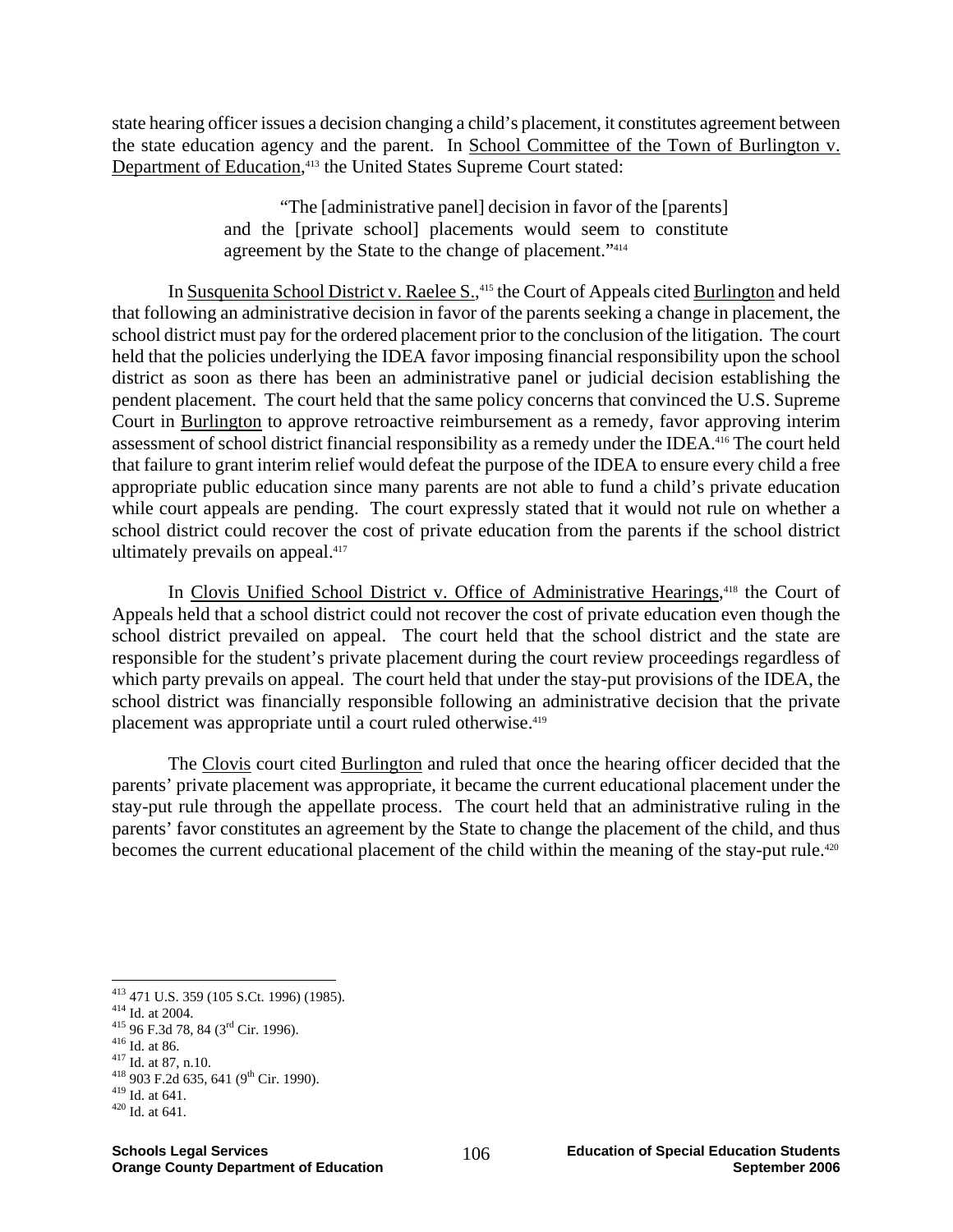#### **C. Limitations on the Stay-Put Rule**

In Board of Education v. Illinois State Board of Education,<sup>421</sup> the Court of Appeals held that the stay-put rule does not apply when a child reaches the age of 21. The Court noted that the only exception would be where there is a pending claim for compensatory education. The Court of Appeals stated:

> "We think that the stay-put provision does indeed cease to operate when a child reaches the age of 21. Except for the judge created remedial exception for claims for compensatory education, the entitlement created by the Individuals with Disabilities Education Act expire when the disabled individual turns 21."<sup>422</sup>

Compensatory education is the only benefit that extends beyond the age of 21. The statutory protections are limited to individuals under 21 years of age.

In Drinker v. Colonial School District,<sup>423</sup> the Court of Appeals held that the stay-put rule does not apply if the underlying placement decision is not appealed. Where the school district has prevailed and the parents have not appealed the placement decision, they may not invoke the stayput rule unless they appeal the underlying decision. In Drinker, the underlying decision allowed for a transitional period to the new placement. Under the circumstances, the Court of Appeal held that the stay-put rule could be invoked until the transition period either ended as a result of the underlying decision or by court order.

In a similar case, the Court of Appeals held that the stay-put rule could not be invoked when there was no genuine appealable issue. In Tennessee Department of Mental Health and Mental Retardation v. Paul B.,<sup>424</sup> the Court of Appeals stated:

> "We believe the District Court erred because it failed to see that the stay-put rule is not designed to prolong the current educational placement unless there is a genuine appealable issue that the current educational placement is the appropriate placement under the act and should not be changed. To appeal a decision, which one otherwise has not disputed, in order to keep a child in a residential psychiatric program and avoid family conflict undermines the purposes of the stay-put provision of the act."425

In Paul B., the parents made no argument that the residential facility was the appropriate placement and should not have been changed or that he had been denied special education or related services under the IDEA. The Court held that without such an argument, the stay-put provision of the IDEA does not come into play and the parent cannot allege they were harmed by the lack of notice of the stay-put rule.

<sup>&</sup>lt;u>.</u>

<sup>&</sup>lt;sup>421</sup> 79 F.3d 654 (7<sup>th</sup> Cir. 1996).<br><sup>422</sup> Id. at 659.<br><sup>423</sup> 78 F.3d 859 (3<sup>rd</sup> Cir. 1996).<br><sup>424</sup> 88 F.3d 1466 (6<sup>th</sup> Cir. 1996).<br><sup>425</sup> Id. at 1474.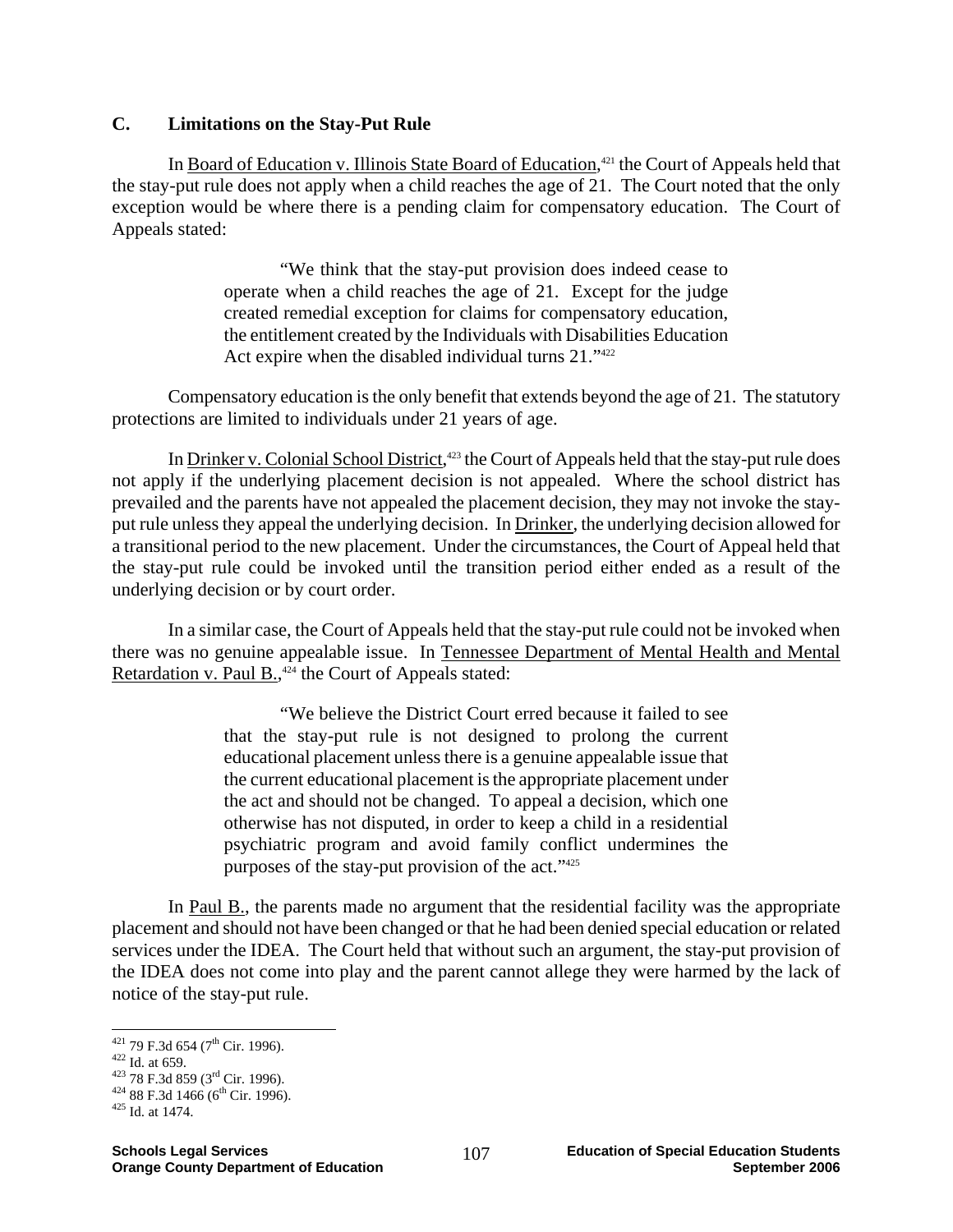#### **D. Issuance of a Preliminary Injunction**

The courts will issue a preliminary injunction to transfer a student to a more restrictive placement where there is a substantial likelihood to cause injury to others. In Light v. Parkway C-2 School District,<sup>426</sup> the Court of Appeals upheld the lower court's removal of such a child from the classroom.

Lauren Light was a 13 year old child with multiple mental disabilities. She had been diagnosed at various times as demonstrating behavioral disorder, conduct disorder, pervasive developmental disorder, mild to moderate mental retardation, certain features of autism, language impairment, and organic brain syndrome. She engaged in impulsive, unpredictable and aggressive behavior. She was sometimes defiant, easily frustrated, irritable, impulsive and easily distracted.<sup>427</sup>

Lauren was enrolled in a self-contained classroom for students with mental disabilities at a public middle school. In addition to the classroom teacher, Lauren's IEP required that she be accompanied by one full-time teacher and one full-time teacher's assistant throughout the school day.

She received a variety of special program as well. Nonetheless, Lauren exhibited a steady stream of aggressive and disruptive behaviors, such as biting, hitting, kicking, poking, throwing objects and turning over furniture. The teacher reported that the class was rarely able to complete lesson plans due to Lauren's disruptive behavior. The parents of other students complained that the classroom environment had become tense and stressful, and that their children's academic and social progress had been slowed or halted.428

Lauren's IEP team recommended a change of placement. The parents objected. The parents invoked the "stay-put" provision of the IDEA and requested a due process hearing.<sup>429</sup>

Lauren tugged the hand of another special education student, and then hit the student three times on the head. She was suspended for 10 days. Lauren's parents brought an action in the federal district court seeking to have the suspension lifted. The school district counterclaimed, and then invoked the court's equitable power to remove Lauren from that school pending the resolution of the parents' administrative challenge to the proposed revisions to Lauren's IEP, including the proposed change in placement.

The school district argued that Lauren's aggressive behavior presented a substantial risk of injury to herself and others in her current educational placement. The court granted the school district's motion for an injunction to move Lauren to a different placement, finding that maintaining her current placement was substantially likely to result in injury either to herself or others.<sup>430</sup>

<sup>&</sup>lt;u>.</u> <sup>426</sup> 41 F.3d 1223 (8<sup>th</sup> Cir. 1994).<br><sup>427</sup> Id. at 1224-1225.<br><sup>428</sup> Id. at 1225-26.<br><sup>429</sup> Id. at 1226.<br><sup>430</sup> Id. at 1226.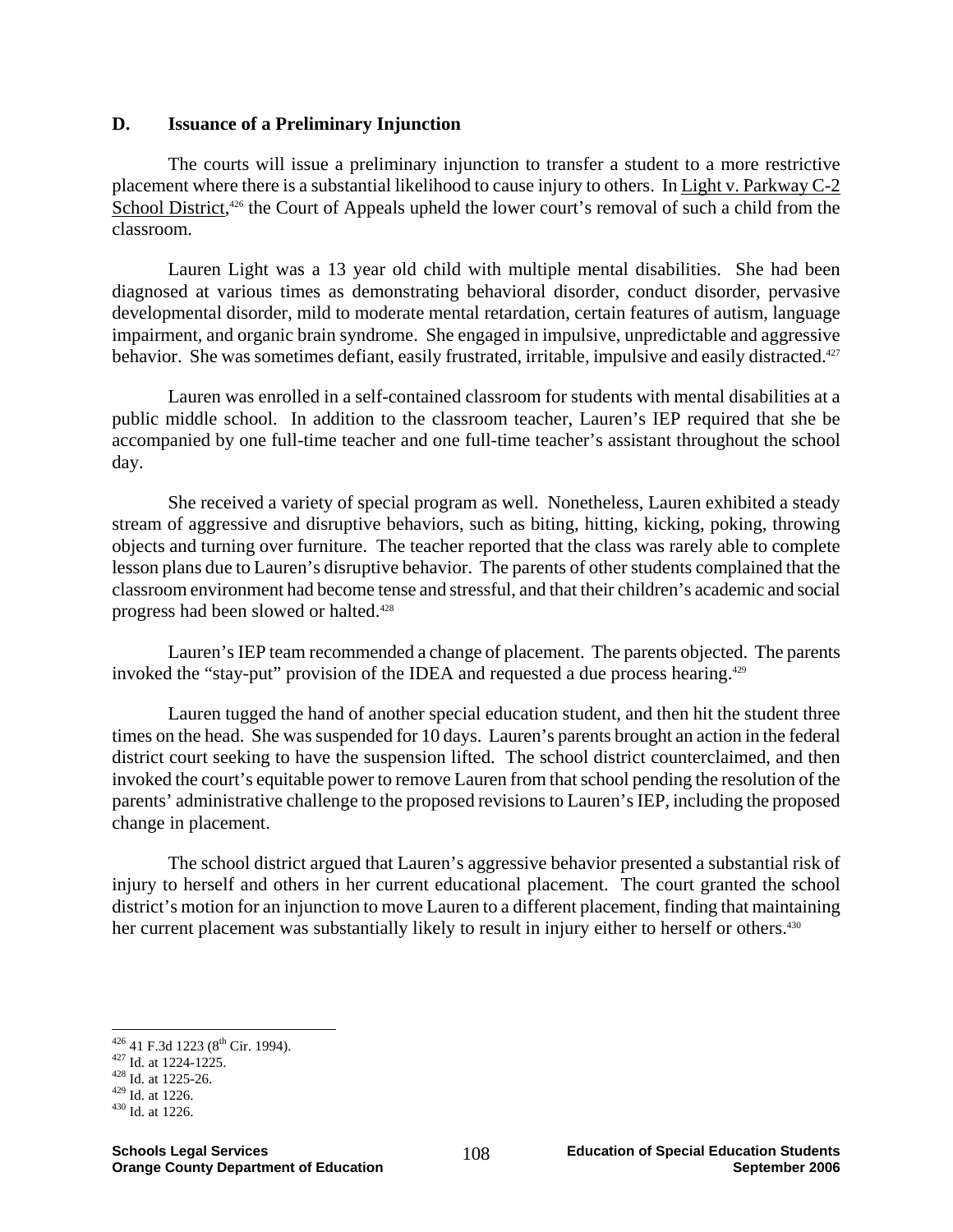The parents appealed arguing that a disabled child must be shown to be truly dangerous as well as substantially likely to cause injury. This argument was rejected by the Court of Appeal, which stated:

> "We reject . . . the contention of Lauren's parents that a disabled child must be shown to be 'truly' dangerous as well as substantially likely to cause injury. Their argument derives from a misreading of Honig and warrants no extensive rebuttal. . . .

> "In sum, a school district seeking to remove an assertedly dangerous disabled child from her current education placement must show (1) that maintaining the child in that placement is substantially likely to result in injury either to himself or herself, or to others, and (2) that the school district has done all that it reasonably can to reduce the risk that the child will cause injury. Where injury remains substantially likely to result despite the reasonable efforts of the school district to accommodate the child's disabilities, the district court may issue an injunction ordering that the child's placement be changed pending the outcome of the administrative review process."431

The Light case should assist school districts in removing disruptive children from the classroom.

## **DISCIPLINE OF SPECIAL EDUCATION STUDENTS**

## **A. The Stay-Put Rule and Discipline**

The IDEA<sup>432</sup>, sets forth a general rule that during the pendency of any proceedings conducted under the IDEA, the child shall remain in the current educational placement unless the state or local education agency and the parents agree otherwise. If the child is applying for initial admission to a public school, the child shall, with the consent of the parents, be placed in the public school program until all such proceedings have been completed. The United States Supreme Court in Honig v. Doe,<sup>433</sup> has interpreted this provision as requiring parental permission or a court order if the child is to be removed for more than ten days from the child's current educational placement. The Court in Honig v. Doe noted that at that time, Congress had made no exceptions to the stay-put rule. Since the Court's decision in Honig v. Doe, Congress has amended the IDEA, most notably in 1997, to provide for a number of exceptions to the stay-put rule which are discussed below.

The Court in Honig left unanswered whether the limit of ten school days applied to a single incident or to the entire school year. The final regulations state that a change of placement occurs if the child is removed for more than ten consecutive days or the child is subjected to a series of removals that constitute a pattern of exclusion. In determining whether there is an impermissible

<sup>&</sup>lt;sup>431</sup> Id. at 1228.

<sup>&</sup>lt;sup>432</sup> 20 U.S.C. § 1415(j).<br><sup>433</sup> 108 S.Ct. 592, 43 Ed.Law Rep. 857 (1988).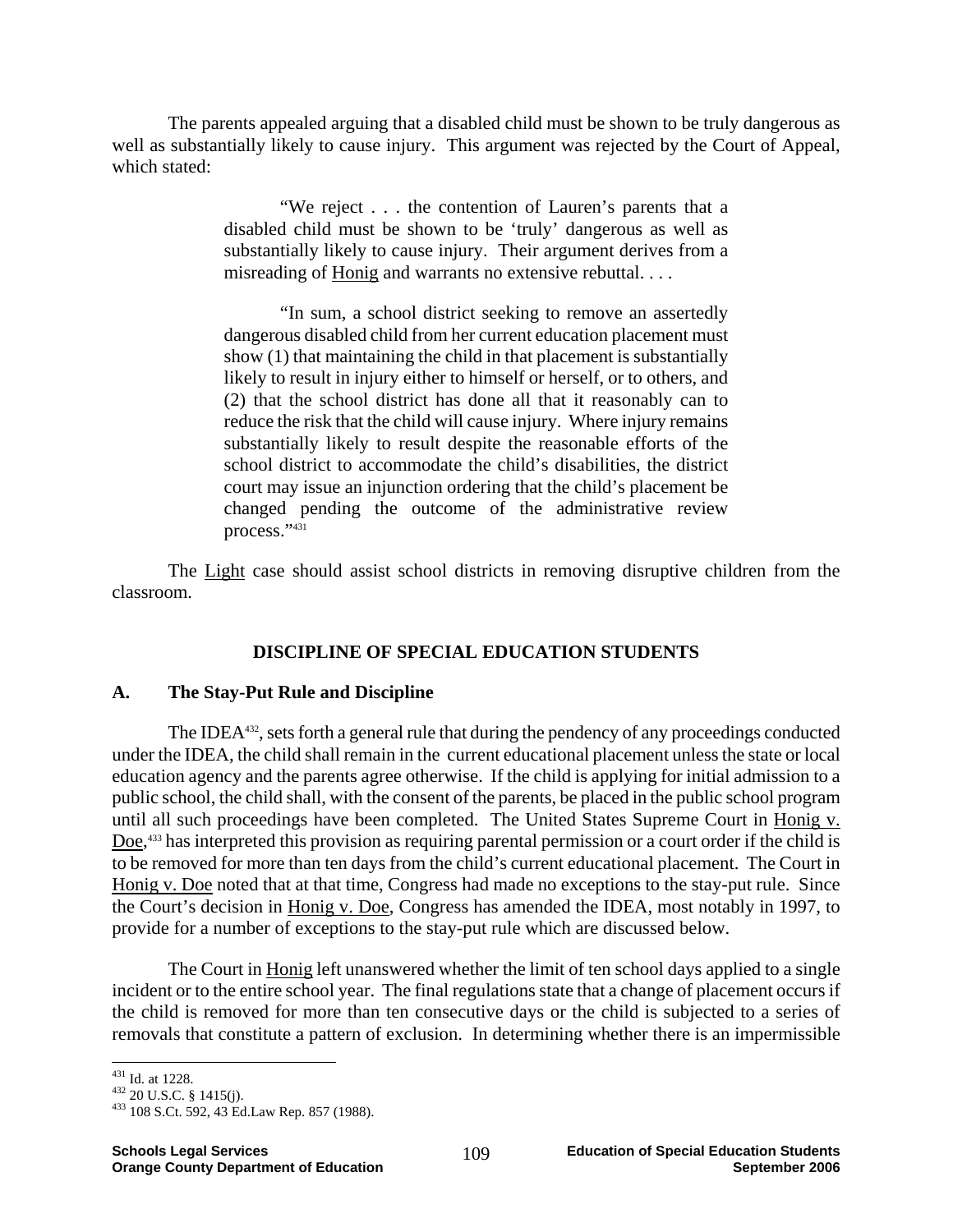pattern of exclusion, factors such as the length of each removal, the total amount of time the child is removed and the proximity of the removals to one another will be considered. In the proposed regulations, the U.S. Department of Education had sought to limit suspensions to ten days in a school year. However, due to pressure from school organizations, the United States Department of Education modified the proposed regulations to give school districts more flexibility and to allow removals for separate incidents beyond ten school days in one year. However, the United States Department of Education will look to see if there is a pattern of removals in excess of ten days for the same incident or conduct. Under state law, school districts may suspend students up to twenty days in a school year.<sup>434</sup>

Based on the language of the IDEA and the 1999 federal regulations, it appears that districts may suspend students in excess of ten school days in a school year for separate incidents of misconduct.

#### **B. Change of Placement**

Section  $615(k)^{435}$  states that school personnel may consider any unique circumstances on a case by case basis when determining whether to order a change in placement for a child with a disability who violates a code of student conduct.

 School personnel may order a change in the placement of a child with a disability who violates a code of student conduct, to an appropriate interim alternative educational setting, another setting, or suspension for not more than ten school days, to the extent that such alternatives are applied to children without disabilities.

 If school personnel seek to order a change in placement that would exceed ten school days and the behavior that gave rise to the violation of the school code is determined not to be a manifestation of the child's disability, the relevant disciplinary procedures applicable to children without disabilities may be applied to the child in the same manner in which the procedures would be applied to children without disabilities except that services to suspended or expelled students must be provided, although such services may be provided in an interim alternative educational setting.

 A child with a disability who is removed from the child's current placement, irrespective of whether the behavior is determined to be a manifestation of the child's disability, shall continue to receive educational services so as to enable the child to continue to participate in the general education curriculum, although in another setting, and to progress toward meeting the goals set out in the child's IEP and receive, as appropriate, a functional behavioral assessment, behavioral intervention services and modifications, that are designed to address the behavior violation so that it does not occur again.

<sup>1</sup> 

<sup>&</sup>lt;sup>434</sup> Education Code section 48903(a).  $43520$  U.S.C. § 1415(k), see, also, Education Code section 48915.5.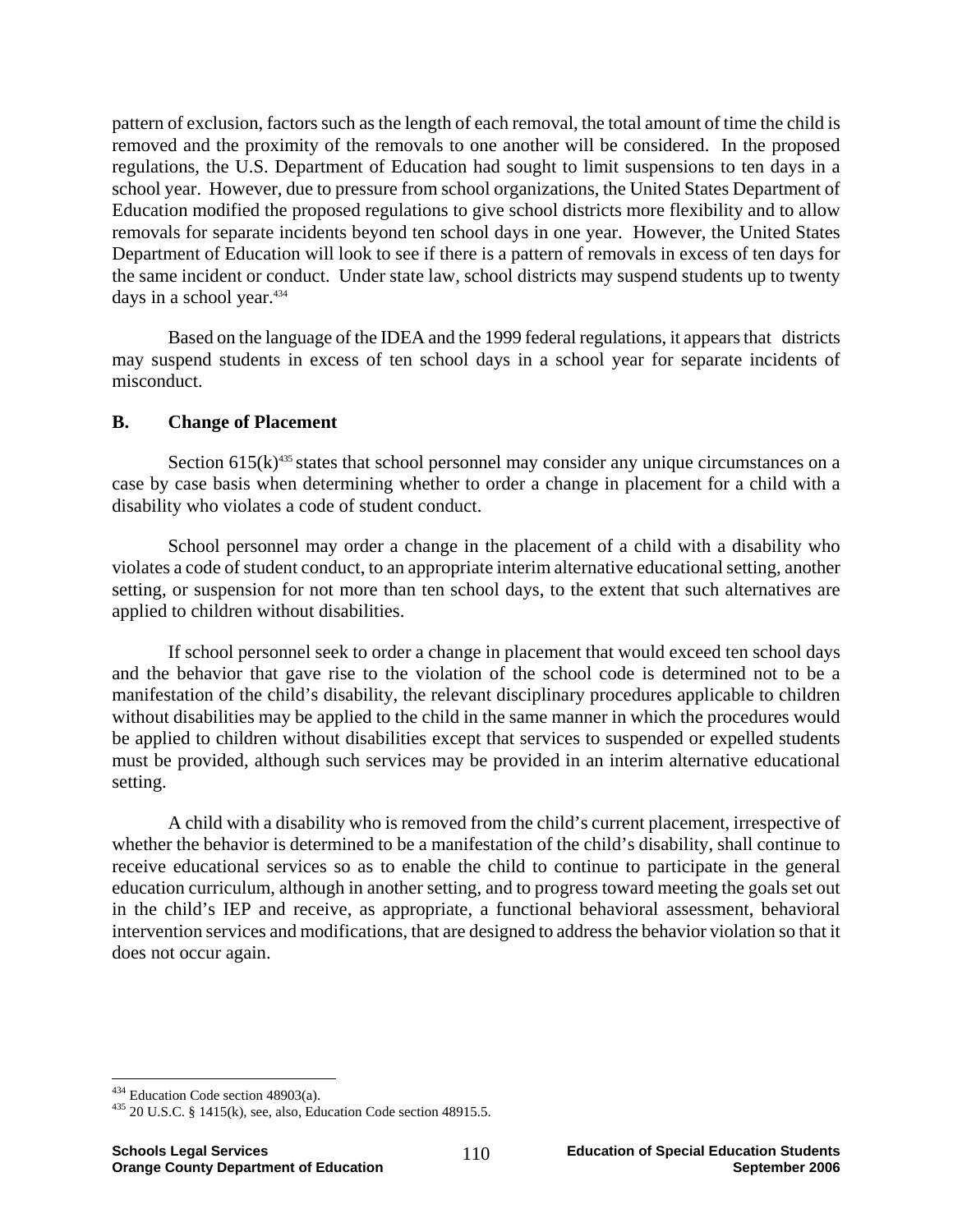## **C. Manifestation Determination**

 The legislation requires a manifestation determination within ten school days of any decision to change the placement of a child with a disability because of a violation of a code of student conduct. The IEP team shall review all relevant information in the student's file, any information provided by the parents, and teacher observations, to determine if the conduct in question was caused by, or had a direct and substantial relationship to the child's disability or if the conduct in question was the direct result of the local educational agency's failure to implement the IEP.

 If the local educational agency, the parent, and relevant members of the IEP team determine that the conduct in question was caused by, or had a direct and substantial relationship to, the child's disability, or if the conduct in question was the direct result of the local educational agency's failure to implement the IEP, the conduct shall be determined to be a manifestation of the child's disability.

 If the local educational agency, the parent and the relevant members of the IEP team make the determination that the conduct was a manifestation of the child's disability, the IEP team shall:

- 1. Conduct a functional behavioral assessment, and implement a behavioral intervention plan for such child, provided that the local educational agency had not conducted such an assessment prior to such determination before the behavior that resulted in a change of placement.
- 2. In the situation where a behavioral intervention plan has been developed, review the behavioral intervention plan if the child already has such a behavioral intervention plan, and modify it, as necessary, to address the behavior.
- 3. Return the child to the placement from which the child was removed, unless the parent and the local educational agency agree to a change of placement as part of the modification of the behavioral intervention plan, except if the child's conduct involved carrying or possessing a weapon, knowingly possessing or using illegal drugs, or selling or soliciting the sale of a controlled substance, or the student inflicted serious bodily injury upon another person while at school.

## **D. Interim Alternative Educational Setting**

 School personnel may remove a student to an interim alternative educational setting for not more than 45 school days without regard to whether the behavior is determined to be a manifestation of the child's disability, in cases where a child:

> 1. Carries or possesses a weapon to or at school, on school premises, or to or at a school function under the jurisdiction of a state or local educational agency;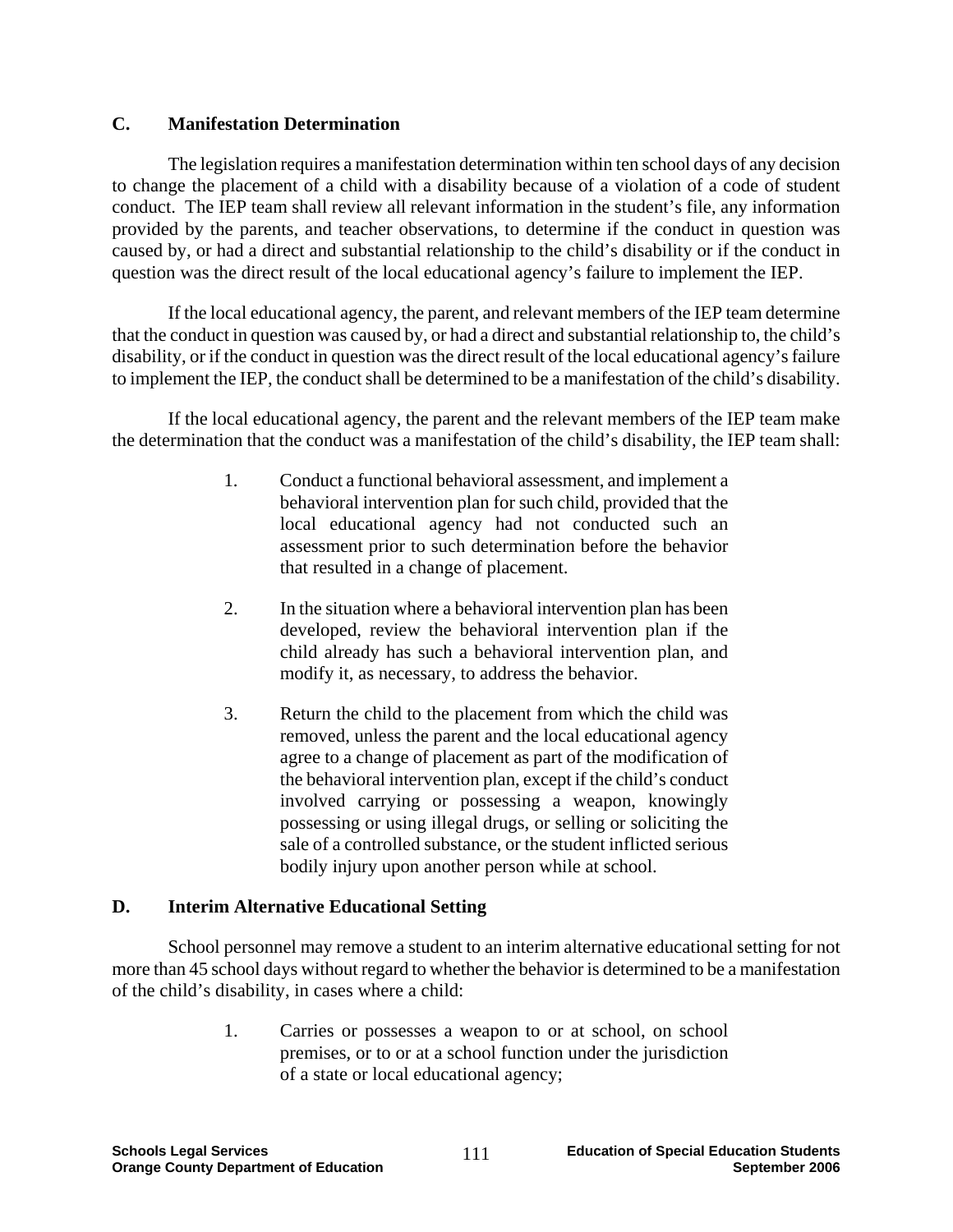- 2. Knowingly possesses or uses illegal drugs, or sells or solicits the sale of a controlled substance, while at school, on school premises, or at a school function under the jurisdiction of a state or local educational agency; or
- 3. Has inflicted serious bodily injury upon another person while at school, on school premises, or at a school function under the jurisdiction of a state or local educational agency.

 The legislation adds to the IDEA a definition of "serious bodily injury." "Serious bodily injury," for purposes of the IDEA, is defined as bodily injury which involves a substantial risk of death, extreme physical pain, protracted and obvious disfigurement or protracted loss or impairment of the function of a bodily member, organ, or mental faculty.436

 Not later than the date on which the decision to take disciplinary action is made, the local educational agency shall notify the parents of that decision, and all of the procedural safeguards accorded under Section 1415(k).

 The alternative educational setting shall be determined by the IEP team. The parent of a child with a disability who disagrees with any decision regarding disciplinary action, placement, or the manifestation determination, or a local educational agency that believes that maintaining the current placement of the child is substantially likely to result in injury to the child or to others, may request a hearing. The hearing officer may order a change in placement of a child with a disability to an appropriate interim alternative educational setting for not more than 45 school days if the hearing officer determines that maintaining the current placement of such child is substantially likely to result in injury to the child or to others or may return the child to the placement from which the child was removed.

 When a parent or local educational agency requests a hearing regarding the interim alternative educational setting or a manifestation determination, the child shall remain in the interim educational setting pending the decision of the hearing officer, or until the expiration of the 45 day time period, whichever occurs first, unless the parent and the state or local educational agency agree otherwise. In such cases, the state or local educational agency shall arrange for an expedited hearing which shall occur within 20 school days of the date the hearing is requested and a decision shall be made within 10 school days after the hearing.

 The federal regulations clarify that school personnel, in consultation with at least one of the child's teachers, will determine which services will be provided to the child when the child is removed from their current educational placement and will not specify the location in which the services will be provided.<sup>437</sup> The regulations also indicate that the IEP team will determine which services will be provided to students who are removed from their placement but not the location where the services will be provided.<sup>438</sup> The regulations also state that if the local educational agency, the parent, and the members of the child's IEP team determine that the child's behavior was the

<sup>&</sup>lt;sup>436</sup> See, 18 U.S.C. § 1365(h)(3).

 $^{437}$  34 C.F.R. § 300.530(d)(4).<br><sup>438</sup> 34 C.F.R. § 300.530(d)(5).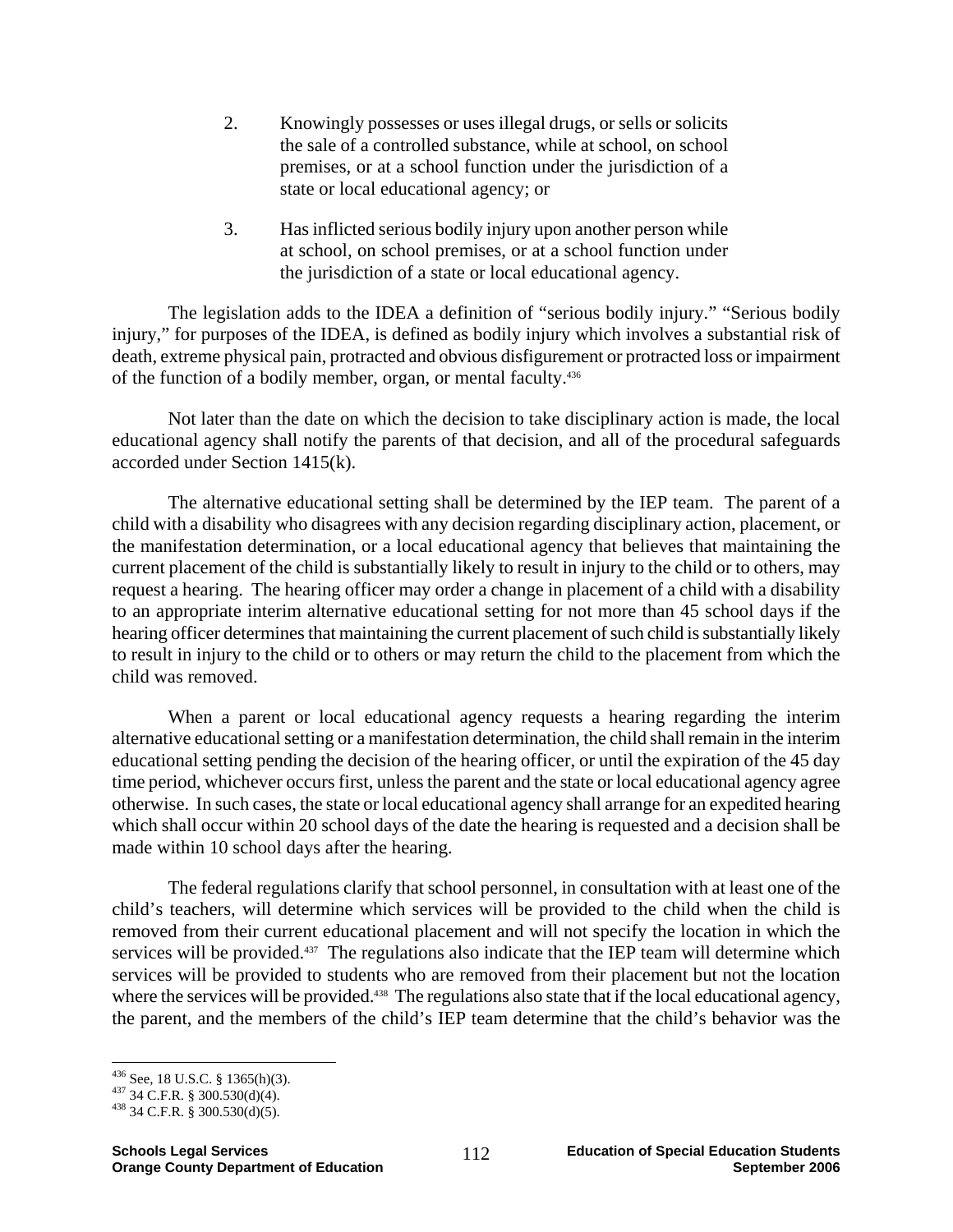direct result of the local educational agency's failure to implement the child's IEP, the local educational agency must take immediate steps to remedy those deficiencies.<sup>439</sup>

 Unless the parents and the local educational agency agree in writing to waive a resolution meeting or agree to use the mediation process, the resolution meeting must occur within seven (7) days of receiving notice of the due process complaint and the hearing may proceed within fifteen (15) days of receipt of the due process complaint unless the matter has been resolved to the satisfaction of both parties when an expedited due process hearing is requested.<sup>440</sup> The school district is required to make a determination, on a case by case basis, whether a pattern of removals constitutes a change in placement and that determination is subject to review through the due process and judicial process. It is not required that the child's behavior have been a manifestation of the child's disability before determining that a series of removals constitutes a change in placement.441

## **E. Child Not Yet Eligible for Special Education**

 A child who has not been determined to be eligible for special education and related services under the IDEA and who has engaged in behavior that violates a code of student conduct, may assert any of the protections provided for under the IDEA if the local educational agency had knowledge that the child was a child with a disability before the behavior that precipitated the disciplinary action occurred.442 A local educational agency shall be deemed to have knowledge that a child is a child with a disability if, before the behavior that precipitated the disciplinary action occurred:

- 1. The parent of the child has expressed concern in writing to supervisory or administrative personnel of the appropriate educational agency, or a teacher of the child, that the child is in need of special education and related services;
- 2. The parent of the child has requested an evaluation of the child; or
- 3. The teacher of the child, or other personnel of the local educational agency, has expressed specific concerns about a pattern of behavior demonstrated by the child, directly to the Director of Special Education of such agency or to other supervisory personnel of the agency.

 The 2004 amendments to the IDEA deleted a fourth basis of knowledge that was in previous law which stated, "The behavior or performance of the child demonstrates the need for such services." The deletion of this criteria is a positive one, since this criteria was vague and overly broad.

<sup>439 34</sup> C.F.R. § 300.530(e)(3).

<sup>440 34</sup> C.F.R. § 300.532(c)(3).<br>
441 34 C.F.R. § 300.536.<br>
442 20 U.S.C. § 1415(k)(5).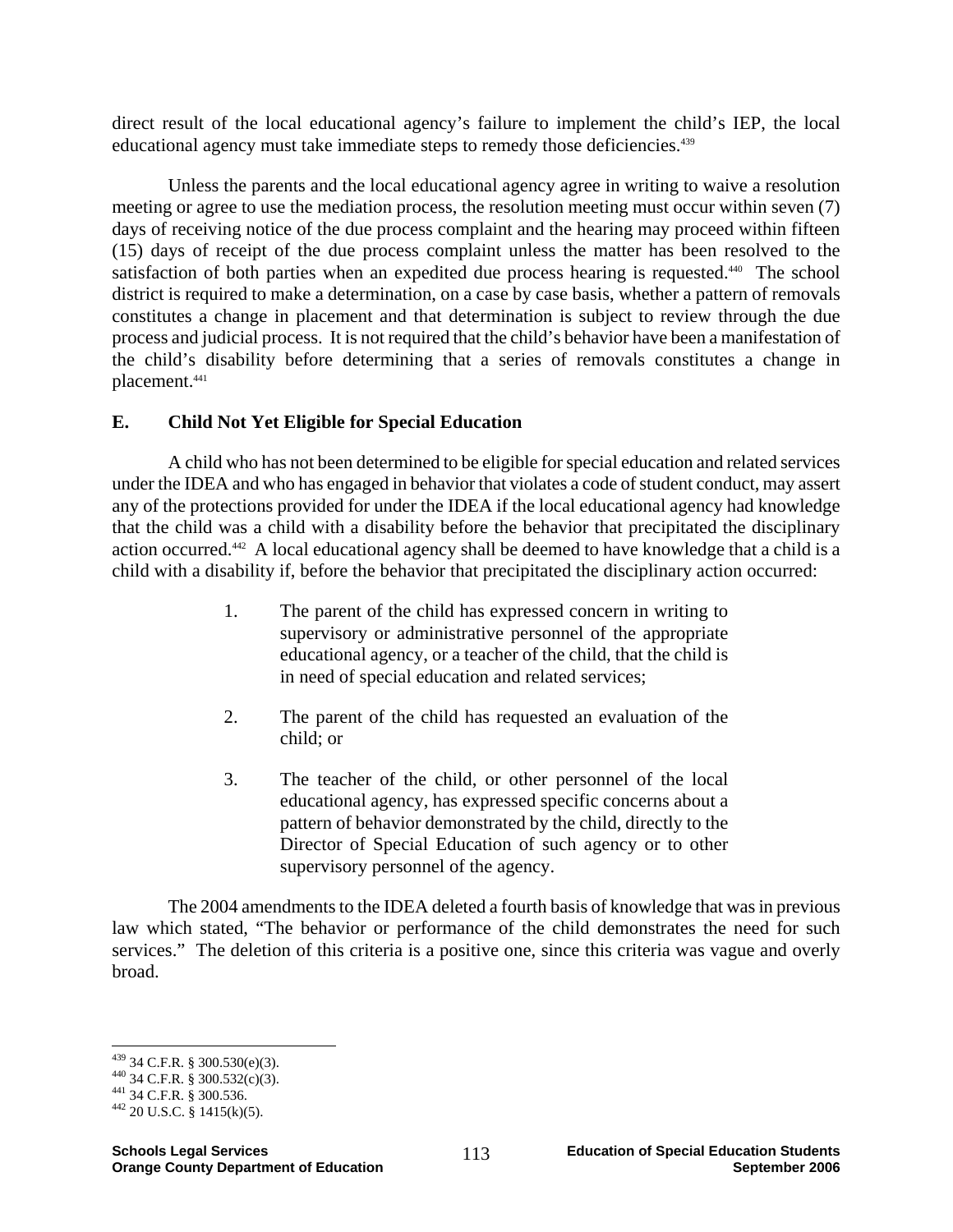If a local educational agency does not have knowledge that a child is a child with a disability prior to taking disciplinary measures against the child, the child may be subjected to disciplinary measures applied to children without disabilities who engaged in comparable behaviors. However, if a request is made for an evaluation of a child during the time period in which the child is subjected to disciplinary measures, the evaluation shall be conducted in an expedited manner. If the child is determined to be a child with a disability, taking into consideration information from the evaluation conducted by the agency and information provided by the parents, the agency shall provide special education and related services in accordance with the IDEA, except that, pending the results of the evaluation, the child shall remain in the educational placement determined by school authorities.

## **F. Referral to Law Enforcement Officials**

The IDEA states that nothing in the IDEA shall be construed to prohibit an agency from reporting a crime committed by a child with a disability to appropriate authorities or to prevent state law enforcement and judicial authorities from exercising their responsibilities with regard to the application of federal and state law to crimes committed by a child with a disability. A school district reporting a crime committed by a child with a disability shall ensure that copies of the special education and disciplinary records of the child are transmitted for consideration by the appropriate authorities to whom it reports the crime.<sup>443</sup>

The regulations contain similar language with additional language that states that any school district reporting a crime may transmit copies of the child's special education and disciplinary records only to the extent that transmission is permitted by the Family Educational Rights and Privacy Act (FERPA), 20 U.S.C. Section 1232g. Under FERPA and California law, generally, parental permission would be required to send the student's records to law enforcement authorities.

However, under the Education Code the records could be sent to a probation officer or district attorney for the purposes of conducting a criminal investigation, declaring a person a ward of the court or involving a violation of a condition of probation.<sup>444</sup>

## **HEALTH INSURANCE**

The federal regulations state that a noneducational public agency may not disqualify eligible services for Medicaid reimbursement because that service is provided in the school context.<sup>445</sup> If a public agency other than an educational agency fails to provide or pay for the special education and related services, the school district shall provide or pay for these services to the child in a timely manner. The school district or state education agency may then claim reimbursement for the services from the noneducational public agency that failed to provide or pay for these services and that agency shall reimburse the school district or state agency in accordance with the terms of the interagency agreement or other mechanism established by the state. These mechanisms may be established by state statute, state regulation, signed agreements between respective agency officials

<sup>443 20</sup> U.S.C. § 1415(k)(9).

<sup>444 34</sup> C.F.R. § 300.529; Education Code section 49076(a)(9).  $445$  34 C.F.R. § 300.142(b).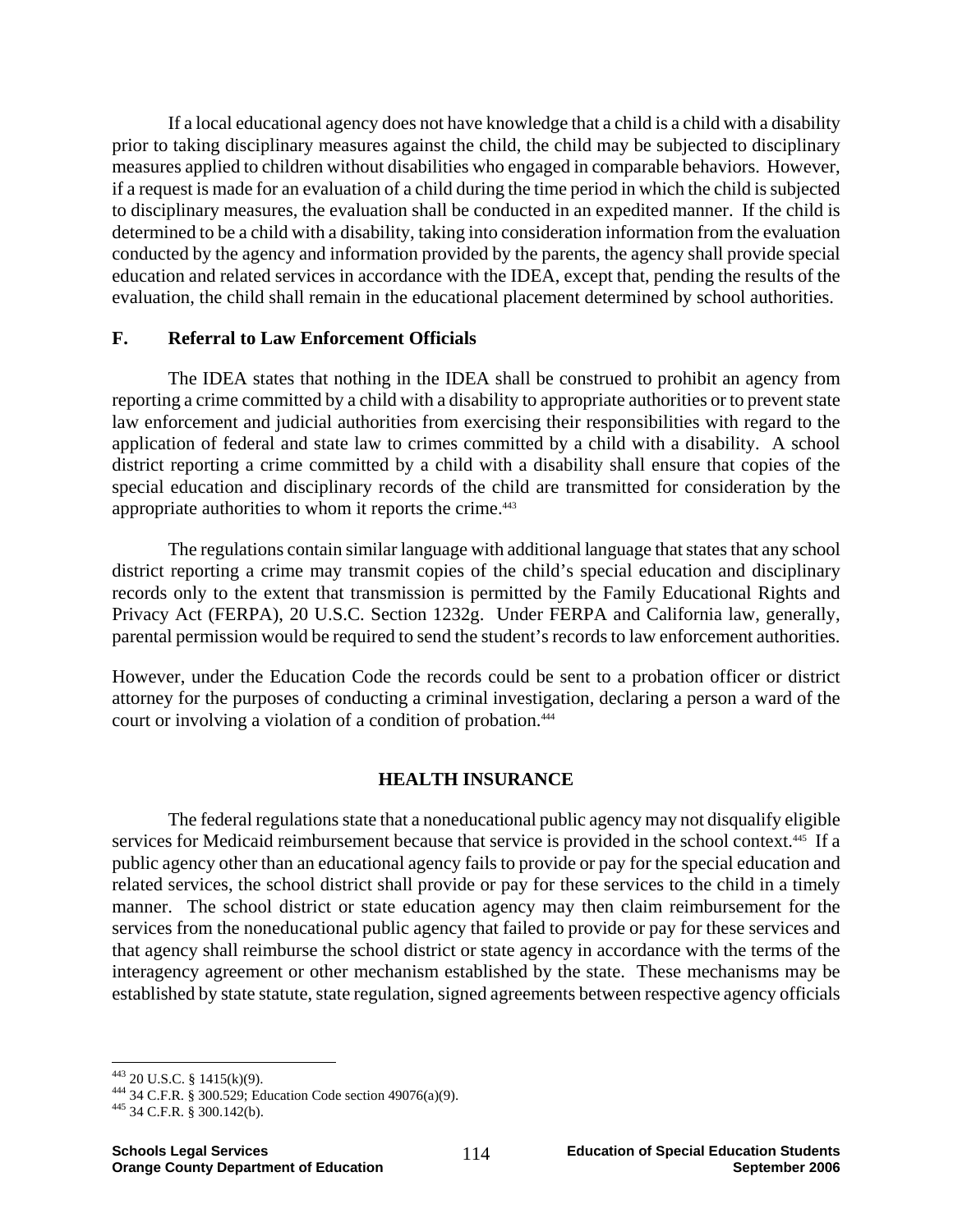or other appropriate written methods as determined by the governor of the state or the designee of the governor.<sup>446</sup>

The federal regulations state that a public agency may use Medicaid or other public insurance benefits programs in which a child participates to provide or pay for services required by the IDEA as permitted under the public insurance program. However, the public agency may not require parents to sign up for or enroll in public insurance programs in order for their child to receive a free appropriate public education under the IDEA and the public agency may not require parents to incur an out-of-pocket expense such as the payment of a deductible or co-payment incurred in filing a claim for services but the public agency may pay the cost that the parent otherwise would be required to pay. The public agency may not use the child's benefits under a public insurance program if that use would decrease average lifetime coverage or any other insured benefit, result in the family paying for services that would otherwise be covered by the public insurance program and that are required for the child outside of the time the child is in school, increase premiums or lead to the discontinuation of insurance or risk loss of eligibility for home and community based waivers based on aggregate health related expenditures.<sup>447</sup>

The regulations state that a public agency may access a parent's private insurance proceeds only if the parent provides informed consent. Each time the public agency proposes to access the parent's private insurance proceeds, it must obtain parental consent and inform the parents that their refusal to permit the public agency to access their private insurance does not relieve the public agency of its responsibility to ensure that all required services are provided at no cost to the parents.448

The regulations state that if a public agency is unable to obtain parental consent to use the parent's private insurance or public insurance when the parent would incur a cost for a specified service required under the IDEA, the public agency may use its federal IDEA funds to pay for the service. The public agency may use federal IDEA funds to pay the cost the parents otherwise would have to pay to use the parents' insurance (e.g., the deductible or co-pay amounts) to avoid financial costs to the parents who would otherwise consent to use private insurance.449

Under the regulations, proceeds from public or private insurance will not be treated as program income. If a public agency spends reimbursements from federal funds such as Medicaid for services under the IDEA, those funds will not be considered state or local funds for purposes of the maintenance of effort provisions.450

The regulations state that nothing in the IDEA regulations should be construed to alter the requirement imposed on a state Medicaid agency or any other agency administering a public insurance program by federal statute, regulations or policies.<sup>451</sup>

 $446$  34 C.F.R. § 300.142(c).

<sup>447 34</sup> C.F.R. § 300.142(e).<br>
448 34 C.F.R. § 300.142(f).<br>
449 34 C.F.R. § 300.142(g).<br>
450 34 C.F.R. § 300.142(h).<br>
451 34 C.F.R. § 300.142(i)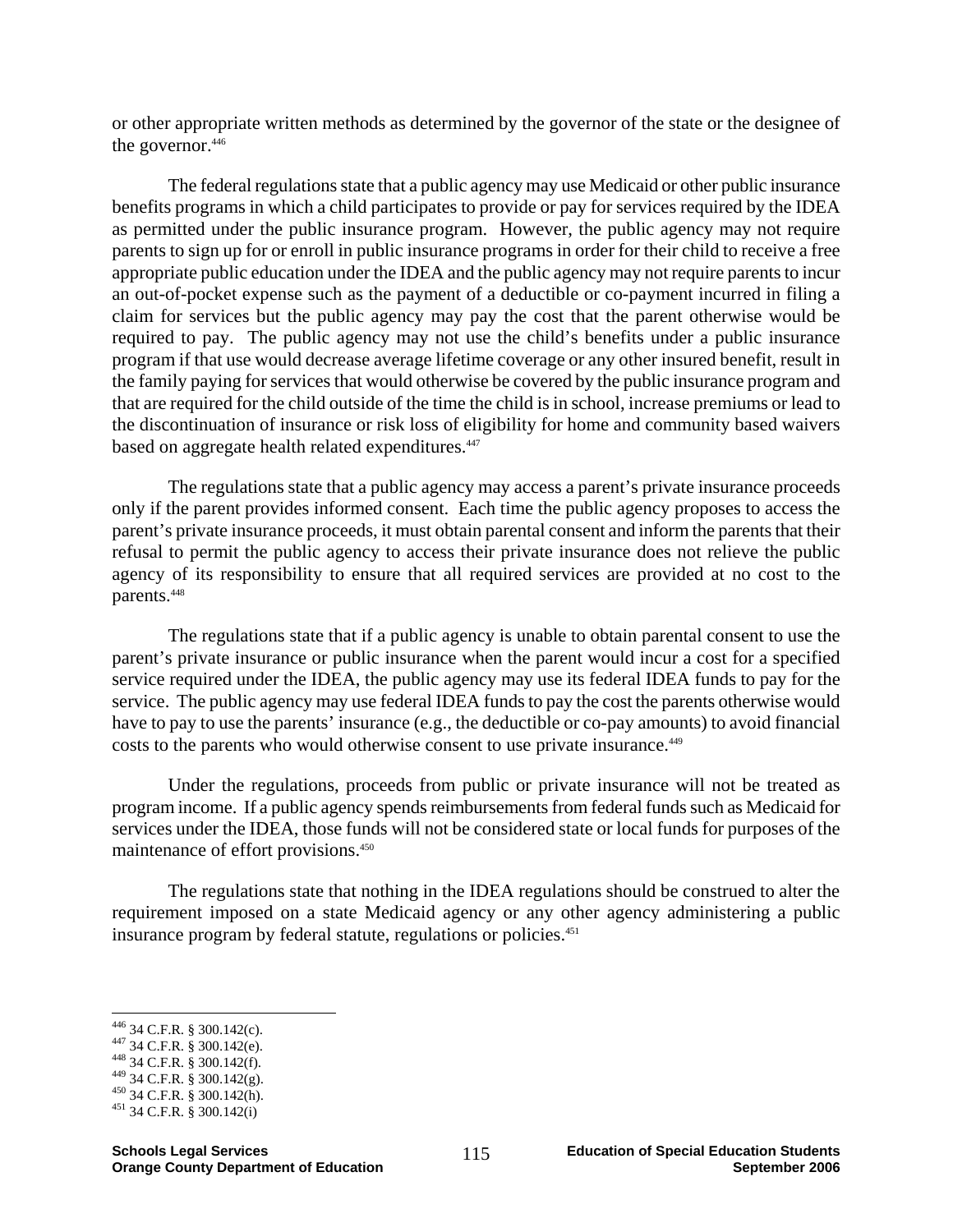The federal regulations state that a school district must obtain parental consent each time access to the parent's public benefits or insurance is sought and notify parents that refusal to allow access to their public benefits or insurance does not relieve the public agency of its responsibility to ensure that all required services are provided at no cost to the parents.<sup>452</sup>

#### **MEDIATION**

The IDEA establishes procedures for a mediation process in each state. The mediation must be voluntary on the part of the parties and not used to deny or delay a parent's right to a due process hearing or deny any other rights afforded under the IDEA. The mediation must be conducted by a qualified and impartial mediator trained in effective mediation techniques. In addition, local education agencies or state agencies may establish procedures to require parents who choose not to use the mediation process to meet at a time and location convenient to the parties with a disinterested party who is under contract with a parent training or information center or an appropriate alternative dispute resolution entity to encourage the use and explain the benefits of the mediation process to the parents. California already has in place a voluntary mediation process. It will be necessary to amend state law to provide for parent training and information center or alternative dispute resolution involvement.<sup>453</sup> The final regulations contain similar language.<sup>454</sup>

#### **STATE COMPLAINT PROCEDURES**

The federal regulations require each state education agency (SEA) to adopt written procedures for resolving any complaint including a complaint filed by an organization or individual from another state by providing for the filing of a complaint with the SEA. At the SEA's discretion, the SEA may review the public agency's decision on the complaint.<sup>455</sup>

The state's procedures shall be widely disseminated to parents and other interested individuals including parent training and information centers, protection and advocacy agencies, independent living centers and other appropriate entities.

The regulations state that in resolving a complaint in which the state has found a failure to provide appropriate services, SEA must address:

- 1. How to remediate a denial of those services, including, as appropriate, the awarding of monetary reimbursement or other corrective action appropriate to the needs of the child.
- 2. Appropriate future provision of services for all children with disabilities<sup>456</sup>

 $452$  34 C.F.R. § 300.154(b).

<sup>453 20</sup> U.S.C. § 1415(e)(2). 454 34 C.F.R. § 300.506. 455 34 C.F.R. § 300.660. 456 34 C.F.R. § 300.660(b).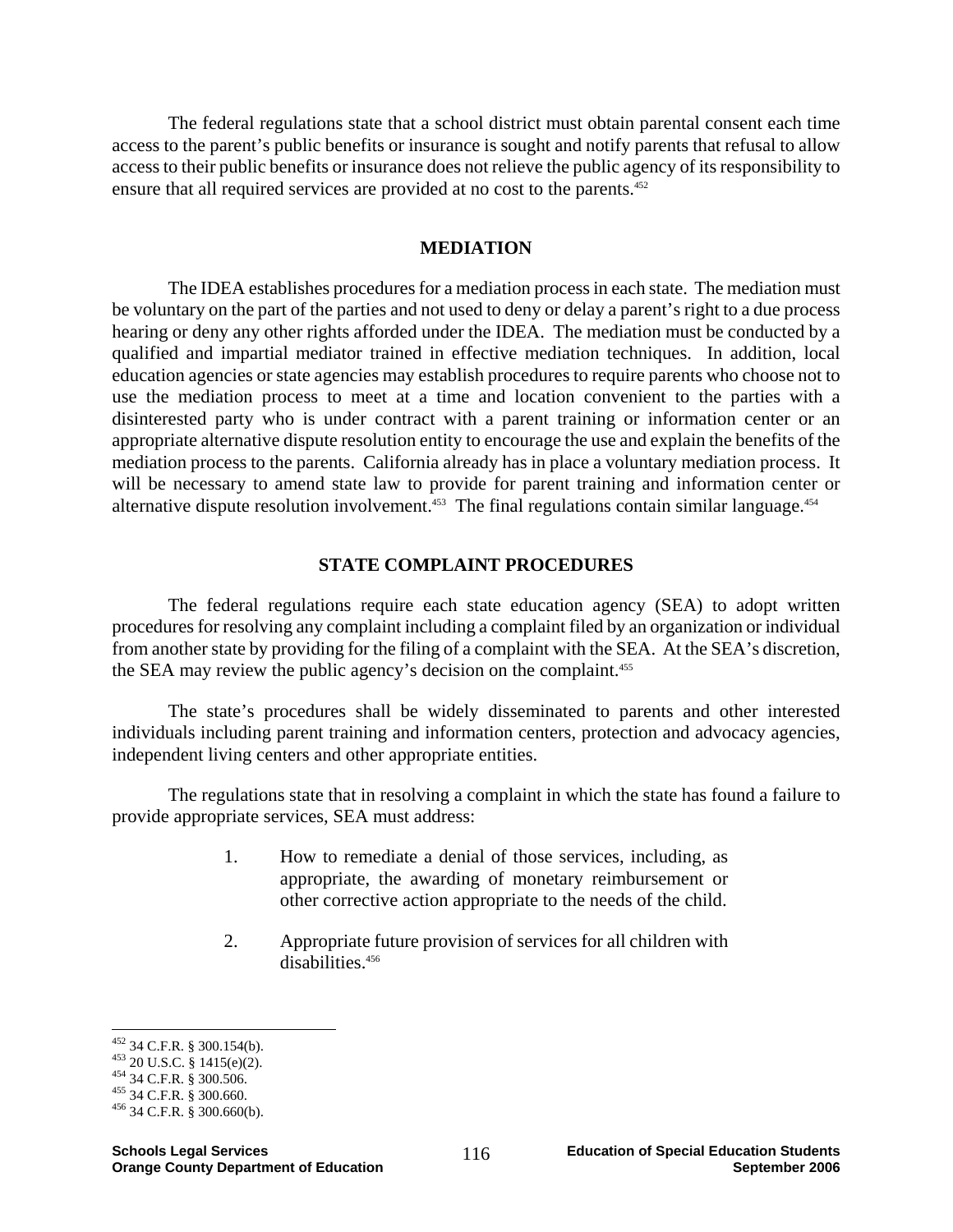The regulations require each SEA to include in its complaint procedures a time limit of 60 days after a complaint is filed to carry out an independent on site investigation if the SEA determines that an investigation is necessary. The procedure must also include:

- 1. Giving the complainant the opportunity to submit additional information, either orally or in writing, about the allegations in the complaint.
- 2. Reviewing all relevant information and making an independent determination as to whether the public agency is violating a requirement of the IDEA.
- 3. Issuing a written decision to the complainant that addresses each allegation in the complaint and contains findings of fact and conclusions and the reasons for the SEA's final decision.<sup>457</sup>

The regulations state that the SEA's procedures must also:

- 1. Permit an extension of the time limit only if exceptional circumstances exist with respect to a particular complaint.
- 2. Include procedures for effective implementation of the SEA's final decision, including, if needed, technical assistance activities, negotiations and corrective actions to achieve compliance.458

The regulations state that if a written complaint is received that is also the subject of a due process hearing, or contains multiple issues, one of which is part of a due process hearing, the state must set aside any part of the complaint that is being addressed in the due process hearing until the conclusion of that hearing. However, any issues in the complaint that are not part of the due process action must be resolved within the time limit and procedures set by the state. If an issue is raised in a complaint that has previously been decided in a due process hearing involving the same parties, the hearing decision is binding and the state education agency must inform the complainant to that effect. A complaint alleging a public agency's failure to implement a due process decision must be resolved by the SEA.459

The regulations state that an organization or individual may file a signed written complaint. The complaint must include a statement that a public agency has violated the requirements of the IDEA and the facts on which the statement is based. The complaint must allege a violation that occurred not more than one year prior to the date that the complaint is received unless a longer period is reasonable because the violation is continuing or the complainant is requesting

 $^{457}$  34 C.F.R. § 300.661(a).

 $^{458}$  34 C.F.R. § 300.661(b).<br><sup>459</sup> 34 C.F.R. § 300.661(c).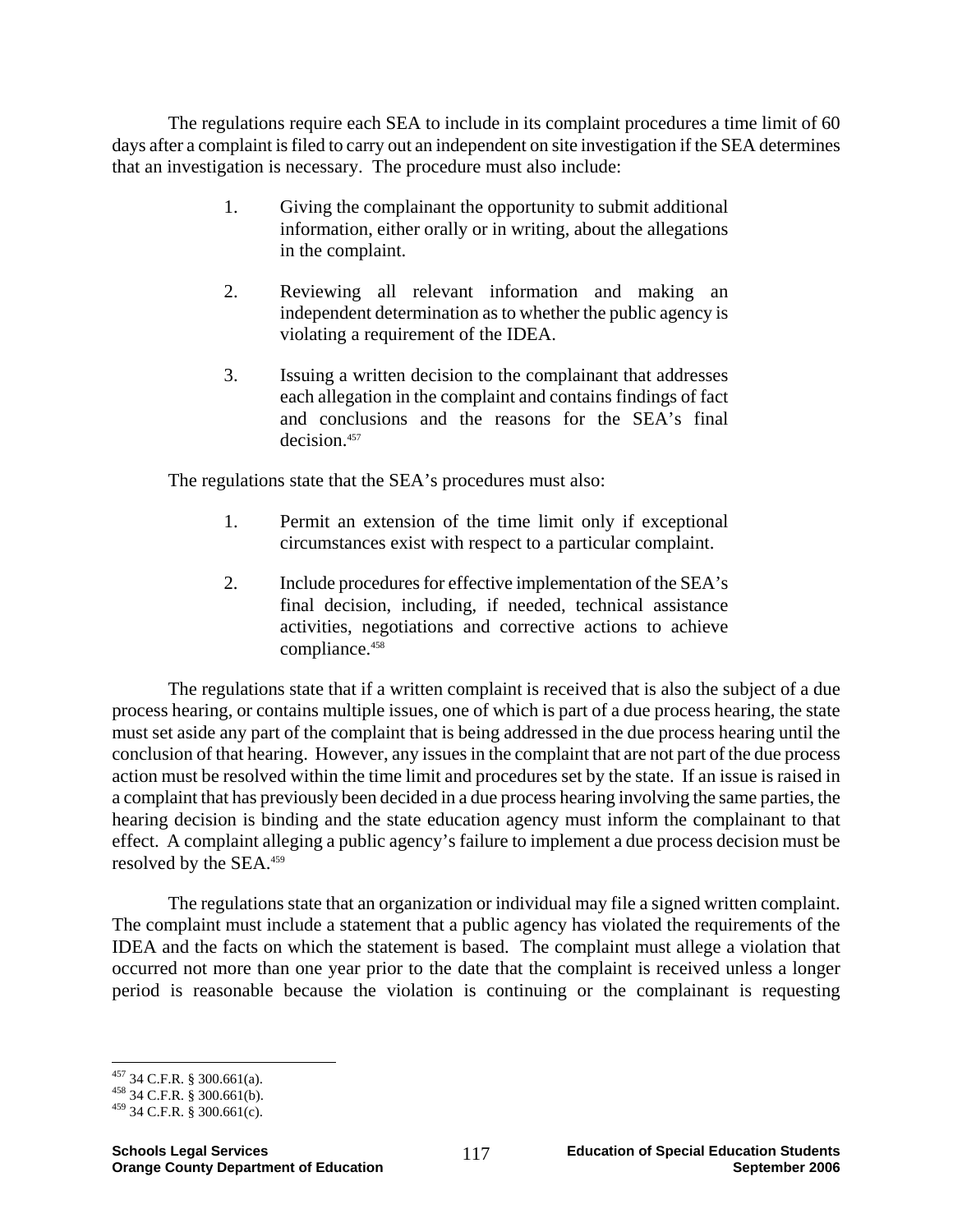compensatory services for a violation that occurred not more than three years prior to the date the complaint was received.460

The regulations state that each state educational agency's complaint procedures must provide the public agency with an opportunity to respond to a complaint including, at a minimum, an opportunity for a parent who has filed a complaint and the public agency to voluntarily engage in mediation.461 The sixty (60) day timeline for filing a state complaint may be extended if the parent and the public agency agree to engage in mediation or to engage in other alternative means of dispute resolution.<sup>462</sup>

If a written complaint is received that is also the subject of a due process hearing, the state must set aside any part of the compliance complaint that is being addressed in the due process hearing until the conclusion of the hearing. However, any issue in the compliance complaint that is not part of the due process hearing must be resolved using the time limit and procedures described in the state complaint procedures.<sup>463</sup>

In Porter v. Board of Trustees of Manhattan Beach Unified School District,<sup>464</sup> the Court of Appeals held that the parents of a special education student were not required to exhaust California's compliance complaint resolution process before filing a lawsuit in federal court. The Court of Appeals held that the parents could file a complaint directly in the United States District Court to enforce a hearing officer's decision that had not been appealed.

 In Porter, the parents alleged in their lawsuit that the Manhattan Unified School District had failed to comply with a previous hearing officer's decision that awarded the student compensatory education during the 1999-2000 school year. The parents alleged that due to the school district's failure to implement a full compensatory education program, the parents were forced to hire a private tutor for the student at their own expense. On August 7, 2002, the parents filed their lawsuit. The lawsuit was dismissed by the United States District Court and the parents appealed.<sup>465</sup>

 The Court of Appeals reversed holding that he parents were not required to file a compliance complaint with the California Department of Education and exhaust that process before filing the lawsuit. The Court of Appeals held that the IDEA creates and enforceable right in federal court, and that Congress did not intend to require parents to exhaust the compliance complaint procedure prior to filing a lawsuit.<sup>466</sup>

 The Court of Appeals based its decision on the United States Department of Education's interpretation of its own regulations which state that the compliance complaint procedure was intended to allow parents and school districts to resolve differences without resorting to more costly litigation, but not to create a mechanism that must be exhausted in addition to the due process system and the court system. The Court of Appeals noted that under California's compliance

 $^{460}$  34 C.F.R. § 300.662.

<sup>461 34</sup> C.F.R. § 300.152(a)(3).<br>
462 34 C.F.R. § 300.152(b)(1).<br>
463 34 C.F.R. § 300.152(c).<br>
464 307 F.3d 1064, 170 Ed.Law Rep. 152 (9<sup>th</sup> Cir. 2002).<br>
<sup>465</sup> Id. at 1065.<br>
<sup>466</sup> Id. at 1066.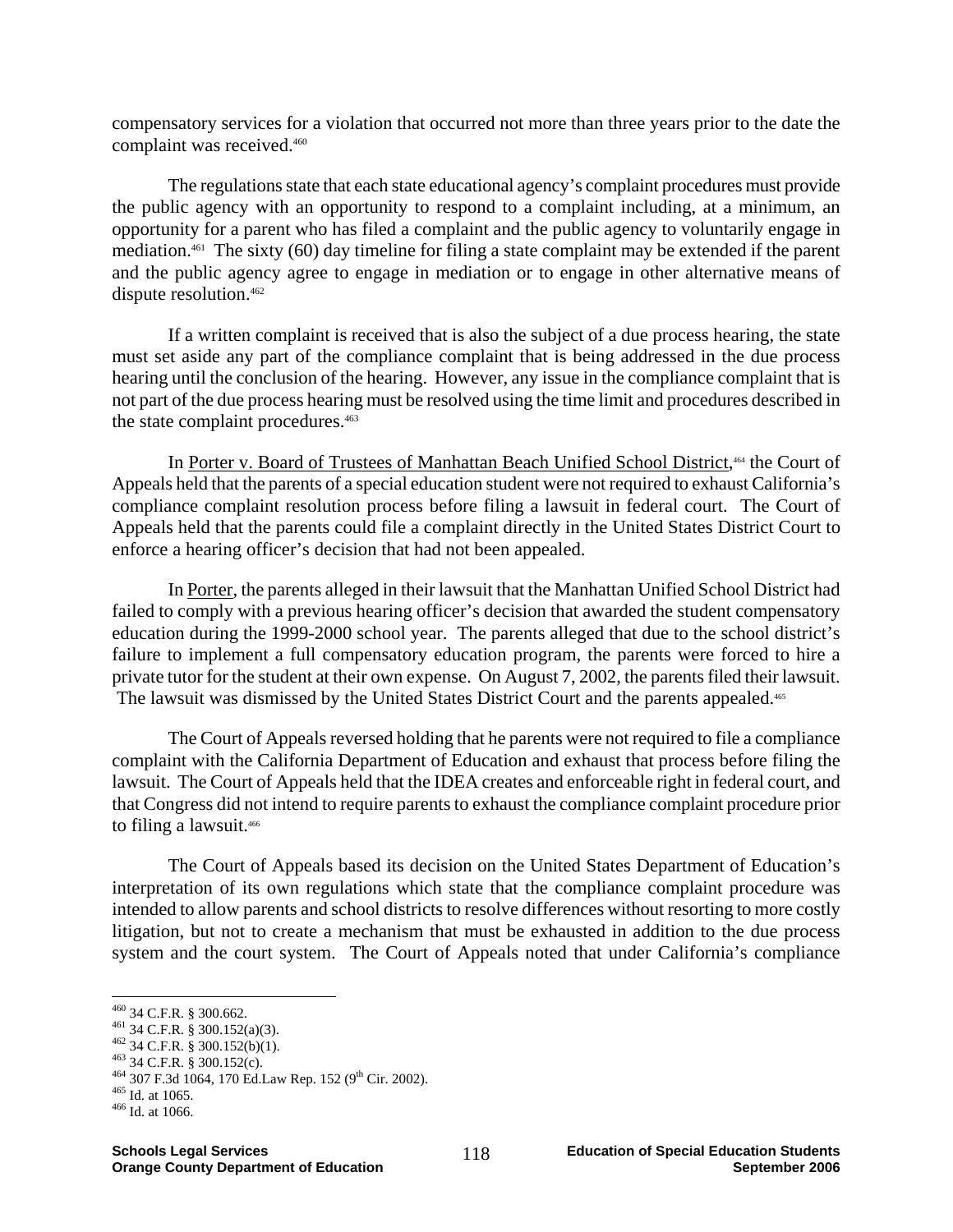complaint procedure, if the local school district refuses to comply with the state's directives, only the Superintendent of Public Instruction is authorized to file a lawsuit to enforce the compliance order. The other enforcement measure available under the compliance complaint procedure is for the state to withholding of funds may prevent the district from providing the services to the parent's child and other children.<sup>467</sup>

 Thus, the Court of Appeals concluded that the parents were not required to exhaust California's compliance complaint process before filing a lawsuit and reversed the District Court's decision and returned it to the District Court for further proceedings.<sup>468</sup>

 As a result of the Porter decision, parents may file suit in federal or state court to enforce a hearing officer's decision that has not been appealed.

#### **AGE OF MAJORITY**

The IDEA requires that the IEP, beginning at least one year before the child reaches the age of majority (age 18 in California), include a statement that the child has been informed of his or her rights under the IDEA with respect to transfer of those rights upon the age of majority. Section 1415(m) provides that states may establish a procedure under state law that allows parents to retain control over the child if it has been determined that the child does not have the ability to provide informed consent with respect to the educational program of the child. The IDEA states that the state procedure need not require that the child be determined to be incompetent, but authorizes the state to adopt an alternative procedure for appointing the parent of the child, or another appropriate individual to represent the educational interest of the child after the child reaches the age of majority and throughout the period of eligibility under the IDEA.<sup>469</sup>

California presently has no such procedures and it will be up to the California Legislature to establish such procedures. Presently, California has guardianship procedures and conservatorship procedures which generally require a showing of incompetence.

The federal regulations require each state to establish procedures for appointing the parent of the child with a disability, or if the parent is not available, another appropriate individual, to represent the educational interests throughout the child's eligibility under the IDEA if, under state law, the child who has reached the age of majority, but has not been determined to be incompetent, can be determined not to have the ability to provide informed consent with respect to the child's educational program.470

<sup>&</sup>lt;sup>467</sup> Id. at 1073.

<sup>468</sup> Id. at 1073-1075<br><sup>469</sup> 20 U.S.C. §§ 1414(d)(1), 1415(m)(2).<br><sup>470</sup> 34 C.F.R. § 300.520(b).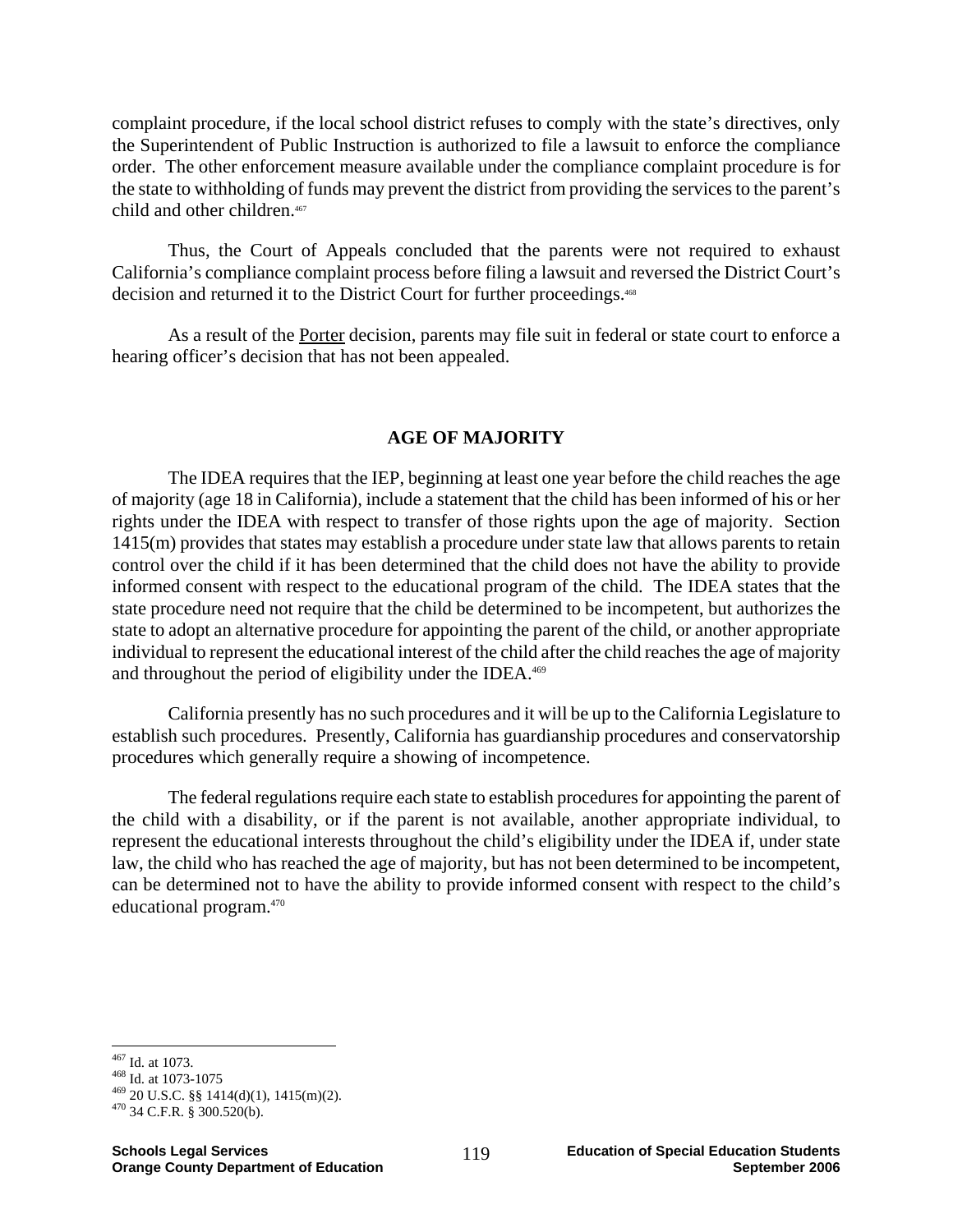## **SECTION 504 OF THE REHABILITATION ACT, THE AMERICANS WITH DISABILITIES ACT AND THE PROVISION OF A FREE APPROPRIATE PUBLIC EDUCATION**

Since the decision of the United States Supreme Court in Smith v. Robinson<sup> $471$ </sup> and the subsequent amendments to the IDEA, there has been considerable debate as to whether Section 504 of the Rehabilitation Act of 1973 (Section 504) and the Americans with Disabilities (ADA) impose additional obligations on school districts to provide a free appropriate public education.

A review of the history of Section 504 and the ADA reveal that Section 504 and the ADA were intended to prohibit discriminatory practices in a broad range of programs but impose no affirmative obligations with respect to specific educational programs. By contrast, the IDEA contains specific requirements for providing a free appropriate public education to disabled children.

The 1986 amendments to the IDEA allowed the awarding of damages under Section 504, if applicable, and attorneys' fees. However, Section 504 was not amended to explicitly provide for a substantive right to a free appropriate public education, nor did Congress include a substantial right to a free appropriate public education when it enacted the ADA. Therefore, it does not appear that the ADA or the language in Smith v. Robinson which states that Section 504 does not add anything to a disabled child's substantive right to a free appropriate public education has been modified by Congress to provide for a right to a free appropriate public education under these statutes.

The origins of Section 504 of the Rehabilitation Act of 1973 can be traced back to World War I. Proposals were raised in Congress to rehabilitate soldiers who were disabled as a result of injuries sustained during World War I. The first legislation addressing the needs of disabled war veterans and industrially disabled civilians was enacted in 1920. Additional programs were enacted in 1943, 1954, 1965, 1967, and 1968 and became part of the Social Security Act in 1935.<sup>472</sup>

Although Congress has estimated that over three million handicapped people were rehabilitated under those programs, many severely handicapped individuals were not being reached.473 As stated in the legislative history of the Rehabilitation Act of 1973, "The key to the intent of the Bill is the Committee's belief that the basic vocational rehabilitation program must not only continue to serve more individuals, but place more emphasis on rehabilitating individuals with more severe handicaps."474

In School Board of Nassau County v. Arline,<sup>475</sup> the United States Supreme Court noted that the purpose of the Rehabilitation Act was to provide disabled Americans with opportunities for an education, transportation, housing, health care and jobs that other Americans take for granted.

<sup>471 468</sup> U.S. 992 (104 S.Ct. 3457), 82 L.Ed.2d 746 (1984).

<sup>&</sup>lt;sup>472</sup> 1973 <u>U.S. Code Congressional and Administrative News</u>, at 2082.<br><sup>473</sup> Id. at 2084-2086.<br><sup>474</sup> Id. at 2092.<br><sup>475</sup> 480 U.S. 273 (107 S.Ct. 1123), 94 L.Ed.2d 307 (37 Ed.Law Rep. 448) (1987).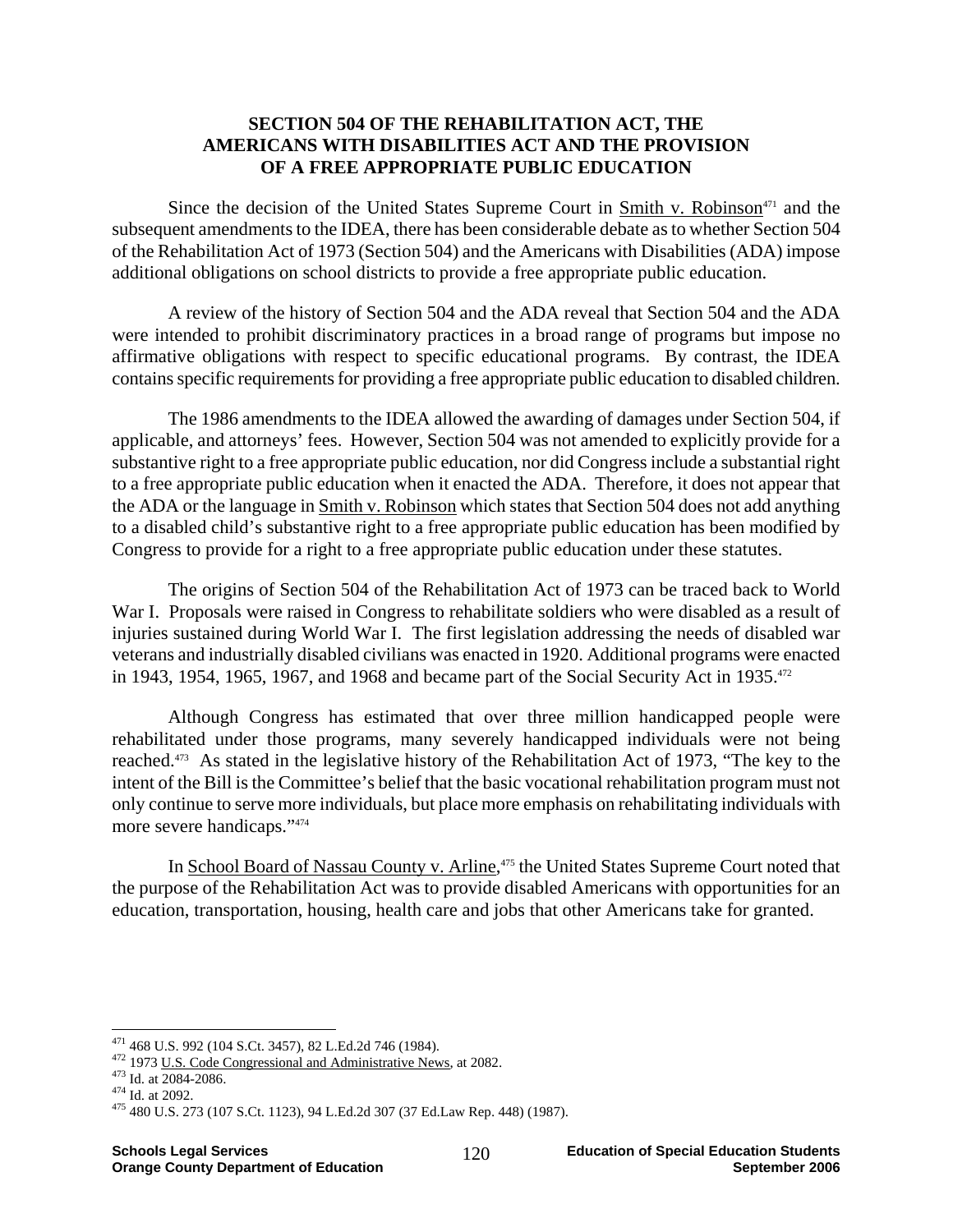The Court noted:

"To that end, Congress not only increased federal support for vocational rehabilitation, but also addressed the broader problem of discrimination against the handicapped by including Section 504, an anti-discrimination provision patterned after Title VI of the Civil Rights Act of 1964."476

The ADA was signed into law on July 26, 1990. It is a comprehensive statutory scheme designed to prohibit discrimination against the disabled in a wide range of activities conducted by both public and private entities.<sup>477</sup>

It is expected that the ADA will have its greatest impact in the private sector, since the provisions of the ADA are patterned after the provisions of Section 504 of the Rehabilitation Act of 1973, which already prohibit discrimination against the disabled by agencies receiving federal financial assistance.478

The United States Supreme Court decision in Southeastern Community College v. Davis<sup>479</sup> also supports the thesis that the provisions of Section 504 and the ADA do not set a higher standard than the IDEA in providing a free appropriate public education to disabled students. Davis suffered from a serious hearing disability and sought training as a registered nurse. She was denied admission to the nursing program of Southeastern Community College, a state institution that received federal funds because the college believed that her hearing disability made it impossible for her to participate safely in the normal clinical training program or to care safely for patients. She could only understand speech directed to her by lip reading.

The United States Supreme Court held that the decision to exclude Davis from the community college's nursing program was not discriminatory within the meaning of Section 504 of the Rehabilitation Act of 1973. The United States Supreme Court stated:

> "Section 504 by its terms does not compel educational institutions to disregard the disabilities of handicapped individuals or to make substantial modifications in their programs to allow disabled persons to participate. Instead, it requires only that an otherwise qualified handicapped individual not be excluded from participation in a federally funded program solely by reason of his handicap, indicating only that mere possession of a handicap is not a permissible ground for assuming an inability to function in a particular context . . .

> "An otherwise qualified person is one who is able to meet all of the program's requirements in spite of his handicap."480

 $476$  Arline, 107 S.Ct. at 1126.

<sup>477 42</sup> U.S.C. §§ 12101-12213.<br><sup>478</sup> 29 U.S.C. § 794.<br><sup>479</sup> 442 U.S. 397, 99 S.Ct. 2361, 60 L.Ed.2d 980 (1979).<br><sup>480</sup> Id. at 2366-67.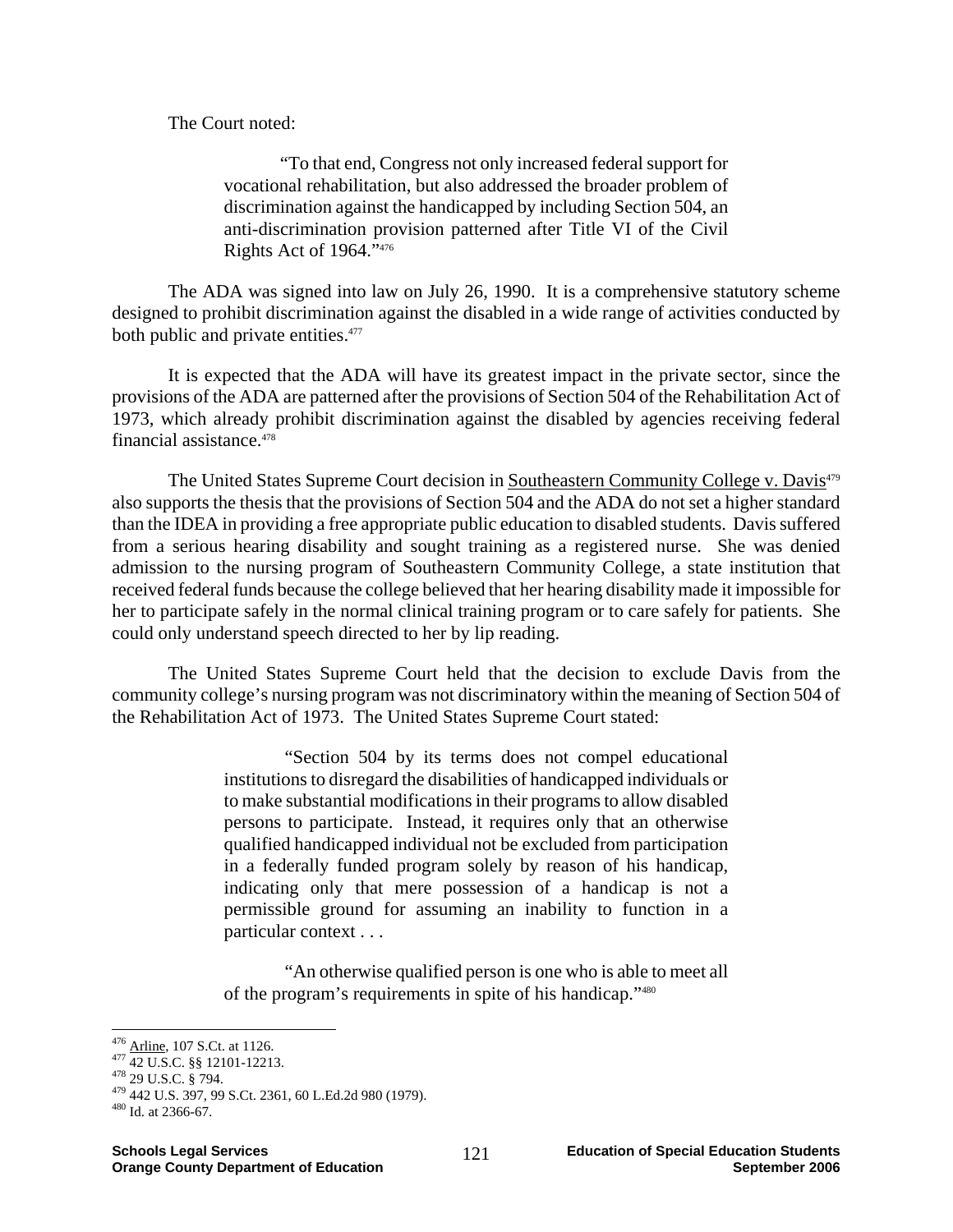The Court noted that legitimate physical qualifications may be essential to participation in particular programs. It found that the ability to understand speech without reliance on lip reading is necessary for patients' safety during the clinical phase of the program and is indispensable for many of the functions that a registered nurse must perform. The Court rejected Davis' contention that Section 504 required the community college to undertake affirmative action that would dispense with the need for effective oral communication. She was also not entitled to individual supervision by faculty members whenever she attended patients directly.

The Supreme Court held that Section 504 does not require such a fundamental alteration in the nature of a program stating:

> "Moreover, an interpretation of the regulations that required the extensive modifications necessary to include Respondent in the nursing program would raise grave doubts about their validity. If these regulations were to require substantial adjustments in existing programs beyond those necessary to eliminate discrimination against otherwise qualified individuals they would do more than clarify the meaning of Section 504, instead they would constitute an unauthorized extension of the obligations imposed by that statute. . . .

> "Neither the language, purpose, nor history of Section 504 reveals an intent to impose an affirmative action obligation on all recipients of federal funds. . . ."481

The Court acknowledged that the difference between illegal discrimination and affirmative action will not always be clear, particularly in light of the rapid technological advances which are taking place. The Court concluded that whether a particular refusal to accommodate the needs of a disabled person constitutes discrimination will have to be determined on a case by case basis. However, major modifications to the program are not required:

> "In this case, however, it is clear that Southeastern's unwillingness to make major adjustments in its nursing program does not constitute such discrimination . . . Section 504 imposes no requirement upon an education institution to lower or to effect substantial modifications of standards to accommodate a handicapped person."482

Following the United States Supreme Court's decision in Davis, several lower courts have examined the extent to which Section 504 imposes affirmative obligations to provide a free appropriate public education and Section 504's interaction with the IDEA.483

 $481$  Id. at 2367-2371.

<sup>&</sup>lt;sup>482</sup> Id. at 2370-2371.<br><sup>483</sup> Phipps v. New Hanover County Board of Education, 551 F.Supp. 732, 8 Ed.Law Rep. 15 (E.D.N.C. 1982); Colin K. by John K. v. Schmidt, 715 F.2d 1, 9, 13 Ed.Law Rep. 221 (1<sup>st</sup> Cir. 1983); Smith v. Cumberland School Committee, 703 F.2d 4, 10 Ed.Law Rep. 43 (1st Cir. 1983); Stewart v. Salem School District, 65 Or.App. 188, 670 P.2d 1048, 14 Ed.Law Rep. 204 (1983); Timms v. Metropolitan School District, 722 F.2d 1310, 1317-19, 15 Ed.Law Rep. 102 (7<sup>th</sup> Cir. 1983).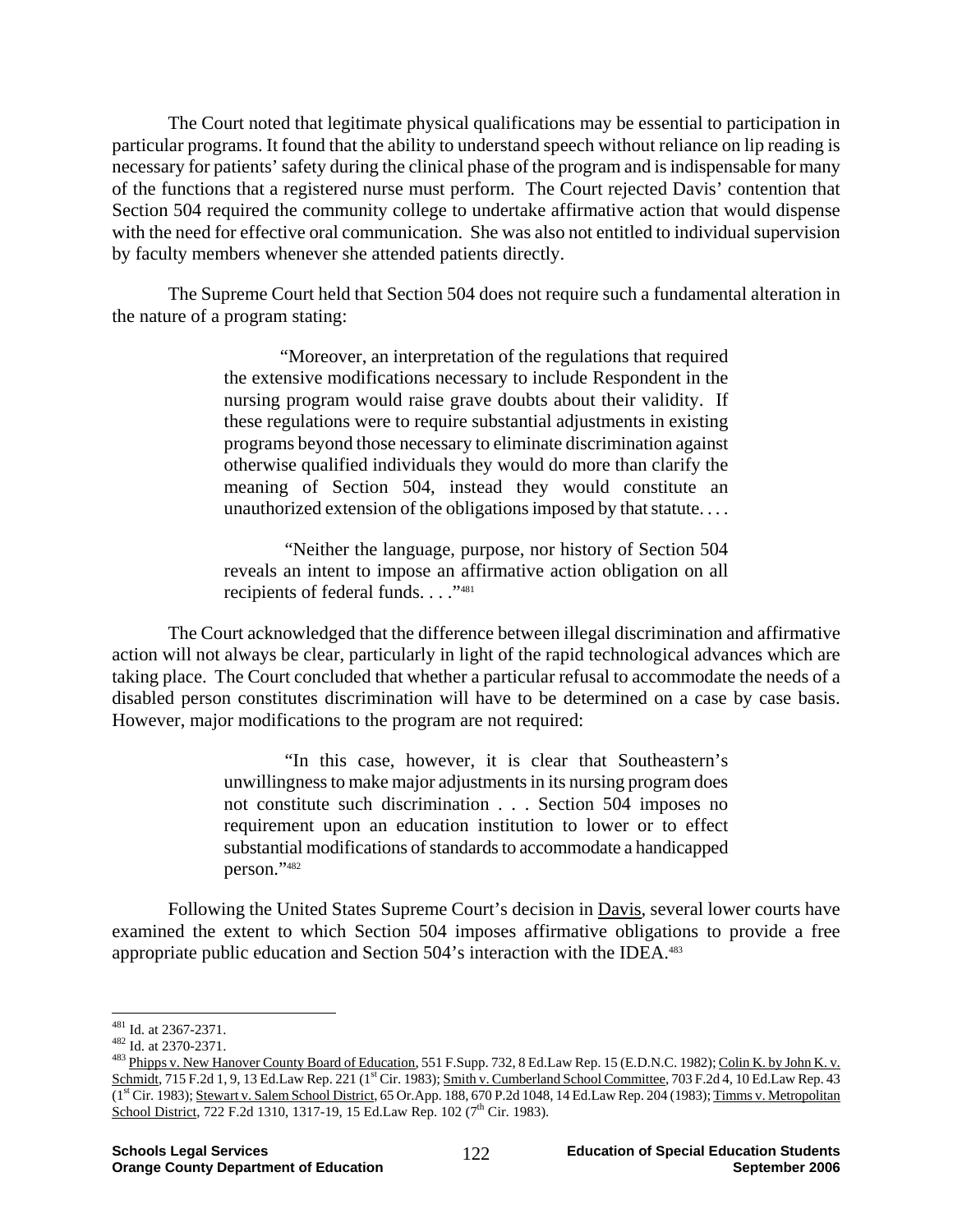In Timms v. Metropolitan School District,<sup>484</sup> for example, the Court of Appeals held that an action brought under Section 504 as well as the Education of the Handicapped Act (now IDEA) must be dismissed for failure to exhaust the administrative remedies under the Act.

The court noted that regulations under Section 504 require public schools to provide disabled children with a free appropriate public education and that, therefore, Section 504 and the IDEA have considerable overlap. The Court of Appeals stated:

> "We agree with the Eighth Circuit, however, that the Rehabilitation Act is broader than the EAHCA (now IDEA) in the range of federally funded activities that reach us but narrower in the kind of actions it regulates. . . . As Monahan [v. State of Nebraska, 687 F.2d 1164 [6 Ed.Law Rep. 520] (1982)] notes . . . Section 504 is prohibitory, forbidding exclusion from federally-funded programs on the basis of the handicap, rather than mandatory, creating affirmative obligations. See, Southeastern Community College v. Davis . . . The EAHCA, by contrast, because of its focus on appropriate education, imposes affirmative duties regarding the content of the programs that must be provided to the handicapped. Because Section 504 forbids exclusion from programs rather than prescribing the program's content, it reaches grosser kinds of misconduct than the EAHCA."485

A number of lower court decisions have held that Section 504 did not require school districts to provide residential placements for disabled students. In Colin K. v. Schmidt,<sup>486</sup> for example, the First Circuit Court of Appeals questioned the 504 regulations which require school districts to provide handicapped students with residential placements. In Turillo v. Tyson,<sup>487</sup> the district court held that Section 504 was not a mandate for affirmative action. The court noted, "While Section 504 might require a school system to modify its school to accommodate handicapped children, it never compels the school system to finance a private educational placement."488

The district court in William S. v. Gill,<sup>489</sup> held that Section 504 does not obligate a school district to finance a private placement under any circumstances. The district court noted:

> "In the wake of Davis, all courts save one have concluded Section 504 does not obligate a school system to finance a private placement under any circumstances (though conceding EAHCA may impose such an obligation) . . . Because a residential placement represents a new service not available to nonhandicapped students (as distinguished from a modification of an existing service available to nonhandicapped students, which was at issue in Davis), it follows a

<sup>484 722</sup> F.2d 1310 (7<sup>th</sup> Cir. 1983).

<sup>485</sup> Id. at 1317-18.<br><sup>486</sup> 715 F.2d 1 (1<sup>st</sup> Cir. 1983).<br><sup>487</sup> 535 F.Supp. 577, 3 Ed.Law Rep. 639 (D.R.I. 1982).<br><sup>488</sup> 572 F.Supp. 509, 14 Ed.Law Rep. 279 (N.D.Ill. 1983).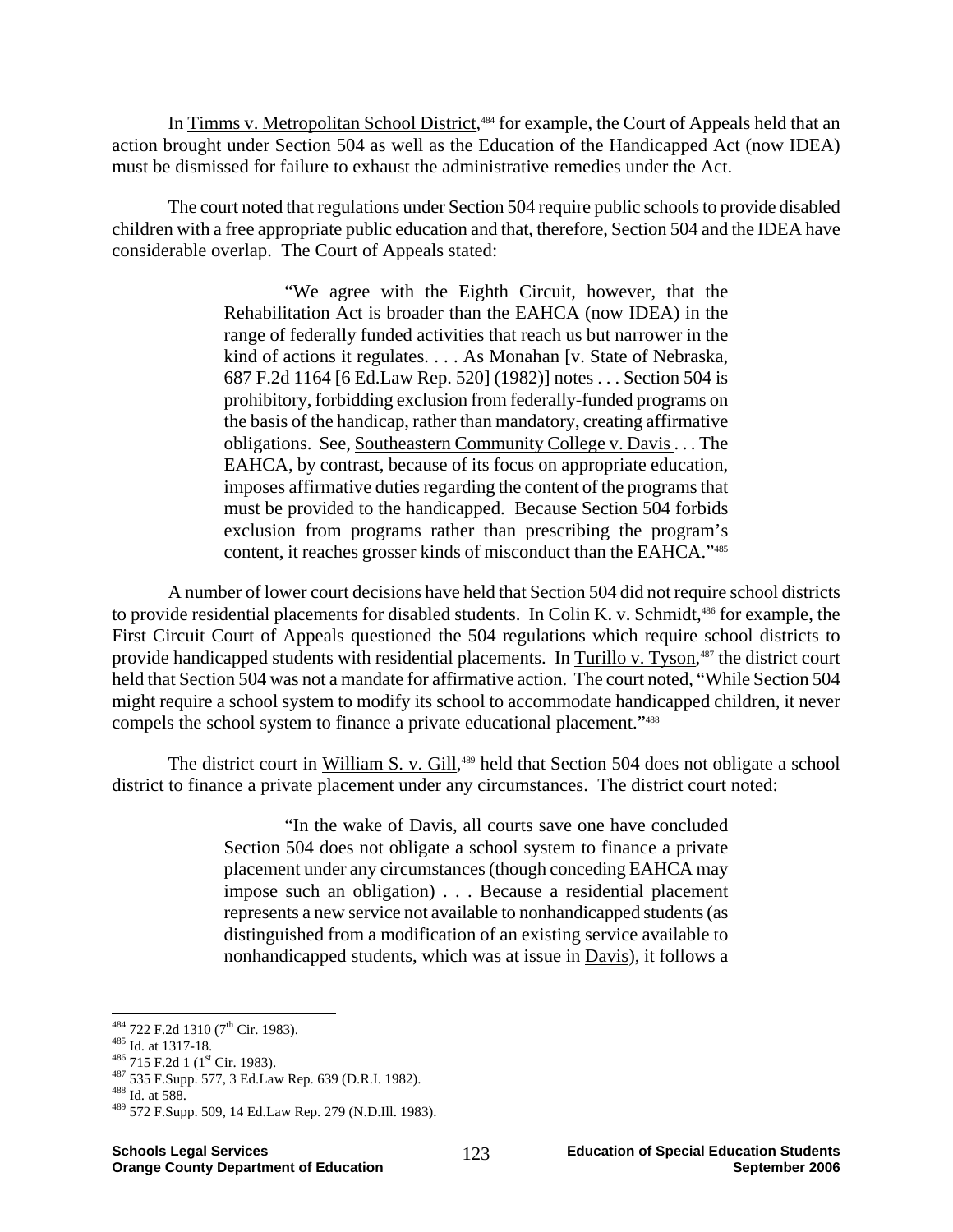fortiori from Davis that defendants have no financial responsibility under Section 504 for such a program."490

In Darlene L. v. Illinois State Board of Education,<sup>491</sup> the district court held that Section 504 does not require a school district to provide disabled students with psychiatric services. The district court noted Section 504 "certainly cannot impose any greater educational requirements on states than does the IDEA."

In Smith v. Robinson,<sup>492</sup> the United States Supreme Court concluded that Congress intended the Education of the Handicapped Act (EHA) to be the exclusive avenue through which a plaintiff may assert an equal protection claim to a publicly financed special education. The Court noted that the EHA was a comprehensive statutory scheme established by Congress to protect the rights of disabled children to a free appropriate public education. The Supreme Court noted that Section 504 and the EHA are different substantive statutes and while the EHA guarantees a right to a free appropriate public education, Section 504 prohibits discrimination on the basis of handicap in a variety of programs and activities receiving federal financial assistance.

The Court explained the difference by stating:

". . . [A]lthough both statues begin with an equal protection premise that handicapped children must be given access to public education, it does not follow that the affirmative requirements imposed by the two statutes are the same. The significant difference between the two, as applied to special education claims, is that the substantive and procedural rights assumed to be guaranteed by both statutes are specifically required only by the EHA . . .

"In Southeastern Community College v. Davis, . . . the Court emphasized that Section 504 does not require affirmative action on behalf of handicapped persons, but only the absence of discrimination against those persons. . . .

"In the EHA, on the other hand, Congress specified that affirmative obligations imposed on states to ensure that equal access to a public education is not an empty guarantee, but offers some benefit to a handicapped child . . .

"There is no suggestion that Section 504 adds anything to petitioners' substantive rights to a free appropriate public education. The only elements added by Section 504 are the possibility of circumventing EHA administrative procedure and going straight to court with a Section 504 claim, the possibility of a damages award in

 $490$  Id. at 517.

<sup>&</sup>lt;sup>491</sup> 568 F.Supp. 1340, 13 Ed.Law Rep. 282 (N.D. Ill. 1983).<br><sup>492</sup> 468 U.S. 992 (104 S.Ct. 3457, 3468), 82 L.Ed.2d 746 (1984).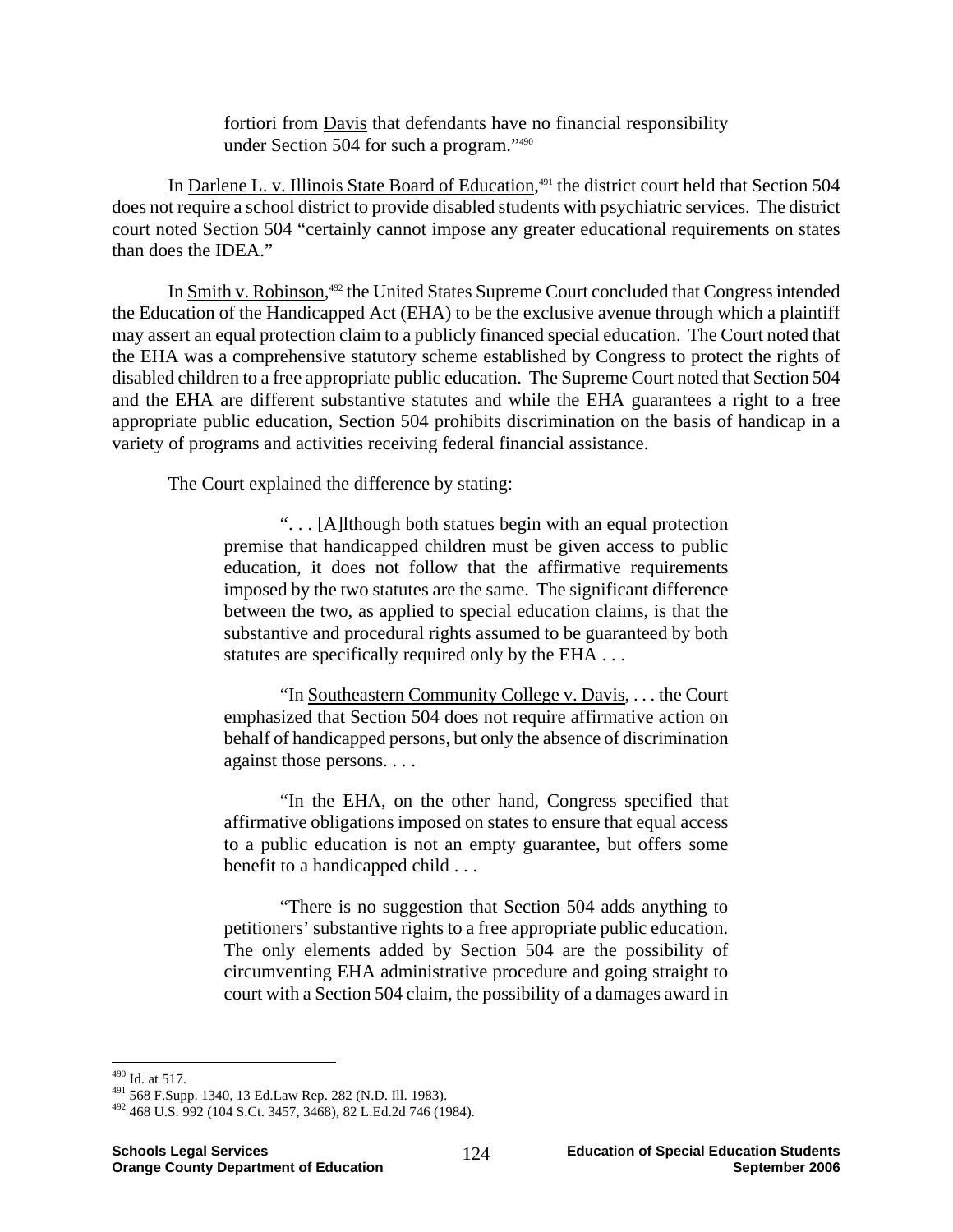cases where no such award is available under the EHA, and attorneys' fees."493

The Court thus concluded that while the premise of the two statutory schemes are similar, Section 504 does not impose any additional affirmative obligation or set a higher legal standard than does the EHA in the provision of a free appropriate public education to disabled students. The Court also went on to conclude that the procedural remedies available under Section 504 such as attorneys' fees and damages were not available in actions alleging a failure to provide a free appropriate public education.494

In response to the decision in Smith v. Robinson, Congress amended the Education of the Handicapped Act (now IDEA) mainly to provide prevailing plaintiffs with attorneys' fees in IDEA civil actions.495

There is nothing in the legislative history of the 1986 amendments or the amendments themselves to indicate that Congress intended to enlarge the substantive rights of disabled children under Section 504 of the Rehabilitation Act. Rather, it appears that Congress intended to enlarge the procedural rights of parents to bring an action under Section 504 which Congress believed were limited by the United States Supreme Court in Smith v. Robinson (although administrative remedies under IDEA must be exhausted), to allow an award of attorneys' fees and to allow awards of damages under Section 504 which may not be available under the IDEA.<sup>496</sup>

Similarly, there is nothing in the legislative history of the ADA that indicates a Congressional intent to broaden the substantive rights of disabled children to a free appropriate public education. Had Congress intended the ADA to guarantee a disabled child's right to a free appropriate public education, it would have enacted specific language in the ADA guaranteeing that right. Congress' silence on the issue in light of the United States Supreme Court's decision in Smith v. Robinson, indicates that Congress intended the IDEA to be the main vehicle for enforcing the right to a free appropriate education and intended that Section 504 and the ADA would reach grosser forms of discrimination against the disabled.

The right to a free appropriate public education is set forth only in the IDEA. It is not addressed by Section 504 or the ADA. Case law interpreting the IDEA has developed the Rowley standard for determining whether a free appropriate public education has been provided. Establishing a single legal standard under the IDEA allows for a clearer understanding of the substantive requirements of the law and makes it easier for school districts to understand their obligations to provide special education students with a free appropriate public education.

## **PROPOSITION 63 MENTAL HEALTH FUNDS**

On November 2, 2004, the voters of California passed Proposition 63. Proposition 63 imposed a one percent income tax surcharge on California taxpayers' taxable personal income above

<sup>&</sup>lt;sup>493</sup> Id. at 3472-74.

<sup>&</sup>lt;sup>494</sup> Id. at 3473-74.<br><sup>495</sup> See, 1986 <u>U.S. Code Congressional & Administrative News</u>, at 1798-1811.<br><sup>496</sup> See, <u>Smith v. Robinson</u>, 468 U.S. 992, 1020-23 (104 S.Ct. 3457, 3473-74), 82 L.Ed.2d 746, 18 Ed.Law Rep. 148 (1984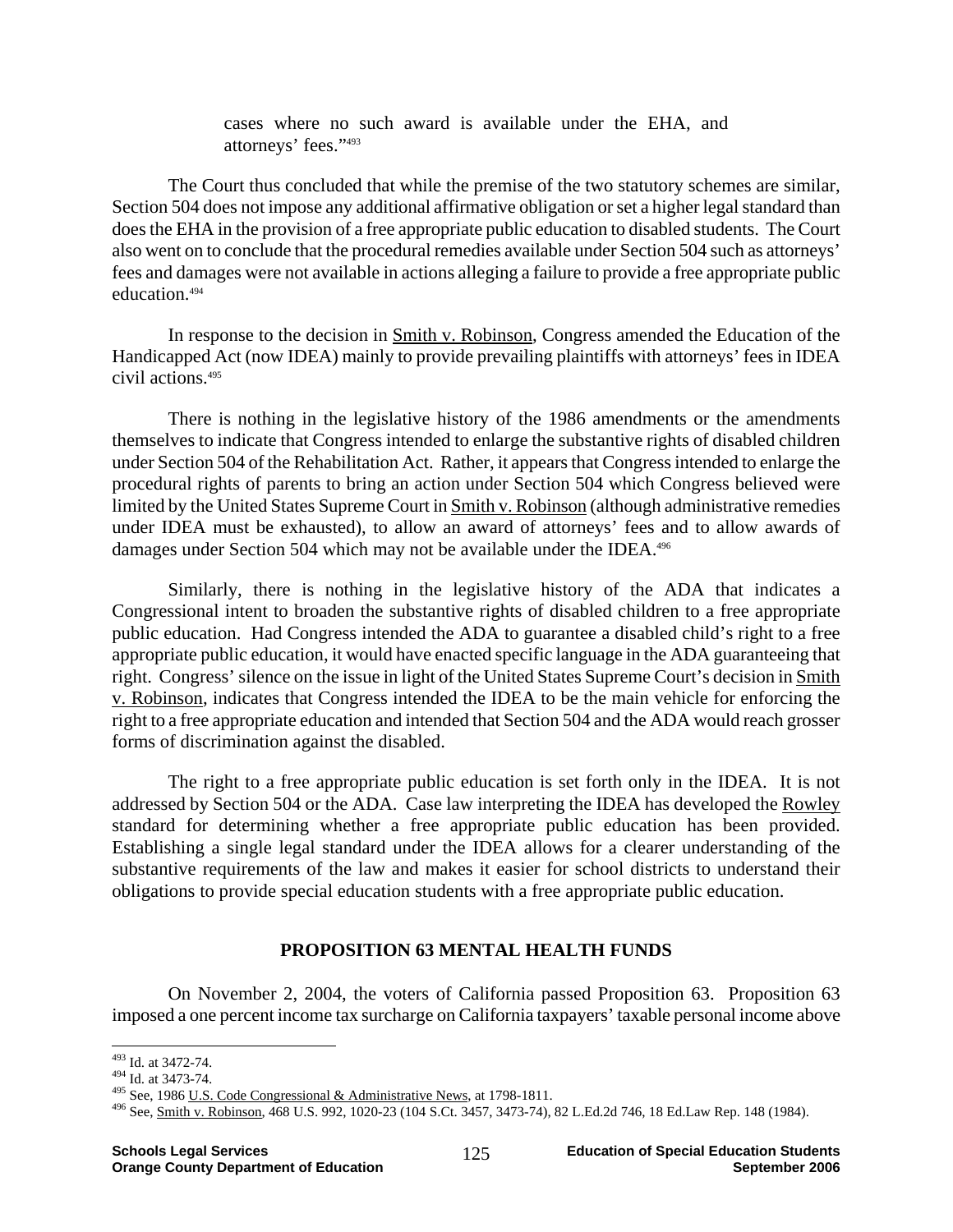\$1 million for the purpose of providing dedicated funding for the expansion of mental health services and programs.

 Our office has been asked whether Proposition 63 funds may be used to fund special education programs. Proposition 63 funds may not be used to fund special education programs including services for emotionally disturbed special education students which have been delegated by state law to county mental health departments,<sup>497</sup> but Proposition 63 funds may be used to offer to "severely mentally ill" children (which under the definition of "severely mentally ill" will include many emotionally disturbed special education students) services which may decrease the number of children who need special education services such as counseling, psychological services, and residential placement.

# **A. Purpose and Intent of the MHSA**

 Proposition 63, also known as the Mental Health Services Act (MHSA), amended various provisions of the Welfare and Institutions Code and Revenue and Taxation Code. In Section 2 of the Mental Health Services Act, it is noted that untreated mental illness is the leading cause of disability and suicide and imposes high costs on state and local governments. "Children left untreated often become unable to learn or participate in a normal school environment."498 The initiative further states that the purpose and intent of the MHSA is as follows:

- 1. To define serious mental illness among children, adults, and seniors;
- 2. To reduce long term adverse impact on individuals, families and state and local budgets resulting from untreated serious mental illness;
- 3. To expand the kinds of successful, innovative service programs for children, adults, and seniors most severely affected by or at risk of serious mental illness;
- 4. To provide state and local funds to adequately meet the needs of all children and adults who can be identified and enrolled in programs. State funds will be available to provide services that are not already covered by federally sponsored programs or by individuals' or families' insurance programs;
- 5. To ensure that all funds are expended in the most cost effective manner and services are provided in accordance

<sup>&</sup>lt;sup>497</sup> Government Code sections 7570 et seq. Also referred to as AB 3632/AB 2756. Governor Schwarzenegger is proposing in his 2005-2006 state budget to suspend the state mandate under Sections 7570 et seq. that county mental health departments provide these IDEA related services. The Legislative Analyst's Office is recommending that the responsibility for these IDEA related services be permanently transferred to school districts. To implement the LAO's recommendation, Government Code sections 7570 et seq. would have to be repealed.

 $498$  See, Historical and Statutory Notes, Welfare and Institutions Code section 5840, Section 2(c).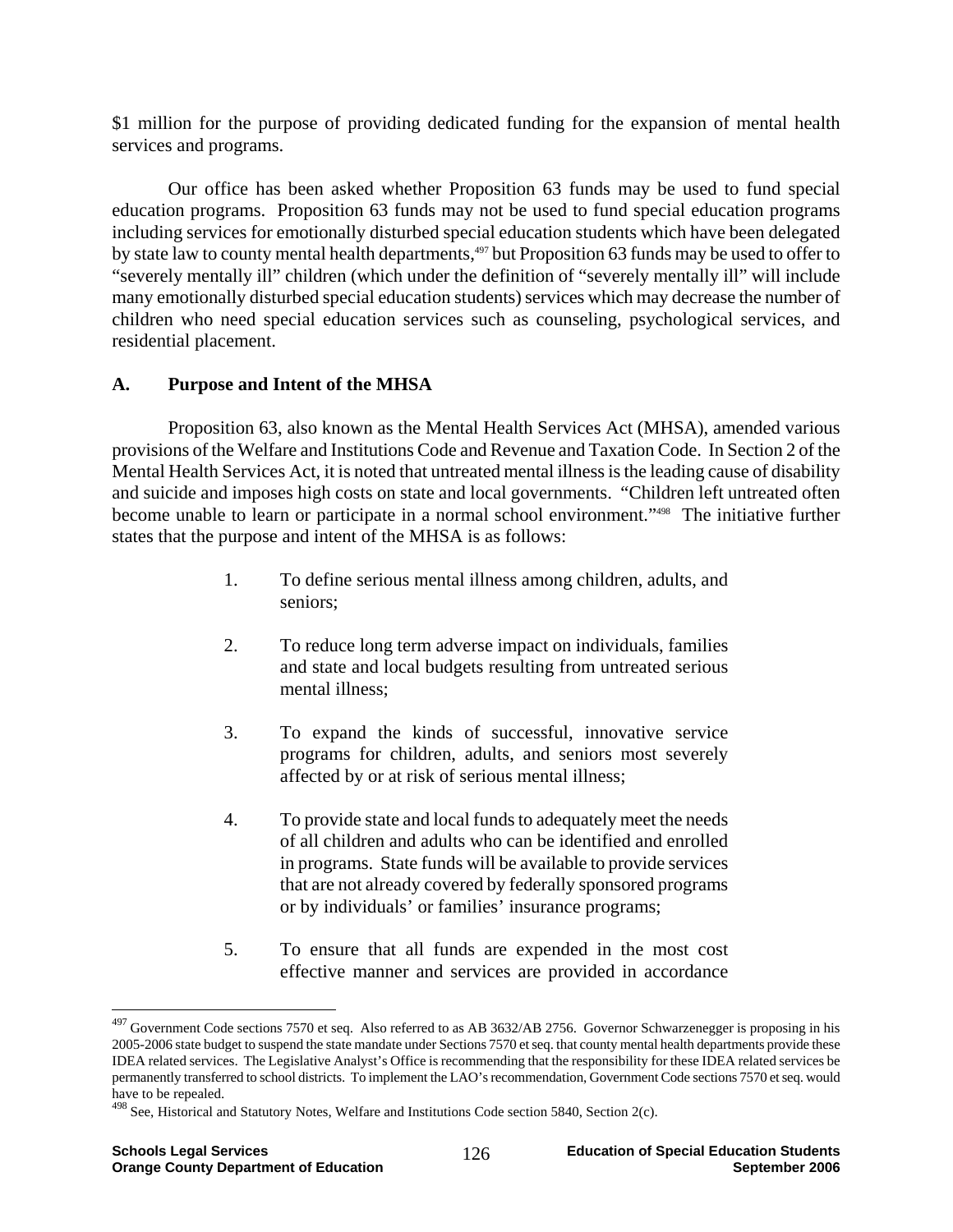with recommended best practices subject to local and state oversight to ensure accountability to taxpayers and to the public.499

 The initiative adds Welfare and Institutions Code section 5840, which requires the State Department of Mental Health to establish a program designed to prevent mental illnesses from becoming severe and disabling. The program is required to include the following components:

- 1. Outreach to families, employers, primary care health care providers, and others to recognize the early signs of potentially severe and disabling mental illnesses;
- 2. Access and linkage to medically necessary care provided by county mental health programs for children with severe mental illness, as defined in Welfare and Institutions Code section 5600.3, and for adults and seniors with severe mental illness, as defined in Section 5600.3, as early in the onset of these conditions as practicable;
- 3. Reduction in the stigma associated with being diagnosed with a mental illness or seeking mental health services;
- 4. Reduction in discrimination against people with mental illness.<sup>500</sup>

The program is required to include mental health services effective in preventing mental illnesses from becoming severe and is required to include components that have been successful in reducing the duration of untreated severe mental illness and in assisting people in quickly regaining productive lives. The program is required to emphasize strategies to reduce suicide, incarceration, school failure or dropout, unemployment, prolonged suffering, homelessness, and removal of children from their homes.<sup>501</sup>

## **B. Definition of Seriously Emotionally Disturbed (SED) Children**

 As indicated above, the MHSA defines "children with severe mental illness" by referencing Welfare and Institutions Code section 5600.3. Welfare and Institutions Code section 5600.3(a) defines "seriously emotionally disturbed children or adolescents" as minors under the age of eighteen years of age who have a mental disorder as identified in the most recent edition of the Diagnostic and Statistical Manual of Mental Disorders, other than a primary substance abuse disorder or developmental disorder, which results in behavior inappropriate to the child's age according to expected developmental norms. "Seriously emotionally disturbed children or

<sup>&</sup>lt;sup>499</sup> Historical and Statutory Notes, Welfare and Institutions Code section 5840, Section 3.<br><sup>500</sup> Welfare and Institutions Code section 5840(d).<br><sup>501</sup> Welfare and Institutions Code section 5840(d).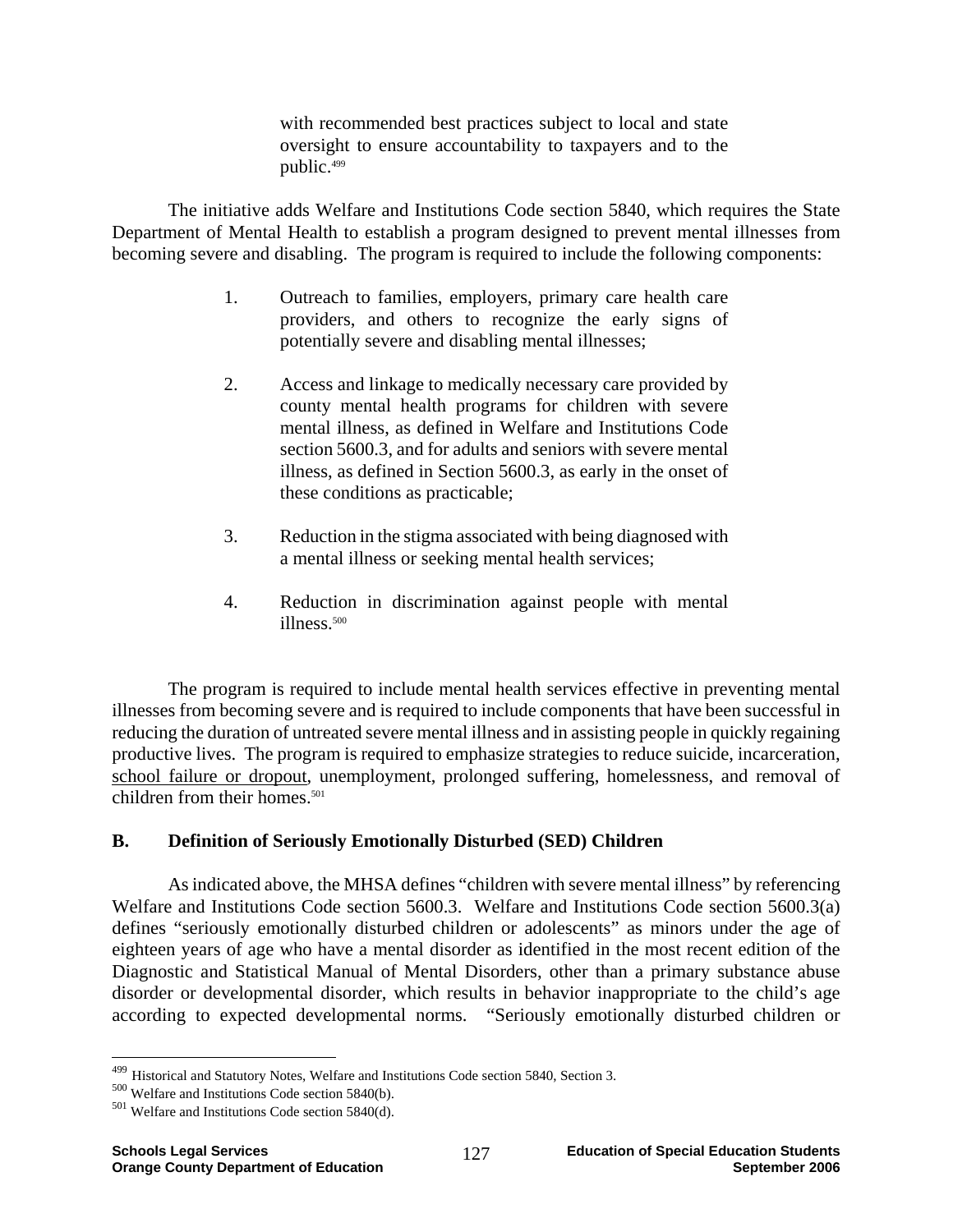adolescents" must meet one or more of the following criteria:

- 1. As a result of the mental disorder, the child has substantial impairment in at least two of the following areas:
	- a. Self-care;
	- b. School functioning;
	- c. Family relationships; or
	- d. Ability to function in the community
- 2. The child is at risk of removal from the home or has already been removed from the home, or the mental disorder and impairments have been present for more than six months or are likely to continue for more than one year without treatment.
- 3. The child displays one of the following:
	- a. Psychotic features;
	- b. Risk of suicide; or
	- c. Risk of violence due to a mental disorder
- 4. The child meets special education eligibility requirements under Government Code sections 7570 et seq., (AB  $3632/2756$ ) (i.e., seriously emotionally disturbed).<sup>502</sup>

 The MHSA establishes programs to assure services will be provided to severely mentally ill children who meet the definition of seriously emotionally disturbed children or adolescents defined immediately above under Welfare and Institutions Code section  $5600.3(a)$ .<sup>503</sup> As can be seen by the specific elements of the definition of seriously emotionally disturbed children or adolescents under Welfare and Institutions Code section 5600.3, the children who will qualify for services under the MHSA will be many of the same children who qualify or will qualify for special education services as severely emotionally disturbed (SED) under the IDEA definition.

# **C. Services to SED and Severely Mentally Ill Children**

 The MHSA states that, subject to the availability of funds, county mental health programs shall offer services to severely mentally ill children for whom services under any other public or

 $^{502}$  Welfare and Institutions Code section 5600.3(a). Section 5600.3(b) contains similar definitions for adults and older adults.  $^{503}$  Welfare and Institutions Code sections 5878.1-5878.3.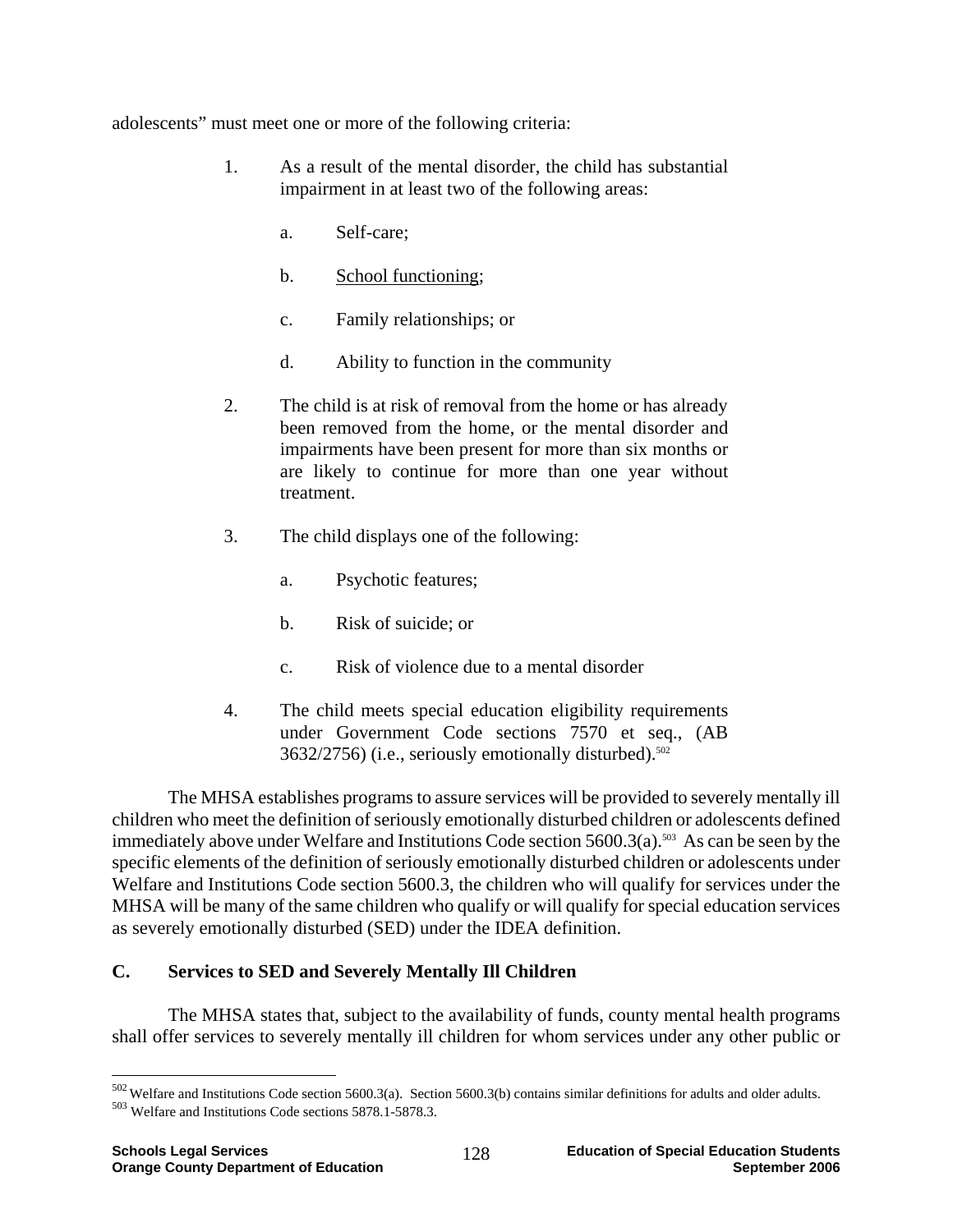private insurance or other mental health or entitlement program is inadequate or unavailable. Other entitlement programs include, but are not limited to, mental health services available pursuant to Medi-Cal, child welfare, and special education programs. The funding is required to cover only those portions of care that cannot be paid for with public or private insurance, other mental health funds, or other entitlement programs. Funding is required to be at sufficient levels to ensure that counties can provide each child served all of the necessary services set forth in the child's applicable treatment plan, including services where appropriate or necessary to prevent an out of home placement.504

 The MHSA also funds programs for adults and seniors with severe mental illnesses. Funding is required to be provided at sufficient levels to ensure that counties can provide each adult and senior with the medically necessary mental health services, medication, and supportive services set forth in their treatment plan. The funding is only required to cover the portions of those costs of services that cannot be paid for with other funds, including other mental health funds, public and private insurance, and other local, state and federal funds.<sup>505</sup>

## **D. Education and Training Programs**

 The MHSA establishes a program with dedicated funding to remedy the shortage of qualified individuals to provide services to address severe mental illnesses. State and local agencies are required to develop a five year education and training development plan. The State Department of Mental Health is required to develop an expansion plan for postsecondary education to meet the needs of identified mental health occupational shortages as well as an expansion plan for the forgiveness of loans and scholarships programs offered in return for a commitment to employment in California's public mental health system. The plan is also required to make loan forgiveness programs available to current employees of the mental health system who want to obtain college degrees.<sup>506</sup>

# **E. Oversight and Accountability**

 The MHSA creates the Mental Health Services Oversight and Accountability Commission to oversee the administration of MHSA funds and to ensure accountability. Each county mental health program is required to prepare and submit a three year plan, updated annually, which includes a program for prevention and early intervention, and a program for services to children as well as a program for services to adults and seniors.<sup>507</sup>

# **F. County Mental Health Plan**

 Each county mental health program is required to prepare and submit a three year plan that must be updated annually and approved by the State Department of Mental Health after review and comment by the Mental Health Services Oversight and Accountability Commission. The plan and update must include all of the following:

1

<sup>&</sup>lt;sup>504</sup> Welfare and Institutions Code sections 5878.3.<br><sup>505</sup> Welfare and Institutions Code sections 5813.5.<br><sup>506</sup> Welfare and Institutions Code section 5845 et seq.<br><sup>507</sup> Welfare and Institutions Code section 5845 et seq.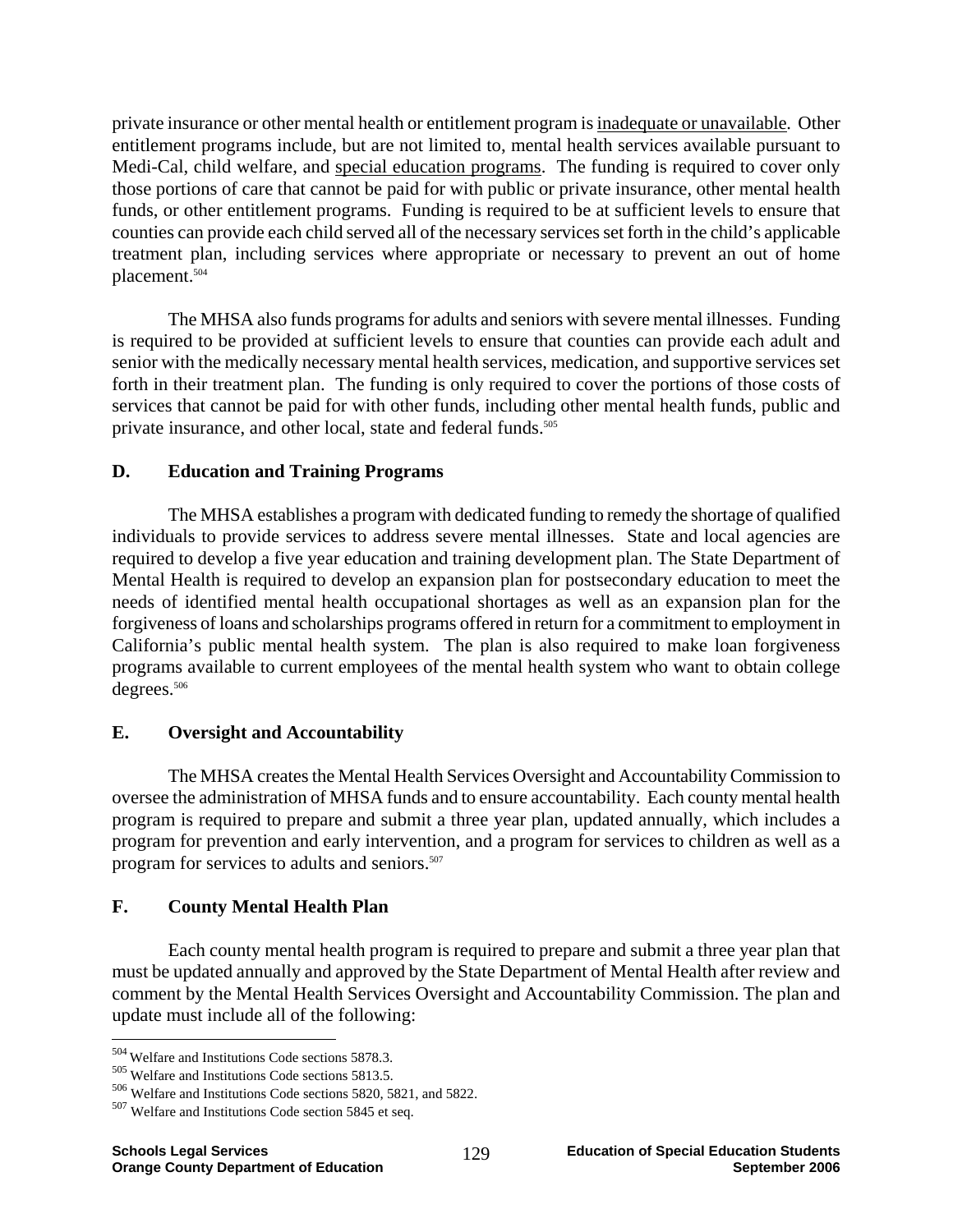- 1. A program for prevention and early intervention;
- 2. A program for services to children that includes an interagency system of care for children with serious emotional and behavioral disturbances that provides a comprehensive, coordinated system of care, to include a wrap-around program or provide substantial evidence that it is not feasible to establish a wrap-around program in that  $countv$ ;<sup>508</sup>
- 3. A program for services to adults and seniors;
- 4. A program for innovations;
- 5. A program for technological needs in capitol facilities needed to provide services;
- 6. Identification of shortages in personnel to provide services and the additional assistance needed from the education and training program;
- 7. Establishment and maintenance of a prudent reserve to ensure that the county program will continue to be able to serve children, adults, and seniors.<sup>509</sup>

 Each plan and update is required to be developed with local stakeholders including adults and seniors with severe mental illness, families of children, adults and seniors with severe mental illness, providers of services, law enforcement agencies, education, social services agencies and other important interests. A draft plan and update is required to be prepared and circulated for review and comment for at least thirty days to representatives of stakeholder interests and any interested party who has requested a copy of such plans.<sup>510</sup>

 The Mental Health Board established pursuant to Section 5604 is required to conduct a public hearing on the draft plan and annual updates at the close of the thirty day comment period. Each adopted plan and update is required to include any substantive written recommendations for revisions. The adopted plan or update is required to summarize and analyze the recommended revisions. The Mental Health Board is required to review the adopted plan or update and make recommendations to the county mental health department for revisions.<sup>511</sup>

<u>.</u>

<sup>508</sup> See, Welfare and Institutions Code section 5850 et seq., 18250 et seq. A "wrap-around" program is defined as a community-based intervention that emphasizes the strengths of the child and family and includes the delivery of coordinated, highly individualized unconditional services to address needs, and achieves positive outcomes in their lives. See, Welfare and Institutions Code section

<sup>18251(</sup>d).<br><sup>509</sup> Welfare and Institutions Code section 5847.

 $^{510}$  Welfare and Institutions Code section 5848(a).<br> $^{511}$  Welfare and Institutions Code section 5848(b).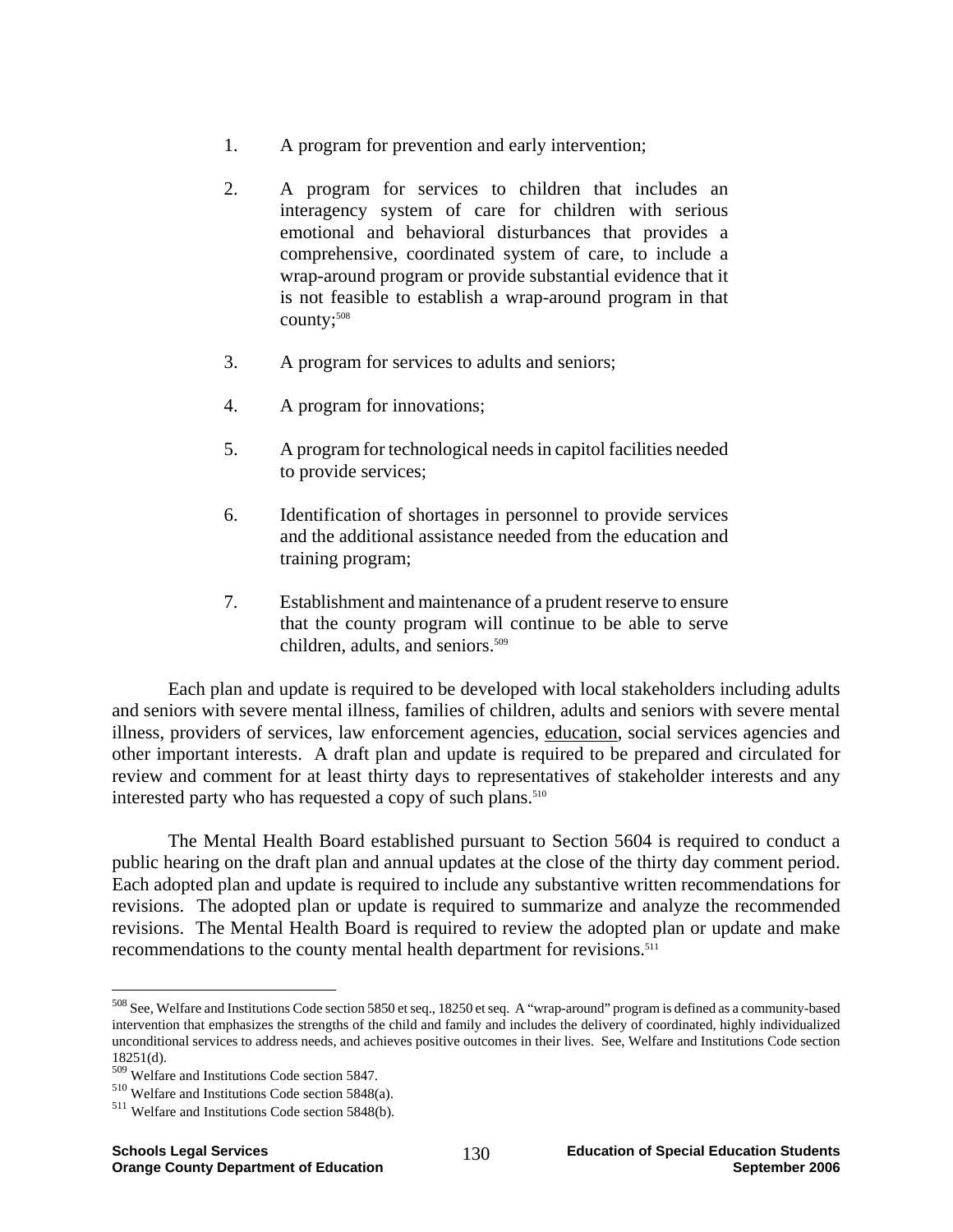The State Department of Mental Health is required to establish requirements for the content of the plans. The plans are required to include reports on the achievement of performance outcomes for services funded by the Mental Health Services Fund.<sup>512</sup> Mental health services provided under the MHSA are required to be included in the review of program performance by the California Mental Health Planning Council and in the local mental health board's review and comment on the performance outcome data.<sup>513</sup>

 The members of the Mental Health Services Oversight and Accountability Commission are members of the California Mental Health Planning Council. They serve in an ex oficio capacity when the Council is performing its statutory duties.<sup>514</sup>

#### **G. The Mental Health Services Fund**

The MHSA creates the Mental Health Services Fund in the State Treasury.<sup>515</sup> The initiative states that nothing in the establishment of the Mental Health Services Fund, nor any other provision of the MHSA establishing the programs funded with the Mental Health Services Fund shall be construed to modify the obligation of healthcare service plans and disability insurance policies to provide coverage for mental health services.<sup>516</sup>

#### The MHSA states:

 "The funding established pursuant to this act shall be utilized to expand mental health services. These funds shall not be used to supplant existing state or county funds utilized to provide mental health services. The state shall continue to provide financial support for mental health programs with not less than the same entitlements, amounts of allocations from the general fund and formula distribution of dedicated funds, as provided in the last fiscal year, which ended prior to the effective date of this act [e.g. 2003-2004]. The state shall not make any change to the structure of financing mental health services, which increases a county's share of costs or financial risk for mental health services, unless the state includes adequate funding to fully compensate for such increased costs or financial risk. These funds shall only be used to pay for the programs authorized in Section 5892. These funds may not be used to pay for any other program. These funds may not be loaned to the State General Fund, or any other fund of the state, or a county general fund, or any other county fund for any purpose other than those authorized by Section 5892."517 [Emphasis added]

 $512$  Welfare and Institutions Code section 5848(c).

<sup>&</sup>lt;sup>513</sup> Welfare and Institutions Code section 5848(d).<br><sup>514</sup> Welfare and Institutions Code section 5771.1.<br><sup>515</sup> Welfare and Institutions Code section 5890.<br><sup>516</sup> Welfare and Institutions Code section 5890.<br><sup>517</sup> Welfare an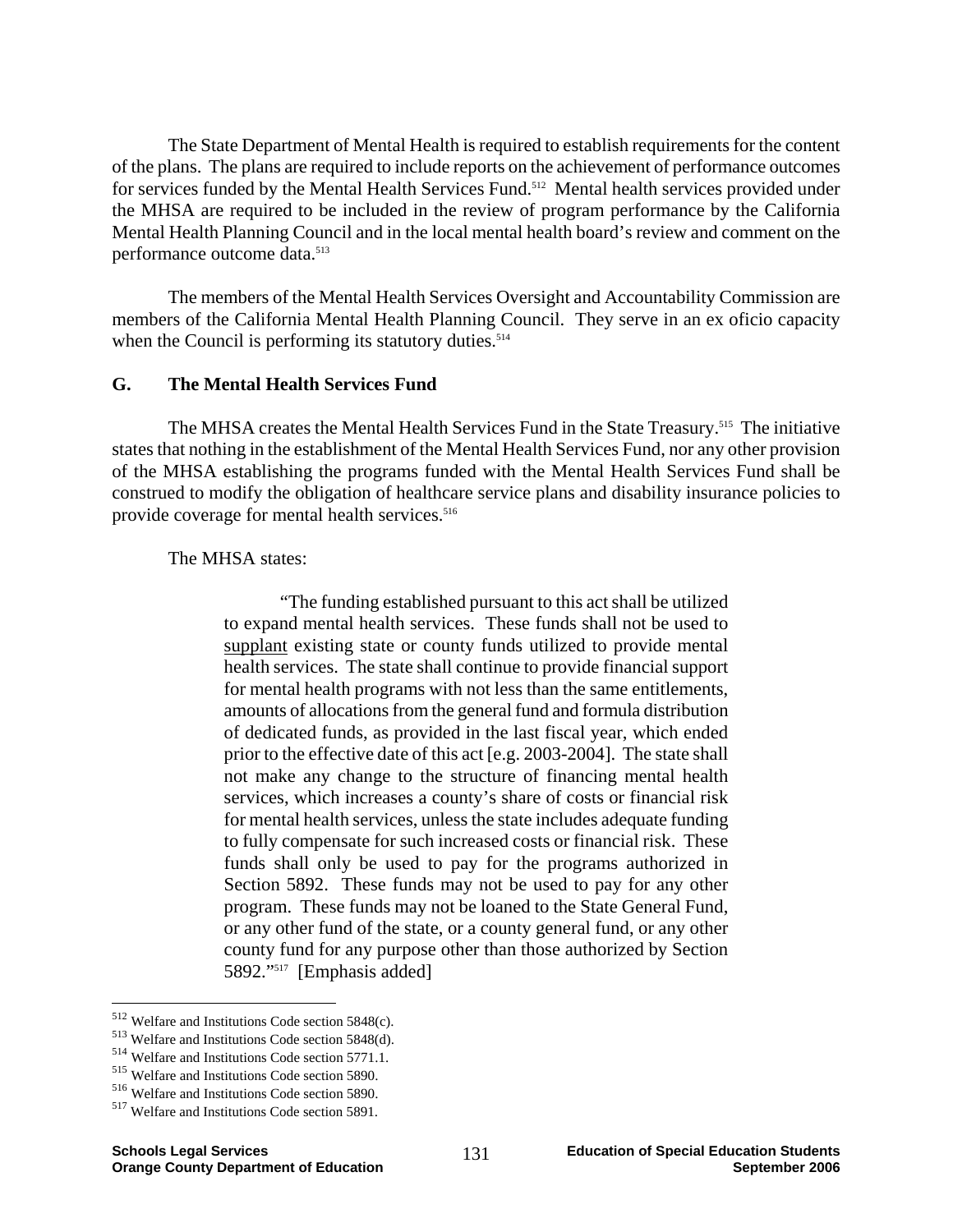Section 5892 establishes an allocation formula for the Mental Health Services Fund in 2005- 2006, and each year thereafter. Twenty percent of the funds are to be used for prevention and early intervention programs distributed to counties in accordance with a formula developed in consultation with the California Mental Health Directors Association. Ten percent of the funds are to be placed in a trust fund to be expended for education and training programs, ten percent for capital facilities and technological needs, five percent for innovative programs and the balance of funds are required to be distributed to county mental health programs for services to persons with severe mental illnesses, for the children's system of care and for the adult and older adult system of care.<sup>518</sup>

## **H. Legislative Analyst's Office Analysis**

 The provisions of the MHSA (Proposition 63) became effective on January 1, 2005. The provisions of the MHSA may be amended by a two-thirds vote of the Legislature so long as such amendments are consistent with and further the intent of the MHSA. The Legislature may, by majority vote, add provisions to clarify procedures and terms, including the procedures for the collection of a tax surcharge. $519$ 

 The analysis by the Legislative Analyst that was provided to voters prior to the November 2, 2004, election indicated that the tax surcharge imposed by the MHSA (Proposition 63) would generate new state revenues estimated as follows:

- 1. 2004-2005: \$275 million;
- 2. 2005-2006: \$750 million;
- 3. 2006-2007: \$800 million

 The Legislative Analyst also stated that Proposition 63 contains provisions that prohibit the state from reducing financial support for mental health programs below the 2003-2004 level. The Legislative Analyst also indicated that there would be partially offsetting savings resulting from the expansion of county mental health services by reducing the number of severely mentally ill individuals incarcerated, needing medical care, social services, and homeless shelters. The Legislative Analyst indicated that the extent of the potential savings was unknown but, "…could amount to as much as the low hundreds of millions of dollars annually on a statewide basis."

# **I. The Impact of the Passage of Proposition 63**

 The passage of Proposition 63 and the resulting enactment of the MHSA could have a profound impact upon the provision of special education services (particularly psychological services, counseling, and residential placement) to emotionally disturbed special education students. Depending on how the county mental health plan is developed, the impact could be dramatic. If the

<sup>518</sup> Welfare and Institutions Code section 5892.

<sup>519</sup> Historical and Statutory Notes, Welfare and Institutions Code section 5840, sections 16 and 18.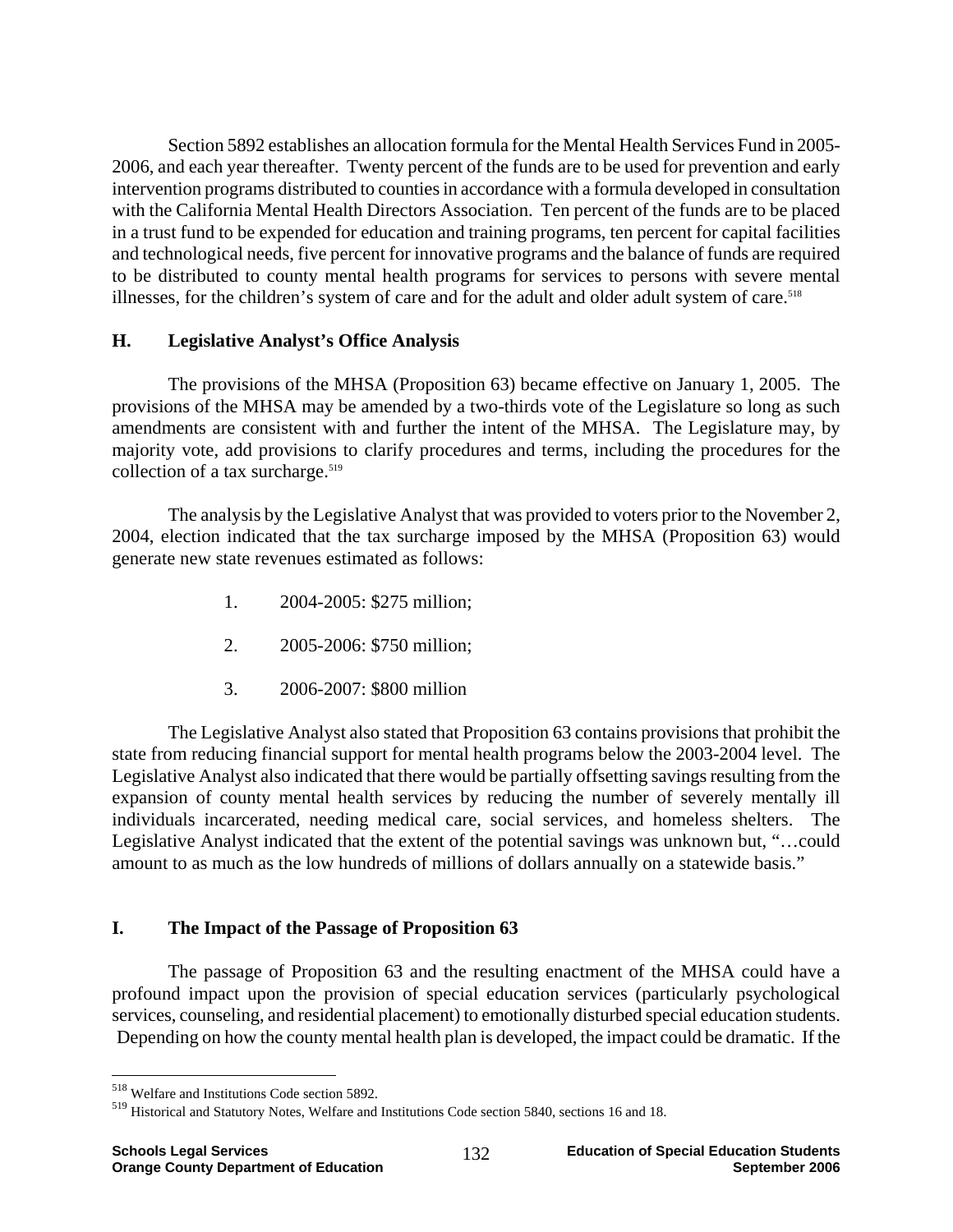county plan provides for intensive mental health treatment of severely mentally ill children which prevents them from dropping out of school or entering special education programs, the need for the provision of psychological services, counseling, and residential placement (related services under the IDEA and the state special education law) could be diminished.

 The extent of that impact would depend on the development of the county mental health plan, the elements contained in the county mental health plan, and the early identification of children with mental illness. If the county mental health department decides to include in its plan effective early identification of mentally ill children and school districts participate in this endeavor, the number of children who eventually qualify for special education as emotionally disturbed children may be decreased.

 As discussed above, Proposition 63 or MHSA funds may not be used to fund special education programs but MHSA funds are required to be used to treat children with severe mental illness. In many cases, these are the same children as children served under the IDEA and their treatment will decrease their need for special education services.

## **MISCELLANEOUS PROVISIONS**

Section 1415(n) states that a parent of a child with a disability may elect to receive notices under the IDEA by electronic mail, if the agency makes such option available.

Section 1415(o) states that nothing in Section 1415 shall be construed to preclude a parent from filing a separate due process complaint on an issue separate from a due process complaint already filed.

## **HIGHLY QUALIFIED SPECIAL EDUCATION TEACHERS**

 The 2004 amendments to the IDEA add a definition of "highly qualified" to the Individuals with Disabilities Education Act (IDEA).<sup>520</sup>

 The 2004 amendments to the IDEA allow special education teachers to become highly qualified in the same manner as general education teachers except that they must also have obtained full state certification as a special education teacher (including alternative routes to certification) or must also have passed the State special education teacher licensing examination and hold a license to teach in the State as a special education teacher. To be highly qualified, a special education teacher must also hold a bachelor's degree and not have their license or certification waived on an emergency, temporary or provisional basis.<sup>521</sup>

 In addition, the amendments to the IDEA create two new options for special education teachers to become highly qualified if they meet the specified requirements. One option applies to a special education teacher who teaches core academic subjects exclusively to children who are

 $\overline{a}$ 

 $520$  20 U.S.C. § 1401 (a)(10).<br> $521$  20 U.S.C. § 1401 (a)(10)(A) and (B).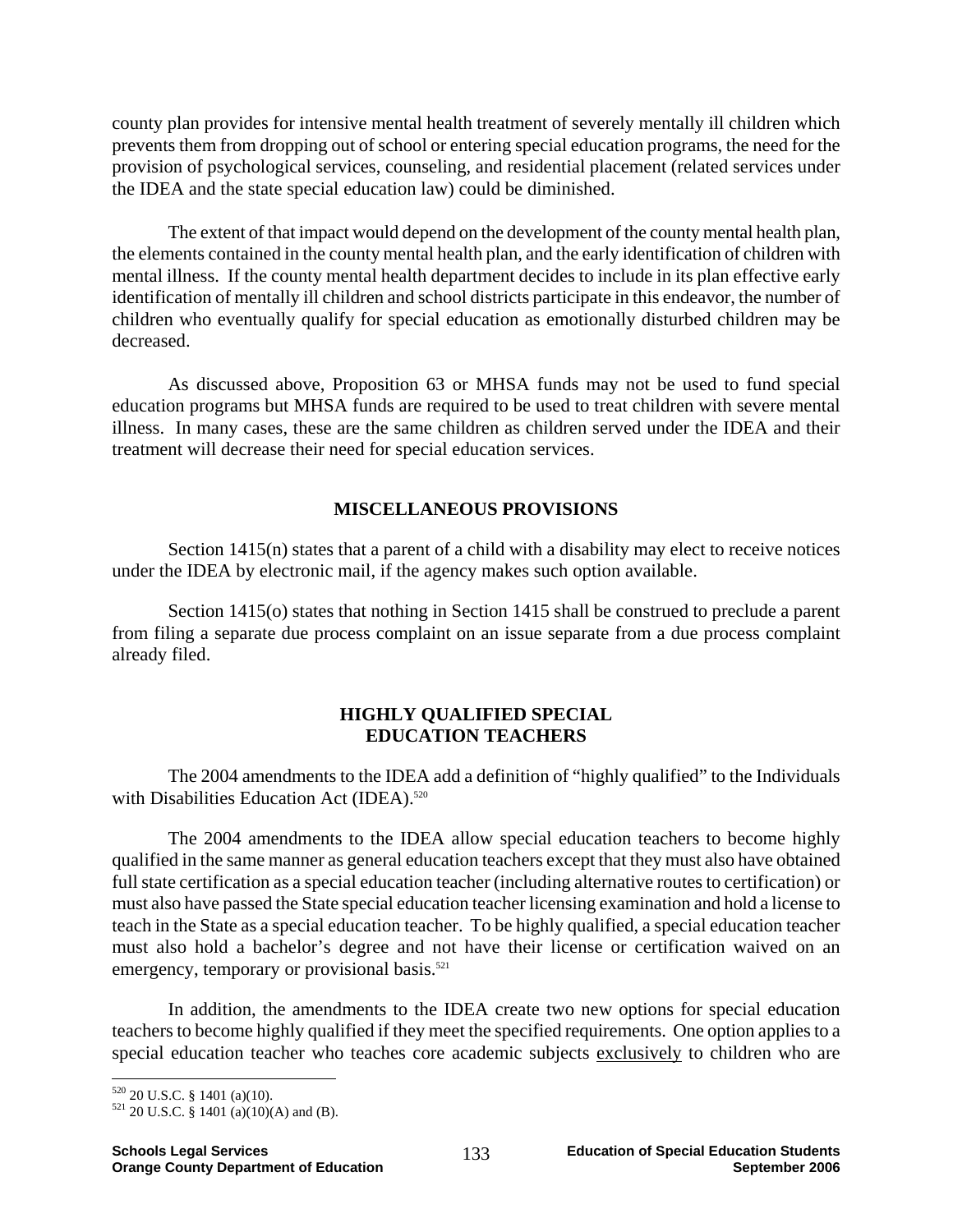assessed against alternative achievement standards established under the No Child Left Behind Act (NCLB).<sup>522</sup> The term "highly qualified" for these teachers means the teacher, whether new or not new to the profession, may:

- 1. Meet the applicable requirements of the No Child Left Behind Act<sup>523</sup> for any elementary, middle or secondary school teacher who is new or not new to the profession (e.g. by demonstrating competence in all academic subjects in which the teacher teaches based on a high objective uniform State standard of evaluation or HOUSSE); or
- 2. Meet the requirements of subparagraph (B) or (C) of Section 9101(23) of the No Child Left Behind Act<sup>524</sup> as applied to an elementary school teacher, or, in the case of instruction above the elementary level, has subject matter knowledge appropriate to the level of instruction being provided, as determined by the State, needed to effectively teach to those standards.

 With respect to a special education teacher who teaches two or more core academic subjects<sup>525</sup> exclusively to children with disabilities, a second option to be highly qualified allows the teacher:

- 1. To meet the applicable requirements of the No Child Left Behind Act for any elementary, middle or secondary school teacher who is new or not new to the profession $526$  or,
- 2. In the case of a teacher who is not new to the profession, demonstrates competence in all of the core academic subjects in which the teacher teaches in the same manner as is required for an elementary, middle or secondary school teacher who is not new to the profession under the No Child Left Behind

 $522$  20 U.S.C. § 6311(b)(1).

 $523$  20 U.S.C. § 7801.<br> $524$  20 U.S.C. § 7801(23). Section 9101(23)(B) of the NCLB states that an elementary school teacher who is new to the profession must hold at least a bachelor's degree and pass a rigorous state test of subject knowledge and teaching skills in reading, writing, mathematics and other areas of basic elementary school curriculum. A middle or secondary school teacher who is new to the profession must hold at least a bachelor's degree and pass a rigorous state test of academic subjects the teacher teaches or successful completion of an undergraduate academic major (or its equivalent), a graduate degree, or advanced certification or credentialing in the subjects the teacher teaches. In California, new to the profession is defined as someone who receives their credential on or after July 1, 2002. Section 9101(23)(C) of the NCLB states that a teacher who is not new to the profession (received their California credential prior to July 1, 2002) may meet the standards for a teacher new to the profession or demonstrate competence in all academic subjects

in which the teacher teaches based on a high objective uniform state standard of evaluation (HOUSSE).<br><sup>525</sup> Core academic subjects are defined in the IDEA as amended, as having the same meaning as in the No Child Left Behi U.S.C. § 7801(11). The NCLB, 20 U.S.C. § 7801(11), defines core academic subject as, . . . "English, reading or language arts, mathematics, science, foreign languages, civics and government, economics, arts, history, and geography." 526 20 U.S.C. § 7801(23).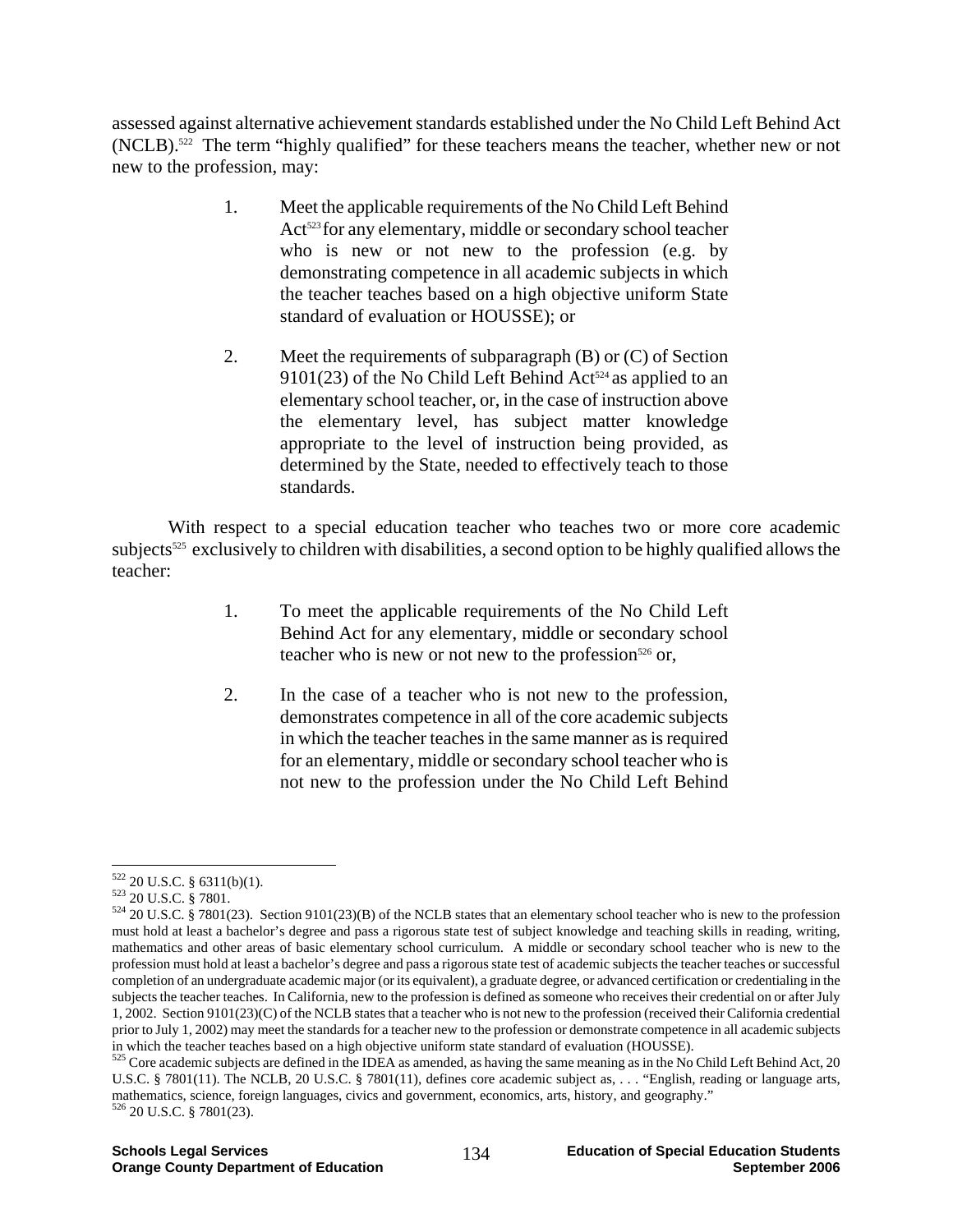Act<sup>527</sup> which may include a single, high objective uniform State standard of evaluation (HOUSSE) covering multiple subjects; or

3. In the case of a special education teacher who is new to the profession, who teaches multiple subjects and who is highly qualified in mathematics, language arts, or science, (e.g., by passing a rigorous state test), the teacher may demonstrate competence in the other core academic subjects in which the teacher teaches in the same manner as is required for an elementary, middle or secondary school teacher under the No Child Left Behind Act<sup>528</sup> which may include a single, high objective uniform state standard of evaluation (HOUSSE) covering multiple subjects, not later than two years after the date of employment.

 In essence, for the special education teacher who teaches two or more core academic subjects and is new to the profession, after becoming highly qualified in mathematics, language arts, or science (i.e., by passing a rigorous state test in reading, writing, mathematics or other areas of the basic school curriculum or in mathematics, language arts or science rather than each subject the teacher teaches at the middle school or high school level or holding an advanced undergraduate degree, academic major or course equivalent or advanced certification in each subject taught) may utilize the HOUSSE procedures to become highly qualified in other core academic subjects.

 It is somewhat unclear what the requirements are for special education teachers who do not exclusively teach students who are assessed against alternate standard or teach two or more academic subjects exclusively to children with disabilities.

 Most likely, teachers who do not fit into one of these two categories must meet the same "highly qualified" requirement as general education teachers.

 The "highly qualified" requirements for general education teachers are set forth in the NCLB and its implementing regulations.<sup>529</sup>

When the term "highly qualified" is used with respect to any public elementary school or secondary school teacher, it means the following:

> 1. The teacher has obtained full state certification as a teacher (including certification obtained through alternative routes to certification) or passed the State Teacher Licensing Examination, and holds a license to teach in such state, except that when used with respect to any teacher teaching in a

<u>.</u>

 $527$  20 U.S.C. § 7801(23)(C)(ii) authorizes an elementary, middle or secondary school teacher who is not new to the profession (certificated before July 1, 2002, under proposed California regulations) to demonstrate competence in all the academic subjects in which the teacher teaches based on a high objective uniform State standard of evaluation (HOUSSE).  $528$  20 U.S.C. § 7801(23)(C)(ii) (the HOUSSE requirements).  $529$  20 U.S.C. § 7801; see, also, 34 C.F.R. § 200.56.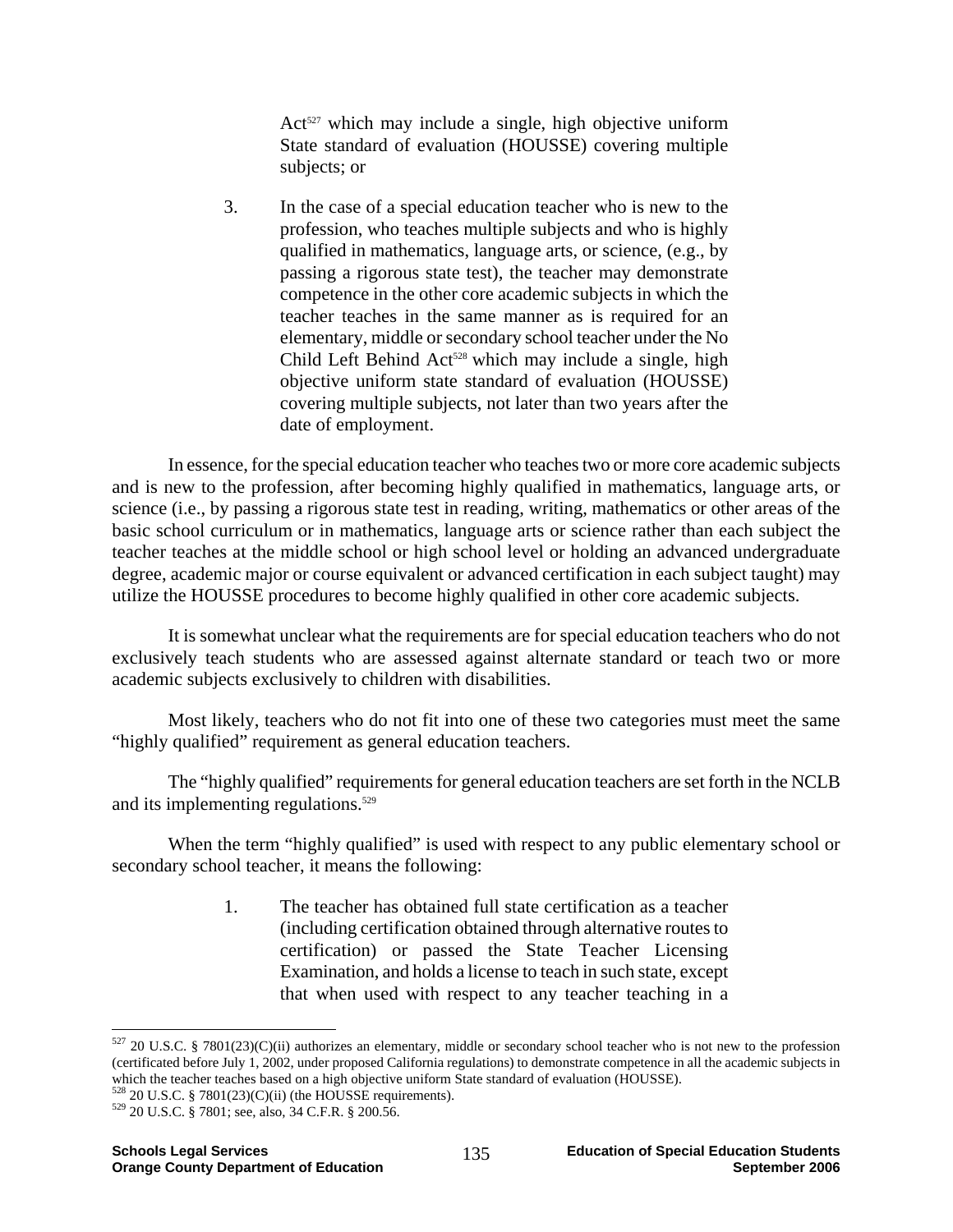public charter school, the term means that the teacher meets the requirements set forth in the state's public charter school law, and

2. The teacher has not had certification or licensure requirements waived on an emergency, temporary, or provisional basis.

 Section 200.56 adds additional requirements for teachers participating in an alternative route to certification program. Section 200.56 requires that alternative route to certification programs require the teacher to meet the following requirements:

- 1. A high quality professional development program that is sustained, intensive, and classroom focused, in order to have a positive and lasting impact on classroom instruction before and while teaching;
- 2. A program of intensive supervision that consists of structured guidance and regular, ongoing support for teachers or a teacher mentoring program;
- 3. Allows the teacher to function as a teacher in the classroom, only for a specified period of time not to exceed three years; and
- 4. Demonstrates satisfactory progress toward full certification as prescribed by the state, and the state ensures that through its certification and licensure process, the teacher will have passed a state teacher licensing examination and hold a license to teach in the state.

 With respect to elementary school teachers who are new to the profession, the term "highly qualified" means that the teacher holds at least a bachelor's degree and has demonstrated, by passing a rigorous state test, subject knowledge and teaching skills in reading, writing, mathematics and other areas of the basic elementary school curriculum.530 With respect to a middle or secondary school teacher who is new to the profession, the term "highly qualified" means that the teacher holds at least a bachelor's degree and has demonstrated a high level of competency in each of the academic subjects in which the teacher teaches by:

- 1. Passing a rigorous state academic subject test in each of the academic subjects in which the teacher teaches, or
- 2. Successful completion, in each of the academic subjects in which the teacher teaches, of an academic major, a graduate

 $\overline{a}$ 530 20 U.S.C. § 7801(23)(B)(i).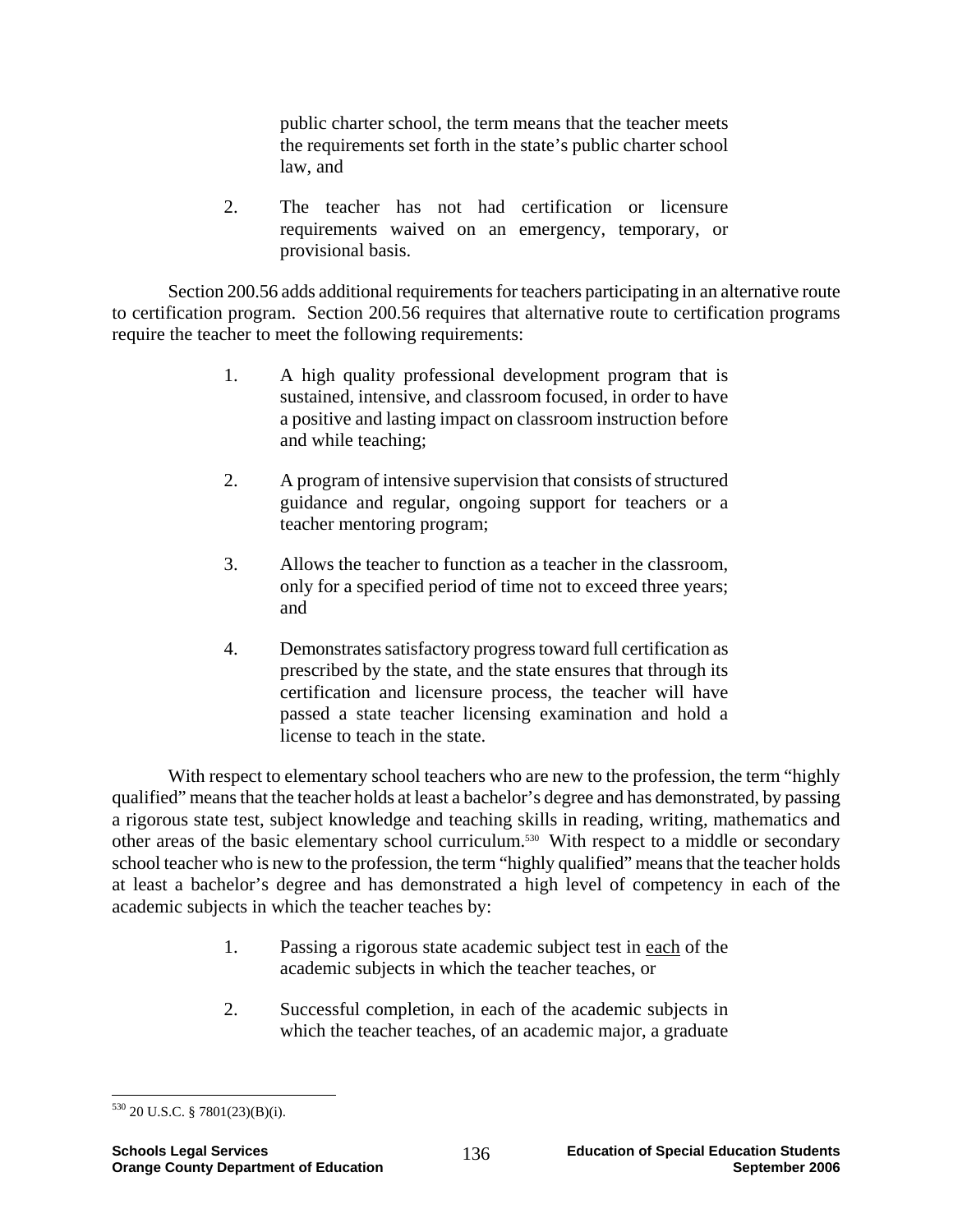degree, course work equivalent to an undergraduate academic major, or advanced certification or credentialing.<sup>531</sup>

 The term "highly qualified" when used with respect to an elementary, middle or secondary school teacher who is not new to the profession means that the teacher holds at least a bachelor's degree, meets the requirements for teachers new to the profession and has passed a rigorous State test or demonstrates competence in all academic subjects in which the teacher teaches based on a high objective uniform State standard of evaluation.<sup>532</sup>

A high objective uniform State standard of evaluation (HOUSSE)<sup>533</sup> is defined in the NCLB and the IDEA (as amended by H.R. 1350) as the standard:

- 1. That is set by the state for both grade appropriate academic subject matter knowledge and special education teaching skills;
- 2. That is aligned with challenging state academic content and student academic achievement standards, and developed in consultation with special education teachers, core content specialists, teachers, principals, and school administrators;
- 3. That provides objective coherent information about the teacher's attainment of core content knowledge in the academic subjects in which a teacher teaches;
- 4. That is applied uniformly to all special education teachers who teach in the same academic subject and the same grade level throughout the state;
- 5. That takes into consideration, but is not based primarily on, the time the teacher has been teaching in the academic subject;
- 6. That is made available to the public on request; and
- 7. That may involve multiple objective measures of teacher competency.534

 $^{531}$  20 U.S.C. § 7801(23)(B)(ii).

<sup>&</sup>lt;sup>532</sup> 20 U.S.C. § 7801(25)(D)(L).<br><sup>532</sup> 20 U.S.C. § 7801(23)(C).<br><sup>533</sup> 20 U.S.C. § 7801(23)(C)(ii).<br><sup>534</sup> In summary, to be a highly qualified special education teacher must be fully state certified (no waivers), hold at degree, pass a rigorous state test or for middle or secondary teachers complete an undergraduate academic major (or equivalent coursework), graduate degree or advanced certification in the subject the teacher teaches or if eligible, complete the HOUSSE process (i.e., teachers who teach core academic subjects exclusively to children who are assessed against alternate standards or teachers who are not new to the profession and teach two or more core academic subjects exclusively to children with disabilities.)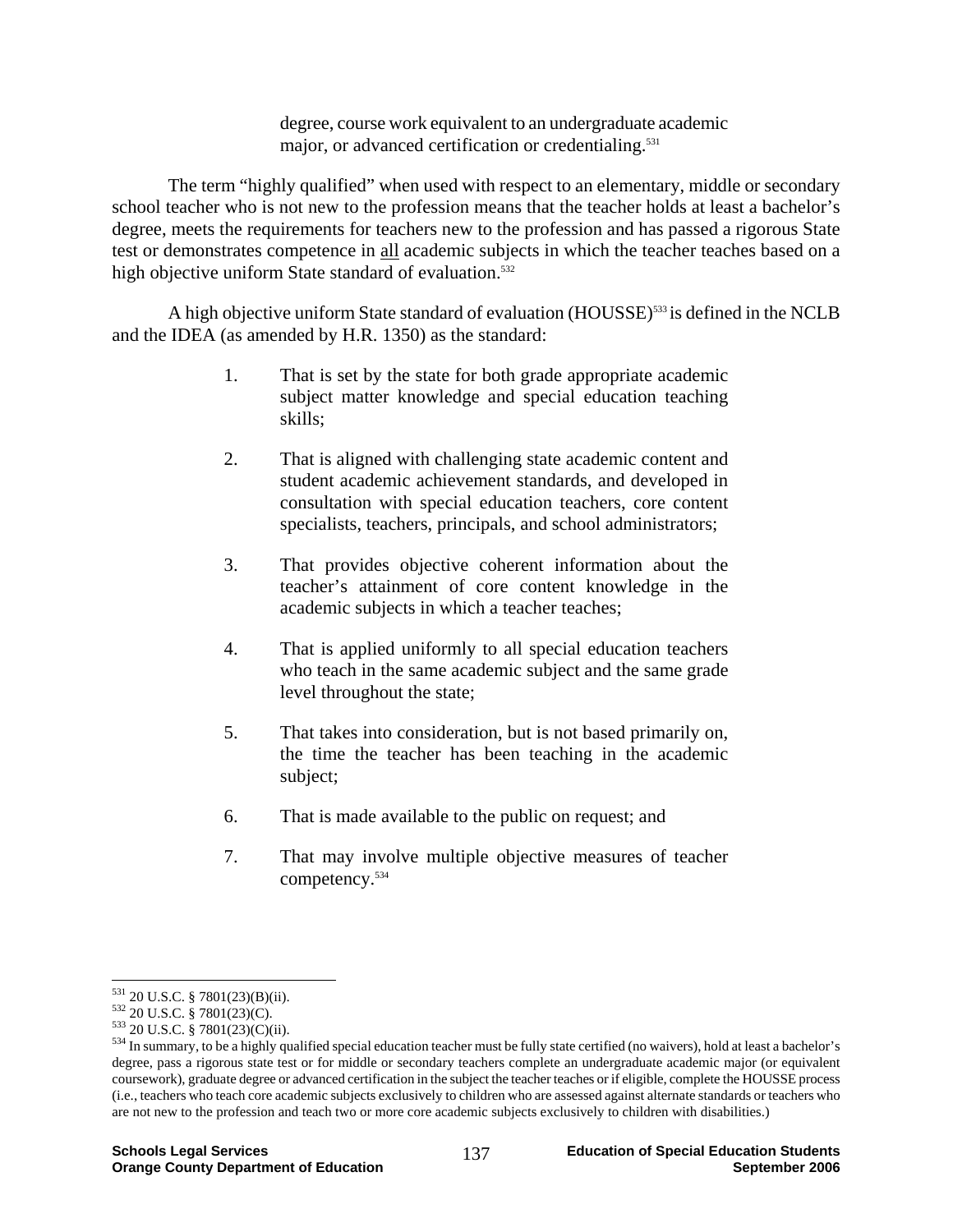The legislation specifically states that a parent or student may not file a legal action on behalf of an individual student or class of students for the failure of a particular State educational agency or local educational agency employee to be highly qualified.<sup>535</sup>

The federal regulations clarify the definition of a highly qualified special education teacher.<sup>536</sup> The regulations state that any special education teacher teaching in a charter school must meet the certification or licensing requirements, if any, set forth in the state's public charter school law.

States may develop a separate HOUSSE process for special education teachers so long as any adaptations would not establish a lower standard to the content knowledge requirements for special education teachers and meets all the requirements for a regular education teacher. The state may develop a HOUSSE evaluation that covers multiple subjects.<sup>537</sup>

The highly qualified special education teacher requirements do not apply to private school teachers hired or contracted by local educational agencies to provide services to parentally placed private school children with disabilities.<sup>538</sup> In addition, private elementary school teachers are not required to meet the highly qualified special education teacher requirements.<sup>539</sup>

 The regulations state that a judicial action on behalf of a class of students may not be filed alleging the failure of a state educational agency or a local educational agency employee to be highly qualified.540

## **LICENSING REQUIREMENTS FOR OTHER PROFESSIONALS**

Section  $612(a)(14)^{541}$  requires the state educational agency to establish and maintain qualifications to ensure that personnel necessary to implement the IDEA are appropriately and adequately prepared and trained, including the content knowledge and skills to serve children with disabilities. These qualifications include qualifications for related services, personnel and paraprofessional that are consistent with any state approved or state recognized certification, licensing, registration or other comparable requirements that apply to the professional discipline in which those personnel are providing special education and related services.

 The certification or licensure requirements cannot be waived on an emergency, temporary or provisional basis and must allow paraprofessionals and assistants who are appropriately trained and supervised, in accordance with state law, regulation or written policy, in meeting the requirements of the IDEA, to be used in assisting in the provision of special education and related services to children with disabilities. The State is required to ensure compliance with these requirements and adopt a policy that the State will take measurable steps to recruit, hire, train and retain highly

 $^{535}$  20 U.S.C. § 1401(10)(E).

<sup>536 34</sup> C.F.R. § 300.18.<br>
537 34 C.F.R. § 300.18(e).<br>
538 34 C.F.R. § 300.18(h); 34 C.F.R. § 300.138.<br>
539 34 C.F.R. § 300.138.<br>
540 34 C.F.R. § 300.156(e).<br>
541 20 U.S.C. § 1412(a)(14).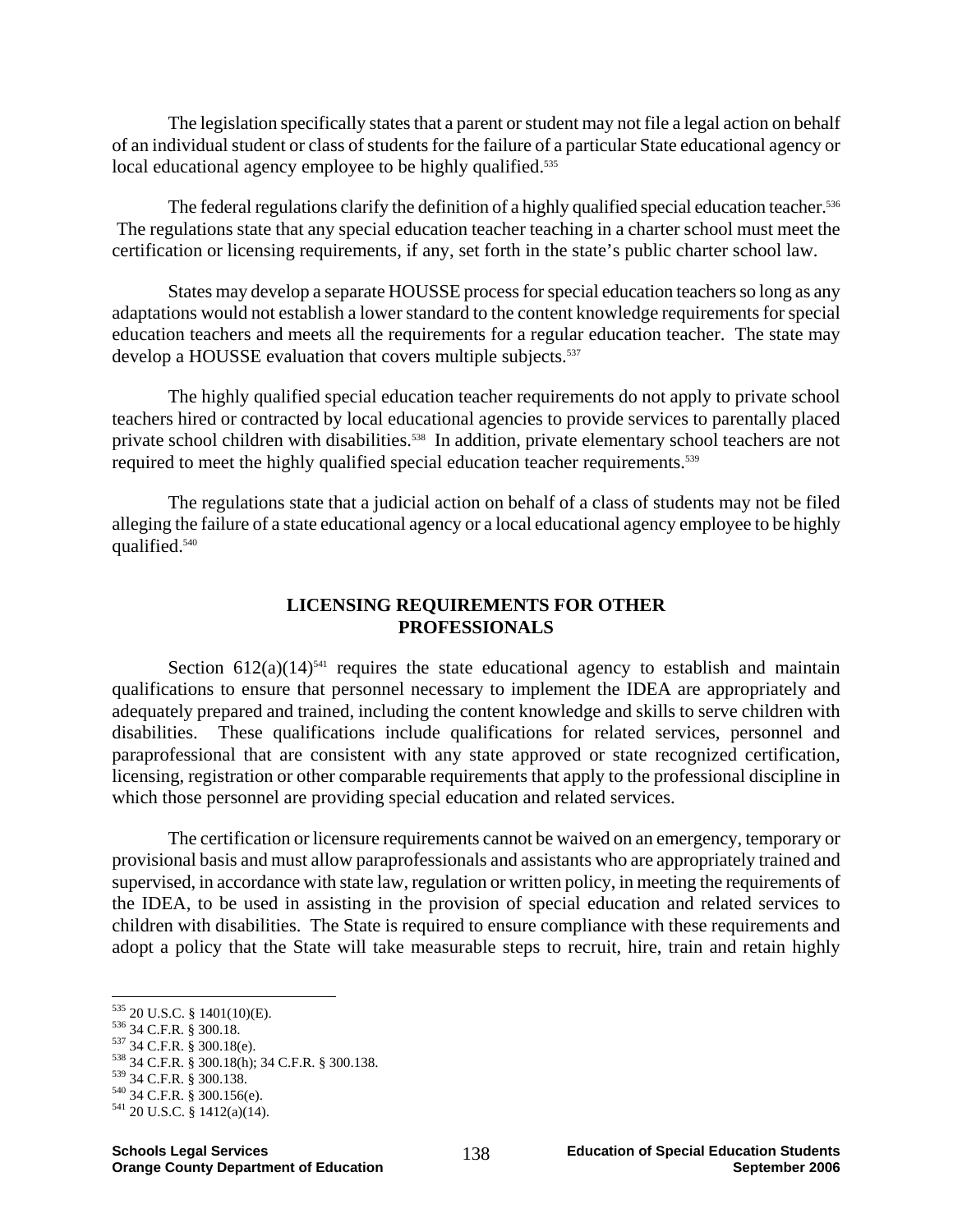qualified personnel to provide special education and related services under the IDEA to children with disabilities.

 A parent or student may not file an action or lawsuit on behalf of an individual student alleging the failure of a particular state educational agency or local educational agency staff person to be highly qualified. However, a parent may file a compliance complaint about staff qualifications with the state educational agency.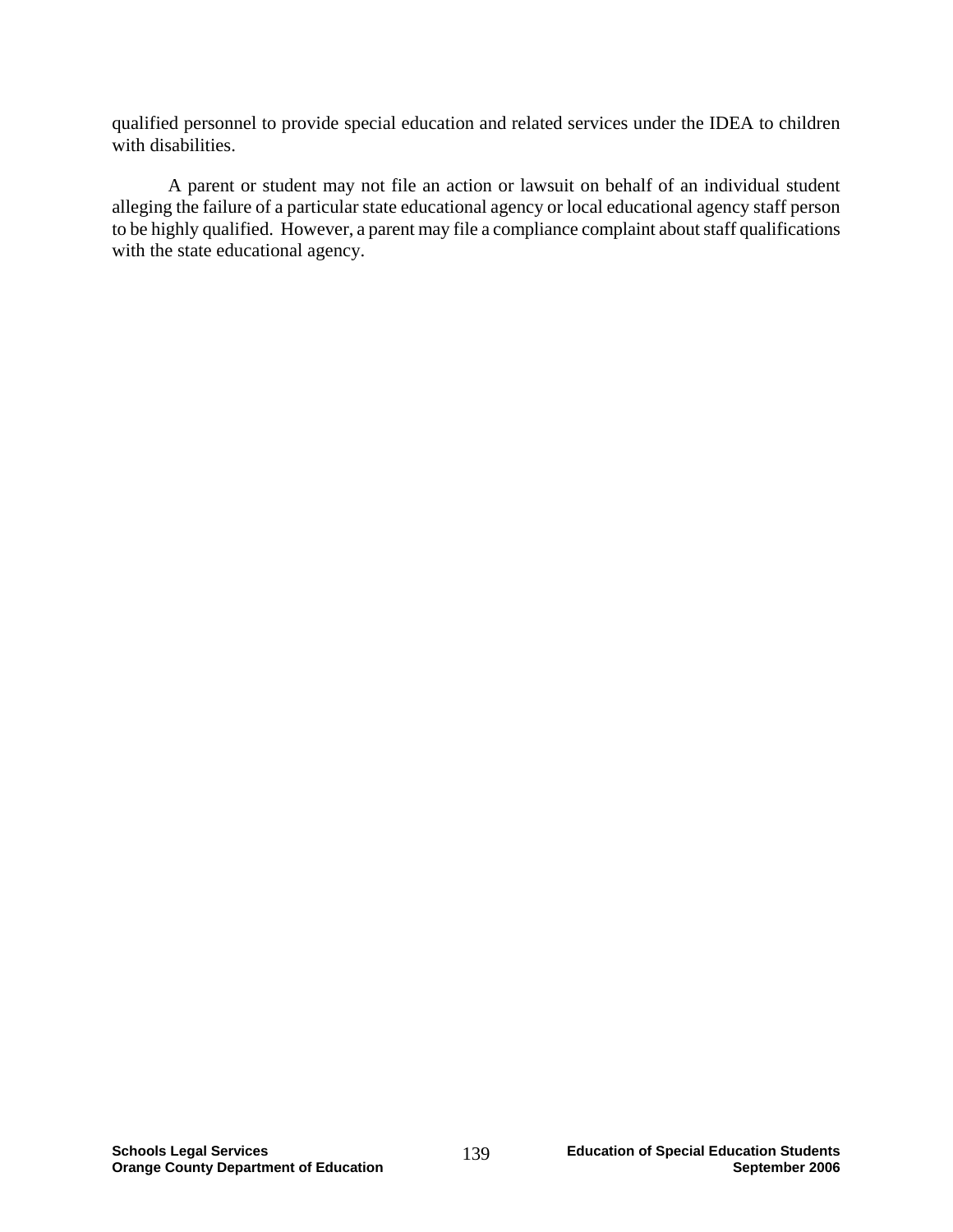# **APPENDIX I DEFINITION OF HIGHLY QUALIFIED SPECIAL EDUCATION TEACHERS**

## **I. HIGHLY QUALIFIED – IN GENERAL**

A. For any special education teacher, the term "highly qualified" has the meaning given the term in the No Child Left Behind  $Act<sup>542</sup>$  except that such term also includes the requirements described in Section II of this outline and includes the option for teachers to meet the requirements of the No Child Left Behind Act<sup>543</sup> by meeting the requirements of Sections III or IV of this outline.<sup>544</sup>

### **II. ALL SPECIAL EDUCATION TEACHERS**

- A. Full State Certification as a Special Education Teacher or Passage of a State Special Education Teacher Licensing Examination and Possession of a License to Teach in the State as a Special Education Teacher.
- B. No Waiver of License or Certification on an Emergency, Temporary or Provision **Basis**
- C. Possession of at Least a Bachelor's Degree<sup>545</sup>

### **III. SPECIAL EDUCATION TEACHERS TEACHING CORE ACADEMIC SUBJECTS EXCLUSIVELY TO CHILDREN WHO ARE ASSESSED AGAINST ALTERNATE STANDARDS**

- A. Meet NCLB Standards For Any Elementary, Middle or Secondary School Teacher Who Is New or Not New to the Profession; or
- B. Meet the NCLB General Education Requirements For an Elementary School Teacher or In the Case of Instruction Above the Elementary Level, Subject Matter Knowledge Appropriate to the Level of Instruction Provided as Determined by the State Needed to Effectively Teach to Those Standards.<sup>546</sup>

### **IV. SPECIAL EDUCATION TEACHERS TEACHING TWO OR MORE CORE ACADEMIC SUBJECTS EXCLUSIVELY TO CHILDREN WITH DISABILITIES**

A. Must Meet NCLB Requirements For any General Education Elementary, Middle or Secondary Teacher Who is New or Not New to the Profession, or

 $^{542}$  20 U.S.C. § 7801(23).

<sup>543 20</sup> U.S.C. § 7801(23).<br>
543 20 U.S.C. § 7801(23).<br>
544 20 U.S.C. § 1401(a)(10)(A).<br>
545 20 U.S.C. § 1401(a)(10)(B).<br>
546 20 U.S.C. § 1401(a)(10)(C).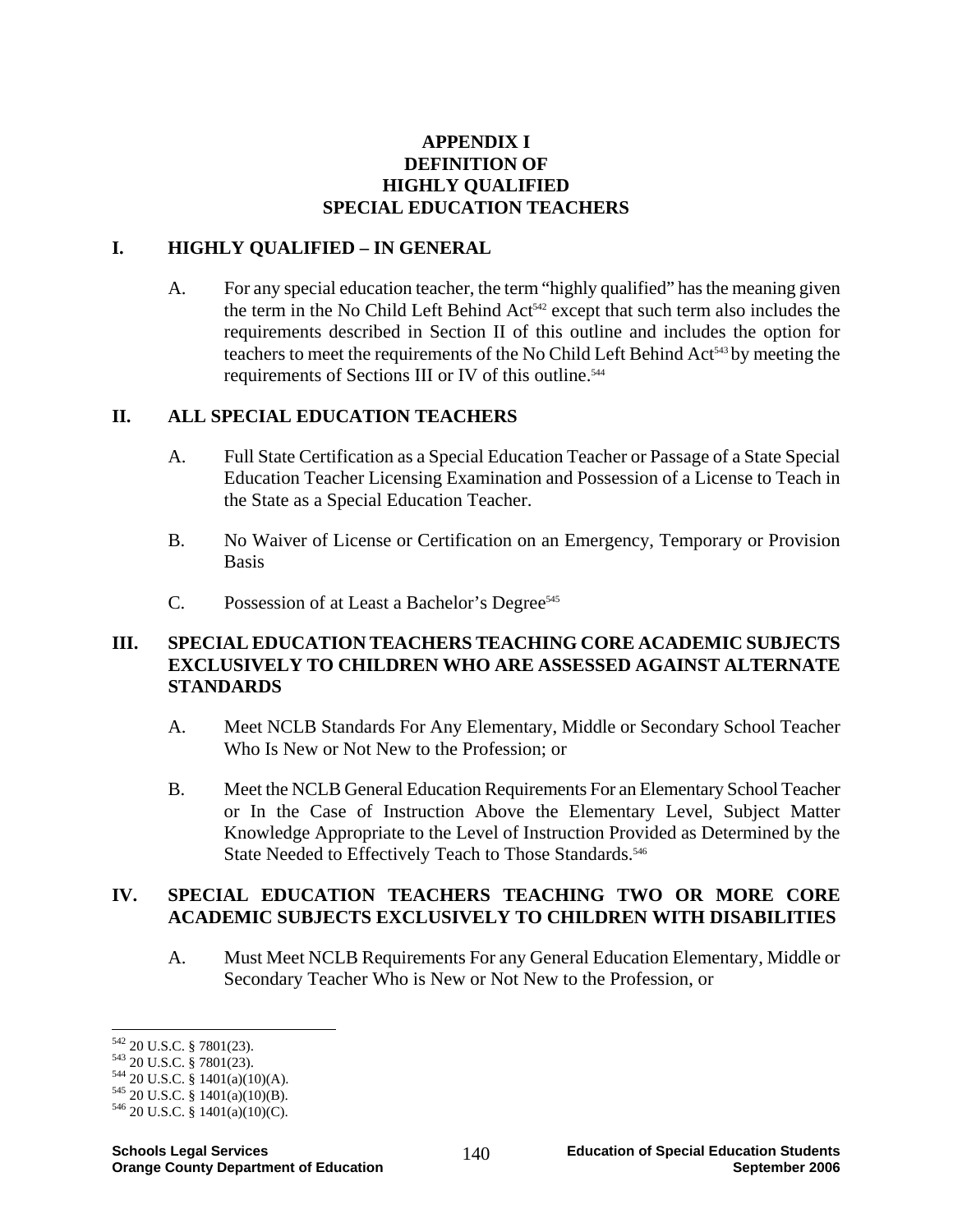- B. If Not New to the Profession, Demonstrate Competence in all of the Core Academic Subjects in which the Teacher Teaches in the Same Manner as a General Education Teacher Including a HOUSSE Evaluation Covering Multiple Subjects, or
- C. If New to the Profession, a Special Education Teacher Who Teaches Multiple Subjects and Who is Highly Qualified in Mathematics, Language Arts or Science, May Demonstrate Competence in Other Core Academic Subjects in Which the Teacher Teaches in the Same Manner as a General Education Teacher Including a HOUSSE Evaluation Covering Multiple Subjects, Not Later than Two Years After the Date of Employment.<sup>547</sup>

## **V. CATEGORIES OF SPECIAL EDUCATION TEACHERS WHO MAY UTILIZE THE HOUSSE PROCEDURES**

- A. Special Education Teachers Who Teach Core Academic Subjects Exclusively to Children Who Are Assessed Against Alternative Achievement Standards
- B. Special Education Teachers Who Teach Two or More Core Academic Subjects Exclusively to Children with Disabilities Who are Not New to the Profession
- C. Special Education Teachers Who Teach Two or More Core Academic Subjects Exclusively to Children With Disabilities Who are New to the Profession as to Other Core Academic Subjects If They Are Highly Qualified in Mathematics, Language Arts or Science.<sup>548</sup>

 $547$  20 U.S.C. § 1401(a)(10)(D). The elementary level teacher must be "highly qualified" in Mathematics, Language Arts or Science by passing a rigorous state test of teaching skills in reading, mathematics, and other areas of the basic elementary school curriculum. The middle or secondary school teacher must be "highly qualified" in Mathematics, Language Arts or Science by passing a rigorous state test in one of these subjects, successful completion of an undergraduate academic major (or course equivalent), a graduate degree, or advanced certification in Mathematics, Language Arts or Science. 548 Ibid.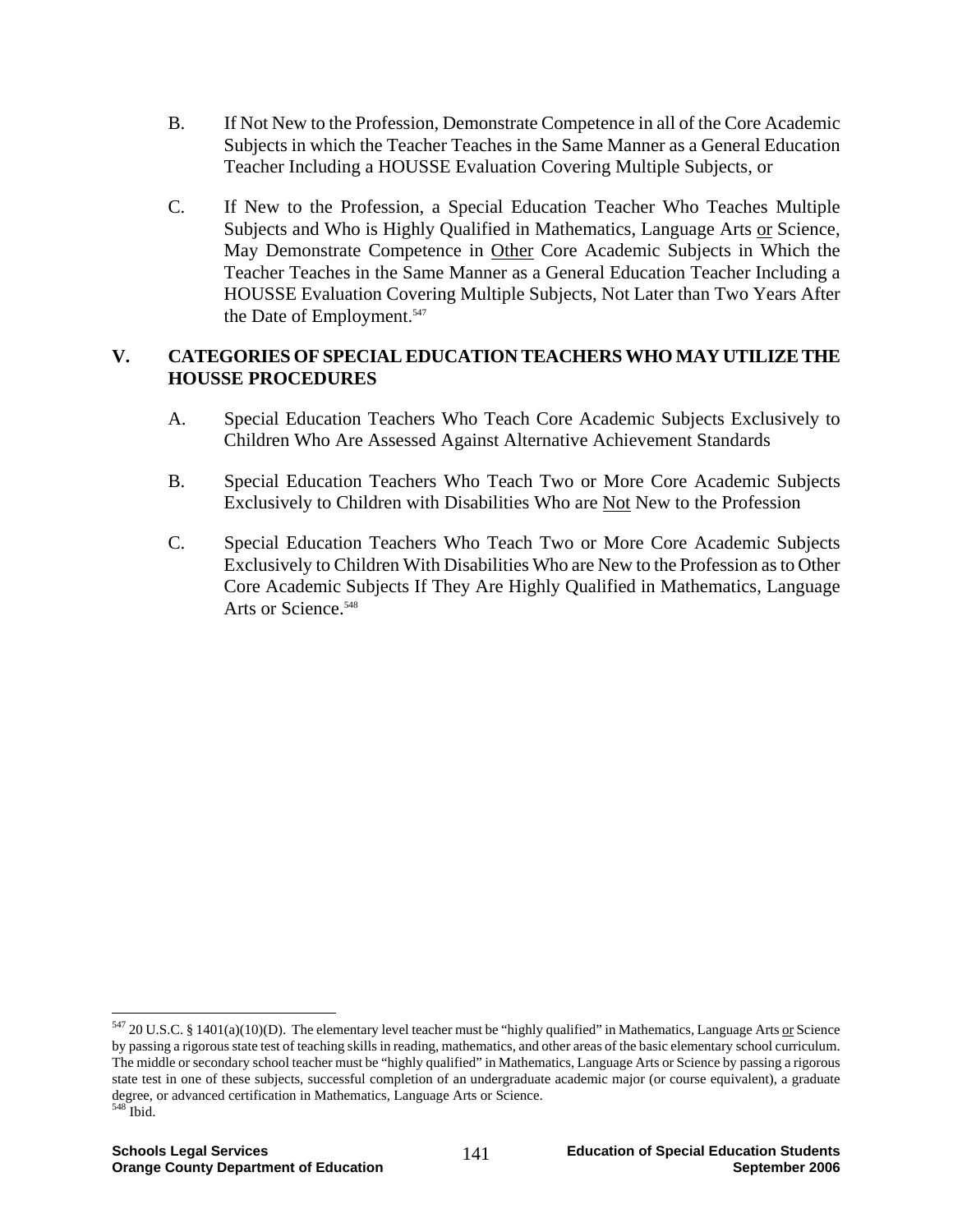#### **APPENDIX II KEY TIMELINES UNDER THE IDEA**

Education Code section 56043, as amended, sets forth timelines affecting special education programs. Section 56043(c) modifies the timeline for holding an IEP team meeting following an initial assessment from 50 days to 60 days from the date of receiving parental consent for assessment. Section 56043(e) states that post-secondary goals and transition services shall be considered at IEP meetings for special education students who are 16 years of age or younger, if appropriate.

Section 56043(f) states that an IEP required as a result of an assessment of pupils shall be developed within a total time not to exceed 60 calendar days, not counting days between the pupil's regular school sessions, terms, or days of school vacation in excess of five school days, from the date of the receipt of the parent or guardian's written consent for assessment, unless the parent or guardian agrees, in writing, to an extension.

Section  $56043(g)$  states that beginning not later than the first IEP to be in effect when the pupil is 16 years of age and updated annually thereafter, the IEP shall include appropriate, measurable post-secondary goals and transition services needed to assist the pupil in reaching those goals. Beginning not later than one year before the pupil reaches the age of 18 years, the IEP shall contain a statement that the pupil has been informed of the pupil's rights under the IDEA that will transfer to the pupil upon reaching the age of 18. Beginning at the age of 16 or younger, and annually thereafter, a statement of needed transition services shall be included in the pupil's IEP.

Section 56043(j) states that the LEA shall maintain procedures to ensure that the IEP team reviews the pupil's IEP periodically, but not less frequently than annually, to determine whether the annual goals for the pupil are being achieved, and revises the IEP, as appropriate.

Section 56043(k) states that a reassessment of a pupil shall occur not more frequently than once a year, unless the parent and the LEA agree otherwise in writing, and shall occur at least once every three years, unless the parent and the local educational agency agree, in writing, that a reassessment is unnecessary.

Section 56043(m) states that if an individual with exceptional needs transfers from district to district within the State from another SELPA, the LEA shall provide the student with a free appropriate public education, including services comparable to those described in the previously approved IEP, in consultation with the parents, for a period not to exceed 30 days, by which time the LEA shall adopt the previously approved IEP or develop, adopt and implement a new IEP that is consistent with federal and state law. If the child transfers within the SELPA, the new district shall continue, without delay, to provide services comparable to those described in the existing IEP unless the parent and the local educational agency agree to develop, adopt and implement a new IEP that is consistent with state and federal law. If the child transfers from an educational agency located outside California to a district within California within the same academic year, the LEA shall provide the pupil with a free appropriate public education, including services comparable to those described in the previously approved IEP, in consultation with the parents, until the local educational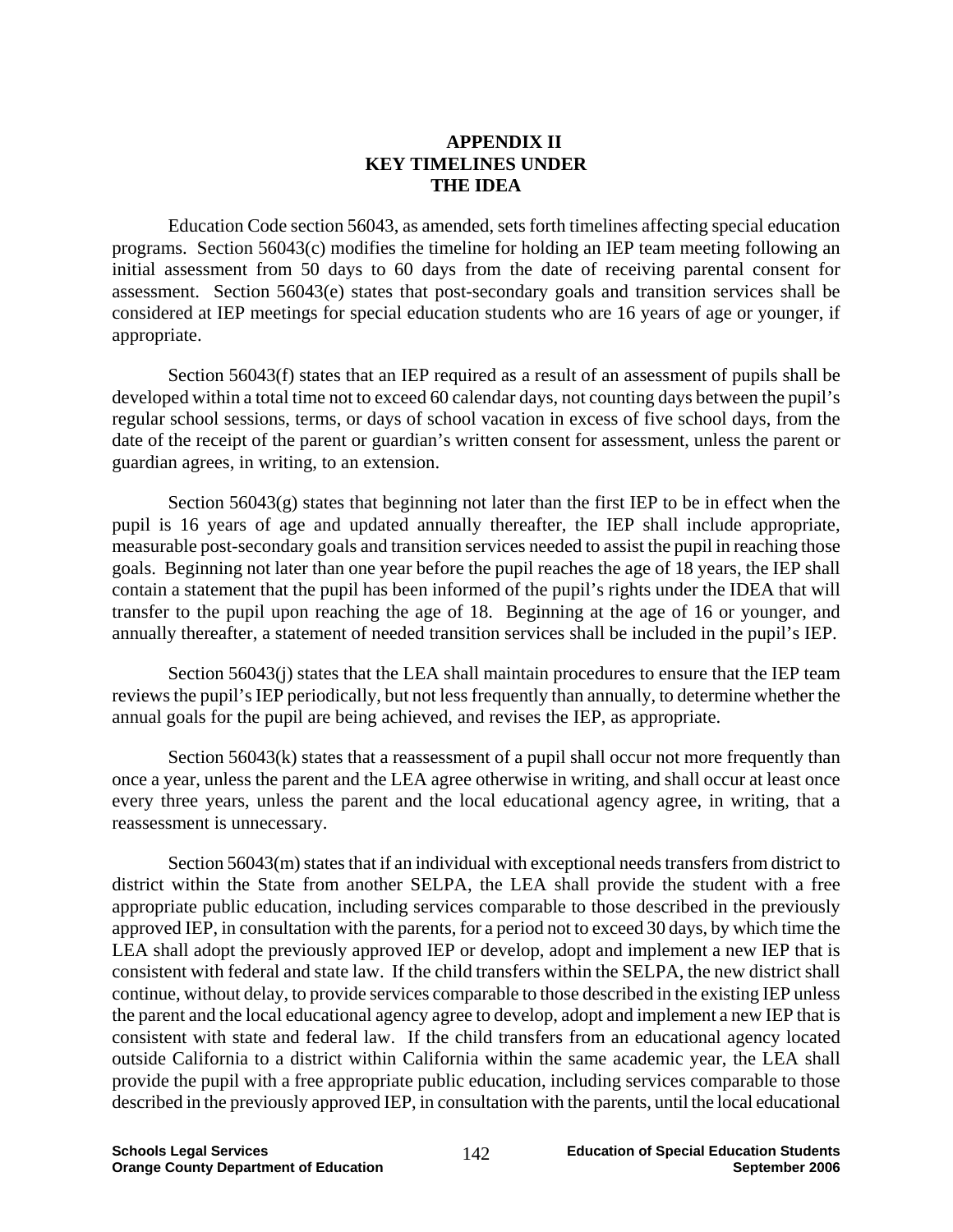agency conducts an assessment. In order to facilitate the transition of an individual with exceptional needs, the new school in which the pupil enrolled shall take reasonable steps to promptly obtain the pupil's records. Upon receipt of a request from an educational agency where an individual with exceptional needs has enrolled, a former educational agency shall send the pupil's special education records, or a copy thereof, to the new educational agency within five working days.

Section 56043(p) requires the California Department of Education to investigate compliance complaints within 60 calendar days after a complaint is filed. Section 56043(z) states that a complaint filed with the California Department of Education shall allege a violation of the IDEA or state law that occurred not more than one year prior to the date that the complaint is received by the CDE.

Section 56344 states that an IEP required as a result of an assessment of a pupil shall be developed within a total time not to exceed 60 days, not counting days between the pupil's regular school sessions, terms, or days of school vacation in excess of five school days, from the date of receipt of the parent's written consent for assessment, unless the parent agrees, in writing, to an extension. However, an IEP required as a result of an assessment shall be developed within 30 days after the commencement of the subsequent regular school year as determined by each district's school calendar for each pupil for whom a referral has been made 20 days or less prior to the end of the regular school year. In the case of pupil school vacations, the 60 day time shall recommence on the days that pupil's school days reconvene. A meeting to develop an initial IEP for the pupil shall be conducted within 30 days of a determination that the pupil needs special education and related services.

Section 56500.2(b) states that a compliance complaint shall be filed within one year of the date of the alleged violation.<sup>549</sup>

Section 56502 requires the State Superintendent of Public Instruction to develop a model form to assist parents and guardians in filing a request for due process. Section 56502(d) states that the due process hearing request notice shall be deemed to be sufficient unless the party receiving the notice notifies the due process hearing officer and the other party, in writing, that the receiving party believes the due process hearing request notice has not met the notice requirement. The notification must be filed within 15 days of receiving the due process hearing request notice. Within five days of receipt of the notification, the hearing officer must make a determination on the face of the notice whether the notification meets the requirements of federal law and must immediately notify the parents, in writing, of the determination.

Section 56505 maintains a three year statute of limitations for the filing of due process complaints until October 9, 2006. During this one year interim period, the three year statute of limitations will apply if the parents agree to participate in the mediation process. If the parent refuses to participate in the mediation process, then the two year statute of limitations applies. Effective October 9, 2006, all due process complaints will be subject to a two year statute of limitations.

<sup>&</sup>lt;sup>549</sup> There appears to be a conflict between federal law, 20 U.S.C. § 1415(b)(6), which refers to a two year statute of limitations, and federal regulations, 34 C.F.R. § 300.662, which refers to a one year statute of limitations.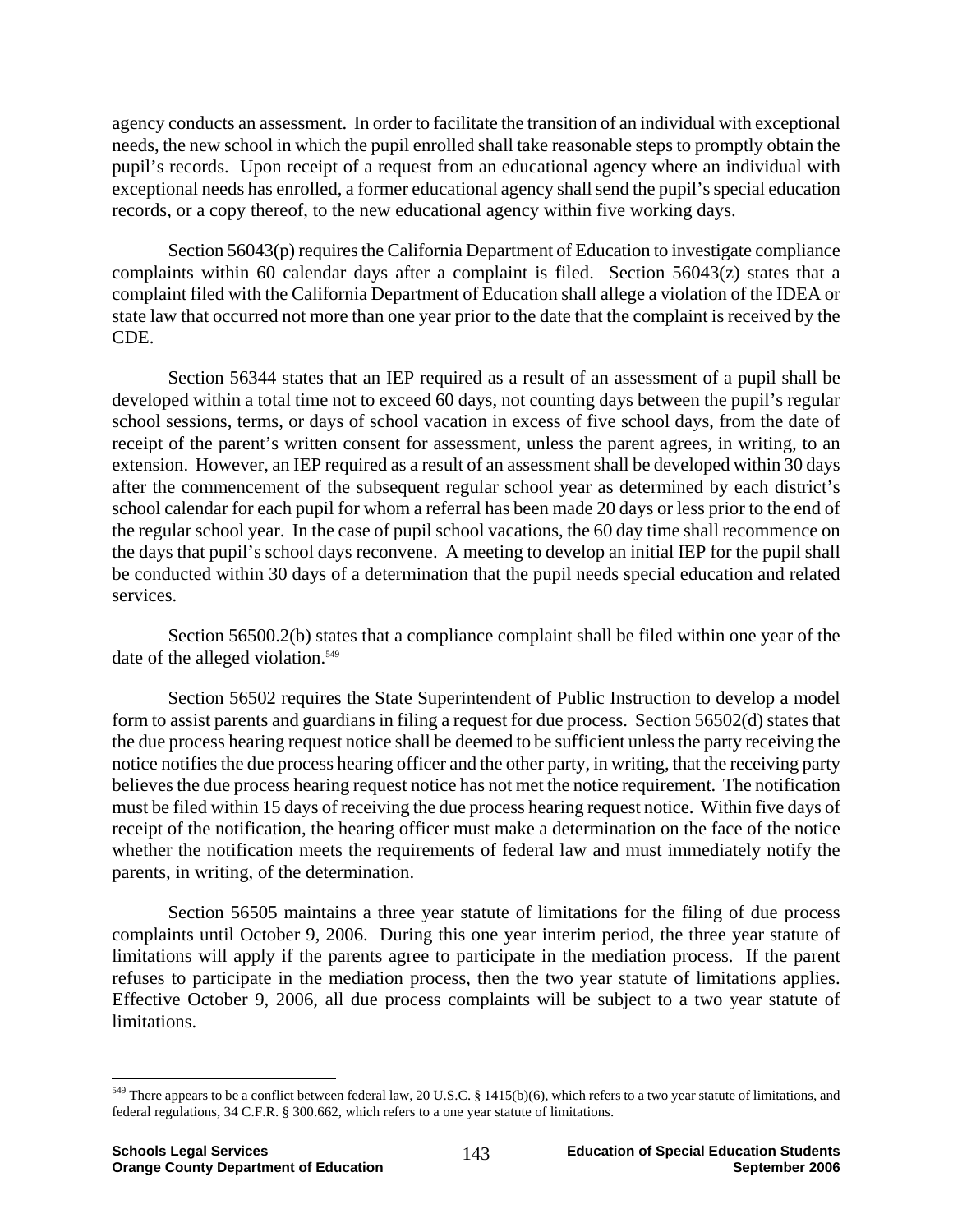## **APPENDIX III KEY TIMELINES UNDER THE IDEA**

| <b>ASSESSMENT, REVIEW</b>                      | <b>TIMELINE</b>          | <b>COMMENTS</b>                                                                                                                                                                                                                                                                                                                                                                                  |
|------------------------------------------------|--------------------------|--------------------------------------------------------------------------------------------------------------------------------------------------------------------------------------------------------------------------------------------------------------------------------------------------------------------------------------------------------------------------------------------------|
| <b>OR EVALUATION</b>                           |                          |                                                                                                                                                                                                                                                                                                                                                                                                  |
| Production of Records                          | $5$ Days <sup>550</sup>  |                                                                                                                                                                                                                                                                                                                                                                                                  |
| <b>Initial Evaluations</b>                     | $60$ Days <sup>551</sup> | Initial Evaluation to determine<br>The<br>the<br>educational needs of a child and whether a child<br>is a child with a disability, must be completed<br>within 60 days of receiving parental consent for<br>the evaluation.                                                                                                                                                                      |
| <b>Other Evaluations</b>                       | 60 Days                  | An IEP required as a result of an assessment or<br>evaluation shall be developed within total time<br>not to exceed 60 days (not counting days<br>between the pupil's regular school sessions or<br>school vacation in excess of five days) from the<br>date of receipt of the parent's written consent<br>for assessment unless the parent agrees in<br>writing to an extension. <sup>552</sup> |
| <b>Assessment Plan</b>                         | $15 \text{ days}^{553}$  | Within 15 days of the referral for assessment<br>(not counting days between the pupil's regular<br>school sessions or school vacation in excess<br>of five days) the parent must be given a<br>proposed assessment plan.                                                                                                                                                                         |
| Parental Response to<br><b>Assessment Plan</b> | $15 \text{ days}^{554}$  | The parent has at least 15 days to make a<br>decision as to whether to consent to the<br>assessment plan.                                                                                                                                                                                                                                                                                        |
| Development of an IEP                          | $60 \;{\rm days}^{555}$  | An IEP required as a result of an assessment<br>must be developed within a total time not to<br>exceed 60 days.                                                                                                                                                                                                                                                                                  |
| <b>IEP</b> Meeting                             | $30 \;{\rm days^{556}}$  | A meeting to review an IEP requested by the<br>parent must be held within 30 calendar days,<br>not counting days between the pupil's regular<br>school sessions, terms, or days of school                                                                                                                                                                                                        |

<sup>&</sup>lt;sup>550</sup> Education Code section 56504.

Education Code section 56344; 20 U.S.C. § 1414(a)(1).<br>  $551$  Education Code section 56344; 20 U.S.C. § 1414(a)(1).<br>  $552$  When a referral for assessment has been made 20 days or less prior to the end of the regular school within 30 days after the commencement of the subsequent regular school. In cases of school vacations, the 60 day timeline shall be commenced on the date that the pupil's school reconvenes. See, Education Code section 56344.<br>
<sup>553</sup> Education Code section 56321.<br>
<sup>554</sup> Education Code section 56321.<br>
<sup>554</sup> Education Code section 56321.<br>
<sup>555</sup> Education C

days of school vacation in excess of five days.

<sup>&</sup>lt;sup>556</sup> Education Code section 56043(1).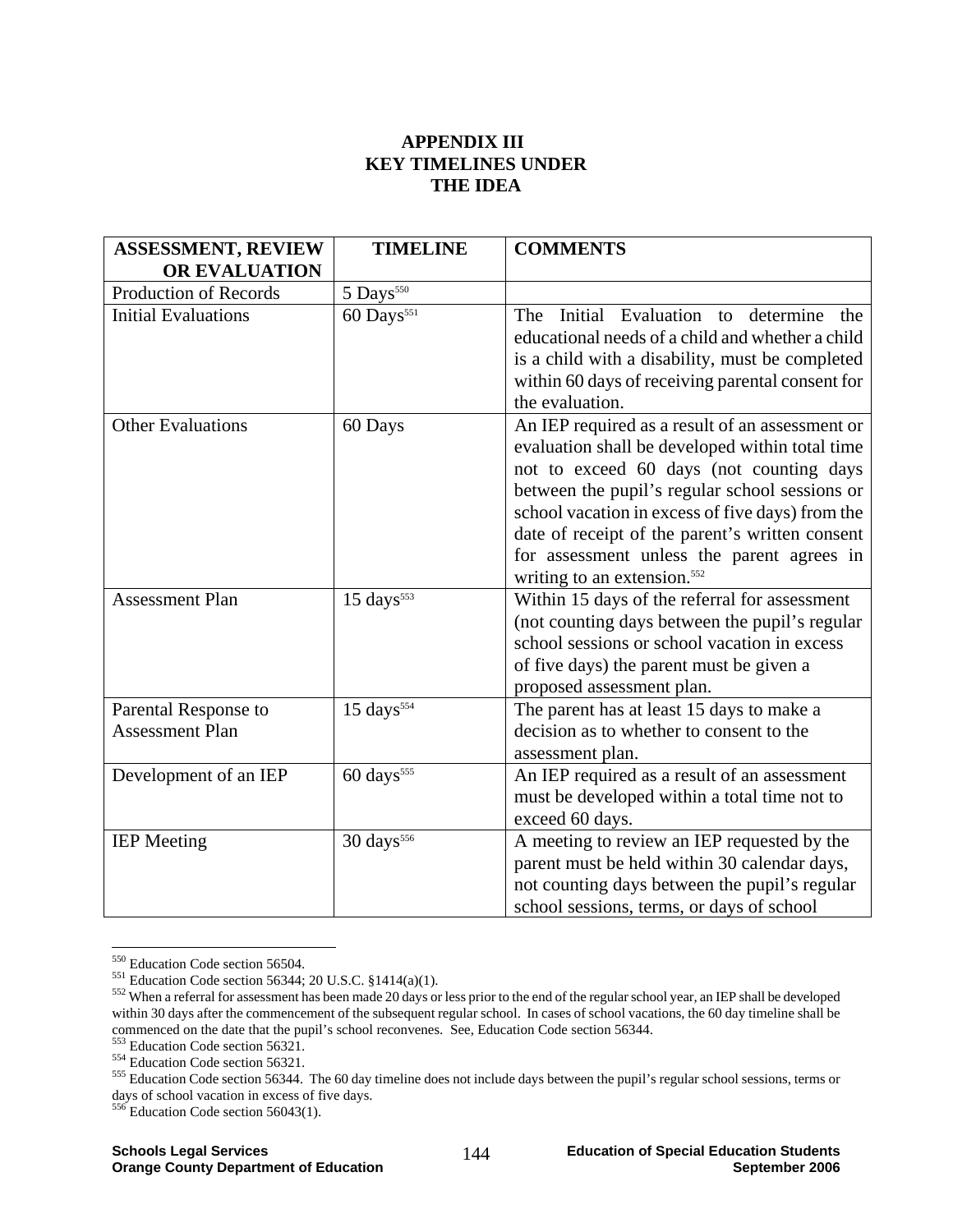|                                                                   |                                                 | vacations in excess of five school days, from<br>the date of the parent's written request.                                                                                                                                                                                                                                                                                                                                                                                                                                                                                                                                                                  |
|-------------------------------------------------------------------|-------------------------------------------------|-------------------------------------------------------------------------------------------------------------------------------------------------------------------------------------------------------------------------------------------------------------------------------------------------------------------------------------------------------------------------------------------------------------------------------------------------------------------------------------------------------------------------------------------------------------------------------------------------------------------------------------------------------------|
| <b>Annual Review of IEP</b>                                       | Each Year <sup>557</sup>                        | Generally, a child with a disability must be<br>reevaluated at least once every three years<br>unless the parent and LEA agree it is<br>unnecessary.                                                                                                                                                                                                                                                                                                                                                                                                                                                                                                        |
| <b>Triennial Review of IEP</b>                                    | <b>Every Three</b><br>Years <sup>558</sup>      |                                                                                                                                                                                                                                                                                                                                                                                                                                                                                                                                                                                                                                                             |
| <b>Transition Services</b>                                        | First IEP in Effect at<br>Age 16559             |                                                                                                                                                                                                                                                                                                                                                                                                                                                                                                                                                                                                                                                             |
| Due Process Hearing                                               | 2 year Statute of<br>Limitations <sup>560</sup> |                                                                                                                                                                                                                                                                                                                                                                                                                                                                                                                                                                                                                                                             |
| Discipline - Initial<br>Suspension                                | $10$ Days <sup>561</sup>                        |                                                                                                                                                                                                                                                                                                                                                                                                                                                                                                                                                                                                                                                             |
| Discipline - Interim<br><b>Alternative Educational</b><br>Setting | 45 school days                                  | School personnel may remove a student to an<br>interim alternative educational setting whether<br>the behavior is determined to be a<br>manifestation of the child's disability in cases<br>involving weapons, illegal drugs or serious<br>bodily injury. <sup>562</sup>                                                                                                                                                                                                                                                                                                                                                                                    |
| Discipline - Expedited<br>Hearing                                 | Within 20 school<br>days                        | When a parent or LEA requests a hearing<br>regarding the interim alternative educational<br>setting or a manifestation determination, the<br>child shall remain in the interim educational<br>setting pending a decision of the hearing<br>officer, or until the expiration of the 45 school<br>day time period, whichever occurs first, unless<br>the parent and the LEA agree otherwise. In<br>such cases, the state or local educational<br>agency shall arrange for an expedited hearing<br>which shall occur within 20 school days of the<br>date the hearing is requested and a decision<br>shall be made within 10 school days after the<br>hearing. |
| <b>Mental Health Referral</b>                                     | $5 \ days$                                      | Within 5 days of receipt of a referral, the                                                                                                                                                                                                                                                                                                                                                                                                                                                                                                                                                                                                                 |

 $557$  20 U.S.C. § 1414(d)(4); Education Code section 56043(d).

obvious disfigurement or protracted loss or impairment of the function of a bodily member, organ or mental faculty. See, 18 U.S.C.  $§1365(h)(3).$ 

563 2 C.A.C. §60045(a).

<sup>&</sup>lt;sup>558</sup> 20 U.S.C. § 1414(a)(2); Education Code section 56043(k).<br><sup>559</sup> 20 U.S.C. § 1414(a)(1)(A). Education Code section 54043(e).<br><sup>559</sup> 20 U.S.C. § 1414(d)(1)(A). Education Code section 54043(e).<br><sup>560</sup> Education Code secti applied to a single incident or to the entire school year. The 1999 regulations state that a change of placement occurs if the child is removed for more than 10 consecutive days or the child is subjected to a series of removals that constitute a pattern of exclusion.<br><sup>562</sup> Serious bodily injury is defined as bodily injury which involves a substantial risk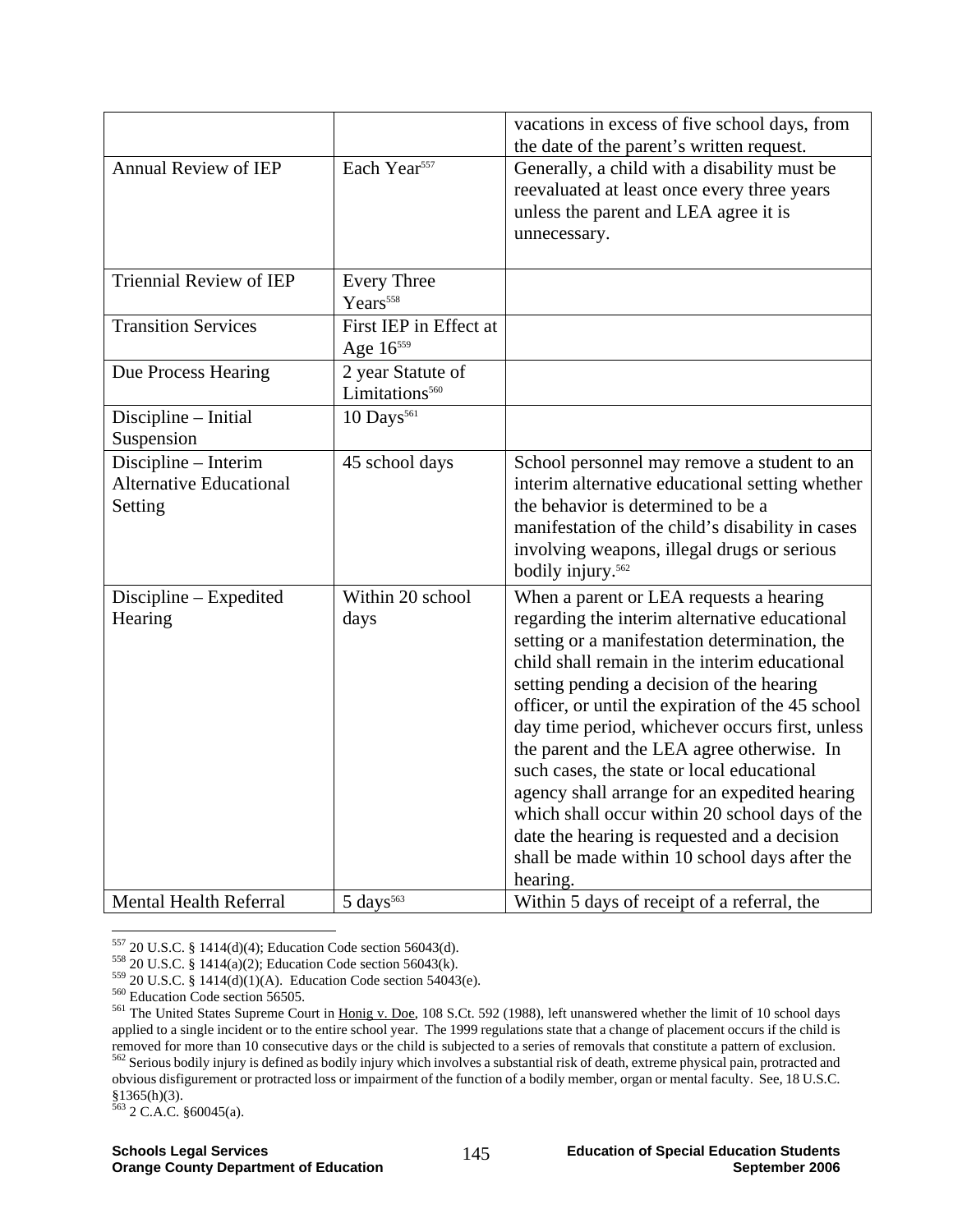|                         | community mental health service (MH) shall     |
|-------------------------|------------------------------------------------|
|                         | review the recommendation for a mental         |
|                         | health assessment and determine if such an     |
|                         | assessment is necessary.                       |
| $15 \text{ days}^{564}$ | Within 15 days of receiving the referral, MH   |
|                         | shall develop a mental health assessment plan  |
|                         | if a mental health assessment is determined to |
|                         | be necessary.                                  |
| $50 \text{ days}^{565}$ | MH must complete the mental health             |
|                         | assessment within 50 days (this may change     |
|                         | to 60 days to conform to 2004 IDEA changes)    |
|                         | of receiving parental consent and the LEA      |
|                         | must schedule an IEP meeting to discuss the    |
|                         | MH assessment and recommendation within        |
|                         | the 50 days timeline.                          |
|                         |                                                |

<sup>&</sup>lt;sup>564</sup> 2 C.A.C. §60045(b).<br><sup>565</sup> 2 C.A.C. §60045(d).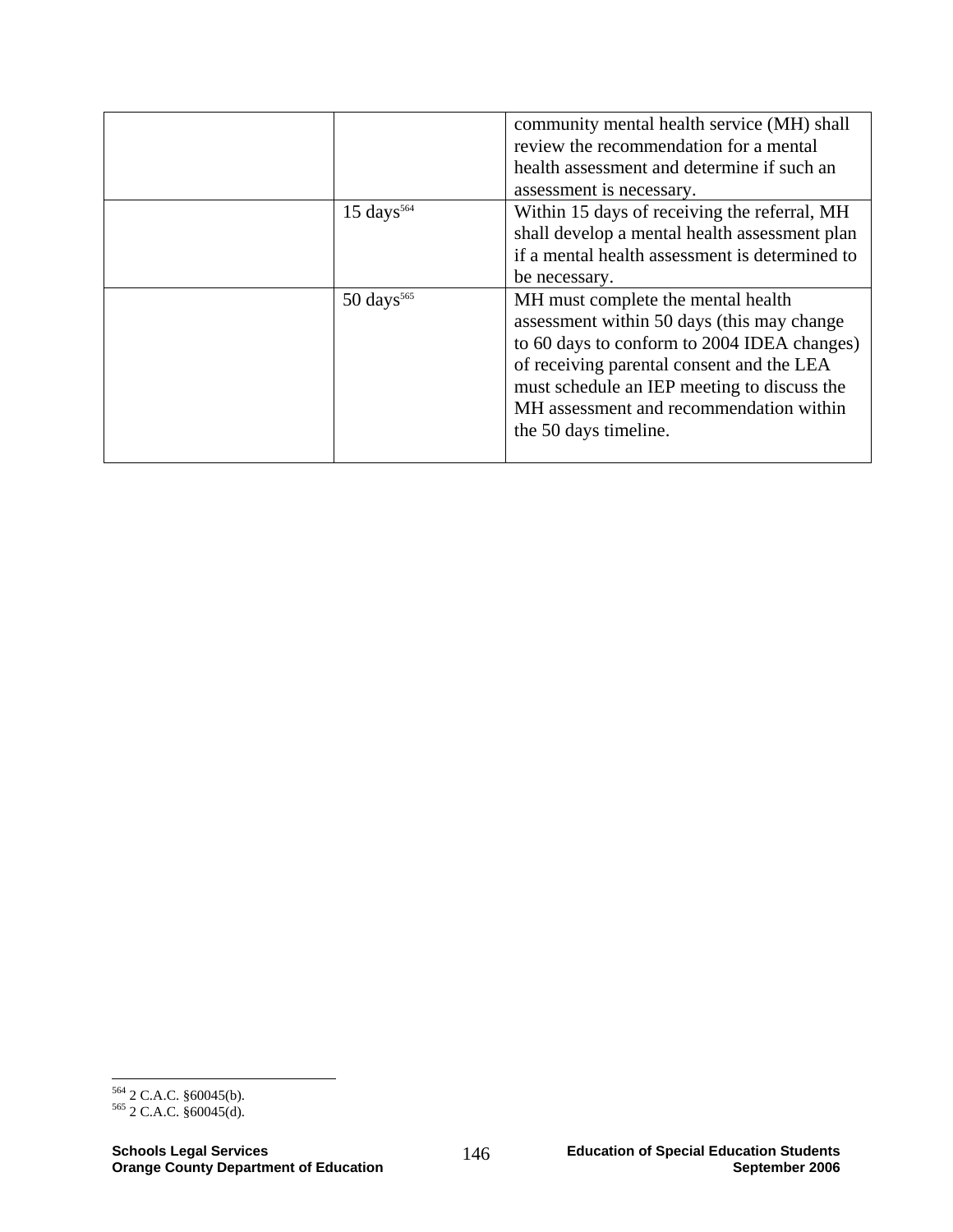

#### **INCREASE IN THE NUMBER OF CHILDREN WITH AUTISM IN US PUBLIC SCHOOLS\***

 **APPENDIX IV** 

\* Source, U.S. Department of Education.

\*\* In the U.S., the number of children identified with autism rose from 12,222 in the 1992-1993 school year to 78,717 in the 2000-2001 school year, an increase of 644%.

\*\*\* The number of children with autism in the U.S. increased from 118,846 in 2002-2003 to 141,002 in the 2003-2004 school year. Source, New York Times, October 1 2004.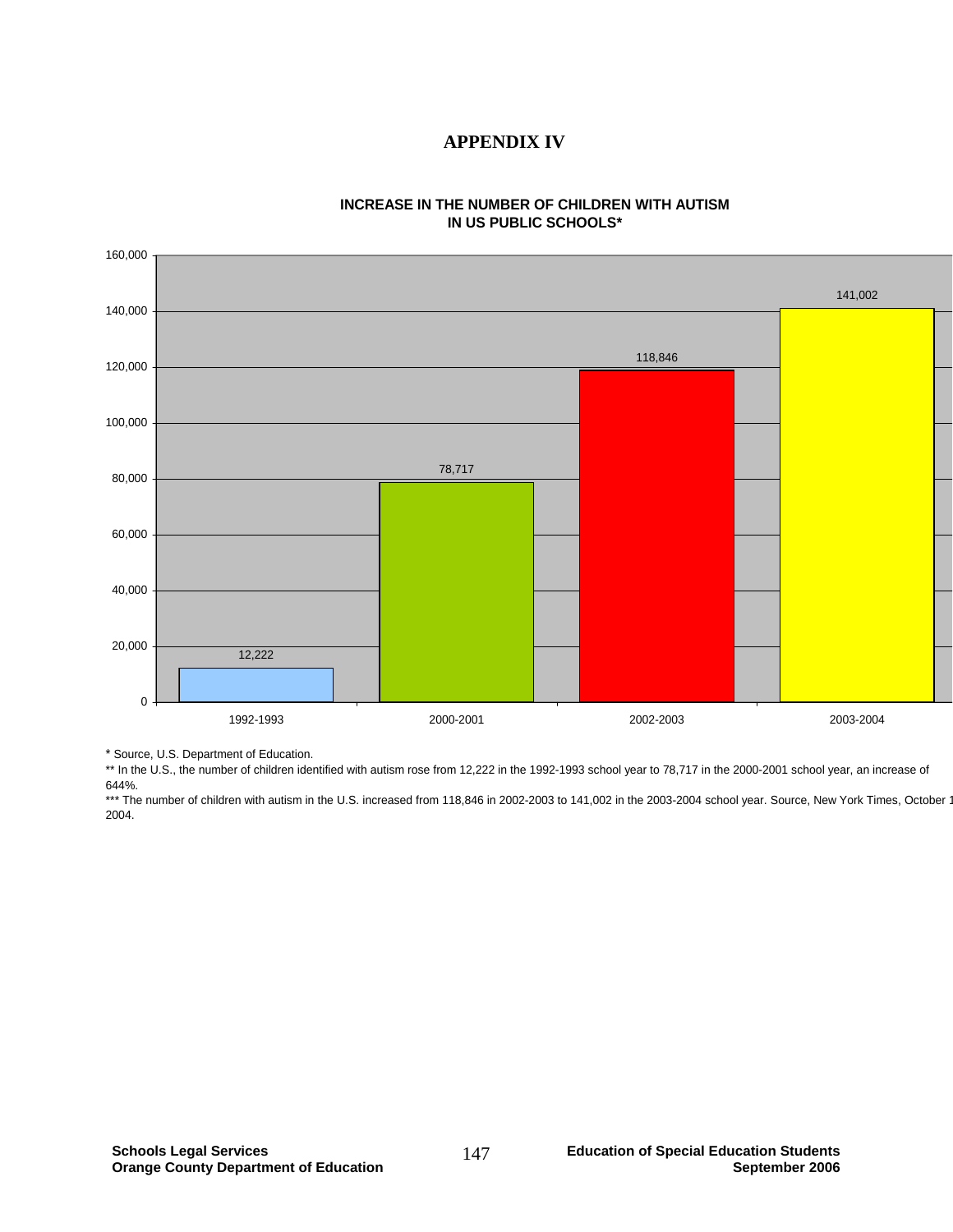

#### **INCREASE IN THE NUMBER OF CHILDREN WITH AUTISM IN CALIFORNIA PUBLIC SCHOOLS\***

\* Source, U.S. Department of Education.

\*\* In California, the number of children identified with autism rose from 1,605 in the 1992-1993 school year to 10,557 in the 2000-2001 school year, an increase of 668%.

\*\*\* Source, California Department of Education, Special Education Division.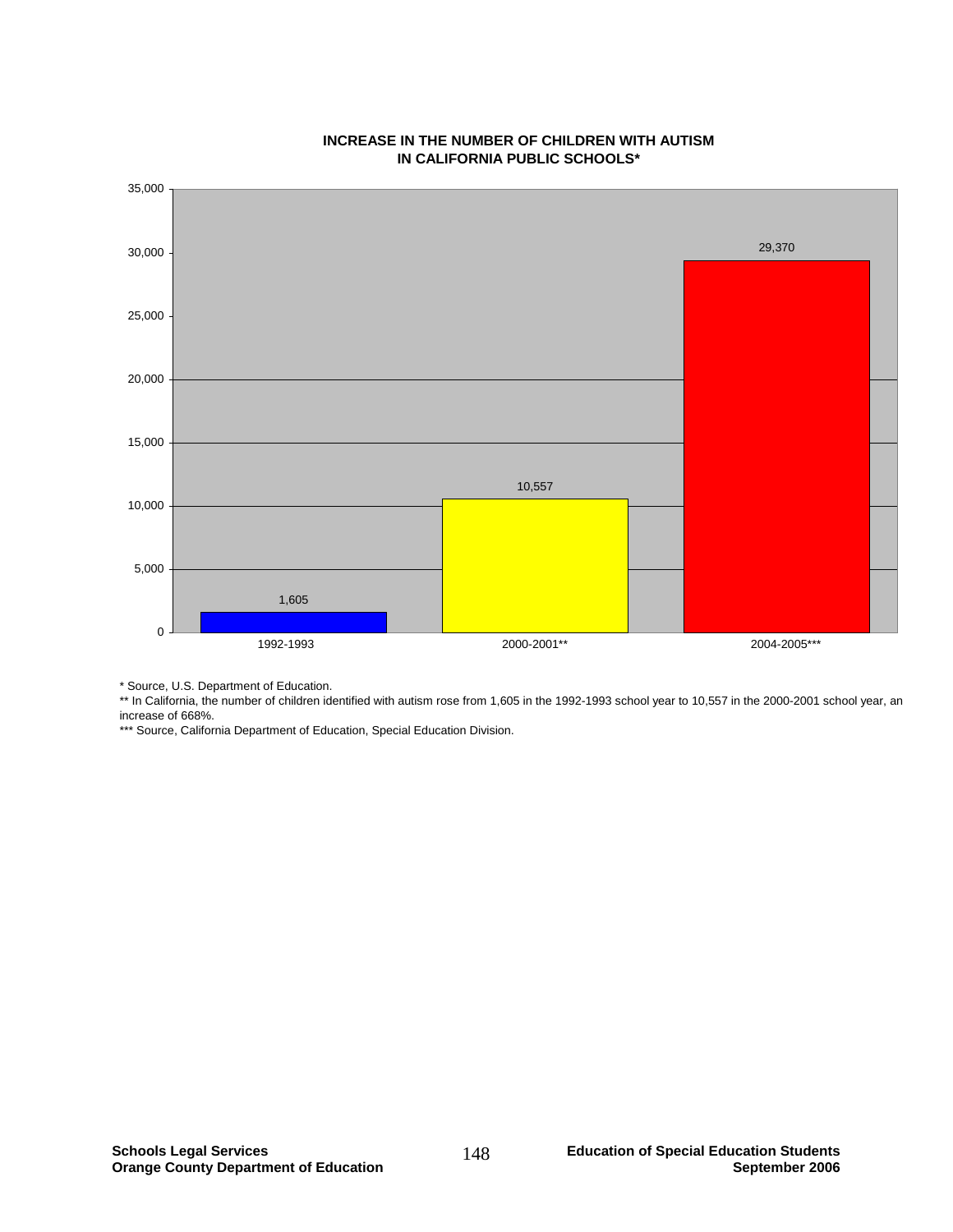

#### **CONGRESS' BROKEN PROMISE 1991-2002 Promised 40% Authorization v. Actual Expenditures**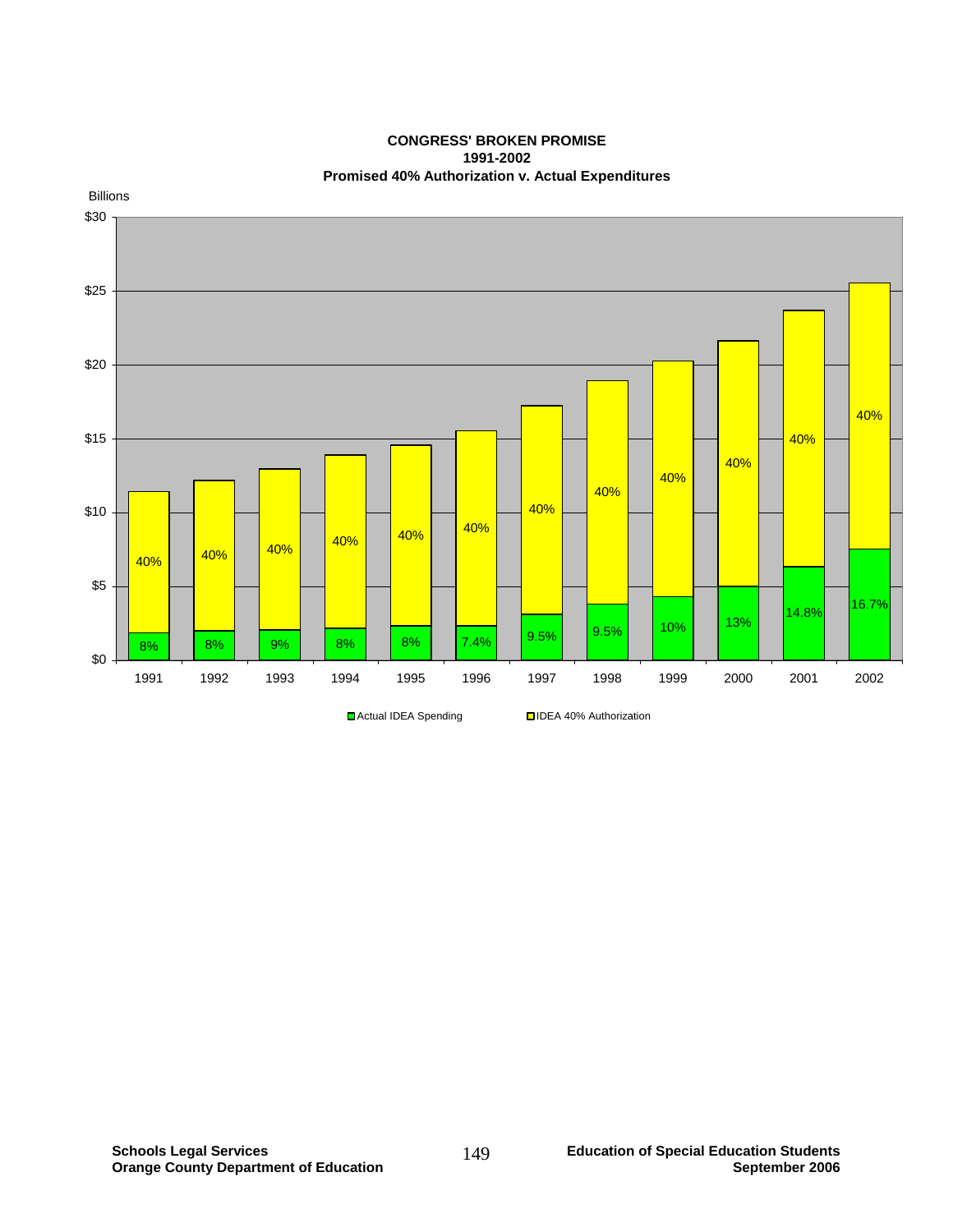#### **APPENDIX V**

#### **SUMMARY OF KEY PROVISIONS IN THE 2006 IDEA REGULATIONS**

| 34 C.F.R. § 300.8(b)<br>DEVELOPMENTAL<br><b>DELAY</b>                                           | The definition of children aged 3 through 9 experiencing<br>developmental delays has been changed to clarify that the<br>use of the term "developmental delay" is subject to the<br>conditions described in Section 300.111(b).                                                                                                                                                                                                           |
|-------------------------------------------------------------------------------------------------|-------------------------------------------------------------------------------------------------------------------------------------------------------------------------------------------------------------------------------------------------------------------------------------------------------------------------------------------------------------------------------------------------------------------------------------------|
| 34 C.F.R. § 300.8(c)(9)(i)<br><b>OTHER HEALTH</b><br><b>IMPAIRMENT</b>                          | The definition of other health impairment has been changed<br>to add "Tourette Syndrome" to the list of chronic or acute<br>health problems.                                                                                                                                                                                                                                                                                              |
| 34 C.F.R. § 300.18<br><b>HIGHLY QUALIFIED</b><br><b>SPECIAL EDUCATION</b><br><b>TEACHERS</b>    | The definition of highly qualified special education teacher<br>has been modified to clarify that any special education<br>teacher teaching in a charter school must meet the<br>certification or licensing requirements, if any, set forth in the<br>state's public charter school law.                                                                                                                                                  |
| 34 C.F.R. § 300.18(e)<br><b>HIGHLY QUALIFIED</b><br><b>SPECIAL EDUCATION</b><br><b>TEACHERS</b> | Authorizes states to develop a separate HOUSSE process for<br>special education teachers so long as any adaptations would<br>not establish a lower standard to the content knowledge<br>requirements for special education teachers and meets all the<br>requirements for a regular education teacher. The state may<br>develop a HOUSSE evaluation that covers multiple subjects.                                                        |
| 34 C.F.R. § 300.18(h)<br><b>HIGHLY QUALIFIED</b><br><b>SPECIAL EDUCATION</b><br><b>TEACHERS</b> | The highly qualified special education teacher requirements<br>do not apply to private school teachers hired or contracted<br>by LEAs to provide services to parentally placed private<br>school children with disabilities.                                                                                                                                                                                                              |
| 34 C.F.R. § 300.30<br>PARENT OR GUARDIAN                                                        | The definition of parent has been revised to substitute<br>"biological" for "natural" and the definition of "guardian"<br>has been modified to state that the person must be authorized<br>to act as the child's parent or authorized to make educational<br>decisions for the child.                                                                                                                                                     |
| 34 C.F.R. § 300.34(b)<br><b>RELATED SERVICES</b>                                                | The definition of related services does not include a medical<br>device that is surgically implanted, the optimization of that<br>device's functioning (e.g. mapping), maintenance of that<br>device, or the replacement of that device.                                                                                                                                                                                                  |
| 34 C.F.R. § 300.34(b)(2)<br><b>MEDICAL DEVICES</b>                                              | The public agency is required to appropriately monitor and<br>maintain medical devices that are needed to maintain the<br>health and safety of the child, including breathing, nutrition,<br>or operation of other bodily functions, while the child is<br>transported to and from school or is at school and to<br>routinely check the external component of the surgically<br>implanted device to make sure it is functioning properly. |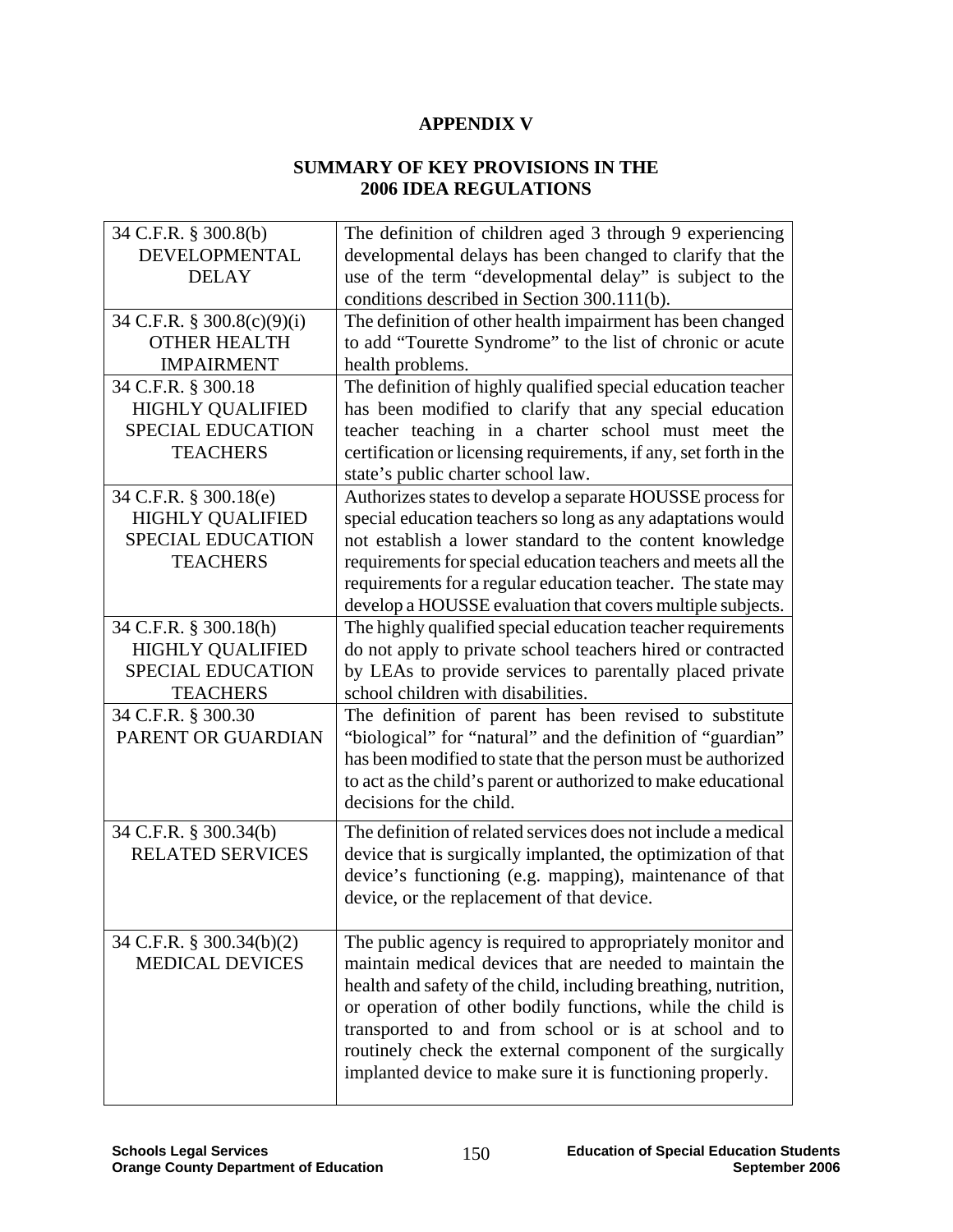| 34 C.F.R. § 300.34(c)<br><b>INTERPRETING</b><br><b>SERVICES</b>      | The definition of interpreting services has been changed to<br>clarify that the term includes transcription services such as<br>communication access, real-time translation (CART, C-<br>PRINT, and TypeWell) for children who are deaf or hard of<br>hearing and special interpreting services for children who                                    |
|----------------------------------------------------------------------|-----------------------------------------------------------------------------------------------------------------------------------------------------------------------------------------------------------------------------------------------------------------------------------------------------------------------------------------------------|
| 34 C.F.R. § 300.34(c)(7)                                             | are deaf-blind.<br>The definition of orientation and mobility services has been                                                                                                                                                                                                                                                                     |
| ORIENTATION AND<br><b>MOBILITY SERVICES</b>                          | changed to remove the term "travel training instruction."                                                                                                                                                                                                                                                                                           |
| 34 C.F.R. § 300.34(c)(13)<br><b>SCHOOL HEALTH</b><br><b>SERVICES</b> | The definition of school nurse services has been expanded<br>and renamed school health services and school nurse<br>services. The expanded definition clarifies that "school<br>nurse services" are provided by a qualified school nurse, and<br>"school health services" may be provided by a qualified<br>school nurse or other qualified person. |
| 34 C.F.R. § 300.35<br><b>SCIENTIFICALLY</b><br><b>BASED RESEARCH</b> | A definition of scientifically based research has been added<br>that incorporates the definition of that term from the No<br>Child Left Behind Act. <sup>566</sup>                                                                                                                                                                                  |
| 34 C.F.R. § 300.39                                                   | The definition of special education has been revised to                                                                                                                                                                                                                                                                                             |
| <b>SPECIAL EDUCATION</b>                                             | remove the definition of vocational and technical education.                                                                                                                                                                                                                                                                                        |
| 34 C.F.R. § 300.42<br><b>SUPPLEMENTARY</b>                           | The definition of supplementary aids and services has been                                                                                                                                                                                                                                                                                          |
| <b>AIDES AND SERVICES</b>                                            | modified to specify that aids, services, and other supports<br>are also provided to enable children with disabilities to<br>participate in extracurricular and non-academic settings.                                                                                                                                                               |
| 34 C.F.R. § 300.101(c)                                               | The definition of a free appropriate public education (FAPE)                                                                                                                                                                                                                                                                                        |
| <b>FREE APPROPRIATE</b>                                              | has been revised to clarify that a free appropriate public                                                                                                                                                                                                                                                                                          |
| <b>PUBLIC EDUCATION</b>                                              | education must be available to any individual child with a                                                                                                                                                                                                                                                                                          |
|                                                                      | disability who needs special education and related services,<br>even though the child has not failed or been retained in a                                                                                                                                                                                                                          |
|                                                                      | course, and is advancing from grade to grade.                                                                                                                                                                                                                                                                                                       |
| 34 C.F.R. § 300.107(a)(3)<br>HIGH SCHOOL DIPLOMA                     | This section clarifies that a regular high school diploma does<br>not include an alternative degree that is not fully aligned                                                                                                                                                                                                                       |
|                                                                      | with the state's academic standards, such as a certificate or a<br>general education development credential (GED).                                                                                                                                                                                                                                  |

<sup>566</sup> The No Child Left Behind Act, 20 U.S.C. §7801(37), defines scientifically based research as, ". . .(A) research that involves the application of rigorous, systematic and objective procedures to obtain reliable and valid knowledge relevant to education activities and programs; and (B) includes research that (i) employs systematic, empirical methods that draw on observation or experiment; (ii) involves rigorous data analyses that are adequate to test the stated hypotheses and justify the general conclusions drawn; (iii) relies on measurements or observational methods that provide reliable and valid data across evaluators and observers, across multiple measurements and observations, and across studies by the same or different investigators; (iv) is evaluated using experimental or quasi-experimental designs in which individuals, entities, programs or activities are assigned to different conditions and with appropriate controls to evaluate the effects of the condition of interest, with a preference for random-assignment experiments, or other designs to the extent that those designs contain within-condition or across-condition controls; (v) ensures that experimental studies are presented in sufficient detail and clarity to allow for replication or, at a minimum, offer the opportunity to build systematically on their findings; and (vi) has been accepted by a peer-reviewed journal or approved by a panel of independent experts through a comparably rigorous, objective, and scientific review."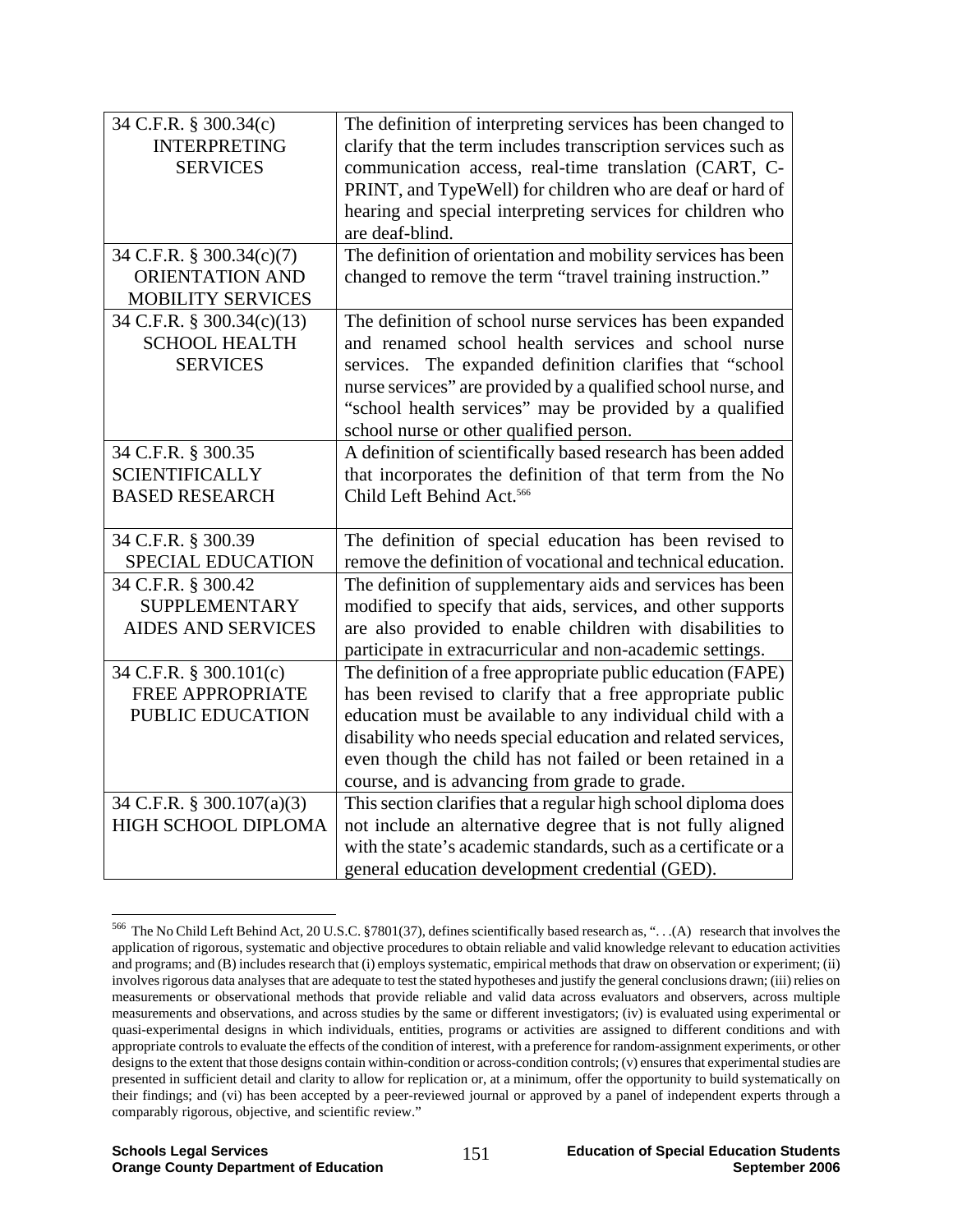| 34 C.F.R. § 300.107(a)                   | This section has been revised to specify the steps each                                                         |
|------------------------------------------|-----------------------------------------------------------------------------------------------------------------|
| SUPPLEMENTARY AIDS                       | public agency must take, including the provision of                                                             |
| <b>AND SERVICES</b>                      | supplementary aids and services determined appropriate and                                                      |
|                                          | necessary by the child's IEP team, to provide non-academic                                                      |
|                                          | and extracurricular services and activities in the manner                                                       |
|                                          | necessary to afford children with disabilities an equal                                                         |
|                                          | opportunity for participation in those services and activities.                                                 |
| 34 C.F.R. § 300.108(a)                   | This section has been revised to specify that physical                                                          |
| PHYSICAL EDUCATION                       | education must be made available to all children with                                                           |
|                                          | disabilities receiving a free appropriate public education,                                                     |
|                                          | unless the public agency enrolls children without disabilities                                                  |
|                                          | and does not provide physical education to children without                                                     |
|                                          | disabilities in the same grades.                                                                                |
| 34 C.F.R. § 300.113                      | This section requires local educational agencies to routinely                                                   |
| <b>MEDICAL DEVICES</b>                   | check hearing aids and external components of surgically                                                        |
|                                          | implanted medical devices to ensure that hearing aids are                                                       |
|                                          | functioning properly and that external components of                                                            |
|                                          | surgically implanted medical devices are functioning                                                            |
|                                          | properly but local educational agencies are not responsible                                                     |
|                                          | for the post-surgical maintenance, programming, or                                                              |
|                                          | replacement of a medical device that has been surgically                                                        |
|                                          | implanted.                                                                                                      |
| 34 C.F.R. § 300.116                      | The phrase "unless the parent agrees otherwise" has been                                                        |
| <b>LEAST RESTRICTIVE</b>                 | removed from this section with respect to the least restrictive                                                 |
| <b>ENVIRONMENT</b>                       | environment.                                                                                                    |
| 34 C.F.R. § 300.117                      | This section has been modified to ensure that each child with                                                   |
| SUPPLEMENTARY AIDS                       | a disability has the supplementary aids and services                                                            |
| <b>AND SERVICES</b>                      | determined by the child's IEP team to be appropriate and                                                        |
|                                          | necessary for the child to participate with non-disabled                                                        |
|                                          | children in the extracurricular services and activities to the                                                  |
|                                          | maximum extent appropriate to the needs of that child.                                                          |
| 34 C.F.R. § 300.138                      | This section has been revised to clarify that private                                                           |
| PRIVATE SCHOOL                           | elementary school teachers are not required to meet the                                                         |
| <b>TEACHERS</b>                          | highly qualified special education teacher requirements in<br>Section 300.18.                                   |
|                                          |                                                                                                                 |
| 34 C.F.R. § 300.140<br><b>CHILD FIND</b> | This section has been modified to clarify that the due<br>process complaint procedures and compliance complaint |
|                                          | procedures apply to the child find requirements.                                                                |
|                                          |                                                                                                                 |
| 34 C.F.R. § 300.148(b)                   | This section has been added to clarify the disagreements                                                        |
| <b>DUE PROCESS</b>                       | between a parent and a public agency regarding the                                                              |
| <b>PROCEDURES</b>                        | availability of a program appropriate for a child with a                                                        |
|                                          | disability, and the question of financial reimbursement, are                                                    |
|                                          | subject to the due process procedures.                                                                          |
|                                          |                                                                                                                 |
|                                          |                                                                                                                 |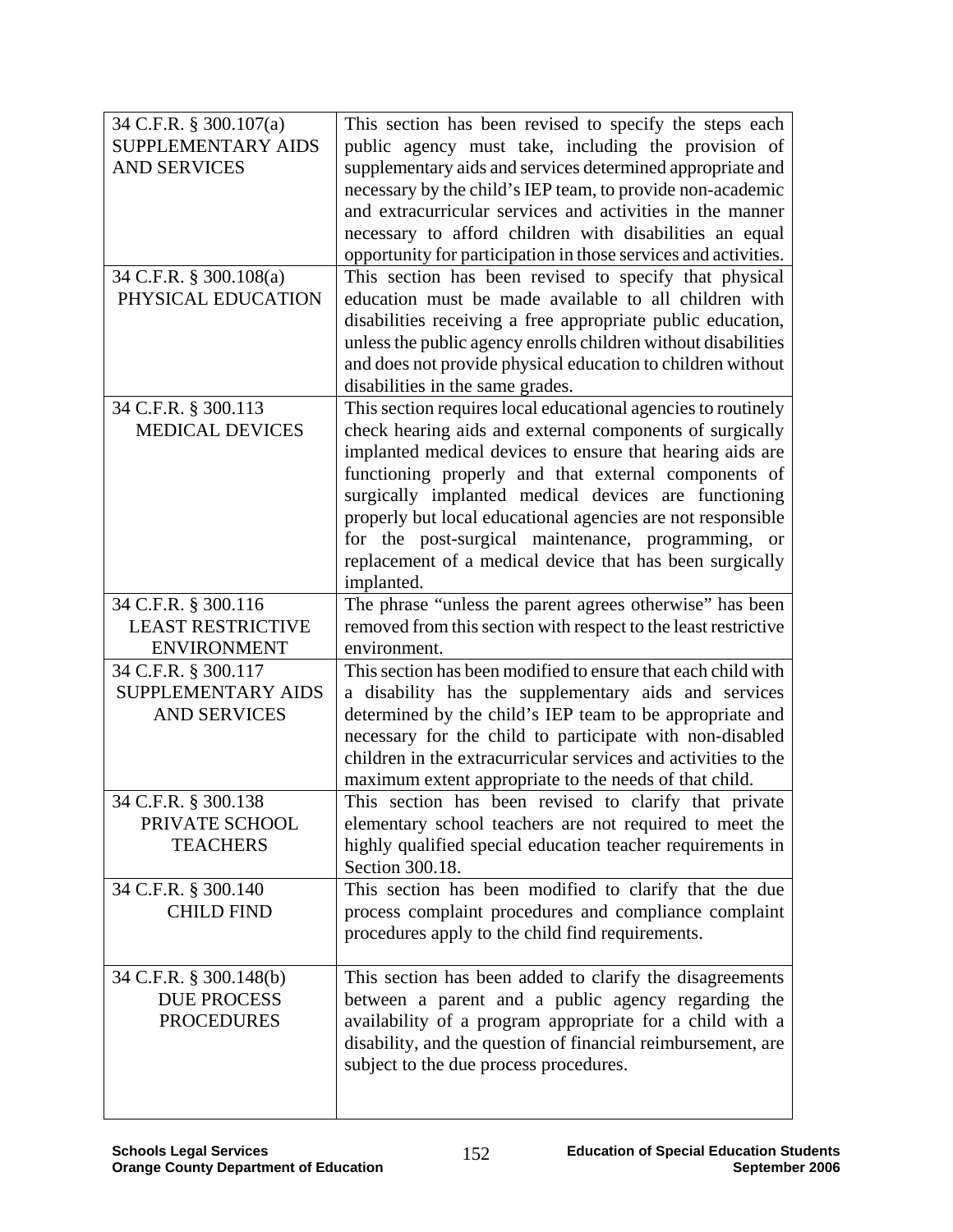| 34 C.F.R. § 300.152(a)(3)<br><b>STATE COMPLAINT</b><br><b>PROCEDURES</b><br>34 C.F.R. § 300.152(b)(1)<br><b>STATE COMPLAINT</b><br><b>PROCEDURES</b> | This section has been revised to clarify that each state<br>education agency's complaint procedures must provide the<br>public agency with an opportunity to respond to a complaint<br>including, at a minimum, an opportunity for a parent who<br>has filed a complaint and the public agency to voluntarily<br>engage in mediation.<br>This section has been revised to clarify that it would be<br>permissible to extend the sixty (60) day timeline for filing a<br>state complaint if the parent and the public agency agree to<br>engage in mediation or to engage in other alternative means |
|------------------------------------------------------------------------------------------------------------------------------------------------------|-----------------------------------------------------------------------------------------------------------------------------------------------------------------------------------------------------------------------------------------------------------------------------------------------------------------------------------------------------------------------------------------------------------------------------------------------------------------------------------------------------------------------------------------------------------------------------------------------------|
| 34 C.F.R. § 300.152(c)<br><b>STATE COMPLAINT</b><br><b>PROCEDURES</b>                                                                                | of dispute resolution.<br>This section has been revised to clarify that if a written<br>complaint is received that is also the subject of a due process<br>hearing, the state must set aside any part of the compliance<br>complaint that is being addressed in the due process hearing<br>until the conclusion of the hearing. However, any issue in<br>the compliance complaint that is not part of the due process<br>hearing must be resolved using the time limit and procedures<br>described in the state complaint procedures.                                                               |
| 34 C.F.R. § 300.154(b)<br>PARENTAL CONSENT                                                                                                           | This section has been revised to clarify that the public<br>agency must obtain parental consent each time access to the<br>parent's public benefits or insurance is sought and notify<br>parents that refusal to allow access to their public benefits or<br>insurance does not relieve the public agency of its<br>responsibility to ensure that all required services are<br>provided at no cost to the parents.                                                                                                                                                                                  |
| 34 C.F.R. § 300.156(e)<br><b>HIGHLY QUALIFIED</b><br><b>EMPLOYEES</b>                                                                                | This section has been revised to clarify that a judicial action<br>on behalf of a class of students may not be filed alleging the<br>failure of a state education agency or local educational<br>agency employee to be highly qualified.                                                                                                                                                                                                                                                                                                                                                            |
| 34 C.F.R. § 300.172<br><b>INSTRUCTIONAL</b><br><b>MATERIALS</b>                                                                                      | This section has been revised to make clear that states must<br>adopt the National Instructional Materials Accessibility<br>Standard published as Appendix C to the regulations.                                                                                                                                                                                                                                                                                                                                                                                                                    |
| 34 C.F.R. § 300.177<br>11 <sup>th</sup> AMENDMENT<br><b>IMMUNITY</b>                                                                                 | This section makes clear that a state that accepts funds under<br>the IDEA waives its immunity under the 11 <sup>th</sup> Amendment of<br>the U.S. Constitution from suit in federal court for violation<br>of Part B of the IDEA.                                                                                                                                                                                                                                                                                                                                                                  |
| 34 C.F.R. § 300.300(a)<br><b>INFORMED CONSENT</b>                                                                                                    | This section has been changed to provide that the public<br>agency proposing to conduct an initial evaluation to<br>determine if the child qualifies as a child with a disability<br>must make reasonable efforts to obtain informed consent<br>from the parent of the child before conducting the<br>evaluation.                                                                                                                                                                                                                                                                                   |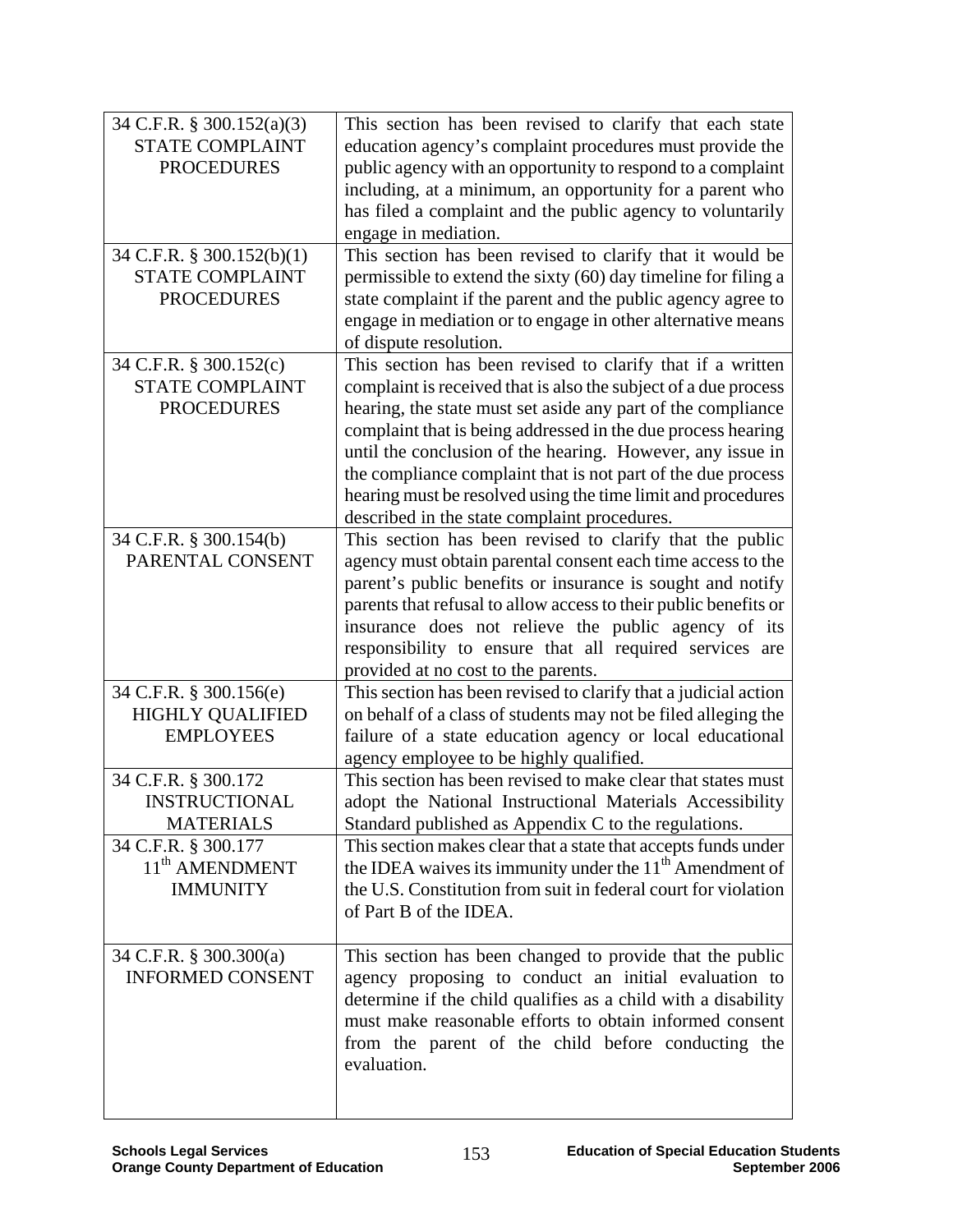| 34 C.F.R. § 300.300(a)(3)<br><b>INITIAL EVALUATION</b> | This section has been changed to clarify that the public<br>agency does not violate its obligations if it declines to    |
|--------------------------------------------------------|--------------------------------------------------------------------------------------------------------------------------|
|                                                        | pursue the evaluation where the parent has failed to provide                                                             |
|                                                        | consent for the initial evaluation.                                                                                      |
| 34 C.F.R. § 300.300(b)                                 | This section has been modified to require a public agency to                                                             |
| <b>INFORMED CONSENT</b>                                | make reasonable efforts to obtain informed consent from the                                                              |
|                                                        | parent for the initial provision of special education and<br>related services.                                           |
| 34 C.F.R. $\S$ 300.300(c)(1)                           | This section has been modified to clarify that if a parent                                                               |
| <b>RE-EVALUATION</b>                                   | refuses to consent to a reevaluation, the public agency may,                                                             |
|                                                        | but is not required to, pursue the reevaluations by using the                                                            |
|                                                        | consent override procedures in Section $300.300(a)(3)$ , and<br>the public agency does not violate its obligations if it |
|                                                        | declines to pursue the evaluation or reevaluation.                                                                       |
| 34 C.F.R. § 300.300(d)(4)                              | This section has been added to provide that if a parent of a                                                             |
| PRIVATE SCHOOL                                         | child who is home schooled or placed in a private school by                                                              |
| <b>STUDENTS</b>                                        | the parent at the parent's expense, does not provide consent                                                             |
|                                                        | for initial evaluation or a reevaluation, or the parent fails to                                                         |
|                                                        | respond to a request to provide consent, the public agency                                                               |
|                                                        | may not use the consent override procedures and is not<br>required to consider the child eligible for services under the |
|                                                        | requirements relating to parentally placed private school                                                                |
|                                                        | children with disabilities.                                                                                              |
| 34 C.F.R. § 300.300(d)(5)                              | This section has been added to clarify that in order for a                                                               |
| <b>INFORMED CONSENT</b>                                | public agency to meet the reasonable efforts requirement to                                                              |
|                                                        | obtain informed parental consent for an initial evaluation,                                                              |
|                                                        | initial services, or a reevaluation, a public agency must<br>document its attempt to obtain parental consent using the   |
|                                                        | procedures in Section 300.322(d).                                                                                        |
| 34 C.F.R. § 300.307                                    | This section has been revised to clarify that the criteria                                                               |
| <b>RESPONSE TO</b>                                     | adopted by the state for identifying children with specific                                                              |
| <b>INTERVENTION (RTI)</b>                              | learning disabilities must permit the use of a process based                                                             |
|                                                        | on the child's response to scientific, research based<br>intervention.                                                   |
|                                                        |                                                                                                                          |
| 34 C.F.R. § 300.308                                    | This section has been changed to require the eligibility                                                                 |
| <b>SPECIFIC LEARNING</b>                               | group for children suspected of having specific learning                                                                 |
| <b>DISABILITY</b>                                      | disabilities to include the child's parents and a team of                                                                |
|                                                        | qualified professionals, which must include the child's<br>regular teacher or a regular classroom teacher qualified to   |
|                                                        | teach a child of his or her age, and at least one person                                                                 |
|                                                        | qualified to conduct individual diagnostic examinations of                                                               |
|                                                        | children, such as a school psychologist, speech language                                                                 |
|                                                        | pathologist or remedial reading teacher.                                                                                 |
|                                                        |                                                                                                                          |

Π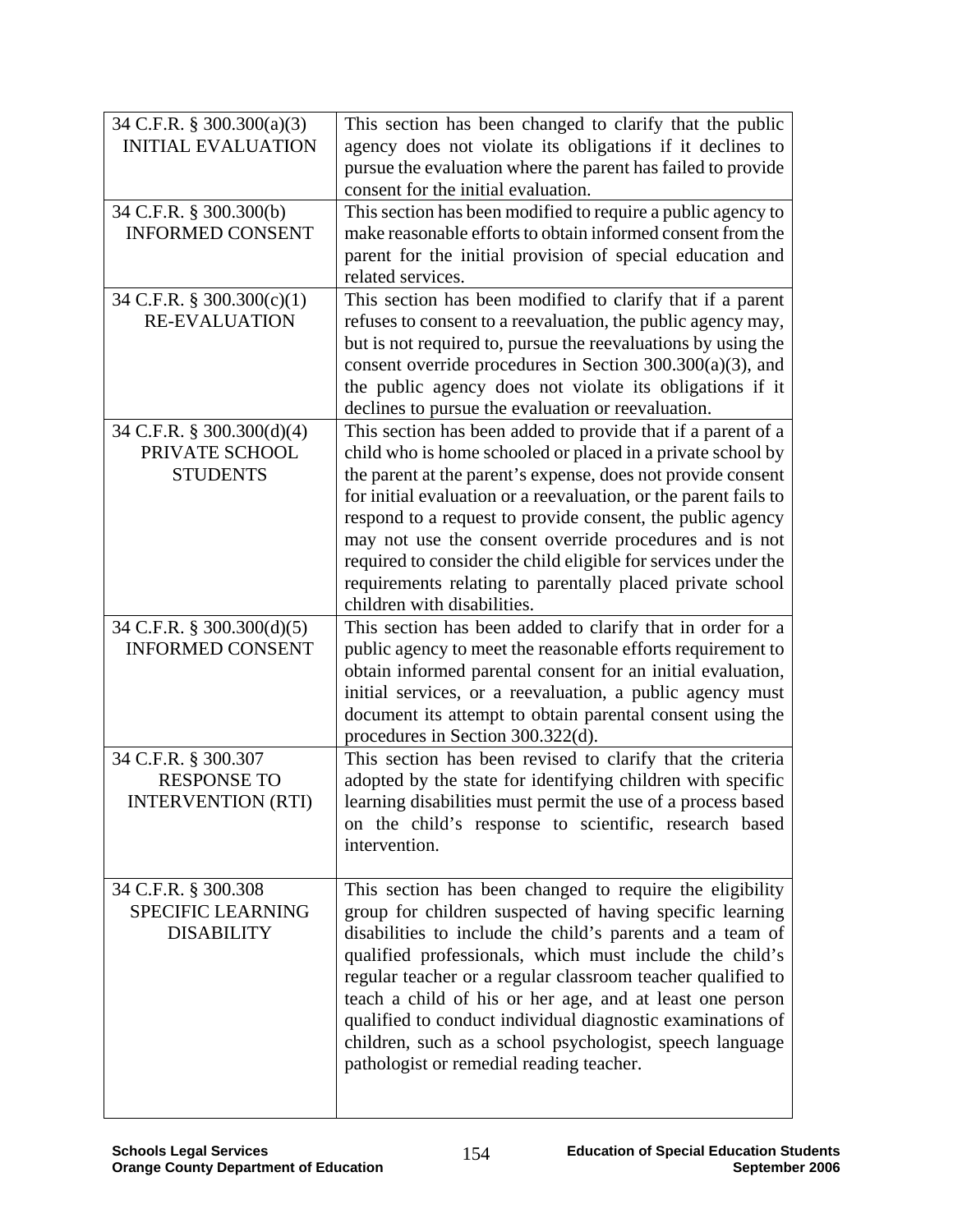| 34 C.F.R. § 300.309(a)    | This section has been changed to clarify that the group of                                                              |
|---------------------------|-------------------------------------------------------------------------------------------------------------------------|
| SPECIFIC LEARNING         | professionals may determine that a child has a specific                                                                 |
| <b>DISABILITY</b>         | learning disability if the child does not achieve adequately                                                            |
|                           | for the child's age or meet state approved grade level                                                                  |
|                           | standards in one or more of eight areas when provided with                                                              |
|                           | learning experiences and instruction appropriate for the                                                                |
|                           | child's age or state approved grade level standards.                                                                    |
| 34 C.F.R. § 300.309(b)    | This section has been changed to clarify that in order to                                                               |
| <b>SPECIFIC LEARNING</b>  | ensure that underachievement in a child suspected having a                                                              |
| <b>DISABILITY</b>         | specific learning disability is not due to lack of appropriate                                                          |
|                           | instruction in reading or math, the group must consider, as                                                             |
|                           | part of the evaluation, data that demonstrate that prior to, or                                                         |
|                           | as part of, the referral process, the child was provided                                                                |
|                           | appropriate instruction in regular education settings,                                                                  |
|                           | delivered by qualified personnel.                                                                                       |
| 34 C.F.R. § 300.309(c)    | This section has been changed to provide that the public                                                                |
| <b>SPECIFIC LEARNING</b>  | agency must promptly request parental consent to evaluate a                                                             |
| <b>DISABILITY</b>         | child suspected of having a specific learning disability who                                                            |
|                           | has not made adequate progress after an appropriate period                                                              |
|                           | of time when provided appropriate instruction, and                                                                      |
|                           | whenever a child is referred for an evaluation.                                                                         |
| 34 C.F.R. § 300.310       | This section has been revised to remove the phrase "trained"                                                            |
| <b>OBSERVATION OF</b>     | in observation", and to specify that the public agency ensure                                                           |
| <b>STUDENT</b>            | that the child is observed in the child's learning                                                                      |
|                           | environment.                                                                                                            |
| 34 C.F.R. § 300.311(a)(5) | This section has been modified and expanded to state that                                                               |
| <b>SPECIFIC LEARNING</b>  | specific documentation for the eligibility determination of                                                             |
| <b>DISABILITY</b>         | specific learning disability must show that the child is not                                                            |
|                           | achieving adequately for the child's age or is not meeting<br>state approved grade level standards and the child is not |
|                           | making sufficient progress to meet age or state approved                                                                |
|                           | grade level standards.                                                                                                  |
| 34 C.F.R. § 300.311(a)(6) | This section has been modified to require a statement of the                                                            |
| <b>SPECIFIC LEARNING</b>  | specific learning disability eligibility determination of the                                                           |
| <b>DISABILITY</b>         | group concerning the effects of visual, hearing or motor                                                                |
|                           | disability, mental retardation, emotional disturbance,                                                                  |
|                           | cultural factors, environmental or economic disadvantage or                                                             |
|                           | limited English proficiency on the child's achievement level.                                                           |
| 34 C.F.R. § 300.311(a)(7) | This section has been added to provide that if a child has                                                              |
| <b>RESPONSE TO</b>        | participated in a process that assesses the child's response to                                                         |
| <b>INTERVENTION (RTI)</b> | scientific research based intervention, the documentation                                                               |
|                           | must include the instructional strategies used and the student                                                          |
|                           | centered data collected and documentation that the child's                                                              |
|                           | parents were notified about the state's policies regarding the                                                          |
|                           | amount and nature of student performance data that will be                                                              |
|                           | collected and the general education services that will be                                                               |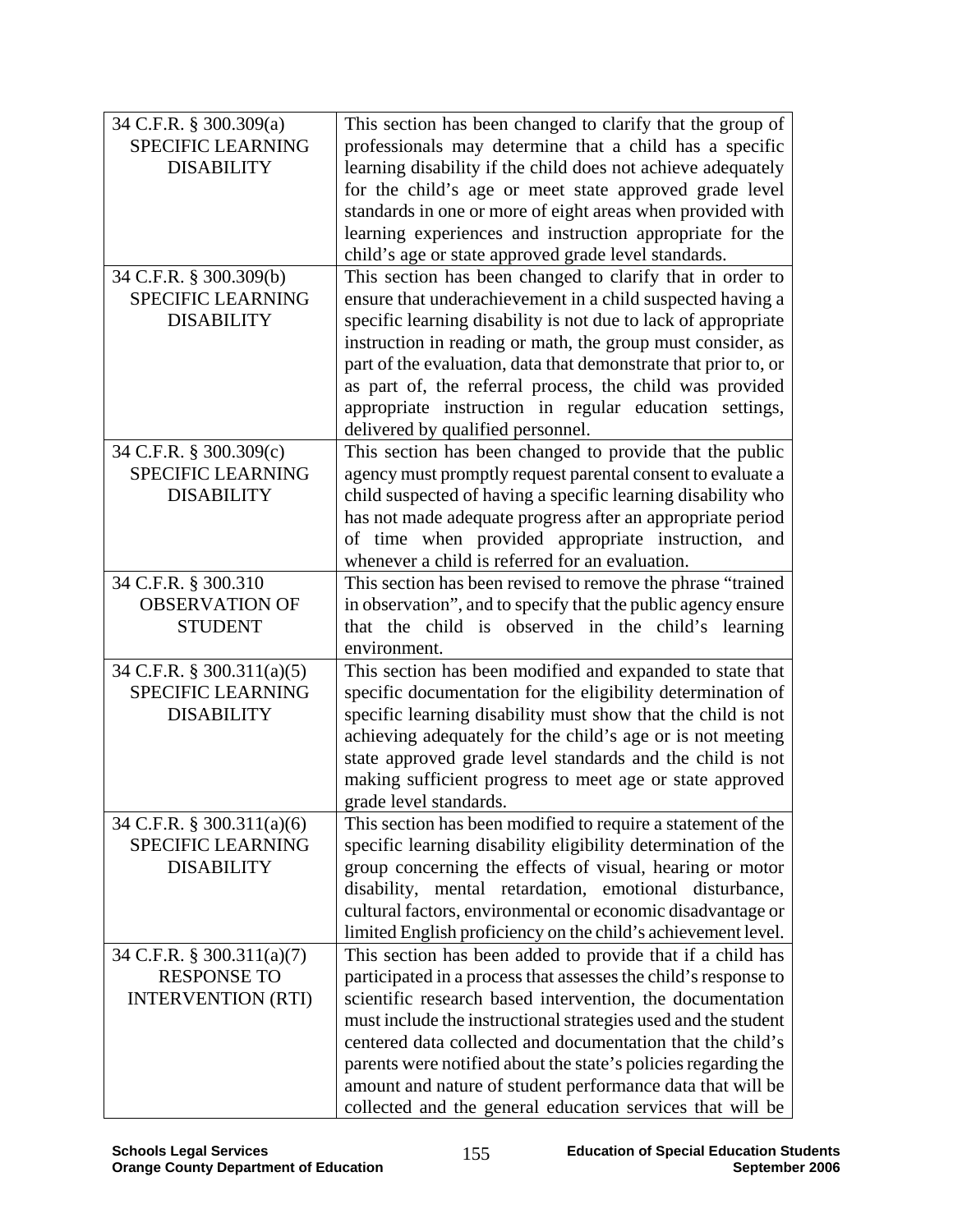|                                         | provided, strategies for increasing the child's rate of learning<br>and the parent's right to request an evaluation.       |
|-----------------------------------------|----------------------------------------------------------------------------------------------------------------------------|
| 34 C.F.R. § 300.322                     | This section has been revised to specify examples of the                                                                   |
| <b>DOCUMENTATION OF</b>                 | records a public agency must keep of its attempts to involve                                                               |
| PARENT CONTACTS                         | the parents in IEP meetings and to take whatever action is                                                                 |
|                                         | necessary to ensure that the parent understands the                                                                        |
|                                         | proceedings of the IEP meeting, including arranging for an                                                                 |
|                                         | interpreter for parents with deafness or whose native                                                                      |
|                                         | language is other than English. Examples of documentation                                                                  |
|                                         | include: detailed records of phone calls made or attempted                                                                 |
|                                         | and the results of those calls, copies of correspondence sent                                                              |
|                                         | to parents and responses received and detailed records of                                                                  |
|                                         | home visits.                                                                                                               |
| 34 C.F.R. § 300.323(d)                  | This section has been revised to require public agencies to                                                                |
| <b>IEP RESPONSIBILITIES</b>             | ensure that each regular teacher, special education teacher,                                                               |
|                                         | related services provider, and any other service provider                                                                  |
|                                         | who is responsible for the implementation of a child's IEP,                                                                |
|                                         | is informed of his or her specific responsibilities related to                                                             |
|                                         | implementing<br>child's IEP<br>and<br>the<br>the<br>specific                                                               |
|                                         | accommodations, modifications and supports that must be                                                                    |
|                                         | provided for the child in accordance with the child's IEP.                                                                 |
| 34 C.F.R. § 300.323(e)                  | This section clarifies the requirements regarding IEPs for                                                                 |
| TRANSFER STUDENTS                       | children who transfer between public agencies.                                                                             |
| 34 C.F.R. § 300.324(a)(4)<br><b>IEP</b> | This Section has been modified to require that if changes are<br>made to a child's IEP without an IEP meeting, the child's |
|                                         | IEP team must be informed of the changes.                                                                                  |
| 34 C.F.R. § 300.324(b)                  | This section has been modified to clarify that in conducting                                                               |
| <b>IEP</b>                              | a review of the child's IEP, the child's IEP team must                                                                     |
|                                         | consider the same factors it considered when developing the                                                                |
|                                         | child's IEP.                                                                                                               |
|                                         |                                                                                                                            |
| 34 C.F.R. § 300.502(b)(5)               | This section has been added to make clear that a parent is                                                                 |
| <b>INDEPENDENT</b>                      | entitled to only one independent educational evaluation at                                                                 |
| <b>EVALUATION</b>                       | public expense each time the public agency conducts an                                                                     |
|                                         | evaluation with which the parent disagrees.                                                                                |
| 34 C.F.R. § 300.502(c)                  | This section has been changed to clarify that if a parent                                                                  |
| <b>INDEPENDENT</b>                      | obtains an independent evaluation at public expense or                                                                     |
| <b>EVALUATION</b>                       | shares with the public agency an evaluation obtained at                                                                    |
|                                         | private expense, the pubic agency must consider the                                                                        |
|                                         | evaluation, if it meets agency criteria, in any decision made                                                              |
|                                         | with respect to the provision of the free appropriate public                                                               |
|                                         | education of the child.                                                                                                    |
|                                         |                                                                                                                            |
|                                         |                                                                                                                            |
|                                         |                                                                                                                            |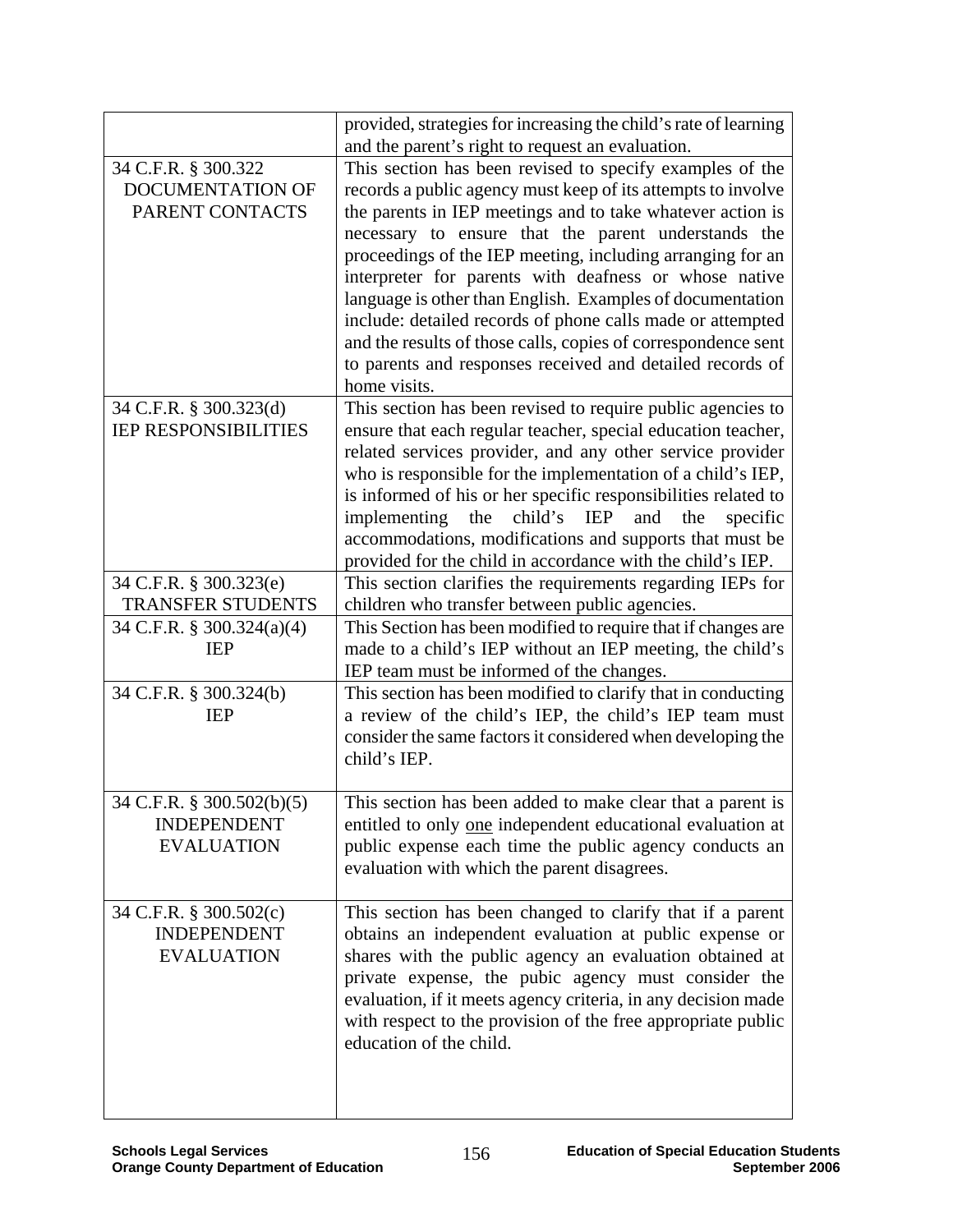| 34 C.F.R. § 300.504       | This section has been revised to add that a copy of the        |
|---------------------------|----------------------------------------------------------------|
| <b>PROCEDURAL</b>         | procedural safeguards must be given upon receipt of the first  |
| <b>SAFEGUARDS</b>         | due process complaint or compliance complaint or if            |
|                           | discipline procedures are implemented.                         |
| 34 C.F.R. § 300.506(b)    | This section deleted the words "confidentiality pledge" in     |
| <b>MEDIATION</b>          | the context of mediation and clarified that discussions that   |
|                           | occur in mediation may not be used in court proceedings.       |
| 34 C.F.R. § 300.509       | This section has been revised to clarify that each state       |
| DUE PROCESS MODEL         | education agency must develop model forms but may not          |
| <b>FORMS</b>              | require the use of the forms for filing for due process        |
|                           | hearings.                                                      |
| 34 C.F.R. § 300.510(b)(1) | This section has been changed to state that a due process      |
| DUE PROCESS HEARING       | hearing may occur (in lieu of must occur) by the end of the    |
|                           | resolution period if the parties have not resolved the dispute |
|                           | that formed the basis for the due process complaint.           |
| 34 C.F.R. § 300.510(b)(3) | This section has been added to provide that, except where      |
| <b>RESOLUTION MEETING</b> | the parties have jointly agreed to waive the resolution        |
|                           | process or to use mediation, the failure of a parent filing a  |
|                           | due process complaint to participate in the resolution         |
|                           | meeting will delay the timelines for the resolution process    |
|                           | and due process hearing until the meeting is held.             |
| 34 C.F.R. § 300.510(b)(4) | This section has been added to provide that if a local         |
| DUE PROCESS HEARING       | educational agency is unable to obtain the participation of    |
|                           | the parent in the resolution meeting after reasonable efforts  |
|                           | have been made, and documented using the procedures in         |
|                           | Section 300.322(d), the LEA may, at the conclusion of the      |
|                           | thirty (30) day resolution period, request that a hearing      |
|                           | officer dismiss the parent's due process complaint.            |
| 34 C.F.R. § 300.510(b)(5) | This section has been added to provide that if the LEA fails   |
| DUE PROCESS HEARING       | to hold the resolution meeting within fifteen (15) days of     |
|                           | receiving notice of a parent's due process complaint or fails  |
|                           | to participate in the resolution meeting, the parent may seek  |
|                           | the intervention of a hearing officer to begin the due process |
|                           | hearing timelines.                                             |
| 34 C.F.R. § 300.510(c)    | This section has been added to specify the following           |
| <b>RESOLUTION MEETING</b> | exceptions to the thirty (30) day resolution period:           |
|                           | 1. Both parties agree in writing to waive the resolution       |
|                           | meeting;                                                       |
|                           | 2. After either the mediation or resolution meeting starts,    |
|                           | but before the end of the thirty (30) day period, the parties  |
|                           | agree in writing that no agreement is possible; or             |
|                           | 3. If both parties agree in writing to continue the            |
|                           | mediation at the end of the thirty (30) day resolution period, |
|                           | but later, the parents or public agency withdraws from the     |
|                           | mediation process.                                             |
|                           |                                                                |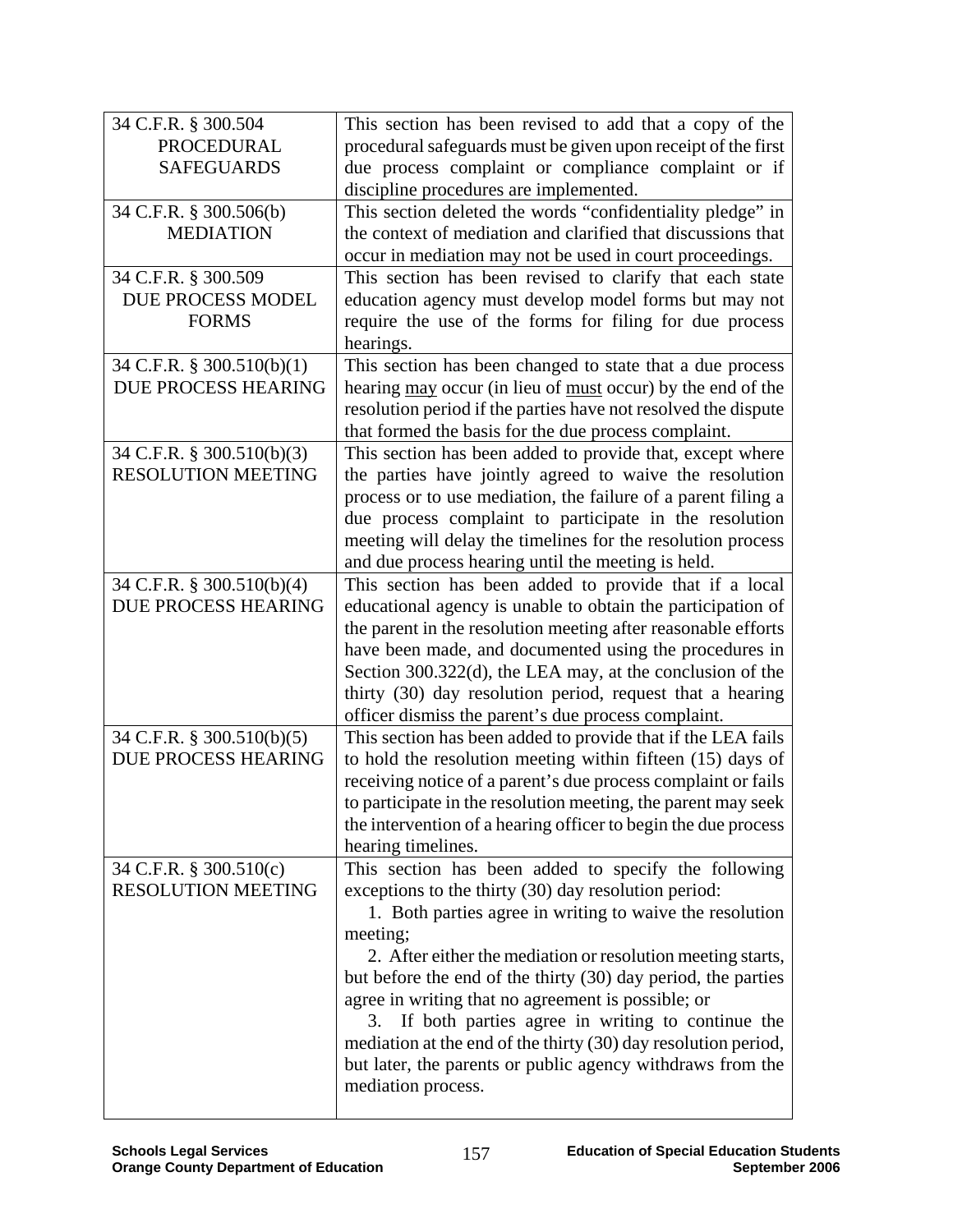| 34 C.F.R. § 300.510(d)(2)                        | This section has been expanded to allow enforcement of a                                                                         |
|--------------------------------------------------|----------------------------------------------------------------------------------------------------------------------------------|
| <b>SETTLEMENT</b>                                | written settlement agreement in any state court of competent                                                                     |
| <b>AGREEMENT</b>                                 | jurisdiction or through any other state mechanism that                                                                           |
|                                                  | permits the parties to seek enforcement of resolution                                                                            |
|                                                  | agreements.                                                                                                                      |
| 34 C.F.R. § 300.516(b)                           | This section has been clarified to state that the ninety (90)                                                                    |
| <b>JUDICIAL REVIEW</b>                           | day timeline for filing a civil action begins on the date of the                                                                 |
|                                                  | decision of the hearing officer or the decision of the state                                                                     |
|                                                  | review official.                                                                                                                 |
| 34 C.F.R. § 300.518                              | This section has been revised to provide that if a complaint                                                                     |
| PART C SERVICES -                                | involves an application for initial services under Part B from                                                                   |
| <b>INFANT SERVICES</b>                           | a child who is transitioning from Part C of the Act and is no                                                                    |
|                                                  | longer eligible for Part C services because the child has                                                                        |
|                                                  | reached three years of age, the public agency is not required                                                                    |
|                                                  | to provide the Part C services that the child has been                                                                           |
|                                                  | receiving. If the child is found eligible for special education                                                                  |
|                                                  | and related services under Part B and the parent consents to                                                                     |
|                                                  | the initial provision of special education and related services                                                                  |
|                                                  | under Section 300.300(b), then the public agency must                                                                            |
|                                                  | provide those special education and related services that are                                                                    |
|                                                  | not in dispute between the parties and the public agency.                                                                        |
| 34 C.F.R. § 300.520(b)<br><b>AGE OF MAJORITY</b> | This section has been revised to more clearly state that a                                                                       |
|                                                  | state must establish procedures for appointing the parent of                                                                     |
|                                                  | the child with a disability, or if the parent is not available,                                                                  |
|                                                  | another appropriate individual, to represent the educational<br>interests throughout the child's eligibility under Part B of the |
|                                                  | Act if, under state law, a child who has reached the age of                                                                      |
|                                                  | majority, but has not been determined to be incompetent,                                                                         |
|                                                  | can be determined not to have the ability to provide                                                                             |
|                                                  | informed consent with respect to the child's educational                                                                         |
|                                                  | program.                                                                                                                         |
| 34 C.F.R. § 300.530(d)(4)                        | This section has been revised to remove the reference to                                                                         |
| <b>DISCIPLINE OF</b>                             | school personnel, in consultation with at least one of the                                                                       |
| <b>STUDENT</b>                                   | child's teachers, determining the location in which the                                                                          |
|                                                  | services will be provided (it now refers only to the provision                                                                   |
|                                                  | of services) with respect to the removal of a child with a                                                                       |
|                                                  | disability from the child's current placement for ten (10)                                                                       |
|                                                  | school days in the same school year.                                                                                             |
| 34 C.F.R. § 300.530(d)(5)                        | This section has been revised to remove the reference to the                                                                     |
| <b>DISCIPLINE OF</b>                             | IEP team determining the location in which services will be                                                                      |
| <b>STUDENT</b>                                   | provided and now refers only to the provision of services.                                                                       |
| 34 C.F.R. § 300.530(e)(3)                        | This section has been added to provide that if the LEA, the                                                                      |
| <b>DISCIPLINE OF</b>                             | parent, and the members of the child's IEP team determine                                                                        |
| <b>STUDENT</b>                                   | that the child's behavior was the direct result of the LEA's                                                                     |
|                                                  | failure to implement the child's IEP, the LEA must take                                                                          |
|                                                  | immediate steps to remedy those deficiencies.                                                                                    |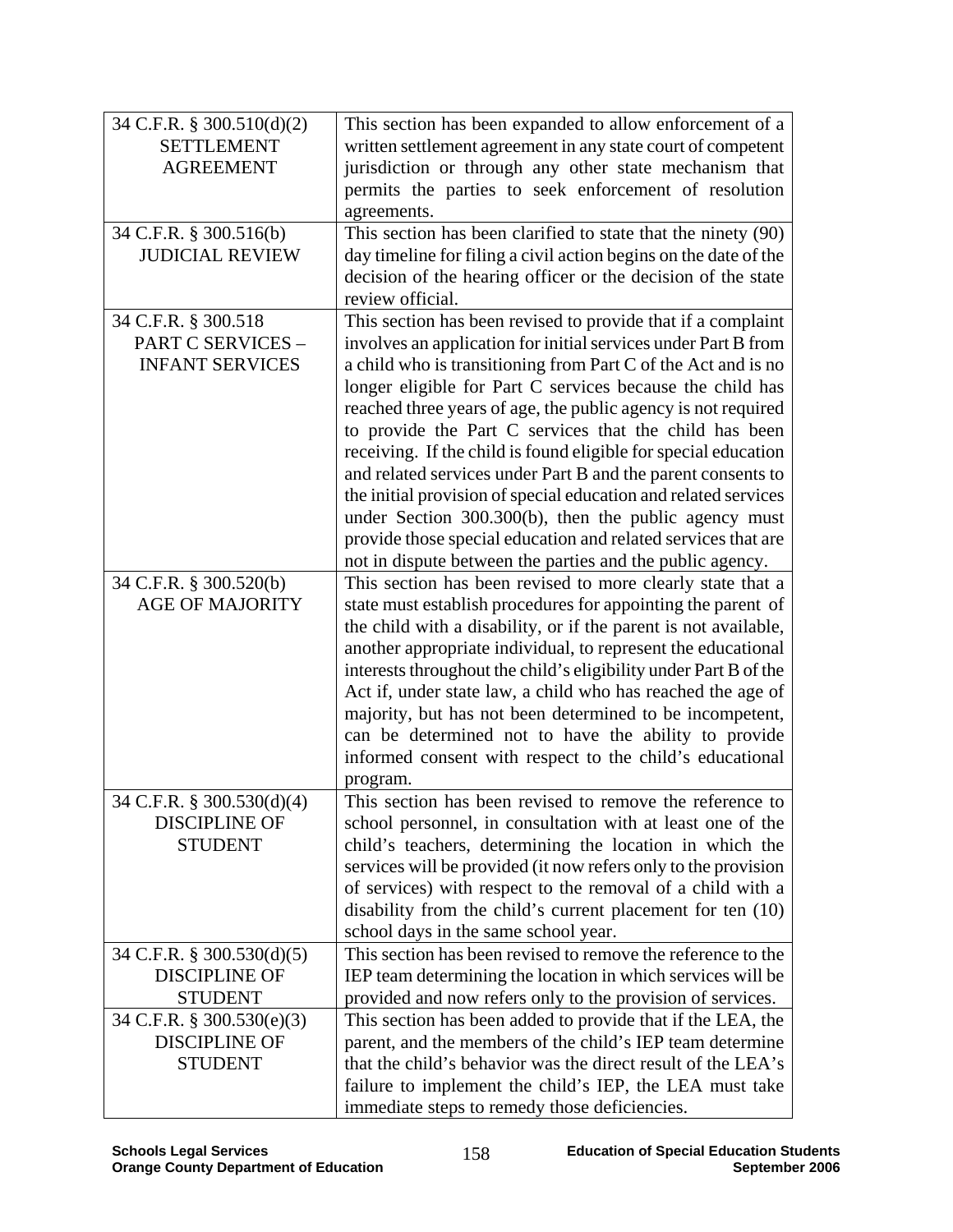| 34 C.F.R. § 300.530(h)    | This section has been changed to specify that on the date on      |
|---------------------------|-------------------------------------------------------------------|
| <b>DISCIPLINE OF</b>      | which a decision is made to make a removal that constitutes       |
| <b>STUDENT</b>            | a change in the placement of a child with a disability            |
|                           | because of a violation of a code of student conduct, the LEA      |
|                           | must notify the parents of that decision, and provide the         |
|                           | parents with the procedural safeguards notice.                    |
| 34 C.F.R. § 300.532(a)    | This section has been modified to clarify that the hearing        |
| <b>DISCIPLINE OF</b>      | disputing the discipline of a child is requested by filing a due  |
| <b>STUDENT</b>            | process complaint.                                                |
| 34 C.F.R. § 300.532(c)(3) | This section has been modified to provide that unless the         |
| <b>DISCIPLINE OF</b>      | parents and an LEA agree in writing to waive a resolution         |
| <b>STUDENT</b>            | meeting, or agree to use the mediation process, the               |
|                           | resolution meeting must occur within seven (7) days of            |
|                           | receiving notice of the due process complaint and the             |
|                           | hearing may proceed within fifteen (15) days of receipt of        |
|                           | the due process complaint unless the matter has been              |
|                           | resolved to the satisfaction of both parties when an              |
|                           | expedited due process hearing is requested.                       |
| 34 C.F.R. § 300.536(a)(2) | This section has been revised to remove the requirement that      |
| <b>DISCIPLINE OF</b>      | a child's behavior must have been a manifestation of the          |
| <b>STUDENT</b>            | child's disability before determining that a series of            |
|                           | removals constitutes change in placement.                         |
| 34 C.F.R. § 300.536(b)    | This section has been added to clarify that the public agency     |
| <b>DISCIPLINE OF</b>      | makes the determination, on a case by case basis, whether a       |
| <b>STUDENT</b>            | pattern of removals constitutes a change in placement and         |
|                           | that the determination is subject to review through the due       |
|                           | process and judicial process.                                     |
|                           |                                                                   |
| 34 C.F.R. § 300.537       | This section has been added to clarify that judicial              |
| <b>ENFORCEMENT OF</b>     | enforcement of a written agreement reached as a result of a       |
| <b>WRITTEN AGREEMENT</b>  | mediation or resolution meeting does not prevent the state        |
|                           | education agency from using other mechanisms to seek              |
|                           | enforcement of that agreement, provided that use of those         |
|                           | mechanisms is not mandatory and does not delay or deny a          |
|                           | party the right to seek enforcement of the written agreement      |
|                           | in a state court of competent jurisdiction or in a district court |
|                           | of the United States.                                             |
|                           |                                                                   |
| 34 C.F.R. § 300.622(a)    | This section has been changed to provide that parental            |
| <b>DISCLOSURE OF</b>      | consent must be obtained before personally identifiable           |
| <b>INFORMATION</b>        | information is disclosed to parties other than officials of       |
|                           | participating agencies, unless the information is contained in    |
|                           | educational records, and the disclosure is authorized without     |
|                           | parental consent under FERPA regulations.                         |
|                           |                                                                   |
|                           |                                                                   |